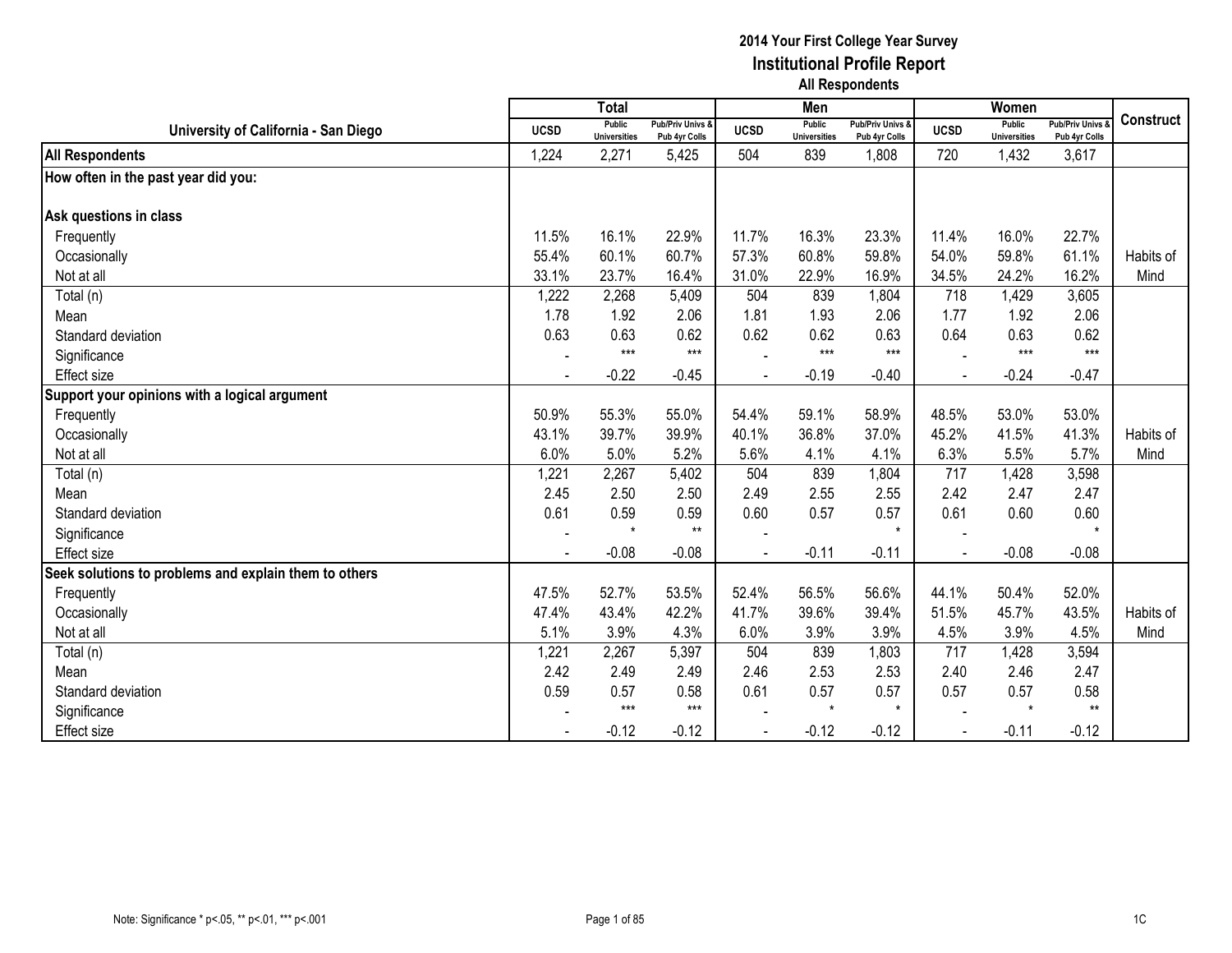|                                                                 |             | <b>Total</b>                         |                                   |             | Men                                  |                                   |                | Women                                |                                        |                  |
|-----------------------------------------------------------------|-------------|--------------------------------------|-----------------------------------|-------------|--------------------------------------|-----------------------------------|----------------|--------------------------------------|----------------------------------------|------------------|
| University of California - San Diego                            | <b>UCSD</b> | <b>Public</b><br><b>Universities</b> | Pub/Priv Univs &<br>Pub 4yr Colls | <b>UCSD</b> | <b>Public</b><br><b>Universities</b> | Pub/Priv Univs &<br>Pub 4yr Colls | <b>UCSD</b>    | <b>Public</b><br><b>Universities</b> | <b>Pub/Priv Univs</b><br>Pub 4yr Colls | <b>Construct</b> |
| How often in the past year did you:                             |             |                                      |                                   |             |                                      |                                   |                |                                      |                                        |                  |
|                                                                 |             |                                      |                                   |             |                                      |                                   |                |                                      |                                        |                  |
| Revise your papers to improve your writing                      |             |                                      |                                   |             |                                      |                                   |                |                                      |                                        |                  |
| Frequently                                                      | 56.2%       | 59.2%                                | 59.9%                             | 47.0%       | 49.2%                                | 51.2%                             | 62.7%          | 65.1%                                | 64.2%                                  |                  |
| Occasionally                                                    | 37.0%       | 35.4%                                | 35.1%                             | 43.2%       | 42.8%                                | 42.1%                             | 32.7%          | 31.1%                                | 31.6%                                  | Habits of        |
| Not at all                                                      | 6.7%        | 5.4%                                 | 5.1%                              | 9.8%        | 8.0%                                 | 6.7%                              | 4.6%           | 3.8%                                 | 4.2%                                   | Mind             |
| Total (n)                                                       | 1,220       | 2,266                                | 5,402                             | 502         | 837                                  | 1,801                             | 718            | 1,429                                | 3,601                                  |                  |
| Mean                                                            | 2.50        | 2.54                                 | 2.55                              | 2.37        | 2.41                                 | 2.44                              | 2.58           | 2.61                                 | 2.60                                   |                  |
| Standard deviation                                              | 0.62        | 0.60                                 | 0.59                              | 0.66        | 0.63                                 | 0.62                              | 0.58           | 0.56                                 | 0.57                                   |                  |
| Significance                                                    |             |                                      | $***$                             |             |                                      | $\star$                           |                |                                      |                                        |                  |
| <b>Effect</b> size                                              |             | $-0.07$                              | $-0.08$                           |             | $-0.06$                              | $-0.11$                           |                | $-0.05$                              | $-0.04$                                |                  |
| Evaluate the quality or reliability of information you received |             |                                      |                                   |             |                                      |                                   |                |                                      |                                        |                  |
| Frequently                                                      | 50.6%       | 52.2%                                | 51.9%                             | 50.7%       | 51.2%                                | 51.5%                             | 50.5%          | 52.8%                                | 52.1%                                  |                  |
| Occasionally                                                    | 45.3%       | 42.8%                                | 43.1%                             | 44.7%       | 44.4%                                | 43.4%                             | 45.6%          | 41.8%                                | 43.0%                                  | Habits of        |
| Not at all                                                      | 4.2%        | 5.0%                                 | 5.0%                              | 4.6%        | 4.4%                                 | 5.1%                              | 3.9%           | 5.4%                                 | 5.0%                                   | Mind             |
| Total (n)                                                       | 1,222       | 2,266                                | 5,399                             | 503         | 836                                  | 1,799                             | 719            | 1,430                                | 3,600                                  |                  |
| Mean                                                            | 2.46        | 2.47                                 | 2.47                              | 2.46        | 2.47                                 | 2.46                              | 2.47           | 2.47                                 | 2.47                                   |                  |
| Standard deviation                                              | 0.58        | 0.59                                 | 0.59                              | 0.58        | 0.58                                 | 0.59                              | 0.57           | 0.60                                 | 0.59                                   |                  |
| Significance                                                    |             |                                      |                                   |             |                                      |                                   |                |                                      |                                        |                  |
| <b>Effect size</b>                                              |             | $-0.02$                              | $-0.02$                           |             | $-0.02$                              | 0.00                              |                | 0.00                                 | 0.00                                   |                  |
| Take a risk because you felt you had more to gain               |             |                                      |                                   |             |                                      |                                   |                |                                      |                                        |                  |
| Frequently                                                      | 31.9%       | 33.3%                                | 34.7%                             | 37.8%       | 37.7%                                | 38.5%                             | 27.9%          | 30.7%                                | 32.9%                                  |                  |
| Occasionally                                                    | 56.7%       | 55.5%                                | 54.2%                             | 51.7%       | 52.9%                                | 52.0%                             | 60.2%          | 57.1%                                | 55.4%                                  | Habits of        |
| Not at all                                                      | 11.4%       | 11.2%                                | 11.0%                             | 10.5%       | 9.4%                                 | 9.5%                              | 12.0%          | 12.2%                                | 11.8%                                  | Mind             |
| Total (n)                                                       | 1,221       | 2,266                                | 5,394                             | 503         | 838                                  | 1,799                             | 718            | 1,428                                | 3,595                                  |                  |
| Mean                                                            | 2.21        | 2.22                                 | 2.24                              | 2.27        | 2.28                                 | 2.29                              | 2.16           | 2.19                                 | 2.21                                   |                  |
| Standard deviation                                              | 0.63        | 0.63                                 | 0.63                              | 0.64        | 0.63                                 | 0.63                              | 0.61           | 0.63                                 | 0.63                                   |                  |
| Significance                                                    |             |                                      |                                   |             |                                      |                                   |                |                                      |                                        |                  |
| <b>Effect size</b>                                              |             | $-0.02$                              | $-0.05$                           |             | $-0.02$                              | $-0.03$                           | $\blacksquare$ | $-0.05$                              | $-0.08$                                |                  |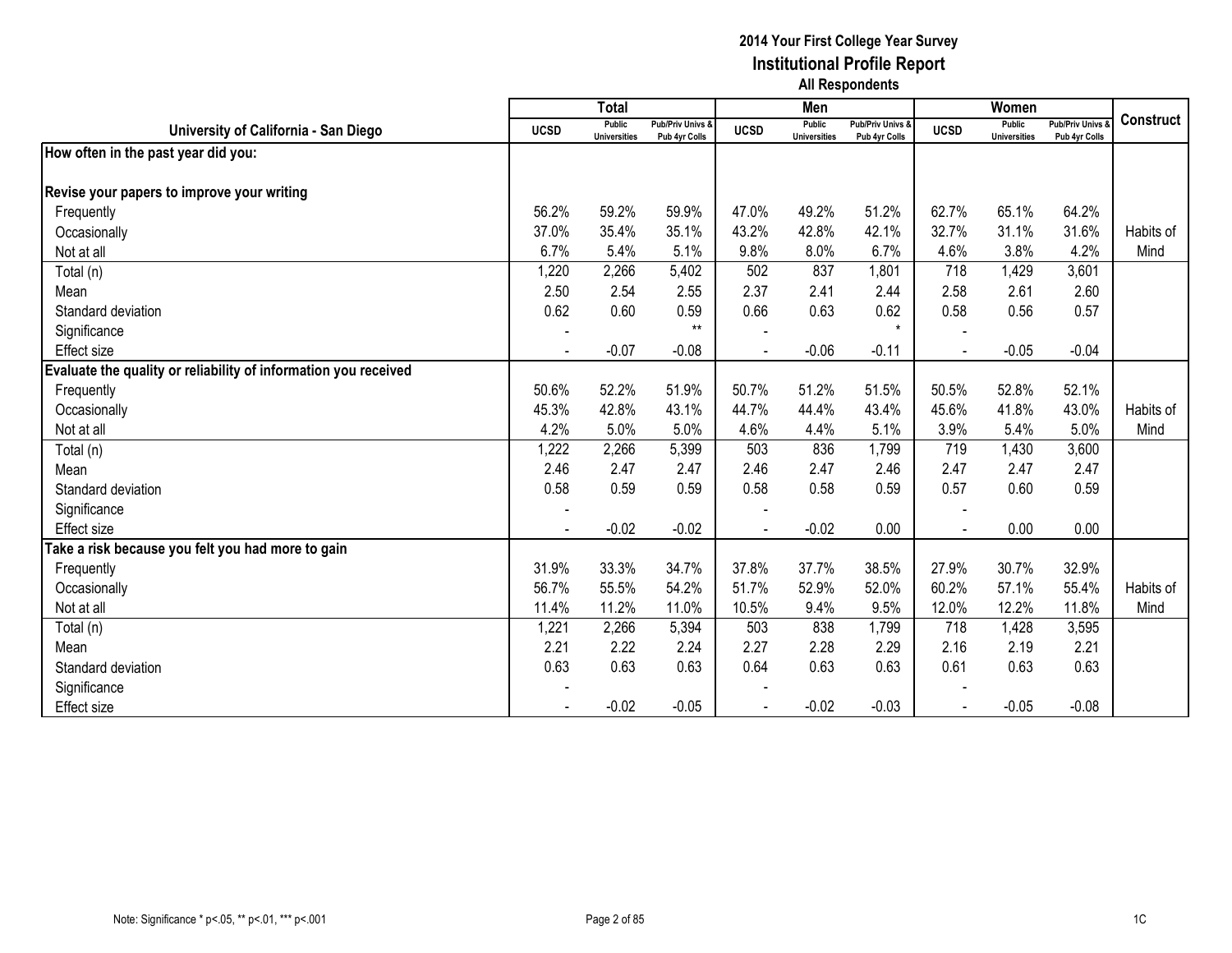|                                                                         |             | <b>Total</b>                  |                                   |             | Men                           |                                   |                | Women                                |                                        |                  |
|-------------------------------------------------------------------------|-------------|-------------------------------|-----------------------------------|-------------|-------------------------------|-----------------------------------|----------------|--------------------------------------|----------------------------------------|------------------|
| University of California - San Diego                                    | <b>UCSD</b> | Public<br><b>Universities</b> | Pub/Priv Univs &<br>Pub 4yr Colls | <b>UCSD</b> | Public<br><b>Universities</b> | Pub/Priv Univs &<br>Pub 4yr Colls | <b>UCSD</b>    | <b>Public</b><br><b>Universities</b> | <b>Pub/Priv Univs</b><br>Pub 4yr Colls | <b>Construct</b> |
| How often in the past year did you:                                     |             |                               |                                   |             |                               |                                   |                |                                      |                                        |                  |
|                                                                         |             |                               |                                   |             |                               |                                   |                |                                      |                                        |                  |
| Seek alternative solutions to a problem                                 |             |                               |                                   |             |                               |                                   |                |                                      |                                        |                  |
| Frequently                                                              | 42.4%       | 45.5%                         | 46.8%                             | 45.7%       | 46.9%                         | 47.9%                             | 40.1%          | 44.7%                                | 46.2%                                  |                  |
| Occasionally                                                            | 51.8%       | 49.8%                         | 49.0%                             | 48.3%       | 48.3%                         | 47.8%                             | 54.3%          | 50.7%                                | 49.7%                                  | Habits of        |
| Not at all                                                              | 5.7%        | 4.7%                          | 4.2%                              | 6.0%        | 4.8%                          | 4.3%                              | 5.6%           | 4.6%                                 | 4.1%                                   | Mind             |
| Total (n)                                                               | 1,219       | 2,266                         | 5,393                             | 501         | 836                           | 1,797                             | 718            | 1,430                                | 3,596                                  |                  |
| Mean                                                                    | 2.37        | 2.41                          | 2.43                              | 2.40        | 2.42                          | 2.44                              | 2.35           | 2.40                                 | 2.42                                   |                  |
| Standard deviation                                                      | 0.59        | 0.58                          | 0.57                              | 0.60        | 0.58                          | 0.58                              | 0.58           | 0.58                                 | 0.57                                   |                  |
| Significance                                                            |             |                               | $***$                             |             |                               |                                   |                |                                      | $***$                                  |                  |
| <b>Effect size</b>                                                      |             | $-0.07$                       | $-0.11$                           |             | $-0.03$                       | $-0.07$                           |                | $-0.09$                              | $-0.12$                                |                  |
| Look up scientific research articles and resources                      |             |                               |                                   |             |                               |                                   |                |                                      |                                        |                  |
| Frequently                                                              | 33.7%       | 36.8%                         | 39.6%                             | 31.2%       | 33.1%                         | 37.0%                             | 35.4%          | 39.0%                                | 40.8%                                  |                  |
| Occasionally                                                            | 48.5%       | 48.5%                         | 46.0%                             | 50.3%       | 51.8%                         | 48.3%                             | 47.2%          | 46.5%                                | 44.9%                                  | Habits of        |
| Not at all                                                              | 17.9%       | 14.7%                         | 14.4%                             | 18.5%       | 15.2%                         | 14.7%                             | 17.4%          | 14.4%                                | 14.3%                                  | Mind             |
| Total (n)                                                               | 1,221       | 2,267                         | 5,395                             | 503         | 838                           | 1,800                             | 718            | 1,429                                | 3,595                                  |                  |
| Mean                                                                    | 2.16        | 2.22                          | 2.25                              | 2.13        | 2.18                          | 2.22                              | 2.18           | 2.25                                 | 2.27                                   |                  |
| Standard deviation                                                      | 0.70        | 0.68                          | 0.69                              | 0.69        | 0.67                          | 0.68                              | 0.70           | 0.69                                 | 0.69                                   |                  |
| Significance                                                            |             | $\star$                       | $***$                             |             |                               | $**$                              |                | $\star$                              | $**$                                   |                  |
| Effect size                                                             |             | $-0.09$                       | $-0.13$                           |             | $-0.07$                       | $-0.13$                           |                | $-0.10$                              | $-0.13$                                |                  |
| Explore topics on your own, even though it was not required for a class |             |                               |                                   |             |                               |                                   |                |                                      |                                        |                  |
| Frequently                                                              | 31.4%       | 33.3%                         | 34.2%                             | 33.4%       | 35.8%                         | 37.8%                             | 30.0%          | 31.9%                                | 32.4%                                  |                  |
| Occasionally                                                            | 52.5%       | 51.3%                         | 50.9%                             | 50.9%       | 50.2%                         | 49.8%                             | 53.7%          | 51.9%                                | 51.5%                                  | Habits of        |
| Not at all                                                              | 16.1%       | 15.4%                         | 14.9%                             | 15.7%       | 14.0%                         | 12.4%                             | 16.3%          | 16.2%                                | 16.2%                                  | Mind             |
| Total (n)                                                               | 1,220       | 2,267                         | 5,395                             | 503         | 838                           | 1,800                             | 717            | 1,429                                | 3,595                                  |                  |
| Mean                                                                    | 2.15        | 2.18                          | 2.19                              | 2.18        | 2.22                          | 2.25                              | 2.14           | 2.16                                 | 2.16                                   |                  |
| Standard deviation                                                      | 0.67        | 0.67                          | 0.67                              | 0.68        | 0.67                          | 0.66                              | 0.67           | 0.68                                 | 0.68                                   |                  |
| Significance                                                            |             |                               |                                   |             |                               | $\star$                           |                |                                      |                                        |                  |
| <b>Effect size</b>                                                      |             | $-0.04$                       | $-0.06$                           |             | $-0.06$                       | $-0.11$                           | $\blacksquare$ | $-0.03$                              | $-0.03$                                |                  |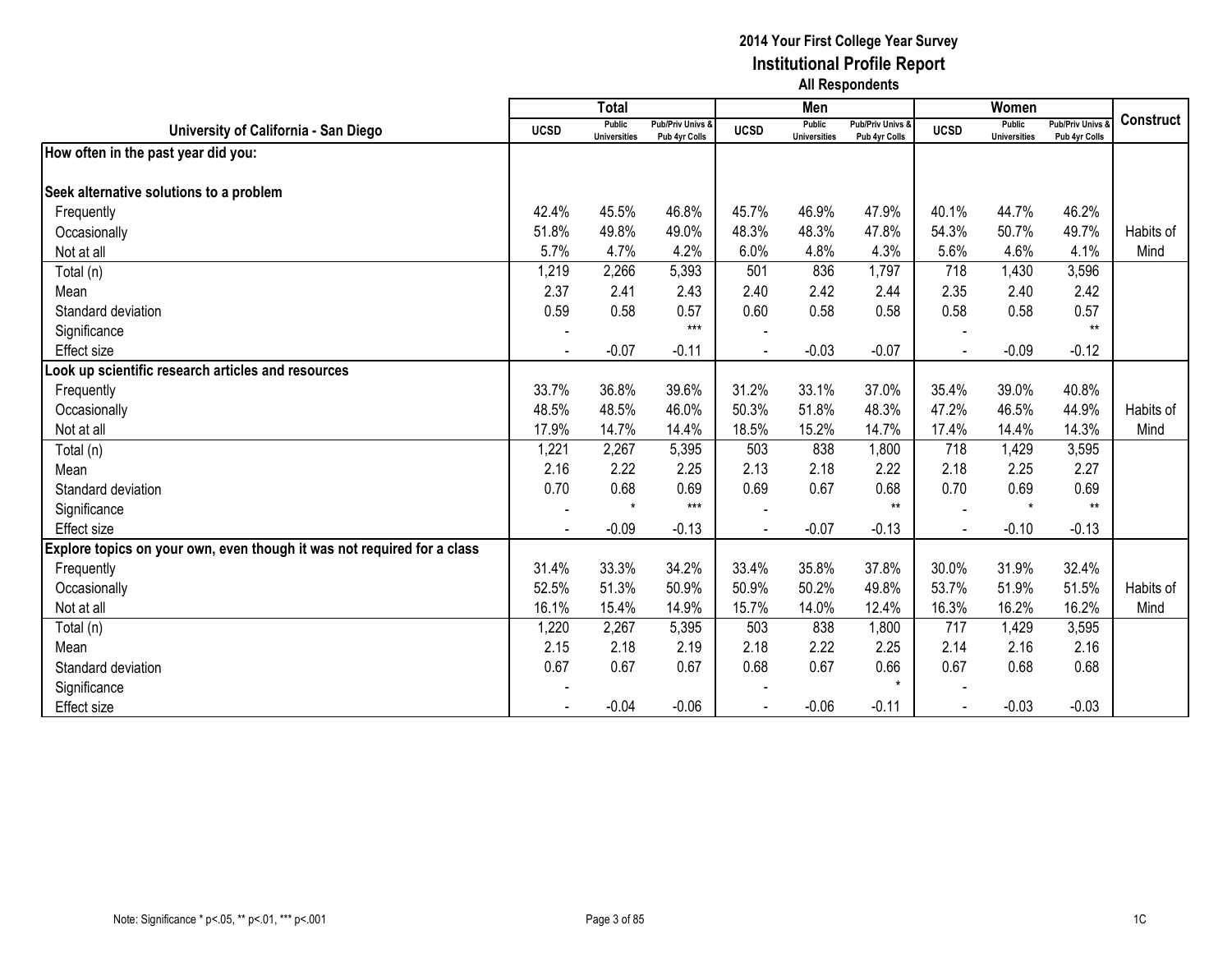|                                                                      |             | <b>Total</b>                         |                                   |             | Men                                  |                                   |                | Women                                |                                        |                  |
|----------------------------------------------------------------------|-------------|--------------------------------------|-----------------------------------|-------------|--------------------------------------|-----------------------------------|----------------|--------------------------------------|----------------------------------------|------------------|
| University of California - San Diego                                 | <b>UCSD</b> | <b>Public</b><br><b>Universities</b> | Pub/Priv Univs &<br>Pub 4yr Colls | <b>UCSD</b> | <b>Public</b><br><b>Universities</b> | Pub/Priv Univs &<br>Pub 4yr Colls | <b>UCSD</b>    | <b>Public</b><br><b>Universities</b> | <b>Pub/Priv Univs</b><br>Pub 4yr Colls | <b>Construct</b> |
| How often in the past year did you:                                  |             |                                      |                                   |             |                                      |                                   |                |                                      |                                        |                  |
|                                                                      |             |                                      |                                   |             |                                      |                                   |                |                                      |                                        |                  |
| Accept mistakes as part of the learning process                      |             |                                      |                                   |             |                                      |                                   |                |                                      |                                        |                  |
| Frequently                                                           | 62.3%       | 61.3%                                | 61.9%                             | 63.1%       | 61.4%                                | 60.9%                             | 61.8%          | 61.3%                                | 62.4%                                  |                  |
| Occasionally                                                         | 35.3%       | 35.5%                                | 35.1%                             | 33.9%       | 34.4%                                | 35.0%                             | 36.3%          | 36.1%                                | 35.2%                                  | Habits of        |
| Not at all                                                           | 2.4%        | 3.2%                                 | 3.0%                              | 3.0%        | 4.2%                                 | 4.1%                              | 2.0%           | 2.7%                                 | 2.4%                                   | Mind             |
| Total (n)                                                            | 1,219       | 2,265                                | 5,393                             | 502         | 837                                  | 1,798                             | 717            | 1,428                                | 3,595                                  |                  |
| Mean                                                                 | 2.60        | 2.58                                 | 2.59                              | 2.60        | 2.57                                 | 2.57                              | 2.60           | 2.59                                 | 2.60                                   |                  |
| Standard deviation                                                   | 0.54        | 0.56                                 | 0.55                              | 0.55        | 0.57                                 | 0.57                              | 0.53           | 0.54                                 | 0.54                                   |                  |
| Significance                                                         |             |                                      |                                   |             |                                      |                                   |                |                                      |                                        |                  |
| <b>Effect size</b>                                                   |             | 0.04                                 | 0.02                              |             | 0.05                                 | 0.05                              |                | 0.02                                 | 0.00                                   |                  |
| Seek feedback on your academic work                                  |             |                                      |                                   |             |                                      |                                   |                |                                      |                                        |                  |
| Frequently                                                           | 46.2%       | 50.2%                                | 52.1%                             | 40.4%       | 43.9%                                | 45.6%                             | 50.3%          | 53.9%                                | 55.3%                                  |                  |
| Occasionally                                                         | 46.6%       | 43.2%                                | 42.1%                             | 50.3%       | 47.6%                                | 46.6%                             | 43.9%          | 40.5%                                | 39.8%                                  | Habits of        |
| Not at all                                                           | 7.2%        | 6.6%                                 | 5.9%                              | 9.3%        | 8.5%                                 | 7.8%                              | 5.7%           | 5.5%                                 | 4.9%                                   | Mind             |
| Total (n)                                                            | 1,220       | 2,264                                | 5,391                             | 503         | 836                                  | 1,799                             | 717            | 1,428                                | 3,592                                  |                  |
| Mean                                                                 | 2.39        | 2.44                                 | 2.46                              | 2.31        | 2.35                                 | 2.38                              | 2.45           | 2.48                                 | 2.50                                   |                  |
| Standard deviation                                                   | 0.62        | 0.62                                 | 0.60                              | 0.63        | 0.63                                 | 0.63                              | 0.60           | 0.60                                 | 0.59                                   |                  |
| Significance                                                         |             | $\star$                              | $***$                             |             |                                      | $\star$                           |                |                                      |                                        |                  |
| Effect size                                                          |             | $-0.08$                              | $-0.12$                           |             | $-0.06$                              | $-0.11$                           |                | $-0.05$                              | $-0.08$                                |                  |
| ntegrate skills and knowledge from different sources and experiences |             |                                      |                                   |             |                                      |                                   |                |                                      |                                        |                  |
| Frequently                                                           | 60.5%       | 62.5%                                | 63.1%                             | 54.1%       | 57.1%                                | 60.2%                             | 64.9%          | 65.7%                                | 64.6%                                  |                  |
| Occasionally                                                         | 37.0%       | 35.3%                                | 34.8%                             | 41.9%       | 39.8%                                | 36.7%                             | 33.5%          | 32.7%                                | 33.8%                                  |                  |
| Not at all                                                           | 2.5%        | 2.2%                                 | 2.1%                              | 4.0%        | 3.1%                                 | 3.1%                              | 1.5%           | 1.6%                                 | 1.5%                                   |                  |
| Total (n)                                                            | 1,219       | 2,264                                | 5,389                             | 503         | 837                                  | 1,797                             | 716            | 1,427                                | 3,592                                  |                  |
| Mean                                                                 | 2.58        | 2.60                                 | 2.61                              | 2.50        | 2.54                                 | 2.57                              | 2.63           | 2.64                                 | 2.63                                   |                  |
| Standard deviation                                                   | 0.54        | 0.53                                 | 0.53                              | 0.57        | 0.56                                 | 0.55                              | 0.51           | 0.51                                 | 0.51                                   |                  |
| Significance                                                         |             |                                      |                                   |             |                                      | $\star$                           |                |                                      |                                        |                  |
| <b>Effect size</b>                                                   |             | $-0.04$                              | $-0.06$                           |             | $-0.07$                              | $-0.13$                           | $\blacksquare$ | $-0.02$                              | 0.00                                   |                  |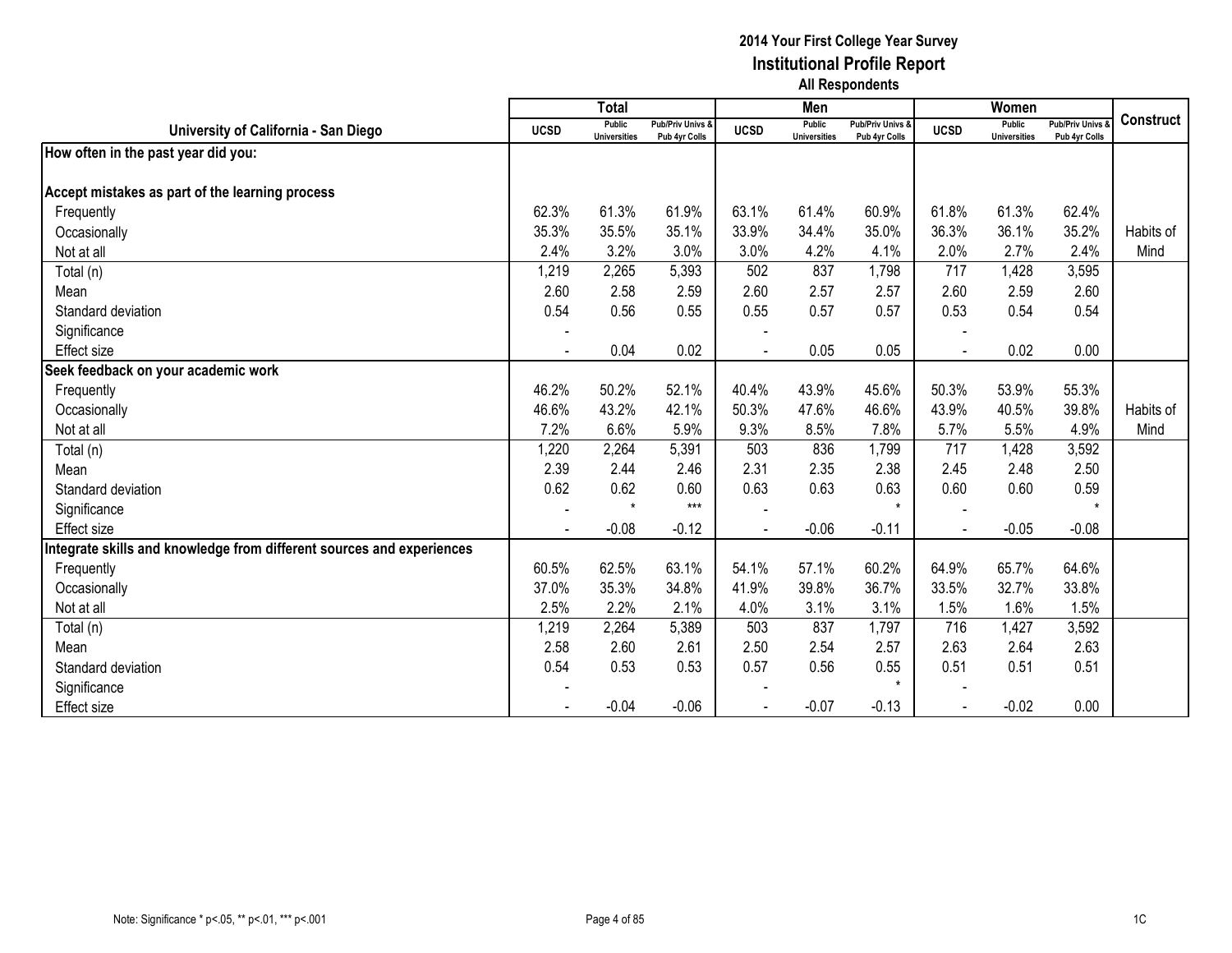|                                                                     |                          | <b>Total</b>                  |                                   |             | Men                                  |                                              |             | Women                         |                                        |                  |
|---------------------------------------------------------------------|--------------------------|-------------------------------|-----------------------------------|-------------|--------------------------------------|----------------------------------------------|-------------|-------------------------------|----------------------------------------|------------------|
| University of California - San Diego                                | <b>UCSD</b>              | Public<br><b>Universities</b> | Pub/Priv Univs &<br>Pub 4yr Colls | <b>UCSD</b> | <b>Public</b><br><b>Universities</b> | <b>Pub/Priv Univs &amp;</b><br>Pub 4yr Colls | <b>UCSD</b> | Public<br><b>Universities</b> | <b>Pub/Priv Univs</b><br>Pub 4yr Colls | <b>Construct</b> |
| Since entering this college, how often have you interacted with the |                          |                               |                                   |             |                                      |                                              |             |                               |                                        |                  |
| following people (e.g., by phone, e-mail, text, or in person):      |                          |                               |                                   |             |                                      |                                              |             |                               |                                        |                  |
|                                                                     |                          |                               |                                   |             |                                      |                                              |             |                               |                                        |                  |
| Faculty during office hours                                         |                          |                               |                                   |             |                                      |                                              |             |                               |                                        |                  |
| Daily                                                               | 1.1%                     | 1.3%                          | 2.7%                              | 1.6%        | 1.7%                                 | 2.9%                                         | 0.7%        | 1.0%                          | 2.5%                                   | Faculty          |
| 2 or 3 times per week                                               | 5.6%                     | 5.7%                          | 7.6%                              | 6.9%        | 6.8%                                 | 9.1%                                         | 4.7%        | 5.1%                          | 6.9%                                   | Interaction      |
| Once a week                                                         | 10.0%                    | 10.3%                         | 13.4%                             | 9.9%        | 11.2%                                | 13.4%                                        | 10.0%       | 9.8%                          | 13.5%                                  |                  |
| 1 or 2 times per month                                              | 21.7%                    | 24.0%                         | 26.1%                             | 22.6%       | 25.1%                                | 26.6%                                        | 21.1%       | 23.3%                         | 25.9%                                  |                  |
| 1 or 2 times per term                                               | 41.3%                    | 40.5%                         | 36.6%                             | 37.5%       | 36.6%                                | 33.9%                                        | 43.9%       | 42.8%                         | 37.9%                                  |                  |
| Never                                                               | 20.3%                    | 18.2%                         | 13.6%                             | 21.4%       | 18.6%                                | 14.1%                                        | 19.6%       | 17.9%                         | 13.3%                                  |                  |
| Total (n)                                                           | 1,224                    | 2,271                         | 5,417                             | 504         | 839                                  | 1,804                                        | 720         | 1,432                         | 3,613                                  |                  |
| Mean                                                                | 2.42                     | 2.49                          | 2.73                              | 2.48        | 2.56                                 | 2.78                                         | 2.38        | 2.44                          | 2.70                                   |                  |
| Standard deviation                                                  | 1.15                     | 1.15                          | 1.23                              | 1.22        | 1.20                                 | 1.27                                         | 1.09        | 1.11                          | 1.21                                   |                  |
| Significance                                                        | $\overline{\phantom{a}}$ |                               | $***$                             |             |                                      | $***$                                        |             |                               | $***$                                  |                  |
| <b>Effect size</b>                                                  |                          | $-0.06$                       | $-0.25$                           |             | $-0.07$                              | $-0.24$                                      |             | $-0.05$                       | $-0.26$                                |                  |
| Faculty outside of class or office hours                            |                          |                               |                                   |             |                                      |                                              |             |                               |                                        |                  |
| Daily                                                               | 0.7%                     | 1.0%                          | 1.8%                              | 1.0%        | 1.4%                                 | 2.1%                                         | 0.6%        | 0.8%                          | 1.7%                                   |                  |
| 2 or 3 times per week                                               | 3.2%                     | 4.1%                          | 6.1%                              | 4.2%        | 4.8%                                 | 7.1%                                         | 2.5%        | 3.8%                          | 5.7%                                   | Faculty          |
| Once a week                                                         | 5.6%                     | 7.3%                          | 10.2%                             | 5.8%        | 8.0%                                 | 11.7%                                        | 5.6%        | 6.9%                          | 9.4%                                   | Interaction      |
| 1 or 2 times per month                                              | 13.3%                    | 16.8%                         | 19.9%                             | 15.5%       | 16.9%                                | 19.8%                                        | 11.8%       | 16.7%                         | 19.9%                                  |                  |
| 1 or 2 times per term                                               | 30.7%                    | 31.2%                         | 29.5%                             | 27.6%       | 28.3%                                | 28.0%                                        | 33.0%       | 32.9%                         | 30.3%                                  |                  |
| Never                                                               | 46.4%                    | 39.6%                         | 32.4%                             | 46.0%       | 40.6%                                | 31.4%                                        | 46.6%       | 39.0%                         | 33.0%                                  |                  |
| Total (n)                                                           | 1,223                    | 2,268                         | 5,412                             | 504         | 838                                  | 1,801                                        | 719         | 1,430                         | 3,611                                  |                  |
| Mean                                                                | 1.91                     | 2.08                          | 2.34                              | 1.97        | 2.12                                 | 2.41                                         | 1.86        | 2.06                          | 2.30                                   |                  |
| Standard deviation                                                  | 1.10                     | 1.18                          | 1.29                              | 1.18        | 1.24                                 | 1.33                                         | 1.05        | 1.14                          | 1.27                                   |                  |
| Significance                                                        |                          | $***$                         | $***$                             |             | $\star$                              | $***$                                        |             | $***$                         | $***$                                  |                  |
| Effect size                                                         |                          | $-0.14$                       | 0.33                              |             | 0.12                                 | 0.33                                         |             | 0.18                          | 0.35                                   |                  |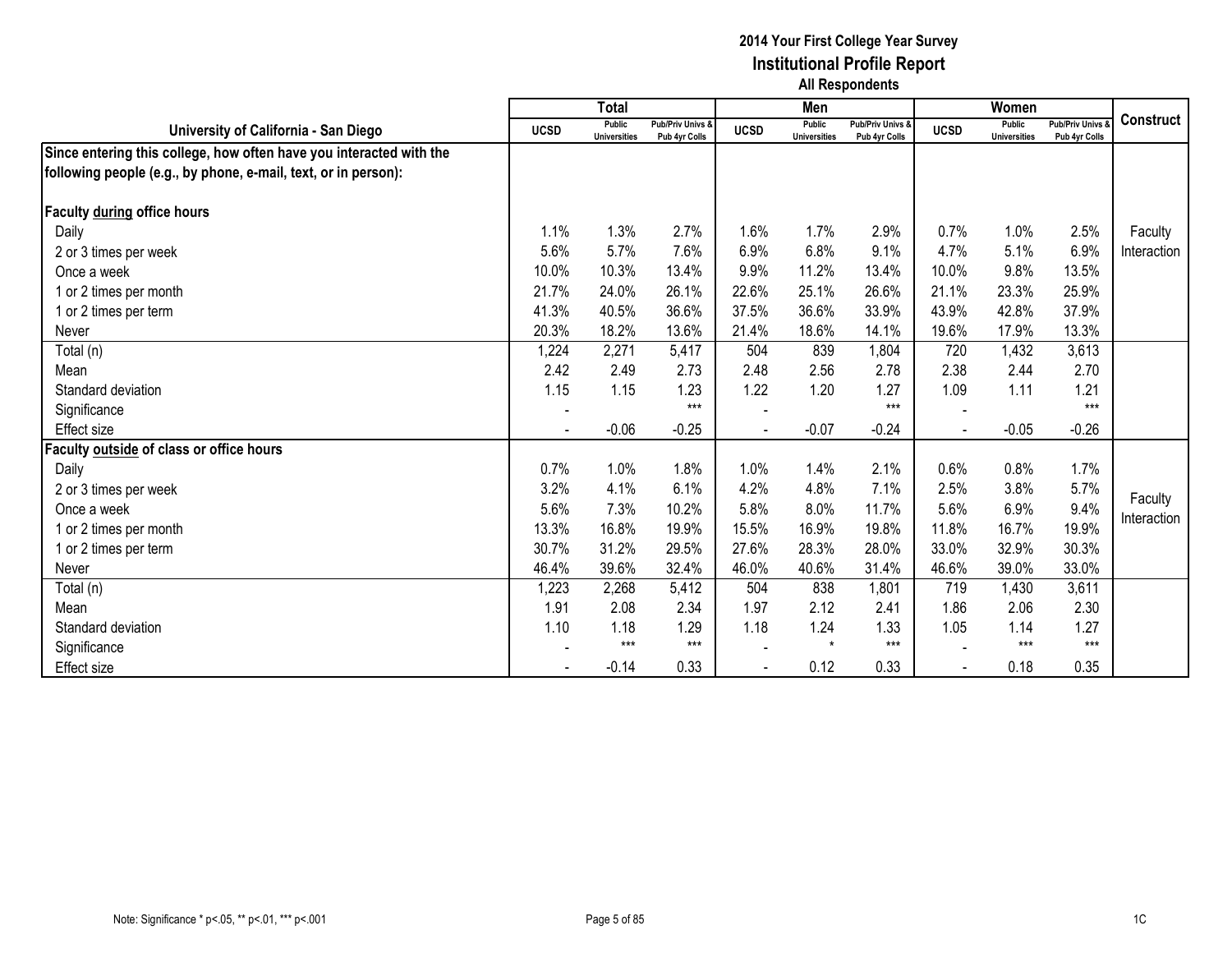|                                                                     |             | <b>Total</b>                  |                                              |             | Men                           |                                   |             | Women                                |                                        |                  |
|---------------------------------------------------------------------|-------------|-------------------------------|----------------------------------------------|-------------|-------------------------------|-----------------------------------|-------------|--------------------------------------|----------------------------------------|------------------|
| University of California - San Diego                                | <b>UCSD</b> | Public<br><b>Universities</b> | <b>Pub/Priv Univs &amp;</b><br>Pub 4yr Colls | <b>UCSD</b> | Public<br><b>Universities</b> | Pub/Priv Univs &<br>Pub 4yr Colls | <b>UCSD</b> | <b>Public</b><br><b>Universities</b> | <b>Pub/Priv Univs</b><br>Pub 4yr Colls | <b>Construct</b> |
| Since entering this college, how often have you interacted with the |             |                               |                                              |             |                               |                                   |             |                                      |                                        |                  |
| following people (e.g., by phone, e-mail, text, or in person):      |             |                               |                                              |             |                               |                                   |             |                                      |                                        |                  |
|                                                                     |             |                               |                                              |             |                               |                                   |             |                                      |                                        |                  |
| Academic advisors/counselors                                        |             |                               |                                              |             |                               |                                   |             |                                      |                                        |                  |
| Daily                                                               | 0.7%        | 0.7%                          | 1.3%                                         | 1.0%        | 1.0%                          | 1.3%                              | 0.6%        | 0.6%                                 | 1.2%                                   |                  |
| 2 or 3 times per week                                               | 1.4%        | 1.9%                          | 2.9%                                         | 1.6%        | 2.0%                          | 3.6%                              | 1.3%        | 1.7%                                 | 2.5%                                   |                  |
| Once a week                                                         | 3.4%        | 3.5%                          | 5.2%                                         | 4.0%        | 4.4%                          | 6.0%                              | 3.1%        | 2.9%                                 | 4.8%                                   |                  |
| 1 or 2 times per month                                              | 14.5%       | 16.7%                         | 20.7%                                        | 13.7%       | 15.9%                         | 21.1%                             | 15.0%       | 17.1%                                | 20.5%                                  |                  |
| 1 or 2 times per term                                               | 62.2%       | 65.3%                         | 61.1%                                        | 56.2%       | 60.5%                         | 56.8%                             | 66.5%       | 68.2%                                | 63.3%                                  |                  |
| Never                                                               | 17.7%       | 12.0%                         | 8.8%                                         | 23.5%       | 16.2%                         | 11.1%                             | 13.6%       | 9.5%                                 | 7.7%                                   |                  |
| Total (n)                                                           | 1,221       | 2,264                         | 5,405                                        | 502         | 835                           | 1,799                             | 719         | 1,429                                | 3,606                                  |                  |
| Mean                                                                | 2.11        | 2.20                          | 2.36                                         | 2.07        | 2.19                          | 2.38                              | 2.13        | 2.21                                 | 2.35                                   |                  |
| Standard deviation                                                  | 0.83        | 0.82                          | 0.92                                         | 0.91        | 0.90                          | 0.98                              | 0.77        | 0.77                                 | 0.88                                   |                  |
| Significance                                                        |             | $**$                          | $***$                                        |             | $\star$                       | $***$                             |             | $\star$                              | $***$                                  |                  |
| Effect size                                                         |             | $-0.11$                       | $-0.27$                                      |             | $-0.13$                       | $-0.32$                           |             | $-0.10$                              | $-0.25$                                |                  |
| <b>Close friends at this institution</b>                            |             |                               |                                              |             |                               |                                   |             |                                      |                                        |                  |
| Daily                                                               | 61.3%       | 68.3%                         | 70.6%                                        | 61.5%       | 64.9%                         | 68.6%                             | 61.1%       | 70.4%                                | 71.6%                                  |                  |
| 2 or 3 times per week                                               | 15.5%       | 14.0%                         | 13.2%                                        | 16.8%       | 16.5%                         | 14.6%                             | 14.6%       | 12.5%                                | 12.5%                                  |                  |
| Once a week                                                         | 9.2%        | 7.4%                          | 6.8%                                         | 8.2%        | 7.3%                          | 7.1%                              | 9.9%        | 7.4%                                 | 6.6%                                   |                  |
| 1 or 2 times per month                                              | 4.7%        | 4.0%                          | 3.6%                                         | 5.4%        | 4.7%                          | 3.7%                              | 4.2%        | 3.7%                                 | 3.6%                                   |                  |
| 1 or 2 times per term                                               | 4.1%        | 2.6%                          | 2.4%                                         | 2.4%        | 1.9%                          | 2.2%                              | 5.3%        | 3.0%                                 | 2.5%                                   |                  |
| Never                                                               | 5.2%        | 3.7%                          | 3.5%                                         | 5.6%        | 4.7%                          | 3.8%                              | 4.9%        | 3.1%                                 | 3.3%                                   |                  |
| Total (n)                                                           | 1,217       | 2,258                         | 5,388                                        | 499         | 834                           | 1,797                             | 718         | 1,424                                | 3,591                                  |                  |
| Mean                                                                | 5.10        | 5.30                          | 5.36                                         | 5.13        | 5.24                          | 5.32                              | 5.08        | 5.34                                 | 5.37                                   |                  |
| Standard deviation                                                  | 1.44        | 1.28                          | 1.25                                         | 1.42        | 1.33                          | 1.27                              | 1.46        | 1.25                                 | 1.24                                   |                  |
| Significance                                                        |             | $***$                         | $***$                                        |             |                               | $**$                              |             | $***$                                | $***$                                  |                  |
| Effect size                                                         |             | $-0.16$                       | $-0.21$                                      |             | $-0.08$                       | $-0.15$                           |             | $-0.21$                              | $-0.23$                                |                  |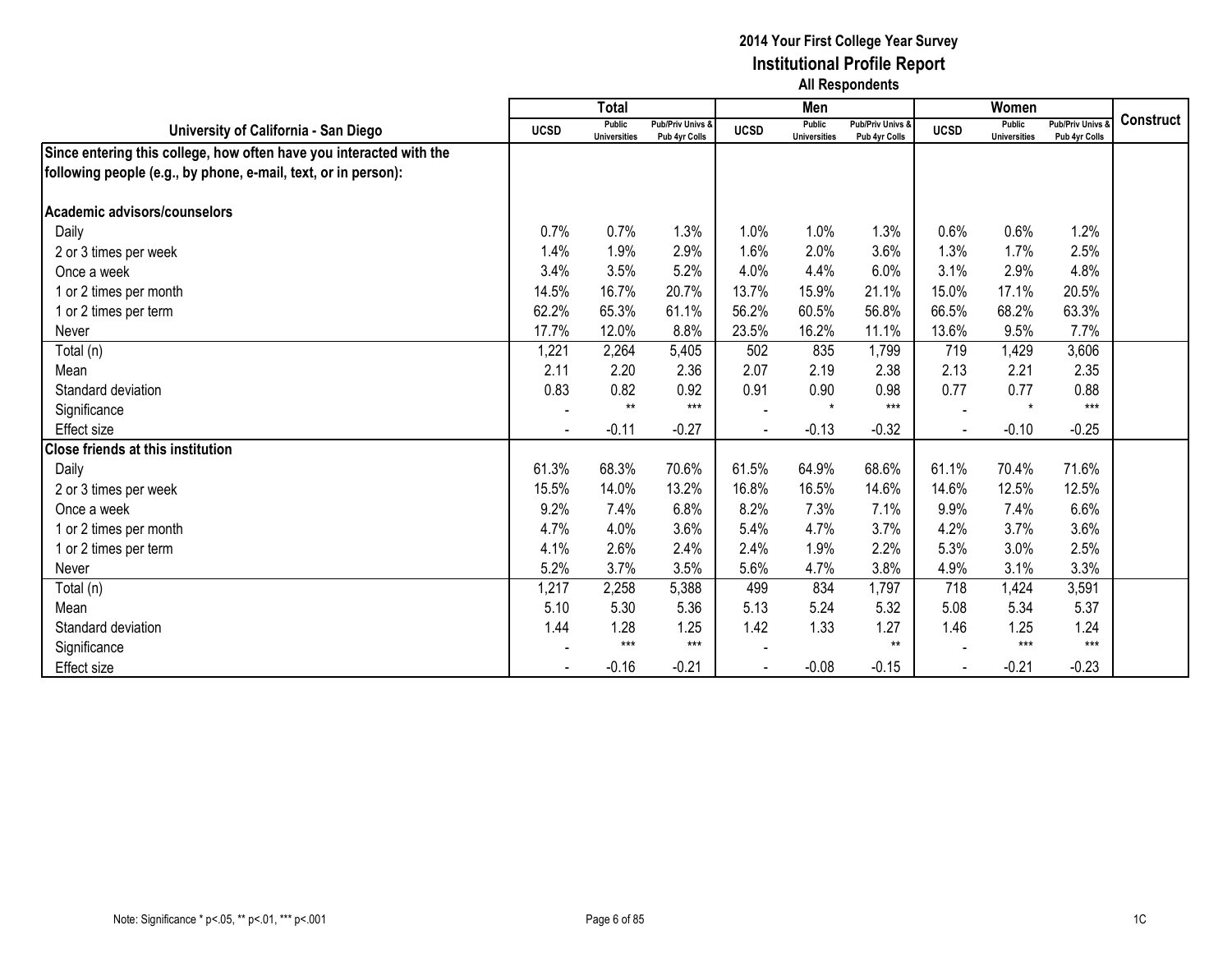|                                                                     |             | <b>Total</b>                  |                                   |             | Men                                  |                                   |             | Women                         |                                        |                  |
|---------------------------------------------------------------------|-------------|-------------------------------|-----------------------------------|-------------|--------------------------------------|-----------------------------------|-------------|-------------------------------|----------------------------------------|------------------|
| University of California - San Diego                                | <b>UCSD</b> | Public<br><b>Universities</b> | Pub/Priv Univs &<br>Pub 4yr Colls | <b>UCSD</b> | <b>Public</b><br><b>Universities</b> | Pub/Priv Univs &<br>Pub 4yr Colls | <b>UCSD</b> | Public<br><b>Universities</b> | <b>Pub/Priv Univs</b><br>Pub 4yr Colls | <b>Construct</b> |
| Since entering this college, how often have you interacted with the |             |                               |                                   |             |                                      |                                   |             |                               |                                        |                  |
| following people (e.g., by phone, e-mail, text, or in person):      |             |                               |                                   |             |                                      |                                   |             |                               |                                        |                  |
|                                                                     |             |                               |                                   |             |                                      |                                   |             |                               |                                        |                  |
| <b>Close friends not at this institution</b>                        |             |                               |                                   |             |                                      |                                   |             |                               |                                        |                  |
| Daily                                                               | 21.9%       | 24.1%                         | 27.1%                             | 18.3%       | 18.1%                                | 21.9%                             | 24.5%       | 27.7%                         | 29.8%                                  |                  |
| 2 or 3 times per week                                               | 19.3%       | 21.1%                         | 21.7%                             | 19.7%       | 20.5%                                | 20.7%                             | 19.1%       | 21.5%                         | 22.2%                                  |                  |
| Once a week                                                         | 16.3%       | 16.5%                         | 17.0%                             | 16.3%       | 17.8%                                | 18.6%                             | 16.3%       | 15.8%                         | 16.2%                                  |                  |
| 1 or 2 times per month                                              | 17.3%       | 18.0%                         | 17.5%                             | 17.7%       | 18.6%                                | 18.5%                             | 17.1%       | 17.6%                         | 17.1%                                  |                  |
| 1 or 2 times per term                                               | 16.8%       | 13.7%                         | 11.2%                             | 18.1%       | 16.0%                                | 13.1%                             | 15.9%       | 12.3%                         | 10.3%                                  |                  |
| Never                                                               | 8.3%        | 6.5%                          | 5.4%                              | 9.9%        | 8.9%                                 | 7.2%                              | 7.2%        | 5.1%                          | 4.5%                                   |                  |
| Total (n)                                                           | 1,222       | 2,266                         | 5,408                             | 503         | 838                                  | 1,802                             | 719         | 1,428                         | 3,606                                  |                  |
| Mean                                                                | 3.87        | 4.05                          | 4.20                              | 3.73        | 3.79                                 | 3.98                              | 3.97        | 4.19                          | 4.30                                   |                  |
| Standard deviation                                                  | 1.63        | 1.58                          | 1.54                              | 1.63        | 1.59                                 | 1.56                              | 1.62        | 1.55                          | 1.52                                   |                  |
| Significance                                                        |             | $***$                         | $***$                             |             |                                      | $**$                              |             | $**$                          | $***$                                  |                  |
| <b>Effect size</b>                                                  |             | $-0.11$                       | $-0.21$                           |             | $-0.04$                              | $-0.16$                           |             | $-0.14$                       | $-0.22$                                |                  |
| Your family                                                         |             |                               |                                   |             |                                      |                                   |             |                               |                                        |                  |
| Daily                                                               | 24.9%       | 30.0%                         | 36.3%                             | 18.2%       | 18.8%                                | 23.4%                             | 29.6%       | 36.4%                         | 42.7%                                  |                  |
| 2 or 3 times per week                                               | 23.4%       | 25.6%                         | 24.4%                             | 21.8%       | 24.0%                                | 25.3%                             | 24.5%       | 26.5%                         | 23.9%                                  |                  |
| Once a week                                                         | 20.5%       | 19.4%                         | 17.7%                             | 24.0%       | 24.6%                                | 24.0%                             | 18.0%       | 16.3%                         | 14.6%                                  |                  |
| 1 or 2 times per month                                              | 15.9%       | 13.0%                         | 12.3%                             | 17.4%       | 16.2%                                | 14.5%                             | 14.9%       | 11.1%                         | 11.2%                                  |                  |
| 1 or 2 times per term                                               | 10.9%       | 9.1%                          | 7.1%                              | 12.4%       | 11.4%                                | 9.5%                              | 9.9%        | 7.7%                          | 5.9%                                   |                  |
| Never                                                               | 4.4%        | 3.0%                          | 2.2%                              | 6.2%        | 4.9%                                 | 3.3%                              | 3.1%        | 1.9%                          | 1.6%                                   |                  |
| Total (n)                                                           | 1,217       | 2,260                         | 5,391                             | 500         | 833                                  | 1,797                             | 717         | 1,427                         | 3,594                                  |                  |
| Mean                                                                | 4.22        | 4.45                          | 4.64                              | 3.97        | 4.08                                 | 4.29                              | 4.40        | 4.67                          | 4.81                                   |                  |
| Standard deviation                                                  | 1.47        | 1.42                          | 1.38                              | 1.48        | 1.43                                 | 1.39                              | 1.45        | 1.36                          | 1.33                                   |                  |
| Significance                                                        |             | $***$                         | $***$                             |             |                                      | $***$                             |             | $***$                         | $***$                                  |                  |
| <b>Effect size</b>                                                  |             | $-0.16$                       | $-0.30$                           |             | $-0.08$                              | $-0.23$                           |             | $-0.20$                       | $-0.31$                                |                  |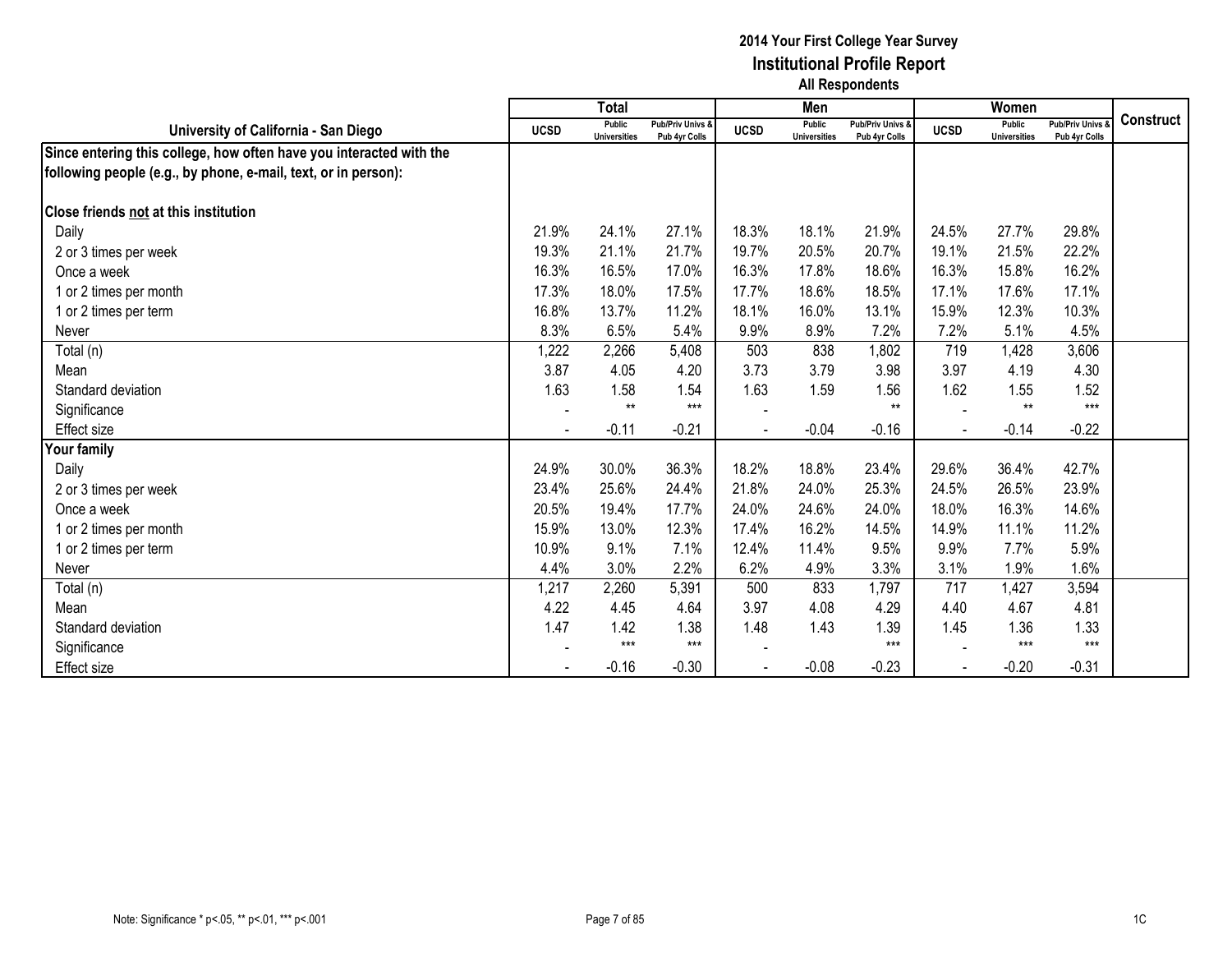|                                                                     |             | <b>Total</b>                  |                                   |             | Men                                  |                                              |             | Women                                |                                        |                  |
|---------------------------------------------------------------------|-------------|-------------------------------|-----------------------------------|-------------|--------------------------------------|----------------------------------------------|-------------|--------------------------------------|----------------------------------------|------------------|
| University of California - San Diego                                | <b>UCSD</b> | Public<br><b>Universities</b> | Pub/Priv Univs &<br>Pub 4yr Colls | <b>UCSD</b> | <b>Public</b><br><b>Universities</b> | <b>Pub/Priv Univs &amp;</b><br>Pub 4yr Colls | <b>UCSD</b> | <b>Public</b><br><b>Universities</b> | <b>Pub/Priv Univs</b><br>Pub 4yr Colls | <b>Construct</b> |
| Since entering this college, how often have you interacted with the |             |                               |                                   |             |                                      |                                              |             |                                      |                                        |                  |
| following people (e.g., by phone, e-mail, text, or in person):      |             |                               |                                   |             |                                      |                                              |             |                                      |                                        |                  |
|                                                                     |             |                               |                                   |             |                                      |                                              |             |                                      |                                        |                  |
| <b>Graduate students/teaching assistants</b>                        |             |                               |                                   |             |                                      |                                              |             |                                      |                                        |                  |
| Daily                                                               | 3.6%        | 3.7%                          | 4.1%                              | 3.6%        | 3.9%                                 | 4.4%                                         | 3.6%        | 3.5%                                 | 3.9%                                   |                  |
| 2 or 3 times per week                                               | 19.5%       | 16.7%                         | 13.7%                             | 18.5%       | 16.6%                                | 14.1%                                        | 20.3%       | 16.8%                                | 13.5%                                  |                  |
| Once a week                                                         | 26.3%       | 24.1%                         | 21.5%                             | 24.5%       | 23.4%                                | 23.1%                                        | 27.6%       | 24.5%                                | 20.7%                                  |                  |
| 1 or 2 times per month                                              | 19.1%       | 17.4%                         | 16.7%                             | 21.5%       | 19.2%                                | 18.6%                                        | 17.5%       | 16.4%                                | 15.7%                                  |                  |
| 1 or 2 times per term                                               | 20.1%       | 21.1%                         | 19.7%                             | 18.5%       | 19.2%                                | 18.7%                                        | 21.3%       | 22.3%                                | 20.2%                                  |                  |
| Never                                                               | 11.3%       | 16.9%                         | 24.4%                             | 13.5%       | 17.6%                                | 21.1%                                        | 9.7%        | 16.6%                                | 26.0%                                  |                  |
| Total (n)                                                           | 1,223       | 2,266                         | 5,407                             | 503         | 837                                  | 1,801                                        | 720         | 1,429                                | 3,606                                  |                  |
| Mean                                                                | 3.34        | 3.14                          | 2.93                              | 3.27        | 3.14                                 | 3.04                                         | 3.38        | 3.13                                 | 2.87                                   |                  |
| Standard deviation                                                  | 1.38        | 1.45                          | 1.52                              | 1.40        | 1.46                                 | 1.49                                         | 1.37        | 1.45                                 | 1.52                                   |                  |
| Significance                                                        |             | $***$                         | $***$                             |             |                                      | $**$                                         |             | $***$                                | $***$                                  |                  |
| Effect size                                                         |             | 0.14                          | 0.27                              |             | 0.09                                 | 0.15                                         |             | 0.17                                 | 0.34                                   |                  |
| Close friends from your high school                                 |             |                               |                                   |             |                                      |                                              |             |                                      |                                        |                  |
| Daily                                                               | 14.8%       | 19.6%                         | 21.5%                             | 13.3%       | 18.1%                                | 19.2%                                        | 15.8%       | 20.5%                                | 22.6%                                  |                  |
| 2 or 3 times per week                                               | 18.8%       | 20.1%                         | 20.9%                             | 18.5%       | 17.4%                                | 19.6%                                        | 19.0%       | 21.6%                                | 21.6%                                  |                  |
| Once a week                                                         | 13.2%       | 14.5%                         | 15.1%                             | 12.9%       | 13.9%                                | 15.2%                                        | 13.3%       | 14.8%                                | 15.0%                                  |                  |
| 1 or 2 times per month                                              | 19.1%       | 19.5%                         | 18.8%                             | 19.2%       | 19.7%                                | 19.5%                                        | 19.0%       | 19.4%                                | 18.5%                                  |                  |
| 1 or 2 times per term                                               | 17.8%       | 14.9%                         | 14.0%                             | 17.5%       | 16.9%                                | 15.3%                                        | 18.1%       | 13.8%                                | 13.3%                                  |                  |
| Never                                                               | 16.3%       | 11.5%                         | 9.7%                              | 18.7%       | 13.9%                                | 11.3%                                        | 14.7%       | 10.0%                                | 8.9%                                   |                  |
| Total (n)                                                           | 1,224       | 2,269                         | 5,413                             | 504         | 839                                  | 1,804                                        | 720         | 1,430                                | 3,609                                  |                  |
| Mean                                                                | 3.45        | 3.76                          | 3.88                              | 3.35        | 3.58                                 | 3.74                                         | 3.51        | 3.86                                 | 3.95                                   |                  |
| Standard deviation                                                  | 1.69        | 1.66                          | 1.63                              | 1.69        | 1.69                                 | 1.65                                         | 1.68        | 1.63                                 | 1.62                                   |                  |
| Significance                                                        |             | $***$                         | $***$                             |             | $\star$                              | $***$                                        |             | $***$                                | $***$                                  |                  |
| <b>Effect size</b>                                                  |             | $-0.19$                       | $-0.26$                           |             | $-0.14$                              | $-0.24$                                      |             | $-0.21$                              | $-0.27$                                |                  |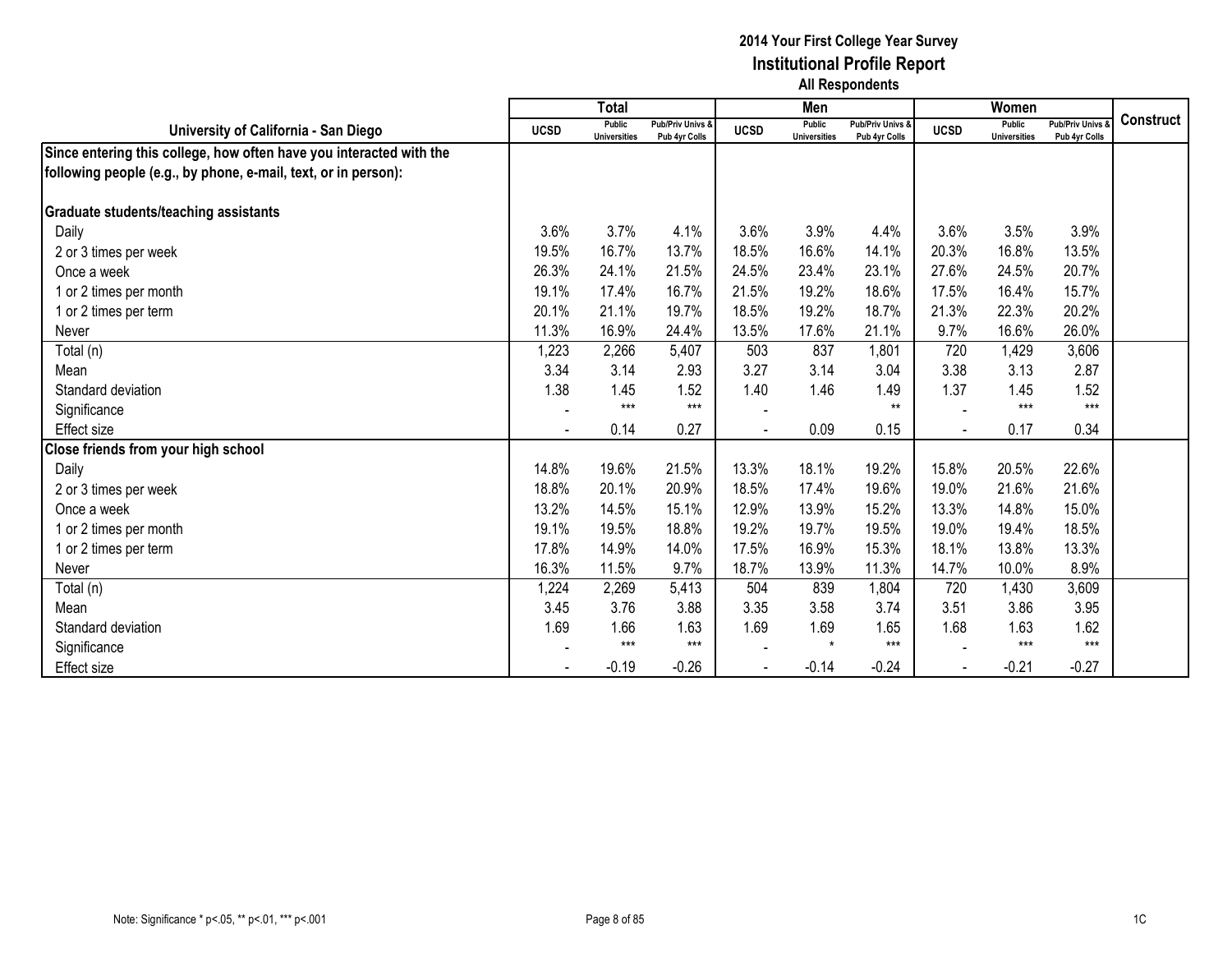|                                                                    |             | <b>Total</b>                         |                                   |             | Men                           |                                   |             | Women                                |                                        |                  |
|--------------------------------------------------------------------|-------------|--------------------------------------|-----------------------------------|-------------|-------------------------------|-----------------------------------|-------------|--------------------------------------|----------------------------------------|------------------|
| University of California - San Diego                               | <b>UCSD</b> | <b>Public</b><br><b>Universities</b> | Pub/Priv Univs &<br>Pub 4yr Colls | <b>UCSD</b> | Public<br><b>Universities</b> | Pub/Priv Univs &<br>Pub 4yr Colls | <b>UCSD</b> | <b>Public</b><br><b>Universities</b> | <b>Pub/Priv Univs</b><br>Pub 4yr Colls | <b>Construct</b> |
| Do you have any concern about your ability to finance your college |             |                                      |                                   |             |                               |                                   |             |                                      |                                        |                  |
| education?                                                         |             |                                      |                                   |             |                               |                                   |             |                                      |                                        |                  |
| Major (not sure I will have enough funds to complete college)      | 23.8%       | 20.8%                                | 20.9%                             | 21.2%       | 19.2%                         | 18.8%                             | 25.6%       | 21.8%                                | 21.9%                                  |                  |
| Some (but I probably will have enough funds)                       | 56.5%       | 55.7%                                | 54.9%                             | 54.8%       | 53.4%                         | 51.2%                             | 57.8%       | 57.1%                                | 56.7%                                  |                  |
| None (I am confident that I will have sufficient funds)            | 19.7%       | 23.4%                                | 24.3%                             | 24.0%       | 27.4%                         | 30.0%                             | 16.7%       | 21.1%                                | 21.4%                                  |                  |
| Total (n)                                                          | 1,224       | 2,270                                | 5,418                             | 504         | 839                           | 1,805                             | 720         | 1,431                                | 3,613                                  |                  |
| Mean                                                               | 2.04        | 1.97                                 | 1.97                              | 1.97        | 1.92                          | 1.89                              | 2.09        | 2.01                                 | 2.00                                   |                  |
| Standard deviation                                                 | 0.66        | 0.67                                 | 0.67                              | 0.67        | 0.68                          | 0.69                              | 0.64        | 0.66                                 | 0.66                                   |                  |
| Significance                                                       |             | $**$                                 | $***$                             |             |                               | $\star$                           |             | $**$                                 | $***$                                  |                  |
| <b>Effect size</b>                                                 |             | 0.10                                 | 0.10                              |             | 0.07                          | 0.12                              | $\sim$      | 0.12                                 | 0.14                                   |                  |
| Since entering this college, how often have you felt:              |             |                                      |                                   |             |                               |                                   |             |                                      |                                        |                  |
|                                                                    |             |                                      |                                   |             |                               |                                   |             |                                      |                                        |                  |
| Lonely or homesick                                                 |             |                                      |                                   |             |                               |                                   |             |                                      |                                        |                  |
| Frequently                                                         | 18.1%       | 17.3%                                | 15.5%                             | 12.9%       | 12.3%                         | 11.4%                             | 21.7%       | 20.3%                                | 17.6%                                  |                  |
| Occasionally                                                       | 52.5%       | 51.7%                                | 52.0%                             | 49.1%       | 46.9%                         | 46.9%                             | 54.9%       | 54.4%                                | 54.6%                                  |                  |
| Not at all                                                         | 29.4%       | 31.0%                                | 32.4%                             | 38.0%       | 40.8%                         | 41.7%                             | 23.4%       | 25.3%                                | 27.8%                                  |                  |
| Total (n)                                                          | 1,222       | 2,269                                | 5,421                             | 503         | 838                           | 1,807                             | 719         | 1,431                                | 3,614                                  |                  |
| Mean                                                               | 1.89        | 1.86                                 | 1.83                              | 1.75        | 1.71                          | 1.70                              | 1.98        | 1.95                                 | 1.90                                   |                  |
| Standard deviation                                                 | 0.68        | 0.68                                 | 0.67                              | 0.67        | 0.67                          | 0.66                              | 0.67        | 0.67                                 | 0.67                                   |                  |
| Significance                                                       |             |                                      | $**$                              |             |                               |                                   |             |                                      | $**$                                   |                  |
| Effect size                                                        |             | 0.04                                 | 0.09                              |             | 0.06                          | 0.08                              |             | 0.04                                 | 0.12                                   |                  |
| <b>Isolated from campus life</b>                                   |             |                                      |                                   |             |                               |                                   |             |                                      |                                        |                  |
| Frequently                                                         | 21.4%       | 19.6%                                | 17.1%                             | 19.7%       | 18.9%                         | 16.1%                             | 22.5%       | 20.0%                                | 17.6%                                  |                  |
| Occasionally                                                       | 48.2%       | 44.2%                                | 43.2%                             | 46.2%       | 43.6%                         | 42.6%                             | 49.5%       | 44.6%                                | 43.4%                                  |                  |
| Not at all                                                         | 30.5%       | 36.2%                                | 39.7%                             | 34.1%       | 37.5%                         | 41.3%                             | 28.0%       | 35.4%                                | 38.9%                                  |                  |
| Total (n)                                                          | 1,221       | 2,268                                | 5,411                             | 502         | 837                           | 1,805                             | 719         | 1,431                                | 3,606                                  |                  |
| Mean                                                               | 1.91        | 1.83                                 | 1.77                              | 1.86        | 1.81                          | 1.75                              | 1.95        | 1.85                                 | 1.79                                   |                  |
| Standard deviation                                                 | 0.71        | 0.73                                 | 0.72                              | 0.72        | 0.73                          | 0.71                              | 0.71        | 0.73                                 | 0.72                                   |                  |
| Significance                                                       |             | $***$                                | $***$                             |             |                               | $**$                              |             | $***$                                | $***$                                  |                  |
| <b>Effect size</b>                                                 |             | 0.11                                 | 0.19                              |             | 0.07                          | 0.15                              |             | 0.14                                 | 0.22                                   |                  |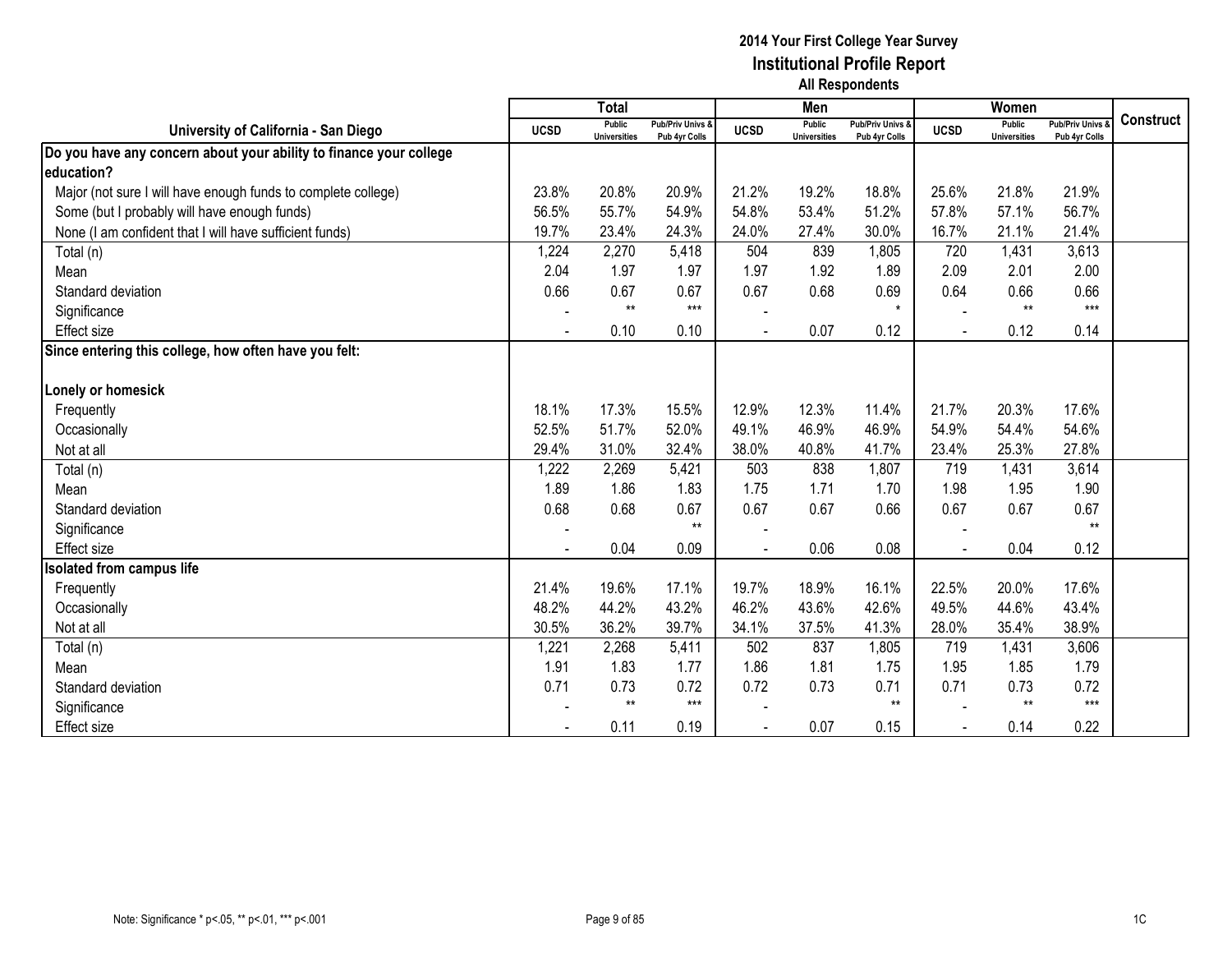|                                                       |             | <b>Total</b>                  |                                   |             | Men                           |                                   |             | Women                                |                                        |                  |
|-------------------------------------------------------|-------------|-------------------------------|-----------------------------------|-------------|-------------------------------|-----------------------------------|-------------|--------------------------------------|----------------------------------------|------------------|
| University of California - San Diego                  | <b>UCSD</b> | Public<br><b>Universities</b> | Pub/Priv Univs &<br>Pub 4yr Colls | <b>UCSD</b> | Public<br><b>Universities</b> | Pub/Priv Univs &<br>Pub 4yr Colls | <b>UCSD</b> | <b>Public</b><br><b>Universities</b> | <b>Pub/Priv Univs</b><br>Pub 4yr Colls | <b>Construct</b> |
| Since entering this college, how often have you felt: |             |                               |                                   |             |                               |                                   |             |                                      |                                        |                  |
|                                                       |             |                               |                                   |             |                               |                                   |             |                                      |                                        |                  |
| Unsafe on this campus                                 |             |                               |                                   |             |                               |                                   |             |                                      |                                        |                  |
| Frequently                                            | 3.4%        | 2.5%                          | 2.2%                              | 3.0%        | 2.6%                          | 1.8%                              | 3.6%        | 2.4%                                 | 2.4%                                   |                  |
| Occasionally                                          | 31.8%       | 25.7%                         | 22.5%                             | 20.3%       | 16.9%                         | 16.0%                             | 39.8%       | 30.8%                                | 25.7%                                  |                  |
| Not at all                                            | 64.9%       | 71.9%                         | 75.3%                             | 76.7%       | 80.4%                         | 82.2%                             | 56.6%       | 66.9%                                | 71.9%                                  |                  |
| Total (n)                                             | 1,222       | 2,268                         | 5,412                             | 503         | 838                           | 1,805                             | 719         | 1,430                                | 3,607                                  |                  |
| Mean                                                  | 1.38        | 1.31                          | 1.27                              | 1.26        | 1.22                          | 1.20                              | 1.47        | 1.36                                 | 1.31                                   |                  |
| Standard deviation                                    | 0.55        | 0.51                          | 0.49                              | 0.50        | 0.47                          | 0.44                              | 0.57        | 0.53                                 | 0.51                                   |                  |
| Significance                                          |             | $***$                         | $***$                             |             |                               | $**$                              |             | $***$                                | $***$                                  |                  |
| Effect size                                           |             | 0.14                          | 0.22                              |             | 0.09                          | 0.14                              |             | 0.21                                 | 0.31                                   |                  |
| Worried about your health                             |             |                               |                                   |             |                               |                                   |             |                                      |                                        |                  |
| Frequently                                            | 11.7%       | 9.5%                          | 9.5%                              | 9.6%        | 7.8%                          | 7.2%                              | 13.2%       | 10.6%                                | 10.6%                                  |                  |
| Occasionally                                          | 44.6%       | 43.5%                         | 39.7%                             | 40.8%       | 39.1%                         | 35.2%                             | 47.2%       | 46.0%                                | 41.9%                                  |                  |
| Not at all                                            | 43.7%       | 47.0%                         | 50.9%                             | 49.6%       | 53.1%                         | 57.6%                             | 39.6%       | 43.4%                                | 47.5%                                  |                  |
| Total (n)                                             | 1,220       | 2,266                         | 5,408                             | 502         | 836                           | 1,802                             | 718         | 1,430                                | 3,606                                  |                  |
| Mean                                                  | 1.68        | 1.63                          | 1.59                              | 1.60        | 1.55                          | 1.50                              | 1.74        | 1.67                                 | 1.63                                   |                  |
| Standard deviation                                    | 0.67        | 0.65                          | 0.66                              | 0.66        | 0.64                          | 0.63                              | 0.68        | 0.66                                 | 0.67                                   |                  |
| Significance                                          |             | $\star$                       | $***$                             |             |                               | $**$                              |             | $\star$                              | $***$                                  |                  |
| Effect size                                           |             | 0.08                          | 0.14                              |             | 0.08                          | 0.16                              |             | 0.11                                 | 0.16                                   |                  |
| That your courses inspired you to think in new ways   |             |                               |                                   |             |                               |                                   |             |                                      |                                        |                  |
| Frequently                                            | 35.8%       | 37.6%                         | 39.2%                             | 32.7%       | 33.7%                         | 34.8%                             | 38.0%       | 39.9%                                | 41.4%                                  |                  |
| Occasionally                                          | 51.5%       | 51.9%                         | 50.2%                             | 51.0%       | 52.0%                         | 52.6%                             | 51.9%       | 51.9%                                | 49.0%                                  |                  |
| Not at all                                            | 12.7%       | 10.4%                         | 10.6%                             | 16.3%       | 14.3%                         | 12.7%                             | 10.2%       | 8.2%                                 | 9.6%                                   |                  |
| Total (n)                                             | 1,223       | 2,270                         | 5,416                             | 504         | 839                           | 1,807                             | 719         | 1,431                                | 3,609                                  |                  |
| Mean                                                  | 2.23        | 2.27                          | 2.29                              | 2.16        | 2.19                          | 2.22                              | 2.28        | 2.32                                 | 2.32                                   |                  |
| Standard deviation                                    | 0.66        | 0.64                          | 0.65                              | 0.68        | 0.67                          | 0.65                              | 0.64        | 0.62                                 | 0.64                                   |                  |
| Significance                                          |             |                               | $***$                             |             |                               |                                   |             |                                      |                                        |                  |
| Effect size                                           |             | 0.06                          | 0.09                              |             | 0.04                          | 0.09                              |             | 0.06                                 | 0.06                                   |                  |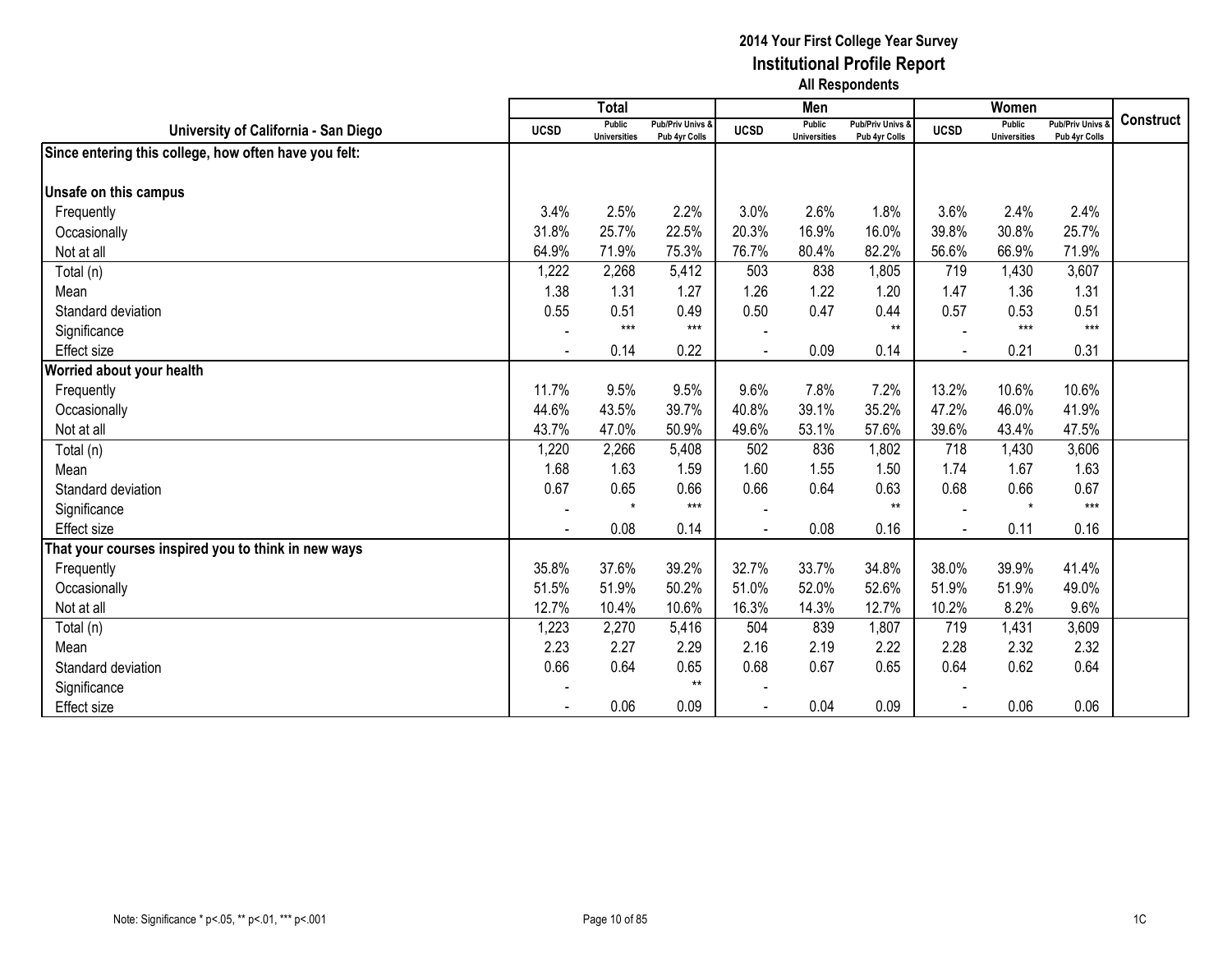|                                                                  |             | <b>Total</b>                  |                                   |                | Men                                  |                                   |                | Women                         |                                        |                  |
|------------------------------------------------------------------|-------------|-------------------------------|-----------------------------------|----------------|--------------------------------------|-----------------------------------|----------------|-------------------------------|----------------------------------------|------------------|
| University of California - San Diego                             | <b>UCSD</b> | Public<br><b>Universities</b> | Pub/Priv Univs &<br>Pub 4yr Colls | <b>UCSD</b>    | <b>Public</b><br><b>Universities</b> | Pub/Priv Univs &<br>Pub 4yr Colls | <b>UCSD</b>    | Public<br><b>Universities</b> | <b>Pub/Priv Univs</b><br>Pub 4yr Colls | <b>Construct</b> |
| That your job responsibilities interfered with your schoolwork   |             |                               |                                   |                |                                      |                                   |                |                               |                                        |                  |
| Frequently                                                       | 10.5%       | 9.1%                          | 9.8%                              | 10.3%          | 9.2%                                 | 8.5%                              | 10.6%          | 9.0%                          | 10.4%                                  |                  |
| Occasionally                                                     | 31.9%       | 30.1%                         | 28.7%                             | 31.5%          | 29.6%                                | 27.7%                             | 32.2%          | 30.4%                         | 29.2%                                  |                  |
| Not at all                                                       | 57.6%       | 60.8%                         | 61.5%                             | 58.1%          | 61.2%                                | 63.8%                             | 57.2%          | 60.6%                         | 60.4%                                  |                  |
| Total (n)                                                        | 1,222       | 2,266                         | 5,405                             | 504            | 838                                  | 1,805                             | 718            | 1,428                         | 3,600                                  |                  |
| Mean                                                             | 1.53        | 1.48                          | 1.48                              | 1.52           | 1.48                                 | 1.45                              | 1.53           | 1.48                          | 1.50                                   |                  |
| Standard deviation                                               | 0.68        | 0.66                          | 0.67                              | 0.68           | 0.66                                 | 0.65                              | 0.68           | 0.66                          | 0.68                                   |                  |
| Significance                                                     |             | $\star$                       | $\star$                           |                |                                      | $\star$                           |                |                               |                                        |                  |
| Effect size                                                      |             | 0.08                          | 0.07                              | $\blacksquare$ | 0.06                                 | 0.11                              |                | 0.08                          | 0.04                                   |                  |
| hat your family responsibilities interfered with your schoolwork |             |                               |                                   |                |                                      |                                   |                |                               |                                        |                  |
| Frequently                                                       | 10.0%       | 8.2%                          | 8.5%                              | 9.1%           | 8.2%                                 | 7.0%                              | 10.6%          | 8.2%                          | 9.3%                                   |                  |
| Occasionally                                                     | 36.0%       | 31.0%                         | 30.8%                             | 34.1%          | 30.4%                                | 29.1%                             | 37.4%          | 31.4%                         | 31.6%                                  |                  |
| Not at all                                                       | 54.0%       | 60.8%                         | 60.7%                             | 56.7%          | 61.4%                                | 63.9%                             | 52.0%          | 60.4%                         | 59.1%                                  |                  |
| Total (n)                                                        | 1,221       | 2,265                         | 5,409                             | 504            | 839                                  | 1,805                             | 717            | 1,426                         | 3,604                                  |                  |
| Mean                                                             | 1.56        | 1.47                          | 1.48                              | 1.52           | 1.47                                 | 1.43                              | 1.59           | 1.48                          | 1.50                                   |                  |
| Standard deviation                                               | 0.67        | 0.64                          | 0.65                              | 0.66           | 0.64                                 | 0.62                              | 0.67           | 0.64                          | 0.66                                   |                  |
| Significance                                                     |             | $***$                         | $***$                             |                |                                      | $**$                              |                | $***$                         | $***$                                  |                  |
| Effect size                                                      |             | 0.14                          | 0.12                              |                | 0.08                                 | 0.15                              | $\blacksquare$ | 0.17                          | 0.14                                   |                  |
| amily support to succeed                                         |             |                               |                                   |                |                                      |                                   |                |                               |                                        |                  |
| Frequently                                                       | 52.7%       | 59.0%                         | 61.5%                             | 48.1%          | 50.8%                                | 54.4%                             | 55.9%          | 63.8%                         | 65.0%                                  |                  |
| Occasionally                                                     | 35.6%       | 30.9%                         | 29.4%                             | 36.6%          | 34.2%                                | 32.6%                             | 34.9%          | 28.9%                         | 27.8%                                  |                  |
| Not at all                                                       | 11.7%       | 10.2%                         | 9.2%                              | 15.3%          | 14.9%                                | 13.1%                             | 9.2%           | 7.4%                          | 7.2%                                   |                  |
| Total (n)                                                        | 1,220       | 2,265                         | 5,404                             | 503            | 838                                  | 1,803                             | 717            | 1,427                         | 3,601                                  |                  |
| Mean                                                             | 2.41        | 2.49                          | 2.52                              | 2.33           | 2.36                                 | 2.41                              | 2.47           | 2.56                          | 2.58                                   |                  |
| Standard deviation                                               | 0.69        | 0.67                          | 0.66                              | 0.73           | 0.73                                 | 0.71                              | 0.66           | 0.63                          | 0.62                                   |                  |
| Significance                                                     |             | $***$                         | $***$                             |                |                                      | $\star$                           |                | $**$                          | $***$                                  |                  |
| <b>Effect size</b>                                               |             | $-0.12$                       | $-0.17$                           | $\blacksquare$ | $-0.04$                              | $-0.11$                           |                | $-0.14$                       | $-0.18$                                |                  |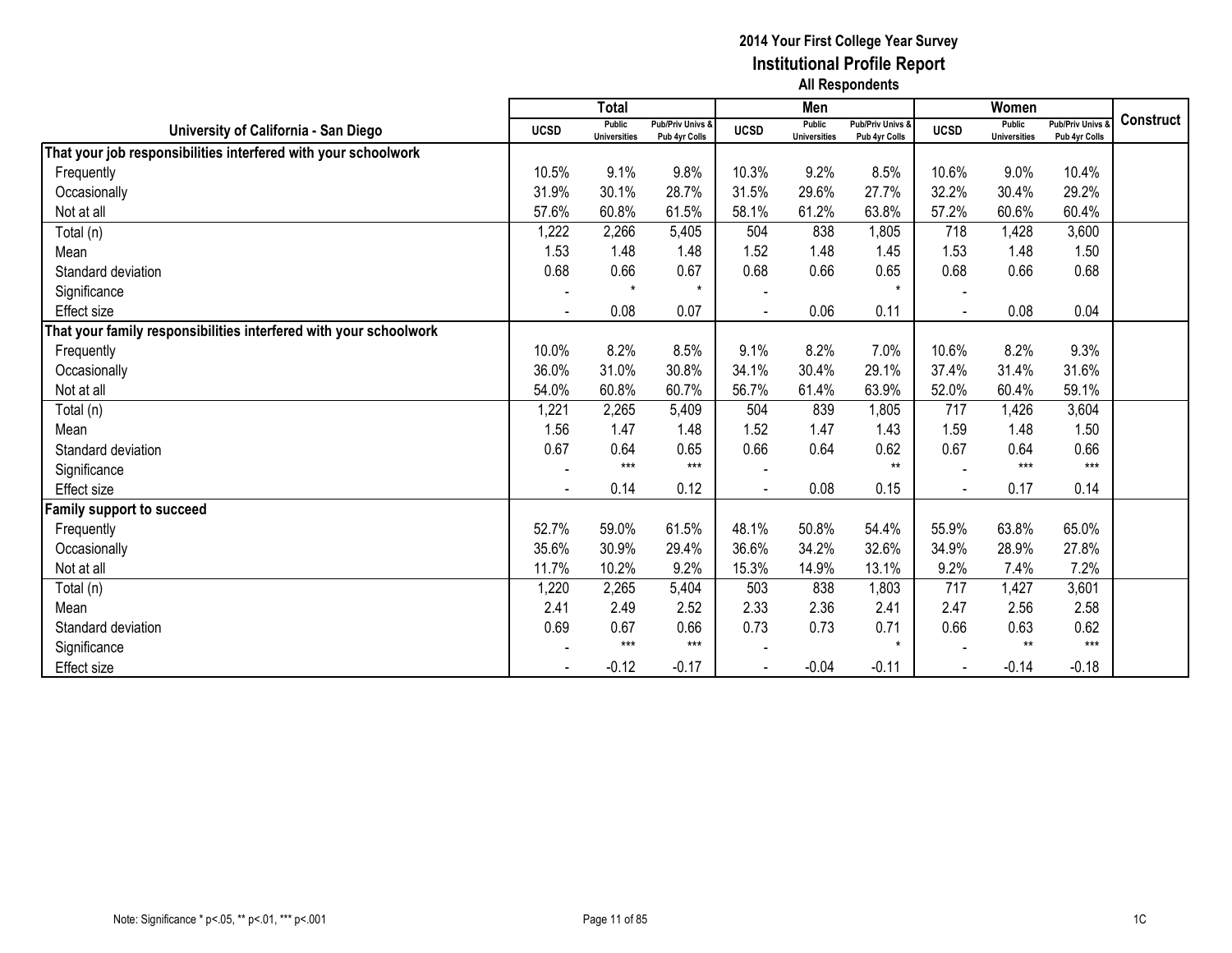|                                                                          |             | <b>Total</b>                         |                                              |             | Men                                  |                                   |             | Women                                |                                        |                  |
|--------------------------------------------------------------------------|-------------|--------------------------------------|----------------------------------------------|-------------|--------------------------------------|-----------------------------------|-------------|--------------------------------------|----------------------------------------|------------------|
| University of California - San Diego                                     | <b>UCSD</b> | <b>Public</b><br><b>Universities</b> | <b>Pub/Priv Univs &amp;</b><br>Pub 4yr Colls | <b>UCSD</b> | <b>Public</b><br><b>Universities</b> | Pub/Priv Univs &<br>Pub 4yr Colls | <b>UCSD</b> | <b>Public</b><br><b>Universities</b> | <b>Pub/Priv Univs</b><br>Pub 4yr Colls | <b>Construct</b> |
| Since entering this college, how often have you felt:                    |             |                                      |                                              |             |                                      |                                   |             |                                      |                                        |                  |
|                                                                          |             |                                      |                                              |             |                                      |                                   |             |                                      |                                        |                  |
| That faculty provided me with feedback that helped me assess my progress |             |                                      |                                              |             |                                      |                                   |             |                                      |                                        |                  |
| in class                                                                 |             |                                      |                                              |             |                                      |                                   |             |                                      |                                        |                  |
| Frequently                                                               | 22.3%       | 30.1%                                | 37.0%                                        | 19.2%       | 26.0%                                | 32.9%                             | 24.4%       | 32.5%                                | 39.0%                                  |                  |
| Occasionally                                                             | 62.0%       | 58.3%                                | 53.7%                                        | 61.5%       | 59.4%                                | 55.4%                             | 62.4%       | 57.7%                                | 52.9%                                  |                  |
| Not at all                                                               | 15.7%       | 11.6%                                | 9.3%                                         | 19.2%       | 14.7%                                | 11.7%                             | 13.2%       | 9.9%                                 | 8.2%                                   |                  |
| Total (n)                                                                | 1,222       | 2,268                                | 5,411                                        | 504         | 839                                  | 1,804                             | 718         | 1,429                                | 3,607                                  |                  |
| Mean                                                                     | 2.07        | 2.18                                 | 2.28                                         | 2.00        | 2.11                                 | 2.21                              | 2.11        | 2.23                                 | 2.31                                   |                  |
| Standard deviation                                                       | 0.61        | 0.62                                 | 0.62                                         | 0.62        | 0.63                                 | 0.63                              | 0.60        | 0.61                                 | 0.61                                   |                  |
| Significance                                                             |             | $***$                                | $***$                                        |             | $***$                                | $***$                             |             | $***$                                | $***$                                  |                  |
| <b>Effect size</b>                                                       |             | $-0.18$                              | $-0.34$                                      |             | $-0.17$                              | $-0.33$                           |             | $-0.20$                              | $-0.33$                                |                  |
| That my contributions were valued in class                               |             |                                      |                                              |             |                                      |                                   |             |                                      |                                        |                  |
| Frequently                                                               | 19.7%       | 28.6%                                | 35.4%                                        | 19.5%       | 26.8%                                | 33.8%                             | 19.9%       | 29.7%                                | 36.2%                                  |                  |
| Occasionally                                                             | 59.5%       | 56.1%                                | 52.8%                                        | 57.3%       | 55.4%                                | 51.8%                             | 61.1%       | 56.6%                                | 53.4%                                  |                  |
| Not at all                                                               | 20.7%       | 15.2%                                | 11.8%                                        | 23.3%       | 17.8%                                | 14.4%                             | 18.9%       | 13.7%                                | 10.5%                                  |                  |
| Total (n)                                                                | 1,221       | 2,266                                | 5,406                                        | 503         | 838                                  | 1,802                             | 718         | 1,428                                | 3,604                                  |                  |
| Mean                                                                     | 1.99        | 2.13                                 | 2.24                                         | 1.96        | 2.09                                 | 2.19                              | 2.01        | 2.16                                 | 2.26                                   |                  |
| Standard deviation                                                       | 0.64        | 0.65                                 | 0.65                                         | 0.65        | 0.66                                 | 0.67                              | 0.62        | 0.64                                 | 0.63                                   |                  |
| Significance                                                             |             | $***$                                | $***$                                        |             | $***$                                | $***$                             |             | $***$                                | $***$                                  |                  |
| <b>Effect size</b>                                                       |             | $-0.22$                              | $-0.38$                                      |             | $-0.20$                              | $-0.34$                           |             | $-0.23$                              | $-0.40$                                |                  |
| That faculty encouraged me to ask questions and participate in           |             |                                      |                                              |             |                                      |                                   |             |                                      |                                        |                  |
| discussions                                                              |             |                                      |                                              |             |                                      |                                   |             |                                      |                                        |                  |
| Frequently                                                               | 36.8%       | 45.1%                                | 51.4%                                        | 34.3%       | 41.2%                                | 48.3%                             | 38.5%       | 47.3%                                | 52.9%                                  |                  |
| Occasionally                                                             | 54.0%       | 47.4%                                | 41.8%                                        | 54.2%       | 49.0%                                | 43.3%                             | 53.8%       | 46.5%                                | 41.0%                                  |                  |
| Not at all                                                               | 9.3%        | 7.5%                                 | 6.8%                                         | 11.5%       | 9.8%                                 | 8.3%                              | 7.7%        | 6.2%                                 | 6.0%                                   |                  |
| Total (n)                                                                | 1,221       | 2,268                                | 5,406                                        | 504         | 839                                  | 1,800                             | 717         | 1,429                                | 3,606                                  |                  |
| Mean                                                                     | 2.28        | 2.38                                 | 2.45                                         | 2.23        | 2.31                                 | 2.40                              | 2.31        | 2.41                                 | 2.47                                   |                  |
| Standard deviation                                                       | 0.62        | 0.62                                 | 0.62                                         | 0.64        | 0.64                                 | 0.64                              | 0.61        | 0.60                                 | 0.61                                   |                  |
| Significance                                                             |             | $***$                                | $***$                                        |             | $\star$                              | $***$                             |             | $***$                                | $***$                                  |                  |
| <b>Effect size</b>                                                       |             | $-0.16$                              | $-0.27$                                      |             | $-0.13$                              | $-0.27$                           |             | $-0.17$                              | $-0.26$                                |                  |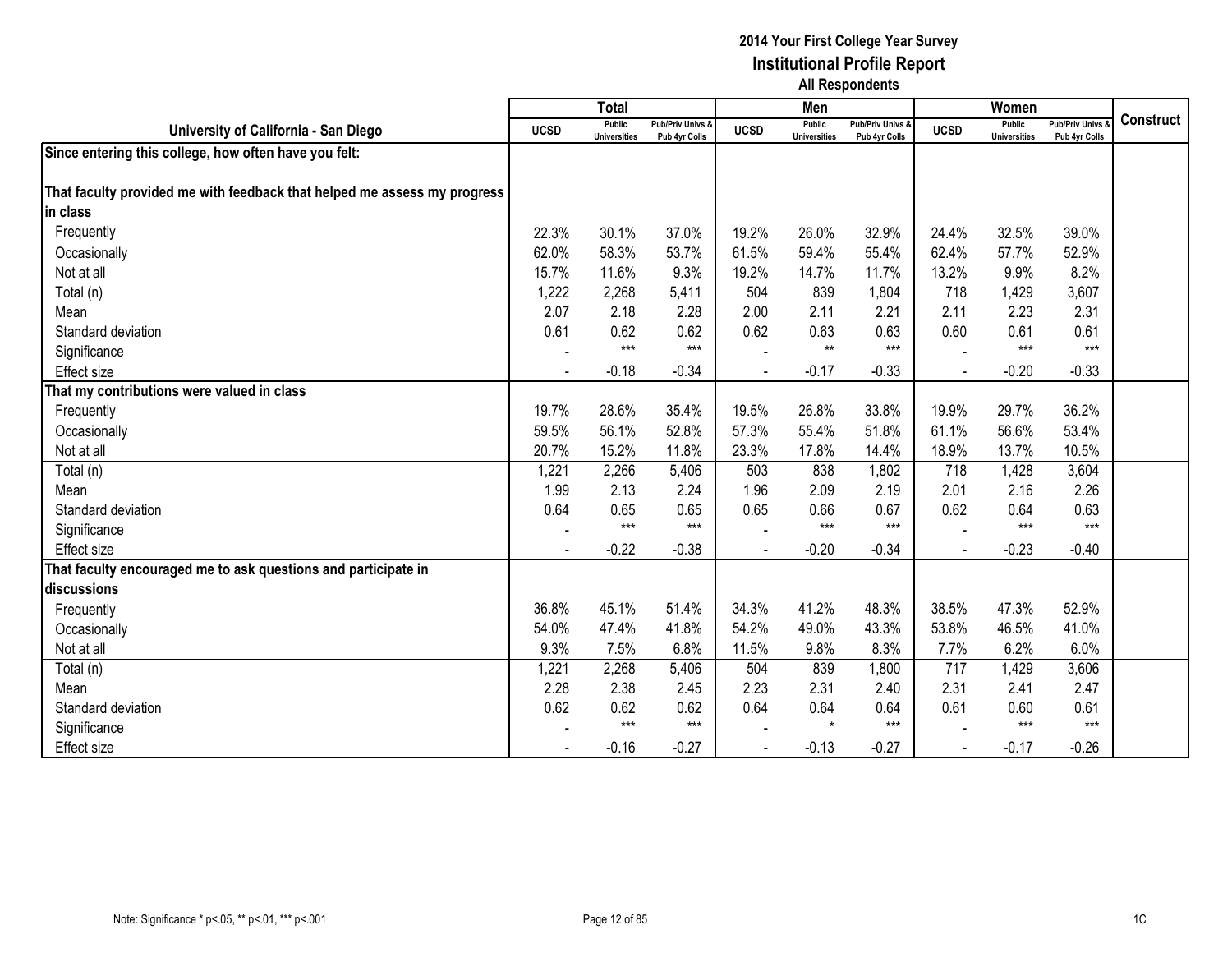|                                                                               |             | <b>Total</b>                         |                                   |                | Men                                  |                                   |                | Women                                |                                        |                  |
|-------------------------------------------------------------------------------|-------------|--------------------------------------|-----------------------------------|----------------|--------------------------------------|-----------------------------------|----------------|--------------------------------------|----------------------------------------|------------------|
| University of California - San Diego                                          | <b>UCSD</b> | <b>Public</b><br><b>Universities</b> | Pub/Priv Univs &<br>Pub 4yr Colls | <b>UCSD</b>    | <b>Public</b><br><b>Universities</b> | Pub/Priv Univs &<br>Pub 4yr Colls | <b>UCSD</b>    | <b>Public</b><br><b>Universities</b> | <b>Pub/Priv Univs</b><br>Pub 4yr Colls | <b>Construct</b> |
| Please rate your satisfaction with this institution on each of the aspects of |             |                                      |                                   |                |                                      |                                   |                |                                      |                                        |                  |
| college life listed below:                                                    |             |                                      |                                   |                |                                      |                                   |                |                                      |                                        |                  |
|                                                                               |             |                                      |                                   |                |                                      |                                   |                |                                      |                                        |                  |
| General education and core curriculum courses                                 |             |                                      |                                   |                |                                      |                                   |                |                                      |                                        |                  |
| Very satisfied                                                                | 13.6%       | 17.6%                                | 20.9%                             | 13.8%          | 16.5%                                | 20.4%                             | 13.5%          | 18.2%                                | 21.1%                                  |                  |
| Satisfied                                                                     | 42.6%       | 46.8%                                | 46.8%                             | 37.2%          | 43.1%                                | 44.2%                             | 46.3%          | 49.0%                                | 48.0%                                  |                  |
| Neutral                                                                       | 27.3%       | 22.9%                                | 22.4%                             | 26.5%          | 22.3%                                | 22.2%                             | 27.9%          | 23.3%                                | 22.5%                                  | Satisfaction     |
| <b>Dissatisfied</b>                                                           | 11.4%       | 8.5%                                 | 6.9%                              | 14.6%          | 11.5%                                | 8.6%                              | 9.3%           | 6.8%                                 | 6.1%                                   | with             |
| Very dissatisfied                                                             | 5.1%        | 4.1%                                 | 3.0%                              | 8.0%           | 6.6%                                 | 4.6%                              | 3.1%           | 2.7%                                 | 2.2%                                   | Coursework       |
| Total (n)                                                                     | 1,146       | 2,131                                | 5,121                             | 465            | 771                                  | 1,695                             | 681            | 1,360                                | 3,426                                  |                  |
| Mean                                                                          | 3.48        | 3.65                                 | 3.76                              | 3.34           | 3.51                                 | 3.67                              | 3.58           | 3.73                                 | 3.80                                   |                  |
| Standard deviation                                                            | 1.03        | 1.00                                 | 0.96                              | 1.13           | 1.10                                 | 1.04                              | 0.94           | 0.93                                 | 0.92                                   |                  |
| Significance                                                                  |             | $***$                                | $***$                             |                | $**$                                 | $***$                             |                | $***$                                | $***$                                  |                  |
| <b>Effect size</b>                                                            |             | $-0.17$                              | $-0.29$                           |                | $-0.15$                              | $-0.32$                           |                | $-0.16$                              | $-0.24$                                |                  |
| Your overall academic experience                                              |             |                                      |                                   |                |                                      |                                   |                |                                      |                                        |                  |
| Very satisfied                                                                | 14.7%       | 21.7%                                | 25.4%                             | 13.1%          | 19.8%                                | 24.6%                             | 15.8%          | 22.8%                                | 25.8%                                  |                  |
| Satisfied                                                                     | 50.9%       | 51.2%                                | 49.8%                             | 49.9%          | 49.2%                                | 49.1%                             | 51.7%          | 52.3%                                | 50.2%                                  |                  |
| <b>Neutral</b>                                                                | 22.4%       | 18.1%                                | 17.5%                             | 22.7%          | 20.4%                                | 18.1%                             | 22.1%          | 16.8%                                | 17.2%                                  |                  |
| Dissatisfied                                                                  | 8.9%        | 6.9%                                 | 5.6%                              | 9.5%           | 7.4%                                 | 6.1%                              | 8.5%           | 6.6%                                 | 5.4%                                   | Overall          |
| Very dissatisfied                                                             | 3.1%        | 2.1%                                 | 1.6%                              | 4.8%           | 3.2%                                 | 2.1%                              | 1.9%           | 1.5%                                 | 1.4%                                   | Satisfaction     |
| Total (n)                                                                     | 1,166       | 2,155                                | 5,156                             | 475            | 784                                  | 1,710                             | 691            | 1,371                                | 3,446                                  |                  |
| Mean                                                                          | 3.65        | 3.83                                 | 3.92                              | 3.57           | 3.75                                 | 3.88                              | 3.71           | 3.88                                 | 3.94                                   |                  |
| Standard deviation                                                            | 0.94        | 0.92                                 | 0.89                              | 0.99           | 0.96                                 | 0.92                              | 0.90           | 0.88                                 | 0.88                                   |                  |
| Significance                                                                  |             | $***$                                | $***$                             |                | $**$                                 | $***$                             |                | $***$                                | $***$                                  |                  |
| <b>Effect size</b>                                                            |             | $-0.20$                              | $-0.30$                           |                | $-0.19$                              | $-0.34$                           | $\blacksquare$ | $-0.19$                              | $-0.26$                                |                  |
| <b>Classroom facilities</b>                                                   |             |                                      |                                   |                |                                      |                                   |                |                                      |                                        |                  |
| Very satisfied                                                                | 10.8%       | 17.9%                                | 22.9%                             | 10.7%          | 15.3%                                | 20.7%                             | 10.8%          | 19.4%                                | 24.0%                                  |                  |
| Satisfied                                                                     | 48.3%       | 51.0%                                | 49.5%                             | 47.6%          | 51.4%                                | 49.2%                             | 48.8%          | 50.8%                                | 49.7%                                  |                  |
| Neutral                                                                       | 29.5%       | 23.1%                                | 22.0%                             | 29.5%          | 24.4%                                | 23.6%                             | 29.5%          | 22.4%                                | 21.2%                                  |                  |
| <b>Dissatisfied</b>                                                           | 9.4%        | 6.7%                                 | 4.8%                              | 9.3%           | 6.9%                                 | 5.3%                              | 9.5%           | 6.6%                                 | 4.5%                                   |                  |
| Very dissatisfied                                                             | 2.0%        | 1.3%                                 | 0.8%                              | 2.9%           | 2.0%                                 | 1.3%                              | 1.3%           | 0.9%                                 | 0.6%                                   |                  |
| Total (n)                                                                     | 1,167       | 2,156                                | 5,151                             | 475            | 784                                  | 1,707                             | 692            | 1,372                                | 3,444                                  |                  |
| Mean                                                                          | 3.57        | 3.78                                 | 3.89                              | 3.54           | 3.71                                 | 3.83                              | 3.58           | 3.81                                 | 3.92                                   |                  |
| Standard deviation                                                            | 0.88        | 0.86                                 | 0.84                              | 0.91           | 0.88                                 | 0.86                              | 0.85           | 0.85                                 | 0.83                                   |                  |
| Significance                                                                  |             | $***$                                | $***$                             |                | $**$                                 | $***$                             |                | $***$                                | $***$                                  |                  |
| <b>Effect size</b>                                                            |             | $-0.24$                              | $-0.38$                           | $\blacksquare$ | $-0.19$                              | $-0.34$                           | $\blacksquare$ | $-0.27$                              | $-0.41$                                |                  |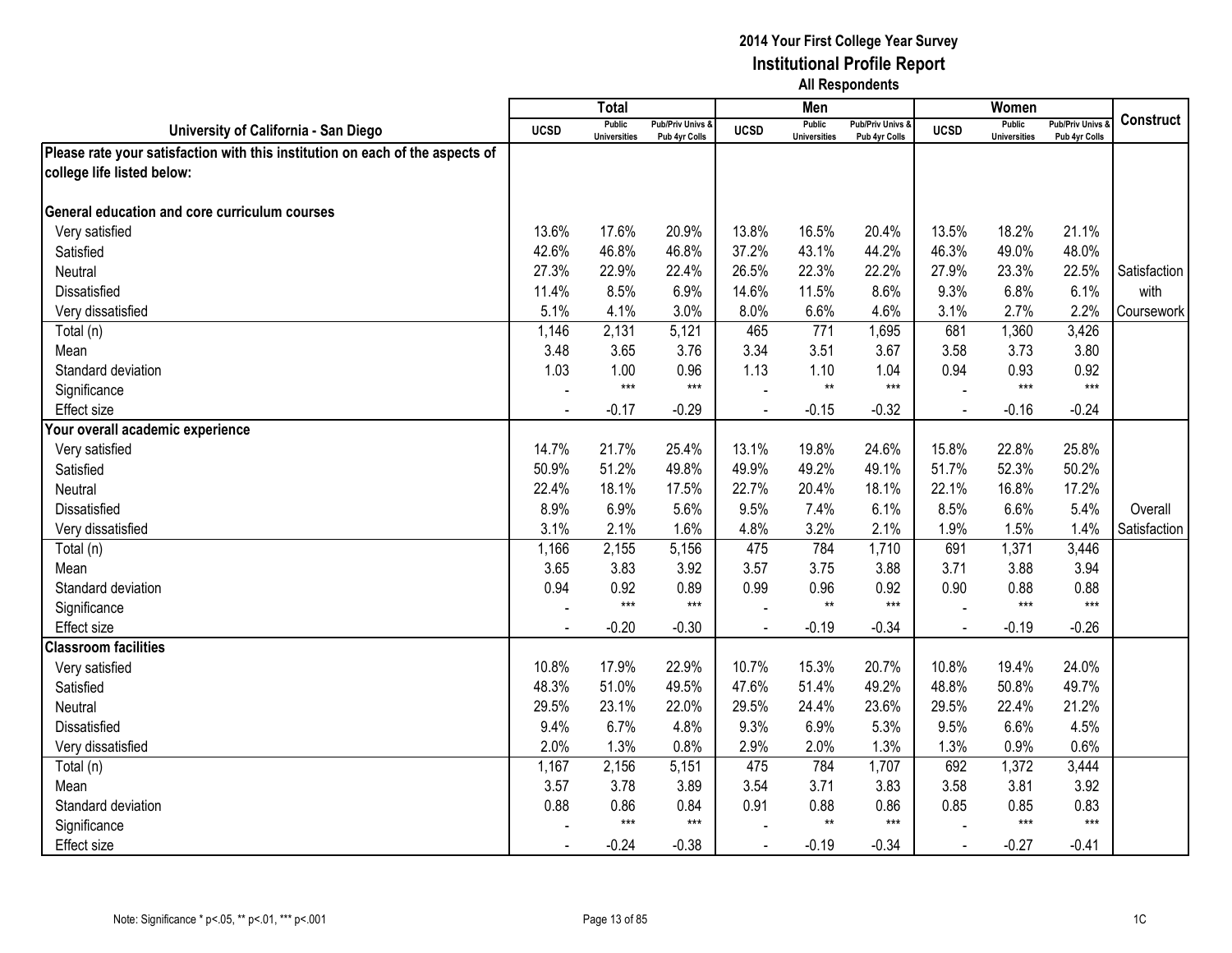|                                                                               |             | <b>Total</b>                         |                                   |                | Men                                  |                                   |                | Women                                |                                        |                  |
|-------------------------------------------------------------------------------|-------------|--------------------------------------|-----------------------------------|----------------|--------------------------------------|-----------------------------------|----------------|--------------------------------------|----------------------------------------|------------------|
| University of California - San Diego                                          | <b>UCSD</b> | <b>Public</b><br><b>Universities</b> | Pub/Priv Univs &<br>Pub 4yr Colls | <b>UCSD</b>    | <b>Public</b><br><b>Universities</b> | Pub/Priv Univs &<br>Pub 4yr Colls | <b>UCSD</b>    | <b>Public</b><br><b>Universities</b> | <b>Pub/Priv Univs</b><br>Pub 4yr Colls | <b>Construct</b> |
| Please rate your satisfaction with this institution on each of the aspects of |             |                                      |                                   |                |                                      |                                   |                |                                      |                                        |                  |
| college life listed below:                                                    |             |                                      |                                   |                |                                      |                                   |                |                                      |                                        |                  |
|                                                                               |             |                                      |                                   |                |                                      |                                   |                |                                      |                                        |                  |
| <b>Computer facilities/labs</b>                                               |             |                                      |                                   |                |                                      |                                   |                |                                      |                                        |                  |
| Very satisfied                                                                | 18.5%       | 26.0%                                | 28.8%                             | 17.4%          | 23.6%                                | 26.3%                             | 19.4%          | 27.4%                                | 30.0%                                  |                  |
| Satisfied                                                                     | 49.4%       | 49.1%                                | 47.6%                             | 50.0%          | 49.2%                                | 47.0%                             | 49.0%          | 49.1%                                | 47.8%                                  |                  |
| Neutral                                                                       | 26.5%       | 20.8%                                | 19.9%                             | 26.9%          | 22.2%                                | 21.8%                             | 26.3%          | 19.9%                                | 18.9%                                  |                  |
| Dissatisfied                                                                  | 4.3%        | 3.1%                                 | 2.9%                              | 4.4%           | 3.7%                                 | 3.8%                              | 4.2%           | 2.8%                                 | 2.5%                                   |                  |
| Very dissatisfied                                                             | 1.3%        | 1.0%                                 | 0.8%                              | 1.4%           | 1.4%                                 | 1.1%                              | 1.2%           | 0.8%                                 | 0.6%                                   |                  |
| Total (n)                                                                     | 1,030       | 1,956                                | 4,734                             | 432            | 726                                  | 1,572                             | 598            | 1,230                                | 3,162                                  |                  |
| Mean                                                                          | 3.80        | 3.96                                 | 4.01                              | 3.78           | 3.90                                 | 3.94                              | 3.81           | 4.00                                 | 4.04                                   |                  |
| Standard deviation                                                            | 0.83        | 0.83                                 | 0.82                              | 0.83           | 0.85                                 | 0.85                              | 0.83           | 0.81                                 | 0.80                                   |                  |
| Significance                                                                  |             | $***$                                | $***$                             |                | $\star$                              | $***$                             |                | $***$                                | $***$                                  |                  |
| <b>Effect size</b>                                                            |             | $-0.19$                              | $-0.26$                           |                | $-0.14$                              | $-0.19$                           |                | $-0.23$                              | $-0.29$                                |                  |
| Library facilities                                                            |             |                                      |                                   |                |                                      |                                   |                |                                      |                                        |                  |
| Very satisfied                                                                | 28.7%       | 37.1%                                | 40.9%                             | 28.8%          | 34.9%                                | 39.4%                             | 28.6%          | 38.4%                                | 41.6%                                  |                  |
| Satisfied                                                                     | 50.9%       | 47.4%                                | 42.7%                             | 50.4%          | 48.6%                                | 43.6%                             | 51.3%          | 46.7%                                | 42.3%                                  |                  |
| Neutral                                                                       | 17.3%       | 13.0%                                | 13.9%                             | 17.7%          | 13.5%                                | 13.9%                             | 17.1%          | 12.7%                                | 13.9%                                  |                  |
| <b>Dissatisfied</b>                                                           | 2.1%        | 1.8%                                 | 1.8%                              | 2.0%           | 1.7%                                 | 1.9%                              | 2.2%           | 1.8%                                 | 1.8%                                   |                  |
| Very dissatisfied                                                             | 0.9%        | 0.7%                                 | 0.7%                              | 1.1%           | 1.2%                                 | 1.3%                              | 0.7%           | 0.5%                                 | 0.4%                                   |                  |
| Total (n)                                                                     | 1,119       | 2,084                                | 5,025                             | 452            | 753                                  | 1,659                             | 667            | 1,331                                | 3,366                                  |                  |
| Mean                                                                          | 4.04        | 4.18                                 | 4.21                              | 4.04           | 4.14                                 | 4.18                              | 4.05           | 4.21                                 | 4.23                                   |                  |
| Standard deviation                                                            | 0.79        | 0.78                                 | 0.80                              | 0.80           | 0.80                                 | 0.83                              | 0.78           | 0.76                                 | 0.78                                   |                  |
| Significance                                                                  |             | $***$                                | $***$                             |                | $\star$                              | $**$                              |                | $***$                                | $***$                                  |                  |
| Effect size                                                                   |             | $-0.18$                              | $-0.21$                           |                | $-0.13$                              | $-0.17$                           | $\blacksquare$ | $-0.21$                              | $-0.23$                                |                  |
| Laboratory facilities and equipment                                           |             |                                      |                                   |                |                                      |                                   |                |                                      |                                        |                  |
| Very satisfied                                                                | 20.1%       | 27.3%                                | 30.2%                             | 20.3%          | 24.4%                                | 27.8%                             | 20.0%          | 29.2%                                | 31.4%                                  |                  |
| Satisfied                                                                     | 47.2%       | 47.9%                                | 44.1%                             | 44.9%          | 47.2%                                | 43.2%                             | 49.1%          | 48.3%                                | 44.6%                                  |                  |
| Neutral                                                                       | 27.3%       | 20.7%                                | 21.4%                             | 27.7%          | 22.5%                                | 22.7%                             | 27.0%          | 19.6%                                | 20.7%                                  |                  |
| <b>Dissatisfied</b>                                                           | 4.1%        | 3.2%                                 | 3.4%                              | 5.2%           | 4.5%                                 | 5.1%                              | 3.2%           | 2.3%                                 | 2.6%                                   |                  |
| Very dissatisfied                                                             | 1.2%        | 0.9%                                 | 0.8%                              | 1.9%           | 1.4%                                 | 1.2%                              | 0.7%           | 0.6%                                 | 0.7%                                   |                  |
| Total (n)                                                                     | 805         | 1,613                                | 4,076                             | 365            | 623                                  | 1,372                             | 440            | 990                                  | 2,704                                  |                  |
| Mean                                                                          | 3.81        | 3.98                                 | 4.00                              | 3.76           | 3.89                                 | 3.91                              | 3.85           | 4.03                                 | 4.04                                   |                  |
| Standard deviation                                                            | 0.85        | 0.83                                 | 0.85                              | 0.90           | 0.88<br>$\star$                      | 0.90                              | 0.80           | 0.80                                 | 0.83                                   |                  |
| Significance                                                                  |             | $***$                                | $***$                             |                |                                      | $\star\star$                      |                | $***$                                | $***$                                  |                  |
| <b>Effect size</b>                                                            |             | $-0.20$                              | $-0.22$                           | $\blacksquare$ | $-0.15$                              | $-0.17$                           | $\blacksquare$ | $-0.23$                              | $-0.23$                                |                  |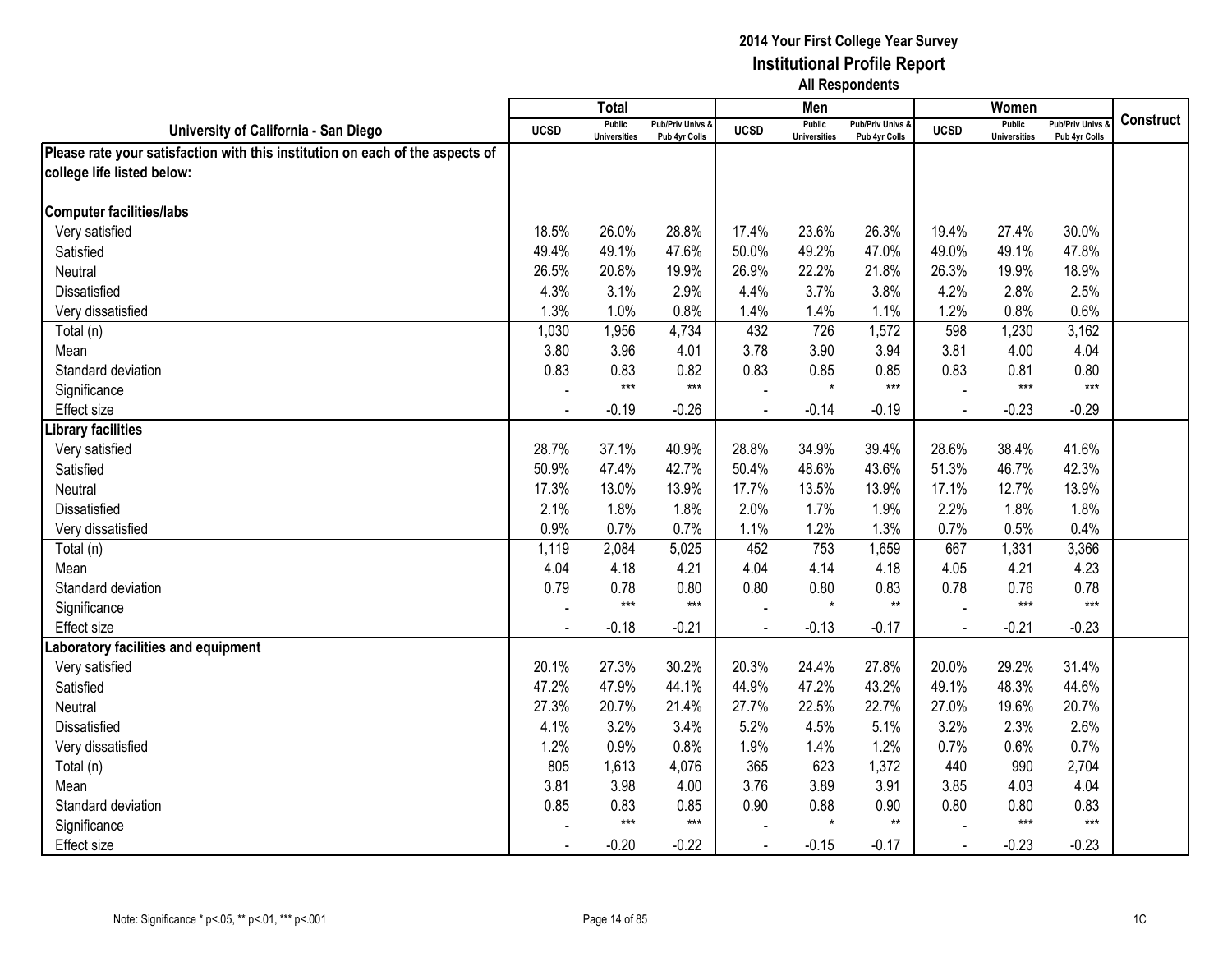|                                                                               |                | <b>Total</b>                         |                                   |                | Men                                  |                                   |                | Women                                |                                        |                  |
|-------------------------------------------------------------------------------|----------------|--------------------------------------|-----------------------------------|----------------|--------------------------------------|-----------------------------------|----------------|--------------------------------------|----------------------------------------|------------------|
| University of California - San Diego                                          | <b>UCSD</b>    | <b>Public</b><br><b>Universities</b> | Pub/Priv Univs &<br>Pub 4yr Colls | <b>UCSD</b>    | <b>Public</b><br><b>Universities</b> | Pub/Priv Univs &<br>Pub 4yr Colls | <b>UCSD</b>    | <b>Public</b><br><b>Universities</b> | <b>Pub/Priv Univs</b><br>Pub 4yr Colls | <b>Construct</b> |
| Please rate your satisfaction with this institution on each of the aspects of |                |                                      |                                   |                |                                      |                                   |                |                                      |                                        |                  |
| college life listed below:                                                    |                |                                      |                                   |                |                                      |                                   |                |                                      |                                        |                  |
|                                                                               |                |                                      |                                   |                |                                      |                                   |                |                                      |                                        |                  |
| <b>Computing assistance</b>                                                   |                |                                      |                                   |                |                                      |                                   |                |                                      |                                        |                  |
| Very satisfied                                                                | 14.8%          | 20.7%                                | 24.4%                             | 15.4%          | 18.7%                                | 23.2%                             | 14.3%          | 21.9%                                | 25.0%                                  |                  |
| Satisfied                                                                     | 43.4%          | 43.6%                                | 41.9%                             | 42.3%          | 43.7%                                | 41.3%                             | 44.3%          | 43.5%                                | 42.2%                                  |                  |
| Neutral                                                                       | 33.8%          | 29.3%                                | 28.9%                             | 32.6%          | 29.6%                                | 29.0%                             | 34.7%          | 29.0%                                | 28.8%                                  |                  |
| Dissatisfied                                                                  | 5.8%           | 4.6%                                 | 3.6%                              | 6.5%           | 5.2%                                 | 4.4%                              | 5.3%           | 4.2%                                 | 3.3%                                   |                  |
| Very dissatisfied                                                             | 2.2%           | 1.9%                                 | 1.3%                              | 3.2%           | 2.7%                                 | 2.1%                              | 1.5%           | 1.4%                                 | 0.8%                                   |                  |
| Total (n)                                                                     | 847            | 1,657                                | 4,131                             | 371            | 631                                  | 1,394                             | 476            | 1,026                                | 2,737                                  |                  |
| Mean                                                                          | 3.63           | 3.77                                 | 3.84                              | 3.60           | 3.71                                 | 3.79                              | 3.65           | 3.80                                 | 3.87                                   |                  |
| Standard deviation                                                            | 0.88           | 0.89                                 | 0.88                              | 0.93           | 0.92                                 | 0.92                              | 0.84           | 0.87                                 | 0.85                                   |                  |
| Significance                                                                  |                | $***$                                | $***$                             |                |                                      | $***$                             |                | $^{\star\star}$                      | $***$                                  |                  |
| Effect size                                                                   |                | $-0.16$                              | $-0.24$                           |                | $-0.12$                              | $-0.21$                           |                | $-0.17$                              | $-0.26$                                |                  |
| <b>Academic advising</b>                                                      |                |                                      |                                   |                |                                      |                                   |                |                                      |                                        |                  |
| Very satisfied                                                                | 21.0%          | 22.7%                                | 27.7%                             | 19.3%          | 21.4%                                | 26.5%                             | 22.2%          | 23.4%                                | 28.3%                                  |                  |
| Satisfied                                                                     | 42.6%          | 39.8%                                | 37.6%                             | 41.3%          | 40.9%                                | 37.8%                             | 43.4%          | 39.2%                                | 37.5%                                  |                  |
| Neutral                                                                       | 26.0%          | 23.1%                                | 21.9%                             | 27.7%          | 23.6%                                | 23.4%                             | 24.9%          | 22.9%                                | 21.1%                                  |                  |
| <b>Dissatisfied</b>                                                           | 7.9%           | 10.4%                                | 9.4%                              | 8.4%           | 10.1%                                | 8.8%                              | 7.5%           | 10.5%                                | 9.7%                                   |                  |
| Very dissatisfied                                                             | 2.5%           | 4.0%                                 | 3.5%                              | 3.4%           | 4.0%                                 | 3.6%                              | 2.0%           | 4.0%                                 | 3.4%                                   |                  |
| Total (n)                                                                     | 1,104          | 2,077                                | 5,016                             | 441            | 743                                  | 1,650                             | 663            | 1,334                                | 3,366                                  |                  |
| Mean                                                                          | 3.72           | 3.67                                 | 3.77                              | 3.65           | 3.66                                 | 3.75                              | 3.76           | 3.67                                 | 3.77                                   |                  |
| Standard deviation                                                            | 0.97           | 1.06                                 | 1.06                              | 0.99           | 1.05                                 | 1.05                              | 0.95           | 1.07                                 | 1.07                                   |                  |
| Significance                                                                  |                |                                      |                                   |                |                                      |                                   |                |                                      |                                        |                  |
| Effect size                                                                   |                | 0.05                                 | $-0.05$                           |                | $-0.01$                              | $-0.10$                           | $\blacksquare$ | 0.08                                 | $-0.01$                                |                  |
| Student housing (e.g., res. halls)                                            |                |                                      |                                   |                |                                      |                                   |                |                                      |                                        |                  |
| Very satisfied                                                                | 9.1%           | 12.7%                                | 17.0%                             | 10.0%          | 11.7%                                | 16.5%                             | 8.5%           | 13.3%                                | 17.2%                                  |                  |
| Satisfied                                                                     | 27.5%          | 35.0%                                | 35.2%                             | 26.6%          | 32.0%                                | 32.1%                             | 28.0%          | 36.6%                                | 36.7%                                  |                  |
| Neutral                                                                       | 27.5%          | 26.0%                                | 25.0%                             | 26.1%          | 27.5%                                | 25.8%                             | 28.4%          | 25.1%                                | 24.6%                                  |                  |
| <b>Dissatisfied</b>                                                           | 18.3%          | 14.2%                                | 13.6%                             | 17.9%          | 14.7%                                | 14.6%                             | 18.5%          | 13.9%                                | 13.1%                                  |                  |
| Very dissatisfied                                                             | 17.7%          | 12.1%                                | 9.2%                              | 19.3%          | 14.1%                                | 11.0%                             | 16.6%          | 11.0%                                | 8.4%                                   |                  |
| Total (n)                                                                     | 946            | 1,855                                | 4,503                             | 379            | 668                                  | 1,499                             | 567            | 1,187                                | 3,004                                  |                  |
| Mean                                                                          | 2.92           | 3.22                                 | 3.37                              | 2.90           | 3.13                                 | 3.28                              | 2.93           | 3.27                                 | 3.41                                   |                  |
| Standard deviation                                                            | 1.23           | 1.20                                 | 1.18                              | 1.27           | 1.22                                 | 1.22                              | 1.21           | 1.19                                 | 1.16                                   |                  |
| Significance                                                                  |                | $***$                                | $***$                             |                | $**$                                 | $***$                             |                | $***$                                | $***$                                  |                  |
| <b>Effect size</b>                                                            | $\blacksquare$ | $-0.25$                              | $-0.38$                           | $\blacksquare$ | $-0.19$                              | $-0.31$                           | $\blacksquare$ | $-0.29$                              | $-0.41$                                |                  |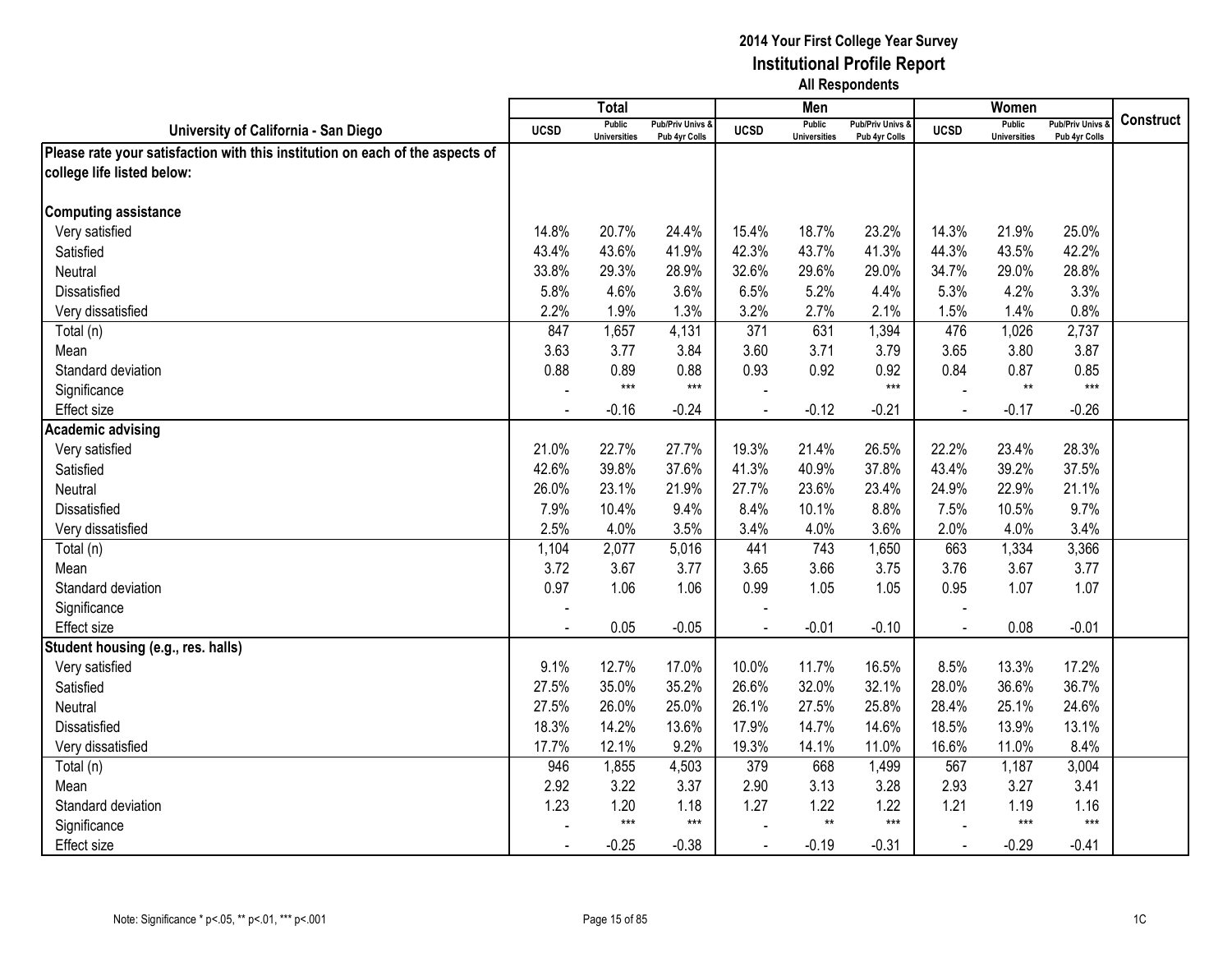|                                                                               |                | <b>Total</b>                         |                                   |             | Men                                  |                                   |                | Women                                |                                        |                  |
|-------------------------------------------------------------------------------|----------------|--------------------------------------|-----------------------------------|-------------|--------------------------------------|-----------------------------------|----------------|--------------------------------------|----------------------------------------|------------------|
| University of California - San Diego                                          | <b>UCSD</b>    | <b>Public</b><br><b>Universities</b> | Pub/Priv Univs &<br>Pub 4yr Colls | <b>UCSD</b> | <b>Public</b><br><b>Universities</b> | Pub/Priv Univs &<br>Pub 4yr Colls | <b>UCSD</b>    | <b>Public</b><br><b>Universities</b> | <b>Pub/Priv Univs</b><br>Pub 4yr Colls | <b>Construct</b> |
| Please rate your satisfaction with this institution on each of the aspects of |                |                                      |                                   |             |                                      |                                   |                |                                      |                                        |                  |
| college life listed below:                                                    |                |                                      |                                   |             |                                      |                                   |                |                                      |                                        |                  |
|                                                                               |                |                                      |                                   |             |                                      |                                   |                |                                      |                                        |                  |
| <b>Financial aid office</b>                                                   |                |                                      |                                   |             |                                      |                                   |                |                                      |                                        |                  |
| Very satisfied                                                                | 15.5%          | 14.9%                                | 18.0%                             | 16.8%       | 14.4%                                | 17.7%                             | 14.7%          | 15.2%                                | 18.2%                                  |                  |
| Satisfied                                                                     | 38.3%          | 36.1%                                | 34.7%                             | 35.7%       | 33.8%                                | 31.7%                             | 40.1%          | 37.4%                                | 36.0%                                  |                  |
| Neutral                                                                       | 35.5%          | 37.3%                                | 35.2%                             | 36.6%       | 40.7%                                | 39.4%                             | 34.7%          | 35.4%                                | 33.3%                                  |                  |
| Dissatisfied                                                                  | 6.9%           | 8.1%                                 | 8.3%                              | 6.2%        | 6.7%                                 | 7.0%                              | 7.4%           | 8.9%                                 | 8.9%                                   |                  |
| Very dissatisfied                                                             | 3.7%           | 3.6%                                 | 3.9%                              | 4.7%        | 4.4%                                 | 4.3%                              | 3.1%           | 3.2%                                 | 3.7%                                   |                  |
| Total (n)                                                                     | 806            | 1,540                                | 3,968                             | 322         | 550                                  | 1,263                             | 484            | 990                                  | 2,705                                  |                  |
| Mean                                                                          | 3.55           | 3.50                                 | 3.55                              | 3.54        | 3.47                                 | 3.52                              | 3.56           | 3.52                                 | 3.56                                   |                  |
| Standard deviation                                                            | 0.96           | 0.96                                 | 1.00                              | 1.00        | 0.97                                 | 1.00                              | 0.94           | 0.96                                 | 1.00                                   |                  |
| Significance                                                                  |                |                                      |                                   |             |                                      |                                   |                |                                      |                                        |                  |
| Effect size                                                                   |                | 0.05                                 | 0.00                              |             | 0.07                                 | 0.02                              |                | 0.04                                 | 0.00                                   |                  |
| Financial aid package                                                         |                |                                      |                                   |             |                                      |                                   |                |                                      |                                        |                  |
| Very satisfied                                                                | 17.3%          | 18.1%                                | 20.2%                             | 17.0%       | 18.6%                                | 21.4%                             | 17.5%          | 17.9%                                | 19.7%                                  |                  |
| Satisfied                                                                     | 35.2%          | 32.4%                                | 31.8%                             | 32.9%       | 31.6%                                | 28.5%                             | 36.6%          | 32.9%                                | 33.3%                                  |                  |
| Neutral                                                                       | 30.0%          | 30.2%                                | 30.4%                             | 30.3%       | 29.9%                                | 31.9%                             | 29.8%          | 30.3%                                | 29.6%                                  |                  |
| <b>Dissatisfied</b>                                                           | 11.3%          | 12.4%                                | 11.7%                             | 12.2%       | 12.3%                                | 12.1%                             | 10.7%          | 12.4%                                | 11.5%                                  |                  |
| Very dissatisfied                                                             | 6.3%           | 6.8%                                 | 5.9%                              | 7.6%        | 7.6%                                 | 6.0%                              | 5.3%           | 6.4%                                 | 5.9%                                   |                  |
| Total (n)                                                                     | 896            | 1,725                                | 4,223                             | 353         | 608                                  | 1,356                             | 543            | 1,117                                | 2,867                                  |                  |
| Mean                                                                          | 3.46           | 3.43                                 | 3.49                              | 3.39        | 3.41                                 | 3.47                              | 3.50           | 3.43                                 | 3.49                                   |                  |
| Standard deviation                                                            | 1.09           | 1.13                                 | 1.12                              | 1.13        | 1.15                                 | 1.13                              | 1.07           | 1.11                                 | 1.11                                   |                  |
| Significance                                                                  |                |                                      |                                   |             |                                      |                                   |                |                                      |                                        |                  |
| <b>Effect size</b>                                                            |                | 0.03                                 | $-0.03$                           |             | $-0.02$                              | $-0.07$                           | $\overline{a}$ | 0.06                                 | 0.01                                   |                  |
| <b>Student health services</b>                                                |                |                                      |                                   |             |                                      |                                   |                |                                      |                                        |                  |
| Very satisfied                                                                | 19.3%          | 19.4%                                | 21.3%                             | 16.3%       | 16.6%                                | 19.7%                             | 21.5%          | 21.0%                                | 22.1%                                  |                  |
| Satisfied                                                                     | 40.9%          | 38.6%                                | 36.7%                             | 39.0%       | 39.0%                                | 36.9%                             | 42.3%          | 38.3%                                | 36.6%                                  |                  |
| Neutral                                                                       | 29.2%          | 28.7%                                | 29.1%                             | 32.9%       | 31.5%                                | 32.1%                             | 26.5%          | 27.1%                                | 27.6%                                  |                  |
| Dissatisfied                                                                  | 6.3%           | 8.1%                                 | 8.5%                              | 7.3%        | 7.9%                                 | 7.8%                              | 5.5%           | 8.2%                                 | 8.8%                                   |                  |
| Very dissatisfied                                                             | 4.3%           | 5.2%                                 | 4.5%                              | 4.5%        | 5.0%                                 | 3.6%                              | 4.2%           | 5.3%                                 | 4.9%                                   |                  |
| Total (n)                                                                     | 783            | 1,498                                | 3,845                             | 331         | 543                                  | 1,229                             | 452            | 955                                  | 2,616                                  |                  |
| Mean                                                                          | 3.64           | 3.59                                 | 3.62                              | 3.55        | 3.54                                 | 3.61                              | 3.71           | 3.62                                 | 3.62                                   |                  |
| Standard deviation                                                            | 1.00           | 1.05                                 | 1.05                              | 1.00        | 1.02                                 | 1.00                              | 1.00           | 1.07                                 | 1.07                                   |                  |
| Significance                                                                  |                |                                      |                                   |             |                                      |                                   |                |                                      |                                        |                  |
| <b>Effect size</b>                                                            | $\blacksquare$ | 0.05                                 | 0.02                              | $\sim$      | 0.01                                 | $-0.06$                           | $\sim$         | 0.08                                 | 0.08                                   |                  |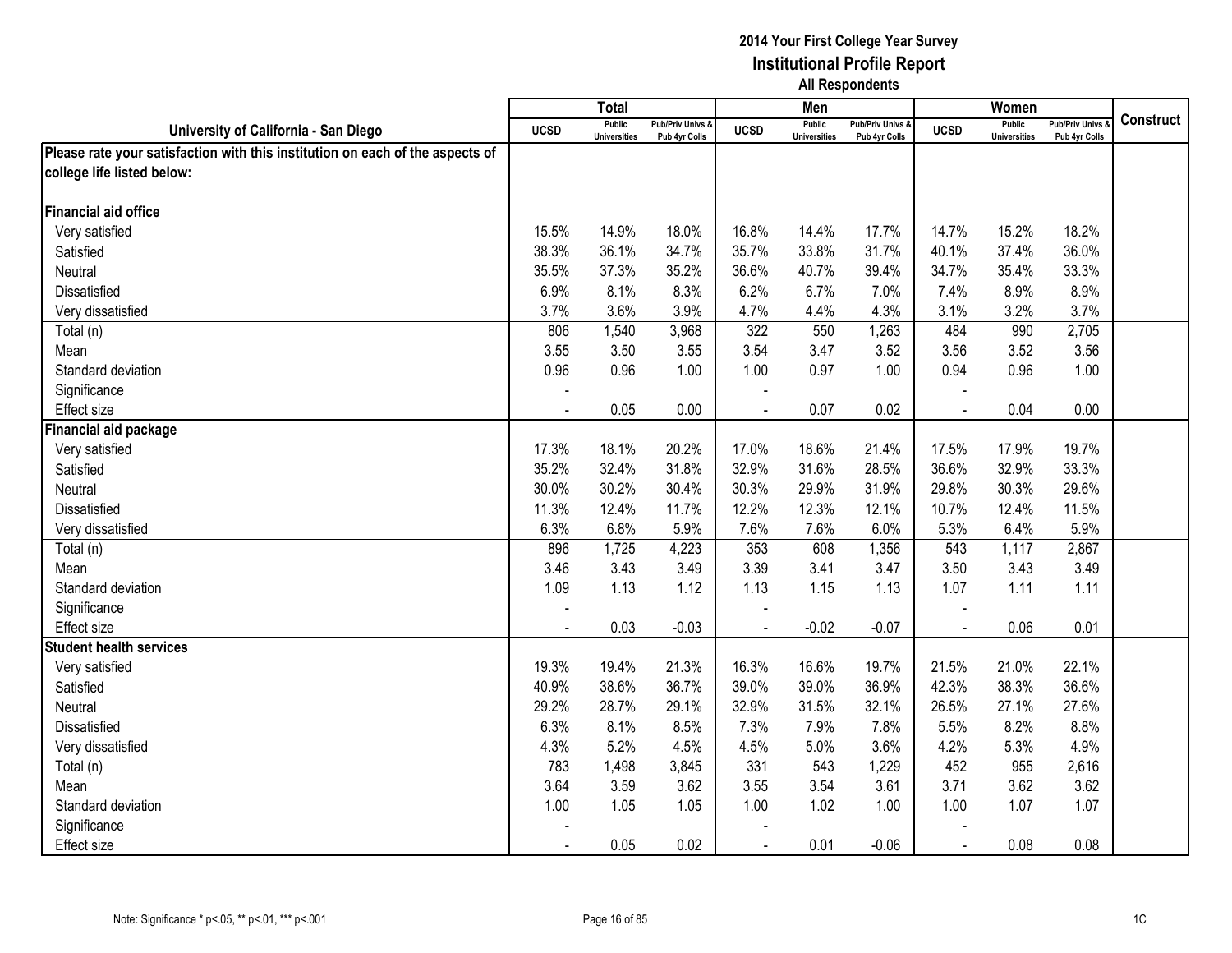|                                                                               |             | <b>Total</b>                         |                                   |             | Men                                  |                                   |                | Women                                |                                        |                  |
|-------------------------------------------------------------------------------|-------------|--------------------------------------|-----------------------------------|-------------|--------------------------------------|-----------------------------------|----------------|--------------------------------------|----------------------------------------|------------------|
| University of California - San Diego                                          | <b>UCSD</b> | <b>Public</b><br><b>Universities</b> | Pub/Priv Univs &<br>Pub 4yr Colls | <b>UCSD</b> | <b>Public</b><br><b>Universities</b> | Pub/Priv Univs &<br>Pub 4yr Colls | <b>UCSD</b>    | <b>Public</b><br><b>Universities</b> | <b>Pub/Priv Univs</b><br>Pub 4yr Colls | <b>Construct</b> |
| Please rate your satisfaction with this institution on each of the aspects of |             |                                      |                                   |             |                                      |                                   |                |                                      |                                        |                  |
| college life listed below:                                                    |             |                                      |                                   |             |                                      |                                   |                |                                      |                                        |                  |
|                                                                               |             |                                      |                                   |             |                                      |                                   |                |                                      |                                        |                  |
| <b>Student psychological services</b>                                         |             |                                      |                                   |             |                                      |                                   |                |                                      |                                        |                  |
| Very satisfied                                                                | 17.3%       | 18.4%                                | 21.6%                             | 12.7%       | 13.1%                                | 17.1%                             | 20.7%          | 21.5%                                | 23.7%                                  |                  |
| Satisfied                                                                     | 33.3%       | 30.0%                                | 30.0%                             | 26.7%       | 27.7%                                | 26.5%                             | 38.0%          | 31.4%                                | 31.7%                                  |                  |
| Neutral                                                                       | 41.4%       | 44.2%                                | 41.9%                             | 51.6%       | 51.7%                                | 49.6%                             | 34.1%          | 39.9%                                | 38.2%                                  |                  |
| Dissatisfied                                                                  | 4.0%        | 3.5%                                 | 3.8%                              | 3.2%        | 2.8%                                 | 3.6%                              | 4.6%           | 3.9%                                 | 3.9%                                   |                  |
| Very dissatisfied                                                             | 4.0%        | 3.8%                                 | 2.8%                              | 5.9%        | 4.7%                                 | 3.2%                              | 2.6%           | 3.3%                                 | 2.6%                                   |                  |
| Total (n)                                                                     | 526         | 972                                  | 2,625                             | 221         | 358                                  | 838                               | 305            | 614                                  | 1,787                                  |                  |
| Mean                                                                          | 3.56        | 3.56                                 | 3.64                              | 3.37        | 3.42                                 | 3.51                              | 3.70           | 3.64                                 | 3.70                                   |                  |
| Standard deviation                                                            | 0.96        | 0.96                                 | 0.95                              | 0.95        | 0.92                                 | 0.93                              | 0.94           | 0.97                                 | 0.96                                   |                  |
| Significance                                                                  |             |                                      |                                   |             |                                      | $\star$                           |                |                                      |                                        |                  |
| <b>Effect size</b>                                                            |             | 0.00                                 | $-0.08$                           |             | $-0.05$                              | $-0.15$                           |                | 0.06                                 | 0.00                                   |                  |
| <b>Orientation for new students</b>                                           |             |                                      |                                   |             |                                      |                                   |                |                                      |                                        |                  |
| Very satisfied                                                                | 15.2%       | 18.6%                                | 25.2%                             | 12.1%       | 14.5%                                | 21.6%                             | 17.2%          | 20.9%                                | 27.0%                                  |                  |
| Satisfied                                                                     | 42.2%       | 41.7%                                | 39.5%                             | 38.9%       | 39.7%                                | 38.8%                             | 44.3%          | 42.8%                                | 39.8%                                  |                  |
| Neutral                                                                       | 28.6%       | 26.4%                                | 24.3%                             | 32.5%       | 30.1%                                | 27.1%                             | 26.0%          | 24.3%                                | 22.9%                                  |                  |
| <b>Dissatisfied</b>                                                           | 9.5%        | 9.2%                                 | 7.5%                              | 10.8%       | 10.3%                                | 8.2%                              | 8.7%           | 8.6%                                 | 7.2%                                   |                  |
| Very dissatisfied                                                             | 4.6%        | 4.1%                                 | 3.6%                              | 5.7%        | 5.4%                                 | 4.3%                              | 3.8%           | 3.4%                                 | 3.2%                                   |                  |
| Total (n)                                                                     | 1,134       | 2,098                                | 5,012                             | 453         | 754                                  | 1,649                             | 681            | 1,344                                | 3,363                                  |                  |
| Mean                                                                          | 3.54        | 3.61                                 | 3.75                              | 3.41        | 3.47                                 | 3.65                              | 3.62           | 3.69                                 | 3.80                                   |                  |
| Standard deviation                                                            | 1.01        | 1.02                                 | 1.03                              | 1.02        | 1.04                                 | 1.04                              | 0.99           | 1.00                                 | 1.02                                   |                  |
| Significance                                                                  |             |                                      | $***$                             |             |                                      | $***$                             |                |                                      | $***$                                  |                  |
| <b>Effect size</b>                                                            |             | $-0.07$                              | $-0.20$                           |             | $-0.06$                              | $-0.23$                           | $\overline{a}$ | $-0.07$                              | $-0.18$                                |                  |
| <b>Opportunities for community service</b>                                    |             |                                      |                                   |             |                                      |                                   |                |                                      |                                        |                  |
| Very satisfied                                                                | 14.3%       | 17.4%                                | 25.9%                             | 13.3%       | 15.5%                                | 23.5%                             | 15.0%          | 18.4%                                | 27.0%                                  |                  |
| Satisfied                                                                     | 36.2%       | 35.4%                                | 35.7%                             | 34.6%       | 34.8%                                | 36.0%                             | 37.1%          | 35.7%                                | 35.6%                                  |                  |
| Neutral                                                                       | 39.0%       | 35.6%                                | 30.1%                             | 41.6%       | 37.8%                                | 31.9%                             | 37.3%          | 34.5%                                | 29.3%                                  |                  |
| Dissatisfied                                                                  | 8.1%        | 8.5%                                 | 6.3%                              | 6.9%        | 7.3%                                 | 5.6%                              | 8.8%           | 9.1%                                 | 6.6%                                   |                  |
| Very dissatisfied                                                             | 2.5%        | 3.1%                                 | 2.0%                              | 3.6%        | 4.6%                                 | 2.9%                              | 1.7%           | 2.3%                                 | 1.5%                                   |                  |
| Total (n)                                                                     | 852         | 1,659                                | 4,254                             | 332         | 561                                  | 1,338                             | 520            | 1,098                                | 2,916                                  |                  |
| Mean                                                                          | 3.52        | 3.56                                 | 3.77                              | 3.47        | 3.49                                 | 3.72                              | 3.55           | 3.59                                 | 3.80                                   |                  |
| Standard deviation                                                            | 0.92        | 0.97                                 | 0.97                              | 0.93        | 0.99                                 | 0.98                              | 0.91           | 0.96                                 | 0.96                                   |                  |
| Significance                                                                  |             |                                      | $***$                             |             |                                      | $***$                             |                |                                      | $***$                                  |                  |
| <b>Effect size</b>                                                            |             | $-0.04$                              | $-0.26$                           | $\sim$      | $-0.02$                              | $-0.26$                           | $\mathbf{r}$   | $-0.04$                              | $-0.26$                                |                  |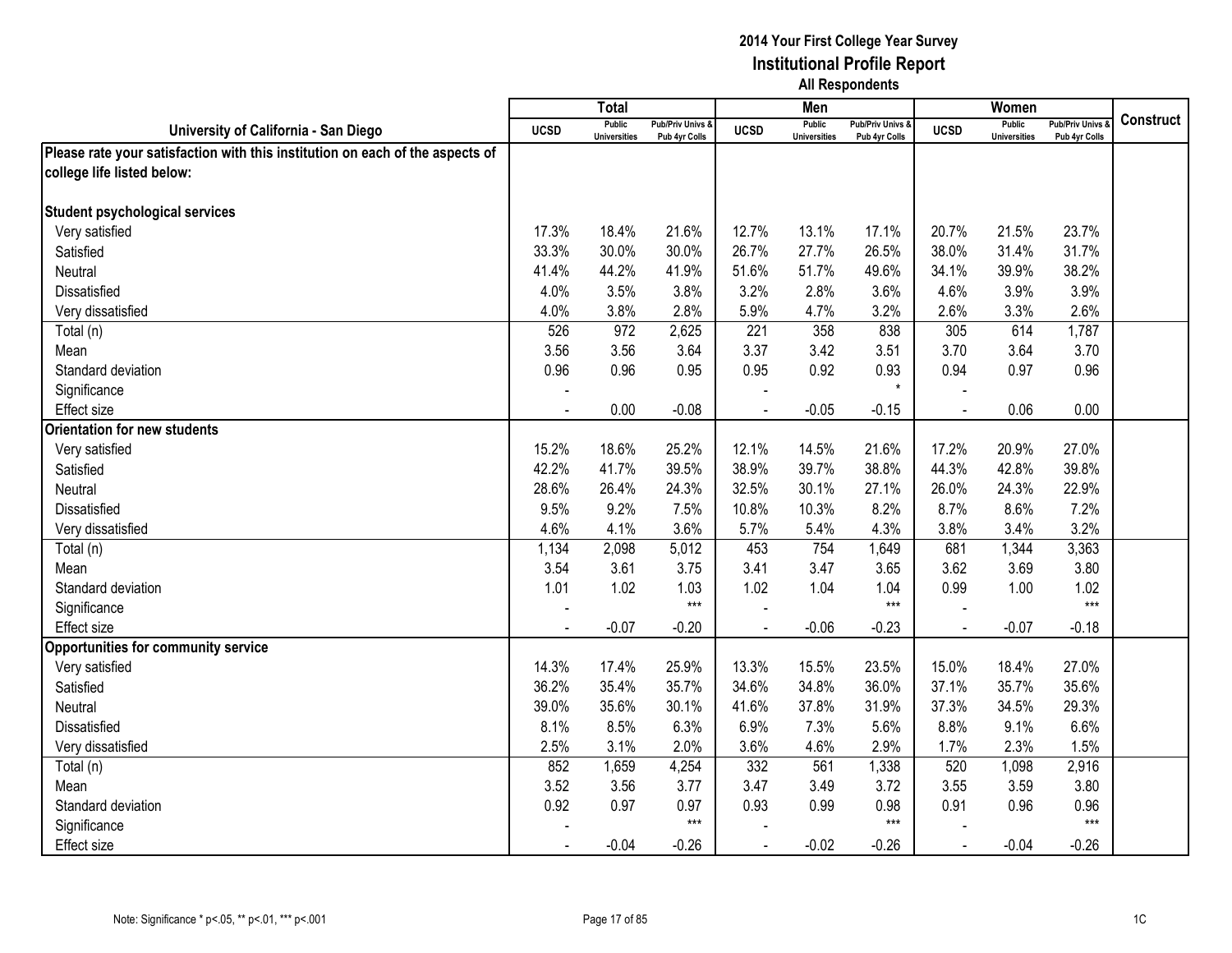|                                                                               |                | <b>Total</b>                         |                                 |                | Men                                  |                                   |             | Women                                |                                        |              |
|-------------------------------------------------------------------------------|----------------|--------------------------------------|---------------------------------|----------------|--------------------------------------|-----------------------------------|-------------|--------------------------------------|----------------------------------------|--------------|
| University of California - San Diego                                          | <b>UCSD</b>    | <b>Public</b><br><b>Universities</b> | Pub/Priv Univs<br>Pub 4yr Colls | <b>UCSD</b>    | <b>Public</b><br><b>Universities</b> | Pub/Priv Univs &<br>Pub 4yr Colls | <b>UCSD</b> | <b>Public</b><br><b>Universities</b> | <b>Pub/Priv Univs</b><br>Pub 4yr Colls | Construct    |
| Please rate your satisfaction with this institution on each of the aspects of |                |                                      |                                 |                |                                      |                                   |             |                                      |                                        |              |
| college life listed below:                                                    |                |                                      |                                 |                |                                      |                                   |             |                                      |                                        |              |
|                                                                               |                |                                      |                                 |                |                                      |                                   |             |                                      |                                        |              |
| First-year programs (e.g., first-year seminar, learning community, linked     |                |                                      |                                 |                |                                      |                                   |             |                                      |                                        |              |
| courses)                                                                      |                |                                      |                                 |                |                                      |                                   |             |                                      |                                        |              |
| Very satisfied                                                                | 16.9%          | 18.6%                                | 25.2%                           | 16.3%          | 16.1%                                | 23.3%                             | 17.4%       | 19.9%                                | 26.1%                                  |              |
| Satisfied                                                                     | 39.5%          | 37.7%                                | 36.7%                           | 35.5%          | 36.3%                                | 36.7%                             | 42.2%       | 38.5%                                | 36.8%                                  |              |
| Neutral                                                                       | 35.5%          | 32.7%                                | 27.9%                           | 38.3%          | 35.8%                                | 29.6%                             | 33.6%       | 31.0%                                | 27.1%                                  | Satisfaction |
| Dissatisfied                                                                  | 5.5%           | 8.2%                                 | 7.3%                            | 6.1%           | 7.8%                                 | 7.1%                              | 5.1%        | 8.4%                                 | 7.4%                                   | with         |
| Very dissatisfied                                                             | 2.6%           | 2.8%                                 | 2.9%                            | 3.8%           | 4.0%                                 | 3.4%                              | 1.8%        | 2.1%                                 | 2.7%                                   | Coursework   |
| Total (n)                                                                     | 768            | 1,624                                | 4,309                           | 313            | 576                                  | 1,415                             | 455         | 1,048                                | 2,894                                  |              |
| Mean                                                                          | 3.63           | 3.61                                 | 3.74                            | 3.54           | 3.53                                 | 3.69                              | 3.68        | 3.66                                 | 3.76                                   |              |
| Standard deviation                                                            | 0.92           | 0.97                                 | 1.01                            | 0.96           | 0.98                                 | 1.01                              | 0.88        | 0.96                                 | 1.01                                   |              |
| Significance                                                                  |                |                                      | $^{\star\star}$                 |                |                                      |                                   |             |                                      |                                        |              |
| <b>Effect size</b>                                                            |                | 0.02                                 | $-0.11$                         |                | 0.01                                 | $-0.15$                           |             | 0.02                                 | $-0.08$                                |              |
| Since entering this college, how often have you utilized the following        |                |                                      |                                 |                |                                      |                                   |             |                                      |                                        |              |
| services:                                                                     |                |                                      |                                 |                |                                      |                                   |             |                                      |                                        |              |
|                                                                               |                |                                      |                                 |                |                                      |                                   |             |                                      |                                        |              |
| <b>Study skills advising</b>                                                  |                |                                      |                                 |                |                                      |                                   |             |                                      |                                        |              |
| Frequently                                                                    | 5.2%           | 6.7%                                 | 10.1%                           | 3.8%           | 4.4%                                 | 7.5%                              | 6.1%        | 8.0%                                 | 11.3%                                  |              |
| Occasionally                                                                  | 24.2%          | 22.6%                                | 27.7%                           | 26.4%          | 25.4%                                | 30.4%                             | 22.7%       | 21.0%                                | 26.4%                                  |              |
| Not at all                                                                    | 70.6%          | 70.8%                                | 62.2%                           | 69.8%          | 70.3%                                | 62.1%                             | 71.2%       | 71.1%                                | 62.3%                                  |              |
| Total (n)                                                                     | 1,160          | 2,135                                | 5,099                           | 473            | 777                                  | 1,698                             | 687         | 1,358                                | 3,401                                  |              |
| Mean                                                                          | 1.35           | 1.36                                 | 1.48                            | 1.34           | 1.34                                 | 1.45                              | 1.35        | 1.37                                 | 1.49                                   |              |
| Standard deviation                                                            | 0.57           | 0.60                                 | 0.67                            | 0.55           | 0.56                                 | 0.63                              | 0.59        | 0.63                                 | 0.69                                   |              |
| Significance                                                                  |                |                                      | $***$                           |                |                                      | $***$                             |             |                                      | $***$                                  |              |
| <b>Effect size</b>                                                            | $\blacksquare$ | $-0.02$                              | $-0.19$                         | $\sim$         | 0.00                                 | $-0.17$                           | $\sim$      | $-0.03$                              | $-0.20$                                |              |
| <b>Financial aid advising</b>                                                 |                |                                      |                                 |                |                                      |                                   |             |                                      |                                        |              |
| Frequently                                                                    | 6.2%           | 5.8%                                 | 8.1%                            | 4.2%           | 4.0%                                 | 6.1%                              | 7.6%        | 6.9%                                 | 9.2%                                   |              |
| Occasionally                                                                  | 36.4%          | 30.0%                                | 33.8%                           | 35.2%          | 31.5%                                | 32.4%                             | 37.3%       | 29.2%                                | 34.5%                                  |              |
| Not at all                                                                    | 57.4%          | 64.2%                                | 58.1%                           | 60.5%          | 64.5%                                | 61.6%                             | 55.2%       | 64.0%                                | 56.3%                                  |              |
| Total (n)                                                                     | 1,161          | 2,135                                | 5,097                           | 474            | 778                                  | 1,700                             | 687         | 1,357                                | 3,397                                  |              |
| Mean                                                                          | 1.49           | 1.42                                 | 1.50                            | 1.44           | 1.39                                 | 1.44                              | 1.52        | 1.43                                 | 1.53                                   |              |
| Standard deviation                                                            | 0.61           | 0.60                                 | 0.64                            | 0.58           | 0.56                                 | 0.61                              | 0.63        | 0.62                                 | 0.66                                   |              |
| Significance                                                                  |                | $^{\star\star}$                      |                                 |                |                                      |                                   |             | $***$                                |                                        |              |
| <b>Effect size</b>                                                            |                | 0.12                                 | $-0.02$                         | $\blacksquare$ | 0.09                                 | 0.00                              | $\sim$      | 0.15                                 | $-0.02$                                |              |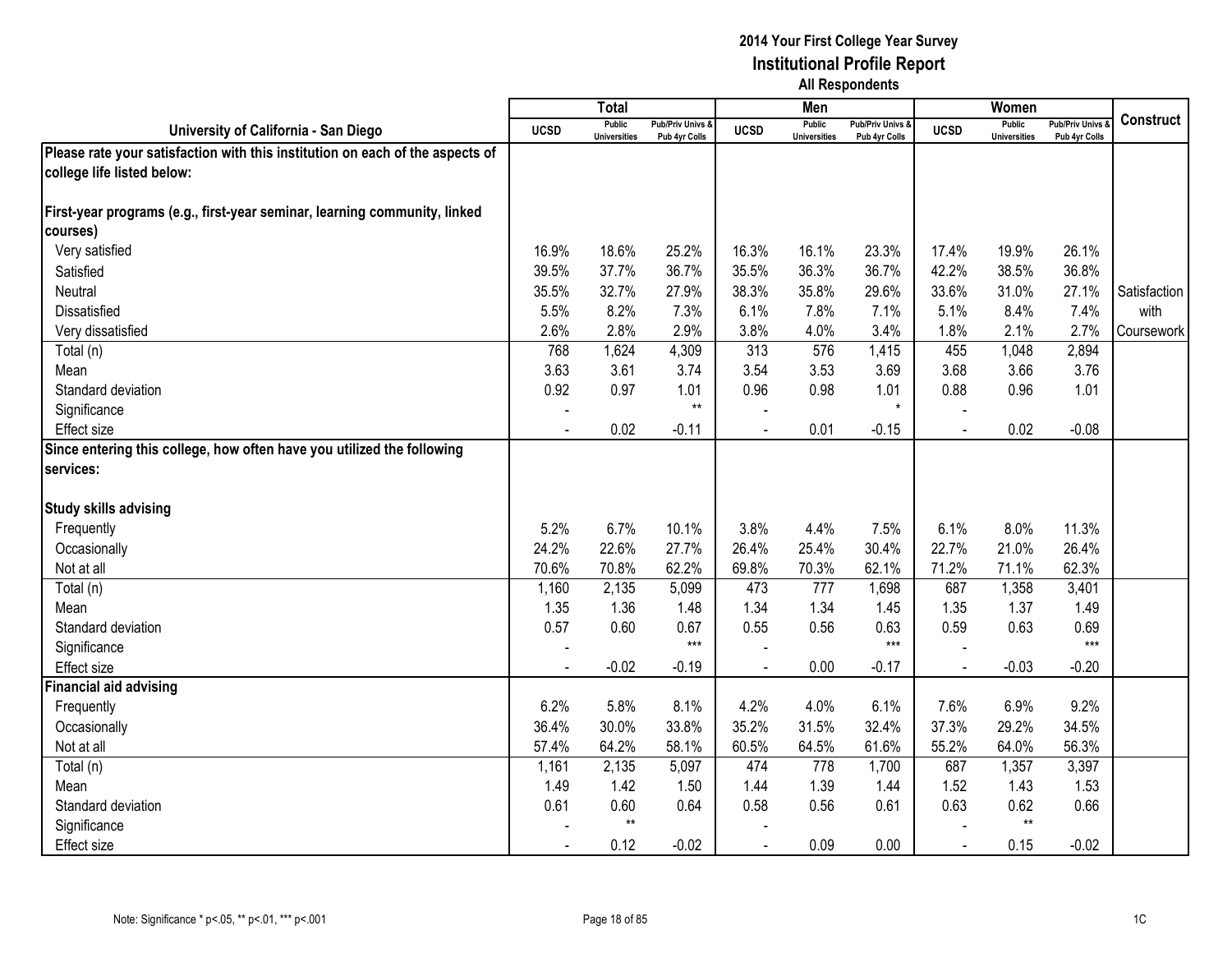|                                                                        |             | <b>Total</b>                  |                                              |                          | Men                           |                                   |             | Women                         |                                        |                  |
|------------------------------------------------------------------------|-------------|-------------------------------|----------------------------------------------|--------------------------|-------------------------------|-----------------------------------|-------------|-------------------------------|----------------------------------------|------------------|
| University of California - San Diego                                   | <b>UCSD</b> | Public<br><b>Universities</b> | <b>Pub/Priv Univs &amp;</b><br>Pub 4yr Colls | <b>UCSD</b>              | Public<br><b>Universities</b> | Pub/Priv Univs &<br>Pub 4yr Colls | <b>UCSD</b> | Public<br><b>Universities</b> | <b>Pub/Priv Univs</b><br>Pub 4yr Colls | <b>Construct</b> |
| Since entering this college, how often have you utilized the following |             |                               |                                              |                          |                               |                                   |             |                               |                                        |                  |
| services:                                                              |             |                               |                                              |                          |                               |                                   |             |                               |                                        |                  |
|                                                                        |             |                               |                                              |                          |                               |                                   |             |                               |                                        |                  |
| <b>Student health services</b>                                         |             |                               |                                              |                          |                               |                                   |             |                               |                                        |                  |
| Frequently                                                             | 7.4%        | 7.6%                          | 8.6%                                         | 4.7%                     | 4.1%                          | 5.4%                              | 9.3%        | 9.6%                          | 10.2%                                  |                  |
| Occasionally                                                           | 41.1%       | 41.9%                         | 44.4%                                        | 42.9%                    | 42.3%                         | 43.9%                             | 39.9%       | 41.7%                         | 44.6%                                  |                  |
| Not at all                                                             | 51.5%       | 50.4%                         | 47.0%                                        | 52.4%                    | 53.5%                         | 50.7%                             | 50.8%       | 48.7%                         | 45.2%                                  |                  |
| Total (n)                                                              | 1,160       | 2,135                         | 5,101                                        | 473                      | 777                           | 1,698                             | 687         | 1,358                         | 3,403                                  |                  |
| Mean                                                                   | 1.56        | 1.57                          | 1.62                                         | 1.52                     | 1.51                          | 1.55                              | 1.59        | 1.61                          | 1.65                                   |                  |
| Standard deviation                                                     | 0.63        | 0.63                          | 0.64                                         | 0.59                     | 0.58                          | 0.60                              | 0.66        | 0.66                          | 0.66                                   |                  |
| Significance                                                           |             |                               | $***$                                        |                          |                               |                                   |             |                               | $\star$                                |                  |
| <b>Effect size</b>                                                     |             | $-0.02$                       | $-0.09$                                      |                          | 0.02                          | $-0.05$                           |             | $-0.03$                       | $-0.09$                                |                  |
| <b>Student psychological services</b>                                  |             |                               |                                              |                          |                               |                                   |             |                               |                                        |                  |
| Frequently                                                             | 3.6%        | 3.5%                          | 4.7%                                         | 1.9%                     | 2.4%                          | 3.5%                              | 4.8%        | 4.1%                          | 5.3%                                   |                  |
| Occasionally                                                           | 14.9%       | 13.0%                         | 14.5%                                        | 15.3%                    | 14.0%                         | 15.6%                             | 14.7%       | 12.4%                         | 13.9%                                  |                  |
| Not at all                                                             | 81.4%       | 83.5%                         | 80.8%                                        | 82.8%                    | 83.5%                         | 80.9%                             | 80.5%       | 83.6%                         | 80.8%                                  |                  |
| Total (n)                                                              | 1,158       | 2,133                         | 5,095                                        | 472                      | 776                           | 1,695                             | 686         | 1,357                         | 3,400                                  |                  |
| Mean                                                                   | 1.22        | 1.20                          | 1.24                                         | 1.19                     | 1.19                          | 1.23                              | 1.24        | 1.20                          | 1.25                                   |                  |
| Standard deviation                                                     | 0.50        | 0.48                          | 0.52                                         | 0.44                     | 0.45                          | 0.49                              | 0.53        | 0.49                          | 0.54                                   |                  |
| Significance                                                           |             |                               |                                              | $\overline{\phantom{a}}$ |                               |                                   |             |                               |                                        |                  |
| Effect size                                                            |             | 0.04                          | $-0.04$                                      |                          | 0.00                          | $-0.08$                           |             | 0.08                          | $-0.02$                                |                  |
| <b>Writing center</b>                                                  |             |                               |                                              |                          |                               |                                   |             |                               |                                        |                  |
| Frequently                                                             | 5.1%        | 5.6%                          | 8.3%                                         | 3.8%                     | 4.2%                          | 6.4%                              | 6.0%        | 6.4%                          | 9.3%                                   |                  |
| Occasionally                                                           | 24.1%       | 25.2%                         | 28.8%                                        | 21.7%                    | 23.8%                         | 28.7%                             | 25.7%       | 26.1%                         | 28.8%                                  |                  |
| Not at all                                                             | 70.8%       | 69.1%                         | 62.9%                                        | 74.5%                    | 72.0%                         | 64.8%                             | 68.3%       | 67.5%                         | 61.9%                                  |                  |
| Total (n)                                                              | 1,159       | 2,132                         | 5,094                                        | 474                      | 778                           | 1,698                             | 685         | 1,354                         | 3,396                                  |                  |
| Mean                                                                   | 1.34        | 1.36                          | 1.45                                         | 1.29                     | 1.32                          | 1.42                              | 1.38        | 1.39                          | 1.47                                   |                  |
| Standard deviation                                                     | 0.57        | 0.59                          | 0.64                                         | 0.53                     | 0.55                          | 0.61                              | 0.60        | 0.61                          | 0.66                                   |                  |
| Significance                                                           |             |                               | $***$                                        |                          |                               | $***$                             |             |                               | $***$                                  |                  |
| <b>Effect</b> size                                                     |             | $-0.03$                       | $-0.17$                                      | $\blacksquare$           | $-0.05$                       | $-0.21$                           | $\sim$      | $-0.02$                       | $-0.14$                                |                  |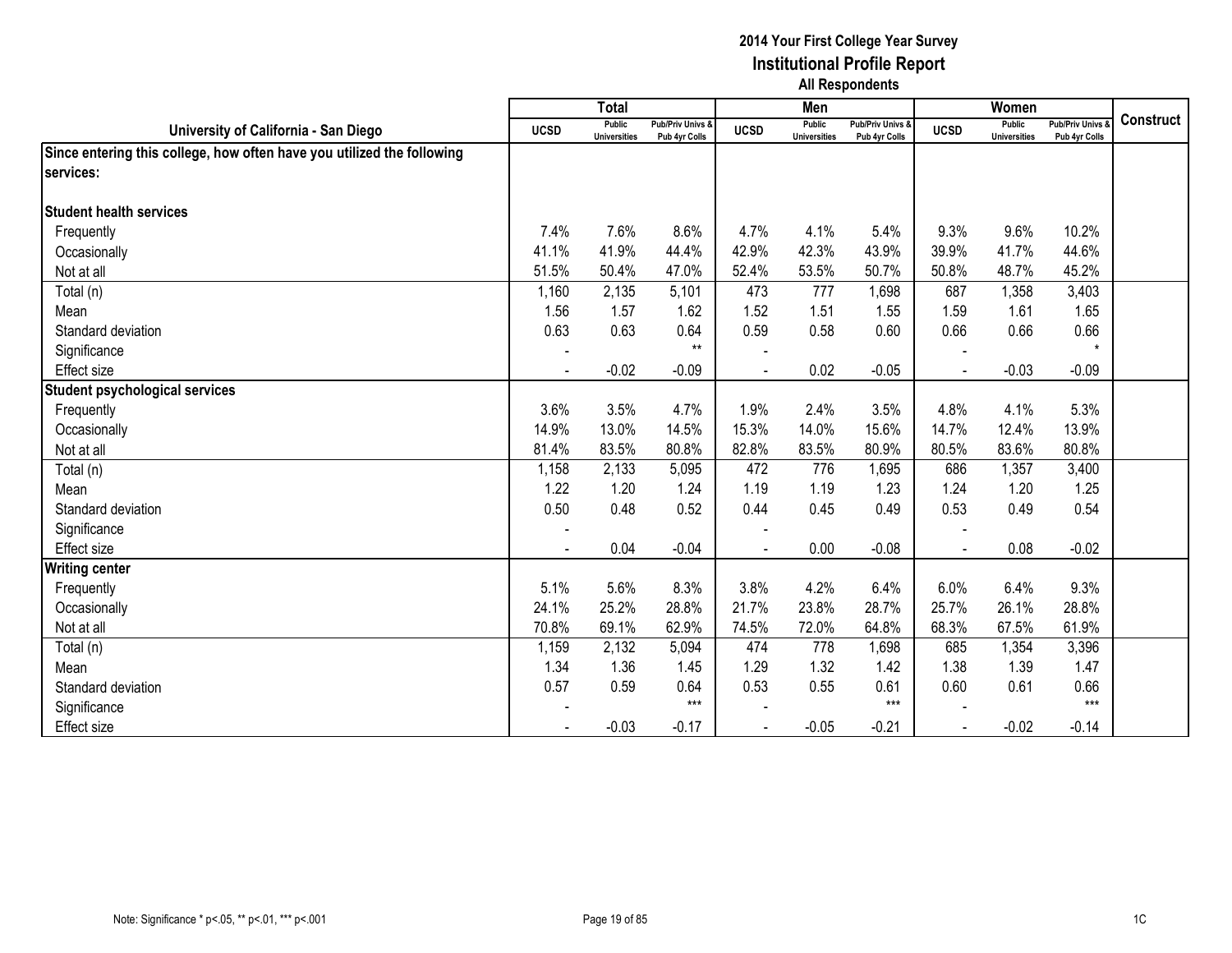|                                                                        |             | <b>Total</b>                  |                                   |                          | Men                           |                                   |              | Women                         |                                        |                  |
|------------------------------------------------------------------------|-------------|-------------------------------|-----------------------------------|--------------------------|-------------------------------|-----------------------------------|--------------|-------------------------------|----------------------------------------|------------------|
| University of California - San Diego                                   | <b>UCSD</b> | Public<br><b>Universities</b> | Pub/Priv Univs &<br>Pub 4yr Colls | <b>UCSD</b>              | Public<br><b>Universities</b> | Pub/Priv Univs &<br>Pub 4yr Colls | <b>UCSD</b>  | Public<br><b>Universities</b> | <b>Pub/Priv Univs</b><br>Pub 4yr Colls | <b>Construct</b> |
| Since entering this college, how often have you utilized the following |             |                               |                                   |                          |                               |                                   |              |                               |                                        |                  |
| services:                                                              |             |                               |                                   |                          |                               |                                   |              |                               |                                        |                  |
|                                                                        |             |                               |                                   |                          |                               |                                   |              |                               |                                        |                  |
| Disability resource center                                             |             |                               |                                   |                          |                               |                                   |              |                               |                                        |                  |
| Frequently                                                             | 1.5%        | 2.2%                          | 3.4%                              | 1.5%                     | 1.7%                          | 3.2%                              | 1.5%         | 2.4%                          | 3.5%                                   |                  |
| Occasionally                                                           | 8.6%        | 7.4%                          | 8.8%                              | 8.7%                     | 8.5%                          | 10.1%                             | 8.6%         | 6.7%                          | 8.2%                                   |                  |
| Not at all                                                             | 89.9%       | 90.5%                         | 87.8%                             | 89.8%                    | 89.8%                         | 86.7%                             | 90.0%        | 90.9%                         | 88.3%                                  |                  |
| Total (n)                                                              | 1,159       | 2,133                         | 5,094                             | 472                      | 776                           | 1,695                             | 687          | 1,357                         | 3,399                                  |                  |
| Mean                                                                   | 1.12        | 1.12                          | 1.16                              | 1.12                     | 1.12                          | 1.17                              | 1.11         | 1.12                          | 1.15                                   |                  |
| Standard deviation                                                     | 0.36        | 0.38                          | 0.45                              | 0.36                     | 0.37                          | 0.45                              | 0.36         | 0.39                          | 0.45                                   |                  |
| Significance                                                           |             |                               | $**$                              |                          |                               | $\star$                           |              |                               | $\star$                                |                  |
| <b>Effect size</b>                                                     |             | 0.00                          | $-0.09$                           |                          | 0.00                          | $-0.11$                           |              | $-0.03$                       | $-0.09$                                |                  |
| <b>Career services</b>                                                 |             |                               |                                   |                          |                               |                                   |              |                               |                                        |                  |
| Frequently                                                             | 4.5%        | 4.0%                          | 5.1%                              | 5.9%                     | 4.8%                          | 5.9%                              | 3.5%         | 3.5%                          | 4.7%                                   |                  |
| Occasionally                                                           | 36.6%       | 32.3%                         | 33.4%                             | 35.0%                    | 33.5%                         | 35.2%                             | 37.7%        | 31.6%                         | 32.5%                                  |                  |
| Not at all                                                             | 58.9%       | 63.7%                         | 61.5%                             | 59.1%                    | 61.7%                         | 58.9%                             | 58.8%        | 64.9%                         | 62.7%                                  |                  |
| Total (n)                                                              | 1,159       | 2,132                         | 5,095                             | 472                      | 776                           | 1,697                             | 687          | 1,356                         | 3,398                                  |                  |
| Mean                                                                   | 1.46        | 1.40                          | 1.44                              | 1.47                     | 1.43                          | 1.47                              | 1.45         | 1.39                          | 1.42                                   |                  |
| Standard deviation                                                     | 0.58        | 0.57                          | 0.59                              | 0.61                     | 0.58                          | 0.61                              | 0.56         | 0.56                          | 0.58                                   |                  |
| Significance                                                           |             | $**$                          |                                   | $\overline{\phantom{a}}$ |                               |                                   |              | $\star$                       |                                        |                  |
| Effect size                                                            |             | 0.11                          | 0.03                              |                          | 0.07                          | 0.00                              |              | 0.11                          | 0.05                                   |                  |
| <b>Academic advising</b>                                               |             |                               |                                   |                          |                               |                                   |              |                               |                                        |                  |
| Frequently                                                             | 13.5%       | 15.4%                         | 19.1%                             | 9.1%                     | 11.7%                         | 15.6%                             | 16.6%        | 17.5%                         | 20.9%                                  |                  |
| Occasionally                                                           | 70.3%       | 71.8%                         | 68.3%                             | 67.7%                    | 69.3%                         | 67.7%                             | 72.2%        | 73.2%                         | 68.6%                                  |                  |
| Not at all                                                             | 16.1%       | 12.8%                         | 12.6%                             | 23.3%                    | 18.9%                         | 16.7%                             | 11.2%        | 9.3%                          | 10.5%                                  |                  |
| Total (n)                                                              | 1,160       | 2,132                         | 5,094                             | 473                      | 776                           | 1,695                             | 687          | 1,356                         | 3,399                                  |                  |
| Mean                                                                   | 1.97        | 2.03                          | 2.07                              | 1.86                     | 1.93                          | 1.99                              | 2.05         | 2.08                          | 2.10                                   |                  |
| Standard deviation                                                     | 0.54        | 0.53                          | 0.56                              | 0.55                     | 0.55                          | 0.57                              | 0.52         | 0.51                          | 0.55                                   |                  |
| Significance                                                           |             | $**$                          | $***$                             |                          | $\star$                       | $***$                             |              |                               | $\star$                                |                  |
| <b>Effect size</b>                                                     |             | $-0.11$                       | $-0.18$                           | $\blacksquare$           | $-0.13$                       | $-0.23$                           | $\mathbf{r}$ | $-0.06$                       | $-0.09$                                |                  |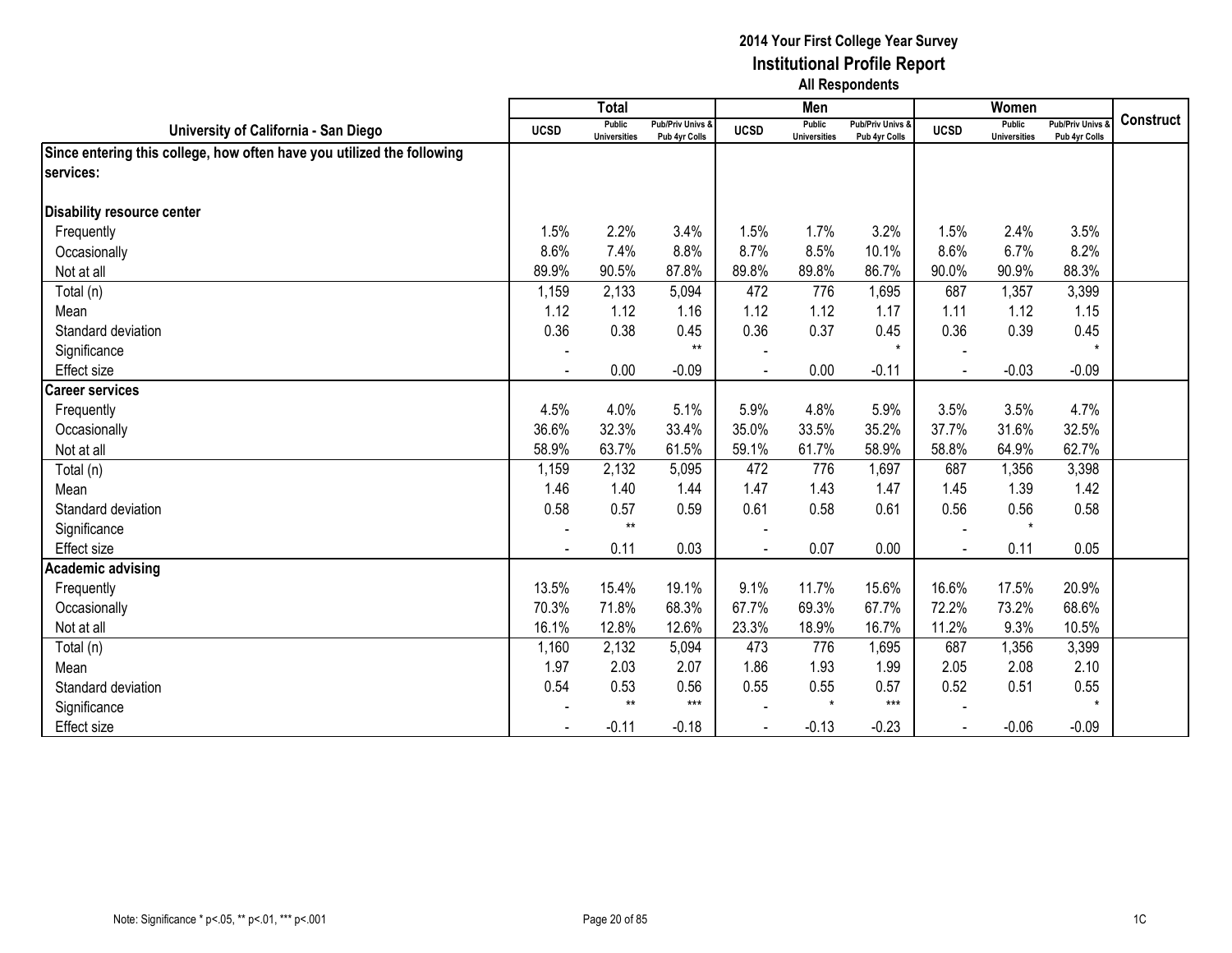|                                                                            |             | <b>Total</b>                         |                                   |                | Men                                  |                                   |                | Women                                |                                        |                  |
|----------------------------------------------------------------------------|-------------|--------------------------------------|-----------------------------------|----------------|--------------------------------------|-----------------------------------|----------------|--------------------------------------|----------------------------------------|------------------|
| University of California - San Diego                                       | <b>UCSD</b> | <b>Public</b><br><b>Universities</b> | Pub/Priv Univs &<br>Pub 4yr Colls | <b>UCSD</b>    | <b>Public</b><br><b>Universities</b> | Pub/Priv Univs &<br>Pub 4yr Colls | <b>UCSD</b>    | <b>Public</b><br><b>Universities</b> | <b>Pub/Priv Univs</b><br>Pub 4yr Colls | <b>Construct</b> |
| Rate yourself on each of the following traits as compared with the average |             |                                      |                                   |                |                                      |                                   |                |                                      |                                        |                  |
| person your age.                                                           |             |                                      |                                   |                |                                      |                                   |                |                                      |                                        |                  |
|                                                                            |             |                                      |                                   |                |                                      |                                   |                |                                      |                                        |                  |
| <b>Academic ability</b>                                                    |             |                                      |                                   |                |                                      |                                   |                |                                      |                                        |                  |
| Highest 10%                                                                | 15.2%       | 19.0%                                | 19.1%                             | 21.7%          | 25.8%                                | 26.9%                             | 10.7%          | 15.0%                                | 15.2%                                  |                  |
| Above average                                                              | 47.3%       | 48.9%                                | 44.9%                             | 49.7%          | 49.1%                                | 44.4%                             | 45.6%          | 48.9%                                | 45.2%                                  |                  |
| Average                                                                    | 31.3%       | 27.7%                                | 30.6%                             | 23.7%          | 21.5%                                | 23.7%                             | 36.5%          | 31.2%                                | 34.1%                                  | Academic         |
| Below average                                                              | 5.3%        | 3.8%                                 | 4.5%                              | 3.9%           | 2.7%                                 | 3.9%                              | 6.3%           | 4.4%                                 | 4.8%                                   | Self-            |
| Lowest 10%                                                                 | 1.0%        | 0.7%                                 | 0.9%                              | 1.1%           | 0.8%                                 | 1.2%                              | 0.9%           | 0.6%                                 | 0.7%                                   | Concept          |
| Total (n)                                                                  | 1,136       | 2,094                                | 5,002                             | 465            | 766                                  | 1,668                             | 671            | 1,328                                | 3,334                                  |                  |
| Mean                                                                       | 3.71        | 3.82                                 | 3.77                              | 3.87           | 3.96                                 | 3.92                              | 3.59           | 3.73                                 | 3.69                                   |                  |
| Standard deviation                                                         | 0.82        | 0.80                                 | 0.84                              | 0.83           | 0.81                                 | 0.87                              | 0.80           | 0.79                                 | 0.81                                   |                  |
| Significance                                                               |             | $***$                                | $\star$                           |                |                                      |                                   |                | $***$                                | $***$                                  |                  |
| <b>Effect size</b>                                                         |             | $-0.14$                              | $-0.07$                           |                | $-0.11$                              | $-0.06$                           | $\blacksquare$ | $-0.18$                              | $-0.12$                                |                  |
| <b>Artistic ability</b>                                                    |             |                                      |                                   |                |                                      |                                   |                |                                      |                                        |                  |
| Highest 10%                                                                | 5.7%        | 6.2%                                 | 6.1%                              | 6.9%           | 6.1%                                 | 6.7%                              | 4.9%           | 6.3%                                 | 5.8%                                   |                  |
| Above average                                                              | 26.6%       | 25.2%                                | 24.1%                             | 23.2%          | 22.3%                                | 21.5%                             | 29.0%          | 26.8%                                | 25.4%                                  |                  |
| Average                                                                    | 37.6%       | 35.9%                                | 36.8%                             | 34.0%          | 32.9%                                | 33.6%                             | 40.1%          | 37.7%                                | 38.4%                                  |                  |
| Below average                                                              | 23.5%       | 25.9%                                | 26.0%                             | 26.9%          | 28.7%                                | 28.3%                             | 21.2%          | 24.3%                                | 24.8%                                  |                  |
| Lowest 10%                                                                 | 6.5%        | 6.7%                                 | 7.0%                              | 9.0%           | 9.9%                                 | 9.9%                              | 4.8%           | 4.9%                                 | 5.6%                                   |                  |
| Total (n)                                                                  | 1,135       | 2,090                                | 4,997                             | 465            | 766                                  | 1,669                             | 670            | 1,324                                | 3,328                                  |                  |
| Mean                                                                       | 3.01        | 2.98                                 | 2.96                              | 2.92           | 2.86                                 | 2.87                              | 3.08           | 3.05                                 | 3.01                                   |                  |
| Standard deviation                                                         | 1.00        | 1.01                                 | 1.01                              | 1.06           | 1.07                                 | 1.07                              | 0.94           | 0.98                                 | 0.98                                   |                  |
| Significance                                                               |             |                                      |                                   |                |                                      |                                   |                |                                      |                                        |                  |
| Effect size                                                                |             | 0.03                                 | 0.05                              |                | 0.06                                 | 0.05                              | $\blacksquare$ | 0.03                                 | 0.07                                   |                  |
| <b>Competitiveness</b>                                                     |             |                                      |                                   |                |                                      |                                   |                |                                      |                                        |                  |
| Highest 10%                                                                | 14.0%       | 15.1%                                | 16.8%                             | 20.0%          | 21.0%                                | 24.7%                             | 9.9%           | 11.6%                                | 12.8%                                  |                  |
| Above average                                                              | 34.9%       | 36.7%                                | 35.3%                             | 38.7%          | 38.9%                                | 35.5%                             | 32.2%          | 35.4%                                | 35.1%                                  |                  |
| Average                                                                    | 38.6%       | 36.5%                                | 36.0%                             | 31.0%          | 30.4%                                | 29.4%                             | 43.9%          | 40.0%                                | 39.3%                                  |                  |
| Below average                                                              | 10.4%       | 9.6%                                 | 9.9%                              | 8.4%           | 7.7%                                 | 7.9%                              | 11.8%          | 10.7%                                | 10.9%                                  |                  |
| Lowest 10%                                                                 | 2.1%        | 2.1%                                 | 2.1%                              | 1.9%           | 2.0%                                 | 2.4%                              | 2.2%           | 2.2%                                 | 1.9%                                   |                  |
| Total (n)                                                                  | 1,133       | 2,090                                | 5,000                             | 465            | 766                                  | 1,669                             | 668            | 1,324                                | 3,331                                  |                  |
| Mean                                                                       | 3.48        | 3.53                                 | 3.55                              | 3.66           | 3.69                                 | 3.72                              | 3.36           | 3.44                                 | 3.46                                   |                  |
| Standard deviation                                                         | 0.93        | 0.93                                 | 0.95                              | 0.95           | 0.95                                 | 1.00                              | 0.89           | 0.91                                 | 0.91                                   |                  |
| Significance                                                               |             |                                      | $\star$                           |                |                                      |                                   |                |                                      | $**$                                   |                  |
| <b>Effect size</b>                                                         |             | $-0.05$                              | $-0.07$                           | $\blacksquare$ | $-0.03$                              | $-0.06$                           | $\blacksquare$ | $-0.09$                              | $-0.11$                                |                  |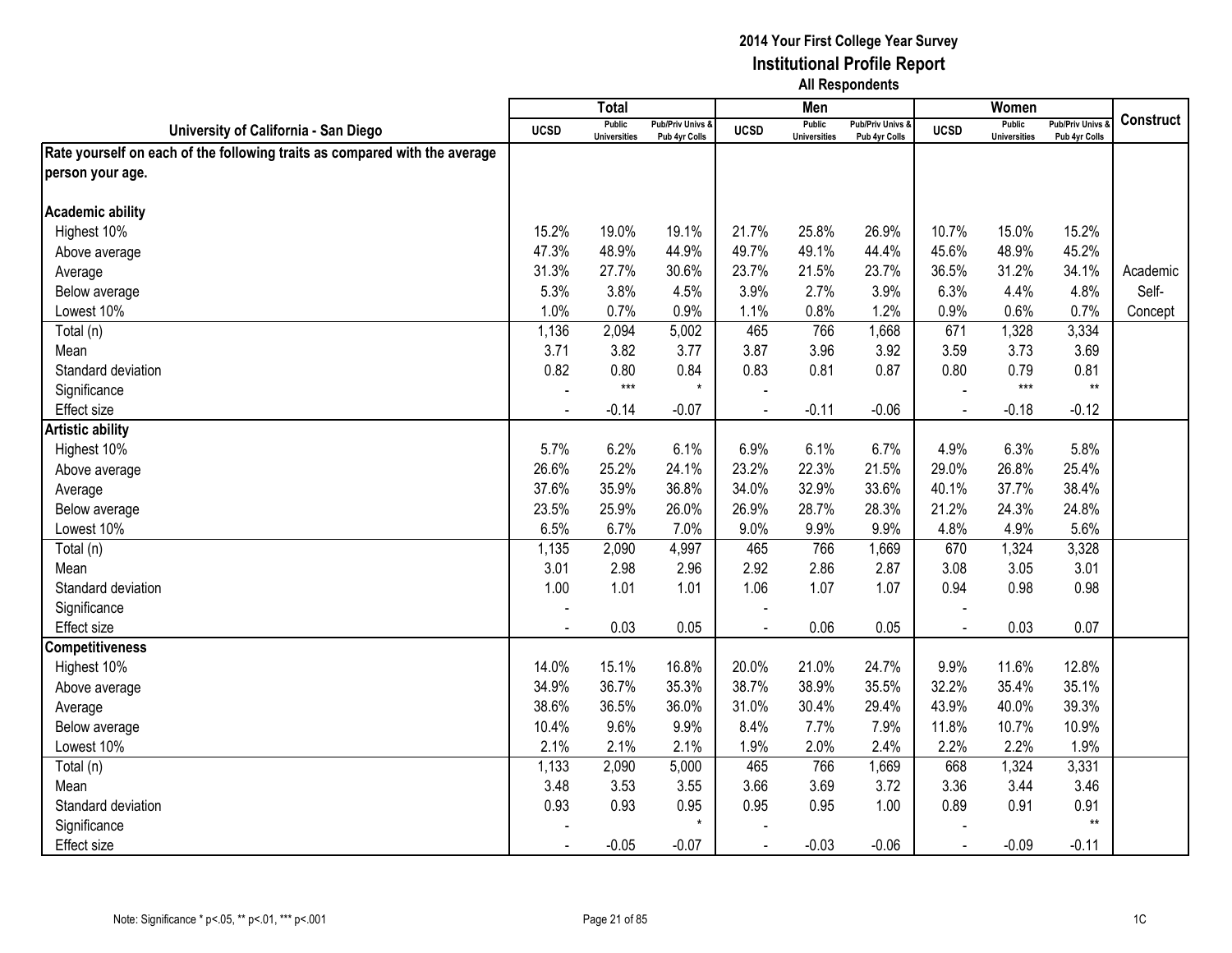|                                                                            |                | <b>Total</b>                         |                                   |             | Men                                  |                                              |                | Women                                |                                        |                  |
|----------------------------------------------------------------------------|----------------|--------------------------------------|-----------------------------------|-------------|--------------------------------------|----------------------------------------------|----------------|--------------------------------------|----------------------------------------|------------------|
| University of California - San Diego                                       | <b>UCSD</b>    | <b>Public</b><br><b>Universities</b> | Pub/Priv Univs &<br>Pub 4yr Colls | <b>UCSD</b> | <b>Public</b><br><b>Universities</b> | <b>Pub/Priv Univs &amp;</b><br>Pub 4yr Colls | <b>UCSD</b>    | <b>Public</b><br><b>Universities</b> | <b>Pub/Priv Univs</b><br>Pub 4yr Colls | <b>Construct</b> |
| Rate yourself on each of the following traits as compared with the average |                |                                      |                                   |             |                                      |                                              |                |                                      |                                        |                  |
| person your age.                                                           |                |                                      |                                   |             |                                      |                                              |                |                                      |                                        |                  |
|                                                                            |                |                                      |                                   |             |                                      |                                              |                |                                      |                                        |                  |
| <b>Computer skills</b>                                                     |                |                                      |                                   |             |                                      |                                              |                |                                      |                                        |                  |
| Highest 10%                                                                | 7.0%           | 6.2%                                 | 6.7%                              | 14.0%       | 13.0%                                | 12.4%                                        | 2.1%           | 2.3%                                 | 3.8%                                   |                  |
| Above average                                                              | 29.2%          | 30.5%                                | 29.8%                             | 35.2%       | 37.1%                                | 36.3%                                        | 25.1%          | 26.7%                                | 26.6%                                  |                  |
| Average                                                                    | 50.4%          | 50.9%                                | 51.6%                             | 40.2%       | 39.4%                                | 41.4%                                        | 57.5%          | 57.6%                                | 56.7%                                  |                  |
| Below average                                                              | 10.8%          | 10.5%                                | 10.3%                             | 8.2%        | 8.7%                                 | 8.0%                                         | 12.6%          | 11.6%                                | 11.4%                                  |                  |
| Lowest 10%                                                                 | 2.6%           | 1.8%                                 | 1.6%                              | 2.4%        | 1.8%                                 | 1.9%                                         | 2.7%           | 1.8%                                 | 1.5%                                   |                  |
| Total (n)                                                                  | 1,132          | 2,087                                | 4,991                             | 463         | 763                                  | 1,666                                        | 669            | 1,324                                | 3,325                                  |                  |
| Mean                                                                       | 3.27           | 3.29                                 | 3.30                              | 3.50        | 3.51                                 | 3.49                                         | 3.11           | 3.16                                 | 3.20                                   |                  |
| Standard deviation                                                         | 0.84           | 0.81                                 | 0.80                              | 0.92        | 0.89                                 | 0.88                                         | 0.75           | 0.72                                 | 0.74                                   |                  |
| Significance                                                               |                |                                      |                                   |             |                                      |                                              |                |                                      | $**$                                   |                  |
| Effect size                                                                |                | $-0.02$                              | $-0.04$                           |             | $-0.01$                              | 0.01                                         |                | $-0.07$                              | $-0.12$                                |                  |
| <b>Cooperativeness</b>                                                     |                |                                      |                                   |             |                                      |                                              |                |                                      |                                        |                  |
| Highest 10%                                                                | 17.7%          | 19.5%                                | 20.4%                             | 18.1%       | 20.3%                                | 22.3%                                        | 17.5%          | 19.1%                                | 19.5%                                  |                  |
| Above average                                                              | 48.3%          | 48.8%                                | 46.2%                             | 50.2%       | 49.5%                                | 46.4%                                        | 46.9%          | 48.3%                                | 46.1%                                  |                  |
| Average                                                                    | 29.9%          | 28.8%                                | 29.1%                             | 27.6%       | 27.0%                                | 26.2%                                        | 31.5%          | 29.9%                                | 30.5%                                  |                  |
| Below average                                                              | 3.4%           | 2.4%                                 | 3.4%                              | 3.2%        | 2.5%                                 | 3.7%                                         | 3.4%           | 2.4%                                 | 3.2%                                   |                  |
| Lowest 10%                                                                 | 0.7%           | 0.4%                                 | 0.9%                              | 0.9%        | 0.7%                                 | 1.4%                                         | 0.6%           | 0.3%                                 | 0.7%                                   |                  |
| Total (n)                                                                  | 1,133          | 2,088                                | 4,996                             | 464         | 763                                  | 1,665                                        | 669            | 1,325                                | 3,331                                  |                  |
| Mean                                                                       | 3.79           | 3.85                                 | 3.82                              | 3.81        | 3.86                                 | 3.84                                         | 3.77           | 3.83                                 | 3.81                                   |                  |
| Standard deviation                                                         | 0.79           | 0.77                                 | 0.82                              | 0.79        | 0.78                                 | 0.86                                         | 0.79           | 0.77                                 | 0.81                                   |                  |
| Significance                                                               |                | $\star$                              |                                   |             |                                      |                                              |                |                                      |                                        |                  |
| Effect size                                                                |                | $-0.08$                              | $-0.04$                           |             | $-0.06$                              | $-0.03$                                      | $\overline{a}$ | $-0.08$                              | $-0.05$                                |                  |
| <b>Creativity</b>                                                          |                |                                      |                                   |             |                                      |                                              |                |                                      |                                        |                  |
| Highest 10%                                                                | 11.0%          | 12.5%                                | 12.8%                             | 12.0%       | 13.1%                                | 14.4%                                        | 10.3%          | 12.2%                                | 12.1%                                  |                  |
| Above average                                                              | 37.8%          | 38.1%                                | 38.6%                             | 38.9%       | 38.3%                                | 38.8%                                        | 37.1%          | 38.0%                                | 38.4%                                  |                  |
| Average                                                                    | 38.7%          | 38.2%                                | 37.2%                             | 36.8%       | 36.1%                                | 34.5%                                        | 40.1%          | 39.5%                                | 38.6%                                  |                  |
| Below average                                                              | 10.6%          | 9.8%                                 | 9.9%                              | 9.5%        | 10.6%                                | 10.3%                                        | 11.4%          | 9.4%                                 | 9.6%                                   |                  |
| Lowest 10%                                                                 | 1.9%           | 1.3%                                 | 1.5%                              | 2.8%        | 2.0%                                 | 2.0%                                         | 1.2%           | 1.0%                                 | 1.3%                                   |                  |
| Total (n)                                                                  | 1,134          | 2,090                                | 4,998                             | 465         | 765                                  | 1,666                                        | 669            | 1,325                                | 3,332                                  |                  |
| Mean                                                                       | 3.46           | 3.51                                 | 3.51                              | 3.48        | 3.50                                 | 3.53                                         | 3.44           | 3.51                                 | 3.50                                   |                  |
| Standard deviation                                                         | 0.89           | 0.88                                 | 0.89                              | 0.92        | 0.92                                 | 0.93                                         | 0.87           | 0.86                                 | 0.87                                   |                  |
| Significance                                                               |                |                                      |                                   |             |                                      |                                              |                |                                      |                                        |                  |
| <b>Effect size</b>                                                         | $\blacksquare$ | $-0.06$                              | $-0.06$                           | $\sim$      | $-0.02$                              | $-0.05$                                      | $\blacksquare$ | $-0.08$                              | $-0.07$                                |                  |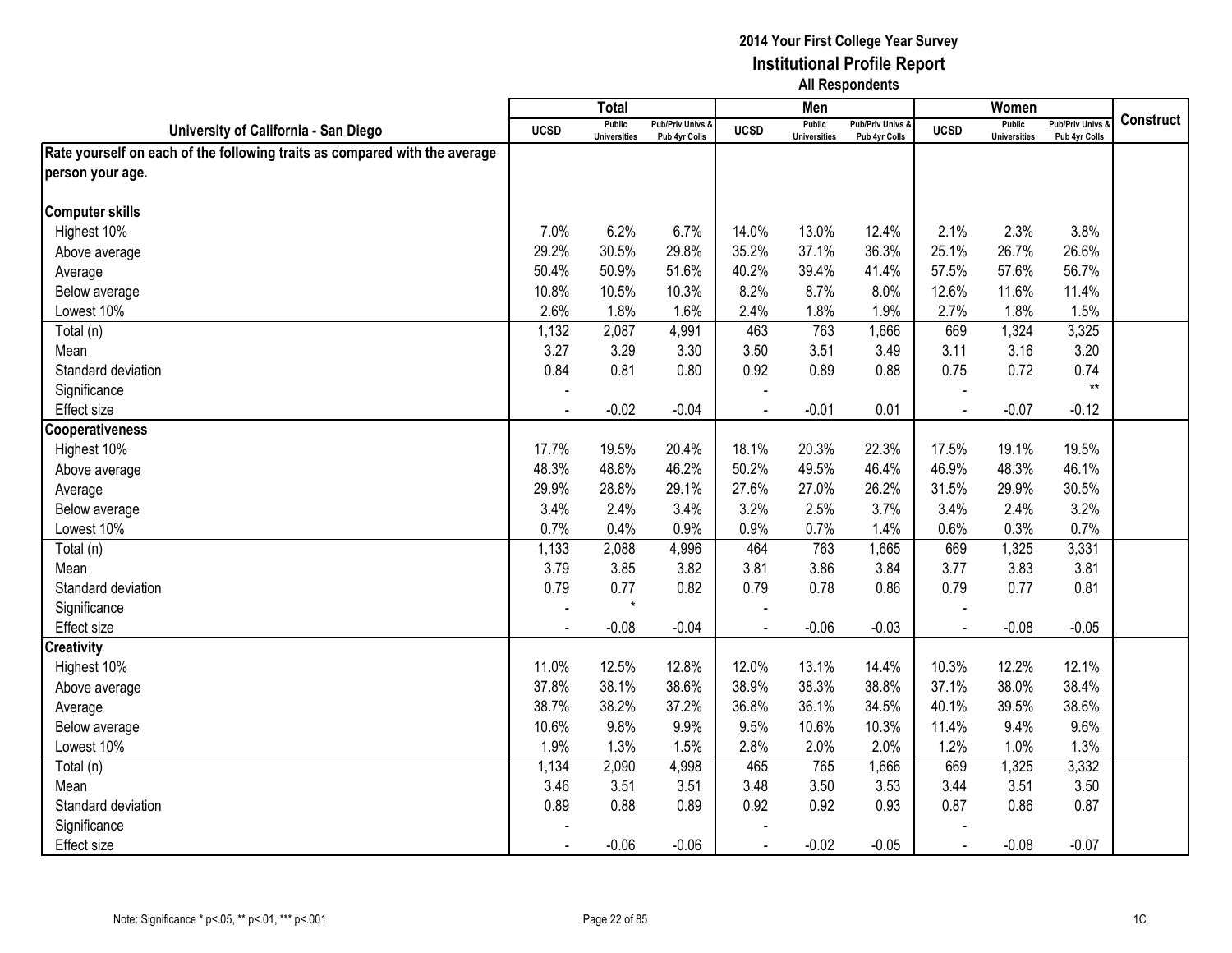|                                                                            |                | Total                                |                                   |                | Men                                  |                                   |                | Women                                |                                        |                  |
|----------------------------------------------------------------------------|----------------|--------------------------------------|-----------------------------------|----------------|--------------------------------------|-----------------------------------|----------------|--------------------------------------|----------------------------------------|------------------|
| University of California - San Diego                                       | <b>UCSD</b>    | <b>Public</b><br><b>Universities</b> | Pub/Priv Univs &<br>Pub 4yr Colls | <b>UCSD</b>    | <b>Public</b><br><b>Universities</b> | Pub/Priv Univs &<br>Pub 4yr Colls | <b>UCSD</b>    | <b>Public</b><br><b>Universities</b> | <b>Pub/Priv Univs</b><br>Pub 4yr Colls | <b>Construct</b> |
| Rate yourself on each of the following traits as compared with the average |                |                                      |                                   |                |                                      |                                   |                |                                      |                                        |                  |
| person your age.                                                           |                |                                      |                                   |                |                                      |                                   |                |                                      |                                        |                  |
|                                                                            |                |                                      |                                   |                |                                      |                                   |                |                                      |                                        |                  |
| Drive to achieve                                                           |                |                                      |                                   |                |                                      |                                   |                |                                      |                                        |                  |
| Highest 10%                                                                | 25.4%          | 30.1%                                | 31.5%                             | 24.2%          | 28.6%                                | 32.1%                             | 26.3%          | 31.0%                                | 31.2%                                  |                  |
| Above average                                                              | 43.8%          | 43.2%                                | 39.7%                             | 46.0%          | 43.8%                                | 38.7%                             | 42.2%          | 42.8%                                | 40.1%                                  |                  |
| Average                                                                    | 24.2%          | 21.0%                                | 22.4%                             | 21.8%          | 20.3%                                | 21.0%                             | 25.8%          | 21.4%                                | 23.1%                                  | Academic         |
| Below average                                                              | 5.6%           | 4.6%                                 | 4.9%                              | 6.3%           | 5.5%                                 | 5.9%                              | 5.1%           | 4.1%                                 | 4.4%                                   | Self-            |
| Lowest 10%                                                                 | 1.1%           | 1.1%                                 | 1.5%                              | 1.7%           | 1.8%                                 | 2.2%                              | 0.6%           | 0.6%                                 | 1.1%                                   | Concept          |
| Total (n)                                                                  | 1,133          | 2,089                                | 4,992                             | 463            | 763                                  | 1,664                             | 670            | 1,326                                | 3,328                                  |                  |
| Mean                                                                       | 3.87           | 3.97                                 | 3.95                              | 3.85           | 3.92                                 | 3.92                              | 3.89           | 3.99                                 | 3.96                                   |                  |
| Standard deviation                                                         | 0.89           | 0.89                                 | 0.93                              | 0.92           | 0.93                                 | 0.98                              | 0.87           | 0.86                                 | 0.90                                   |                  |
| Significance                                                               |                | $**$                                 | $***$                             |                |                                      |                                   |                | $\star$                              |                                        |                  |
| <b>Effect size</b>                                                         |                | $-0.11$                              | $-0.09$                           |                | $-0.08$                              | $-0.07$                           |                | $-0.12$                              | $-0.08$                                |                  |
| <b>Emotional health</b>                                                    |                |                                      |                                   |                |                                      |                                   |                |                                      |                                        |                  |
| Highest 10%                                                                | 15.0%          | 14.2%                                | 15.2%                             | 20.0%          | 19.2%                                | 21.2%                             | 11.5%          | 11.3%                                | 12.2%                                  |                  |
| Above average                                                              | 29.7%          | 30.9%                                | 29.0%                             | 34.3%          | 35.2%                                | 31.1%                             | 26.5%          | 28.4%                                | 27.9%                                  |                  |
| Average                                                                    | 35.8%          | 35.8%                                | 37.6%                             | 29.1%          | 28.8%                                | 31.4%                             | 40.5%          | 39.8%                                | 40.7%                                  |                  |
| Below average                                                              | 15.7%          | 16.0%                                | 15.2%                             | 13.4%          | 13.6%                                | 12.9%                             | 17.3%          | 17.4%                                | 16.3%                                  |                  |
| Lowest 10%                                                                 | 3.8%           | 3.2%                                 | 3.1%                              | 3.2%           | 3.1%                                 | 3.5%                              | 4.2%           | 3.2%                                 | 2.9%                                   |                  |
| Total (n)                                                                  | 1,133          | 2,089                                | 4,991                             | 464            | 764                                  | 1,663                             | 669            | 1,325                                | 3,328                                  |                  |
| Mean                                                                       | 3.36           | 3.37                                 | 3.38                              | 3.55           | 3.54                                 | 3.54                              | 3.24           | 3.27                                 | 3.30                                   |                  |
| Standard deviation                                                         | 1.04           | 1.01                                 | 1.01                              | 1.05           | 1.05                                 | 1.07                              | 1.01           | 0.98                                 | 0.98                                   |                  |
| Significance                                                               |                |                                      |                                   |                |                                      |                                   |                |                                      |                                        |                  |
| <b>Effect size</b>                                                         | $\blacksquare$ | $-0.01$                              | $-0.02$                           |                | 0.01                                 | 0.01                              | $\blacksquare$ | $-0.03$                              | $-0.06$                                |                  |
| Leadership ability                                                         |                |                                      |                                   |                |                                      |                                   |                |                                      |                                        |                  |
| Highest 10%                                                                | 15.6%          | 18.4%                                | 19.9%                             | 19.2%          | 21.6%                                | 24.6%                             | 13.2%          | 16.6%                                | 17.6%                                  |                  |
| Above average                                                              | 36.8%          | 39.3%                                | 38.3%                             | 39.9%          | 40.2%                                | 38.5%                             | 34.7%          | 38.8%                                | 38.3%                                  |                  |
| Average                                                                    | 34.2%          | 31.3%                                | 31.6%                             | 29.3%          | 28.5%                                | 26.5%                             | 37.5%          | 33.0%                                | 34.1%                                  | Social           |
| Below average                                                              | 10.3%          | 8.7%                                 | 8.2%                              | 8.8%           | 7.6%                                 | 7.9%                              | 11.4%          | 9.4%                                 | 8.3%                                   | Self-            |
| Lowest 10%                                                                 | 3.1%           | 2.2%                                 | 2.0%                              | 2.8%           | 2.1%                                 | 2.6%                              | 3.3%           | 2.3%                                 | 1.7%                                   | Concept          |
| Total (n)                                                                  | 1,133          | 2,090                                | 4,998                             | 464            | 764                                  | 1,666                             | 669            | 1,326                                | 3,332                                  |                  |
| Mean                                                                       | 3.52           | 3.63                                 | 3.66                              | 3.64           | 3.72                                 | 3.75                              | 3.43           | 3.58                                 | 3.62                                   |                  |
| Standard deviation                                                         | 0.98           | 0.95                                 | 0.95                              | 0.98           | 0.96                                 | 1.00                              | 0.97           | 0.95                                 | 0.93                                   |                  |
| Significance                                                               |                | $**$                                 | $***$                             |                |                                      | $\star$                           |                | $***$                                | $***$                                  |                  |
| <b>Effect size</b>                                                         | $\blacksquare$ | $-0.12$                              | $-0.15$                           | $\blacksquare$ | $-0.08$                              | $-0.11$                           | $\blacksquare$ | $-0.16$                              | $-0.20$                                | Leadership       |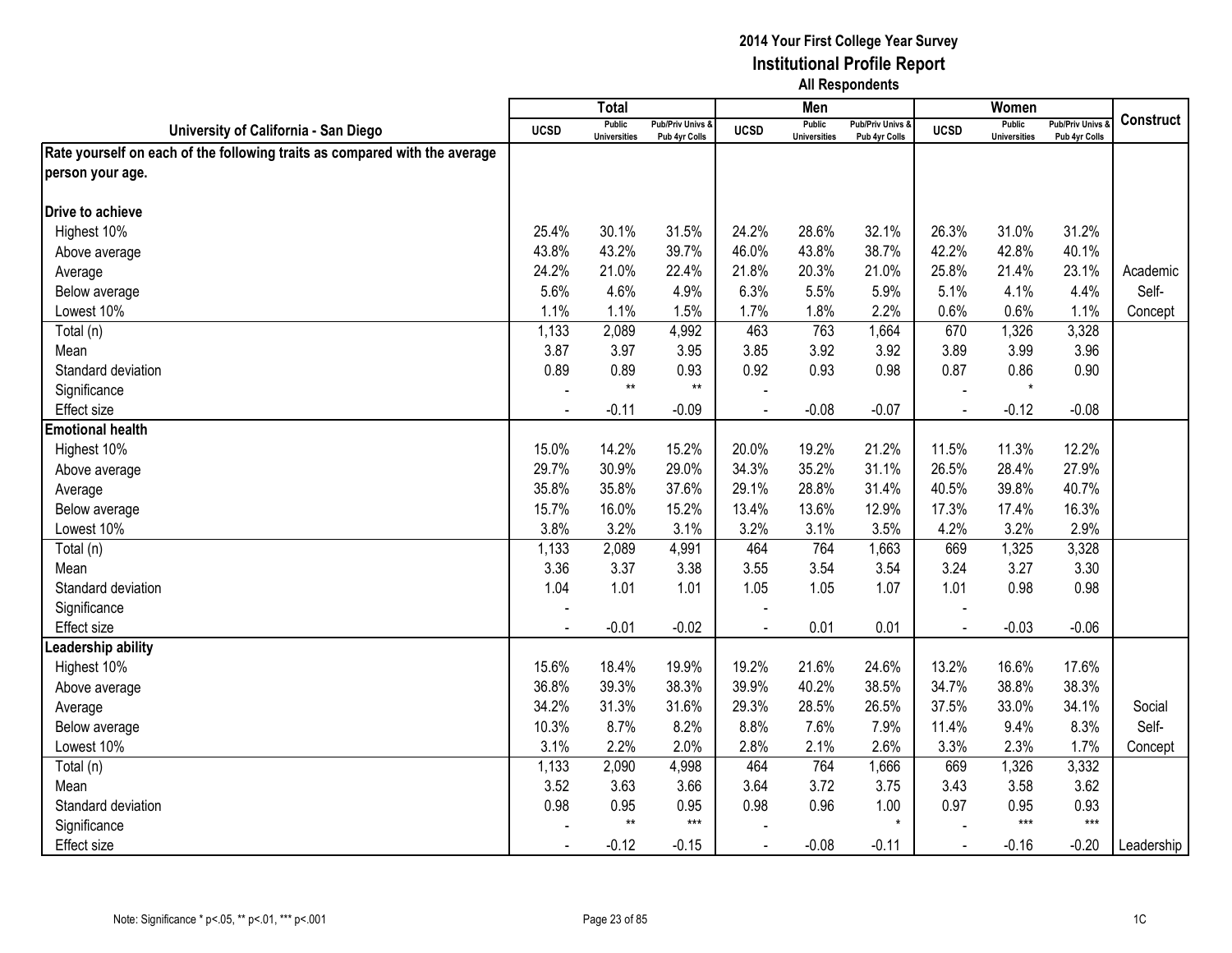|                                                                            |                | <b>Total</b>                         |                                   |             | Men                                  |                                   |                | Women                                |                                        |                  |
|----------------------------------------------------------------------------|----------------|--------------------------------------|-----------------------------------|-------------|--------------------------------------|-----------------------------------|----------------|--------------------------------------|----------------------------------------|------------------|
| University of California - San Diego                                       | <b>UCSD</b>    | <b>Public</b><br><b>Universities</b> | Pub/Priv Univs &<br>Pub 4yr Colls | <b>UCSD</b> | <b>Public</b><br><b>Universities</b> | Pub/Priv Univs &<br>Pub 4yr Colls | <b>UCSD</b>    | <b>Public</b><br><b>Universities</b> | <b>Pub/Priv Univs</b><br>Pub 4yr Colls | <b>Construct</b> |
| Rate yourself on each of the following traits as compared with the average |                |                                      |                                   |             |                                      |                                   |                |                                      |                                        |                  |
| person your age.                                                           |                |                                      |                                   |             |                                      |                                   |                |                                      |                                        |                  |
|                                                                            |                |                                      |                                   |             |                                      |                                   |                |                                      |                                        |                  |
| <b>Mathematical ability</b>                                                |                |                                      |                                   |             |                                      |                                   |                |                                      |                                        |                  |
| Highest 10%                                                                | 11.6%          | 12.6%                                | 12.8%                             | 18.0%       | 19.5%                                | 20.3%                             | 7.2%           | 8.6%                                 | 9.1%                                   |                  |
| Above average                                                              | 38.2%          | 36.4%                                | 32.6%                             | 45.7%       | 43.6%                                | 38.2%                             | 33.0%          | 32.3%                                | 29.9%                                  |                  |
| Average                                                                    | 35.1%          | 34.6%                                | 36.3%                             | 26.8%       | 27.2%                                | 29.0%                             | 40.9%          | 38.9%                                | 39.9%                                  | Academic         |
| Below average                                                              | 11.4%          | 12.8%                                | 14.5%                             | 6.7%        | 7.3%                                 | 9.7%                              | 14.6%          | 15.9%                                | 16.9%                                  | Self-            |
| Lowest 10%                                                                 | 3.7%           | 3.7%                                 | 3.8%                              | 2.8%        | 2.5%                                 | 2.9%                              | 4.3%           | 4.4%                                 | 4.2%                                   | Concept          |
| Total (n)                                                                  | 1,136          | 2,093                                | 5,002                             | 466         | 766                                  | 1,668                             | 670            | 1,327                                | 3,334                                  |                  |
| Mean                                                                       | 3.43           | 3.41                                 | 3.36                              | 3.70        | 3.70                                 | 3.63                              | 3.24           | 3.25                                 | 3.23                                   |                  |
| Standard deviation                                                         | 0.96           | 0.99                                 | 1.00                              | 0.94        | 0.95                                 | 1.00                              | 0.94           | 0.97                                 | 0.97                                   |                  |
| Significance                                                               |                |                                      | $\star$                           |             |                                      |                                   |                |                                      |                                        |                  |
| <b>Effect size</b>                                                         |                | 0.02                                 | 0.07                              |             | 0.00                                 | 0.07                              |                | $-0.01$                              | 0.01                                   |                  |
| <b>Physical health</b>                                                     |                |                                      |                                   |             |                                      |                                   |                |                                      |                                        |                  |
| Highest 10%                                                                | 11.8%          | 11.2%                                | 11.9%                             | 17.5%       | 16.5%                                | 18.1%                             | 7.9%           | 8.1%                                 | 8.7%                                   |                  |
| Above average                                                              | 29.9%          | 32.3%                                | 31.5%                             | 31.5%       | 35.2%                                | 35.5%                             | 28.8%          | 30.6%                                | 29.6%                                  |                  |
| Average                                                                    | 44.1%          | 43.8%                                | 43.6%                             | 36.2%       | 35.7%                                | 34.3%                             | 49.6%          | 48.5%                                | 48.2%                                  |                  |
| Below average                                                              | 12.3%          | 11.2%                                | 11.3%                             | 13.1%       | 10.6%                                | 9.9%                              | 11.8%          | 11.5%                                | 12.0%                                  |                  |
| Lowest 10%                                                                 | 1.9%           | 1.5%                                 | 1.7%                              | 1.7%        | 2.0%                                 | 2.2%                              | 1.9%           | 1.3%                                 | 1.5%                                   |                  |
| Total (n)                                                                  | 1,135          | 2,092                                | 5,000                             | 464         | 764                                  | 1,665                             | 671            | 1,328                                | 3,335                                  |                  |
| Mean                                                                       | 3.37           | 3.40                                 | 3.41                              | 3.50        | 3.54                                 | 3.58                              | 3.29           | 3.33                                 | 3.32                                   |                  |
| Standard deviation                                                         | 0.91           | 0.88                                 | 0.90                              | 0.98        | 0.95                                 | 0.97                              | 0.85           | 0.83                                 | 0.85                                   |                  |
| Significance                                                               |                |                                      |                                   |             |                                      |                                   |                |                                      |                                        |                  |
| <b>Effect size</b>                                                         | $\sim$         | $-0.03$                              | $-0.04$                           |             | $-0.04$                              | $-0.08$                           | $\blacksquare$ | $-0.05$                              | $-0.04$                                |                  |
| <b>Popularity</b>                                                          |                |                                      |                                   |             |                                      |                                   |                |                                      |                                        |                  |
| Highest 10%                                                                | 4.1%           | 3.7%                                 | 4.0%                              | 4.5%        | 4.3%                                 | 5.9%                              | 3.7%           | 3.3%                                 | 3.1%                                   |                  |
| Above average                                                              | 19.0%          | 18.9%                                | 20.3%                             | 26.5%       | 25.0%                                | 26.6%                             | 13.9%          | 15.3%                                | 17.1%                                  |                  |
| Average                                                                    | 49.2%          | 50.4%                                | 51.6%                             | 47.7%       | 47.9%                                | 46.0%                             | 50.1%          | 51.8%                                | 54.4%                                  | Social           |
| Below average                                                              | 21.0%          | 20.9%                                | 18.2%                             | 14.6%       | 16.1%                                | 15.4%                             | 25.4%          | 23.6%                                | 19.7%                                  | Self-            |
| Lowest 10%                                                                 | 6.8%           | 6.2%                                 | 5.8%                              | 6.7%        | 6.7%                                 | 6.1%                              | 6.9%           | 6.0%                                 | 5.7%                                   | Concept          |
| Total (n)                                                                  | 1,135          | 2,090                                | 4,992                             | 465         | 764                                  | 1,664                             | 670            | 1,326                                | 3,328                                  |                  |
| Mean                                                                       | 2.93           | 2.93                                 | 2.98                              | 3.08        | 3.04                                 | 3.11                              | 2.82           | 2.86                                 | 2.92                                   |                  |
| Standard deviation                                                         | 0.91           | 0.89                                 | 0.88                              | 0.92        | 0.92                                 | 0.94                              | 0.89           | 0.86                                 | 0.85                                   |                  |
| Significance                                                               |                |                                      |                                   |             |                                      |                                   |                |                                      | $**$                                   |                  |
| Effect size                                                                | $\blacksquare$ | 0.00                                 | $-0.06$                           | $\sim$      | 0.04                                 | $-0.03$                           | $\blacksquare$ | $-0.05$                              | $-0.12$                                |                  |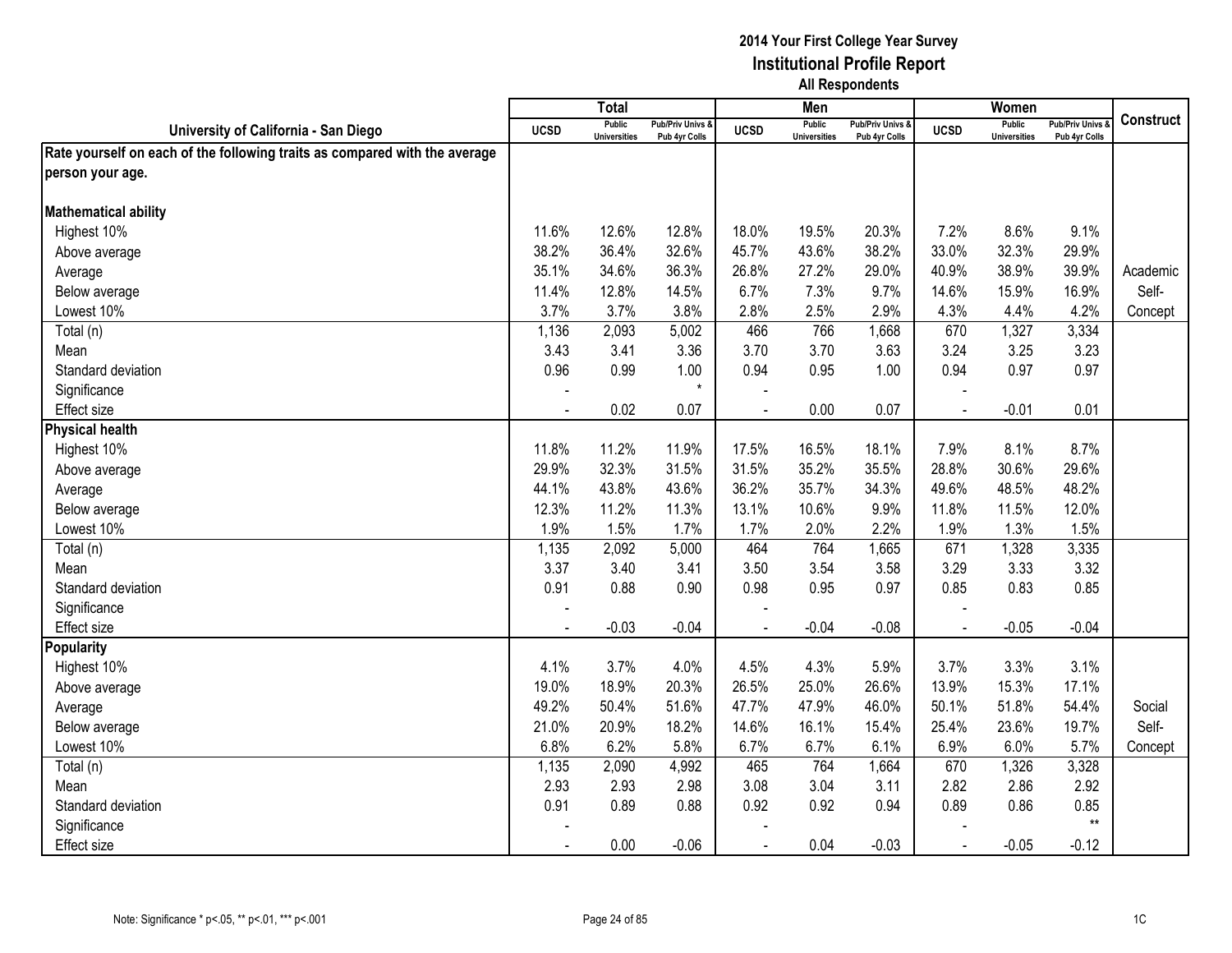|                                                                            |                | Total                                |                                   |                | Men                                  |                                   |                | Women                                |                                        |                  |
|----------------------------------------------------------------------------|----------------|--------------------------------------|-----------------------------------|----------------|--------------------------------------|-----------------------------------|----------------|--------------------------------------|----------------------------------------|------------------|
| University of California - San Diego                                       | <b>UCSD</b>    | <b>Public</b><br><b>Universities</b> | Pub/Priv Univs &<br>Pub 4yr Colls | <b>UCSD</b>    | <b>Public</b><br><b>Universities</b> | Pub/Priv Univs &<br>Pub 4yr Colls | <b>UCSD</b>    | <b>Public</b><br><b>Universities</b> | <b>Pub/Priv Univs</b><br>Pub 4yr Colls | <b>Construct</b> |
| Rate yourself on each of the following traits as compared with the average |                |                                      |                                   |                |                                      |                                   |                |                                      |                                        |                  |
| person your age.                                                           |                |                                      |                                   |                |                                      |                                   |                |                                      |                                        |                  |
|                                                                            |                |                                      |                                   |                |                                      |                                   |                |                                      |                                        |                  |
| Public speaking ability                                                    |                |                                      |                                   |                |                                      |                                   |                |                                      |                                        |                  |
| Highest 10%                                                                | 9.8%           | 9.9%                                 | 10.2%                             | 12.9%          | 13.2%                                | 14.2%                             | 7.6%           | 8.1%                                 | 8.3%                                   |                  |
| Above average                                                              | 26.2%          | 27.3%                                | 27.8%                             | 32.0%          | 32.4%                                | 33.0%                             | 22.1%          | 24.4%                                | 25.1%                                  |                  |
| Average                                                                    | 35.7%          | 36.2%                                | 37.5%                             | 32.7%          | 32.7%                                | 32.5%                             | 37.8%          | 38.2%                                | 40.0%                                  | Social           |
| Below average                                                              | 22.3%          | 21.2%                                | 18.8%                             | 17.6%          | 17.0%                                | 15.5%                             | 25.5%          | 23.7%                                | 20.5%                                  | Self-            |
| Lowest 10%                                                                 | 6.1%           | 5.3%                                 | 5.6%                              | 4.7%           | 4.7%                                 | 4.8%                              | 7.0%           | 5.7%                                 | 6.1%                                   | Concept          |
| Total (n)                                                                  | 1,135          | 2,091                                | 4,997                             | 465            | 765                                  | 1,664                             | 670            | 1,326                                | 3,333                                  |                  |
| Mean                                                                       | 3.11           | 3.15                                 | 3.18                              | 3.31           | 3.32                                 | 3.36                              | 2.98           | 3.06                                 | 3.09                                   |                  |
| Standard deviation                                                         | 1.05           | 1.04                                 | 1.03                              | 1.05           | 1.05                                 | 1.06                              | 1.03           | 1.01                                 | 1.01                                   |                  |
| Significance                                                               |                |                                      | $\star$                           |                |                                      |                                   |                |                                      | $\star$                                |                  |
| <b>Effect size</b>                                                         |                | $-0.04$                              | $-0.07$                           |                | $-0.01$                              | $-0.05$                           |                | $-0.08$                              | $-0.11$                                |                  |
| <b>Risk-taking</b>                                                         |                |                                      |                                   |                |                                      |                                   |                |                                      |                                        |                  |
| Highest 10%                                                                | 9.0%           | 8.1%                                 | 8.7%                              | 12.9%          | 11.6%                                | 13.3%                             | 6.3%           | 6.0%                                 | 6.4%                                   |                  |
| Above average                                                              | 27.7%          | 26.4%                                | 27.2%                             | 33.0%          | 31.7%                                | 31.8%                             | 24.0%          | 23.4%                                | 24.9%                                  |                  |
| Average                                                                    | 43.5%          | 45.2%                                | 45.4%                             | 38.8%          | 41.6%                                | 40.1%                             | 46.7%          | 47.3%                                | 48.0%                                  |                  |
| Below average                                                              | 16.5%          | 17.6%                                | 16.1%                             | 12.7%          | 13.1%                                | 12.6%                             | 19.2%          | 20.2%                                | 17.8%                                  |                  |
| Lowest 10%                                                                 | 3.4%           | 2.7%                                 | 2.6%                              | 2.6%           | 2.0%                                 | 2.2%                              | 3.9%           | 3.1%                                 | 2.8%                                   |                  |
| Total (n)                                                                  | 1,132          | 2,088                                | 4,992                             | 464            | 764                                  | 1,664                             | 668            | 1,324                                | 3,328                                  |                  |
| Mean                                                                       | 3.22           | 3.20                                 | 3.23                              | 3.41           | 3.38                                 | 3.41                              | 3.10           | 3.09                                 | 3.14                                   |                  |
| Standard deviation                                                         | 0.94           | 0.91                                 | 0.91                              | 0.95           | 0.92                                 | 0.95                              | 0.91           | 0.89                                 | 0.88                                   |                  |
| Significance                                                               |                |                                      |                                   |                |                                      |                                   |                |                                      |                                        |                  |
| <b>Effect size</b>                                                         | $\blacksquare$ | 0.02                                 | $-0.01$                           |                | 0.03                                 | 0.00                              | $\blacksquare$ | 0.01                                 | $-0.05$                                |                  |
| Self-confidence (intellectual)                                             |                |                                      |                                   |                |                                      |                                   |                |                                      |                                        |                  |
| Highest 10%                                                                | 14.5%          | 16.9%                                | 17.3%                             | 21.9%          | 23.9%                                | 26.0%                             | 9.4%           | 12.9%                                | 12.9%                                  |                  |
| Above average                                                              | 36.9%          | 38.8%                                | 37.8%                             | 42.4%          | 42.4%                                | 41.5%                             | 33.1%          | 36.8%                                | 35.9%                                  |                  |
| Average                                                                    | 35.0%          | 32.0%                                | 32.8%                             | 26.9%          | 25.2%                                | 23.4%                             | 40.6%          | 36.0%                                | 37.6%                                  | Academic         |
| Below average                                                              | 11.5%          | 10.3%                                | 9.8%                              | 7.3%           | 6.8%                                 | 6.8%                              | 14.3%          | 12.4%                                | 11.3%                                  | Self-            |
| Lowest 10%                                                                 | 2.1%           | 1.9%                                 | 2.3%                              | 1.5%           | 1.7%                                 | 2.4%                              | 2.5%           | 2.0%                                 | 2.3%                                   | Concept          |
| Total (n)                                                                  | 1,135          | 2,091                                | 4,999                             | 465            | 765                                  | 1,668                             | 670            | 1,326                                | 3,331                                  |                  |
| Mean                                                                       | 3.50           | 3.59                                 | 3.58                              | 3.76           | 3.80                                 | 3.82                              | 3.33           | 3.46                                 | 3.46                                   |                  |
| Standard deviation                                                         | 0.95           | 0.95<br>$\star$                      | 0.96<br>$\star$                   | 0.93           | 0.94                                 | 0.97                              | 0.92           | 0.93<br>$**$                         | 0.93<br>$***$                          |                  |
| Significance                                                               |                |                                      |                                   |                |                                      |                                   |                |                                      |                                        |                  |
| <b>Effect size</b>                                                         | $\blacksquare$ | $-0.09$                              | $-0.08$                           | $\blacksquare$ | $-0.04$                              | $-0.06$                           | $\blacksquare$ | $-0.14$                              | $-0.14$                                |                  |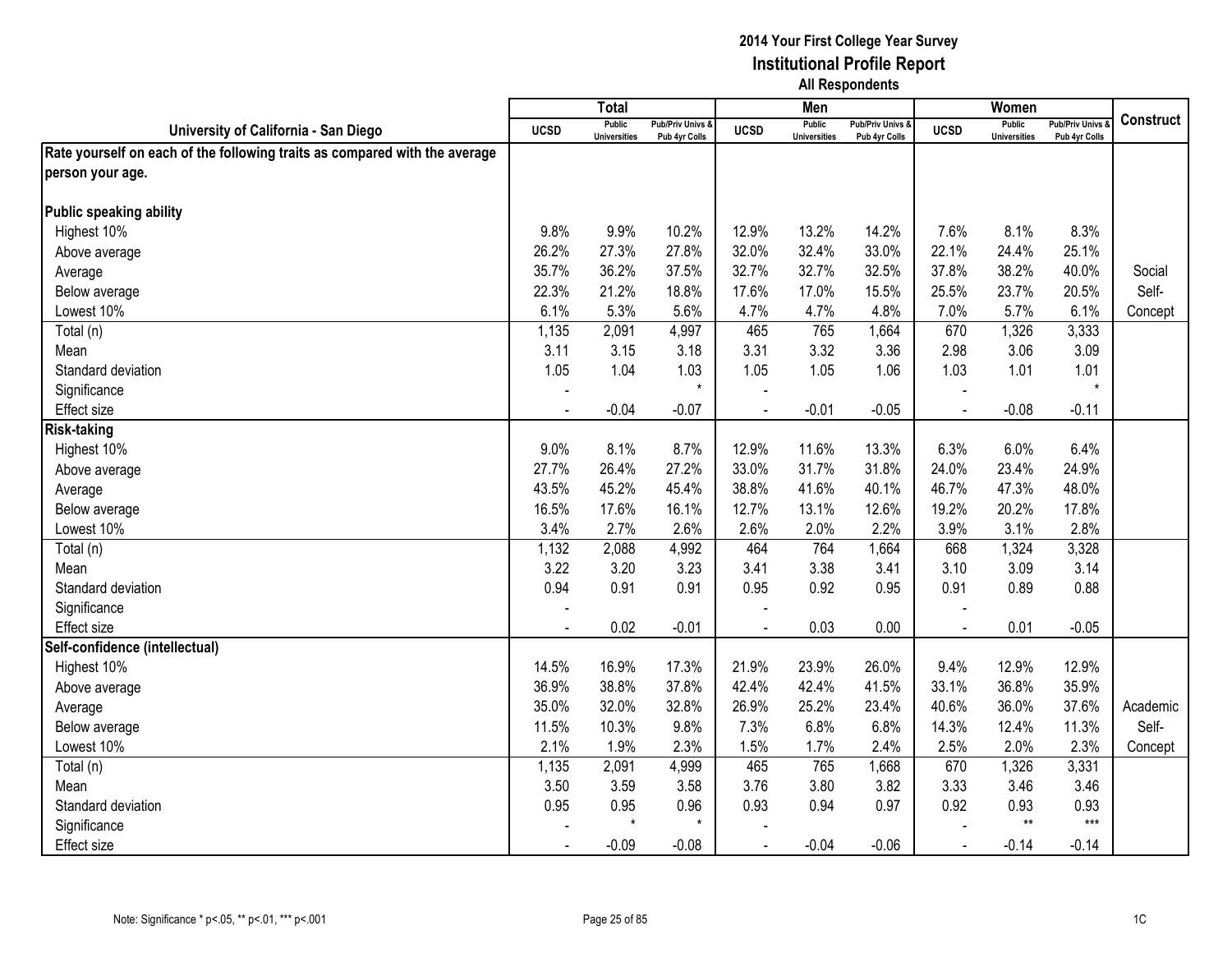|                                                                            |                | Total                                |                                   |                | Men                                  |                                   |             | Women                                |                                        |                  |
|----------------------------------------------------------------------------|----------------|--------------------------------------|-----------------------------------|----------------|--------------------------------------|-----------------------------------|-------------|--------------------------------------|----------------------------------------|------------------|
| University of California - San Diego                                       | <b>UCSD</b>    | <b>Public</b><br><b>Universities</b> | Pub/Priv Univs &<br>Pub 4yr Colls | <b>UCSD</b>    | <b>Public</b><br><b>Universities</b> | Pub/Priv Univs &<br>Pub 4yr Colls | <b>UCSD</b> | <b>Public</b><br><b>Universities</b> | <b>Pub/Priv Univs</b><br>Pub 4yr Colls | <b>Construct</b> |
| Rate yourself on each of the following traits as compared with the average |                |                                      |                                   |                |                                      |                                   |             |                                      |                                        |                  |
| person your age.                                                           |                |                                      |                                   |                |                                      |                                   |             |                                      |                                        |                  |
|                                                                            |                |                                      |                                   |                |                                      |                                   |             |                                      |                                        |                  |
| Self-confidence (social)                                                   |                |                                      |                                   |                |                                      |                                   |             |                                      |                                        |                  |
| Highest 10%                                                                | 10.9%          | 11.0%                                | 11.6%                             | 15.1%          | 13.7%                                | 15.5%                             | 8.1%        | 9.4%                                 | 9.7%                                   |                  |
| Above average                                                              | 26.9%          | 27.5%                                | 28.0%                             | 33.0%          | 31.2%                                | 30.0%                             | 22.7%       | 25.3%                                | 27.1%                                  |                  |
| Average                                                                    | 36.7%          | 35.3%                                | 36.2%                             | 31.9%          | 31.7%                                | 31.2%                             | 40.0%       | 37.5%                                | 38.6%                                  | Social           |
| Below average                                                              | 21.9%          | 22.3%                                | 20.1%                             | 16.4%          | 19.1%                                | 18.5%                             | 25.7%       | 24.2%                                | 20.8%                                  | Self-            |
| Lowest 10%                                                                 | 3.6%           | 3.9%                                 | 4.1%                              | 3.7%           | 4.3%                                 | 4.7%                              | 3.6%        | 3.6%                                 | 3.8%                                   | Concept          |
| Total (n)                                                                  | 1,134          | 2,091                                | 5,000                             | 464            | 764                                  | 1,666                             | 670         | 1,327                                | 3,334                                  |                  |
| Mean                                                                       | 3.20           | 3.19                                 | 3.23                              | 3.39           | 3.31                                 | 3.33                              | 3.06        | 3.13                                 | 3.18                                   |                  |
| Standard deviation                                                         | 1.02           | 1.03                                 | 1.03                              | 1.04           | 1.06                                 | 1.09                              | 0.97        | 1.00                                 | 0.99                                   |                  |
| Significance                                                               |                |                                      |                                   |                |                                      |                                   |             |                                      | $**$                                   |                  |
| Effect size                                                                |                | 0.01                                 | $-0.03$                           |                | 0.08                                 | 0.06                              |             | $-0.07$                              | $-0.12$                                |                  |
| Self-understanding                                                         |                |                                      |                                   |                |                                      |                                   |             |                                      |                                        |                  |
| Highest 10%                                                                | 22.7%          | 21.8%                                | 21.5%                             | 26.2%          | 25.5%                                | 26.8%                             | 20.3%       | 19.7%                                | 18.9%                                  |                  |
| Above average                                                              | 36.2%          | 36.9%                                | 35.2%                             | 37.4%          | 38.4%                                | 35.4%                             | 35.4%       | 36.0%                                | 35.2%                                  |                  |
| Average                                                                    | 32.4%          | 32.7%                                | 34.2%                             | 28.0%          | 27.6%                                | 28.8%                             | 35.5%       | 35.6%                                | 36.9%                                  |                  |
| Below average                                                              | 7.0%           | 7.3%                                 | 7.4%                              | 5.8%           | 6.4%                                 | 6.8%                              | 7.9%        | 7.8%                                 | 7.7%                                   |                  |
| Lowest 10%                                                                 | 1.6%           | 1.3%                                 | 1.7%                              | 2.6%           | 2.1%                                 | 2.2%                              | 0.9%        | 0.9%                                 | 1.4%                                   |                  |
| Total (n)                                                                  | 1,135          | 2,092                                | 4,995                             | 465            | 765                                  | 1,666                             | 670         | 1,327                                | 3,329                                  |                  |
| Mean                                                                       | 3.71           | 3.71                                 | 3.68                              | 3.79           | 3.79                                 | 3.78                              | 3.66        | 3.66                                 | 3.63                                   |                  |
| Standard deviation                                                         | 0.95           | 0.93                                 | 0.95                              | 0.98           | 0.97                                 | 0.99                              | 0.92        | 0.91                                 | 0.92                                   |                  |
| Significance                                                               |                |                                      |                                   |                |                                      |                                   |             |                                      |                                        |                  |
| Effect size                                                                |                | 0.00                                 | 0.03                              | $\overline{a}$ | 0.00                                 | 0.01                              | $\sim$      | 0.00                                 | 0.03                                   |                  |
| <b>Spirituality</b>                                                        |                |                                      |                                   |                |                                      |                                   |             |                                      |                                        |                  |
| Highest 10%                                                                | 12.6%          | 13.3%                                | 14.3%                             | 12.9%          | 12.9%                                | 14.4%                             | 12.4%       | 13.5%                                | 14.3%                                  |                  |
| Above average                                                              | 24.3%          | 25.0%                                | 26.7%                             | 24.3%          | 25.8%                                | 26.6%                             | 24.3%       | 24.6%                                | 26.7%                                  |                  |
| Average                                                                    | 38.3%          | 36.9%                                | 37.1%                             | 34.8%          | 31.9%                                | 32.6%                             | 40.7%       | 39.8%                                | 39.4%                                  |                  |
| Below average                                                              | 14.6%          | 14.1%                                | 13.3%                             | 14.6%          | 14.8%                                | 14.1%                             | 14.6%       | 13.8%                                | 12.8%                                  |                  |
| Lowest 10%                                                                 | 10.2%          | 10.6%                                | 8.6%                              | 13.3%          | 14.6%                                | 12.3%                             | 8.0%        | 8.3%                                 | 6.7%                                   |                  |
| Total (n)                                                                  | 1,136          | 2,092                                | 4,999                             | 465            | 765                                  | 1,667                             | 671         | 1,327                                | 3,332                                  |                  |
| Mean                                                                       | 3.14           | 3.16                                 | 3.25                              | 3.09           | 3.08                                 | 3.17                              | 3.18        | 3.21                                 | 3.29                                   |                  |
| Standard deviation                                                         | 1.13           | 1.15                                 | 1.12<br>$^{\star\star}$           | 1.20           | 1.23                                 | 1.20                              | 1.08        | 1.10                                 | 1.07<br>$\star$                        |                  |
| Significance                                                               |                |                                      |                                   |                |                                      |                                   |             |                                      |                                        |                  |
| <b>Effect size</b>                                                         | $\blacksquare$ | $-0.02$                              | $-0.10$                           | $\blacksquare$ | 0.01                                 | $-0.07$                           | $\sim$      | $-0.03$                              | $-0.10$                                |                  |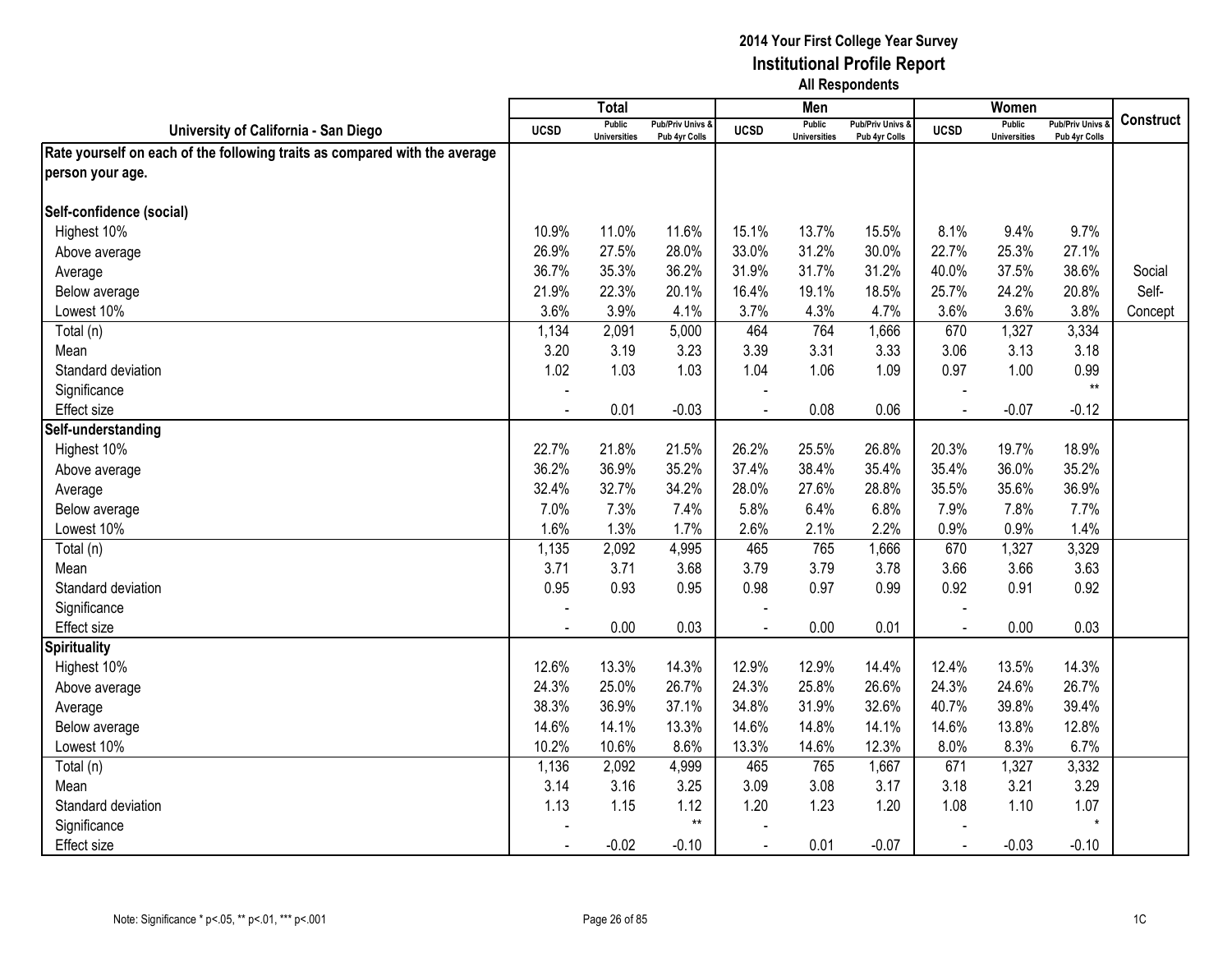|                                                                            |                          | <b>Total</b>                  |                                   |             | Men                                  |                                   |             | Women                                |                                        |                  |
|----------------------------------------------------------------------------|--------------------------|-------------------------------|-----------------------------------|-------------|--------------------------------------|-----------------------------------|-------------|--------------------------------------|----------------------------------------|------------------|
| University of California - San Diego                                       | <b>UCSD</b>              | Public<br><b>Universities</b> | Pub/Priv Univs &<br>Pub 4yr Colls | <b>UCSD</b> | <b>Public</b><br><b>Universities</b> | Pub/Priv Univs &<br>Pub 4yr Colls | <b>UCSD</b> | <b>Public</b><br><b>Universities</b> | <b>Pub/Priv Univs</b><br>Pub 4yr Colls | <b>Construct</b> |
| Rate yourself on each of the following traits as compared with the average |                          |                               |                                   |             |                                      |                                   |             |                                      |                                        |                  |
| person your age.                                                           |                          |                               |                                   |             |                                      |                                   |             |                                      |                                        |                  |
| <b>Understanding of others</b>                                             |                          |                               |                                   |             |                                      |                                   |             |                                      |                                        |                  |
| Highest 10%                                                                | 23.3%                    | 24.1%                         | 24.1%                             | 24.5%       | 24.4%                                | 23.8%                             | 22.4%       | 23.9%                                | 24.2%                                  |                  |
| Above average                                                              | 42.5%                    | 43.5%                         | 43.2%                             | 41.1%       | 41.7%                                | 42.3%                             | 43.4%       | 44.6%                                | 43.7%                                  |                  |
| Average                                                                    | 29.1%                    | 28.0%                         | 27.4%                             | 28.8%       | 27.8%                                | 27.2%                             | 29.3%       | 28.1%                                | 27.5%                                  |                  |
| Below average                                                              | 4.3%                     | 3.7%                          | 4.2%                              | 4.3%        | 4.7%                                 | 5.2%                              | 4.3%        | 3.2%                                 | 3.7%                                   |                  |
| Lowest 10%                                                                 | 0.9%                     | 0.7%                          | 1.1%                              | 1.3%        | 1.3%                                 | 1.6%                              | 0.6%        | 0.3%                                 | 0.8%                                   |                  |
| Total (n)                                                                  | 1,135                    | 2,091                         | 5,001                             | 465         | 765                                  | 1,668                             | 670         | 1,326                                | 3,333                                  |                  |
| Mean                                                                       | 3.83                     | 3.87                          | 3.85                              | 3.83        | 3.83                                 | 3.81                              | 3.83        | 3.89                                 | 3.87                                   |                  |
| Standard deviation                                                         | 0.86                     | 0.84                          | 0.87                              | 0.89        | 0.90                                 | 0.91                              | 0.85        | 0.81                                 | 0.85                                   |                  |
| Significance                                                               |                          |                               |                                   |             |                                      |                                   |             |                                      |                                        |                  |
| Effect size                                                                | $\overline{\phantom{a}}$ | $-0.05$                       | $-0.02$                           |             | 0.00                                 | 0.02                              |             | $-0.07$                              | $-0.05$                                |                  |
| <b>Writing ability</b>                                                     |                          |                               |                                   |             |                                      |                                   |             |                                      |                                        |                  |
| Highest 10%                                                                | 11.5%                    | 13.9%                         | 14.7%                             | 12.9%       | 14.2%                                | 15.3%                             | 10.6%       | 13.7%                                | 14.4%                                  |                  |
| Above average                                                              | 34.8%                    | 39.9%                         | 37.9%                             | 34.8%       | 37.8%                                | 37.5%                             | 34.7%       | 41.2%                                | 38.2%                                  |                  |
| Average                                                                    | 39.5%                    | 35.6%                         | 36.3%                             | 35.5%       | 35.3%                                | 33.9%                             | 42.3%       | 35.8%                                | 37.5%                                  |                  |
| Below average                                                              | 10.9%                    | 8.4%                          | 8.8%                              | 12.9%       | 9.9%                                 | 10.3%                             | 9.5%        | 7.5%                                 | 8.0%                                   |                  |
| Lowest 10%                                                                 | 3.3%                     | 2.1%                          | 2.3%                              | 3.9%        | 2.7%                                 | 3.1%                              | 2.8%        | 1.7%                                 | 1.9%                                   |                  |
| Total (n)                                                                  | 1,136                    | 2,093                         | 5,000                             | 465         | 765                                  | 1,666                             | 671         | 1,328                                | 3,334                                  |                  |
| Mean                                                                       | 3.40                     | 3.55                          | 3.54                              | 3.40        | 3.51                                 | 3.52                              | 3.41        | 3.58                                 | 3.55                                   |                  |
| Standard deviation                                                         | 0.94                     | 0.91                          | 0.93                              | 1.00        | 0.95                                 | 0.97                              | 0.90        | 0.88                                 | 0.90                                   |                  |
| Significance                                                               |                          | $***$                         | $***$                             |             |                                      | $\star$                           |             | $***$                                | $***$                                  |                  |
| <b>Effect size</b>                                                         |                          | $-0.16$                       | $-0.15$                           |             | $-0.12$                              | $-0.12$                           |             | $-0.19$                              | $-0.16$                                |                  |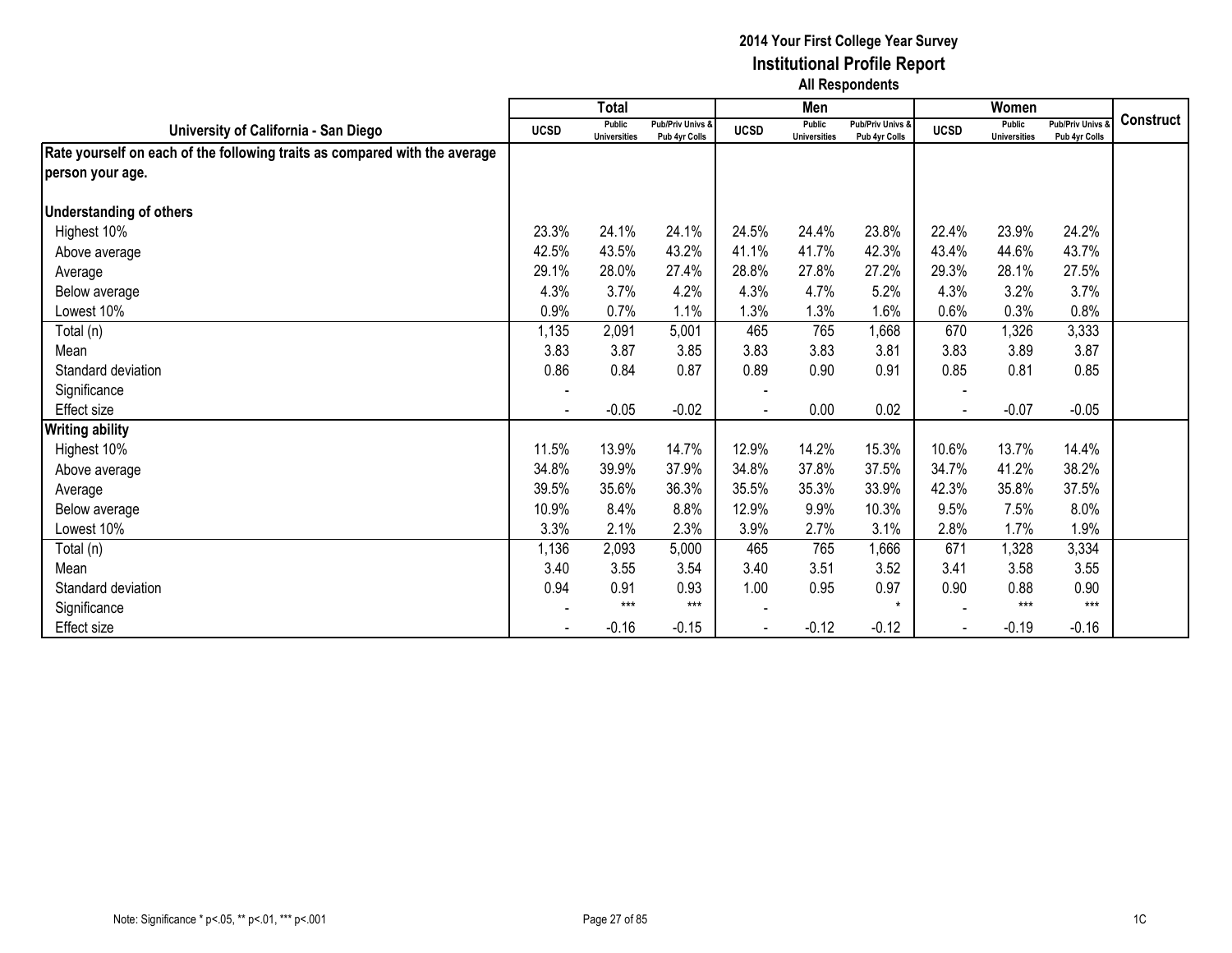|                                                            |             | <b>Total</b>                         |                                   |             | Men                                  |                                   |             | Women                                |                                        |                  |
|------------------------------------------------------------|-------------|--------------------------------------|-----------------------------------|-------------|--------------------------------------|-----------------------------------|-------------|--------------------------------------|----------------------------------------|------------------|
| University of California - San Diego                       | <b>UCSD</b> | <b>Public</b><br><b>Universities</b> | Pub/Priv Univs &<br>Pub 4yr Colls | <b>UCSD</b> | <b>Public</b><br><b>Universities</b> | Pub/Priv Univs &<br>Pub 4yr Colls | <b>UCSD</b> | <b>Public</b><br><b>Universities</b> | <b>Pub/Priv Univs</b><br>Pub 4yr Colls | <b>Construct</b> |
| Since entering this college, how has it been to:           |             |                                      |                                   |             |                                      |                                   |             |                                      |                                        |                  |
|                                                            |             |                                      |                                   |             |                                      |                                   |             |                                      |                                        |                  |
| Understand what your professors expect of you academically |             |                                      |                                   |             |                                      |                                   |             |                                      |                                        |                  |
| Very easy                                                  | 17.8%       | 23.0%                                | 25.5%                             | 16.8%       | 20.7%                                | 24.5%                             | 18.5%       | 24.3%                                | 25.9%                                  |                  |
| Somewhat easy                                              | 52.4%       | 53.1%                                | 51.6%                             | 53.2%       | 54.2%                                | 51.7%                             | 51.9%       | 52.5%                                | 51.5%                                  |                  |
| Somewhat difficult                                         | 27.0%       | 21.8%                                | 20.6%                             | 27.9%       | 23.8%                                | 21.5%                             | 26.5%       | 20.7%                                | 20.2%                                  | Academic         |
| Very difficult                                             | 2.7%        | 2.0%                                 | 2.3%                              | 2.2%        | 1.3%                                 | 2.3%                              | 3.1%        | 2.4%                                 | 2.4%                                   | Adjustment       |
| Total (n)                                                  | 1,128       | 2,078                                | 4,958                             | 459         | 759                                  | 1,653                             | 669         | 1,319                                | 3,305                                  |                  |
| Mean                                                       | 2.85        | 2.97                                 | 3.00                              | 2.85        | 2.94                                 | 2.98                              | 2.86        | 2.99                                 | 3.01                                   |                  |
| Standard deviation                                         | 0.73        | 0.73                                 | 0.74                              | 0.71        | 0.70                                 | 0.74                              | 0.75        | 0.74                                 | 0.75                                   |                  |
| Significance                                               |             | $***$                                | $***$                             |             | $\star$                              | $***$                             |             | $***$                                | $***$                                  |                  |
| <b>Effect size</b>                                         |             | $-0.16$                              | $-0.20$                           |             | $-0.13$                              | $-0.18$                           |             | $-0.18$                              | $-0.20$                                |                  |
| Develop effective study skills                             |             |                                      |                                   |             |                                      |                                   |             |                                      |                                        |                  |
| Very easy                                                  | 10.0%       | 13.7%                                | 15.7%                             | 10.2%       | 12.4%                                | 14.9%                             | 9.9%        | 14.4%                                | 16.0%                                  |                  |
| Somewhat easy                                              | 39.4%       | 41.7%                                | 42.3%                             | 39.8%       | 42.2%                                | 42.9%                             | 39.1%       | 41.3%                                | 42.0%                                  |                  |
| Somewhat difficult                                         | 42.6%       | 37.6%                                | 35.3%                             | 42.8%       | 39.1%                                | 35.5%                             | 42.4%       | 36.7%                                | 35.2%                                  | Academic         |
| Very difficult                                             | 8.1%        | 7.1%                                 | 6.7%                              | 7.2%        | 6.3%                                 | 6.7%                              | 8.7%        | 7.6%                                 | 6.7%                                   | Adjustment       |
| Total (n)                                                  | 1,130       | 2,079                                | 4,958                             | 460         | 760                                  | 1,653                             | 670         | 1,319                                | 3,305                                  |                  |
| Mean                                                       | 2.51        | 2.62                                 | 2.67                              | 2.53        | 2.61                                 | 2.66                              | 2.50        | 2.63                                 | 2.67                                   |                  |
| Standard deviation                                         | 0.78        | 0.81                                 | 0.82                              | 0.77        | 0.78                                 | 0.81                              | 0.79        | 0.82                                 | 0.82                                   |                  |
| Significance                                               |             | $***$                                | $***$                             |             |                                      | $**$                              |             | $***$                                | $***$                                  |                  |
| <b>Effect size</b>                                         |             | $-0.14$                              | $-0.20$                           |             | $-0.10$                              | $-0.16$                           |             | $-0.16$                              | $-0.21$                                |                  |
| Adjust to the academic demands of college                  |             |                                      |                                   |             |                                      |                                   |             |                                      |                                        |                  |
| Very easy                                                  | 10.4%       | 15.7%                                | 18.3%                             | 10.0%       | 15.8%                                | 18.9%                             | 10.6%       | 15.6%                                | 18.0%                                  |                  |
| Somewhat easy                                              | 37.4%       | 39.3%                                | 39.4%                             | 39.2%       | 40.0%                                | 39.1%                             | 36.2%       | 38.9%                                | 39.6%                                  |                  |
| Somewhat difficult                                         | 39.8%       | 35.6%                                | 34.0%                             | 38.8%       | 35.3%                                | 34.0%                             | 40.5%       | 35.8%                                | 34.0%                                  | Academic         |
| Very difficult                                             | 12.4%       | 9.4%                                 | 8.3%                              | 12.0%       | 8.9%                                 | 8.0%                              | 12.7%       | 9.6%                                 | 8.4%                                   | Adjustment       |
| Total (n)                                                  | 1,128       | 2,078                                | 4,949                             | 459         | 760                                  | 1,651                             | 669         | 1,318                                | 3,298                                  |                  |
| Mean                                                       | 2.46        | 2.61                                 | 2.68                              | 2.47        | 2.63                                 | 2.69                              | 2.45        | 2.61                                 | 2.67                                   |                  |
| Standard deviation                                         | 0.84        | 0.86                                 | 0.87                              | 0.83        | 0.85                                 | 0.87                              | 0.85        | 0.86                                 | 0.87                                   |                  |
| Significance                                               |             | $***$                                | $***$                             |             | $**$                                 | $***$                             |             | $***$                                | $***$                                  |                  |
| <b>Effect</b> size                                         |             | $-0.17$                              | $-0.25$                           |             | $-0.19$                              | $-0.25$                           |             | $-0.19$                              | $-0.25$                                |                  |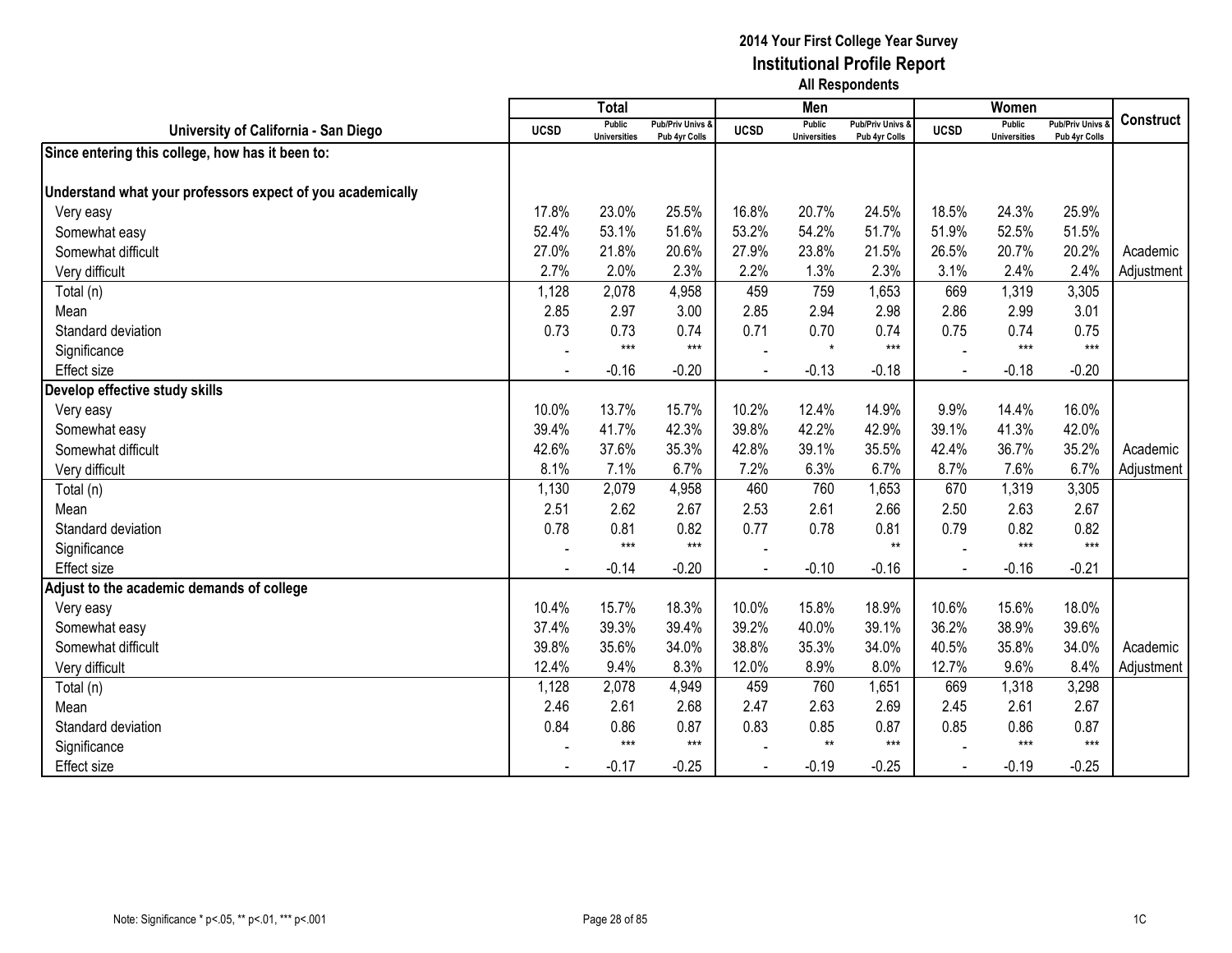|                                                  |             | <b>Total</b>                         |                                   |             | Men                                  |                                              |                | Women                                |                                        |                  |
|--------------------------------------------------|-------------|--------------------------------------|-----------------------------------|-------------|--------------------------------------|----------------------------------------------|----------------|--------------------------------------|----------------------------------------|------------------|
| University of California - San Diego             | <b>UCSD</b> | <b>Public</b><br><b>Universities</b> | Pub/Priv Univs &<br>Pub 4yr Colls | <b>UCSD</b> | <b>Public</b><br><b>Universities</b> | <b>Pub/Priv Univs &amp;</b><br>Pub 4yr Colls | <b>UCSD</b>    | <b>Public</b><br><b>Universities</b> | <b>Pub/Priv Univs</b><br>Pub 4yr Colls | <b>Construct</b> |
| Since entering this college, how has it been to: |             |                                      |                                   |             |                                      |                                              |                |                                      |                                        |                  |
|                                                  |             |                                      |                                   |             |                                      |                                              |                |                                      |                                        |                  |
| Manage your time effectively                     |             |                                      |                                   |             |                                      |                                              |                |                                      |                                        |                  |
| Very easy                                        | 7.6%        | 11.1%                                | 13.3%                             | 8.5%        | 10.9%                                | 13.0%                                        | 7.0%           | 11.1%                                | 13.4%                                  |                  |
| Somewhat easy                                    | 30.9%       | 33.8%                                | 34.4%                             | 33.0%       | 33.9%                                | 34.5%                                        | 29.4%          | 33.7%                                | 34.3%                                  |                  |
| Somewhat difficult                               | 46.3%       | 42.2%                                | 41.1%                             | 44.0%       | 41.8%                                | 40.7%                                        | 47.9%          | 42.5%                                | 41.3%                                  | Academic         |
| Very difficult                                   | 15.2%       | 12.9%                                | 11.2%                             | 14.4%       | 13.3%                                | 11.8%                                        | 15.7%          | 12.7%                                | 10.9%                                  | Adjustment       |
| Total (n)                                        | 1,127       | 2,077                                | 4,955                             | 457         | 758                                  | 1,651                                        | 670            | 1,319                                | 3,304                                  |                  |
| Mean                                             | 2.31        | 2.43                                 | 2.50                              | 2.36        | 2.42                                 | 2.49                                         | 2.28           | 2.43                                 | 2.50                                   |                  |
| Standard deviation                               | 0.82        | 0.85                                 | 0.86                              | 0.83        | 0.85                                 | 0.86                                         | 0.81           | 0.85                                 | 0.86                                   |                  |
| Significance                                     |             | $***$                                | $***$                             |             |                                      | $**$                                         |                | $***$                                | $***$                                  |                  |
| <b>Effect size</b>                               |             | $-0.14$                              | $-0.22$                           |             | $-0.07$                              | $-0.15$                                      |                | $-0.18$                              | $-0.26$                                |                  |
| Develop close friendships with other students    |             |                                      |                                   |             |                                      |                                              |                |                                      |                                        |                  |
| Very easy                                        | 19.8%       | 25.6%                                | 30.6%                             | 21.5%       | 25.5%                                | 30.9%                                        | 18.6%          | 25.7%                                | 30.4%                                  |                  |
| Somewhat easy                                    | 39.6%       | 36.8%                                | 35.9%                             | 40.9%       | 39.0%                                | 36.7%                                        | 38.8%          | 35.5%                                | 35.4%                                  |                  |
| Somewhat difficult                               | 28.9%       | 25.9%                                | 23.5%                             | 27.2%       | 25.0%                                | 23.1%                                        | 30.1%          | 26.5%                                | 23.8%                                  |                  |
| Very difficult                                   | 11.7%       | 11.6%                                | 10.0%                             | 10.4%       | 10.5%                                | 9.2%                                         | 12.6%          | 12.3%                                | 10.4%                                  |                  |
| Total (n)                                        | 1,128       | 2,078                                | 4,956                             | 460         | 761                                  | 1,655                                        | 668            | 1,317                                | 3,301                                  |                  |
| Mean                                             | 2.67        | 2.76                                 | 2.87                              | 2.73        | 2.80                                 | 2.89                                         | 2.63           | 2.75                                 | 2.86                                   |                  |
| Standard deviation                               | 0.92        | 0.96                                 | 0.96                              | 0.91        | 0.94                                 | 0.95                                         | 0.93           | 0.97                                 | 0.97                                   |                  |
| Significance                                     |             | $\star$                              | $***$                             |             |                                      | $**$                                         |                | $**$                                 | $***$                                  |                  |
| <b>Effect</b> size                               |             | $-0.09$                              | $-0.21$                           |             | $-0.07$                              | $-0.17$                                      | $\blacksquare$ | $-0.12$                              | $-0.24$                                |                  |
| How would you characterize your political views? |             |                                      |                                   |             |                                      |                                              |                |                                      |                                        |                  |
| Far left                                         | 4.0%        | 3.9%                                 | 3.2%                              | 4.6%        | 5.0%                                 | 4.0%                                         | 3.6%           | 3.3%                                 | 2.8%                                   |                  |
| Liberal                                          | 36.9%       | 32.1%                                | 29.5%                             | 33.7%       | 28.9%                                | 26.4%                                        | 39.1%          | 33.9%                                | 31.0%                                  |                  |
| Middle-of-the-road                               | 46.3%       | 44.2%                                | 44.4%                             | 47.0%       | 44.6%                                | 44.1%                                        | 45.9%          | 44.0%                                | 44.5%                                  |                  |
| Conservative                                     | 12.1%       | 18.2%                                | 21.0%                             | 13.3%       | 19.2%                                | 22.9%                                        | 11.3%          | 17.6%                                | 20.1%                                  |                  |
| Far right                                        | 0.6%        | 1.6%                                 | 1.9%                              | 1.3%        | 2.3%                                 | 2.6%                                         | 0.2%           | 1.1%                                 | 1.6%                                   |                  |
| Total (n)                                        | 1,122       | 2,062                                | 4,918                             | 457         | 754                                  | 1,636                                        | 665            | 1,308                                | 3,282                                  |                  |
| Mean                                             | 3.32        | 3.19                                 | 3.11                              | 3.27        | 3.15                                 | 3.06                                         | 3.35           | 3.21                                 | 3.13                                   |                  |
| Standard deviation                               | 0.76        | 0.83                                 | 0.84                              | 0.80        | 0.87                                 | 0.87                                         | 0.73           | 0.81                                 | 0.82                                   |                  |
| Significance                                     |             | $***$                                | $***$                             |             | $\star$                              | $***$                                        |                | $***$                                | $***$                                  |                  |
| <b>Effect</b> size                               |             | 0.16                                 | 0.25                              |             | 0.14                                 | 0.24                                         |                | 0.17                                 | 0.27                                   |                  |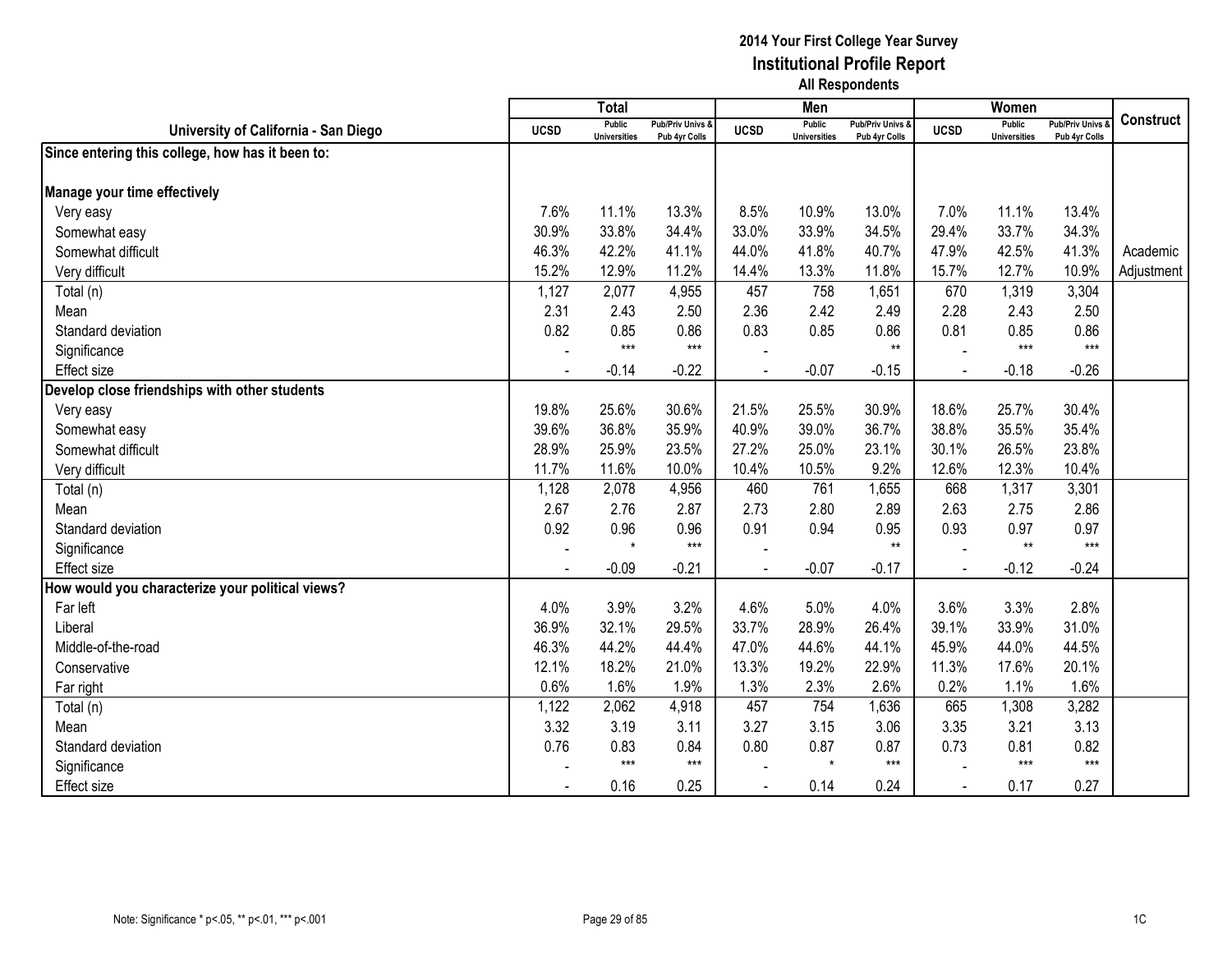|                                                               |                | <b>Total</b>                  |                                   |             | Men                                  |                                   |             | Women                                |                                        |             |
|---------------------------------------------------------------|----------------|-------------------------------|-----------------------------------|-------------|--------------------------------------|-----------------------------------|-------------|--------------------------------------|----------------------------------------|-------------|
| University of California - San Diego                          | <b>UCSD</b>    | Public<br><b>Universities</b> | Pub/Priv Univs &<br>Pub 4yr Colls | <b>UCSD</b> | <b>Public</b><br><b>Universities</b> | Pub/Priv Univs &<br>Pub 4yr Colls | <b>UCSD</b> | <b>Public</b><br><b>Universities</b> | <b>Pub/Priv Univs</b><br>Pub 4yr Colls | Construct   |
| How would you currently rate yourself in the following areas: |                |                               |                                   |             |                                      |                                   |             |                                      |                                        |             |
|                                                               |                |                               |                                   |             |                                      |                                   |             |                                      |                                        |             |
| Ability to see the world from someone else's perspective      |                |                               |                                   |             |                                      |                                   |             |                                      |                                        |             |
| A major strength                                              | 33.0%          | 31.8%                         | 32.9%                             | 29.7%       | 29.6%                                | 30.5%                             | 35.2%       | 33.1%                                | 34.0%                                  |             |
| Somewhat strong                                               | 44.9%          | 45.6%                         | 44.2%                             | 46.4%       | 44.8%                                | 44.0%                             | 43.8%       | 46.1%                                | 44.3%                                  |             |
| Average                                                       | 19.3%          | 19.9%                         | 20.4%                             | 20.2%       | 21.8%                                | 21.7%                             | 18.7%       | 18.8%                                | 19.8%                                  |             |
| Somewhat weak                                                 | 2.6%           | 2.4%                          | 2.3%                              | 3.3%        | 3.4%                                 | 3.2%                              | 2.1%        | 1.8%                                 | 1.8%                                   | Pluralistic |
| A major weakness                                              | 0.3%           | 0.3%                          | 0.2%                              | 0.4%        | 0.4%                                 | 0.5%                              | 0.2%        | 0.2%                                 | 0.1%                                   | Orientation |
| Total (n)                                                     | 1,119          | 2,063                         | 4,916                             | 455         | 754                                  | 1,637                             | 664         | 1,309                                | 3,279                                  |             |
| Mean                                                          | 4.08           | 4.06                          | 4.07                              | 4.02        | 4.00                                 | 4.01                              | 4.12        | 4.10                                 | 4.10                                   |             |
| Standard deviation                                            | 0.80           | 0.80                          | 0.80                              | 0.82        | 0.83                                 | 0.83                              | 0.79        | 0.78                                 | 0.78                                   |             |
| Significance                                                  |                |                               |                                   |             |                                      |                                   |             |                                      |                                        |             |
| <b>Effect size</b>                                            |                | 0.03                          | 0.01                              |             | 0.02                                 | 0.01                              | $\sim$      | 0.03                                 | 0.03                                   |             |
| Tolerance of others with different beliefs                    |                |                               |                                   |             |                                      |                                   |             |                                      |                                        |             |
| A major strength                                              | 39.3%          | 39.7%                         | 41.1%                             | 37.1%       | 37.7%                                | 39.2%                             | 40.8%       | 40.8%                                | 42.1%                                  |             |
| Somewhat strong                                               | 42.5%          | 42.1%                         | 39.3%                             | 43.2%       | 41.3%                                | 40.1%                             | 42.0%       | 42.5%                                | 38.9%                                  |             |
| Average                                                       | 16.1%          | 15.9%                         | 17.2%                             | 17.1%       | 18.0%                                | 17.7%                             | 15.4%       | 14.7%                                | 16.9%                                  |             |
| Somewhat weak                                                 | 1.6%           | 1.9%                          | 2.1%                              | 2.0%        | 2.3%                                 | 2.7%                              | 1.4%        | 1.7%                                 | 1.8%                                   | Pluralistic |
| A major weakness                                              | 0.5%           | 0.4%                          | 0.3%                              | 0.7%        | 0.7%                                 | 0.4%                              | 0.5%        | 0.3%                                 | 0.3%                                   | Orientation |
| Total (n)                                                     | 1,120          | 2,064                         | 4,918                             | 456         | 755                                  | 1,637                             | 664         | 1,309                                | 3,281                                  |             |
| Mean                                                          | 4.18           | 4.19                          | 4.19                              | 4.14        | 4.13                                 | 4.15                              | 4.21        | 4.22                                 | 4.21                                   |             |
| Standard deviation                                            | 0.80           | 0.80                          | 0.81                              | 0.81        | 0.83                                 | 0.83                              | 0.78        | 0.78                                 | 0.80                                   |             |
| Significance                                                  |                |                               |                                   |             |                                      |                                   |             |                                      |                                        |             |
| <b>Effect size</b>                                            | $\blacksquare$ | $-0.01$                       | $-0.01$                           |             | 0.01                                 | $-0.01$                           | $\sim$      | $-0.01$                              | 0.00                                   |             |
| Openness to having my own views challenged                    |                |                               |                                   |             |                                      |                                   |             |                                      |                                        |             |
| A major strength                                              | 26.4%          | 26.2%                         | 27.0%                             | 28.8%       | 29.2%                                | 30.1%                             | 24.8%       | 24.4%                                | 25.5%                                  |             |
| Somewhat strong                                               | 40.8%          | 39.4%                         | 38.3%                             | 42.2%       | 39.7%                                | 39.3%                             | 39.9%       | 39.2%                                | 37.9%                                  |             |
| Average                                                       | 25.9%          | 27.5%                         | 27.8%                             | 23.1%       | 24.8%                                | 24.6%                             | 27.8%       | 29.1%                                | 29.3%                                  |             |
| Somewhat weak                                                 | 6.2%           | 6.2%                          | 6.0%                              | 5.5%        | 5.8%                                 | 5.1%                              | 6.6%        | 6.4%                                 | 6.5%                                   | Pluralistic |
| A major weakness                                              | 0.7%           | 0.7%                          | 0.8%                              | 0.4%        | 0.5%                                 | 0.9%                              | 0.9%        | 0.8%                                 | 0.8%                                   | Orientation |
| Total (n)                                                     | 1,117          | 2,059                         | 4,911                             | 455         | 754                                  | 1,635                             | 662         | 1,305                                | 3,276                                  |             |
| Mean                                                          | 3.86           | 3.84                          | 3.85                              | 3.93        | 3.91                                 | 3.93                              | 3.81        | 3.80                                 | 3.81                                   |             |
| Standard deviation                                            | 0.90           | 0.91                          | 0.92                              | 0.88        | 0.90                                 | 0.91                              | 0.92        | 0.91                                 | 0.92                                   |             |
| Significance                                                  |                |                               |                                   |             |                                      |                                   |             |                                      |                                        |             |
| <b>Effect size</b>                                            |                | 0.02                          | 0.01                              |             | 0.02                                 | 0.00                              | $\sim$      | 0.01                                 | 0.00                                   |             |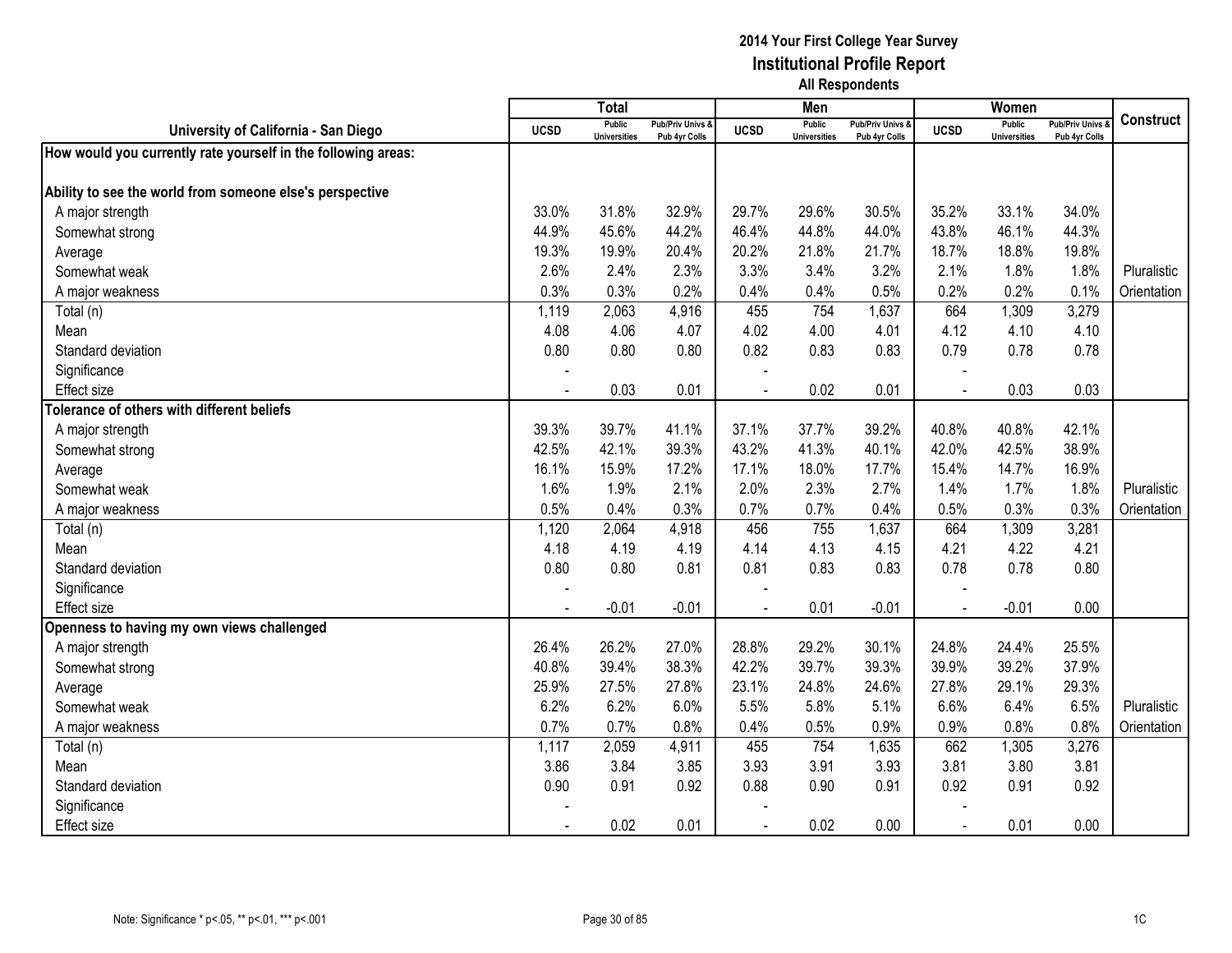|                                                               |             | <b>Total</b>                         |                                   |             | Men                           |                                              |             | Women                                |                                 |                  |
|---------------------------------------------------------------|-------------|--------------------------------------|-----------------------------------|-------------|-------------------------------|----------------------------------------------|-------------|--------------------------------------|---------------------------------|------------------|
| University of California - San Diego                          | <b>UCSD</b> | <b>Public</b><br><b>Universities</b> | Pub/Priv Univs &<br>Pub 4yr Colls | <b>UCSD</b> | Public<br><b>Universities</b> | <b>Pub/Priv Univs &amp;</b><br>Pub 4yr Colls | <b>UCSD</b> | <b>Public</b><br><b>Universities</b> | Pub/Priv Univs<br>Pub 4yr Colls | <b>Construct</b> |
| How would you currently rate yourself in the following areas: |             |                                      |                                   |             |                               |                                              |             |                                      |                                 |                  |
|                                                               |             |                                      |                                   |             |                               |                                              |             |                                      |                                 |                  |
| Ability to discuss and negotiate controversial issues         |             |                                      |                                   |             |                               |                                              |             |                                      |                                 |                  |
| A major strength                                              | 28.6%       | 30.6%                                | 30.3%                             | 31.1%       | 35.4%                         | 35.2%                                        | 26.8%       | 27.8%                                | 27.9%                           |                  |
| Somewhat strong                                               | 38.8%       | 38.7%                                | 38.2%                             | 40.4%       | 37.2%                         | 37.5%                                        | 37.7%       | 39.6%                                | 38.5%                           |                  |
| Average                                                       | 24.8%       | 22.9%                                | 24.7%                             | 22.6%       | 21.2%                         | 22.0%                                        | 26.4%       | 23.9%                                | 26.0%                           |                  |
| Somewhat weak                                                 | 7.0%        | 7.1%                                 | 6.0%                              | 5.5%        | 5.8%                          | 4.7%                                         | 8.0%        | 7.8%                                 | 6.7%                            | Pluralistic      |
| A major weakness                                              | 0.8%        | 0.7%                                 | 0.8%                              | 0.4%        | 0.4%                          | 0.5%                                         | 1.1%        | 0.8%                                 | 1.0%                            | Orientation      |
| Total (n)                                                     | 1,119       | 2,060                                | 4,912                             | 456         | 755                           | 1,638                                        | 663         | 1,305                                | 3,274                           |                  |
| Mean                                                          | 3.87        | 3.91                                 | 3.91                              | 3.96        | 4.01                          | 4.02                                         | 3.81        | 3.86                                 | 3.86                            |                  |
| Standard deviation                                            | 0.93        | 0.93                                 | 0.93                              | 0.89        | 0.91                          | 0.90                                         | 0.96        | 0.94                                 | 0.93                            |                  |
| Significance                                                  |             |                                      |                                   |             |                               |                                              |             |                                      |                                 |                  |
| <b>Effect size</b>                                            |             | $-0.04$                              | $-0.04$                           |             | $-0.05$                       | $-0.07$                                      |             | $-0.05$                              | $-0.05$                         |                  |
| Ability to work cooperatively with diverse people             |             |                                      |                                   |             |                               |                                              |             |                                      |                                 |                  |
| A major strength                                              | 40.4%       | 42.7%                                | 44.4%                             | 36.5%       | 38.6%                         | 39.9%                                        | 43.1%       | 45.1%                                | 46.6%                           |                  |
| Somewhat strong                                               | 41.4%       | 39.9%                                | 37.6%                             | 43.3%       | 40.3%                         | 39.2%                                        | 40.1%       | 39.7%                                | 36.8%                           |                  |
| Average                                                       | 16.4%       | 15.6%                                | 16.3%                             | 17.6%       | 18.7%                         | 18.7%                                        | 15.5%       | 13.8%                                | 15.1%                           |                  |
| Somewhat weak                                                 | 1.4%        | 1.5%                                 | 1.4%                              | 2.2%        | 2.0%                          | 1.8%                                         | 0.9%        | 1.2%                                 | 1.2%                            | Pluralistic      |
| A major weakness                                              | 0.4%        | 0.3%                                 | 0.3%                              | 0.4%        | 0.4%                          | 0.3%                                         | 0.3%        | 0.2%                                 | 0.2%                            | Orientation      |
| Total (n)                                                     | 1,118       | 2,057                                | 4,906                             | 455         | 754                           | 1,636                                        | 663         | 1,303                                | 3,270                           |                  |
| Mean                                                          | 4.20        | 4.23                                 | 4.25                              | 4.13        | 4.15                          | 4.17                                         | 4.25        | 4.28                                 | 4.28                            |                  |
| Standard deviation                                            | 0.79        | 0.78                                 | 0.79                              | 0.81        | 0.82                          | 0.81                                         | 0.77        | 0.76                                 | 0.78                            |                  |
| Significance                                                  |             |                                      |                                   |             |                               |                                              |             |                                      |                                 |                  |
| Effect size                                                   |             | $-0.04$                              | $-0.06$                           |             | $-0.02$                       | $-0.05$                                      |             | $-0.04$                              | $-0.04$                         |                  |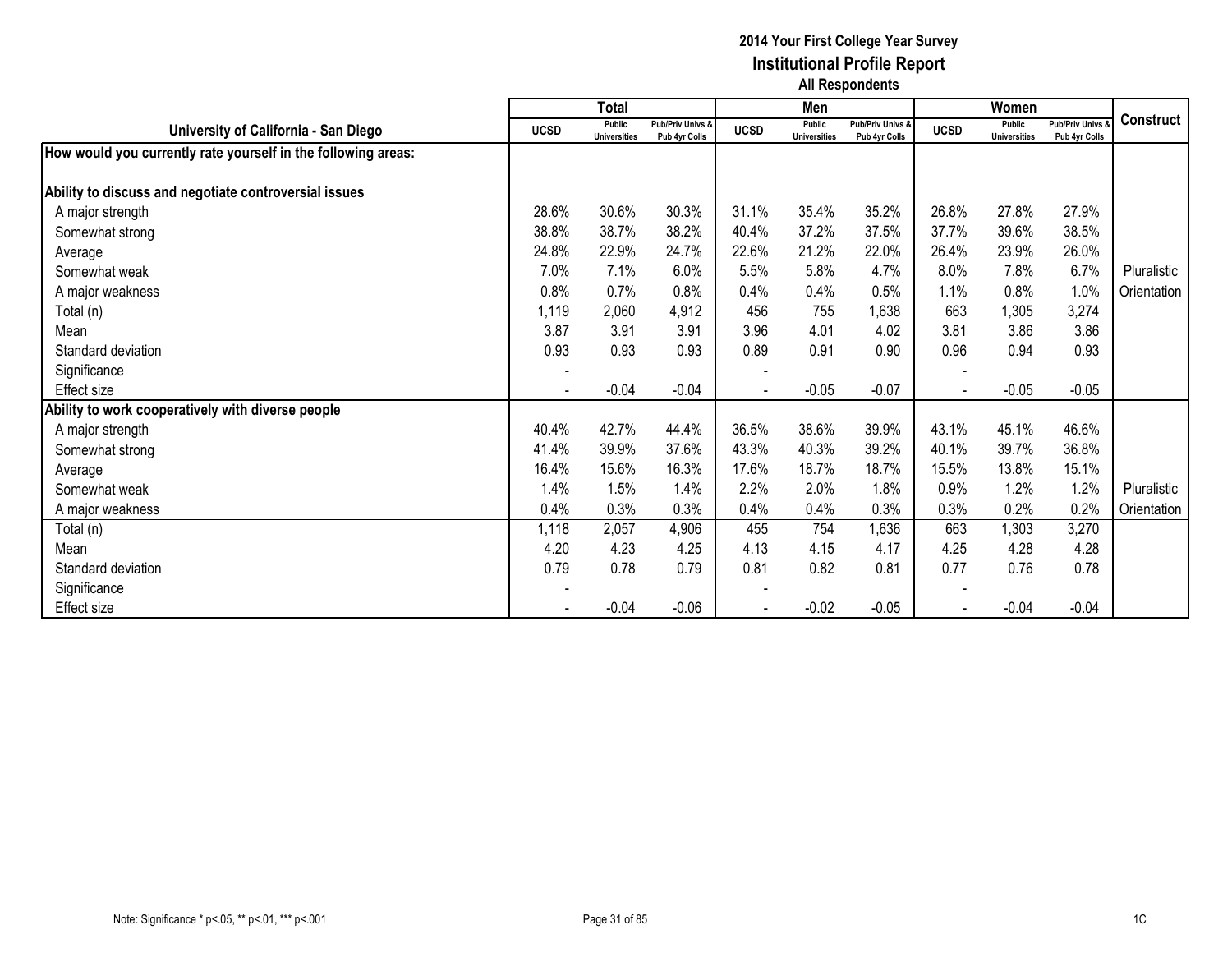|                                                          |             | <b>Total</b>                         |                                   |                | Men                                  |                                   |                | Women                                |                                        |           |
|----------------------------------------------------------|-------------|--------------------------------------|-----------------------------------|----------------|--------------------------------------|-----------------------------------|----------------|--------------------------------------|----------------------------------------|-----------|
| University of California - San Diego                     | <b>UCSD</b> | <b>Public</b><br><b>Universities</b> | Pub/Priv Univs &<br>Pub 4yr Colls | <b>UCSD</b>    | <b>Public</b><br><b>Universities</b> | Pub/Priv Univs &<br>Pub 4yr Colls | <b>UCSD</b>    | <b>Public</b><br><b>Universities</b> | <b>Pub/Priv Univs</b><br>Pub 4yr Colls | Construct |
| Since entering this college, how often have you:         |             |                                      |                                   |                |                                      |                                   |                |                                      |                                        |           |
|                                                          |             |                                      |                                   |                |                                      |                                   |                |                                      |                                        |           |
| Attended a religious service                             |             |                                      |                                   |                |                                      |                                   |                |                                      |                                        |           |
| Frequently                                               | 13.5%       | 17.0%                                | 20.8%                             | 10.8%          | 13.4%                                | 17.1%                             | 15.4%          | 19.1%                                | 22.6%                                  |           |
| Occasionally                                             | 19.8%       | 22.8%                                | 28.5%                             | 19.4%          | 21.2%                                | 27.3%                             | 20.1%          | 23.7%                                | 29.1%                                  |           |
| Not at all                                               | 66.6%       | 60.2%                                | 50.7%                             | 69.8%          | 65.3%                                | 55.6%                             | 64.5%          | 57.2%                                | 48.3%                                  |           |
| Total (n)                                                | 1,115       | 2,060                                | 4,899                             | 453            | 753                                  | 1,628                             | 662            | 1,307                                | 3,271                                  |           |
| Mean                                                     | 1.47        | 1.57                                 | 1.70                              | 1.41           | 1.48                                 | 1.62                              | 1.51           | 1.62                                 | 1.74                                   |           |
| Standard deviation                                       | 0.72        | 0.77                                 | 0.79                              | 0.68           | 0.72                                 | 0.76                              | 0.75           | 0.79                                 | 0.80                                   |           |
| Significance                                             |             | $***$                                | $***$                             |                |                                      | $***$                             |                | $\star\star$                         | $***$                                  |           |
| <b>Effect size</b>                                       |             | $-0.13$                              | $-0.29$                           | $\blacksquare$ | $-0.10$                              | $-0.28$                           | $\sim$         | $-0.14$                              | $-0.29$                                |           |
| Been bored in class                                      |             |                                      |                                   |                |                                      |                                   |                |                                      |                                        |           |
| Frequently                                               | 40.8%       | 42.2%                                | 40.4%                             | 41.8%          | 42.6%                                | 39.5%                             | 40.1%          | 42.0%                                | 40.8%                                  |           |
| Occasionally                                             | 54.0%       | 53.6%                                | 54.8%                             | 53.1%          | 52.9%                                | 54.9%                             | 54.6%          | 54.0%                                | 54.7%                                  |           |
| Not at all                                               | 5.2%        | 4.2%                                 | 4.8%                              | 5.1%           | 4.5%                                 | 5.5%                              | 5.3%           | 4.0%                                 | 4.5%                                   |           |
| Total (n)                                                | 1,113       | 2,058                                | 4,900                             | 452            | 752                                  | 1,629                             | 661            | 1,306                                | 3,271                                  |           |
| Mean                                                     | 2.36        | 2.38                                 | 2.36                              | 2.37           | 2.38                                 | 2.34                              | 2.35           | 2.38                                 | 2.36                                   |           |
| Standard deviation                                       | 0.58        | 0.57                                 | 0.57                              | 0.58           | 0.57                                 | 0.58                              | 0.58           | 0.56                                 | 0.57                                   |           |
| Significance                                             |             |                                      |                                   |                |                                      |                                   |                |                                      |                                        |           |
| <b>Effect size</b>                                       |             | $-0.04$                              | 0.00                              | $\blacksquare$ | $-0.02$                              | 0.05                              | $\blacksquare$ | $-0.05$                              | $-0.02$                                |           |
| Demonstrated for a cause (e.g., boycott, rally, protest) |             |                                      |                                   |                |                                      |                                   |                |                                      |                                        |           |
| Frequently                                               | 1.8%        | 2.1%                                 | 2.8%                              | 1.8%           | 1.9%                                 | 2.4%                              | 1.8%           | 2.2%                                 | 3.0%                                   | Civic     |
| Occasionally                                             | 14.3%       | 13.4%                                | 14.5%                             | 17.4%          | 13.6%                                | 16.0%                             | 12.1%          | 13.2%                                | 13.8%                                  | Engage-   |
| Not at all                                               | 83.9%       | 84.5%                                | 82.7%                             | 80.8%          | 84.6%                                | 81.6%                             | 86.1%          | 84.5%                                | 83.2%                                  | ment      |
| Total (n)                                                | 1,114       | 2,058                                | 4,889                             | 453            | 752                                  | 1,625                             | 661            | 1,306                                | 3,264                                  |           |
| Mean                                                     | 1.18        | 1.18                                 | 1.20                              | 1.21           | 1.17                                 | 1.21                              | 1.16           | 1.18                                 | 1.20                                   |           |
| Standard deviation                                       | 0.43        | 0.43                                 | 0.47                              | 0.45           | 0.42                                 | 0.46                              | 0.41           | 0.44                                 | 0.47                                   |           |
| Significance                                             |             |                                      |                                   |                |                                      |                                   |                |                                      | $\star$                                |           |
| <b>Effect size</b>                                       |             | 0.00                                 | $-0.04$                           |                | 0.10                                 | 0.00                              |                | $-0.05$                              | $-0.09$                                |           |
| <b>Tutored another student</b>                           |             |                                      |                                   |                |                                      |                                   |                |                                      |                                        |           |
| Frequently                                               | 10.0%       | 8.9%                                 | 8.7%                              | 12.9%          | 11.9%                                | 10.8%                             | 8.0%           | 7.3%                                 | 7.7%                                   |           |
| Occasionally                                             | 41.4%       | 40.5%                                | 39.5%                             | 47.2%          | 46.5%                                | 45.0%                             | 37.5%          | 37.1%                                | 36.7%                                  |           |
| Not at all                                               | 48.6%       | 50.5%                                | 51.8%                             | 39.9%          | 41.7%                                | 44.1%                             | 54.5%          | 55.6%                                | 55.6%                                  |           |
| Total (n)                                                | 1,113       | 2,056                                | 4,888                             | 451            | 749                                  | 1,623                             | 662            | 1,307                                | 3,265                                  |           |
| Mean                                                     | 1.61        | 1.58                                 | 1.57                              | 1.73           | 1.70                                 | 1.67                              | 1.53           | 1.52                                 | 1.52                                   |           |
| Standard deviation                                       | 0.66        | 0.65                                 | 0.65                              | 0.67           | 0.67                                 | 0.66                              | 0.64           | 0.63                                 | 0.63                                   |           |
| Significance                                             |             |                                      |                                   |                |                                      |                                   |                |                                      |                                        |           |
| <b>Effect size</b>                                       |             | 0.05                                 | 0.06                              |                | 0.04                                 | 0.09                              |                | 0.02                                 | 0.02                                   |           |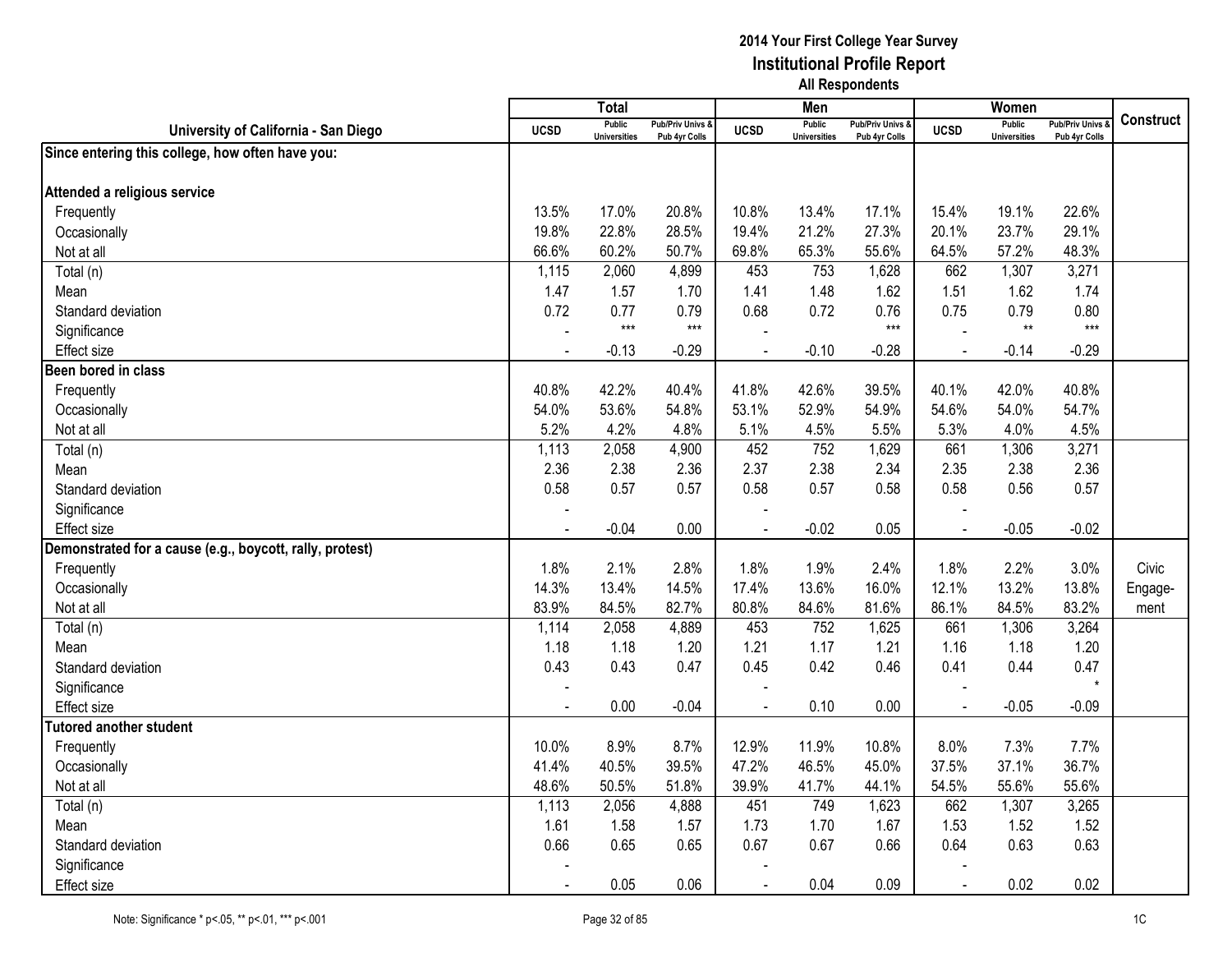|                                                  |             | <b>Total</b>                         |                                              |                          | Men                           |                                   |                | Women                                |                                        |           |
|--------------------------------------------------|-------------|--------------------------------------|----------------------------------------------|--------------------------|-------------------------------|-----------------------------------|----------------|--------------------------------------|----------------------------------------|-----------|
| University of California - San Diego             | <b>UCSD</b> | <b>Public</b><br><b>Universities</b> | <b>Pub/Priv Univs &amp;</b><br>Pub 4yr Colls | <b>UCSD</b>              | Public<br><b>Universities</b> | Pub/Priv Univs &<br>Pub 4yr Colls | <b>UCSD</b>    | <b>Public</b><br><b>Universities</b> | <b>Pub/Priv Univs</b><br>Pub 4yr Colls | Construct |
| Since entering this college, how often have you: |             |                                      |                                              |                          |                               |                                   |                |                                      |                                        |           |
|                                                  |             |                                      |                                              |                          |                               |                                   |                |                                      |                                        |           |
| <b>Studied with other students</b>               |             |                                      |                                              |                          |                               |                                   |                |                                      |                                        |           |
| Frequently                                       | 34.0%       | 34.9%                                | 36.8%                                        | 36.2%                    | 34.7%                         | 36.2%                             | 32.5%          | 35.0%                                | 37.1%                                  |           |
| Occasionally                                     | 56.8%       | 56.4%                                | 54.1%                                        | 54.5%                    | 56.4%                         | 54.4%                             | 58.3%          | 56.5%                                | 53.9%                                  |           |
| Not at all                                       | 9.2%        | 8.6%                                 | 9.1%                                         | 9.3%                     | 8.9%                          | 9.4%                              | 9.2%           | 8.5%                                 | 9.0%                                   |           |
| Total (n)                                        | 1,115       | 2,059                                | 4,897                                        | 453                      | 752                           | 1,627                             | 662            | 1,307                                | 3,270                                  |           |
| Mean                                             | 2.25        | 2.26                                 | 2.28                                         | 2.27                     | 2.26                          | 2.27                              | 2.23           | 2.27                                 | 2.28                                   |           |
| Standard deviation                               | 0.61        | 0.61                                 | 0.62                                         | 0.62                     | 0.61                          | 0.62                              | 0.60           | 0.60                                 | 0.62                                   |           |
| Significance                                     |             |                                      |                                              |                          |                               |                                   |                |                                      |                                        |           |
| <b>Effect size</b>                               | $\sim$      | $-0.02$                              | $-0.05$                                      | $\blacksquare$           | 0.02                          | 0.00                              | $\blacksquare$ | $-0.07$                              | $-0.08$                                |           |
| Been a guest in a professor's home               |             |                                      |                                              |                          |                               |                                   |                |                                      |                                        |           |
| Frequently                                       | 0.9%        | 1.0%                                 | 1.4%                                         | 1.3%                     | 1.3%                          | 2.0%                              | 0.6%           | 0.8%                                 | 1.1%                                   |           |
| Occasionally                                     | 4.7%        | 5.2%                                 | 9.3%                                         | 6.6%                     | 7.5%                          | 12.0%                             | 3.3%           | 3.8%                                 | 7.9%                                   |           |
| Not at all                                       | 94.4%       | 93.9%                                | 89.3%                                        | 92.0%                    | 91.2%                         | 86.0%                             | 96.1%          | 95.4%                                | 90.9%                                  |           |
| Total (n)                                        | 1,114       | 2,058                                | 4,894                                        | 452                      | 751                           | 1,626                             | 662            | 1,307                                | 3,268                                  |           |
| Mean                                             | 1.06        | 1.07                                 | 1.12                                         | 1.09                     | 1.10                          | 1.16                              | 1.05           | 1.05                                 | 1.10                                   |           |
| Standard deviation                               | 0.28        | 0.29                                 | 0.37                                         | 0.33                     | 0.34                          | 0.42                              | 0.24           | 0.26                                 | 0.34                                   |           |
| Significance                                     |             |                                      | $***$                                        |                          |                               | $**$                              |                |                                      | $***$                                  |           |
| <b>Effect size</b>                               | $\sim$      | $-0.03$                              | $-0.16$                                      | $\overline{\phantom{a}}$ | $-0.03$                       | $-0.17$                           | $\sim$         | 0.00                                 | $-0.15$                                |           |
| <b>Smoked cigarettes</b>                         |             |                                      |                                              |                          |                               |                                   |                |                                      |                                        |           |
| Frequently                                       | 2.0%        | 2.3%                                 | 3.6%                                         | 3.1%                     | 3.6%                          | 5.3%                              | 1.2%           | 1.6%                                 | 2.7%                                   |           |
| Occasionally                                     | 9.5%        | 8.6%                                 | 10.6%                                        | 13.9%                    | 13.2%                         | 14.4%                             | 6.5%           | 5.9%                                 | 8.7%                                   |           |
| Not at all                                       | 88.5%       | 89.1%                                | 85.8%                                        | 83.0%                    | 83.2%                         | 80.3%                             | 92.3%          | 92.5%                                | 88.6%                                  |           |
| Total (n)                                        | 1,115       | 2,057                                | 4,895                                        | 453                      | 751                           | 1,627                             | 662            | 1,306                                | 3,268                                  |           |
| Mean                                             | 1.13        | 1.13                                 | 1.18                                         | 1.20                     | 1.20                          | 1.25                              | 1.09           | 1.09                                 | 1.14                                   |           |
| Standard deviation                               | 0.40        | 0.40                                 | 0.47                                         | 0.47                     | 0.48                          | 0.54                              | 0.32           | 0.34                                 | 0.42                                   |           |
| Significance                                     |             |                                      | $**$                                         |                          |                               |                                   |                |                                      | $**$                                   |           |
| <b>Effect</b> size                               |             | 0.00                                 | $-0.11$                                      |                          | 0.00                          | $-0.09$                           |                | 0.00                                 | $-0.12$                                |           |
| <b>Drank beer</b>                                |             |                                      |                                              |                          |                               |                                   |                |                                      |                                        |           |
| Frequently                                       | 8.7%        | 10.1%                                | 11.9%                                        | 13.6%                    | 13.7%                         | 16.4%                             | 5.4%           | 8.1%                                 | 9.6%                                   |           |
| Occasionally                                     | 36.4%       | 35.3%                                | 35.6%                                        | 38.0%                    | 35.7%                         | 36.8%                             | 35.2%          | 35.1%                                | 34.9%                                  |           |
| Not at all                                       | 54.9%       | 54.5%                                | 52.6%                                        | 48.4%                    | 50.6%                         | 46.8%                             | 59.3%          | 56.8%                                | 55.4%                                  |           |
| Total (n)                                        | 1,111       | 2,052                                | 4,885                                        | 450                      | 747                           | 1,622                             | 661            | 1,305                                | 3,263                                  |           |
| Mean                                             | 1.54        | 1.56                                 | 1.59                                         | 1.65                     | 1.63                          | 1.70                              | 1.46           | 1.51                                 | 1.54                                   |           |
| Standard deviation                               | 0.65        | 0.67                                 | 0.69                                         | 0.71                     | 0.71                          | 0.73                              | 0.60           | 0.64                                 | 0.66                                   |           |
| Significance                                     |             |                                      | $\star$                                      |                          |                               |                                   |                |                                      | $**$                                   |           |
| Effect size                                      |             | $-0.03$                              | $-0.07$                                      |                          | 0.03                          | $-0.07$                           |                | $-0.08$                              | $-0.12$                                |           |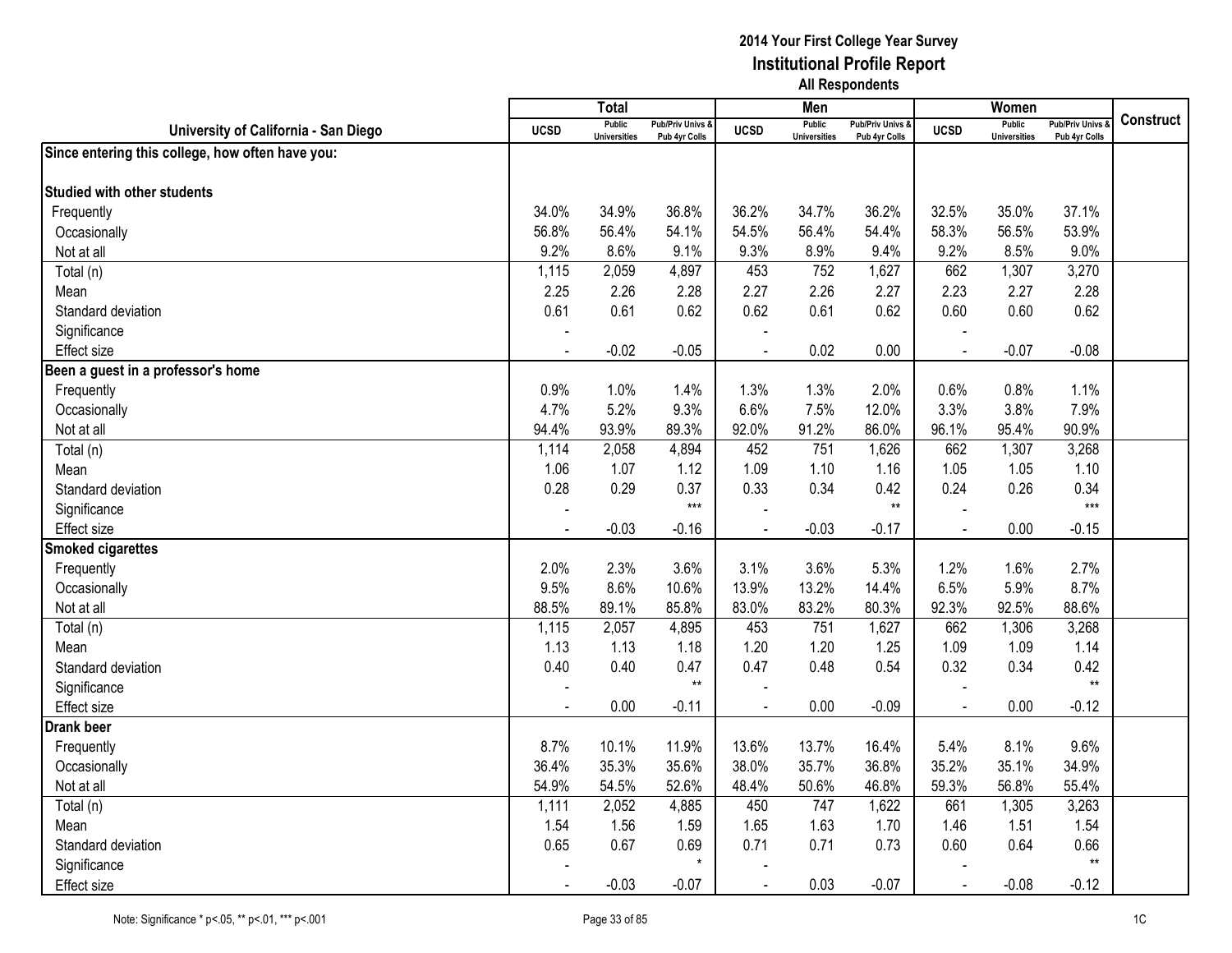|                                                  |             | <b>Total</b>                         |                                   |                | Men                                  |                                   |                | Women                                |                                        |                  |
|--------------------------------------------------|-------------|--------------------------------------|-----------------------------------|----------------|--------------------------------------|-----------------------------------|----------------|--------------------------------------|----------------------------------------|------------------|
| University of California - San Diego             | <b>UCSD</b> | <b>Public</b><br><b>Universities</b> | Pub/Priv Univs &<br>Pub 4yr Colls | <b>UCSD</b>    | <b>Public</b><br><b>Universities</b> | Pub/Priv Univs &<br>Pub 4yr Colls | <b>UCSD</b>    | <b>Public</b><br><b>Universities</b> | <b>Pub/Priv Univs</b><br>Pub 4yr Colls | <b>Construct</b> |
| Since entering this college, how often have you: |             |                                      |                                   |                |                                      |                                   |                |                                      |                                        |                  |
|                                                  |             |                                      |                                   |                |                                      |                                   |                |                                      |                                        |                  |
| Drank wine or liquor                             |             |                                      |                                   |                |                                      |                                   |                |                                      |                                        |                  |
| Frequently                                       | 10.4%       | 12.6%                                | 14.7%                             | 12.9%          | 12.6%                                | 16.0%                             | 8.8%           | 12.7%                                | 14.1%                                  |                  |
| Occasionally                                     | 41.3%       | 39.6%                                | 39.9%                             | 39.3%          | 37.5%                                | 38.1%                             | 42.7%          | 40.8%                                | 40.9%                                  |                  |
| Not at all                                       | 48.2%       | 47.8%                                | 45.3%                             | 47.8%          | 49.9%                                | 45.9%                             | 48.6%          | 46.6%                                | 45.1%                                  |                  |
| Total (n)                                        | 1,111       | $\overline{2,050}$                   | 4,885                             | 450            | 747                                  | 1,620                             | 661            | 1,303                                | 3,265                                  |                  |
| Mean                                             | 1.62        | 1.65                                 | 1.69                              | 1.65           | 1.63                                 | 1.70                              | 1.60           | 1.66                                 | 1.69                                   |                  |
| Standard deviation                               | 0.67        | 0.69                                 | 0.71                              | 0.70           | 0.70                                 | 0.73                              | 0.64           | 0.69                                 | 0.70                                   |                  |
| Significance                                     |             |                                      | $***$                             |                |                                      |                                   |                |                                      | $***$                                  |                  |
| Effect size                                      |             | $-0.04$                              | $-0.10$                           |                | 0.03                                 | $-0.07$                           | $\blacksquare$ | $-0.09$                              | $-0.13$                                |                  |
| Felt overwhelmed by all you had to do            |             |                                      |                                   |                |                                      |                                   |                |                                      |                                        |                  |
| Frequently                                       | 41.8%       | 44.7%                                | 44.8%                             | 31.6%          | 32.8%                                | 32.8%                             | 48.8%          | 51.6%                                | 50.8%                                  |                  |
| Occasionally                                     | 49.5%       | 48.4%                                | 48.6%                             | 57.1%          | 56.9%                                | 57.6%                             | 44.3%          | 43.5%                                | 44.1%                                  |                  |
| Not at all                                       | 8.7%        | 6.9%                                 | 6.6%                              | 11.3%          | 10.3%                                | 9.6%                              | 6.9%           | 5.0%                                 | 5.1%                                   |                  |
| Total (n)                                        | 1,114       | 2,057                                | 4,895                             | 452            | 750                                  | 1,625                             | 662            | 1,307                                | 3,270                                  |                  |
| Mean                                             | 2.33        | 2.38                                 | 2.38                              | 2.20           | 2.23                                 | 2.23                              | 2.42           | 2.47                                 | 2.46                                   |                  |
| Standard deviation                               | 0.63        | 0.61                                 | 0.61                              | 0.62           | 0.62                                 | 0.61                              | 0.62           | 0.59                                 | 0.59                                   |                  |
| Significance                                     |             | $\star$                              | $\star$                           |                |                                      |                                   |                |                                      |                                        |                  |
| <b>Effect size</b>                               |             | $-0.08$                              | $-0.08$                           | $\overline{a}$ | $-0.05$                              | $-0.05$                           | $\overline{a}$ | $-0.08$                              | $-0.07$                                |                  |
| <b>Felt depressed</b>                            |             |                                      |                                   |                |                                      |                                   |                |                                      |                                        |                  |
| Frequently                                       | 18.1%       | 16.7%                                | 16.6%                             | 15.0%          | 13.8%                                | 13.4%                             | 20.3%          | 18.3%                                | 18.1%                                  |                  |
| Occasionally                                     | 50.2%       | 48.2%                                | 46.7%                             | 47.0%          | 46.6%                                | 45.4%                             | 52.3%          | 49.1%                                | 47.3%                                  |                  |
| Not at all                                       | 31.7%       | 35.1%                                | 36.8%                             | 38.0%          | 39.5%                                | 41.2%                             | 27.4%          | 32.6%                                | 34.6%                                  |                  |
| Total (n)                                        | 1,114       | 2,057                                | 4,898                             | 453            | 751                                  | 1,627                             | 661            | 1,306                                | 3,271                                  |                  |
| Mean                                             | 1.86        | 1.82                                 | 1.80                              | 1.77           | 1.74                                 | 1.72                              | 1.93           | 1.86                                 | 1.84                                   |                  |
| Standard deviation                               | 0.69        | 0.70                                 | 0.70                              | 0.69           | 0.68                                 | 0.68                              | 0.69           | 0.70                                 | 0.71                                   |                  |
| Significance                                     |             |                                      | $***$                             |                |                                      |                                   |                | $\star$                              | $**$                                   |                  |
| Effect size                                      |             | 0.06                                 | 0.09                              |                | 0.04                                 | 0.07                              |                | 0.10                                 | 0.13                                   |                  |
| Performed volunteer work                         |             |                                      |                                   |                |                                      |                                   |                |                                      |                                        |                  |
| Frequently                                       | 11.7%       | 13.6%                                | 16.5%                             | 8.9%           | 10.6%                                | 13.1%                             | 13.6%          | 15.4%                                | 18.2%                                  | Civic            |
| Occasionally                                     | 38.8%       | 41.6%                                | 44.4%                             | 35.6%          | 37.0%                                | 43.0%                             | 41.0%          | 44.3%                                | 45.1%                                  | Engage-          |
| Not at all                                       | 49.5%       | 44.7%                                | 39.1%                             | 55.5%          | 52.4%                                | 43.9%                             | 45.4%          | 40.4%                                | 36.7%                                  | ment             |
| Total (n)                                        | 1,110       | 2,054                                | 4,892                             | 449            | 748                                  | 1,624                             | 661            | 1,306                                | 3,268                                  |                  |
| Mean                                             | 1.62        | 1.69                                 | 1.77                              | 1.53           | 1.58                                 | 1.69                              | 1.68           | 1.75                                 | 1.82                                   |                  |
| Standard deviation                               | 0.69        | 0.70                                 | 0.71                              | 0.65           | 0.67                                 | 0.69                              | 0.70           | 0.70                                 | 0.72                                   |                  |
| Significance                                     |             | $^{\star\star}$                      | $***$                             |                |                                      | $***$                             |                | $\star$                              | $***$                                  |                  |
| <b>Effect size</b>                               |             | $-0.10$                              | $-0.21$                           |                | $-0.07$                              | $-0.23$                           |                | $-0.10$                              | $-0.19$                                |                  |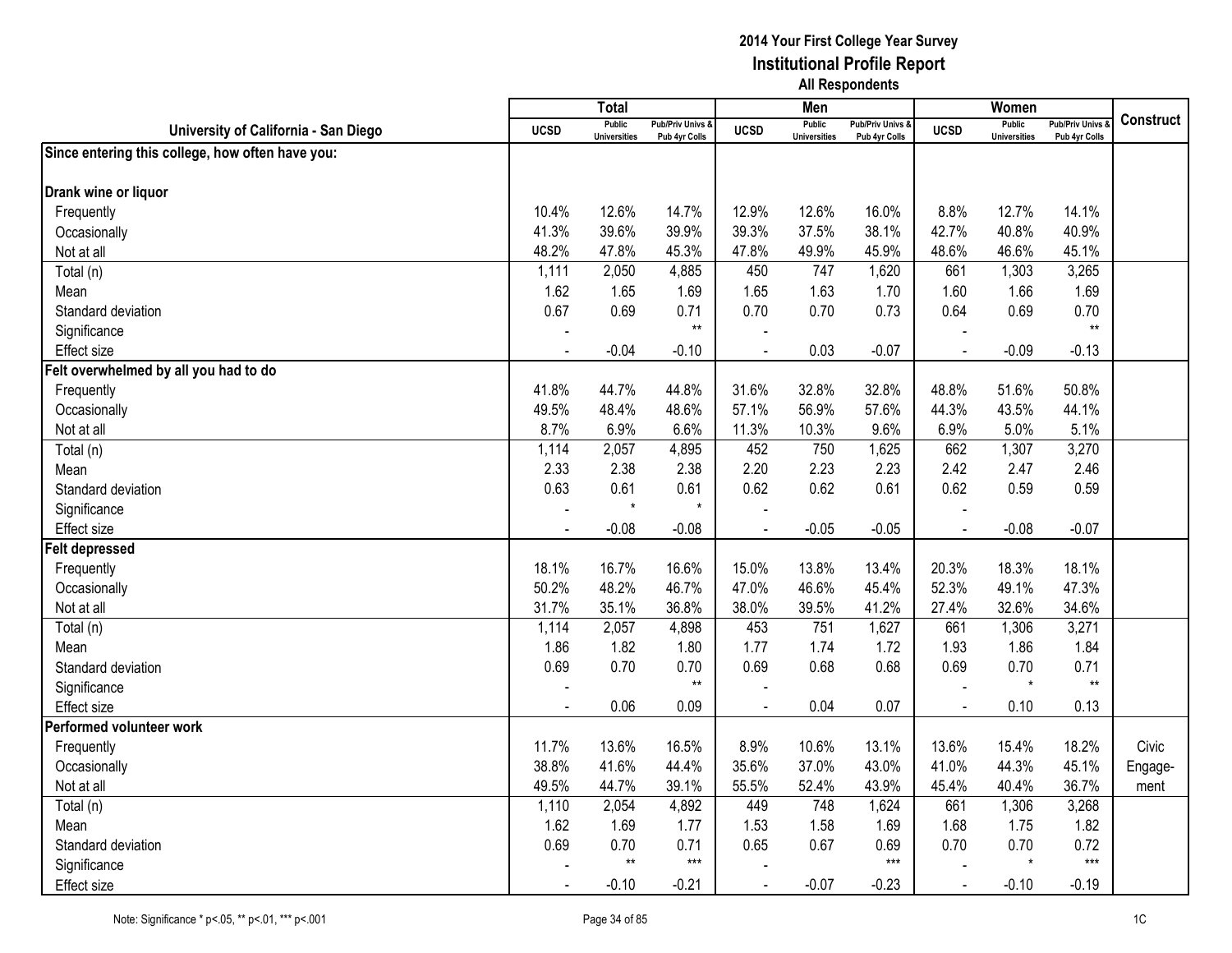|                                                          |                | <b>Total</b>                         |                                              |                          | Men                                  |                                   |                | Women                                |                                        |             |
|----------------------------------------------------------|----------------|--------------------------------------|----------------------------------------------|--------------------------|--------------------------------------|-----------------------------------|----------------|--------------------------------------|----------------------------------------|-------------|
| University of California - San Diego                     | <b>UCSD</b>    | <b>Public</b><br><b>Universities</b> | <b>Pub/Priv Univs &amp;</b><br>Pub 4yr Colls | <b>UCSD</b>              | <b>Public</b><br><b>Universities</b> | Pub/Priv Univs &<br>Pub 4yr Colls | <b>UCSD</b>    | <b>Public</b><br><b>Universities</b> | <b>Pub/Priv Univs</b><br>Pub 4yr Colls | Construct   |
| Since entering this college, how often have you:         |                |                                      |                                              |                          |                                      |                                   |                |                                      |                                        |             |
|                                                          |                |                                      |                                              |                          |                                      |                                   |                |                                      |                                        |             |
| Asked a professor for advice after class                 |                |                                      |                                              |                          |                                      |                                   |                |                                      |                                        |             |
| Frequently                                               | 9.3%           | 13.2%                                | 18.5%                                        | 8.7%                     | 12.8%                                | 18.7%                             | 9.7%           | 13.4%                                | 18.3%                                  |             |
| Occasionally                                             | 56.1%          | 60.7%                                | 62.3%                                        | 62.0%                    | 64.2%                                | 63.9%                             | 52.0%          | 58.7%                                | 61.5%                                  | Faculty     |
| Not at all                                               | 34.6%          | 26.1%                                | 19.3%                                        | 29.3%                    | 23.0%                                | 17.4%                             | 38.2%          | 27.9%                                | 20.2%                                  | Interaction |
| Total (n)                                                | 1,109          | 2,041                                | 4,843                                        | 450                      | 744                                  | 1,608                             | 659            | 1,297                                | 3,235                                  |             |
| Mean                                                     | 1.75           | 1.87                                 | 1.99                                         | 1.79                     | 1.90                                 | 2.01                              | 1.71           | 1.86                                 | 1.98                                   |             |
| Standard deviation                                       | 0.61           | 0.61                                 | 0.61                                         | 0.58                     | 0.59                                 | 0.60                              | 0.63           | 0.63                                 | 0.62                                   |             |
| Significance                                             |                | $***$                                | $***$                                        |                          | $**$                                 | $***$                             |                | $***$                                | $***$                                  |             |
| <b>Effect size</b>                                       |                | $-0.20$                              | $-0.39$                                      |                          | $-0.19$                              | $-0.37$                           | $\blacksquare$ | $-0.24$                              | $-0.44$                                |             |
| Voted in a student election                              |                |                                      |                                              |                          |                                      |                                   |                |                                      |                                        |             |
| Frequently                                               | 12.0%          | 9.9%                                 | 10.8%                                        | 9.8%                     | 8.3%                                 | 11.0%                             | 13.5%          | 10.7%                                | 10.7%                                  |             |
| Occasionally                                             | 44.4%          | 39.4%                                | 40.3%                                        | 45.0%                    | 40.0%                                | 42.3%                             | 44.0%          | 39.1%                                | 39.4%                                  |             |
| Not at all                                               | 43.6%          | 50.7%                                | 48.9%                                        | 45.2%                    | 51.7%                                | 46.7%                             | 42.5%          | 50.2%                                | 49.9%                                  |             |
| Total (n)                                                | 1,106          | 2,037                                | 4,838                                        | 449                      | 743                                  | 1,606                             | 657            | 1,294                                | 3,232                                  |             |
| Mean                                                     | 1.68           | 1.59                                 | 1.62                                         | 1.65                     | 1.57                                 | 1.64                              | 1.71           | 1.61                                 | 1.61                                   |             |
| Standard deviation                                       | 0.68           | 0.66                                 | 0.67                                         | 0.65                     | 0.64                                 | 0.67                              | 0.69           | 0.67                                 | 0.67                                   |             |
| Significance                                             |                | $***$                                | $^{\star\star}$                              |                          | $\star$                              |                                   |                | $**$                                 | $***$                                  |             |
| Effect size                                              | $\blacksquare$ | 0.14                                 | 0.09                                         | $\overline{\phantom{a}}$ | 0.13                                 | 0.01                              | $\sim$         | 0.15                                 | 0.15                                   |             |
| Worked on a local, state, or national political campaign |                |                                      |                                              |                          |                                      |                                   |                |                                      |                                        |             |
| Frequently                                               | 2.0%           | 1.8%                                 | 2.0%                                         | 2.7%                     | 2.3%                                 | 2.7%                              | 1.5%           | 1.5%                                 | 1.6%                                   | Civic       |
| Occasionally                                             | 8.1%           | 6.4%                                 | 8.0%                                         | 10.3%                    | 8.5%                                 | 10.3%                             | 6.7%           | 5.2%                                 | 6.9%                                   | Engage-     |
| Not at all                                               | 89.9%          | 91.8%                                | 90.0%                                        | 87.1%                    | 89.2%                                | 87.0%                             | 91.8%          | 93.3%                                | 91.5%                                  | ment        |
| Total (n)                                                | 1,105          | 2,035                                | 4,833                                        | 448                      | 742                                  | 1,604                             | 657            | 1,293                                | 3,229                                  |             |
| Mean                                                     | 1.12           | 1.10                                 | 1.12                                         | 1.16                     | 1.13                                 | 1.16                              | 1.10           | 1.08                                 | 1.10                                   |             |
| Standard deviation                                       | 0.38           | 0.35                                 | 0.38                                         | 0.43                     | 0.40                                 | 0.43                              | 0.34           | 0.32                                 | 0.35                                   |             |
| Significance                                             |                |                                      |                                              |                          |                                      |                                   |                |                                      |                                        |             |
| <b>Effect size</b>                                       |                | 0.06                                 | 0.00                                         |                          | 0.08                                 | 0.00                              |                | 0.06                                 | 0.00                                   |             |
| Socialized with someone of another racial/ethnic group   |                |                                      |                                              |                          |                                      |                                   |                |                                      |                                        |             |
| Frequently                                               | 67.2%          | 61.5%                                | 61.3%                                        | 62.8%                    | 58.8%                                | 57.9%                             | 70.2%          | 63.1%                                | 63.1%                                  |             |
| Occasionally                                             | 25.6%          | 32.2%                                | 32.3%                                        | 27.8%                    | 33.8%                                | 35.0%                             | 24.0%          | 31.3%                                | 30.9%                                  |             |
| Not at all                                               | 7.2%           | 6.2%                                 | 6.4%                                         | 9.4%                     | 7.4%                                 | 7.1%                              | 5.8%           | 5.6%                                 | 6.1%                                   |             |
| Total (n)                                                | 1,107          | 2,038                                | 4,839                                        | 449                      | 742                                  | 1,604                             | 658            | 1,296                                | 3,235                                  |             |
| Mean                                                     | 2.60           | 2.55                                 | 2.55                                         | 2.53                     | 2.51                                 | 2.51                              | 2.64           | 2.58                                 | 2.57                                   |             |
| Standard deviation                                       | 0.62           | 0.61                                 | 0.61                                         | 0.66                     | 0.63                                 | 0.63                              | 0.59           | 0.60                                 | 0.61                                   |             |
| Significance                                             |                | $\star$                              | $\star$                                      |                          |                                      |                                   |                | $\star$                              | $**$                                   |             |
| Effect size                                              |                | 0.08                                 | 0.08                                         |                          | 0.03                                 | 0.03                              |                | 0.10                                 | 0.11                                   |             |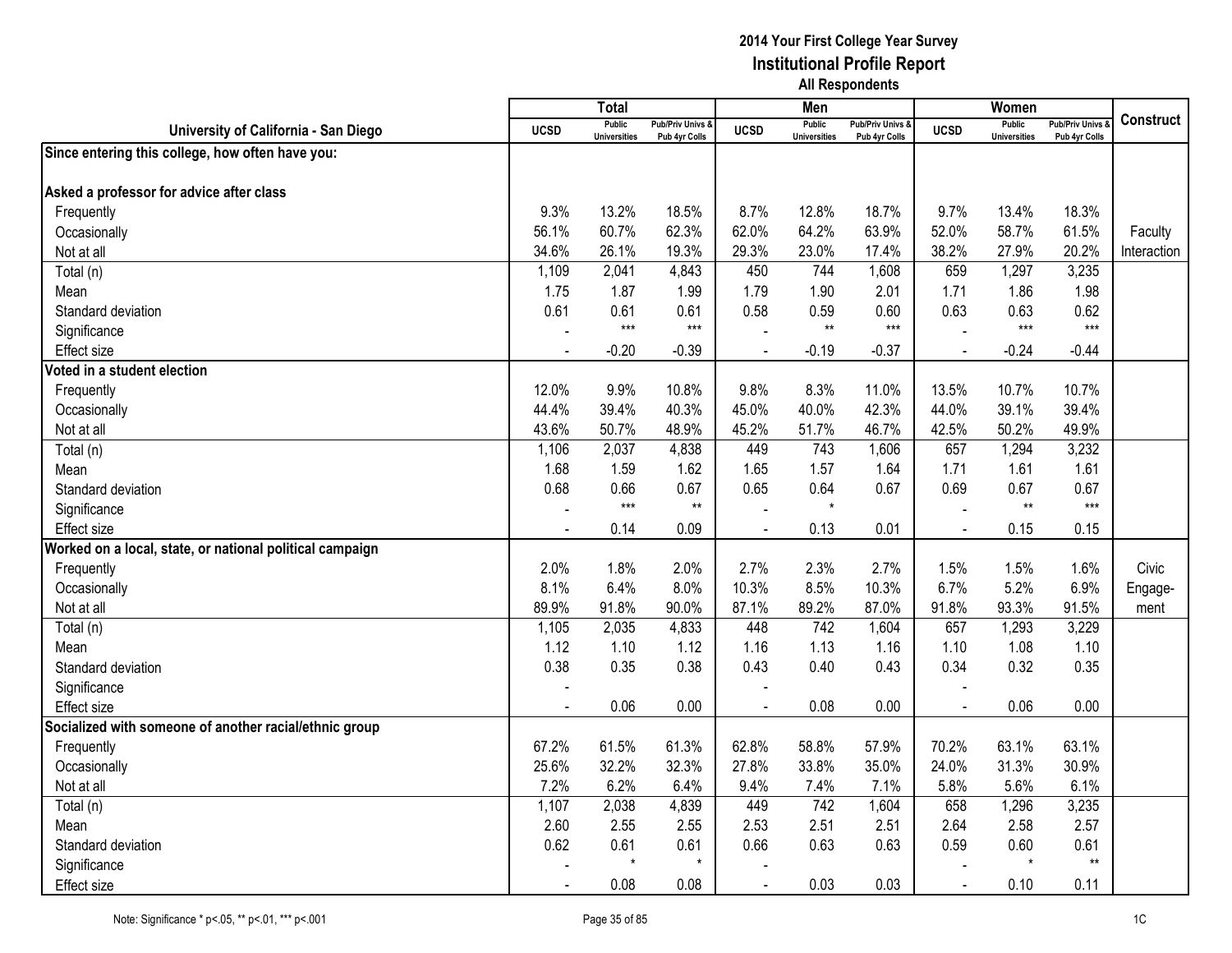|                                                     |                | <b>Total</b>                  |                                              |                | Men                           |                                   |                | Women                                |                                        |                  |
|-----------------------------------------------------|----------------|-------------------------------|----------------------------------------------|----------------|-------------------------------|-----------------------------------|----------------|--------------------------------------|----------------------------------------|------------------|
| University of California - San Diego                | <b>UCSD</b>    | Public<br><b>Universities</b> | <b>Pub/Priv Univs &amp;</b><br>Pub 4yr Colls | <b>UCSD</b>    | Public<br><b>Universities</b> | Pub/Priv Univs &<br>Pub 4yr Colls | <b>UCSD</b>    | <b>Public</b><br><b>Universities</b> | <b>Pub/Priv Univs</b><br>Pub 4yr Colls | <b>Construct</b> |
| Since entering this college, how often have you:    |                |                               |                                              |                |                               |                                   |                |                                      |                                        |                  |
|                                                     |                |                               |                                              |                |                               |                                   |                |                                      |                                        |                  |
| Come late to class                                  |                |                               |                                              |                |                               |                                   |                |                                      |                                        |                  |
| Frequently                                          | 9.6%           | 7.2%                          | 6.6%                                         | 10.9%          | 8.6%                          | 8.0%                              | 8.7%           | 6.3%                                 | 5.9%                                   | Academic         |
| Occasionally                                        | 59.0%          | 51.1%                         | 48.2%                                        | 59.8%          | 56.0%                         | 53.2%                             | 58.4%          | 48.3%                                | 45.7%                                  | Disengage-       |
| Not at all                                          | 31.5%          | 41.7%                         | 45.2%                                        | 29.2%          | 35.4%                         | 38.8%                             | 33.0%          | 45.4%                                | 48.4%                                  | ment             |
| Total (n)                                           | 1,106          | 2,039                         | 4,839                                        | 448            | 743                           | 1,606                             | 658            | 1,296                                | 3,233                                  |                  |
| Mean                                                | 1.78           | 1.65                          | 1.61                                         | 1.82           | 1.73                          | 1.69                              | 1.76           | 1.61                                 | 1.58                                   |                  |
| Standard deviation                                  | 0.60           | 0.61                          | 0.61                                         | 0.61           | 0.61                          | 0.61                              | 0.60           | 0.60                                 | 0.60                                   |                  |
| Significance                                        |                | $***$                         | $***$                                        |                | $\star$                       | $***$                             |                | $***$                                | $***$                                  |                  |
| <b>Effect size</b>                                  | $\blacksquare$ | 0.21                          | 0.28                                         |                | 0.15                          | 0.21                              | $\overline{a}$ | 0.25                                 | 0.30                                   |                  |
| Posted on a course-related on-line discussion board |                |                               |                                              |                |                               |                                   |                |                                      |                                        |                  |
| Frequently                                          | 10.1%          | 14.7%                         | 16.9%                                        | 10.9%          | 13.1%                         | 14.4%                             | 9.6%           | 15.7%                                | 18.2%                                  |                  |
| Occasionally                                        | 45.9%          | 42.0%                         | 40.8%                                        | 50.7%          | 46.5%                         | 44.4%                             | 42.7%          | 39.4%                                | 39.0%                                  |                  |
| Not at all                                          | 43.9%          | 43.3%                         | 42.2%                                        | 38.4%          | 40.4%                         | 41.2%                             | 47.7%          | 44.9%                                | 42.8%                                  |                  |
| Total (n)                                           | 1,106          | 2,036                         | 4,833                                        | 448            | 742                           | 1,605                             | 658            | 1,294                                | 3,228                                  |                  |
| Mean                                                | 1.66           | 1.71                          | 1.75                                         | 1.73           | 1.73                          | 1.73                              | 1.62           | 1.71                                 | 1.75                                   |                  |
| Standard deviation                                  | 0.65           | 0.71                          | 0.73                                         | 0.65           | 0.68                          | 0.70                              | 0.65           | 0.72                                 | 0.74                                   |                  |
| Significance                                        |                |                               | $***$                                        |                |                               |                                   |                | $^{\star\star}$                      | $***$                                  |                  |
| <b>Effect</b> size                                  | $\blacksquare$ | $-0.07$                       | $-0.12$                                      | $\overline{a}$ | 0.00                          | 0.00                              | $\blacksquare$ | $-0.13$                              | $-0.18$                                |                  |
| Performed community service as part of class        |                |                               |                                              |                |                               |                                   |                |                                      |                                        |                  |
| Frequently                                          | 2.4%           | 4.5%                          | 5.4%                                         | 2.7%           | 2.7%                          | 4.1%                              | 2.1%           | 5.5%                                 | 6.1%                                   |                  |
| Occasionally                                        | 11.9%          | 13.6%                         | 17.4%                                        | 12.7%          | 13.3%                         | 17.5%                             | 11.4%          | 13.8%                                | 17.4%                                  |                  |
| Not at all                                          | 85.7%          | 81.9%                         | 77.1%                                        | 84.7%          | 84.0%                         | 78.4%                             | 86.4%          | 80.7%                                | 76.5%                                  |                  |
| Total (n)                                           | 1,106          | 2,037                         | 4,834                                        | 450            | 744                           | 1,604                             | 656            | 1,293                                | 3,230                                  |                  |
| Mean                                                | 1.17           | 1.23                          | 1.28                                         | 1.18           | 1.19                          | 1.26                              | 1.16           | 1.25                                 | 1.30                                   |                  |
| Standard deviation                                  | 0.43           | 0.51                          | 0.56                                         | 0.45           | 0.45                          | 0.52                              | 0.42           | 0.54                                 | 0.57                                   |                  |
| Significance                                        |                | $***$                         | $***$                                        |                |                               | $**$                              |                | $***$                                | $***$                                  |                  |
| <b>Effect size</b>                                  |                | $-0.12$                       | $-0.20$                                      |                | $-0.02$                       | $-0.15$                           |                | $-0.17$                              | $-0.25$                                |                  |
| <b>Discussed religion</b>                           |                |                               |                                              |                |                               |                                   |                |                                      |                                        |                  |
| Frequently                                          | 16.2%          | 18.1%                         | 22.2%                                        | 15.8%          | 17.5%                         | 20.9%                             | 16.4%          | 18.5%                                | 22.9%                                  |                  |
| Occasionally                                        | 51.0%          | 53.4%                         | 53.7%                                        | 49.9%          | 52.3%                         | 53.4%                             | 51.8%          | 54.0%                                | 53.9%                                  |                  |
| Not at all                                          | 32.8%          | 28.5%                         | 24.1%                                        | 34.3%          | 30.2%                         | 25.8%                             | 31.8%          | 27.5%                                | 23.3%                                  |                  |
| Total (n)                                           | 1,107          | 2,040                         | 4,838                                        | 449            | 744                           | 1,606                             | 658            | 1,296                                | 3,232                                  |                  |
| Mean                                                | 1.83           | 1.90                          | 1.98                                         | 1.82           | 1.87                          | 1.95                              | 1.85           | 1.91                                 | 2.00                                   |                  |
| Standard deviation                                  | 0.68           | 0.68                          | 0.68                                         | 0.68           | 0.68                          | 0.68                              | 0.68           | 0.67                                 | 0.68                                   |                  |
| Significance                                        |                | $**$                          | $***$                                        |                |                               | $***$                             |                |                                      | $***$                                  |                  |
| Effect size                                         |                | $-0.10$                       | $-0.22$                                      |                | $-0.07$                       | $-0.19$                           |                | $-0.09$                              | $-0.22$                                |                  |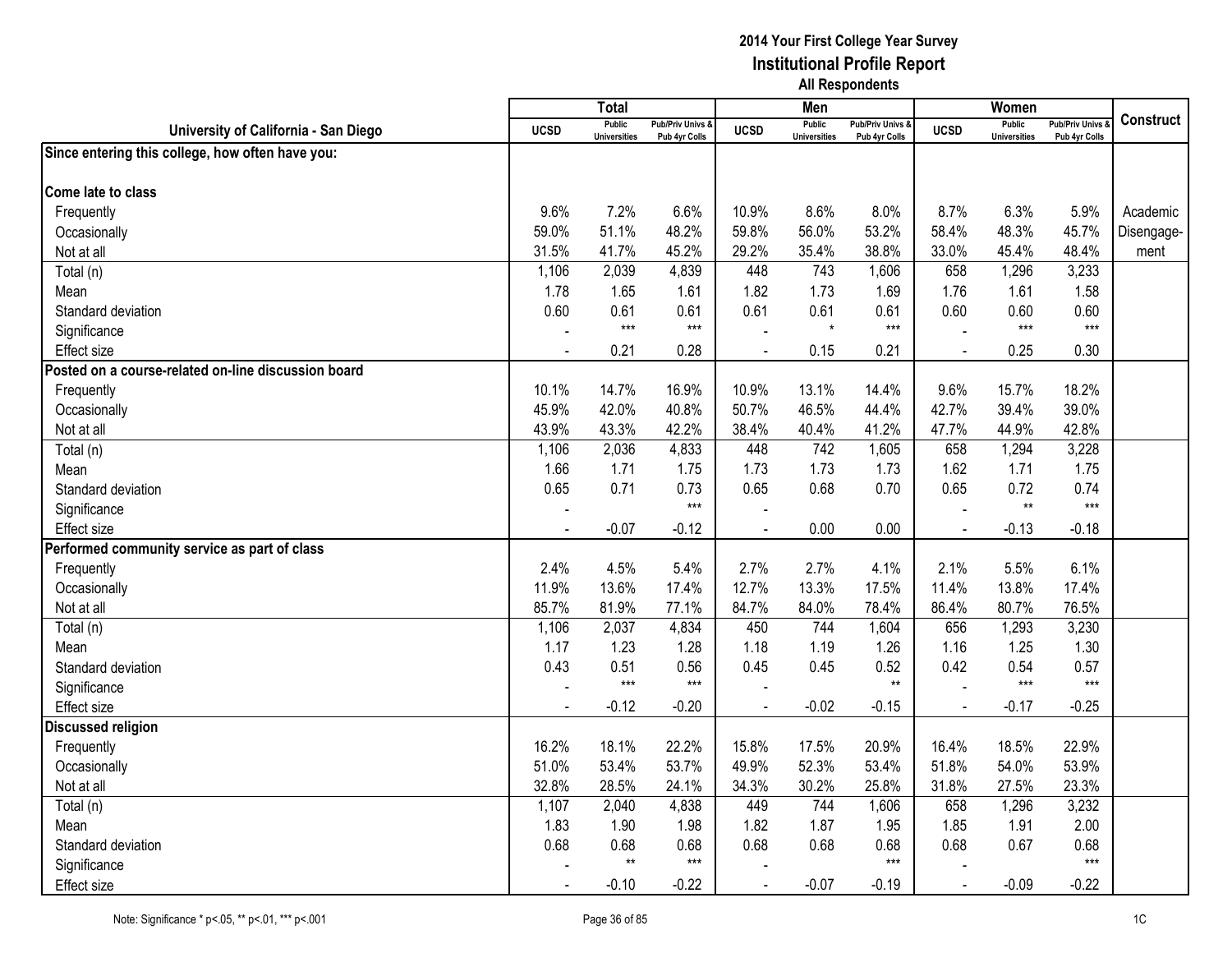|                                                  |             | <b>Total</b>                         |                                   |                | Men                                  |                                   |                | Women                                |                                        |                  |
|--------------------------------------------------|-------------|--------------------------------------|-----------------------------------|----------------|--------------------------------------|-----------------------------------|----------------|--------------------------------------|----------------------------------------|------------------|
| University of California - San Diego             | <b>UCSD</b> | <b>Public</b><br><b>Universities</b> | Pub/Priv Univs &<br>Pub 4yr Colls | <b>UCSD</b>    | <b>Public</b><br><b>Universities</b> | Pub/Priv Univs &<br>Pub 4yr Colls | <b>UCSD</b>    | <b>Public</b><br><b>Universities</b> | <b>Pub/Priv Univs</b><br>Pub 4yr Colls | <b>Construct</b> |
| Since entering this college, how often have you: |             |                                      |                                   |                |                                      |                                   |                |                                      |                                        |                  |
|                                                  |             |                                      |                                   |                |                                      |                                   |                |                                      |                                        |                  |
| <b>Discussed politics</b>                        |             |                                      |                                   |                |                                      |                                   |                |                                      |                                        |                  |
| Frequently                                       | 13.7%       | 14.8%                                | 17.3%                             | 16.9%          | 18.7%                                | 20.6%                             | 11.6%          | 12.5%                                | 15.6%                                  |                  |
| Occasionally                                     | 49.9%       | 52.8%                                | 53.1%                             | 49.9%          | 52.4%                                | 53.7%                             | 49.8%          | 53.1%                                | 52.9%                                  |                  |
| Not at all                                       | 36.4%       | 32.4%                                | 29.6%                             | 33.2%          | 28.9%                                | 25.7%                             | 38.6%          | 34.4%                                | 31.5%                                  |                  |
| Total (n)                                        | 1,107       | 2,039                                | 4,838                             | 449            | 744                                  | 1,605                             | 658            | 1,295                                | 3,233                                  |                  |
| Mean                                             | 1.77        | 1.82                                 | 1.88                              | 1.84           | 1.90                                 | 1.95                              | 1.73           | 1.78                                 | 1.84                                   |                  |
| Standard deviation                               | 0.67        | 0.66                                 | 0.67                              | 0.69           | 0.68                                 | 0.68                              | 0.65           | 0.65                                 | 0.67                                   |                  |
| Significance                                     |             | $\star$                              | $***$                             |                |                                      | $**$                              |                |                                      | $***$                                  |                  |
| Effect size                                      |             | $-0.08$                              | $-0.16$                           |                | $-0.09$                              | $-0.16$                           | $\blacksquare$ | $-0.08$                              | $-0.16$                                |                  |
| Maintained a healthy diet                        |             |                                      |                                   |                |                                      |                                   |                |                                      |                                        |                  |
| Frequently                                       | 22.8%       | 27.7%                                | 27.2%                             | 22.7%          | 26.6%                                | 27.9%                             | 22.8%          | 28.3%                                | 26.9%                                  |                  |
| Occasionally                                     | 63.0%       | 60.1%                                | 60.5%                             | 62.2%          | 60.0%                                | 59.7%                             | 63.5%          | 60.2%                                | 60.9%                                  |                  |
| Not at all                                       | 14.3%       | 12.2%                                | 12.3%                             | 15.1%          | 13.3%                                | 12.5%                             | 13.7%          | 11.6%                                | 12.2%                                  |                  |
| Total (n)                                        | 1,107       | 2,038                                | 4,835                             | 450            | 743                                  | 1,604                             | 657            | 1,295                                | 3,231                                  |                  |
| Mean                                             | 2.08        | 2.15                                 | 2.15                              | 2.08           | 2.13                                 | 2.15                              | 2.09           | 2.17                                 | 2.15                                   |                  |
| Standard deviation                               | 0.60        | 0.61                                 | 0.61                              | 0.61           | 0.62                                 | 0.62                              | 0.60           | 0.61                                 | 0.61                                   |                  |
| Significance                                     |             | $^{\star\star}$                      | $***$                             |                |                                      |                                   |                | $\star\star$                         | $\star$                                |                  |
| Effect size                                      |             | $-0.11$                              | $-0.11$                           | $\overline{a}$ | $-0.08$                              | $-0.11$                           | $\overline{a}$ | $-0.13$                              | $-0.10$                                |                  |
| Had adequate sleep                               |             |                                      |                                   |                |                                      |                                   |                |                                      |                                        |                  |
| Frequently                                       | 21.5%       | 23.8%                                | 24.2%                             | 19.9%          | 22.0%                                | 23.1%                             | 22.6%          | 24.9%                                | 24.7%                                  |                  |
| Occasionally                                     | 59.5%       | 58.7%                                | 59.3%                             | 59.5%          | 58.9%                                | 60.5%                             | 59.6%          | 58.6%                                | 58.7%                                  |                  |
| Not at all                                       | 18.9%       | 17.5%                                | 16.6%                             | 20.6%          | 19.1%                                | 16.4%                             | 17.8%          | 16.5%                                | 16.6%                                  |                  |
| Total (n)                                        | 1,105       | 2,038                                | 4,839                             | 447            | 742                                  | 1,606                             | 658            | 1,296                                | 3,233                                  |                  |
| Mean                                             | 2.03        | 2.06                                 | 2.08                              | 1.99           | 2.03                                 | 2.07                              | 2.05           | 2.08                                 | 2.08                                   |                  |
| Standard deviation                               | 0.64        | 0.64                                 | 0.63                              | 0.64           | 0.64                                 | 0.63                              | 0.63           | 0.64                                 | 0.64                                   |                  |
| Significance                                     |             |                                      | $\star$                           |                |                                      |                                   |                |                                      |                                        |                  |
| <b>Effect size</b>                               |             | $-0.05$                              | $-0.08$                           |                | $-0.06$                              | $-0.13$                           |                | $-0.05$                              | $-0.05$                                |                  |
| Helped raise money for a cause or campaign       |             |                                      |                                   |                |                                      |                                   |                |                                      |                                        |                  |
| Frequently                                       | 6.1%        | 8.3%                                 | 9.1%                              | 6.5%           | 6.5%                                 | 7.0%                              | 5.8%           | 9.4%                                 | 10.1%                                  | Civic            |
| Occasionally                                     | 20.7%       | 24.8%                                | 26.3%                             | 19.5%          | 22.3%                                | 25.7%                             | 21.5%          | 26.2%                                | 26.6%                                  | Engage-          |
| Not at all                                       | 73.3%       | 66.9%                                | 64.6%                             | 74.0%          | 71.3%                                | 67.3%                             | 72.8%          | 64.4%                                | 63.3%                                  | ment             |
| Total (n)                                        | 1,104       | 2,034                                | 4,831                             | 447            | 741                                  | 1,605                             | 657            | 1,293                                | 3,226                                  |                  |
| Mean                                             | 1.33        | 1.41                                 | 1.44                              | 1.32           | 1.35                                 | 1.40                              | 1.33           | 1.45                                 | 1.47                                   |                  |
| Standard deviation                               | 0.58        | 0.64                                 | 0.65                              | 0.59           | 0.60                                 | 0.62                              | 0.58           | 0.66                                 | 0.67                                   |                  |
| Significance                                     |             | $***$                                | $***$                             |                |                                      |                                   |                | $***$                                | $***$                                  |                  |
| <b>Effect size</b>                               |             | $-0.13$                              | $-0.17$                           |                | $-0.05$                              | $-0.13$                           |                | $-0.18$                              | $-0.21$                                |                  |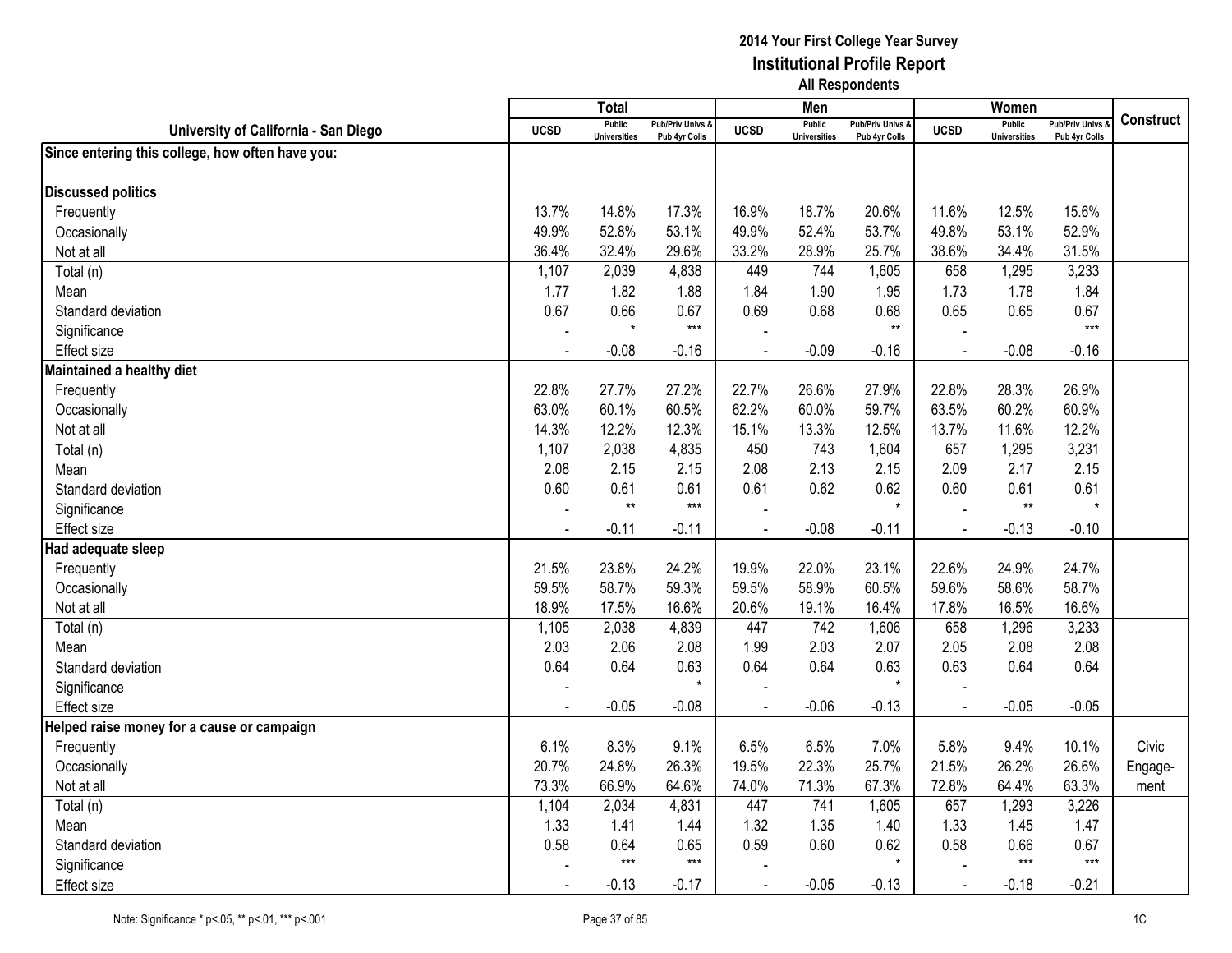|                                                                         |             | <b>Total</b>                         |                                              |             | Men                                  |                                   |                | Women                                |                                        |                  |
|-------------------------------------------------------------------------|-------------|--------------------------------------|----------------------------------------------|-------------|--------------------------------------|-----------------------------------|----------------|--------------------------------------|----------------------------------------|------------------|
| University of California - San Diego                                    | <b>UCSD</b> | <b>Public</b><br><b>Universities</b> | <b>Pub/Priv Univs &amp;</b><br>Pub 4yr Colls | <b>UCSD</b> | <b>Public</b><br><b>Universities</b> | Pub/Priv Univs &<br>Pub 4yr Colls | <b>UCSD</b>    | <b>Public</b><br><b>Universities</b> | <b>Pub/Priv Univs</b><br>Pub 4yr Colls | <b>Construct</b> |
| Since entering this college, how often have you:                        |             |                                      |                                              |             |                                      |                                   |                |                                      |                                        |                  |
|                                                                         |             |                                      |                                              |             |                                      |                                   |                |                                      |                                        |                  |
| Publicly communicated your opinion about a cause (e.g., blog, email,    |             |                                      |                                              |             |                                      |                                   |                |                                      |                                        |                  |
| petition)                                                               |             |                                      |                                              |             |                                      |                                   |                |                                      |                                        |                  |
| Frequently                                                              | 7.6%        | 7.8%                                 | 8.3%                                         | 7.6%        | 7.7%                                 | 7.6%                              | 7.6%           | 7.9%                                 | 8.7%                                   | Civic            |
| Occasionally                                                            | 26.6%       | 27.2%                                | 28.7%                                        | 26.8%       | 25.1%                                | 27.9%                             | 26.5%          | 28.4%                                | 29.0%                                  | Engage-          |
| Not at all                                                              | 65.8%       | 65.0%                                | 63.0%                                        | 65.6%       | 67.3%                                | 64.5%                             | 65.9%          | 63.7%                                | 62.3%                                  | ment             |
| Total (n)                                                               | 1,104       | 2,034                                | 4,827                                        | 448         | 742                                  | 1,603                             | 656            | 1,292                                | 3,224                                  |                  |
| Mean                                                                    | 1.42        | 1.43                                 | 1.45                                         | 1.42        | 1.40                                 | 1.43                              | 1.42           | 1.44                                 | 1.46                                   |                  |
| Standard deviation                                                      | 0.63        | 0.63                                 | 0.64                                         | 0.63        | 0.63                                 | 0.63                              | 0.63           | 0.64                                 | 0.65                                   |                  |
| Significance                                                            |             |                                      |                                              |             |                                      |                                   |                |                                      |                                        |                  |
| Effect size                                                             |             | $-0.02$                              | $-0.05$                                      |             | 0.03                                 | $-0.02$                           | $\blacksquare$ | $-0.03$                              | $-0.06$                                |                  |
| How many times in the past two weeks, if any, have you had five or more |             |                                      |                                              |             |                                      |                                   |                |                                      |                                        |                  |
| alcoholic drinks in a row?                                              |             |                                      |                                              |             |                                      |                                   |                |                                      |                                        |                  |
| 10 or more times                                                        | 0.5%        | 0.5%                                 | 0.7%                                         | 0.8%        | 0.8%                                 | 1.3%                              | 0.3%           | 0.3%                                 | 0.4%                                   |                  |
| 6-9 times                                                               | 1.1%        | 1.1%                                 | 1.3%                                         | 2.3%        | 1.8%                                 | 2.0%                              | 0.3%           | 0.7%                                 | 0.9%                                   |                  |
| 3-5 times                                                               | 4.2%        | 5.7%                                 | 7.4%                                         | 5.8%        | 6.8%                                 | 9.8%                              | 3.3%           | 5.0%                                 | 6.2%                                   |                  |
| Twice                                                                   | 8.1%        | 8.2%                                 | 8.8%                                         | 9.5%        | 9.4%                                 | 11.1%                             | 7.2%           | 7.5%                                 | 7.6%                                   |                  |
| Once                                                                    | 14.4%       | 12.8%                                | 12.6%                                        | 14.0%       | 11.8%                                | 11.2%                             | 14.7%          | 13.4%                                | 13.3%                                  |                  |
| None                                                                    | 71.7%       | 71.8%                                | 69.3%                                        | 67.8%       | 69.4%                                | 64.6%                             | 74.2%          | 73.1%                                | 71.5%                                  |                  |
| Total (n)                                                               | 1,013       | 1,835                                | 4,259                                        | 400         | 661                                  | 1,402                             | 613            | 1,174                                | 2,857                                  |                  |
| Mean                                                                    | 1.50        | 1.53                                 | 1.61                                         | 1.63        | 1.62                                 | 1.77                              | 1.42           | 1.48                                 | 1.53                                   |                  |
| Standard deviation                                                      | 0.95        | 0.99                                 | 1.07                                         | 1.09        | 1.10                                 | 1.22                              | 0.83           | 0.92                                 | 0.98                                   |                  |
| Significance                                                            |             |                                      | $**$                                         |             |                                      | $\star$                           |                |                                      | $**$                                   |                  |
| Effect size                                                             |             | $-0.03$                              | $-0.10$                                      |             | 0.01                                 | $-0.11$                           | $\blacksquare$ | $-0.07$                              | $-0.11$                                |                  |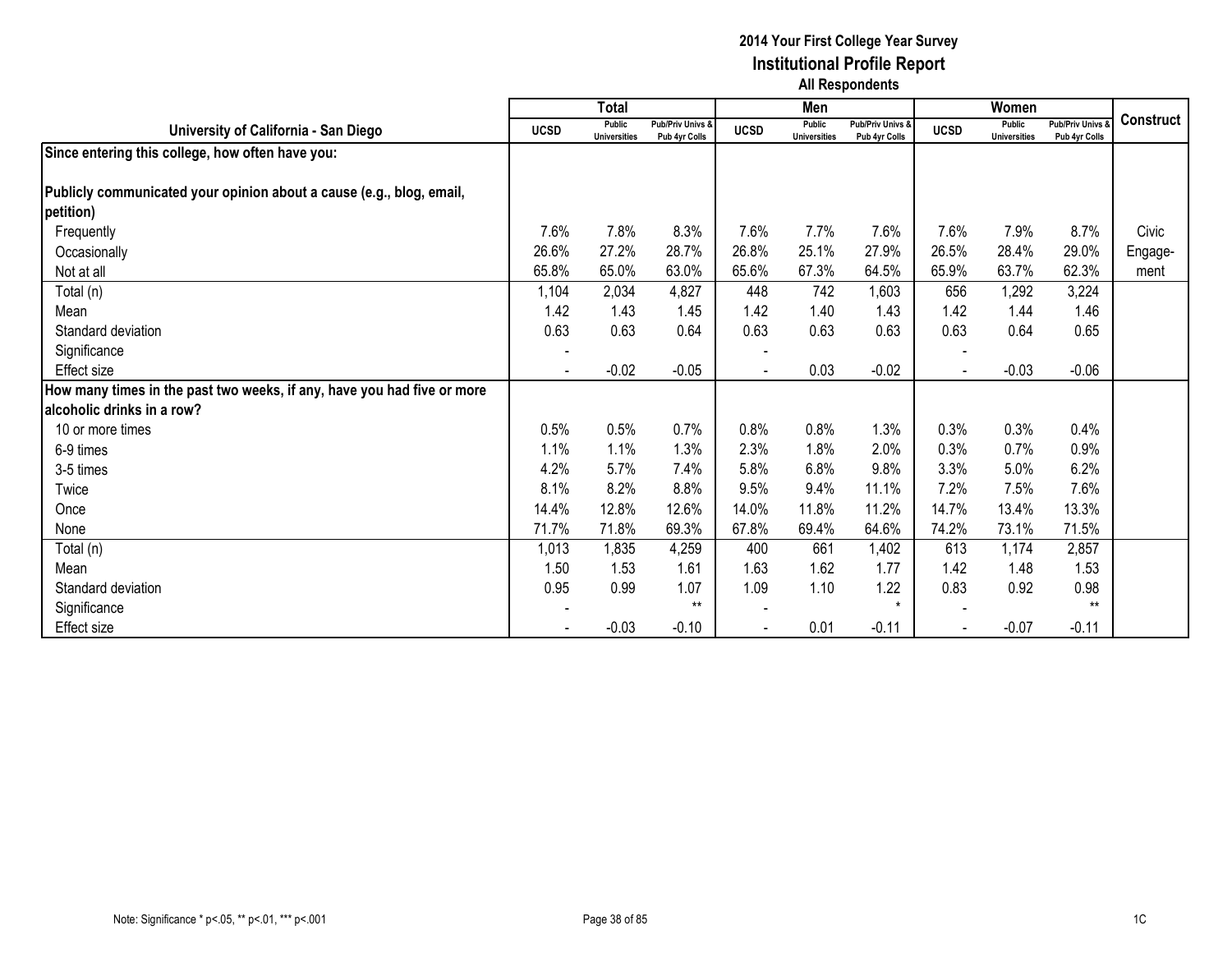|                                                                              |             | Total                                |                                   |             | Men                                  |                                              |             | Women                         |                                        |                  |
|------------------------------------------------------------------------------|-------------|--------------------------------------|-----------------------------------|-------------|--------------------------------------|----------------------------------------------|-------------|-------------------------------|----------------------------------------|------------------|
| University of California - San Diego                                         | <b>UCSD</b> | <b>Public</b><br><b>Universities</b> | Pub/Priv Univs &<br>Pub 4yr Colls | <b>UCSD</b> | <b>Public</b><br><b>Universities</b> | <b>Pub/Priv Univs &amp;</b><br>Pub 4yr Colls | <b>UCSD</b> | Public<br><b>Universities</b> | <b>Pub/Priv Univs</b><br>Pub 4yr Colls | <b>Construct</b> |
| Please indicate the extent to which you agree or disagree with the following |             |                                      |                                   |             |                                      |                                              |             |                               |                                        |                  |
| statements:                                                                  |             |                                      |                                   |             |                                      |                                              |             |                               |                                        |                  |
|                                                                              |             |                                      |                                   |             |                                      |                                              |             |                               |                                        |                  |
| have felt discriminated against at this institution because of my            |             |                                      |                                   |             |                                      |                                              |             |                               |                                        |                  |
| race/ethnicity, gender, sexual orientation, or religious affiliation         |             |                                      |                                   |             |                                      |                                              |             |                               |                                        |                  |
| Strongly agree                                                               | 2.8%        | 2.6%                                 | 2.7%                              | 3.2%        | 3.0%                                 | 3.0%                                         | 2.6%        | 2.4%                          | 2.5%                                   |                  |
| Agree                                                                        | 15.2%       | 12.7%                                | 12.0%                             | 14.1%       | 12.7%                                | 11.4%                                        | 15.9%       | 12.6%                         | 12.3%                                  |                  |
| Disagree                                                                     | 45.5%       | 40.0%                                | 36.9%                             | 41.7%       | 35.6%                                | 33.0%                                        | 48.0%       | 42.4%                         | 38.8%                                  |                  |
| Strongly disagree                                                            | 36.5%       | 44.8%                                | 48.5%                             | 41.0%       | 48.6%                                | 52.6%                                        | 33.5%       | 42.6%                         | 46.5%                                  |                  |
| Total (n)                                                                    | 1,095       | 2,000                                | 4,710                             | 441         | 724                                  | 1,554                                        | 654         | 1,276                         | 3,156                                  |                  |
| Mean                                                                         | 1.84        | 1.73                                 | 1.69                              | 1.79        | 1.70                                 | 1.65                                         | 1.88        | 1.75                          | 1.71                                   |                  |
| Standard deviation                                                           | 0.78        | 0.78                                 | 0.78                              | 0.80        | 0.80                                 | 0.80                                         | 0.76        | 0.76                          | 0.78                                   |                  |
| Significance                                                                 |             | $***$                                | $***$                             |             |                                      | $**$                                         |             | $***$                         | $***$                                  |                  |
| <b>Effect size</b>                                                           |             | 0.14                                 | 0.19                              |             | 0.11                                 | 0.18                                         |             | 0.17                          | 0.22                                   |                  |
| see myself as part of the campus community                                   |             |                                      |                                   |             |                                      |                                              |             |                               |                                        |                  |
| Strongly agree                                                               | 9.6%        | 14.4%                                | 18.3%                             | 7.7%        | 10.9%                                | 16.2%                                        | 10.9%       | 16.4%                         | 19.3%                                  |                  |
| Agree                                                                        | 62.9%       | 61.1%                                | 59.9%                             | 63.2%       | 61.1%                                | 60.3%                                        | 62.7%       | 61.0%                         | 59.7%                                  |                  |
| Disagree                                                                     | 21.5%       | 18.9%                                | 17.3%                             | 22.0%       | 21.3%                                | 18.8%                                        | 21.1%       | 17.5%                         | 16.5%                                  | Sense of         |
| Strongly disagree                                                            | 6.0%        | 5.7%                                 | 4.6%                              | 7.0%        | 6.6%                                 | 4.6%                                         | 5.4%        | 5.1%                          | 4.5%                                   | Belonging        |
| Total (n)                                                                    | 1,094       | 1,998                                | 4,707                             | 440         | 723                                  | 1,553                                        | 654         | 1,275                         | 3,154                                  |                  |
| Mean                                                                         | 2.76        | 2.84                                 | 2.92                              | 2.72        | 2.76                                 | 2.88                                         | 2.79        | 2.89                          | 2.94                                   |                  |
| Standard deviation                                                           | 0.70        | 0.73                                 | 0.73                              | 0.71        | 0.73                                 | 0.72                                         | 0.70        | 0.73                          | 0.73                                   |                  |
| Significance                                                                 |             | $***$                                | $***$                             |             |                                      | $***$                                        |             | $**$                          | $***$                                  |                  |
| Effect size                                                                  |             | $-0.11$                              | $-0.22$                           |             | $-0.05$                              | $-0.22$                                      |             | $-0.14$                       | $-0.21$                                |                  |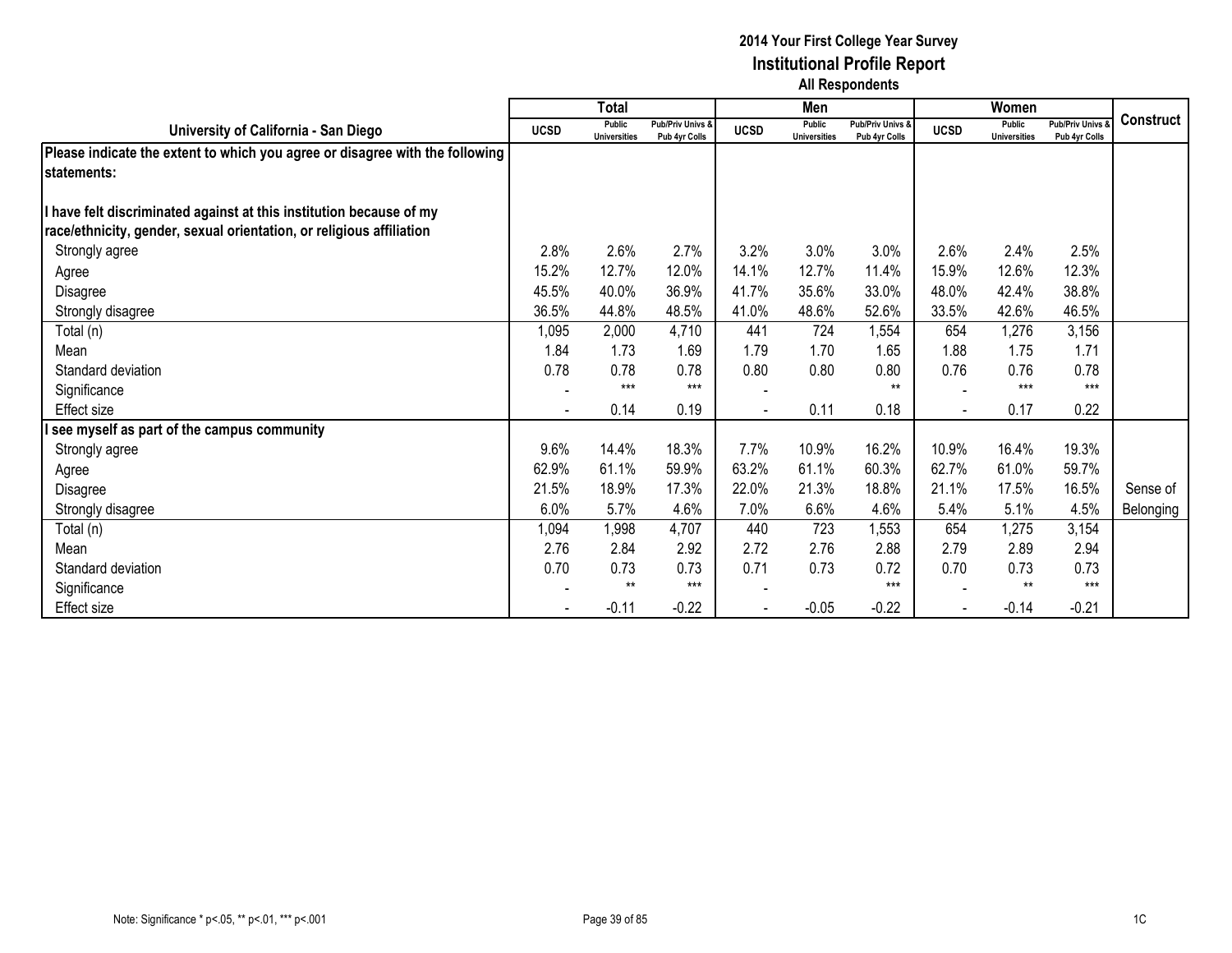|                                                                              |             | <b>Total</b>                         |                                              |                | Men                                  |                                              |                | Women                                |                                        |                  |
|------------------------------------------------------------------------------|-------------|--------------------------------------|----------------------------------------------|----------------|--------------------------------------|----------------------------------------------|----------------|--------------------------------------|----------------------------------------|------------------|
| University of California - San Diego                                         | <b>UCSD</b> | <b>Public</b><br><b>Universities</b> | <b>Pub/Priv Univs &amp;</b><br>Pub 4yr Colls | <b>UCSD</b>    | <b>Public</b><br><b>Universities</b> | <b>Pub/Priv Univs &amp;</b><br>Pub 4yr Colls | <b>UCSD</b>    | <b>Public</b><br><b>Universities</b> | <b>Pub/Priv Univs</b><br>Pub 4yr Colls | <b>Construct</b> |
| Please indicate the extent to which you agree or disagree with the following |             |                                      |                                              |                |                                      |                                              |                |                                      |                                        |                  |
| statements:                                                                  |             |                                      |                                              |                |                                      |                                              |                |                                      |                                        |                  |
|                                                                              |             |                                      |                                              |                |                                      |                                              |                |                                      |                                        |                  |
| Faculty showed concern about my progress                                     |             |                                      |                                              |                |                                      |                                              |                |                                      |                                        |                  |
| Strongly agree                                                               | 6.0%        | 8.8%                                 | 13.0%                                        | 5.7%           | 7.6%                                 | 12.8%                                        | 6.3%           | 9.4%                                 | 13.0%                                  |                  |
| Agree                                                                        | 53.4%       | 54.5%                                | 54.0%                                        | 50.2%          | 54.8%                                | 54.5%                                        | 55.6%          | 54.3%                                | 53.7%                                  |                  |
| Disagree                                                                     | 32.0%       | 27.7%                                | 24.2%                                        | 33.8%          | 28.3%                                | 23.3%                                        | 30.8%          | 27.4%                                | 24.7%                                  |                  |
| Strongly disagree                                                            | 8.5%        | 9.1%                                 | 8.9%                                         | 10.3%          | 9.3%                                 | 9.4%                                         | 7.4%           | 8.9%                                 | 8.6%                                   |                  |
| Total (n)                                                                    | 1,091       | 1,997                                | 4,702                                        | 438            | 721                                  | 1,551                                        | 653            | 1,276                                | 3,151                                  |                  |
| Mean                                                                         | 2.57        | 2.63                                 | 2.71                                         | 2.51           | 2.61                                 | 2.71                                         | 2.61           | 2.64                                 | 2.71                                   |                  |
| Standard deviation                                                           | 0.73        | 0.77                                 | 0.80                                         | 0.76           | 0.76                                 | 0.81                                         | 0.72           | 0.77                                 | 0.80                                   |                  |
| Significance                                                                 |             | $\star$                              | $***$                                        |                | $\star$                              | $***$                                        |                |                                      | $^{\star\star}$                        |                  |
| <b>Effect</b> size                                                           |             | $-0.08$                              | $-0.18$                                      | $\overline{a}$ | $-0.13$                              | $-0.25$                                      | $\blacksquare$ | $-0.04$                              | $-0.13$                                |                  |
| There is a lot of racial tension on this campus                              |             |                                      |                                              |                |                                      |                                              |                |                                      |                                        |                  |
| Strongly agree                                                               | 3.0%        | 3.2%                                 | 2.8%                                         | 3.4%           | 3.2%                                 | 3.0%                                         | 2.8%           | 3.2%                                 | 2.8%                                   |                  |
| Agree                                                                        | 15.9%       | 14.8%                                | 14.2%                                        | 18.9%          | 16.6%                                | 15.4%                                        | 13.8%          | 13.7%                                | 13.6%                                  |                  |
| Disagree                                                                     | 55.4%       | 52.7%                                | 49.7%                                        | 48.7%          | 47.3%                                | 45.5%                                        | 59.8%          | 55.7%                                | 51.7%                                  |                  |
| Strongly disagree                                                            | 25.7%       | 29.3%                                | 33.3%                                        | 28.9%          | 32.9%                                | 36.1%                                        | 23.5%          | 27.3%                                | 31.9%                                  |                  |
| Total (n)                                                                    | 1,089       | 1,990                                | 4,690                                        | 439            | 721                                  | 1,547                                        | 650            | 1,269                                | 3,143                                  |                  |
| Mean                                                                         | 1.96        | 1.92                                 | 1.87                                         | 1.97           | 1.90                                 | 1.85                                         | 1.96           | 1.93                                 | 1.87                                   |                  |
| Standard deviation                                                           | 0.73        | 0.75                                 | 0.76                                         | 0.78           | 0.78                                 | 0.78                                         | 0.70           | 0.73                                 | 0.74                                   |                  |
| Significance                                                                 |             |                                      | $***$                                        |                |                                      | $**$                                         |                |                                      | $***$                                  |                  |
| Effect size                                                                  |             | 0.05                                 | 0.12                                         |                | 0.09                                 | 0.15                                         | $\overline{a}$ | 0.04                                 | 0.12                                   |                  |
| have been able to find a balance between academics and extracurricular       |             |                                      |                                              |                |                                      |                                              |                |                                      |                                        |                  |
| activities                                                                   |             |                                      |                                              |                |                                      |                                              |                |                                      |                                        |                  |
| Strongly agree                                                               | 6.9%        | 10.2%                                | 12.7%                                        | 8.2%           | 10.1%                                | 13.0%                                        | 6.1%           | 10.3%                                | 12.6%                                  |                  |
| Agree                                                                        | 57.9%       | 63.3%                                | 62.9%                                        | 58.3%          | 63.3%                                | 62.5%                                        | 57.6%          | 63.3%                                | 63.0%                                  |                  |
| Disagree                                                                     | 29.4%       | 22.3%                                | 20.6%                                        | 27.7%          | 22.6%                                | 21.1%                                        | 30.6%          | 22.2%                                | 20.4%                                  |                  |
| Strongly disagree                                                            | 5.8%        | 4.2%                                 | 3.8%                                         | 5.9%           | 4.0%                                 | 3.5%                                         | 5.7%           | 4.2%                                 | 4.0%                                   |                  |
| Total (n)                                                                    | 1,094       | 1,998                                | 4,703                                        | 441            | 722                                  | 1,551                                        | 653            | 1,276                                | 3,152                                  |                  |
| Mean                                                                         | 2.66        | 2.80                                 | 2.84                                         | 2.69           | 2.80                                 | 2.85                                         | 2.64           | 2.80                                 | 2.84                                   |                  |
| Standard deviation                                                           | 0.69        | 0.67                                 | 0.68                                         | 0.71           | 0.67                                 | 0.68                                         | 0.68           | 0.67                                 | 0.68                                   |                  |
| Significance                                                                 |             | $***$                                | $***$                                        |                | $***$                                | $***$                                        |                | $***$                                | $***$                                  |                  |
| <b>Effect size</b>                                                           |             | $-0.21$                              | $-0.26$                                      | $\overline{a}$ | $-0.16$                              | $-0.24$                                      | $\blacksquare$ | $-0.24$                              | $-0.29$                                |                  |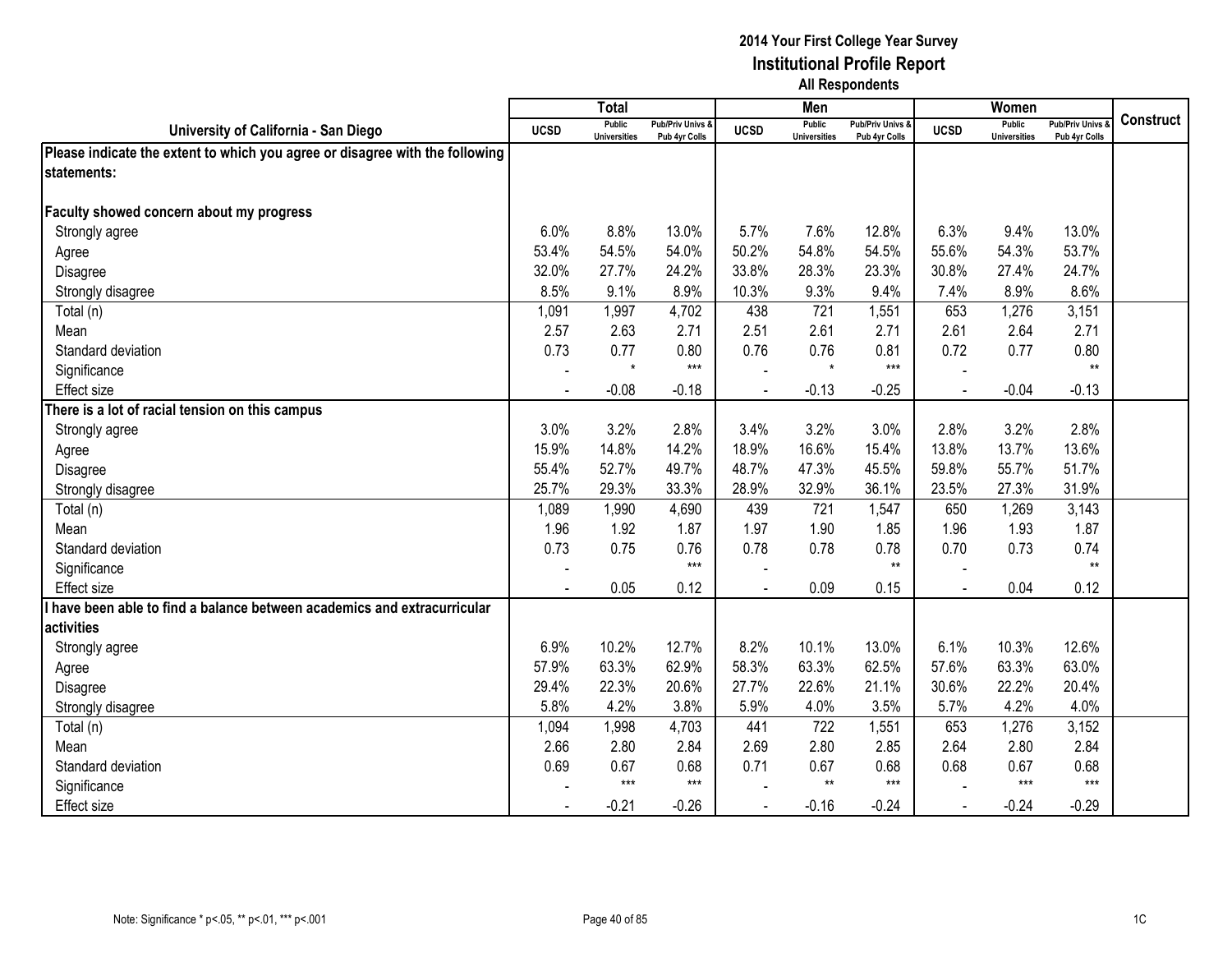|                                                                              |             | <b>Total</b>                         |                                              |             | Men                                  |                                              |             | Women                                |                                        |                  |
|------------------------------------------------------------------------------|-------------|--------------------------------------|----------------------------------------------|-------------|--------------------------------------|----------------------------------------------|-------------|--------------------------------------|----------------------------------------|------------------|
| University of California - San Diego                                         | <b>UCSD</b> | <b>Public</b><br><b>Universities</b> | <b>Pub/Priv Univs &amp;</b><br>Pub 4yr Colls | <b>UCSD</b> | <b>Public</b><br><b>Universities</b> | <b>Pub/Priv Univs &amp;</b><br>Pub 4yr Colls | <b>UCSD</b> | <b>Public</b><br><b>Universities</b> | <b>Pub/Priv Univs</b><br>Pub 4yr Colls | <b>Construct</b> |
| Please indicate the extent to which you agree or disagree with the following |             |                                      |                                              |             |                                      |                                              |             |                                      |                                        |                  |
| <b>Istatements:</b>                                                          |             |                                      |                                              |             |                                      |                                              |             |                                      |                                        |                  |
|                                                                              |             |                                      |                                              |             |                                      |                                              |             |                                      |                                        |                  |
| The admission/recruitment materials portrayed this campus accurately         |             |                                      |                                              |             |                                      |                                              |             |                                      |                                        |                  |
| Strongly agree                                                               | 5.0%        | 8.0%                                 | 11.2%                                        | 4.8%        | 6.5%                                 | 10.4%                                        | 5.1%        | 8.9%                                 | 11.6%                                  |                  |
| Agree                                                                        | 64.7%       | 67.0%                                | 66.0%                                        | 58.2%       | 63.2%                                | 63.8%                                        | 69.1%       | 69.2%                                | 67.0%                                  |                  |
| Disagree                                                                     | 25.0%       | 20.5%                                | 18.6%                                        | 28.9%       | 24.1%                                | 20.5%                                        | 22.3%       | 18.5%                                | 17.6%                                  |                  |
| Strongly disagree                                                            | 5.4%        | 4.4%                                 | 4.3%                                         | 8.2%        | 6.2%                                 | 5.2%                                         | 3.5%        | 3.4%                                 | 3.8%                                   |                  |
| Total (n)                                                                    | 1,090       | 1,993                                | 4,702                                        | 440         | 723                                  | 1,554                                        | 650         | 1,270                                | 3,148                                  |                  |
| Mean                                                                         | 2.69        | 2.79                                 | 2.84                                         | 2.60        | 2.70                                 | 2.79                                         | 2.76        | 2.84                                 | 2.86                                   |                  |
| Standard deviation                                                           | 0.65        | 0.65                                 | 0.67                                         | 0.71        | 0.68                                 | 0.69                                         | 0.60        | 0.62                                 | 0.65                                   |                  |
| Significance                                                                 |             | $***$                                | $***$                                        |             | $\star$                              | $***$                                        |             | $**$                                 | $***$                                  |                  |
| Effect size                                                                  |             | $-0.15$                              | $-0.22$                                      |             | $-0.15$                              | $-0.28$                                      |             | $-0.13$                              | $-0.15$                                |                  |
| Faculty empower me to learn here                                             |             |                                      |                                              |             |                                      |                                              |             |                                      |                                        |                  |
| Strongly agree                                                               | 9.8%        | 13.9%                                | 18.6%                                        | 8.4%        | 11.3%                                | 17.6%                                        | 10.7%       | 15.3%                                | 19.1%                                  |                  |
| Agree                                                                        | 66.0%       | 67.3%                                | 65.2%                                        | 62.6%       | 66.0%                                | 64.5%                                        | 68.3%       | 68.0%                                | 65.5%                                  |                  |
| Disagree                                                                     | 20.6%       | 16.3%                                | 14.1%                                        | 23.4%       | 18.9%                                | 15.0%                                        | 18.7%       | 14.8%                                | 13.7%                                  |                  |
| Strongly disagree                                                            | 3.7%        | 2.6%                                 | 2.1%                                         | 5.7%        | 3.7%                                 | 2.8%                                         | 2.3%        | 1.9%                                 | 1.7%                                   |                  |
| Total (n)                                                                    | 1,093       | 1,996                                | 4,702                                        | 441         | 724                                  | 1,553                                        | 652         | 1,272                                | 3,149                                  |                  |
| Mean                                                                         | 2.82        | 2.92                                 | 3.00                                         | 2.74        | 2.85                                 | 2.97                                         | 2.87        | 2.97                                 | 3.02                                   |                  |
| Standard deviation                                                           | 0.65        | 0.63                                 | 0.64                                         | 0.69        | 0.66                                 | 0.66                                         | 0.61        | 0.61                                 | 0.63                                   |                  |
| Significance                                                                 |             | $***$                                | $***$                                        |             | $***$                                | $***$                                        |             | $***$                                | $***$                                  |                  |
| Effect size                                                                  |             | $-0.16$                              | $-0.28$                                      |             | $-0.17$                              | $-0.35$                                      |             | $-0.16$                              | $-0.24$                                |                  |
| If asked, I would recommend this college to others                           |             |                                      |                                              |             |                                      |                                              |             |                                      |                                        |                  |
| Strongly agree                                                               | 26.5%       | 35.8%                                | 39.7%                                        | 26.3%       | 33.8%                                | 37.6%                                        | 26.6%       | 37.0%                                | 40.7%                                  |                  |
| Agree                                                                        | 57.0%       | 51.1%                                | 47.4%                                        | 53.9%       | 50.4%                                | 48.3%                                        | 59.1%       | 51.5%                                | 47.0%                                  |                  |
| Disagree                                                                     | 12.3%       | 9.6%                                 | 9.4%                                         | 13.0%       | 10.9%                                | 10.1%                                        | 11.8%       | 8.9%                                 | 9.1%                                   | Sense of         |
| Strongly disagree                                                            | 4.2%        | 3.4%                                 | 3.5%                                         | 6.8%        | 4.8%                                 | 4.1%                                         | 2.5%        | 2.6%                                 | 3.2%                                   | Belonging        |
| Total (n)                                                                    | 1,088       | 1,995                                | 4,701                                        | 438         | 722                                  | 1,552                                        | 650         | 1,273                                | 3,149                                  |                  |
| Mean                                                                         | 3.06        | 3.19                                 | 3.23                                         | 3.00        | 3.13                                 | 3.19                                         | 3.10        | 3.23                                 | 3.25                                   |                  |
| Standard deviation                                                           | 0.74        | 0.74                                 | 0.76                                         | 0.82        | 0.79                                 | 0.78                                         | 0.69        | 0.71                                 | 0.75                                   |                  |
| Significance                                                                 |             | $***$                                | $***$                                        |             | $**$                                 | $***$                                        |             | $***$                                | $***$                                  |                  |
| Effect size                                                                  |             | $-0.18$                              | $-0.22$                                      |             | $-0.16$                              | $-0.24$                                      |             | $-0.18$                              | $-0.20$                                |                  |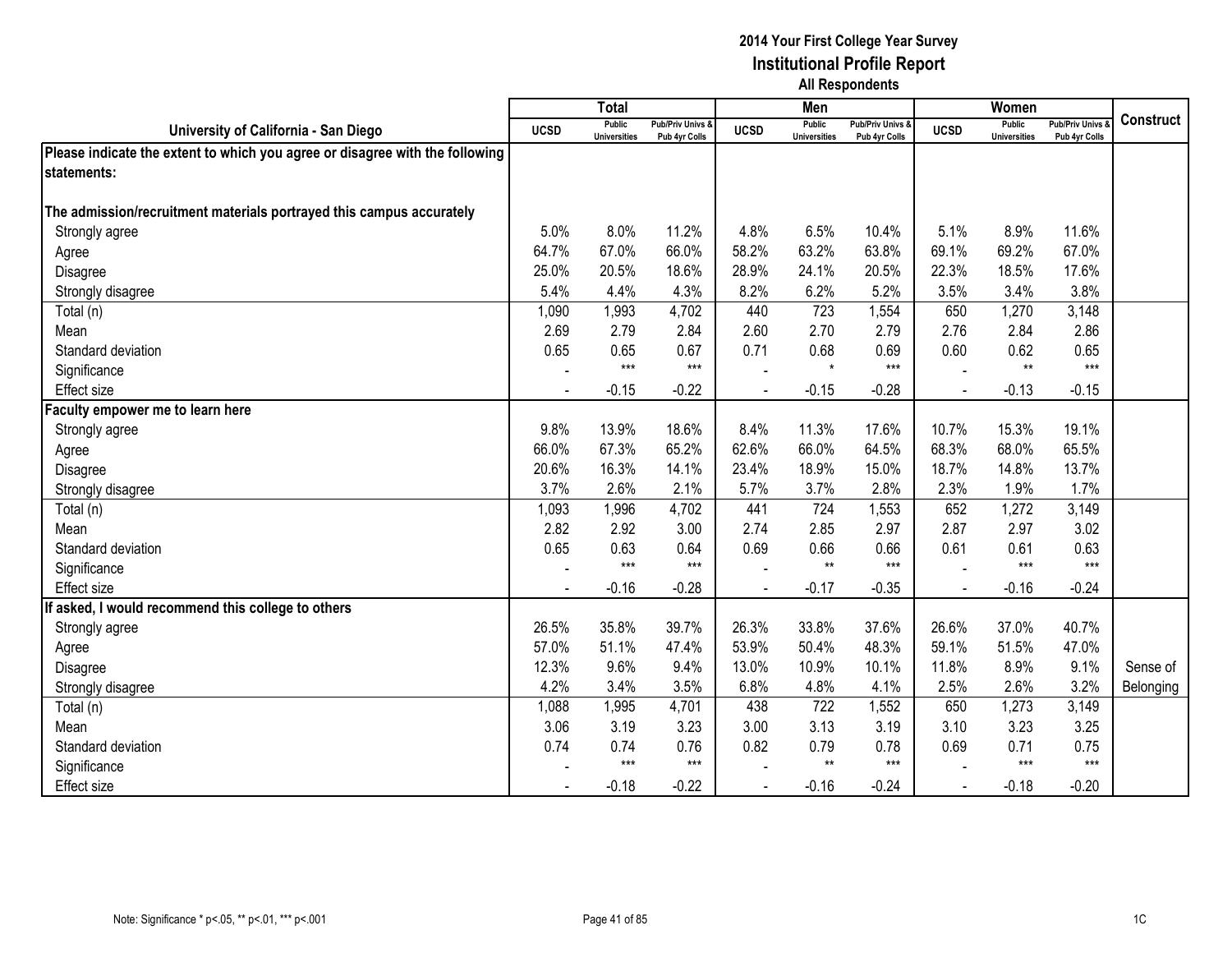|                                                                              |                | <b>Total</b>                         |                                   |             | Men                                  |                                   |                | Women                                |                                        |           |
|------------------------------------------------------------------------------|----------------|--------------------------------------|-----------------------------------|-------------|--------------------------------------|-----------------------------------|----------------|--------------------------------------|----------------------------------------|-----------|
| University of California - San Diego                                         | <b>UCSD</b>    | <b>Public</b><br><b>Universities</b> | Pub/Priv Univs &<br>Pub 4yr Colls | <b>UCSD</b> | <b>Public</b><br><b>Universities</b> | Pub/Priv Univs &<br>Pub 4yr Colls | <b>UCSD</b>    | <b>Public</b><br><b>Universities</b> | <b>Pub/Priv Univs</b><br>Pub 4yr Colls | Construct |
| Please indicate the extent to which you agree or disagree with the following |                |                                      |                                   |             |                                      |                                   |                |                                      |                                        |           |
| statements:                                                                  |                |                                      |                                   |             |                                      |                                   |                |                                      |                                        |           |
|                                                                              |                |                                      |                                   |             |                                      |                                   |                |                                      |                                        |           |
| At least one staff member has taken an interest in my development            |                |                                      |                                   |             |                                      |                                   |                |                                      |                                        |           |
| Strongly agree                                                               | 14.6%          | 22.8%                                | 30.6%                             | 14.5%       | 21.0%                                | 28.8%                             | 14.7%          | 23.8%                                | 31.5%                                  |           |
| Agree                                                                        | 47.4%          | 48.1%                                | 47.5%                             | 43.6%       | 46.6%                                | 47.0%                             | 49.9%          | 48.9%                                | 47.7%                                  |           |
| Disagree                                                                     | 30.3%          | 23.1%                                | 17.5%                             | 33.2%       | 25.2%                                | 19.2%                             | 28.3%          | 22.0%                                | 16.6%                                  |           |
| Strongly disagree                                                            | 7.7%           | 6.0%                                 | 4.4%                              | 8.6%        | 7.2%                                 | 5.0%                              | 7.0%           | 5.3%                                 | 4.1%                                   |           |
| Total (n)                                                                    | 1,093          | 1,998                                | 4,706                             | 440         | 723                                  | 1,552                             | 653            | 1,275                                | 3,154                                  |           |
| Mean                                                                         | 2.69           | 2.88                                 | 3.04                              | 2.64        | 2.81                                 | 3.00                              | 2.72           | 2.91                                 | 3.07                                   |           |
| Standard deviation                                                           | 0.81           | 0.83                                 | 0.81                              | 0.83        | 0.85                                 | 0.82                              | 0.80           | 0.81                                 | 0.80                                   |           |
| Significance                                                                 |                | $***$                                | $***$                             |             | $***$                                | $***$                             |                | $***$                                | $***$                                  |           |
| <b>Effect size</b>                                                           |                | $-0.23$                              | $-0.43$                           |             | $-0.20$                              | $-0.44$                           |                | $-0.23$                              | $-0.44$                                |           |
| feel valued at this institution                                              |                |                                      |                                   |             |                                      |                                   |                |                                      |                                        |           |
| Strongly agree                                                               | 7.8%           | 13.9%                                | 19.5%                             | 7.7%        | 11.2%                                | 18.2%                             | 7.8%           | 15.5%                                | 20.1%                                  |           |
| Agree                                                                        | 49.5%          | 51.1%                                | 52.7%                             | 46.1%       | 50.9%                                | 51.4%                             | 51.8%          | 51.3%                                | 53.3%                                  |           |
| Disagree                                                                     | 34.6%          | 28.4%                                | 22.8%                             | 35.0%       | 28.5%                                | 23.5%                             | 34.4%          | 28.3%                                | 22.5%                                  |           |
| Strongly disagree                                                            | 8.1%           | 6.6%                                 | 5.1%                              | 11.1%       | 9.4%                                 | 6.9%                              | 6.0%           | 5.0%                                 | 4.2%                                   |           |
| Total (n)                                                                    | 1,091          | 1,995                                | 4,703                             | 440         | 723                                  | 1,555                             | 651            | 1,272                                | 3,148                                  |           |
| Mean                                                                         | 2.57           | 2.72                                 | 2.87                              | 2.50        | 2.64                                 | 2.81                              | 2.61           | 2.77                                 | 2.89                                   |           |
| Standard deviation                                                           | 0.75           | 0.78                                 | 0.78                              | 0.79        | 0.80                                 | 0.81                              | 0.72           | 0.76                                 | 0.76                                   |           |
| Significance                                                                 |                | $***$                                | $***$                             |             | $**$                                 | $***$                             |                | $***$                                | $***$                                  |           |
| <b>Effect size</b>                                                           | $\blacksquare$ | $-0.19$                              | $-0.38$                           |             | $-0.18$                              | $-0.38$                           | $\blacksquare$ | $-0.21$                              | $-0.37$                                |           |
| Faculty believe in my potential to succeed academically                      |                |                                      |                                   |             |                                      |                                   |                |                                      |                                        |           |
| Strongly agree                                                               | 9.9%           | 15.9%                                | 22.0%                             | 9.8%        | 14.0%                                | 21.1%                             | 10.0%          | 17.0%                                | 22.4%                                  |           |
| Agree                                                                        | 62.1%          | 62.7%                                | 61.3%                             | 58.8%       | 61.6%                                | 60.6%                             | 64.3%          | 63.3%                                | 61.6%                                  |           |
| Disagree                                                                     | 22.8%          | 17.7%                                | 13.9%                             | 24.8%       | 19.4%                                | 14.9%                             | 21.5%          | 16.7%                                | 13.5%                                  |           |
| Strongly disagree                                                            | 5.2%           | 3.8%                                 | 2.8%                              | 6.6%        | 5.0%                                 | 3.3%                              | 4.3%           | 3.1%                                 | 2.5%                                   |           |
| Total (n)                                                                    | 1,091          | 1,994                                | 4,697                             | 439         | 722                                  | 1,553                             | 652            | 1,272                                | 3,144                                  |           |
| Mean                                                                         | 2.77           | 2.91                                 | 3.03                              | 2.72        | 2.85                                 | 2.99                              | 2.80           | 2.94                                 | 3.04                                   |           |
| Standard deviation                                                           | 0.69           | 0.69                                 | 0.69                              | 0.73        | 0.71                                 | 0.70                              | 0.67           | 0.68                                 | 0.68                                   |           |
| Significance                                                                 |                | $***$                                | $***$                             |             | $**$                                 | $***$                             |                | $***$                                | $***$                                  |           |
| <b>Effect size</b>                                                           |                | $-0.20$                              | $-0.38$                           |             | $-0.18$                              | $-0.39$                           |                | $-0.21$                              | $-0.35$                                |           |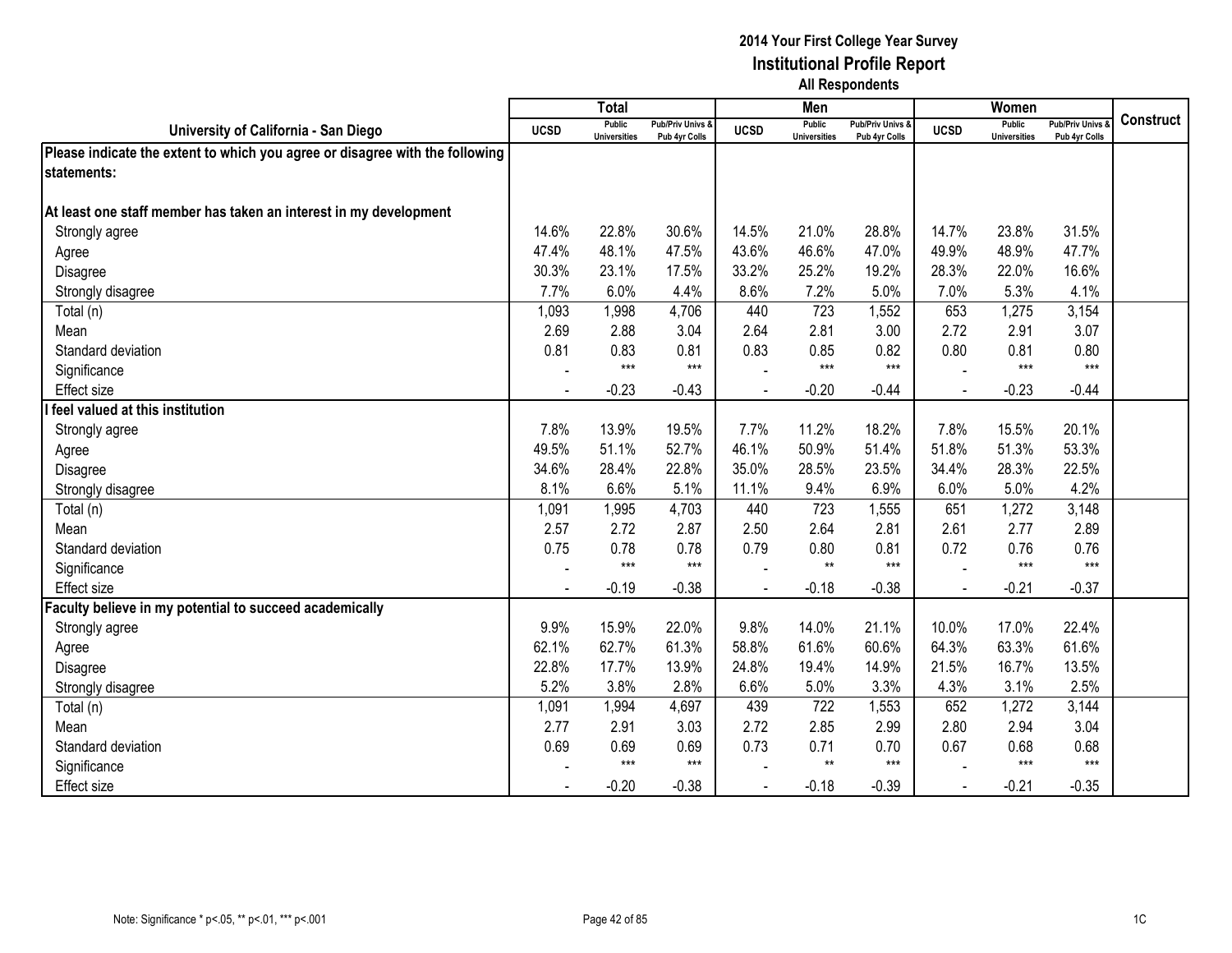|                                                                              |             | Total                                |                                   |             | Men                                  |                                   |             | Women                                |                                        |                  |
|------------------------------------------------------------------------------|-------------|--------------------------------------|-----------------------------------|-------------|--------------------------------------|-----------------------------------|-------------|--------------------------------------|----------------------------------------|------------------|
| University of California - San Diego                                         | <b>UCSD</b> | <b>Public</b><br><b>Universities</b> | Pub/Priv Univs &<br>Pub 4yr Colls | <b>UCSD</b> | <b>Public</b><br><b>Universities</b> | Pub/Priv Univs &<br>Pub 4yr Colls | <b>UCSD</b> | <b>Public</b><br><b>Universities</b> | <b>Pub/Priv Univs</b><br>Pub 4yr Colls | <b>Construct</b> |
| Please indicate the extent to which you agree or disagree with the following |             |                                      |                                   |             |                                      |                                   |             |                                      |                                        |                  |
| statements:                                                                  |             |                                      |                                   |             |                                      |                                   |             |                                      |                                        |                  |
|                                                                              |             |                                      |                                   |             |                                      |                                   |             |                                      |                                        |                  |
| My college experiences have exposed me to diverse opinions, cultures, and    |             |                                      |                                   |             |                                      |                                   |             |                                      |                                        |                  |
| lvalues                                                                      |             |                                      |                                   |             |                                      |                                   |             |                                      |                                        |                  |
| Strongly agree                                                               | 29.1%       | 29.2%                                | 32.7%                             | 25.2%       | 25.9%                                | 30.7%                             | 31.7%       | 31.0%                                | 33.7%                                  |                  |
| Agree                                                                        | 58.4%       | 55.3%                                | 52.9%                             | 57.0%       | 54.5%                                | 52.1%                             | 59.4%       | 55.8%                                | 53.4%                                  |                  |
| Disagree                                                                     | 10.1%       | 12.3%                                | 11.6%                             | 14.3%       | 15.4%                                | 13.9%                             | 7.2%        | 10.5%                                | 10.5%                                  |                  |
| Strongly disagree                                                            | 2.4%        | 3.3%                                 | 2.7%                              | 3.4%        | 4.3%                                 | 3.3%                              | 1.7%        | 2.7%                                 | 2.4%                                   |                  |
| Total (n)                                                                    | 1,092       | 1,996                                | 4,697                             | 440         | 723                                  | 1,553                             | 652         | 1,273                                | 3,144                                  |                  |
| Mean                                                                         | 3.14        | 3.10                                 | 3.16                              | 3.04        | 3.02                                 | 3.10                              | 3.21        | 3.15                                 | 3.18                                   |                  |
| Standard deviation                                                           | 0.68        | 0.73                                 | 0.73                              | 0.73        | 0.76                                 | 0.75                              | 0.64        | 0.71                                 | 0.71                                   |                  |
| Significance                                                                 |             |                                      |                                   |             |                                      |                                   |             |                                      |                                        |                  |
| Effect size                                                                  |             | 0.05                                 | $-0.03$                           |             | 0.03                                 | $-0.08$                           | $\sim$      | 0.08                                 | 0.04                                   |                  |
| Staff encouraged me to get involved in campus activities                     |             |                                      |                                   |             |                                      |                                   |             |                                      |                                        |                  |
| Strongly agree                                                               | 8.2%        | 10.7%                                | 15.1%                             | 7.9%        | 10.6%                                | 15.7%                             | 8.4%        | 10.8%                                | 14.8%                                  |                  |
| Agree                                                                        | 52.0%       | 55.4%                                | 57.2%                             | 52.6%       | 55.1%                                | 57.2%                             | 51.6%       | 55.5%                                | 57.2%                                  |                  |
| Disagree                                                                     | 32.8%       | 28.2%                                | 23.1%                             | 32.6%       | 28.3%                                | 22.1%                             | 32.9%       | 28.2%                                | 23.6%                                  |                  |
| Strongly disagree                                                            | 7.0%        | 5.7%                                 | 4.6%                              | 7.0%        | 5.9%                                 | 5.0%                              | 7.0%        | 5.6%                                 | 4.4%                                   |                  |
| Total (n)                                                                    | 1,071       | 1,949                                | 4,586                             | 430         | 706                                  | 1,513                             | 641         | 1,243                                | 3,073                                  |                  |
| Mean                                                                         | 2.61        | 2.71                                 | 2.83                              | 2.61        | 2.70                                 | 2.84                              | 2.61        | 2.72                                 | 2.83                                   |                  |
| Standard deviation                                                           | 0.74        | 0.73                                 | 0.73                              | 0.73        | 0.74                                 | 0.74                              | 0.74        | 0.73                                 | 0.73                                   |                  |
| Significance                                                                 |             | $***$                                | $***$                             |             | $\star$                              | $***$                             |             | $**$                                 | $***$                                  |                  |
| Effect size                                                                  |             | $-0.14$                              | $-0.30$                           |             | $-0.12$                              | $-0.31$                           |             | $-0.15$                              | $-0.30$                                |                  |
| In class, I have heard faculty express stereotypes based on race/ethnicity,  |             |                                      |                                   |             |                                      |                                   |             |                                      |                                        |                  |
| gender, sexual orientation, or religious affiliation                         |             |                                      |                                   |             |                                      |                                   |             |                                      |                                        |                  |
| Strongly agree                                                               | 3.8%        | 3.8%                                 | 4.1%                              | 3.7%        | 3.7%                                 | 4.1%                              | 3.9%        | 3.9%                                 | 4.1%                                   |                  |
| Agree                                                                        | 22.3%       | 21.6%                                | 21.8%                             | 24.3%       | 22.4%                                | 22.0%                             | 20.9%       | 21.2%                                | 21.8%                                  |                  |
| Disagree                                                                     | 48.2%       | 48.7%                                | 46.4%                             | 42.8%       | 44.3%                                | 43.1%                             | 51.9%       | 51.2%                                | 48.0%                                  |                  |
| Strongly disagree                                                            | 25.7%       | 25.8%                                | 27.6%                             | 29.2%       | 29.5%                                | 30.8%                             | 23.3%       | 23.8%                                | 26.1%                                  |                  |
| Total (n)                                                                    | 1,068       | 1,946                                | 4,577                             | 428         | 704                                  | 1,508                             | 640         | 1,242                                | 3,069                                  |                  |
| Mean                                                                         | 2.04        | 2.03                                 | 2.02                              | 2.03        | 2.00                                 | 1.99                              | 2.05        | 2.05                                 | 2.04                                   |                  |
| Standard deviation                                                           | 0.79        | 0.79                                 | 0.81                              | 0.83        | 0.82                                 | 0.83                              | 0.77        | 0.78                                 | 0.80                                   |                  |
| Significance                                                                 |             |                                      |                                   |             |                                      |                                   |             |                                      |                                        |                  |
| Effect size                                                                  |             | 0.01                                 | 0.02                              |             | 0.04                                 | 0.05                              |             | 0.00                                 | 0.01                                   |                  |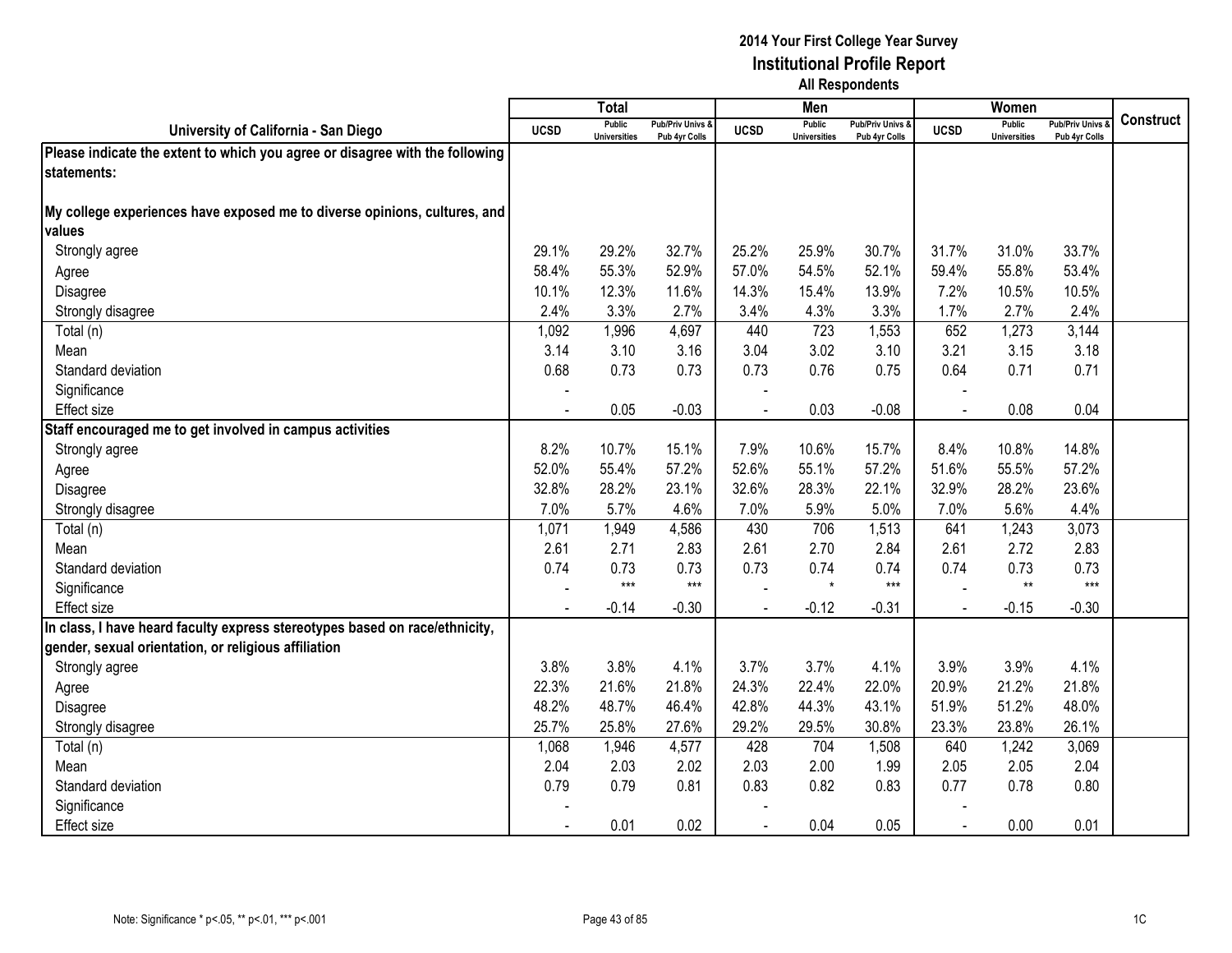|                                                                              |                          | <b>Total</b>                         |                                   |                | Men                                  |                                   |             | <b>Women</b>                         |                                        |                  |
|------------------------------------------------------------------------------|--------------------------|--------------------------------------|-----------------------------------|----------------|--------------------------------------|-----------------------------------|-------------|--------------------------------------|----------------------------------------|------------------|
| University of California - San Diego                                         | <b>UCSD</b>              | <b>Public</b><br><b>Universities</b> | Pub/Priv Univs &<br>Pub 4yr Colls | <b>UCSD</b>    | <b>Public</b><br><b>Universities</b> | Pub/Priv Univs &<br>Pub 4yr Colls | <b>UCSD</b> | <b>Public</b><br><b>Universities</b> | <b>Pub/Priv Univs</b><br>Pub 4yr Colls | <b>Construct</b> |
| Please indicate the extent to which you agree or disagree with the following |                          |                                      |                                   |                |                                      |                                   |             |                                      |                                        |                  |
| statements:                                                                  |                          |                                      |                                   |                |                                      |                                   |             |                                      |                                        |                  |
|                                                                              |                          |                                      |                                   |                |                                      |                                   |             |                                      |                                        |                  |
| Staff recognize my achievements                                              |                          |                                      |                                   |                |                                      |                                   |             |                                      |                                        |                  |
| Strongly agree                                                               | 4.1%                     | 6.3%                                 | 9.7%                              | 4.7%           | 6.3%                                 | 10.1%                             | 3.8%        | 6.4%                                 | 9.5%                                   |                  |
| Agree                                                                        | 44.4%                    | 50.5%                                | 55.8%                             | 43.0%          | 48.7%                                | 54.0%                             | 45.3%       | 51.6%                                | 56.6%                                  |                  |
| Disagree                                                                     | 44.6%                    | 37.5%                                | 30.2%                             | 44.9%          | 39.3%                                | 31.2%                             | 44.4%       | 36.5%                                | 29.7%                                  |                  |
| Strongly disagree                                                            | 6.9%                     | 5.6%                                 | 4.3%                              | 7.5%           | 5.7%                                 | 4.6%                              | 6.6%        | 5.6%                                 | 4.2%                                   |                  |
| Total (n)                                                                    | 1,068                    | 1,943                                | 4,575                             | 428            | 702                                  | 1,508                             | 640         | 1,241                                | 3,067                                  |                  |
| Mean                                                                         | 2.46                     | 2.58                                 | 2.71                              | 2.45           | 2.56                                 | 2.70                              | 2.46        | 2.59                                 | 2.71                                   |                  |
| Standard deviation                                                           | 0.69                     | 0.70                                 | 0.70                              | 0.70           | 0.70                                 | 0.71                              | 0.67        | 0.69                                 | 0.69                                   |                  |
| Significance                                                                 |                          | $***$                                | $***$                             |                | $\star$                              | $***$                             |             | $***$                                | $***$                                  |                  |
| Effect size                                                                  |                          | $-0.17$                              | $-0.36$                           | $\overline{a}$ | $-0.16$                              | $-0.35$                           |             | $-0.19$                              | $-0.36$                                |                  |
| aculty encouraged me to meet with them outside of class                      |                          |                                      |                                   |                |                                      |                                   |             |                                      |                                        |                  |
| Strongly agree                                                               | 10.9%                    | 15.0%                                | 17.2%                             | 8.4%           | 13.4%                                | 17.1%                             | 12.5%       | 15.9%                                | 17.3%                                  |                  |
| Agree                                                                        | 61.1%                    | 61.6%                                | 61.0%                             | 60.7%          | 60.4%                                | 60.3%                             | 61.3%       | 62.4%                                | 61.3%                                  |                  |
| Disagree                                                                     | 22.3%                    | 19.1%                                | 18.2%                             | 24.8%          | 21.6%                                | 18.3%                             | 20.7%       | 17.7%                                | 18.1%                                  |                  |
| Strongly disagree                                                            | 5.7%                     | 4.3%                                 | 3.6%                              | 6.1%           | 4.7%                                 | 4.3%                              | 5.5%        | 4.0%                                 | 3.2%                                   |                  |
| Total (n)                                                                    | 1,067                    | 1,942                                | 4,575                             | 428            | 704                                  | 1,511                             | 639         | 1,238                                | 3,064                                  |                  |
| Mean                                                                         | 2.77                     | 2.87                                 | 2.92                              | 2.71           | 2.82                                 | 2.90                              | 2.81        | 2.90                                 | 2.93                                   |                  |
| Standard deviation                                                           | 0.71                     | 0.70                                 | 0.70                              | 0.70           | 0.71                                 | 0.72                              | 0.72        | 0.70                                 | 0.69                                   |                  |
| Significance                                                                 | $\overline{\phantom{a}}$ | $***$                                | $***$                             |                | $\star$                              | $***$                             |             | $^{\star\star}$                      | $***$                                  |                  |
| <b>Effect size</b>                                                           |                          | $-0.14$                              | $-0.21$                           | $\overline{a}$ | $-0.15$                              | $-0.26$                           |             | $-0.13$                              | $-0.17$                                |                  |
| am interested in seeking information about current social and political      |                          |                                      |                                   |                |                                      |                                   |             |                                      |                                        |                  |
| <b>issues</b>                                                                |                          |                                      |                                   |                |                                      |                                   |             |                                      |                                        |                  |
| Strongly agree                                                               | 9.8%                     | 11.6%                                | 13.5%                             | 9.1%           | 12.1%                                | 15.3%                             | 10.3%       | 11.3%                                | 12.6%                                  |                  |
| Agree                                                                        | 46.3%                    | 45.0%                                | 43.7%                             | 41.9%          | 42.7%                                | 43.6%                             | 49.3%       | 46.4%                                | 43.8%                                  | Civic            |
| Disagree                                                                     | 34.1%                    | 34.0%                                | 32.9%                             | 37.7%          | 34.3%                                | 30.6%                             | 31.7%       | 33.8%                                | 34.0%                                  | Engage-          |
| Strongly disagree                                                            | 9.8%                     | 9.4%                                 | 9.9%                              | 11.4%          | 10.9%                                | 10.5%                             | 8.7%        | 8.5%                                 | 9.7%                                   | ment             |
| Total (n)                                                                    | 1,071                    | 1,947                                | 4,577                             | 430            | 705                                  | 1,511                             | 641         | 1,242                                | 3,066                                  |                  |
| Mean                                                                         | 2.56                     | 2.59                                 | 2.61                              | 2.49           | 2.56                                 | 2.64                              | 2.61        | 2.60                                 | 2.59                                   |                  |
| Standard deviation                                                           | 0.80                     | 0.81                                 | 0.84                              | 0.81           | 0.84                                 | 0.86                              | 0.79        | 0.80                                 | 0.83                                   |                  |
| Significance                                                                 |                          |                                      |                                   |                |                                      | $**$                              |             |                                      |                                        |                  |
| Effect size                                                                  |                          | $-0.04$                              | $-0.06$                           | $\blacksquare$ | $-0.08$                              | $-0.17$                           | $\sim$      | 0.01                                 | 0.02                                   |                  |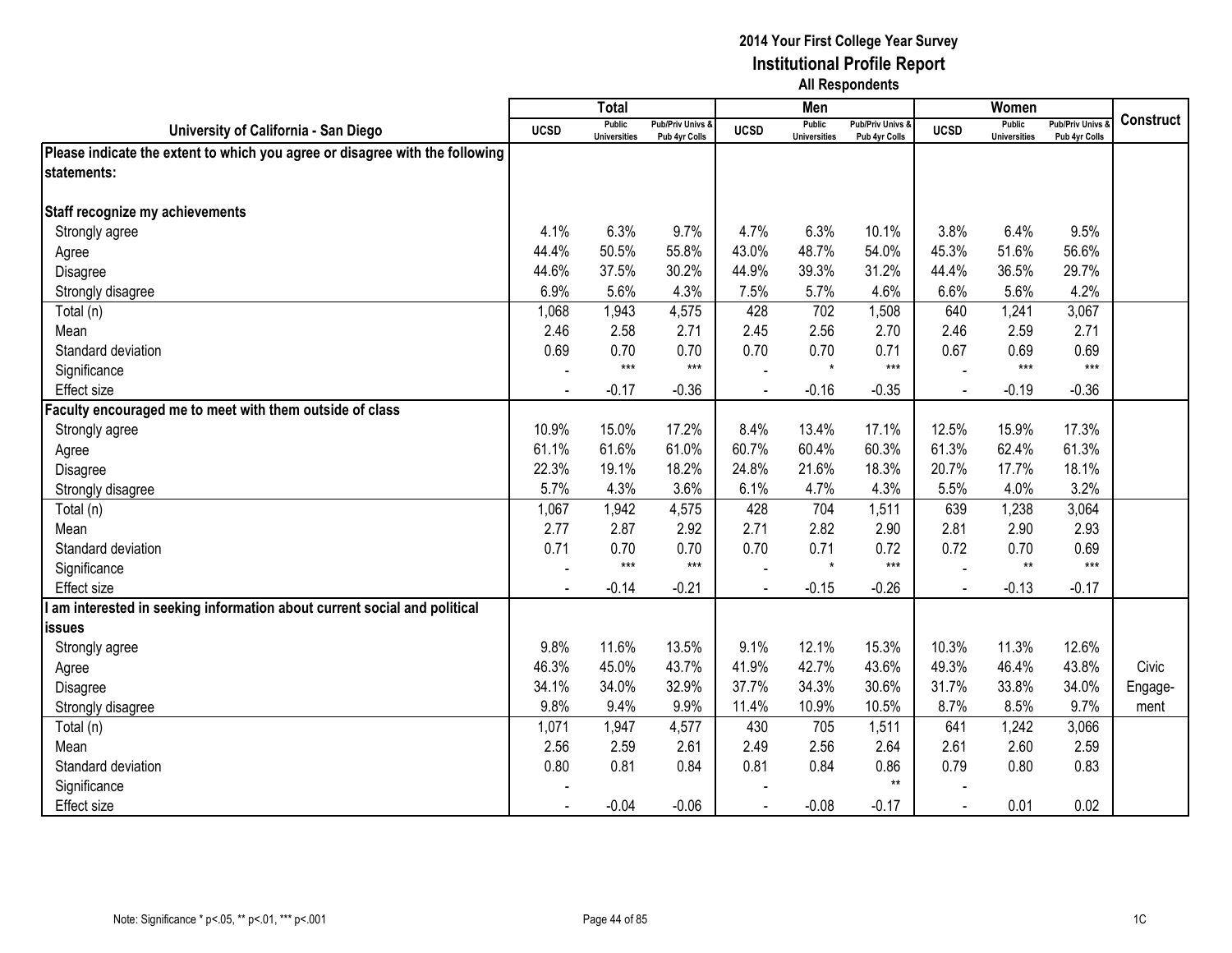|                                                                              |                | <b>Total</b>                         |                                              |                | Men                                  |                                              |                | Women                                |                                        |                  |
|------------------------------------------------------------------------------|----------------|--------------------------------------|----------------------------------------------|----------------|--------------------------------------|----------------------------------------------|----------------|--------------------------------------|----------------------------------------|------------------|
| University of California - San Diego                                         | <b>UCSD</b>    | <b>Public</b><br><b>Universities</b> | <b>Pub/Priv Univs &amp;</b><br>Pub 4yr Colls | <b>UCSD</b>    | <b>Public</b><br><b>Universities</b> | <b>Pub/Priv Univs &amp;</b><br>Pub 4yr Colls | <b>UCSD</b>    | <b>Public</b><br><b>Universities</b> | <b>Pub/Priv Univs</b><br>Pub 4yr Colls | <b>Construct</b> |
| Please indicate the extent to which you agree or disagree with the following |                |                                      |                                              |                |                                      |                                              |                |                                      |                                        |                  |
| <b>Istatements:</b>                                                          |                |                                      |                                              |                |                                      |                                              |                |                                      |                                        |                  |
|                                                                              |                |                                      |                                              |                |                                      |                                              |                |                                      |                                        |                  |
| feel a sense of belonging to this campus                                     |                |                                      |                                              |                |                                      |                                              |                |                                      |                                        |                  |
| Strongly agree                                                               | 9.3%           | 14.3%                                | 18.9%                                        | 8.9%           | 12.6%                                | 17.4%                                        | 9.5%           | 15.2%                                | 19.7%                                  |                  |
| Agree                                                                        | 58.0%          | 56.5%                                | 56.3%                                        | 55.1%          | 54.4%                                | 55.9%                                        | 59.9%          | 57.6%                                | 56.5%                                  |                  |
| Disagree                                                                     | 25.5%          | 22.4%                                | 19.3%                                        | 26.4%          | 24.1%                                | 20.0%                                        | 25.0%          | 21.4%                                | 18.9%                                  | Sense of         |
| Strongly disagree                                                            | 7.2%           | 6.8%                                 | 5.5%                                         | 9.6%           | 8.8%                                 | 6.6%                                         | 5.6%           | 5.7%                                 | 5.0%                                   | Belonging        |
| Total (n)                                                                    | 1,069          | 1,946                                | 4,576                                        | 428            | 704                                  | 1,509                                        | 641            | 1,242                                | 3,067                                  |                  |
| Mean                                                                         | 2.69           | 2.78                                 | 2.89                                         | 2.63           | 2.71                                 | 2.84                                         | 2.73           | 2.82                                 | 2.91                                   |                  |
| Standard deviation                                                           | 0.74           | 0.77                                 | 0.77                                         | 0.78           | 0.80                                 | 0.78                                         | 0.71           | 0.75                                 | 0.76                                   |                  |
| Significance                                                                 |                | $**$                                 | $***$                                        |                |                                      | $***$                                        |                | $\star$                              | $***$                                  |                  |
| Effect size                                                                  | $\blacksquare$ | $-0.12$                              | $-0.26$                                      | $\blacksquare$ | $-0.10$                              | $-0.27$                                      |                | $-0.12$                              | $-0.24$                                |                  |
| At least one faculty member has taken an interest in my development          |                |                                      |                                              |                |                                      |                                              |                |                                      |                                        |                  |
| Strongly agree                                                               | 10.1%          | 16.4%                                | 22.9%                                        | 10.2%          | 15.0%                                | 22.8%                                        | 10.0%          | 17.2%                                | 22.9%                                  |                  |
| Agree                                                                        | 47.4%          | 50.5%                                | 52.4%                                        | 43.7%          | 49.1%                                | 51.2%                                        | 49.8%          | 51.3%                                | 53.1%                                  |                  |
| Disagree                                                                     | 34.1%          | 27.0%                                | 20.4%                                        | 35.6%          | 27.8%                                | 20.7%                                        | 33.2%          | 26.5%                                | 20.2%                                  |                  |
| Strongly disagree                                                            | 8.4%           | 6.1%                                 | 4.3%                                         | 10.5%          | 8.1%                                 | 5.3%                                         | 7.0%           | 5.0%                                 | 3.8%                                   |                  |
| Total (n)                                                                    | 1,072          | 1,947                                | 4,579                                        | 430            | 705                                  | 1,514                                        | 642            | 1,242                                | 3,065                                  |                  |
| Mean                                                                         | 2.59           | 2.77                                 | 2.94                                         | 2.54           | 2.71                                 | 2.91                                         | 2.63           | 2.81                                 | 2.95                                   |                  |
| Standard deviation                                                           | 0.78           | 0.79                                 | 0.78                                         | 0.81           | 0.82                                 | 0.80                                         | 0.76           | 0.77                                 | 0.76                                   |                  |
| Significance                                                                 |                | $***$                                | $***$                                        |                | $***$                                | $***$                                        |                | $***$                                | $***$                                  |                  |
| Effect size                                                                  | $\blacksquare$ | $-0.23$                              | $-0.45$                                      |                | $-0.21$                              | $-0.46$                                      | $\blacksquare$ | $-0.23$                              | $-0.42$                                |                  |
| feel I am a member of this college                                           |                |                                      |                                              |                |                                      |                                              |                |                                      |                                        |                  |
| Strongly agree                                                               | 11.1%          | 18.5%                                | 24.2%                                        | 10.5%          | 16.2%                                | 22.6%                                        | 11.5%          | 19.8%                                | 24.9%                                  |                  |
| Agree                                                                        | 64.1%          | 61.5%                                | 58.5%                                        | 62.1%          | 61.2%                                | 59.0%                                        | 65.4%          | 61.6%                                | 58.3%                                  |                  |
| Disagree                                                                     | 19.6%          | 14.9%                                | 13.3%                                        | 20.1%          | 16.2%                                | 13.7%                                        | 19.2%          | 14.2%                                | 13.1%                                  | Sense of         |
| Strongly disagree                                                            | 5.2%           | 5.1%                                 | 4.0%                                         | 7.3%           | 6.4%                                 | 4.7%                                         | 3.9%           | 4.3%                                 | 3.7%                                   | Belonging        |
| Total (n)                                                                    | 1,069          | 1,947                                | 4,577                                        | 427            | 704                                  | 1,511                                        | 642            | 1,243                                | 3,066                                  |                  |
| Mean                                                                         | 2.81           | 2.93                                 | 3.03                                         | 2.76           | 2.87                                 | 3.00                                         | 2.85           | 2.97                                 | 3.04                                   |                  |
| Standard deviation                                                           | 0.69           | 0.73                                 | 0.73                                         | 0.74           | 0.75                                 | 0.74                                         | 0.66           | 0.72                                 | 0.73                                   |                  |
| Significance                                                                 |                | $***$                                | $***$                                        |                | $\star$                              | $***$                                        |                | $***$                                | $***$                                  |                  |
| Effect size                                                                  |                | $-0.16$                              | $-0.30$                                      |                | $-0.15$                              | $-0.32$                                      |                | $-0.17$                              | $-0.26$                                |                  |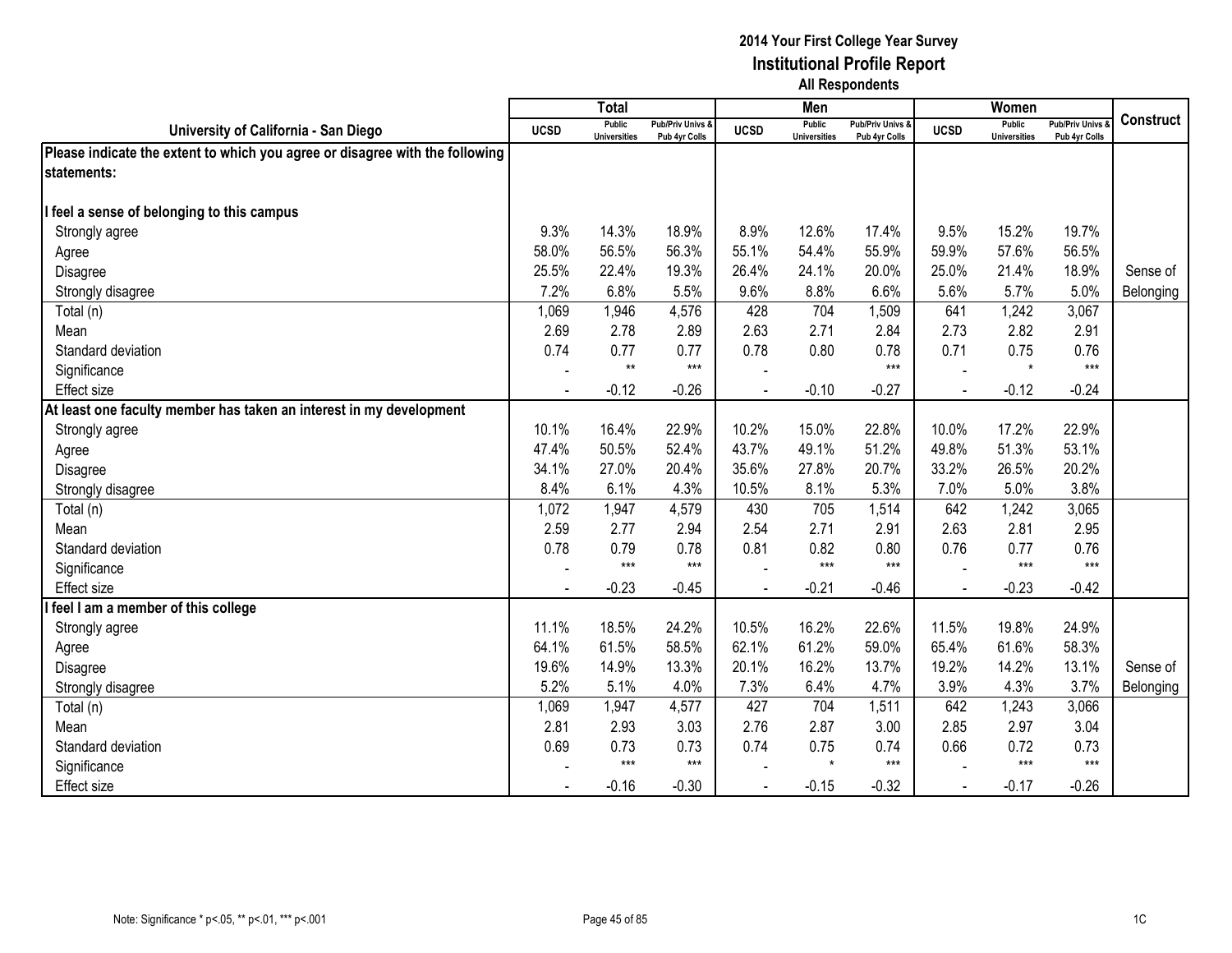|                                                                              |                | <b>Total</b>                         |                                   |             | Men                                  |                                   |             | Women                                |                                        |                  |
|------------------------------------------------------------------------------|----------------|--------------------------------------|-----------------------------------|-------------|--------------------------------------|-----------------------------------|-------------|--------------------------------------|----------------------------------------|------------------|
| University of California - San Diego                                         | <b>UCSD</b>    | <b>Public</b><br><b>Universities</b> | Pub/Priv Univs &<br>Pub 4yr Colls | <b>UCSD</b> | <b>Public</b><br><b>Universities</b> | Pub/Priv Univs &<br>Pub 4yr Colls | <b>UCSD</b> | <b>Public</b><br><b>Universities</b> | <b>Pub/Priv Univs</b><br>Pub 4yr Colls | <b>Construct</b> |
| Please indicate the extent to which you agree or disagree with the following |                |                                      |                                   |             |                                      |                                   |             |                                      |                                        |                  |
| statements:                                                                  |                |                                      |                                   |             |                                      |                                   |             |                                      |                                        |                  |
|                                                                              |                |                                      |                                   |             |                                      |                                   |             |                                      |                                        |                  |
| have effectively led a group to a common purpose                             |                |                                      |                                   |             |                                      |                                   |             |                                      |                                        |                  |
| Strongly agree                                                               | 7.0%           | 9.8%                                 | 11.1%                             | 8.7%        | 10.9%                                | 12.5%                             | 5.8%        | 9.1%                                 | 10.4%                                  |                  |
| Agree                                                                        | 38.9%          | 40.3%                                | 41.3%                             | 44.9%       | 45.6%                                | 47.2%                             | 34.9%       | 37.4%                                | 38.4%                                  |                  |
| Disagree                                                                     | 42.3%          | 39.2%                                | 38.2%                             | 35.1%       | 33.2%                                | 31.6%                             | 47.1%       | 42.6%                                | 41.4%                                  |                  |
| Strongly disagree                                                            | 11.8%          | 10.7%                                | 9.4%                              | 11.3%       | 10.3%                                | 8.7%                              | 12.2%       | 10.9%                                | 9.7%                                   | Leadership       |
| Total (n)                                                                    | 1,064          | 1,937                                | 4,554                             | 425         | 698                                  | 1,502                             | 639         | 1,239                                | 3,052                                  |                  |
| Mean                                                                         | 2.41           | 2.49                                 | 2.54                              | 2.51        | 2.57                                 | 2.64                              | 2.34        | 2.45                                 | 2.49                                   |                  |
| Standard deviation                                                           | 0.79           | 0.81                                 | 0.81                              | 0.81        | 0.82                                 | 0.81                              | 0.77        | 0.81                                 | 0.81                                   |                  |
| Significance                                                                 |                | $**$                                 | $***$                             |             |                                      | $**$                              |             | $**$                                 | $***$                                  |                  |
| <b>Effect size</b>                                                           | $\blacksquare$ | $-0.10$                              | $-0.16$                           |             | $-0.07$                              | $-0.16$                           |             | $-0.14$                              | $-0.19$                                |                  |
| It's important for me to be thinking about my career path after college      |                |                                      |                                   |             |                                      |                                   |             |                                      |                                        |                  |
| Strongly agree                                                               | 53.8%          | 59.0%                                | 58.9%                             | 49.1%       | 54.6%                                | 55.9%                             | 56.9%       | 61.4%                                | 60.4%                                  |                  |
| Agree                                                                        | 40.1%          | 36.5%                                | 36.8%                             | 42.1%       | 38.4%                                | 38.2%                             | 38.8%       | 35.3%                                | 36.2%                                  |                  |
| Disagree                                                                     | 5.0%           | 3.6%                                 | 3.3%                              | 7.7%        | 5.7%                                 | 4.6%                              | 3.3%        | 2.5%                                 | 2.7%                                   |                  |
| Strongly disagree                                                            | 1.0%           | 0.9%                                 | 1.0%                              | 1.2%        | 1.3%                                 | 1.3%                              | 0.9%        | 0.7%                                 | 0.8%                                   |                  |
| Total (n)                                                                    | 1,071          | 1,947                                | 4,581                             | 430         | 705                                  | 1,514                             | 641         | 1,242                                | 3,067                                  |                  |
| Mean                                                                         | 3.47           | 3.53                                 | 3.54                              | 3.39        | 3.46                                 | 3.49                              | 3.52        | 3.57                                 | 3.56                                   |                  |
| Standard deviation                                                           | 0.64           | 0.61                                 | 0.61                              | 0.68        | 0.66                                 | 0.65                              | 0.61        | 0.58                                 | 0.59                                   |                  |
| Significance                                                                 |                | $\star$                              | $***$                             |             |                                      | $**$                              |             |                                      |                                        |                  |
| Effect size                                                                  |                | $-0.10$                              | $-0.11$                           |             | $-0.11$                              | $-0.15$                           |             | $-0.09$                              | $-0.07$                                |                  |
| have a clear idea of how to achieve my career goals                          |                |                                      |                                   |             |                                      |                                   |             |                                      |                                        |                  |
| Strongly agree                                                               | 16.4%          | 21.8%                                | 24.2%                             | 17.7%       | 21.5%                                | 23.0%                             | 15.4%       | 22.0%                                | 24.8%                                  |                  |
| Agree                                                                        | 46.2%          | 45.6%                                | 45.9%                             | 45.9%       | 46.3%                                | 45.8%                             | 46.3%       | 45.2%                                | 46.0%                                  |                  |
| Disagree                                                                     | 30.3%          | 26.3%                                | 24.0%                             | 30.5%       | 26.5%                                | 24.8%                             | 30.1%       | 26.1%                                | 23.6%                                  |                  |
| Strongly disagree                                                            | 7.2%           | 6.3%                                 | 5.9%                              | 5.8%        | 5.7%                                 | 6.4%                              | 8.1%        | 6.7%                                 | 5.7%                                   |                  |
| Total (n)                                                                    | 1,070          | 1,950                                | 4,580                             | 429         | 706                                  | 1,516                             | 641         | 1,244                                | 3,064                                  |                  |
| Mean                                                                         | 2.72           | 2.83                                 | 2.88                              | 2.76        | 2.84                                 | 2.85                              | 2.69        | 2.83                                 | 2.90                                   |                  |
| Standard deviation                                                           | 0.82           | 0.84                                 | 0.84                              | 0.81        | 0.83                                 | 0.84                              | 0.83        | 0.85                                 | 0.84                                   |                  |
| Significance                                                                 |                | $***$                                | $***$                             |             |                                      | $\star$                           |             | $***$                                | $***$                                  |                  |
| Effect size                                                                  |                | $-0.13$                              | $-0.19$                           |             | $-0.10$                              | $-0.11$                           |             | $-0.16$                              | $-0.25$                                |                  |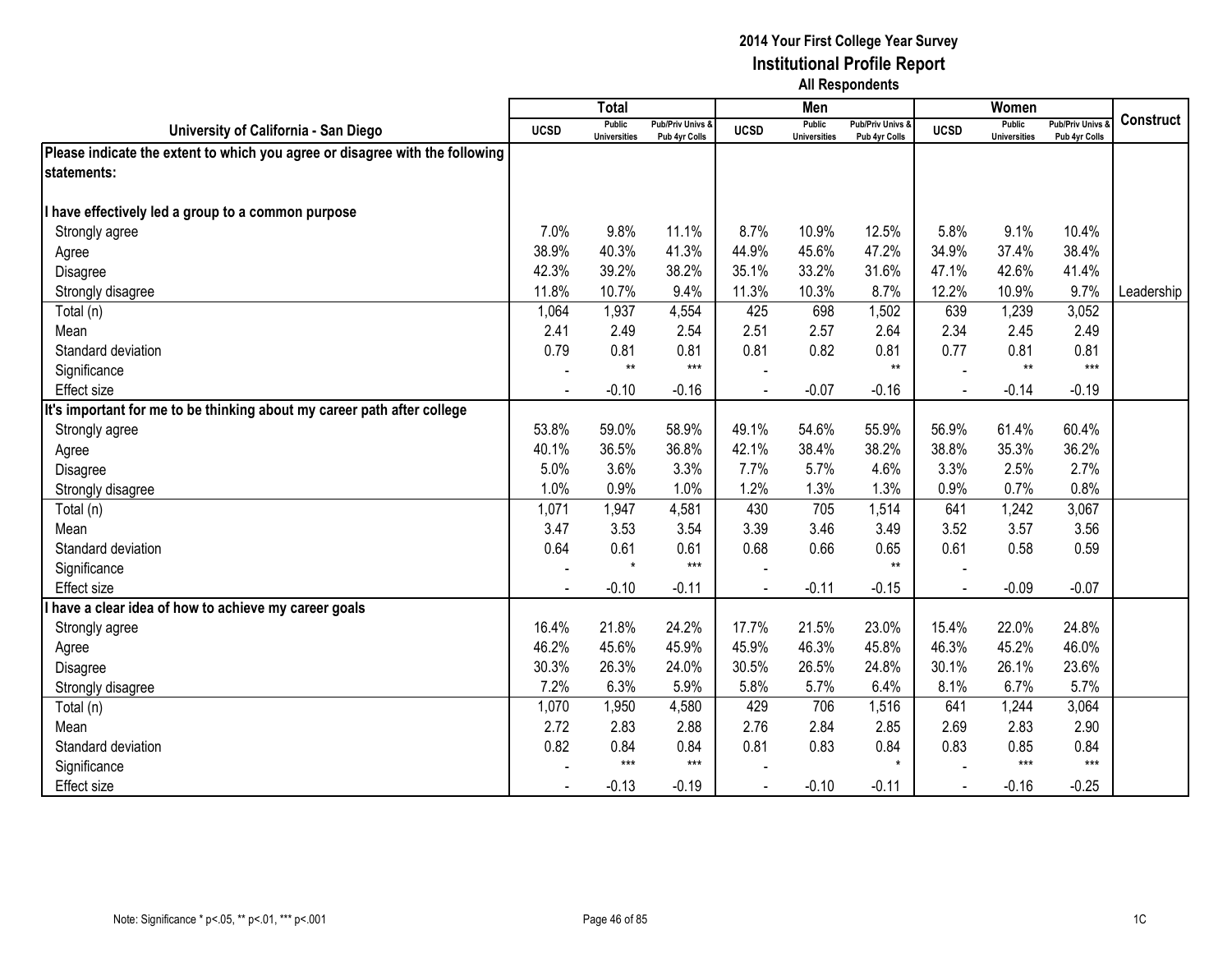|                                                                               |             | <b>Total</b>                         |                                   |                | Men                                  |                                   |                | Women                                |                                        |                  |
|-------------------------------------------------------------------------------|-------------|--------------------------------------|-----------------------------------|----------------|--------------------------------------|-----------------------------------|----------------|--------------------------------------|----------------------------------------|------------------|
| University of California - San Diego                                          | <b>UCSD</b> | <b>Public</b><br><b>Universities</b> | Pub/Priv Univs &<br>Pub 4yr Colls | <b>UCSD</b>    | <b>Public</b><br><b>Universities</b> | Pub/Priv Univs &<br>Pub 4yr Colls | <b>UCSD</b>    | <b>Public</b><br><b>Universities</b> | <b>Pub/Priv Univs</b><br>Pub 4yr Colls | <b>Construct</b> |
| Please rate your satisfaction with this institution on each of the aspects of |             |                                      |                                   |                |                                      |                                   |                |                                      |                                        |                  |
| college life listed below:                                                    |             |                                      |                                   |                |                                      |                                   |                |                                      |                                        |                  |
|                                                                               |             |                                      |                                   |                |                                      |                                   |                |                                      |                                        |                  |
| Amount of contact with faculty                                                |             |                                      |                                   |                |                                      |                                   |                |                                      |                                        |                  |
| Very satisfied                                                                | 8.5%        | 11.7%                                | 15.3%                             | 9.9%           | 12.9%                                | 16.5%                             | 7.5%           | 11.0%                                | 14.8%                                  |                  |
| Satisfied                                                                     | 33.1%       | 41.1%                                | 44.8%                             | 31.4%          | 40.1%                                | 43.9%                             | 34.2%          | 41.6%                                | 45.2%                                  |                  |
| Neutral                                                                       | 42.3%       | 35.2%                                | 31.4%                             | 38.3%          | 32.1%                                | 30.3%                             | 44.9%          | 37.0%                                | 31.9%                                  |                  |
| Dissatisfied                                                                  | 12.6%       | 9.7%                                 | 6.7%                              | 16.3%          | 12.0%                                | 6.9%                              | 10.2%          | 8.4%                                 | 6.5%                                   | Faculty          |
| Very dissatisfied                                                             | 3.5%        | 2.4%                                 | 1.8%                              | 4.1%           | 2.9%                                 | 2.3%                              | 3.2%           | 2.1%                                 | 1.6%                                   | Interaction      |
| Total (n)                                                                     | 991         | 1,843                                | 4,396                             | 392            | 658                                  | 1,434                             | 599            | 1,185                                | 2,962                                  |                  |
| Mean                                                                          | 3.30        | 3.50                                 | 3.65                              | 3.27           | 3.48                                 | 3.65                              | 3.33           | 3.51                                 | 3.65                                   |                  |
| Standard deviation                                                            | 0.92        | 0.91                                 | 0.88                              | 0.98           | 0.96                                 | 0.91                              | 0.88           | 0.87                                 | 0.87                                   |                  |
| Significance                                                                  |             | $***$                                | $***$                             |                | $***$                                | $***$                             |                | $***$                                | $***$                                  |                  |
| <b>Effect size</b>                                                            |             | $-0.22$                              | $-0.40$                           |                | $-0.22$                              | $-0.42$                           |                | $-0.21$                              | $-0.37$                                |                  |
| Racial/ethnic diversity of faculty                                            |             |                                      |                                   |                |                                      |                                   |                |                                      |                                        |                  |
| Very satisfied                                                                | 11.8%       | 10.9%                                | 12.2%                             | 11.8%          | 11.7%                                | 13.6%                             | 11.8%          | 10.5%                                | 11.5%                                  |                  |
| Satisfied                                                                     | 34.1%       | 36.7%                                | 37.3%                             | 31.9%          | 34.2%                                | 37.5%                             | 35.5%          | 38.1%                                | 37.3%                                  |                  |
| <b>Neutral</b>                                                                | 42.5%       | 41.9%                                | 41.0%                             | 44.2%          | 44.2%                                | 40.9%                             | 41.3%          | 40.7%                                | 41.0%                                  |                  |
| <b>Dissatisfied</b>                                                           | 9.0%        | 8.1%                                 | 7.3%                              | 8.8%           | 7.1%                                 | 5.6%                              | 9.1%           | 8.7%                                 | 8.2%                                   |                  |
| Very dissatisfied                                                             | 2.7%        | 2.3%                                 | 2.2%                              | 3.3%           | 2.7%                                 | 2.4%                              | 2.3%           | 2.1%                                 | 2.0%                                   |                  |
| Total (n)                                                                     | 1,015       | 1,853                                | 4,362                             | 398            | 660                                  | 1,411                             | 617            | 1,193                                | 2,951                                  |                  |
| Mean                                                                          | 3.43        | 3.46                                 | 3.50                              | 3.40           | 3.45                                 | 3.54                              | 3.46           | 3.46                                 | 3.48                                   |                  |
| Standard deviation                                                            | 0.91        | 0.88                                 | 0.88                              | 0.92           | 0.89                                 | 0.88                              | 0.90           | 0.87                                 | 0.88                                   |                  |
| Significance                                                                  |             |                                      | $\star$                           |                |                                      | $**$                              |                |                                      |                                        |                  |
| <b>Effect size</b>                                                            |             | $-0.03$                              | $-0.08$                           |                | $-0.06$                              | $-0.16$                           |                | 0.00                                 | $-0.02$                                |                  |
| Racial/ethnic diversity of student body                                       |             |                                      |                                   |                |                                      |                                   |                |                                      |                                        |                  |
| Very satisfied                                                                | 10.6%       | 10.2%                                | 13.2%                             | 12.5%          | 11.6%                                | 14.9%                             | 9.4%           | 9.5%                                 | 12.3%                                  |                  |
| Satisfied                                                                     | 30.6%       | 31.8%                                | 34.5%                             | 27.7%          | 29.6%                                | 33.2%                             | 32.4%          | 33.1%                                | 35.2%                                  |                  |
| Neutral                                                                       | 38.6%       | 37.1%                                | 35.7%                             | 39.2%          | 38.6%                                | 36.7%                             | 38.2%          | 36.3%                                | 35.2%                                  |                  |
| <b>Dissatisfied</b>                                                           | 13.3%       | 13.8%                                | 11.4%                             | 13.2%          | 12.9%                                | 9.8%                              | 13.4%          | 14.3%                                | 12.1%                                  |                  |
| Very dissatisfied                                                             | 7.0%        | 7.0%                                 | 5.2%                              | 7.5%           | 7.4%                                 | 5.5%                              | 6.6%           | 6.8%                                 | 5.1%                                   |                  |
| Total (n)                                                                     | 1,021       | 1,865                                | 4,392                             | 401            | 666                                  | 1,426                             | 620            | 1,199                                | 2,966                                  |                  |
| Mean                                                                          | 3.24        | 3.25                                 | 3.39                              | 3.24           | 3.25                                 | 3.42                              | 3.25           | 3.24                                 | 3.38                                   |                  |
| Standard deviation                                                            | 1.04        | 1.04                                 | 1.02                              | 1.07           | 1.06                                 | 1.03                              | 1.02           | 1.03                                 | 1.02                                   |                  |
| Significance                                                                  |             |                                      | $***$                             |                |                                      | $**$                              |                |                                      | $^{\star\star}$                        |                  |
| <b>Effect size</b>                                                            |             | $-0.01$                              | $-0.15$                           | $\blacksquare$ | $-0.01$                              | $-0.17$                           | $\blacksquare$ | 0.01                                 | $-0.13$                                |                  |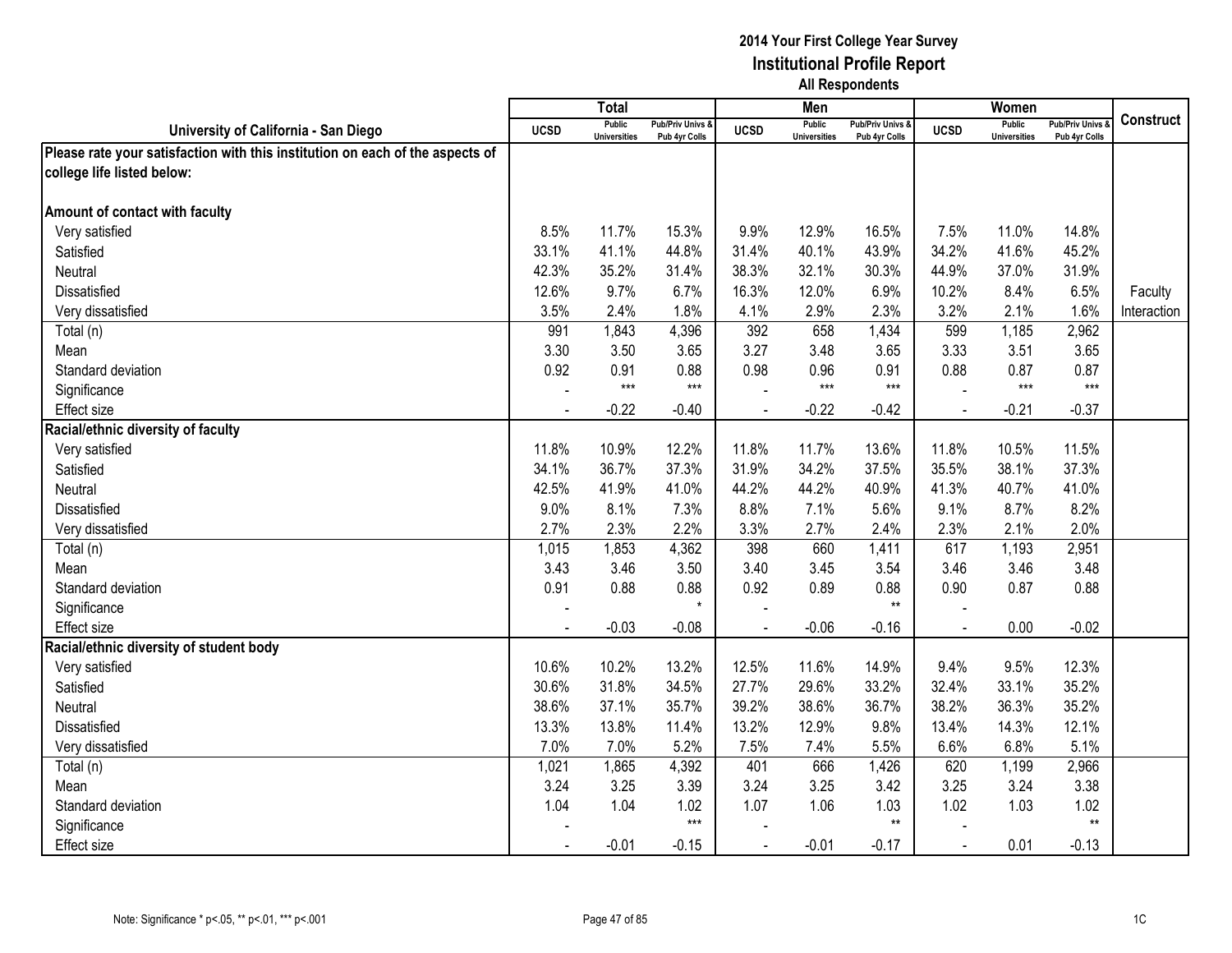|                                                                               |             | <b>Total</b>                         |                                   |             | Men                                  |                                              |             | Women                                |                                        |              |
|-------------------------------------------------------------------------------|-------------|--------------------------------------|-----------------------------------|-------------|--------------------------------------|----------------------------------------------|-------------|--------------------------------------|----------------------------------------|--------------|
| University of California - San Diego                                          | <b>UCSD</b> | <b>Public</b><br><b>Universities</b> | Pub/Priv Univs &<br>Pub 4yr Colls | <b>UCSD</b> | <b>Public</b><br><b>Universities</b> | <b>Pub/Priv Univs &amp;</b><br>Pub 4yr Colls | <b>UCSD</b> | <b>Public</b><br><b>Universities</b> | <b>Pub/Priv Univs</b><br>Pub 4yr Colls | Construct    |
| Please rate your satisfaction with this institution on each of the aspects of |             |                                      |                                   |             |                                      |                                              |             |                                      |                                        |              |
| college life listed below:                                                    |             |                                      |                                   |             |                                      |                                              |             |                                      |                                        |              |
|                                                                               |             |                                      |                                   |             |                                      |                                              |             |                                      |                                        |              |
| <b>Class size</b>                                                             |             |                                      |                                   |             |                                      |                                              |             |                                      |                                        |              |
| Very satisfied                                                                | 4.9%        | 10.3%                                | 19.6%                             | 4.9%        | 10.6%                                | 18.4%                                        | 4.9%        | 10.1%                                | 20.2%                                  |              |
| Satisfied                                                                     | 25.1%       | 37.2%                                | 44.4%                             | 21.1%       | 30.9%                                | 40.6%                                        | 27.7%       | 40.8%                                | 46.2%                                  |              |
| <b>Neutral</b>                                                                | 33.1%       | 28.7%                                | 23.6%                             | 33.7%       | 30.8%                                | 25.7%                                        | 32.8%       | 27.5%                                | 22.5%                                  |              |
| Dissatisfied                                                                  | 24.6%       | 16.4%                                | 8.7%                              | 25.2%       | 18.2%                                | 10.0%                                        | 24.2%       | 15.4%                                | 8.1%                                   |              |
| Very dissatisfied                                                             | 12.3%       | 7.4%                                 | 3.7%                              | 15.0%       | 9.5%                                 | 5.3%                                         | 10.5%       | 6.2%                                 | 3.0%                                   |              |
| Total (n)                                                                     | 1,041       | 1,898                                | 4,465                             | 412         | 682                                  | 1,464                                        | 629         | 1,216                                | 3,001                                  |              |
| Mean                                                                          | 2.86        | 3.27                                 | 3.67                              | 2.75        | 3.15                                 | 3.57                                         | 2.92        | 3.33                                 | 3.73                                   |              |
| Standard deviation                                                            | 1.08        | 1.08                                 | 1.00                              | 1.10        | 1.13                                 | 1.06                                         | 1.06        | 1.05                                 | 0.97                                   |              |
| Significance                                                                  |             | $***$                                | $***$                             |             | $***$                                | $***$                                        |             | $***$                                | $***$                                  |              |
| <b>Effect size</b>                                                            |             | $-0.38$                              | $-0.81$                           |             | $-0.35$                              | $-0.77$                                      |             | $-0.39$                              | $-0.84$                                |              |
| Interaction with other students                                               |             |                                      |                                   |             |                                      |                                              |             |                                      |                                        |              |
| Very satisfied                                                                | 7.4%        | 11.9%                                | 18.8%                             | 7.4%        | 11.1%                                | 19.0%                                        | 7.3%        | 12.4%                                | 18.8%                                  |              |
| Satisfied                                                                     | 39.6%       | 45.3%                                | 47.8%                             | 38.3%       | 43.8%                                | 46.6%                                        | 40.4%       | 46.1%                                | 48.4%                                  |              |
| Neutral                                                                       | 34.6%       | 28.8%                                | 23.5%                             | 34.6%       | 29.3%                                | 23.6%                                        | 34.5%       | 28.6%                                | 23.4%                                  |              |
| <b>Dissatisfied</b>                                                           | 15.4%       | 11.3%                                | 7.9%                              | 16.0%       | 12.3%                                | 8.3%                                         | 15.0%       | 10.7%                                | 7.7%                                   |              |
| Very dissatisfied                                                             | 3.1%        | 2.7%                                 | 2.0%                              | 3.7%        | 3.6%                                 | 2.5%                                         | 2.7%        | 2.2%                                 | 1.7%                                   |              |
| Total (n)                                                                     | 1,033       | 1,884                                | 4,448                             | 407         | 676                                  | 1,456                                        | 626         | 1,208                                | 2,992                                  |              |
| Mean                                                                          | 3.33        | 3.52                                 | 3.74                              | 3.30        | 3.47                                 | 3.71                                         | 3.35        | 3.56                                 | 3.75                                   |              |
| Standard deviation                                                            | 0.93        | 0.94                                 | 0.92                              | 0.95        | 0.96                                 | 0.95                                         | 0.92        | 0.92                                 | 0.91                                   |              |
| Significance                                                                  |             | $***$                                | $***$                             |             | $**$                                 | $***$                                        |             | $***$                                | $***$                                  |              |
| <b>Effect size</b>                                                            |             | $-0.20$                              | $-0.45$                           |             | $-0.18$                              | $-0.43$                                      |             | $-0.23$                              | $-0.44$                                |              |
| Relevance of coursework to everyday life                                      |             |                                      |                                   |             |                                      |                                              |             |                                      |                                        |              |
| Very satisfied                                                                | 7.4%        | 8.6%                                 | 11.6%                             | 8.1%        | 9.4%                                 | 11.8%                                        | 7.0%        | 8.2%                                 | 11.6%                                  |              |
| Satisfied                                                                     | 34.2%       | 38.4%                                | 40.3%                             | 31.3%       | 35.8%                                | 39.8%                                        | 36.1%       | 39.8%                                | 40.6%                                  |              |
| Neutral                                                                       | 36.4%       | 34.1%                                | 33.1%                             | 36.9%       | 35.1%                                | 32.1%                                        | 36.1%       | 33.6%                                | 33.6%                                  | Satisfaction |
| Dissatisfied                                                                  | 16.5%       | 14.7%                                | 11.6%                             | 17.6%       | 14.0%                                | 11.7%                                        | 15.8%       | 15.2%                                | 11.6%                                  | with         |
| Very dissatisfied                                                             | 5.4%        | 4.1%                                 | 3.3%                              | 6.1%        | 5.7%                                 | 4.6%                                         | 5.0%        | 3.2%                                 | 2.6%                                   | Coursework   |
| Total (n)                                                                     | 1,035       | 1,892                                | 4,459                             | 409         | 679                                  | 1,458                                        | 626         | 1,213                                | 3,001                                  |              |
| Mean                                                                          | 3.22        | 3.33                                 | 3.45                              | 3.18        | 3.29                                 | 3.43                                         | 3.24        | 3.35                                 | 3.47                                   |              |
| Standard deviation                                                            | 0.99        | 0.97                                 | 0.95                              | 1.01        | 1.01                                 | 1.00                                         | 0.97        | 0.94                                 | 0.93                                   |              |
| Significance                                                                  |             | $**$                                 | $***$                             |             |                                      | $***$                                        |             | $\star$                              | $***$                                  |              |
| <b>Effect size</b>                                                            |             | $-0.11$                              | $-0.24$                           | $\sim$      | $-0.11$                              | $-0.25$                                      | $\sim$      | $-0.12$                              | $-0.25$                                |              |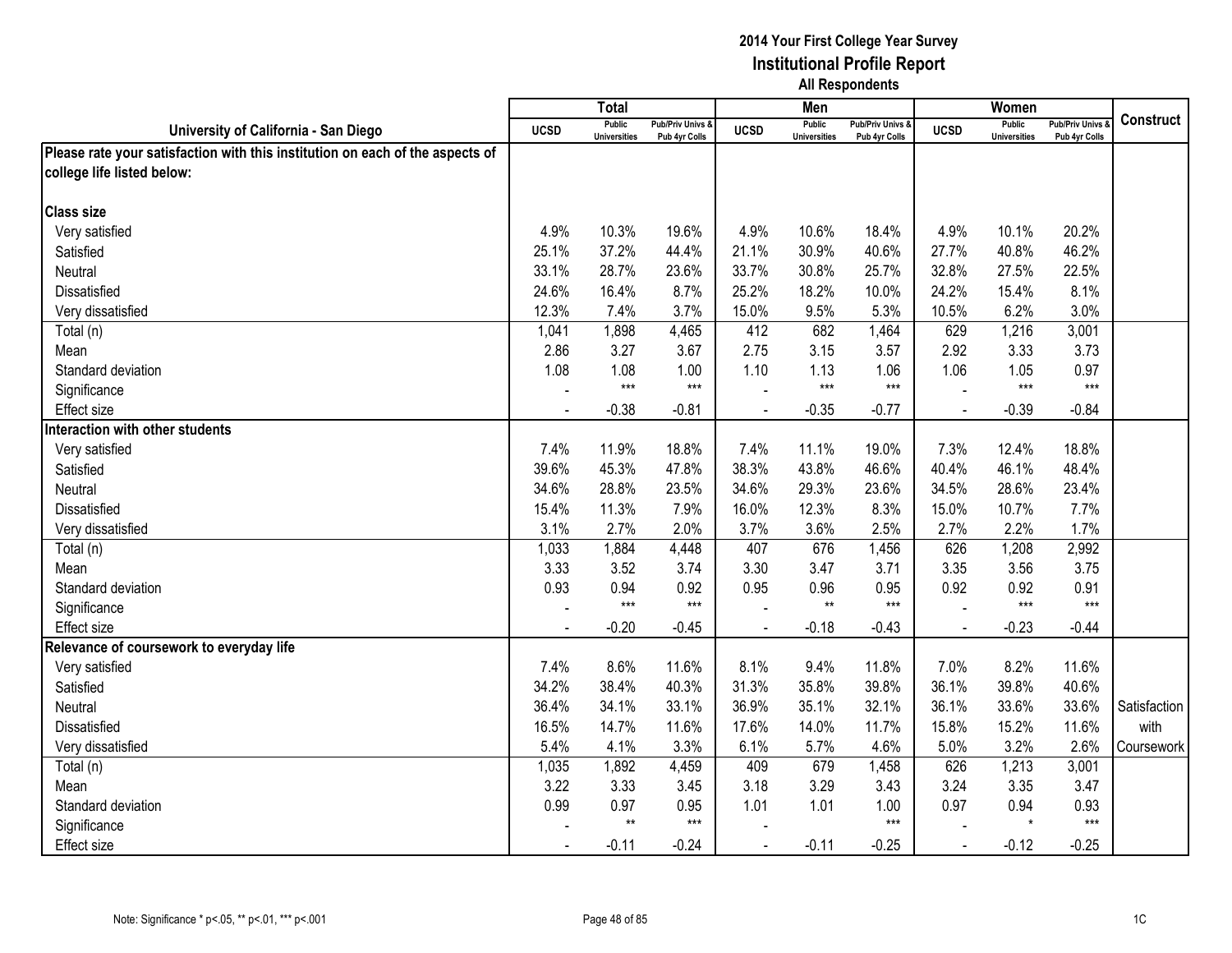|                                                                               |             | <b>Total</b>                         |                                   |                | Men                                  |                                   |                | Women                                |                                        |                  |
|-------------------------------------------------------------------------------|-------------|--------------------------------------|-----------------------------------|----------------|--------------------------------------|-----------------------------------|----------------|--------------------------------------|----------------------------------------|------------------|
| University of California - San Diego                                          | <b>UCSD</b> | <b>Public</b><br><b>Universities</b> | Pub/Priv Univs &<br>Pub 4yr Colls | <b>UCSD</b>    | <b>Public</b><br><b>Universities</b> | Pub/Priv Univs &<br>Pub 4yr Colls | <b>UCSD</b>    | <b>Public</b><br><b>Universities</b> | <b>Pub/Priv Univs</b><br>Pub 4yr Colls | <b>Construct</b> |
| Please rate your satisfaction with this institution on each of the aspects of |             |                                      |                                   |                |                                      |                                   |                |                                      |                                        |                  |
| college life listed below:                                                    |             |                                      |                                   |                |                                      |                                   |                |                                      |                                        |                  |
|                                                                               |             |                                      |                                   |                |                                      |                                   |                |                                      |                                        |                  |
| Relevance of coursework to future career plans                                |             |                                      |                                   |                |                                      |                                   |                |                                      |                                        |                  |
| Very satisfied                                                                | 11.1%       | 13.4%                                | 16.6%                             | 13.2%          | 15.2%                                | 18.1%                             | 9.7%           | 12.4%                                | 15.8%                                  |                  |
| Satisfied                                                                     | 41.8%       | 42.3%                                | 41.7%                             | 40.2%          | 40.5%                                | 41.1%                             | 42.7%          | 43.3%                                | 42.0%                                  |                  |
| Neutral                                                                       | 30.6%       | 29.3%                                | 28.5%                             | 31.0%          | 29.9%                                | 27.9%                             | 30.3%          | 29.0%                                | 28.8%                                  | Satisfaction     |
| <b>Dissatisfied</b>                                                           | 12.5%       | 11.4%                                | 10.1%                             | 11.2%          | 10.0%                                | 9.2%                              | 13.4%          | 12.1%                                | 10.6%                                  | with             |
| Very dissatisfied                                                             | 4.1%        | 3.6%                                 | 3.1%                              | 4.4%           | 4.4%                                 | 3.6%                              | 3.8%           | 3.1%                                 | 2.8%                                   | Coursework       |
| Total (n)                                                                     | 1,037       | 1,891                                | 4,444                             | 410            | 679                                  | 1,457                             | 627            | 1,212                                | 2,987                                  |                  |
| Mean                                                                          | 3.43        | 3.51                                 | 3.59                              | 3.47           | 3.52                                 | 3.61                              | 3.41           | 3.50                                 | 3.57                                   |                  |
| Standard deviation                                                            | 0.98        | 0.98                                 | 0.98                              | 1.00           | 1.01                                 | 1.00                              | 0.97           | 0.96                                 | 0.97                                   |                  |
| Significance                                                                  |             |                                      | $***$                             |                |                                      | $\star$                           |                |                                      | $***$                                  |                  |
| <b>Effect size</b>                                                            |             | $-0.08$                              | $-0.16$                           |                | $-0.05$                              | $-0.14$                           |                | $-0.09$                              | $-0.16$                                |                  |
| <b>Overall quality of instruction</b>                                         |             |                                      |                                   |                |                                      |                                   |                |                                      |                                        |                  |
| Very satisfied                                                                | 13.1%       | 16.6%                                | 20.1%                             | 12.0%          | 16.4%                                | 21.6%                             | 13.9%          | 16.7%                                | 19.3%                                  |                  |
| Satisfied                                                                     | 46.7%       | 51.8%                                | 51.2%                             | 41.7%          | 47.4%                                | 48.5%                             | 50.0%          | 54.2%                                | 52.6%                                  |                  |
| Neutral                                                                       | 27.6%       | 22.6%                                | 21.8%                             | 29.9%          | 24.5%                                | 21.1%                             | 26.1%          | 21.5%                                | 22.1%                                  |                  |
| Dissatisfied                                                                  | 9.3%        | 6.7%                                 | 5.5%                              | 12.5%          | 8.5%                                 | 6.5%                              | 7.2%           | 5.8%                                 | 4.9%                                   | Overall          |
| Very dissatisfied                                                             | 3.3%        | 2.3%                                 | 1.5%                              | 3.9%           | 3.2%                                 | 2.2%                              | 2.9%           | 1.7%                                 | 1.1%                                   | Satisfaction     |
| Total (n)                                                                     | 1,043       | 1,898                                | 4,465                             | 415            | 685                                  | 1,467                             | 628            | 1,213                                | 2,998                                  |                  |
| Mean                                                                          | 3.57        | 3.74                                 | 3.83                              | 3.46           | 3.65                                 | 3.81                              | 3.65           | 3.78                                 | 3.84                                   |                  |
| Standard deviation                                                            | 0.94        | 0.89                                 | 0.86                              | 0.99           | 0.96                                 | 0.92                              | 0.91           | 0.85                                 | 0.83                                   |                  |
| Significance                                                                  |             | $***$                                | $***$                             |                | $**$                                 | $***$                             |                | $**$                                 | $***$                                  |                  |
| <b>Effect size</b>                                                            |             | $-0.19$                              | $-0.30$                           |                | $-0.20$                              | $-0.38$                           |                | $-0.15$                              | $-0.23$                                |                  |
| Respect for the expression of diverse beliefs                                 |             |                                      |                                   |                |                                      |                                   |                |                                      |                                        |                  |
| Very satisfied                                                                | 17.8%       | 18.7%                                | 22.0%                             | 16.8%          | 18.1%                                | 22.6%                             | 18.5%          | 19.0%                                | 21.7%                                  |                  |
| Satisfied                                                                     | 49.0%       | 50.7%                                | 50.8%                             | 44.6%          | 45.9%                                | 47.0%                             | 51.9%          | 53.4%                                | 52.7%                                  |                  |
| Neutral                                                                       | 27.1%       | 24.5%                                | 22.2%                             | 30.5%          | 28.7%                                | 24.7%                             | 24.8%          | 22.1%                                | 20.9%                                  |                  |
| <b>Dissatisfied</b>                                                           | 4.9%        | 5.0%                                 | 4.0%                              | 6.3%           | 5.8%                                 | 4.4%                              | 4.0%           | 4.6%                                 | 3.9%                                   |                  |
| Very dissatisfied                                                             | 1.2%        | 1.1%                                 | 1.0%                              | 1.7%           | 1.5%                                 | 1.4%                              | 0.8%           | 0.9%                                 | 0.8%                                   |                  |
| Total (n)                                                                     | 1,031       | 1,874                                | 4,417                             | 410            | 673                                  | 1,448                             | 621            | 1,201                                | 2,969                                  |                  |
| Mean                                                                          | 3.77        | 3.81                                 | 3.89                              | 3.69           | 3.73                                 | 3.85                              | 3.83           | 3.85                                 | 3.91                                   |                  |
| Standard deviation                                                            | 0.84        | 0.83                                 | 0.82                              | 0.89           | 0.87                                 | 0.87                              | 0.80           | 0.81                                 | 0.80                                   |                  |
| Significance                                                                  |             |                                      | $***$                             |                |                                      | $**$                              |                |                                      | $\star$                                |                  |
| <b>Effect size</b>                                                            |             | $-0.05$                              | $-0.15$                           | $\blacksquare$ | $-0.05$                              | $-0.18$                           | $\blacksquare$ | $-0.02$                              | $-0.10$                                |                  |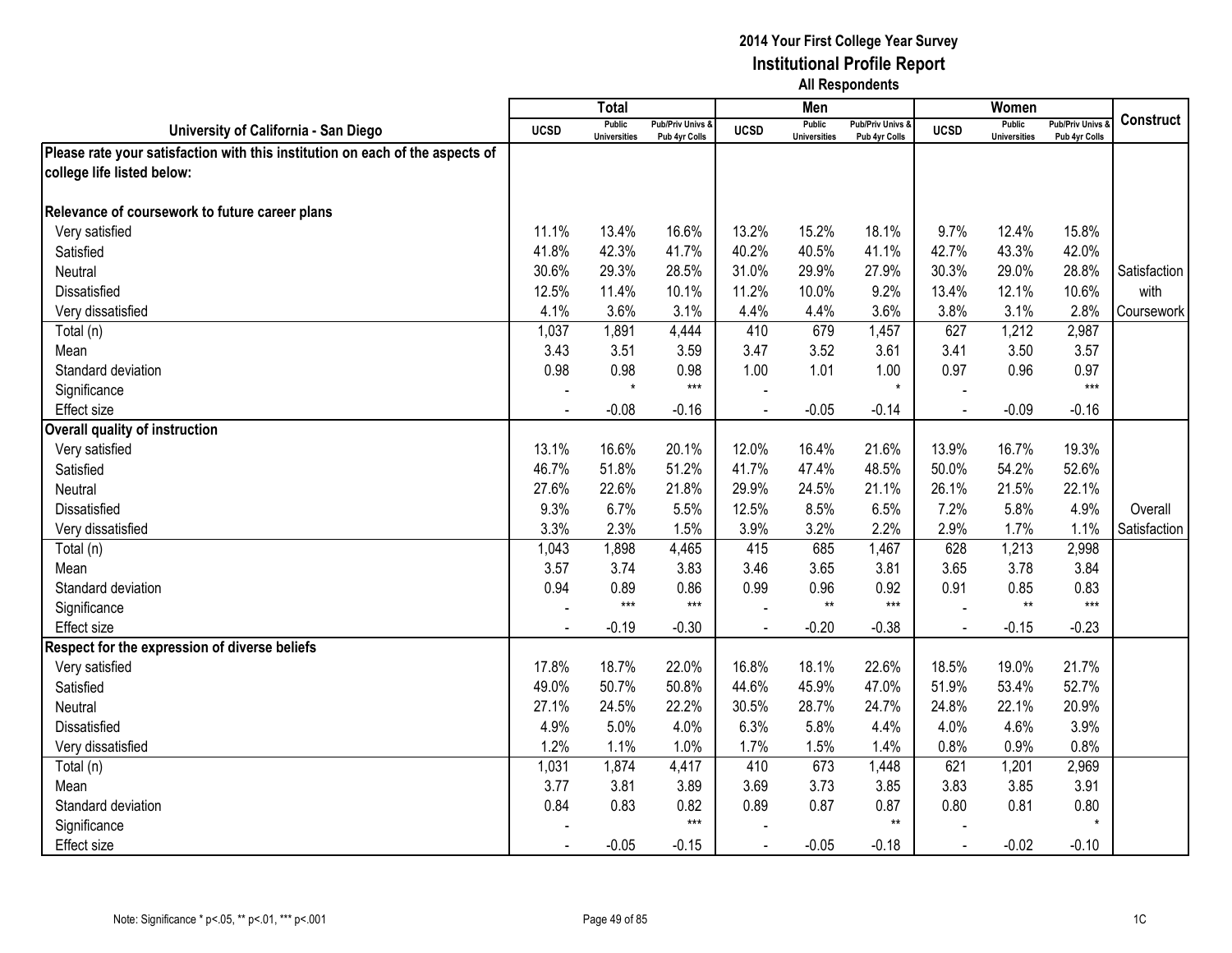|                                                                               |             | <b>Total</b>                         |                                   |             | Men                                  |                                   |                | Women                                |                                        |                  |
|-------------------------------------------------------------------------------|-------------|--------------------------------------|-----------------------------------|-------------|--------------------------------------|-----------------------------------|----------------|--------------------------------------|----------------------------------------|------------------|
| University of California - San Diego                                          | <b>UCSD</b> | <b>Public</b><br><b>Universities</b> | Pub/Priv Univs &<br>Pub 4yr Colls | <b>UCSD</b> | <b>Public</b><br><b>Universities</b> | Pub/Priv Univs &<br>Pub 4yr Colls | <b>UCSD</b>    | <b>Public</b><br><b>Universities</b> | <b>Pub/Priv Univs</b><br>Pub 4yr Colls | <b>Construct</b> |
| Please rate your satisfaction with this institution on each of the aspects of |             |                                      |                                   |             |                                      |                                   |                |                                      |                                        |                  |
| college life listed below:                                                    |             |                                      |                                   |             |                                      |                                   |                |                                      |                                        |                  |
|                                                                               |             |                                      |                                   |             |                                      |                                   |                |                                      |                                        |                  |
| Availability of campus social activities                                      |             |                                      |                                   |             |                                      |                                   |                |                                      |                                        |                  |
| Very satisfied                                                                | 13.2%       | 19.9%                                | 23.5%                             | 11.3%       | 16.8%                                | 21.9%                             | 14.5%          | 21.6%                                | 24.2%                                  |                  |
| Satisfied                                                                     | 43.1%       | 45.3%                                | 44.4%                             | 39.8%       | 42.0%                                | 41.8%                             | 45.2%          | 47.1%                                | 45.7%                                  |                  |
| Neutral                                                                       | 30.0%       | 24.2%                                | 22.9%                             | 32.3%       | 28.5%                                | 25.3%                             | 28.5%          | 21.8%                                | 21.7%                                  |                  |
| Dissatisfied                                                                  | 9.8%        | 7.9%                                 | 6.9%                              | 11.8%       | 9.2%                                 | 7.8%                              | 8.5%           | 7.1%                                 | 6.4%                                   |                  |
| Very dissatisfied                                                             | 4.0%        | 2.7%                                 | 2.4%                              | 5.0%        | 3.5%                                 | 3.2%                              | 3.4%           | 2.3%                                 | 2.0%                                   |                  |
| Total (n)                                                                     | 1,015       | 1,859                                | 4,402                             | 400         | 662                                  | 1,430                             | 615            | 1,197                                | 2,972                                  |                  |
| Mean                                                                          | 3.52        | 3.72                                 | 3.80                              | 3.41        | 3.59                                 | 3.71                              | 3.59           | 3.79                                 | 3.84                                   |                  |
| Standard deviation                                                            | 0.98        | 0.96                                 | 0.95                              | 1.00        | 0.99                                 | 1.00                              | 0.95           | 0.94                                 | 0.93                                   |                  |
| Significance                                                                  |             | $***$                                | $***$                             |             | $^{\star\star}$                      | $***$                             |                | $***$                                | $***$                                  |                  |
| <b>Effect size</b>                                                            |             | $-0.21$                              | $-0.29$                           |             | $-0.18$                              | $-0.30$                           |                | $-0.21$                              | $-0.27$                                |                  |
| Your social life                                                              |             |                                      |                                   |             |                                      |                                   |                |                                      |                                        |                  |
| Very satisfied                                                                | 13.5%       | 19.8%                                | 22.8%                             | 13.9%       | 17.8%                                | 21.4%                             | 13.1%          | 21.0%                                | 23.5%                                  |                  |
| Satisfied                                                                     | 35.9%       | 35.8%                                | 37.8%                             | 35.2%       | 35.2%                                | 37.6%                             | 36.4%          | 36.1%                                | 37.9%                                  |                  |
| Neutral                                                                       | 29.0%       | 24.5%                                | 22.9%                             | 27.4%       | 24.3%                                | 22.7%                             | 30.1%          | 24.6%                                | 23.0%                                  |                  |
| <b>Dissatisfied</b>                                                           | 15.5%       | 14.0%                                | 11.7%                             | 16.6%       | 15.8%                                | 12.4%                             | 14.7%          | 13.0%                                | 11.3%                                  |                  |
| Very dissatisfied                                                             | 6.1%        | 5.9%                                 | 4.9%                              | 6.8%        | 7.0%                                 | 6.0%                              | 5.6%           | 5.3%                                 | 4.3%                                   |                  |
| Total (n)                                                                     | 1,033       | 1,885                                | 4,440                             | 409         | 676                                  | 1,451                             | 624            | 1,209                                | 2,989                                  |                  |
| Mean                                                                          | 3.35        | 3.50                                 | 3.62                              | 3.33        | 3.41                                 | 3.56                              | 3.37           | 3.55                                 | 3.65                                   |                  |
| Standard deviation                                                            | 1.08        | 1.13                                 | 1.10                              | 1.12        | 1.15                                 | 1.13                              | 1.06           | 1.12                                 | 1.09                                   |                  |
| Significance                                                                  |             | $***$                                | $***$                             |             |                                      | $***$                             |                | $***$                                | $***$                                  |                  |
| <b>Effect size</b>                                                            |             | $-0.13$                              | $-0.25$                           |             | $-0.07$                              | $-0.20$                           |                | $-0.16$                              | $-0.26$                                |                  |
| Overall sense of community among students                                     |             |                                      |                                   |             |                                      |                                   |                |                                      |                                        |                  |
| Very satisfied                                                                | 9.2%        | 14.4%                                | 19.0%                             | 9.0%        | 12.7%                                | 17.5%                             | 9.3%           | 15.4%                                | 19.7%                                  |                  |
| Satisfied                                                                     | 37.4%       | 39.3%                                | 41.0%                             | 36.7%       | 38.8%                                | 41.4%                             | 37.8%          | 39.6%                                | 40.8%                                  |                  |
| Neutral                                                                       | 31.4%       | 27.3%                                | 25.3%                             | 30.8%       | 27.4%                                | 25.4%                             | 31.7%          | 27.3%                                | 25.3%                                  |                  |
| Dissatisfied                                                                  | 15.0%       | 13.1%                                | 10.3%                             | 14.9%       | 14.1%                                | 10.4%                             | 15.1%          | 12.6%                                | 10.3%                                  |                  |
| Very dissatisfied                                                             | 7.0%        | 5.9%                                 | 4.4%                              | 8.6%        | 7.1%                                 | 5.3%                              | 6.0%           | 5.2%                                 | 4.0%                                   |                  |
| Total (n)                                                                     | 1,030       | 1,879                                | 4,431                             | 409         | 676                                  | 1,452                             | 621            | 1,203                                | 2,979                                  |                  |
| Mean                                                                          | 3.27        | 3.43                                 | 3.60                              | 3.23        | 3.36                                 | 3.55                              | 3.29           | 3.47                                 | 3.62                                   |                  |
| Standard deviation                                                            | 1.05        | 1.07                                 | 1.04                              | 1.08        | 1.09                                 | 1.06                              | 1.03           | 1.06                                 | 1.04                                   |                  |
| Significance                                                                  |             | $***$                                | $***$                             |             |                                      | $***$                             |                | $***$                                | $***$                                  |                  |
| <b>Effect size</b>                                                            |             | $-0.15$                              | $-0.32$                           | $\sim$      | $-0.12$                              | $-0.30$                           | $\blacksquare$ | $-0.17$                              | $-0.32$                                |                  |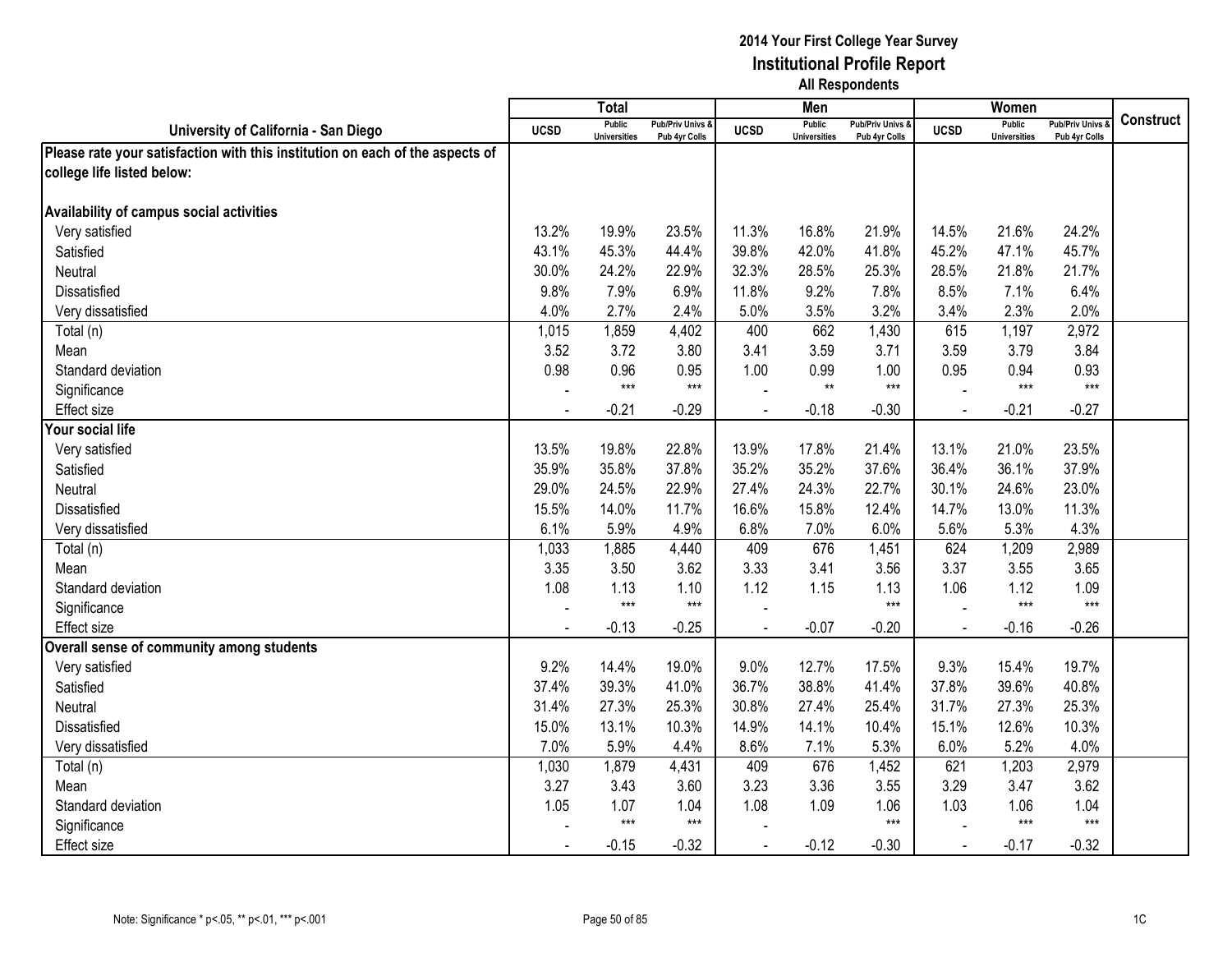|                                                                               |             | <b>Total</b>                         |                                              |             | Men                                  |                                   |             | Women                                |                                        |                  |
|-------------------------------------------------------------------------------|-------------|--------------------------------------|----------------------------------------------|-------------|--------------------------------------|-----------------------------------|-------------|--------------------------------------|----------------------------------------|------------------|
| University of California - San Diego                                          | <b>UCSD</b> | <b>Public</b><br><b>Universities</b> | <b>Pub/Priv Univs &amp;</b><br>Pub 4yr Colls | <b>UCSD</b> | <b>Public</b><br><b>Universities</b> | Pub/Priv Univs &<br>Pub 4yr Colls | <b>UCSD</b> | <b>Public</b><br><b>Universities</b> | <b>Pub/Priv Univs</b><br>Pub 4yr Colls | <b>Construct</b> |
| Please rate your satisfaction with this institution on each of the aspects of |             |                                      |                                              |             |                                      |                                   |             |                                      |                                        |                  |
| college life listed below:                                                    |             |                                      |                                              |             |                                      |                                   |             |                                      |                                        |                  |
| Overall college experience                                                    |             |                                      |                                              |             |                                      |                                   |             |                                      |                                        |                  |
| Very satisfied                                                                | 14.6%       | 22.2%                                | 26.6%                                        | 13.3%       | 19.3%                                | 24.6%                             | 15.4%       | 23.9%                                | 27.5%                                  |                  |
| Satisfied                                                                     | 47.2%       | 45.4%                                | 43.5%                                        | 45.9%       | 44.4%                                | 44.2%                             | 48.1%       | 46.0%                                | 43.2%                                  |                  |
| Neutral                                                                       | 25.7%       | 21.2%                                | 20.3%                                        | 26.8%       | 23.8%                                | 21.2%                             | 25.0%       | 19.7%                                | 19.8%                                  |                  |
|                                                                               |             | 7.6%                                 | 6.4%                                         | 8.7%        | 7.9%                                 |                                   | 8.4%        | 7.5%                                 | 6.5%                                   |                  |
| Dissatisfied                                                                  | 8.5%        |                                      |                                              |             |                                      | 6.2%                              |             |                                      |                                        | Overall          |
| Very dissatisfied                                                             | 3.9%        | 3.5%                                 | 3.3%                                         | 5.3%        | 4.5%                                 | 3.8%                              | 3.0%        | 2.9%                                 | 3.0%                                   | Satisfaction     |
| Total (n)                                                                     | 1,042       | 1,897                                | 4,470                                        | 414         | 684                                  | 1,467                             | 628         | 1,213                                | 3,003                                  |                  |
| Mean                                                                          | 3.60        | 3.75                                 | 3.84                                         | 3.53        | 3.66                                 | 3.80                              | 3.64        | 3.81                                 | 3.86                                   |                  |
| Standard deviation                                                            | 0.97        | 1.00<br>$***$                        | 1.00<br>$***$                                | 1.00        | 1.02<br>$\star$                      | 1.00<br>$***$                     | 0.94        | 0.98<br>$***$                        | 0.99<br>$***$                          |                  |
| Significance                                                                  |             |                                      |                                              |             |                                      |                                   |             |                                      |                                        |                  |
| Effect size                                                                   |             | $-0.15$                              | $-0.24$                                      |             | $-0.13$                              | $-0.27$                           |             | $-0.17$                              | $-0.22$                                |                  |
| What is your overall grade average (as of your most recently completed        |             |                                      |                                              |             |                                      |                                   |             |                                      |                                        |                  |
| academic term)?                                                               |             |                                      |                                              |             |                                      |                                   |             |                                      |                                        |                  |
| A or A+                                                                       | 14.2%       | 18.3%                                | 19.1%                                        | 16.7%       | 18.6%                                | 19.3%                             | 12.5%       | 18.2%                                | 18.9%                                  |                  |
| А-                                                                            | 19.3%       | 22.0%                                | 22.1%                                        | 18.2%       | 20.0%                                | 21.8%                             | 20.1%       | 23.1%                                | 22.3%                                  |                  |
| $B+$                                                                          | 16.9%       | 17.0%                                | 17.8%                                        | 17.2%       | 17.6%                                | 16.4%                             | 16.6%       | 16.7%                                | 18.6%                                  |                  |
| В                                                                             | 24.2%       | 21.7%                                | 19.4%                                        | 22.2%       | 21.7%                                | 18.9%                             | 25.5%       | 21.7%                                | 19.6%                                  |                  |
| B-                                                                            | 12.3%       | 10.0%                                | 8.8%                                         | 13.7%       | 11.0%                                | 9.4%                              | 11.4%       | 9.4%                                 | 8.4%                                   |                  |
| $C+$                                                                          | 5.9%        | 5.1%                                 | 6.1%                                         | 4.7%        | 4.6%                                 | 6.5%                              | 6.7%        | 5.4%                                 | 5.9%                                   |                  |
| C                                                                             | 5.5%        | 4.1%                                 | 4.1%                                         | 5.2%        | 4.1%                                 | 4.6%                              | 5.6%        | 4.1%                                 | 3.9%                                   |                  |
| D                                                                             | 1.1%        | 1.1%                                 | 1.5%                                         | 1.9%        | 2.0%                                 | 2.3%                              | 0.6%        | 0.7%                                 | 1.1%                                   |                  |
| I did not receive grades in my courses                                        | 0.6%        | 0.6%                                 | 1.2%                                         | 0.2%        | 0.4%                                 | 0.8%                              | 0.8%        | 0.7%                                 | 1.4%                                   |                  |
| Total (n)                                                                     | 1,062       | 1,930                                | 4,529                                        | 424         | 700                                  | 1,494                             | 638         | 1,230                                | 3,035                                  |                  |
| Mean                                                                          | 6.50        | 6.76                                 | 6.74                                         | 6.56        | 6.71                                 | 6.69                              | 6.46        | 6.79                                 | 6.77                                   |                  |
| Standard deviation                                                            | 1.77        | 1.77                                 | 1.86                                         | 1.80        | 1.80                                 | 1.91                              | 1.75        | 1.75                                 | 1.84                                   |                  |
| Significance                                                                  |             | $***$                                | $***$                                        |             |                                      |                                   |             | $***$                                | $***$                                  |                  |
| <b>Effect size</b>                                                            |             | $-0.15$                              | $-0.13$                                      |             | $-0.08$                              | $-0.07$                           |             | $-0.19$                              | $-0.17$                                |                  |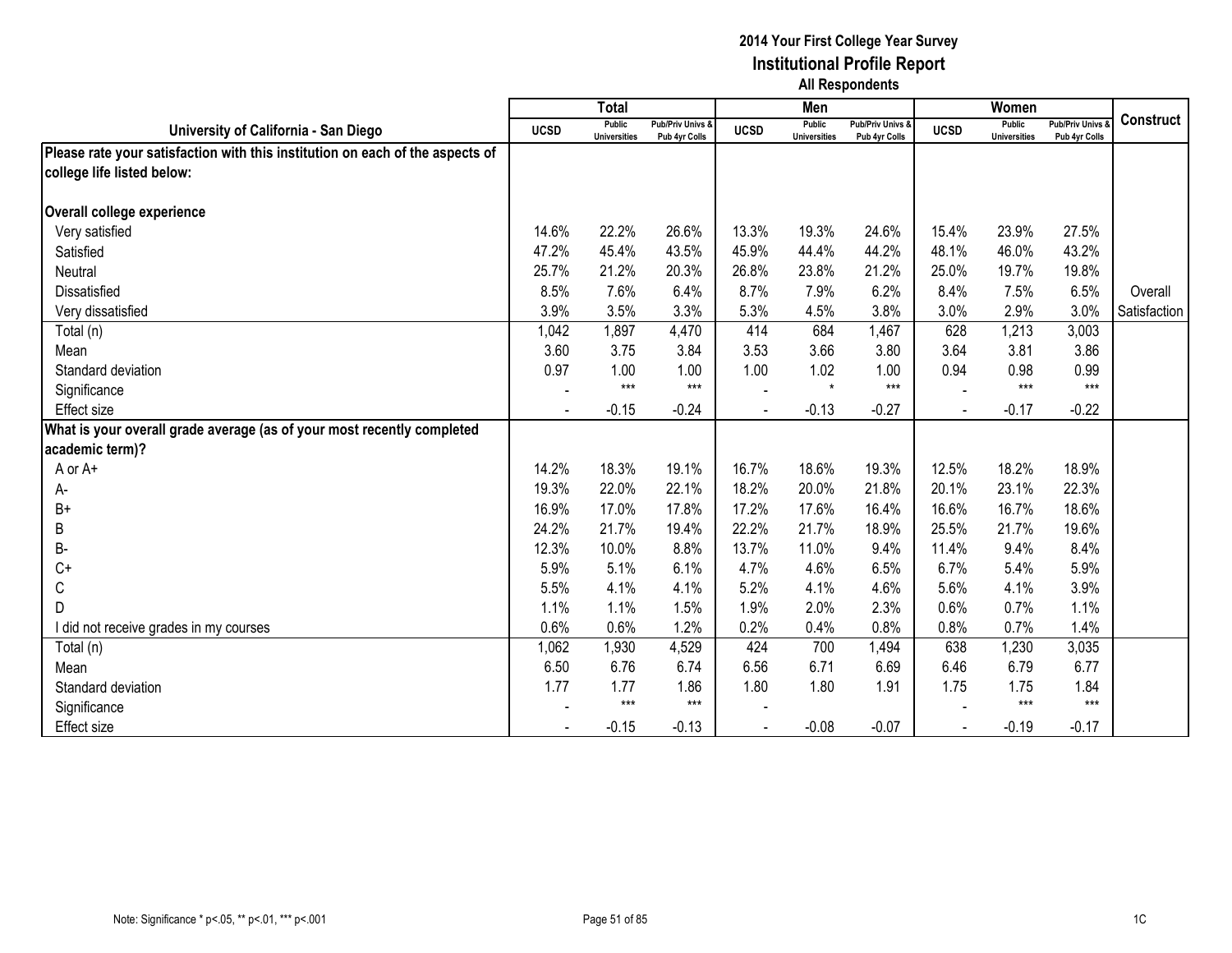|                                                                       |             | <b>Total</b>                         |                                   |                | Men                                  |                                   |                | Women                                |                                        |                  |
|-----------------------------------------------------------------------|-------------|--------------------------------------|-----------------------------------|----------------|--------------------------------------|-----------------------------------|----------------|--------------------------------------|----------------------------------------|------------------|
| University of California - San Diego                                  | <b>UCSD</b> | <b>Public</b><br><b>Universities</b> | Pub/Priv Univs &<br>Pub 4yr Colls | <b>UCSD</b>    | <b>Public</b><br><b>Universities</b> | Pub/Priv Univs &<br>Pub 4yr Colls | <b>UCSD</b>    | <b>Public</b><br><b>Universities</b> | <b>Pub/Priv Univs</b><br>Pub 4yr Colls | <b>Construct</b> |
| Think about your current abilities and tell us how strong or weak you |             |                                      |                                   |                |                                      |                                   |                |                                      |                                        |                  |
| believe you are in each of the following areas:                       |             |                                      |                                   |                |                                      |                                   |                |                                      |                                        |                  |
|                                                                       |             |                                      |                                   |                |                                      |                                   |                |                                      |                                        |                  |
| General knowledge                                                     |             |                                      |                                   |                |                                      |                                   |                |                                      |                                        |                  |
| A major strength                                                      | 20.2%       | 23.9%                                | 25.6%                             | 27.6%          | 31.8%                                | 33.6%                             | 15.2%          | 19.4%                                | 21.6%                                  |                  |
| Somewhat strong                                                       | 47.1%       | 48.1%                                | 47.9%                             | 46.0%          | 47.0%                                | 46.4%                             | 47.8%          | 48.8%                                | 48.6%                                  |                  |
| Average                                                               | 28.5%       | 24.5%                                | 24.3%                             | 23.2%          | 18.7%                                | 18.2%                             | 32.1%          | 27.7%                                | 27.3%                                  |                  |
| Somewhat weak                                                         | 3.6%        | 3.1%                                 | 2.0%                              | 2.4%           | 1.9%                                 | 1.4%                              | 4.3%           | 3.7%                                 | 2.3%                                   |                  |
| A major weakness                                                      | 0.7%        | 0.4%                                 | 0.2%                              | 0.7%           | 0.6%                                 | 0.4%                              | 0.6%           | 0.3%                                 | 0.2%                                   |                  |
| Total (n)                                                             | 1,037       | 1,887                                | 4,443                             | 413            | 683                                  | 1,464                             | 624            | 1,204                                | 2,979                                  |                  |
| Mean                                                                  | 3.82        | 3.92                                 | 3.97                              | 3.97           | 4.07                                 | 4.11                              | 3.73           | 3.83                                 | 3.89                                   |                  |
| Standard deviation                                                    | 0.81        | 0.80                                 | 0.77                              | 0.82           | 0.79                                 | 0.77                              | 0.79           | 0.79                                 | 0.76                                   |                  |
| Significance                                                          |             | $**$                                 | $***$                             |                | $\star$                              | $**$                              |                | $\star$                              | $***$                                  |                  |
| <b>Effect size</b>                                                    |             | $-0.13$                              | $-0.19$                           |                | $-0.13$                              | $-0.18$                           |                | $-0.13$                              | $-0.21$                                |                  |
| Knowledge of a particular field or discipline                         |             |                                      |                                   |                |                                      |                                   |                |                                      |                                        |                  |
| A major strength                                                      | 17.2%       | 22.9%                                | 24.9%                             | 22.1%          | 27.9%                                | 30.7%                             | 14.0%          | 20.0%                                | 22.0%                                  |                  |
| Somewhat strong                                                       | 50.3%       | 47.8%                                | 47.0%                             | 52.4%          | 49.3%                                | 47.8%                             | 49.0%          | 46.9%                                | 46.6%                                  |                  |
| Average                                                               | 28.9%       | 26.4%                                | 25.7%                             | 21.6%          | 19.7%                                | 18.8%                             | 33.7%          | 30.2%                                | 29.1%                                  |                  |
| Somewhat weak                                                         | 2.8%        | 2.4%                                 | 2.1%                              | 3.2%           | 2.5%                                 | 2.2%                              | 2.6%           | 2.4%                                 | 2.1%                                   |                  |
| A major weakness                                                      | 0.8%        | 0.5%                                 | 0.3%                              | 0.7%           | 0.6%                                 | 0.5%                              | 0.8%           | 0.4%                                 | 0.2%                                   |                  |
| Total (n)                                                             | 1,035       | 1,882                                | 4,435                             | 412            | 680                                  | 1,461                             | 623            | 1,202                                | 2,974                                  |                  |
| Mean                                                                  | 3.80        | 3.90                                 | 3.94                              | 3.92           | 4.01                                 | 4.06                              | 3.73           | 3.84                                 | 3.88                                   |                  |
| Standard deviation                                                    | 0.78        | 0.79                                 | 0.78                              | 0.79           | 0.79                                 | 0.79                              | 0.76           | 0.78                                 | 0.77                                   |                  |
| Significance                                                          |             | $**$                                 | $***$                             |                |                                      | $**$                              |                | $**$                                 | $***$                                  |                  |
| <b>Effect size</b>                                                    |             | $-0.13$                              | $-0.18$                           |                | $-0.11$                              | $-0.18$                           | $\overline{a}$ | $-0.14$                              | $-0.19$                                |                  |
| Knowledge of people from different races/cultures                     |             |                                      |                                   |                |                                      |                                   |                |                                      |                                        |                  |
| A major strength                                                      | 12.4%       | 12.3%                                | 13.1%                             | 14.3%          | 14.7%                                | 15.8%                             | 11.1%          | 10.9%                                | 11.8%                                  |                  |
| Somewhat strong                                                       | 40.8%       | 37.8%                                | 36.4%                             | 38.8%          | 38.0%                                | 36.9%                             | 42.1%          | 37.8%                                | 36.1%                                  |                  |
| Average                                                               | 38.7%       | 39.9%                                | 40.4%                             | 38.1%          | 37.0%                                | 37.1%                             | 39.1%          | 41.6%                                | 42.1%                                  |                  |
| Somewhat weak                                                         | 7.4%        | 9.1%                                 | 9.2%                              | 8.3%           | 9.3%                                 | 9.3%                              | 6.9%           | 9.0%                                 | 9.1%                                   |                  |
| A major weakness                                                      | 0.7%        | 0.9%                                 | 0.9%                              | 0.5%           | 1.0%                                 | 0.9%                              | 0.8%           | 0.8%                                 | 0.9%                                   |                  |
| Total (n)                                                             | 1,036       | 1,884                                | 4,437                             | 412            | 679                                  | 1,459                             | 624            | 1,205                                | 2,978                                  |                  |
| Mean                                                                  | 3.57        | 3.51                                 | 3.52                              | 3.58           | 3.56                                 | 3.58                              | 3.56           | 3.49                                 | 3.49                                   |                  |
| Standard deviation                                                    | 0.83        | 0.86                                 | 0.87                              | 0.85           | 0.89                                 | 0.89                              | 0.81           | 0.83                                 | 0.85                                   |                  |
| Significance                                                          |             |                                      |                                   |                |                                      |                                   |                |                                      |                                        |                  |
| <b>Effect size</b>                                                    |             | 0.07                                 | 0.06                              | $\blacksquare$ | 0.02                                 | 0.00                              | $\blacksquare$ | 0.08                                 | 0.08                                   |                  |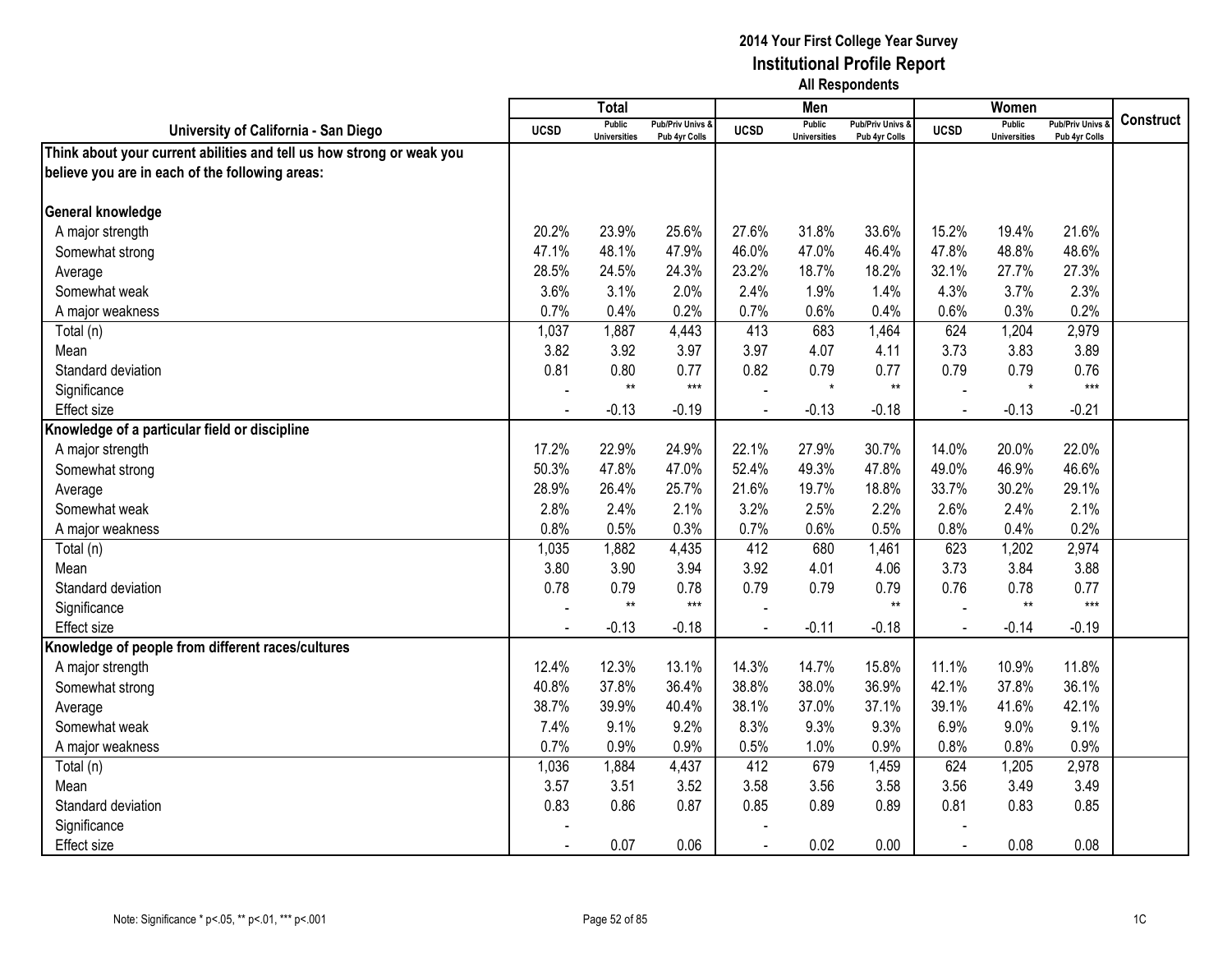|                                                                       |                | <b>Total</b>                         |                                   |                | Men                                  |                                              |                | Women                                |                                        |                  |
|-----------------------------------------------------------------------|----------------|--------------------------------------|-----------------------------------|----------------|--------------------------------------|----------------------------------------------|----------------|--------------------------------------|----------------------------------------|------------------|
| University of California - San Diego                                  | <b>UCSD</b>    | <b>Public</b><br><b>Universities</b> | Pub/Priv Univs &<br>Pub 4yr Colls | <b>UCSD</b>    | <b>Public</b><br><b>Universities</b> | <b>Pub/Priv Univs &amp;</b><br>Pub 4yr Colls | <b>UCSD</b>    | <b>Public</b><br><b>Universities</b> | <b>Pub/Priv Univs</b><br>Pub 4yr Colls | <b>Construct</b> |
| Think about your current abilities and tell us how strong or weak you |                |                                      |                                   |                |                                      |                                              |                |                                      |                                        |                  |
| believe you are in each of the following areas:                       |                |                                      |                                   |                |                                      |                                              |                |                                      |                                        |                  |
|                                                                       |                |                                      |                                   |                |                                      |                                              |                |                                      |                                        |                  |
| Understanding of the problems facing your community                   |                |                                      |                                   |                |                                      |                                              |                |                                      |                                        |                  |
| A major strength                                                      | 9.8%           | 10.6%                                | 12.5%                             | 11.4%          | 12.1%                                | 14.0%                                        | 8.7%           | 9.7%                                 | 11.7%                                  |                  |
| Somewhat strong                                                       | 33.8%          | 33.2%                                | 33.6%                             | 32.3%          | 33.3%                                | 33.7%                                        | 34.9%          | 33.2%                                | 33.6%                                  |                  |
| Average                                                               | 42.0%          | 41.3%                                | 41.9%                             | 42.7%          | 40.8%                                | 40.7%                                        | 41.5%          | 41.6%                                | 42.6%                                  |                  |
| Somewhat weak                                                         | 12.9%          | 13.4%                                | 10.7%                             | 12.6%          | 11.9%                                | 10.2%                                        | 13.0%          | 14.2%                                | 11.0%                                  | <b>Civic</b>     |
| A major weakness                                                      | 1.5%           | 1.5%                                 | 1.2%                              | 1.0%           | 1.9%                                 | 1.4%                                         | 1.9%           | 1.2%                                 | 1.1%                                   | Awareness        |
| Total (n)                                                             | 1,034          | 1,882                                | 4,434                             | 412            | 679                                  | 1,456                                        | 622            | 1,203                                | 2,978                                  |                  |
| Mean                                                                  | 3.37           | 3.38                                 | 3.45                              | 3.41           | 3.42                                 | 3.49                                         | 3.35           | 3.36                                 | 3.44                                   |                  |
| Standard deviation                                                    | 0.88           | 0.90                                 | 0.89                              | 0.88           | 0.92                                 | 0.91                                         | 0.88           | 0.89                                 | 0.88                                   |                  |
| Significance                                                          |                |                                      | $**$                              |                |                                      |                                              |                |                                      |                                        |                  |
| <b>Effect size</b>                                                    |                | $-0.01$                              | $-0.09$                           |                | $-0.01$                              | $-0.09$                                      |                | $-0.01$                              | $-0.10$                                |                  |
| <b>Understanding of national issues</b>                               |                |                                      |                                   |                |                                      |                                              |                |                                      |                                        |                  |
| A major strength                                                      | 7.9%           | 9.5%                                 | 10.7%                             | 10.7%          | 13.7%                                | 16.1%                                        | 6.1%           | 7.1%                                 | 8.0%                                   |                  |
| Somewhat strong                                                       | 26.0%          | 26.3%                                | 26.8%                             | 30.3%          | 32.3%                                | 32.9%                                        | 23.1%          | 22.9%                                | 23.8%                                  |                  |
| Average                                                               | 44.2%          | 42.1%                                | 42.2%                             | 41.0%          | 38.0%                                | 36.1%                                        | 46.2%          | 44.4%                                | 45.3%                                  |                  |
| Somewhat weak                                                         | 18.6%          | 18.9%                                | 16.8%                             | 15.5%          | 13.8%                                | 12.8%                                        | 20.7%          | 21.8%                                | 18.8%                                  | Civic            |
| A major weakness                                                      | 3.3%           | 3.2%                                 | 3.5%                              | 2.4%           | 2.2%                                 | 2.1%                                         | 3.9%           | 3.7%                                 | 4.2%                                   | Awareness        |
| Total (n)                                                             | 1,035          | 1,886                                | 4,440                             | 412            | 681                                  | 1,461                                        | 623            | 1,205                                | 2,979                                  |                  |
| Mean                                                                  | 3.17           | 3.20                                 | 3.24                              | 3.31           | 3.41                                 | 3.48                                         | 3.07           | 3.08                                 | 3.13                                   |                  |
| Standard deviation                                                    | 0.93           | 0.96                                 | 0.97                              | 0.94           | 0.96                                 | 0.98                                         | 0.91           | 0.94                                 | 0.95                                   |                  |
| Significance                                                          |                |                                      | $\star$                           |                |                                      | $**$                                         |                |                                      |                                        |                  |
| <b>Effect size</b>                                                    |                | $-0.03$                              | $-0.07$                           |                | $-0.10$                              | $-0.17$                                      | $\overline{a}$ | $-0.01$                              | $-0.06$                                |                  |
| <b>Understanding of global issues</b>                                 |                |                                      |                                   |                |                                      |                                              |                |                                      |                                        |                  |
| A major strength                                                      | 8.5%           | 9.3%                                 | 10.3%                             | 11.2%          | 13.5%                                | 15.1%                                        | 6.7%           | 6.9%                                 | 8.0%                                   |                  |
| Somewhat strong                                                       | 23.2%          | 24.8%                                | 25.8%                             | 28.7%          | 31.7%                                | 32.1%                                        | 19.6%          | 20.9%                                | 22.7%                                  |                  |
| Average                                                               | 44.7%          | 41.4%                                | 40.9%                             | 42.1%          | 37.8%                                | 36.1%                                        | 46.4%          | 43.4%                                | 43.3%                                  |                  |
| Somewhat weak                                                         | 19.1%          | 19.8%                                | 18.1%                             | 14.6%          | 13.5%                                | 13.2%                                        | 22.0%          | 23.3%                                | 20.5%                                  | Civic            |
| A major weakness                                                      | 4.5%           | 4.7%                                 | 4.9%                              | 3.4%           | 3.4%                                 | 3.4%                                         | 5.3%           | 5.5%                                 | 5.6%                                   | Awareness        |
| Total (n)                                                             | 1,034          | 1,883                                | 4,438                             | 411            | 679                                  | 1,459                                        | 623            | 1,204                                | 2,979                                  |                  |
| Mean                                                                  | 3.12           | 3.14                                 | 3.19                              | 3.30           | 3.38                                 | 3.42                                         | 3.00           | 3.00                                 | 3.07                                   |                  |
| Standard deviation                                                    | 0.96           | 0.99                                 | 1.01                              | 0.96           | 0.99                                 | 1.01                                         | 0.95           | 0.97                                 | 0.98                                   |                  |
| Significance                                                          |                |                                      | $\star$                           |                |                                      | $\star$                                      |                |                                      |                                        |                  |
| <b>Effect size</b>                                                    | $\blacksquare$ | $-0.02$                              | $-0.07$                           | $\blacksquare$ | $-0.08$                              | $-0.12$                                      | $\sim$         | 0.00                                 | $-0.07$                                |                  |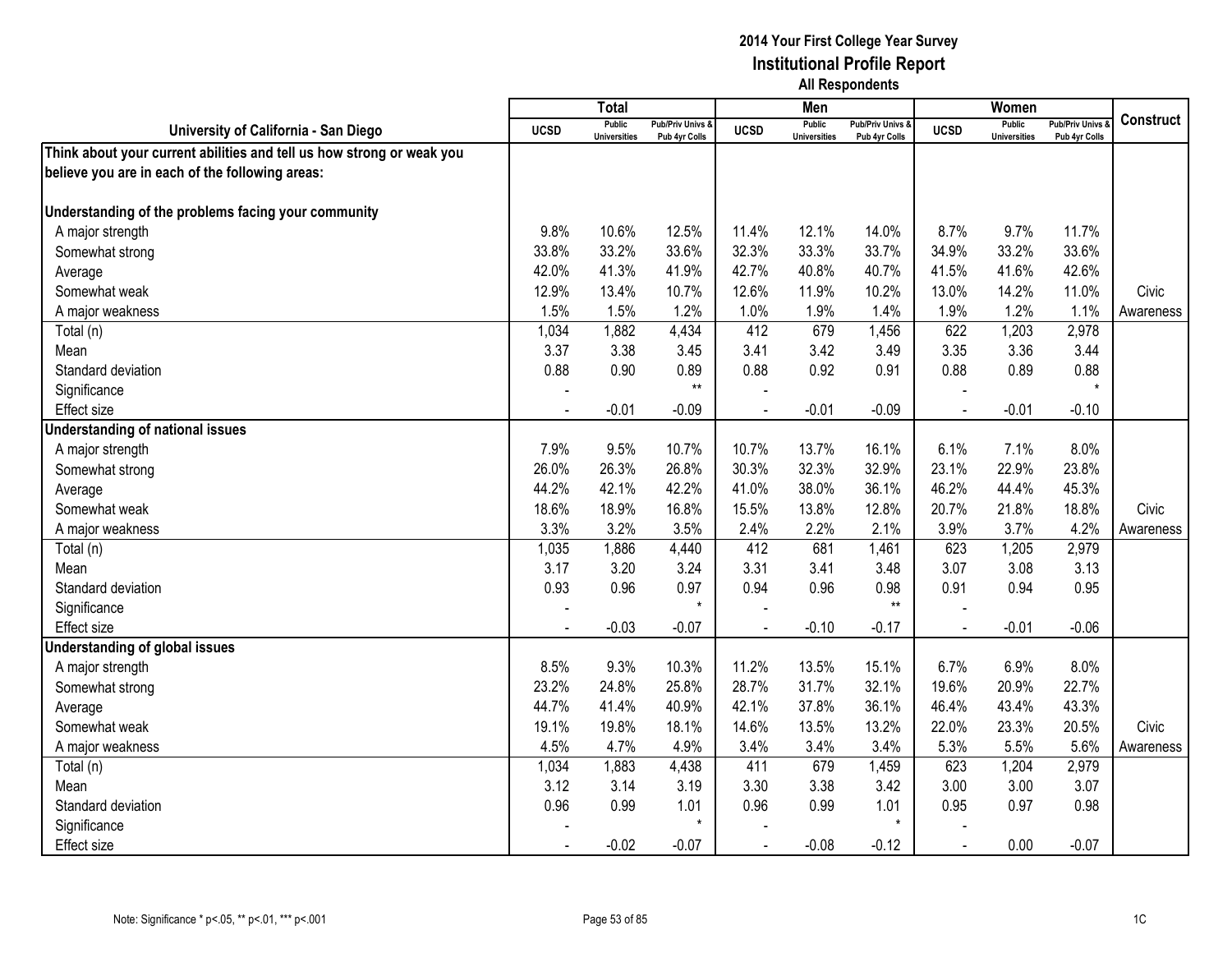|                                                                       |             | <b>Total</b>                         |                                   |             | Men                                  |                                   |                | Women                                |                                        |                  |
|-----------------------------------------------------------------------|-------------|--------------------------------------|-----------------------------------|-------------|--------------------------------------|-----------------------------------|----------------|--------------------------------------|----------------------------------------|------------------|
| University of California - San Diego                                  | <b>UCSD</b> | <b>Public</b><br><b>Universities</b> | Pub/Priv Univs &<br>Pub 4yr Colls | <b>UCSD</b> | <b>Public</b><br><b>Universities</b> | Pub/Priv Univs &<br>Pub 4yr Colls | <b>UCSD</b>    | <b>Public</b><br><b>Universities</b> | <b>Pub/Priv Univs</b><br>Pub 4yr Colls | <b>Construct</b> |
| Think about your current abilities and tell us how strong or weak you |             |                                      |                                   |             |                                      |                                   |                |                                      |                                        |                  |
| believe you are in each of the following areas:                       |             |                                      |                                   |             |                                      |                                   |                |                                      |                                        |                  |
|                                                                       |             |                                      |                                   |             |                                      |                                   |                |                                      |                                        |                  |
| Ability to conduct research                                           |             |                                      |                                   |             |                                      |                                   |                |                                      |                                        |                  |
| A major strength                                                      | 8.7%        | 11.0%                                | 13.0%                             | 9.5%        | 13.5%                                | 15.9%                             | 8.2%           | 9.6%                                 | 11.5%                                  |                  |
| Somewhat strong                                                       | 31.8%       | 33.6%                                | 34.4%                             | 37.4%       | 36.2%                                | 36.5%                             | 28.1%          | 32.1%                                | 33.4%                                  |                  |
| Average                                                               | 42.0%       | 40.2%                                | 40.4%                             | 38.3%       | 37.5%                                | 37.4%                             | 44.4%          | 41.8%                                | 41.8%                                  |                  |
| Somewhat weak                                                         | 15.1%       | 13.1%                                | 10.6%                             | 11.7%       | 10.6%                                | 8.3%                              | 17.4%          | 14.5%                                | 11.7%                                  |                  |
| A major weakness                                                      | 2.4%        | 2.1%                                 | 1.7%                              | 3.2%        | 2.2%                                 | 1.9%                              | 1.9%           | 2.1%                                 | 1.5%                                   |                  |
| Total (n)                                                             | 1,034       | 1,882                                | 4,432                             | 412         | 680                                  | 1,461                             | 622            | 1,202                                | 2,971                                  |                  |
| Mean                                                                  | 3.29        | 3.38                                 | 3.46                              | 3.38        | 3.48                                 | 3.56                              | 3.23           | 3.33                                 | 3.42                                   |                  |
| Standard deviation                                                    | 0.91        | 0.92                                 | 0.91                              | 0.92        | 0.93                                 | 0.92                              | 0.90           | 0.91                                 | 0.89                                   |                  |
| Significance                                                          |             | $\star$                              | $***$                             |             |                                      | $***$                             |                | $\star$                              | $***$                                  |                  |
| <b>Effect size</b>                                                    |             | $-0.10$                              | $-0.19$                           |             | $-0.11$                              | $-0.20$                           |                | $-0.11$                              | $-0.21$                                |                  |
| Ability to work as part of a team                                     |             |                                      |                                   |             |                                      |                                   |                |                                      |                                        |                  |
| A major strength                                                      | 24.6%       | 28.0%                                | 29.8%                             | 25.3%       | 27.4%                                | 30.7%                             | 24.1%          | 28.4%                                | 29.4%                                  |                  |
| Somewhat strong                                                       | 42.1%       | 43.1%                                | 43.2%                             | 44.0%       | 44.8%                                | 43.2%                             | 40.8%          | 42.2%                                | 43.1%                                  |                  |
| Average                                                               | 27.8%       | 24.1%                                | 23.6%                             | 25.5%       | 22.7%                                | 22.1%                             | 29.2%          | 25.0%                                | 24.3%                                  |                  |
| Somewhat weak                                                         | 4.7%        | 4.0%                                 | 2.9%                              | 3.9%        | 4.0%                                 | 3.2%                              | 5.3%           | 4.0%                                 | 2.8%                                   |                  |
| A major weakness                                                      | 0.9%        | 0.7%                                 | 0.5%                              | 1.2%        | 1.0%                                 | 0.8%                              | 0.6%           | 0.5%                                 | 0.3%                                   |                  |
| Total (n)                                                             | 1,034       | 1,880                                | 4,428                             | 411         | 678                                  | 1,454                             | 623            | 1,202                                | 2,974                                  |                  |
| Mean                                                                  | 3.85        | 3.94                                 | 3.99                              | 3.88        | 3.94                                 | 4.00                              | 3.82           | 3.94                                 | 3.98                                   |                  |
| Standard deviation                                                    | 0.88        | 0.86                                 | 0.83                              | 0.87        | 0.87                                 | 0.85                              | 0.88           | 0.86                                 | 0.82                                   |                  |
| Significance                                                          |             | $**$                                 | $***$                             |             |                                      | $\star$                           |                | $**$                                 | $***$                                  |                  |
| <b>Effect size</b>                                                    |             | $-0.10$                              | $-0.17$                           |             | $-0.07$                              | $-0.14$                           | L.             | $-0.14$                              | $-0.20$                                |                  |
| <b>Critical thinking skills</b>                                       |             |                                      |                                   |             |                                      |                                   |                |                                      |                                        |                  |
| A major strength                                                      | 24.3%       | 29.1%                                | 30.6%                             | 28.3%       | 34.4%                                | 36.9%                             | 21.6%          | 26.1%                                | 27.6%                                  |                  |
| Somewhat strong                                                       | 43.1%       | 43.1%                                | 42.4%                             | 44.3%       | 42.2%                                | 41.4%                             | 42.4%          | 43.7%                                | 42.9%                                  |                  |
| Average                                                               | 27.6%       | 23.9%                                | 24.0%                             | 22.3%       | 19.4%                                | 18.8%                             | 31.1%          | 26.4%                                | 26.6%                                  |                  |
| Somewhat weak                                                         | 4.3%        | 3.3%                                 | 2.6%                              | 4.1%        | 3.2%                                 | 2.5%                              | 4.3%           | 3.4%                                 | 2.6%                                   |                  |
| A major weakness                                                      | 0.8%        | 0.5%                                 | 0.4%                              | 1.0%        | 0.7%                                 | 0.4%                              | 0.6%           | 0.4%                                 | 0.3%                                   |                  |
| Total (n)                                                             | 1,034       | 1,882                                | 4,432                             | 413         | 680                                  | 1,457                             | 621            | 1,202                                | 2,975                                  |                  |
| Mean                                                                  | 3.86        | 3.97                                 | 4.00                              | 3.95        | 4.06                                 | 4.12                              | 3.80           | 3.92                                 | 3.95                                   |                  |
| Standard deviation                                                    | 0.86        | 0.84                                 | 0.83                              | 0.87        | 0.85                                 | 0.82                              | 0.85           | 0.83                                 | 0.82                                   |                  |
| Significance                                                          |             | $***$                                | $***$                             |             | $\star$                              | $***$                             |                | $**$                                 | $***$                                  |                  |
| <b>Effect size</b>                                                    |             | $-0.13$                              | $-0.17$                           | $\sim$      | $-0.13$                              | $-0.21$                           | $\blacksquare$ | $-0.14$                              | $-0.18$                                |                  |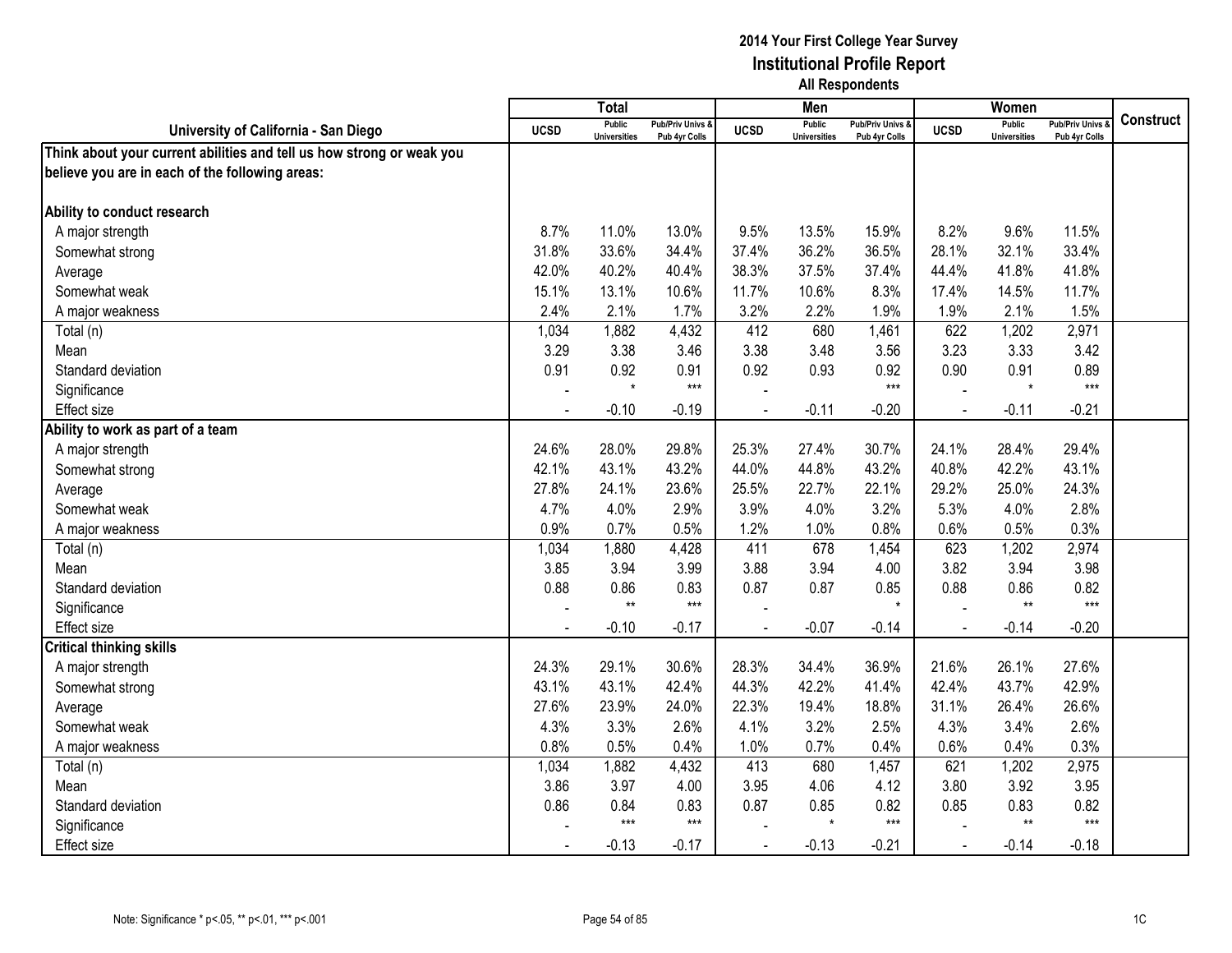|                                                                       |                | <b>Total</b>                  |                                   |                | Men                                  |                                   |             | Women                                |                                        |                  |
|-----------------------------------------------------------------------|----------------|-------------------------------|-----------------------------------|----------------|--------------------------------------|-----------------------------------|-------------|--------------------------------------|----------------------------------------|------------------|
| University of California - San Diego                                  | <b>UCSD</b>    | Public<br><b>Universities</b> | Pub/Priv Univs &<br>Pub 4yr Colls | <b>UCSD</b>    | <b>Public</b><br><b>Universities</b> | Pub/Priv Univs &<br>Pub 4yr Colls | <b>UCSD</b> | <b>Public</b><br><b>Universities</b> | <b>Pub/Priv Univs</b><br>Pub 4yr Colls | <b>Construct</b> |
| Think about your current abilities and tell us how strong or weak you |                |                               |                                   |                |                                      |                                   |             |                                      |                                        |                  |
| believe you are in each of the following areas:                       |                |                               |                                   |                |                                      |                                   |             |                                      |                                        |                  |
| <b>Problem-solving skills</b>                                         |                |                               |                                   |                |                                      |                                   |             |                                      |                                        |                  |
| A major strength                                                      | 23.8%          | 29.8%                         | 31.7%                             | 28.9%          | 36.5%                                | 39.0%                             | 20.5%       | 26.0%                                | 28.1%                                  |                  |
| Somewhat strong                                                       | 45.5%          | 44.5%                         | 43.0%                             | 45.9%          | 42.9%                                | 41.8%                             | 45.2%       | 45.3%                                | 43.5%                                  |                  |
| Average                                                               | 27.0%          | 22.8%                         | 23.0%                             | 23.3%          | 19.0%                                | 17.6%                             | 29.5%       | 25.0%                                | 25.6%                                  |                  |
| Somewhat weak                                                         | 3.0%           | 2.4%                          | 1.9%                              | 1.2%           | 1.0%                                 | 1.2%                              | 4.2%        | 3.2%                                 | 2.3%                                   |                  |
| A major weakness                                                      | 0.7%           | 0.5%                          | 0.4%                              | 0.7%           | 0.6%                                 | 0.3%                              | 0.6%        | 0.5%                                 | 0.4%                                   |                  |
| Total (n)                                                             | 1,036          | 1,885                         | 4,430                             | 412            | 680                                  | 1,458                             | 624         | 1,205                                | 2,972                                  |                  |
| Mean                                                                  | 3.89           | 4.00                          | 4.04                              | 4.01           | 4.14                                 | 4.18                              | 3.81        | 3.93                                 | 3.97                                   |                  |
| Standard deviation                                                    | 0.82           | 0.82                          | 0.81                              | 0.80           | 0.79                                 | 0.78                              | 0.83        | 0.82                                 | 0.82                                   |                  |
| Significance                                                          |                | $***$                         | $***$                             |                | $**$                                 | $***$                             |             | $**$                                 | $***$                                  |                  |
| Effect size                                                           | $\blacksquare$ | $-0.13$                       | $-0.19$                           | $\blacksquare$ | $-0.16$                              | $-0.22$                           | $\sim$      | $-0.15$                              | $-0.20$                                |                  |
| Foreign Language ability                                              |                |                               |                                   |                |                                      |                                   |             |                                      |                                        |                  |
| A major strength                                                      | 13.7%          | 13.6%                         | 13.6%                             | 12.1%          | 12.2%                                | 13.0%                             | 14.7%       | 14.3%                                | 13.8%                                  |                  |
| Somewhat strong                                                       | 30.6%          | 28.5%                         | 24.5%                             | 29.1%          | 27.0%                                | 24.4%                             | 31.6%       | 29.3%                                | 24.6%                                  |                  |
| Average                                                               | 29.5%          | 29.6%                         | 29.6%                             | 31.1%          | 30.5%                                | 28.8%                             | 28.5%       | 29.0%                                | 29.9%                                  |                  |
| Somewhat weak                                                         | 15.3%          | 17.0%                         | 18.9%                             | 14.3%          | 15.9%                                | 18.8%                             | 16.0%       | 17.6%                                | 18.9%                                  |                  |
| A major weakness                                                      | 10.8%          | 11.4%                         | 13.5%                             | 13.3%          | 14.4%                                | 15.0%                             | 9.1%        | 9.8%                                 | 12.8%                                  |                  |
| Total (n)                                                             | 1,036          | 1,887                         | 4,440                             | 412            | 681                                  | 1,461                             | 624         | 1,206                                | 2,979                                  |                  |
| Mean                                                                  | 3.21           | 3.16                          | 3.06                              | 3.12           | 3.07                                 | 3.02                              | 3.27        | 3.21                                 | 3.08                                   |                  |
| Standard deviation                                                    | 1.18           | 1.20                          | 1.23                              | 1.20           | 1.22                                 | 1.25                              | 1.17        | 1.18                                 | 1.22                                   |                  |
| Significance                                                          |                |                               | $***$                             |                |                                      |                                   |             |                                      | $***$                                  |                  |
| Effect size                                                           |                | 0.04                          | 0.12                              |                | 0.04                                 | 0.08                              |             | 0.05                                 | 0.16                                   |                  |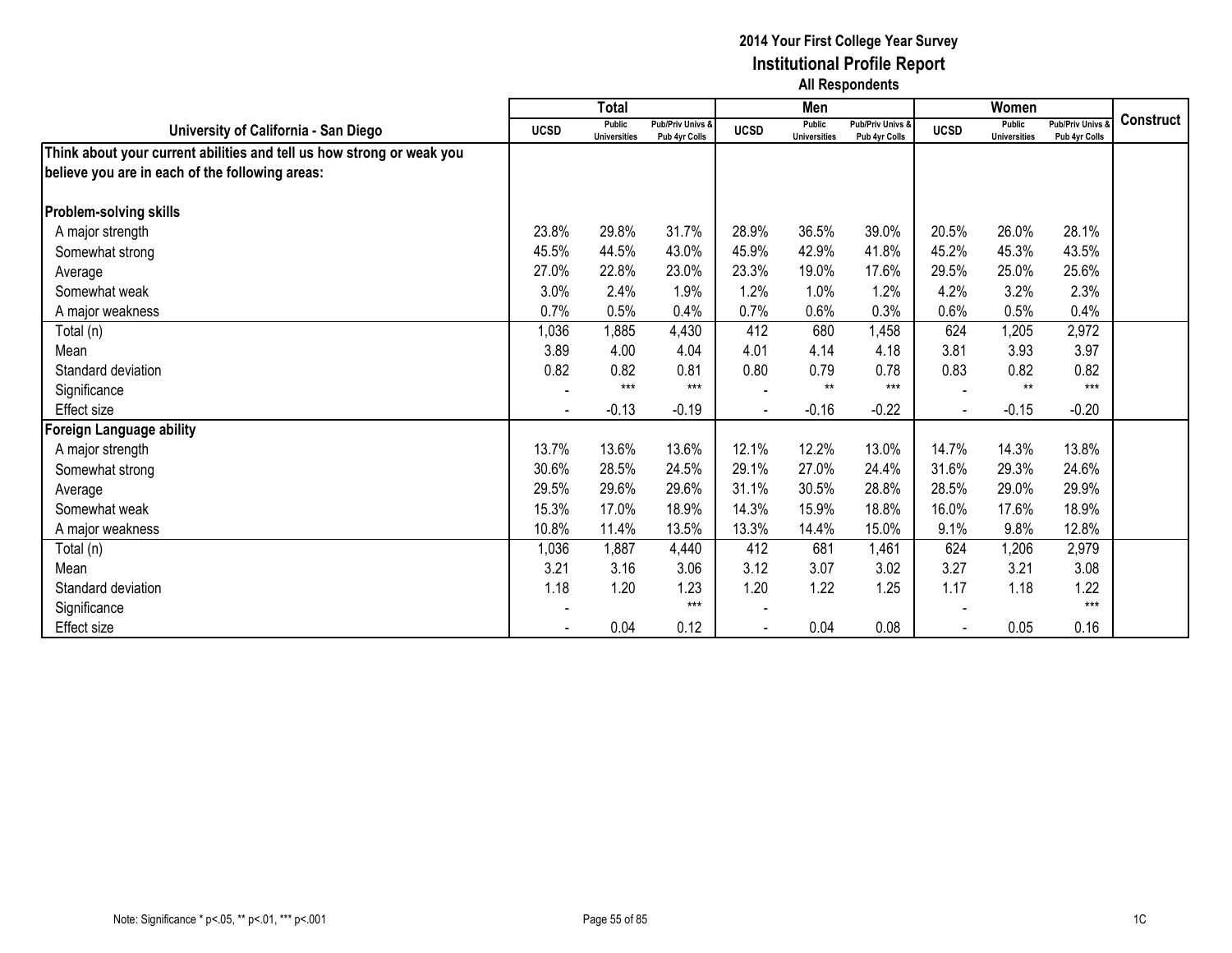|                                                                       |             | <b>Total</b>                         |                                   |             | Men                           |                                   |             | Women                                |                                        |                  |
|-----------------------------------------------------------------------|-------------|--------------------------------------|-----------------------------------|-------------|-------------------------------|-----------------------------------|-------------|--------------------------------------|----------------------------------------|------------------|
| University of California - San Diego                                  | <b>UCSD</b> | <b>Public</b><br><b>Universities</b> | Pub/Priv Univs &<br>Pub 4yr Colls | <b>UCSD</b> | Public<br><b>Universities</b> | Pub/Priv Univs &<br>Pub 4yr Colls | <b>UCSD</b> | <b>Public</b><br><b>Universities</b> | <b>Pub/Priv Univs</b><br>Pub 4yr Colls | <b>Construct</b> |
| Where did you primarily live while attending college this past year?  |             |                                      |                                   |             |                               |                                   |             |                                      |                                        |                  |
|                                                                       |             |                                      |                                   |             |                               |                                   |             |                                      |                                        |                  |
| On campus special interest housing                                    |             |                                      |                                   |             |                               |                                   |             |                                      |                                        |                  |
| First-year student housing                                            | 3.5%        | 12.2%                                | 17.9%                             | 3.9%        | 10.6%                         | 17.3%                             | 3.2%        | 13.1%                                | 18.3%                                  |                  |
| Cultural or minority student housing                                  | 0.0%        | 0.1%                                 | 0.3%                              | 0.0%        | 0.1%                          | 0.3%                              | 0.0%        | 0.0%                                 | 0.3%                                   |                  |
| Single-sex housing                                                    | 0.1%        | 0.2%                                 | 0.9%                              | 0.2%        | 0.1%                          | 0.3%                              | 0.0%        | 0.2%                                 | 1.1%                                   |                  |
| Special academic program housing                                      | 0.2%        | 1.7%                                 | 2.4%                              | 0.5%        | 1.9%                          | 1.9%                              | 0.0%        | 1.7%                                 | 2.6%                                   |                  |
| Other special interest housing                                        | 0.4%        | 0.4%                                 | 0.7%                              | 0.5%        | 0.3%                          | 0.7%                              | 0.3%        | 0.5%                                 | 0.6%                                   |                  |
| On campus regular college housing                                     |             |                                      |                                   |             |                               |                                   |             |                                      |                                        |                  |
| Residence hall                                                        | 53.7%       | 55.9%                                | 50.7%                             | 47.9%       | 52.8%                         | 50.9%                             | 57.5%       | 57.7%                                | 50.6%                                  |                  |
| Apartment                                                             | 12.0%       | 6.7%                                 | 4.0%                              | 13.3%       | 8.1%                          | 4.6%                              | 11.1%       | 5.9%                                 | 3.7%                                   |                  |
| Fraternity or sorority housing                                        | 0.0%        | 0.1%                                 | 0.2%                              | 0.0%        | 0.0%                          | 0.1%                              | 0.0%        | 0.1%                                 | 0.3%                                   |                  |
| Other residential housing                                             | 0.9%        | 0.5%                                 | 0.3%                              | 0.7%        | 0.6%                          | 0.3%                              | 1.0%        | 0.5%                                 | 0.3%                                   |                  |
| Off campus                                                            |             |                                      |                                   |             |                               |                                   |             |                                      |                                        |                  |
| At home with family                                                   | 8.6%        | 9.1%                                 | 13.0%                             | 9.0%        | 9.2%                          | 11.7%                             | 8.4%        | 9.0%                                 | 13.7%                                  |                  |
| Fraternity or sorority                                                | 0.1%        | 0.2%                                 | 0.2%                              | 0.0%        | 0.3%                          | 0.4%                              | 0.2%        | 0.2%                                 | 0.1%                                   |                  |
| Rented apartment or house                                             | 18.7%       | 11.8%                                | 8.1%                              | 21.1%       | 13.9%                         | 9.5%                              | 17.2%       | 10.6%                                | 7.5%                                   |                  |
| Other                                                                 | 1.8%        | 1.2%                                 | 1.2%                              | 2.9%        | 2.1%                          | 2.0%                              | 1.1%        | 0.7%                                 | 0.9%                                   |                  |
| Total (n)                                                             | 1,041       | 1,894                                | 4,460                             | 413         | 682                           | 1,466                             | 628         | 1,212                                | 2,994                                  |                  |
| Indicate the importance to you personally of each of the following:   |             |                                      |                                   |             |                               |                                   |             |                                      |                                        |                  |
|                                                                       |             |                                      |                                   |             |                               |                                   |             |                                      |                                        |                  |
| Becoming accomplished in one of the performing arts (acting, dancing, |             |                                      |                                   |             |                               |                                   |             |                                      |                                        |                  |
| etc.)                                                                 |             |                                      |                                   |             |                               |                                   |             |                                      |                                        |                  |
| Essential                                                             | 7.1%        | 7.4%                                 | 8.9%                              | 7.3%        | 7.7%                          | 8.9%                              | 7.0%        | 7.3%                                 | 8.9%                                   |                  |
| Very important                                                        | 13.6%       | 13.0%                                | 13.0%                             | 14.4%       | 12.3%                         | 13.1%                             | 13.1%       | 13.3%                                | 13.0%                                  |                  |
| Somewhat important                                                    | 32.2%       | 28.5%                                | 28.2%                             | 29.8%       | 26.5%                         | 27.1%                             | 33.8%       | 29.6%                                | 28.8%                                  |                  |
| Not important                                                         | 47.0%       | 51.1%                                | 49.8%                             | 48.4%       | 53.6%                         | 50.9%                             | 46.1%       | 49.7%                                | 49.3%                                  |                  |
| Total (n)                                                             | 1,027       | 1,868                                | 4,394                             | 409         | 676                           | 1,444                             | 618         | 1,192                                | 2,950                                  |                  |
| Mean                                                                  | 1.81        | 1.77                                 | 1.81                              | 1.81        | 1.74                          | 1.80                              | 1.81        | 1.78                                 | 1.81                                   |                  |
| Standard deviation                                                    | 0.92        | 0.94                                 | 0.97                              | 0.94        | 0.95                          | 0.98                              | 0.91        | 0.94                                 | 0.97                                   |                  |
| Significance                                                          |             |                                      |                                   |             |                               |                                   |             |                                      |                                        |                  |
| <b>Effect size</b>                                                    |             | 0.04                                 | 0.00                              |             | 0.07                          | 0.01                              |             | 0.03                                 | 0.00                                   |                  |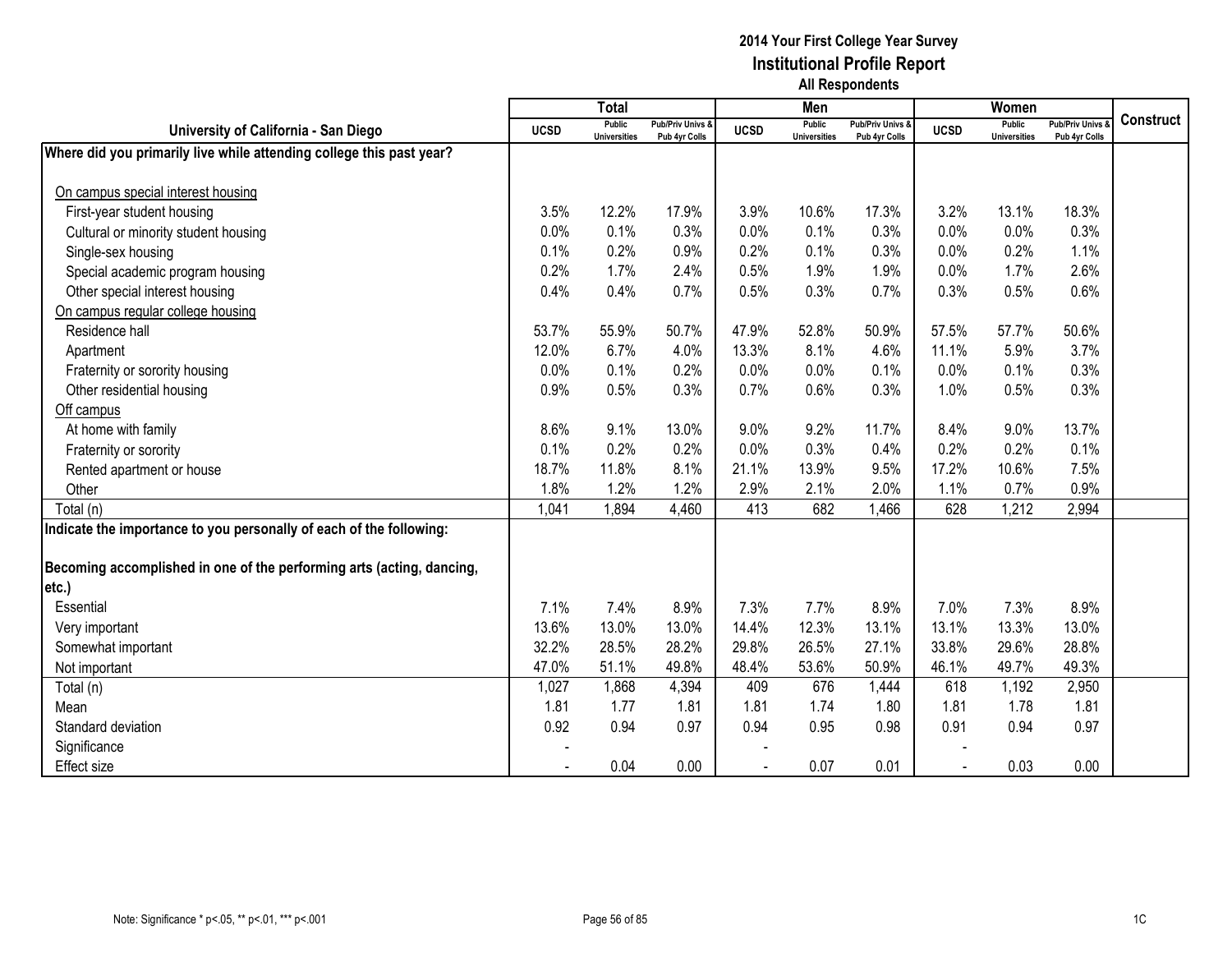|                                                                          |             | <b>Total</b>                         |                                              |             | Men                                  |                                              |             | Women                                |                                        |                  |
|--------------------------------------------------------------------------|-------------|--------------------------------------|----------------------------------------------|-------------|--------------------------------------|----------------------------------------------|-------------|--------------------------------------|----------------------------------------|------------------|
| University of California - San Diego                                     | <b>UCSD</b> | <b>Public</b><br><b>Universities</b> | <b>Pub/Priv Univs &amp;</b><br>Pub 4yr Colls | <b>UCSD</b> | <b>Public</b><br><b>Universities</b> | <b>Pub/Priv Univs &amp;</b><br>Pub 4yr Colls | <b>UCSD</b> | <b>Public</b><br><b>Universities</b> | <b>Pub/Priv Univs</b><br>Pub 4yr Colls | <b>Construct</b> |
| Indicate the importance to you personally of each of the following:      |             |                                      |                                              |             |                                      |                                              |             |                                      |                                        |                  |
|                                                                          |             |                                      |                                              |             |                                      |                                              |             |                                      |                                        |                  |
| Becoming an authority in my field                                        |             |                                      |                                              |             |                                      |                                              |             |                                      |                                        |                  |
| Essential                                                                | 19.6%       | 21.7%                                | 23.5%                                        | 18.9%       | 21.5%                                | 24.7%                                        | 20.1%       | 21.9%                                | 23.0%                                  |                  |
| Very important                                                           | 37.8%       | 38.2%                                | 39.7%                                        | 40.7%       | 39.3%                                | 39.7%                                        | 35.9%       | 37.6%                                | 39.7%                                  |                  |
| Somewhat important                                                       | 33.5%       | 32.0%                                | 29.9%                                        | 30.6%       | 30.5%                                | 28.6%                                        | 35.4%       | 32.9%                                | 30.5%                                  |                  |
| Not important                                                            | 9.1%        | 8.0%                                 | 6.9%                                         | 9.8%        | 8.7%                                 | 7.1%                                         | 8.6%        | 7.7%                                 | 6.8%                                   |                  |
| Total (n)                                                                | 1,024       | 1,864                                | 4,382                                        | 408         | 675                                  | 1,442                                        | 616         | 1,189                                | 2,940                                  |                  |
| Mean                                                                     | 2.68        | 2.74                                 | 2.80                                         | 2.69        | 2.73                                 | 2.82                                         | 2.68        | 2.74                                 | 2.79                                   |                  |
| Standard deviation                                                       | 0.89        | 0.89                                 | 0.88                                         | 0.89        | 0.89                                 | 0.89                                         | 0.89        | 0.89                                 | 0.87                                   |                  |
| Significance                                                             |             |                                      | $***$                                        |             |                                      | $**$                                         |             |                                      | $**$                                   |                  |
| <b>Effect size</b>                                                       |             | $-0.07$                              | $-0.14$                                      |             | $-0.04$                              | $-0.15$                                      |             | $-0.07$                              | $-0.13$                                |                  |
| Obtaining recognition from my colleagues for contributions to my special |             |                                      |                                              |             |                                      |                                              |             |                                      |                                        |                  |
| field                                                                    |             |                                      |                                              |             |                                      |                                              |             |                                      |                                        |                  |
| Essential                                                                | 14.4%       | 16.0%                                | 18.2%                                        | 14.7%       | 15.9%                                | 18.9%                                        | 14.3%       | 16.0%                                | 17.9%                                  |                  |
| Very important                                                           | 38.8%       | 40.2%                                | 40.5%                                        | 38.0%       | 38.5%                                | 40.1%                                        | 39.4%       | 41.2%                                | 40.6%                                  |                  |
| Somewhat important                                                       | 36.4%       | 35.1%                                | 33.5%                                        | 34.8%       | 34.7%                                | 32.0%                                        | 37.4%       | 35.3%                                | 34.2%                                  |                  |
| Not important                                                            | 10.3%       | 8.7%                                 | 7.8%                                         | 12.5%       | 11.0%                                | 9.0%                                         | 8.9%        | 7.4%                                 | 7.2%                                   |                  |
| Total (n)                                                                | 1,025       | 1,866                                | 4,384                                        | 408         | 675                                  | 1,439                                        | 617         | 1,191                                | 2,945                                  |                  |
| Mean                                                                     | 2.57        | 2.64                                 | 2.69                                         | 2.55        | 2.59                                 | 2.69                                         | 2.59        | 2.66                                 | 2.69                                   |                  |
| Standard deviation                                                       | 0.86        | 0.85                                 | 0.86                                         | 0.89        | 0.88                                 | 0.88                                         | 0.84        | 0.83                                 | 0.85                                   |                  |
| Significance                                                             |             | $\star$                              | $***$                                        |             |                                      | $\star\star$                                 |             |                                      | $**$                                   |                  |
| <b>Effect size</b>                                                       |             | $-0.08$                              | $-0.14$                                      |             | $-0.05$                              | $-0.16$                                      |             | $-0.08$                              | $-0.12$                                |                  |
| Influencing the political structure                                      |             |                                      |                                              |             |                                      |                                              |             |                                      |                                        |                  |
| Essential                                                                | 6.6%        | 6.4%                                 | 8.0%                                         | 7.1%        | 8.3%                                 | 10.2%                                        | 6.3%        | 5.4%                                 | 6.9%                                   |                  |
| Very important                                                           | 17.0%       | 15.2%                                | 15.9%                                        | 20.6%       | 18.2%                                | 19.4%                                        | 14.6%       | 13.4%                                | 14.3%                                  |                  |
| Somewhat important                                                       | 35.2%       | 36.4%                                | 37.3%                                        | 34.6%       | 36.1%                                | 36.3%                                        | 35.6%       | 36.6%                                | 37.8%                                  |                  |
| Not important                                                            | 41.2%       | 42.0%                                | 38.7%                                        | 37.6%       | 37.4%                                | 34.2%                                        | 43.5%       | 44.5%                                | 41.0%                                  |                  |
| Total (n)                                                                | 1,023       | 1,864                                | 4,385                                        | 407         | 674                                  | 1,440                                        | 616         | 1,190                                | 2,945                                  |                  |
| Mean                                                                     | 1.89        | 1.86                                 | 1.93                                         | 1.97        | 1.97                                 | 2.06                                         | 1.84        | 1.80                                 | 1.87                                   |                  |
| Standard deviation                                                       | 0.91        | 0.90                                 | 0.93                                         | 0.93        | 0.94                                 | 0.97                                         | 0.90        | 0.87                                 | 0.90                                   |                  |
| Significance                                                             |             |                                      |                                              |             |                                      |                                              |             |                                      |                                        |                  |
| <b>Effect size</b>                                                       |             | 0.03                                 | $-0.04$                                      |             | 0.00                                 | $-0.09$                                      |             | 0.05                                 | $-0.03$                                |                  |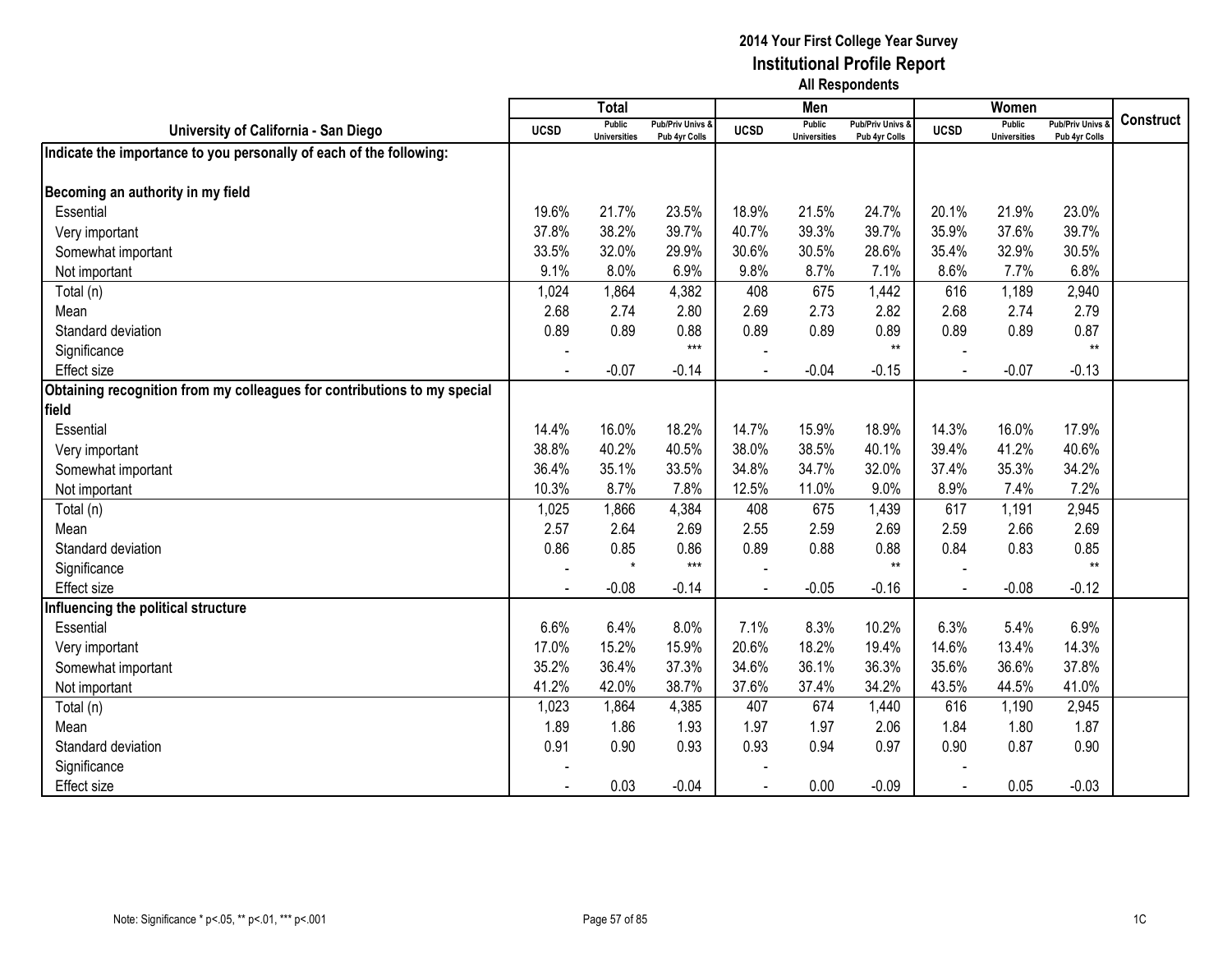|                                                                     |                | <b>Total</b>                  |                                   |             | Men                                  |                                   |                | Women                                |                                        |           |
|---------------------------------------------------------------------|----------------|-------------------------------|-----------------------------------|-------------|--------------------------------------|-----------------------------------|----------------|--------------------------------------|----------------------------------------|-----------|
| University of California - San Diego                                | <b>UCSD</b>    | Public<br><b>Universities</b> | Pub/Priv Univs &<br>Pub 4yr Colls | <b>UCSD</b> | <b>Public</b><br><b>Universities</b> | Pub/Priv Univs &<br>Pub 4yr Colls | <b>UCSD</b>    | <b>Public</b><br><b>Universities</b> | <b>Pub/Priv Univs</b><br>Pub 4yr Colls | Construct |
| Indicate the importance to you personally of each of the following: |                |                               |                                   |             |                                      |                                   |                |                                      |                                        |           |
| Influencing social values                                           |                |                               |                                   |             |                                      |                                   |                |                                      |                                        |           |
| Essential                                                           | 13.0%          | 13.1%                         | 15.9%                             | 9.6%        | 11.4%                                | 14.8%                             | 15.3%          | 14.0%                                | 16.5%                                  |           |
| Very important                                                      | 32.9%          | 32.5%                         | 33.8%                             | 33.4%       | 31.6%                                | 32.9%                             | 32.6%          | 33.1%                                | 34.3%                                  |           |
| Somewhat important                                                  | 37.0%          | 38.3%                         | 36.1%                             | 37.1%       | 36.6%                                | 34.3%                             | 37.0%          | 39.4%                                | 37.0%                                  | Social    |
| Not important                                                       | 17.0%          | 16.0%                         | 14.1%                             | 19.9%       | 20.4%                                | 18.0%                             | 15.1%          | 13.5%                                | 12.2%                                  | Agency    |
| Total (n)                                                           | 1,023          | 1,862                         | 4,377                             | 407         | 673                                  | 1,437                             | 616            | 1,189                                | 2,940                                  |           |
| Mean                                                                | 2.42           | 2.43                          | 2.52                              | 2.33        | 2.34                                 | 2.44                              | 2.48           | 2.48                                 | 2.55                                   |           |
| Standard deviation                                                  | 0.92           | 0.91                          | 0.92                              | 0.90        | 0.93                                 | 0.95                              | 0.93           | 0.90                                 | 0.91                                   | Civic     |
| Significance                                                        |                |                               | $**$                              |             |                                      | $\star$                           |                |                                      |                                        | Engage-   |
| Effect size                                                         |                | $-0.01$                       | $-0.11$                           |             | $-0.01$                              | $-0.12$                           |                | 0.00                                 | $-0.08$                                | ment      |
| Raising a family                                                    |                |                               |                                   |             |                                      |                                   |                |                                      |                                        |           |
| Essential                                                           | 30.8%          | 37.6%                         | 41.6%                             | 34.1%       | 36.3%                                | 39.5%                             | 28.6%          | 38.3%                                | 42.7%                                  |           |
| Very important                                                      | 30.9%          | 28.3%                         | 28.9%                             | 31.1%       | 28.1%                                | 30.4%                             | 30.7%          | 28.4%                                | 28.2%                                  |           |
| Somewhat important                                                  | 26.0%          | 23.2%                         | 20.3%                             | 25.2%       | 24.4%                                | 21.0%                             | 26.5%          | 22.5%                                | 19.9%                                  |           |
| Not important                                                       | 12.3%          | 10.9%                         | 9.2%                              | 9.6%        | 11.2%                                | 9.1%                              | 14.1%          | 10.7%                                | 9.2%                                   |           |
| Total (n)                                                           | 1,023          | 1,864                         | 4,385                             | 405         | 672                                  | 1,436                             | 618            | 1,192                                | 2,949                                  |           |
| Mean                                                                | 2.80           | 2.93                          | 3.03                              | 2.90        | 2.90                                 | 3.00                              | 2.74           | 2.94                                 | 3.04                                   |           |
| Standard deviation                                                  | 1.01           | 1.02                          | 0.99                              | 0.98        | 1.02                                 | 0.99                              | 1.02           | 1.02                                 | 1.00                                   |           |
| Significance                                                        |                | $**$                          | $***$                             |             |                                      |                                   |                | $***$                                | $***$                                  |           |
| Effect size                                                         | $\blacksquare$ | $-0.13$                       | $-0.23$                           |             | 0.00                                 | $-0.10$                           | $\blacksquare$ | $-0.20$                              | $-0.30$                                |           |
| Being very well off financially                                     |                |                               |                                   |             |                                      |                                   |                |                                      |                                        |           |
| Essential                                                           | 33.7%          | 35.5%                         | 38.3%                             | 31.3%       | 33.7%                                | 38.0%                             | 35.2%          | 36.4%                                | 38.5%                                  |           |
| Very important                                                      | 37.1%          | 36.5%                         | 36.1%                             | 36.9%       | 36.6%                                | 36.1%                             | 37.2%          | 36.5%                                | 36.1%                                  |           |
| Somewhat important                                                  | 25.6%          | 23.7%                         | 21.9%                             | 28.1%       | 25.1%                                | 21.9%                             | 24.0%          | 22.9%                                | 21.8%                                  |           |
| Not important                                                       | 3.6%           | 4.3%                          | 3.7%                              | 3.7%        | 4.6%                                 | 4.0%                              | 3.6%           | 4.1%                                 | 3.6%                                   |           |
| Total (n)                                                           | 1,022          | 1,861                         | 4,384                             | 406         | 673                                  | 1,440                             | 616            | 1,188                                | 2,944                                  |           |
| Mean                                                                | 3.01           | 3.03                          | 3.09                              | 2.96        | 2.99                                 | 3.08                              | 3.04           | 3.05                                 | 3.09                                   |           |
| Standard deviation                                                  | 0.86           | 0.87                          | 0.86                              | 0.86        | 0.88                                 | 0.87                              | 0.86           | 0.87                                 | 0.86                                   |           |
| Significance                                                        |                |                               | $***$                             |             |                                      | $\star$                           |                |                                      |                                        |           |
| Effect size                                                         |                | $-0.02$                       | $-0.09$                           |             | $-0.03$                              | $-0.14$                           |                | $-0.01$                              | $-0.06$                                |           |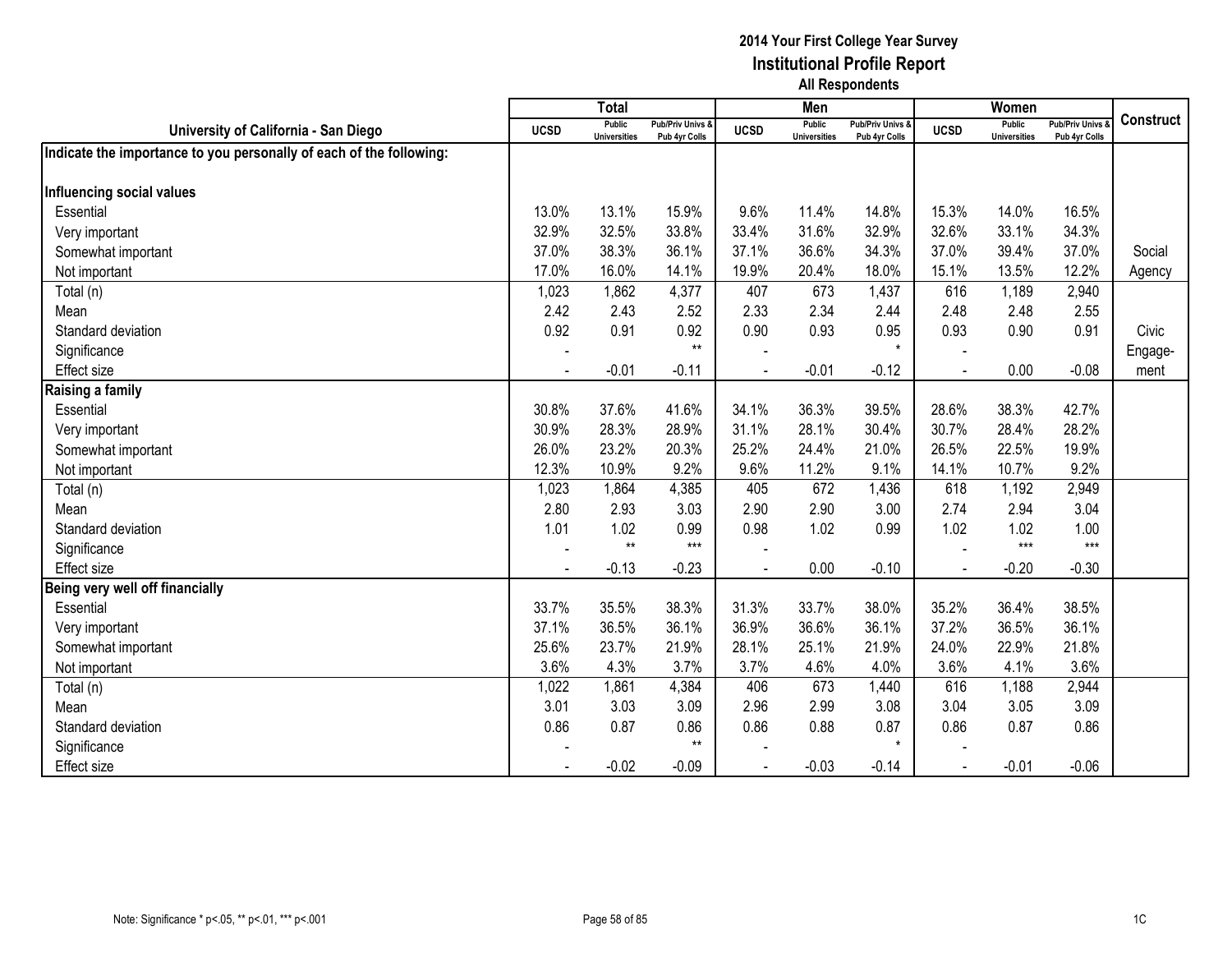|                                                                     |             | <b>Total</b>                         |                                   |             | Men                                  |                                   |                | Women                                |                                        |                  |
|---------------------------------------------------------------------|-------------|--------------------------------------|-----------------------------------|-------------|--------------------------------------|-----------------------------------|----------------|--------------------------------------|----------------------------------------|------------------|
| University of California - San Diego                                | <b>UCSD</b> | <b>Public</b><br><b>Universities</b> | Pub/Priv Univs &<br>Pub 4yr Colls | <b>UCSD</b> | <b>Public</b><br><b>Universities</b> | Pub/Priv Univs &<br>Pub 4yr Colls | <b>UCSD</b>    | <b>Public</b><br><b>Universities</b> | <b>Pub/Priv Univs</b><br>Pub 4yr Colls | <b>Construct</b> |
| Indicate the importance to you personally of each of the following: |             |                                      |                                   |             |                                      |                                   |                |                                      |                                        |                  |
|                                                                     |             |                                      |                                   |             |                                      |                                   |                |                                      |                                        |                  |
| Helping others who are in difficulty                                |             |                                      |                                   |             |                                      |                                   |                |                                      |                                        |                  |
| Essential                                                           | 33.3%       | 35.5%                                | 37.9%                             | 27.6%       | 29.4%                                | 30.9%                             | 37.1%          | 39.0%                                | 41.3%                                  |                  |
| Very important                                                      | 41.4%       | 40.3%                                | 40.6%                             | 41.4%       | 39.7%                                | 40.8%                             | 41.5%          | 40.6%                                | 40.5%                                  |                  |
| Somewhat important                                                  | 22.6%       | 21.2%                                | 19.2%                             | 26.6%       | 25.6%                                | 24.3%                             | 20.0%          | 18.7%                                | 16.7%                                  | Social           |
| Not important                                                       | 2.6%        | 3.0%                                 | 2.2%                              | 4.4%        | 5.3%                                 | 4.0%                              | 1.5%           | 1.7%                                 | 1.4%                                   | Agency           |
| Total (n)                                                           | 1,021       | 1,859                                | 4,376                             | 406         | 673                                  | 1,438                             | 615            | 1,186                                | 2,938                                  |                  |
| Mean                                                                | 3.05        | 3.08                                 | 3.14                              | 2.92        | 2.93                                 | 2.99                              | 3.14           | 3.17                                 | 3.22                                   |                  |
| Standard deviation                                                  | 0.81        | 0.83                                 | 0.80                              | 0.85        | 0.87                                 | 0.84                              | 0.78           | 0.79                                 | 0.77                                   |                  |
| Significance                                                        |             |                                      | $***$                             |             |                                      |                                   |                |                                      | $\star$                                |                  |
| <b>Effect size</b>                                                  |             | $-0.04$                              | $-0.11$                           |             | $-0.01$                              | $-0.08$                           |                | $-0.04$                              | $-0.10$                                |                  |
| Making a theoretical contribution to science                        |             |                                      |                                   |             |                                      |                                   |                |                                      |                                        |                  |
| Essential                                                           | 12.3%       | 10.4%                                | 9.5%                              | 14.3%       | 13.4%                                | 12.6%                             | 11.0%          | 8.7%                                 | 8.0%                                   |                  |
| Very important                                                      | 23.7%       | 21.0%                                | 19.6%                             | 26.0%       | 23.8%                                | 21.8%                             | 22.2%          | 19.5%                                | 18.5%                                  |                  |
| Somewhat important                                                  | 37.7%       | 34.9%                                | 34.0%                             | 38.1%       | 37.6%                                | 35.6%                             | 37.4%          | 33.4%                                | 33.2%                                  |                  |
| Not important                                                       | 26.3%       | 33.7%                                | 36.9%                             | 21.6%       | 25.3%                                | 29.9%                             | 29.4%          | 38.5%                                | 40.3%                                  |                  |
| Total (n)                                                           | 1,025       | 1,863                                | 4,383                             | 407         | 673                                  | 1,439                             | 618            | 1,190                                | 2,944                                  |                  |
| Mean                                                                | 2.22        | 2.08                                 | 2.02                              | 2.33        | 2.25                                 | 2.17                              | 2.15           | 1.98                                 | 1.94                                   |                  |
| Standard deviation                                                  | 0.97        | 0.98                                 | 0.97                              | 0.97        | 0.98                                 | 1.00                              | 0.97           | 0.96                                 | 0.95                                   |                  |
| Significance                                                        |             | $***$                                | $***$                             |             |                                      | $**$                              |                | $***$                                | $***$                                  |                  |
| <b>Effect size</b>                                                  |             | 0.14                                 | 0.21                              |             | 0.08                                 | 0.16                              | $\blacksquare$ | 0.18                                 | 0.22                                   |                  |
| Writing original works (poems, novels, etc.)                        |             |                                      |                                   |             |                                      |                                   |                |                                      |                                        |                  |
| Essential                                                           | 7.7%        | 7.3%                                 | 8.2%                              | 7.1%        | 6.8%                                 | 8.3%                              | 8.1%           | 7.5%                                 | 8.2%                                   |                  |
| Very important                                                      | 14.4%       | 12.7%                                | 13.0%                             | 15.0%       | 14.2%                                | 14.3%                             | 14.0%          | 11.9%                                | 12.4%                                  |                  |
| Somewhat important                                                  | 31.6%       | 29.6%                                | 29.4%                             | 30.7%       | 29.7%                                | 29.4%                             | 32.1%          | 29.6%                                | 29.3%                                  |                  |
| Not important                                                       | 46.3%       | 50.4%                                | 49.4%                             | 47.2%       | 49.3%                                | 48.0%                             | 45.8%          | 51.1%                                | 50.1%                                  |                  |
| Total (n)                                                           | 1,023       | 1,861                                | 4,378                             | 407         | 674                                  | 1,439                             | 616            | 1,187                                | 2,939                                  |                  |
| Mean                                                                | 1.83        | 1.77                                 | 1.80                              | 1.82        | 1.79                                 | 1.83                              | 1.84           | 1.76                                 | 1.79                                   |                  |
| Standard deviation                                                  | 0.94        | 0.93                                 | 0.96                              | 0.94        | 0.93                                 | 0.96                              | 0.95           | 0.93                                 | 0.95                                   |                  |
| Significance                                                        |             |                                      |                                   |             |                                      |                                   |                |                                      |                                        |                  |
| <b>Effect size</b>                                                  |             | 0.06                                 | 0.03                              |             | 0.03                                 | $-0.01$                           |                | 0.09                                 | 0.05                                   |                  |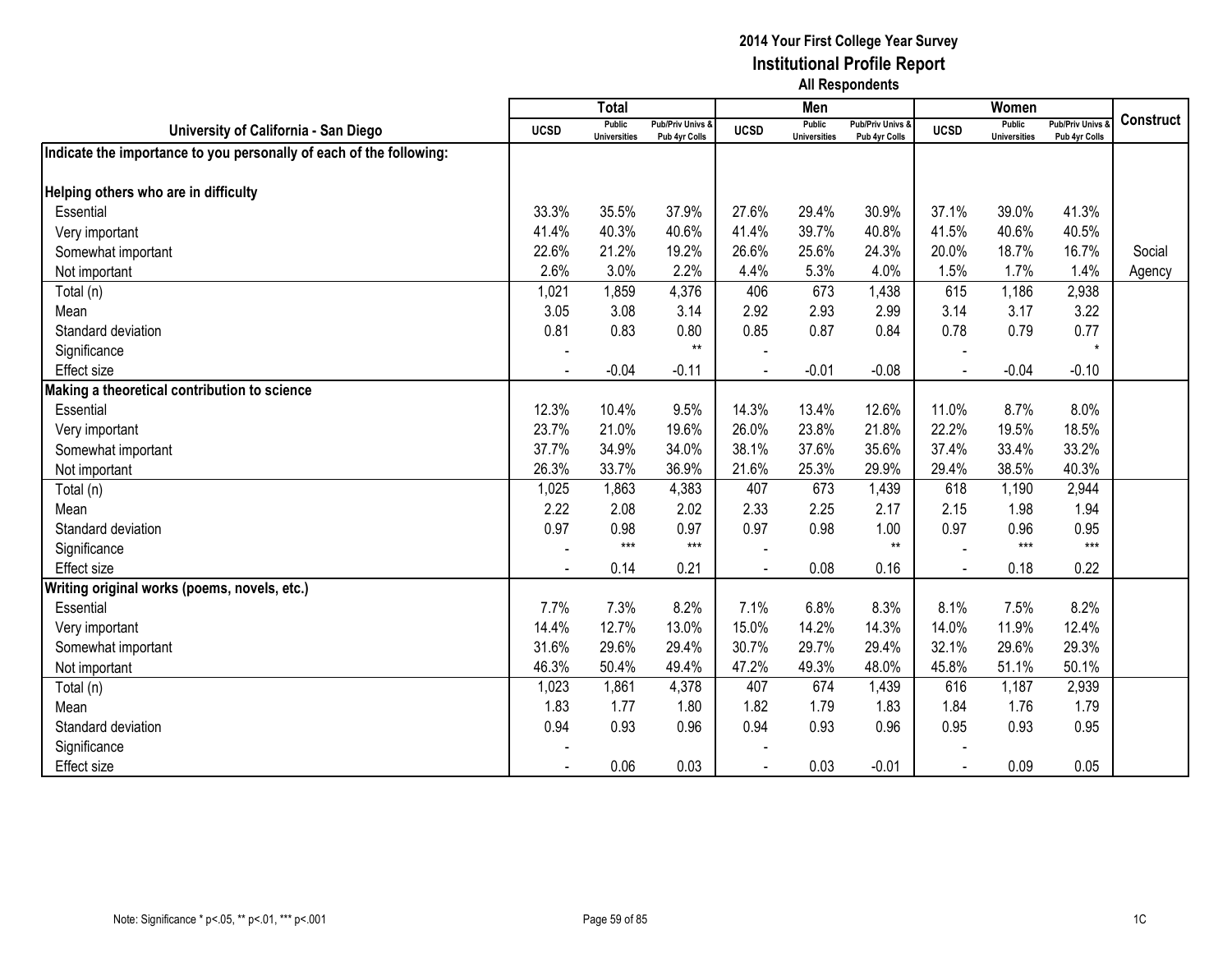|                                                                     |                | <b>Total</b>                  |                                   |             | Men                           |                                   |                | Women                                |                                        |                  |
|---------------------------------------------------------------------|----------------|-------------------------------|-----------------------------------|-------------|-------------------------------|-----------------------------------|----------------|--------------------------------------|----------------------------------------|------------------|
| University of California - San Diego                                | <b>UCSD</b>    | Public<br><b>Universities</b> | Pub/Priv Univs &<br>Pub 4yr Colls | <b>UCSD</b> | Public<br><b>Universities</b> | Pub/Priv Univs &<br>Pub 4yr Colls | <b>UCSD</b>    | <b>Public</b><br><b>Universities</b> | <b>Pub/Priv Univs</b><br>Pub 4yr Colls | <b>Construct</b> |
| Indicate the importance to you personally of each of the following: |                |                               |                                   |             |                               |                                   |                |                                      |                                        |                  |
|                                                                     |                |                               |                                   |             |                               |                                   |                |                                      |                                        |                  |
| Creating artistic works (painting, sculpture, etc.)                 |                |                               |                                   |             |                               |                                   |                |                                      |                                        |                  |
| Essential                                                           | 6.9%           | 7.6%                          | 7.6%                              | 6.4%        | 7.2%                          | 7.6%                              | 7.1%           | 7.8%                                 | 7.6%                                   |                  |
| Very important                                                      | 13.0%          | 11.6%                         | 12.0%                             | 10.9%       | 9.0%                          | 9.8%                              | 14.4%          | 13.1%                                | 13.0%                                  |                  |
| Somewhat important                                                  | 29.4%          | 26.3%                         | 26.0%                             | 32.7%       | 27.5%                         | 25.9%                             | 27.2%          | 25.5%                                | 26.1%                                  |                  |
| Not important                                                       | 50.7%          | 54.5%                         | 54.4%                             | 50.0%       | 56.3%                         | 56.8%                             | 51.2%          | 53.5%                                | 53.3%                                  |                  |
| Total (n)                                                           | 1,021          | 1,854                         | 4,353                             | 404         | 668                           | 1,430                             | 617            | 1,186                                | 2,923                                  |                  |
| Mean                                                                | 1.76           | 1.72                          | 1.73                              | 1.74        | 1.67                          | 1.68                              | 1.77           | 1.75                                 | 1.75                                   |                  |
| Standard deviation                                                  | 0.92           | 0.94                          | 0.94                              | 0.89        | 0.91                          | 0.93                              | 0.94           | 0.96                                 | 0.95                                   |                  |
| Significance                                                        |                |                               |                                   |             |                               |                                   |                |                                      |                                        |                  |
| <b>Effect size</b>                                                  |                | 0.04                          | 0.03                              |             | 0.08                          | 0.06                              |                | 0.02                                 | 0.02                                   |                  |
| Becoming successful in a business of my own                         |                |                               |                                   |             |                               |                                   |                |                                      |                                        |                  |
| Essential                                                           | 14.2%          | 13.9%                         | 15.2%                             | 16.8%       | 17.5%                         | 20.0%                             | 12.5%          | 11.9%                                | 12.9%                                  |                  |
| Very important                                                      | 24.3%          | 23.8%                         | 24.8%                             | 28.5%       | 26.9%                         | 27.2%                             | 21.6%          | 22.1%                                | 23.7%                                  |                  |
| Somewhat important                                                  | 34.3%          | 32.8%                         | 32.3%                             | 32.9%       | 32.9%                         | 31.0%                             | 35.2%          | 32.8%                                | 33.0%                                  |                  |
| Not important                                                       | 27.2%          | 29.4%                         | 27.6%                             | 21.8%       | 22.6%                         | 21.8%                             | 30.7%          | 33.2%                                | 30.4%                                  |                  |
| Total (n)                                                           | 1,020          | 1,851                         | 4,345                             | 404         | 668                           | 1,428                             | 616            | 1,183                                | 2,917                                  |                  |
| Mean                                                                | 2.26           | 2.22                          | 2.28                              | 2.40        | 2.39                          | 2.45                              | 2.16           | 2.13                                 | 2.19                                   |                  |
| Standard deviation                                                  | 1.01           | 1.02                          | 1.03                              | 1.01        | 1.02                          | 1.04                              | 1.00           | 1.01                                 | 1.01                                   |                  |
| Significance                                                        |                |                               |                                   |             |                               |                                   |                |                                      |                                        |                  |
| <b>Effect size</b>                                                  | $\blacksquare$ | 0.04                          | $-0.02$                           |             | 0.01                          | $-0.05$                           | $\blacksquare$ | 0.03                                 | $-0.03$                                |                  |
| Becoming involved in programs to clean up the environment           |                |                               |                                   |             |                               |                                   |                |                                      |                                        |                  |
| Essential                                                           | 9.9%           | 9.5%                          | 9.2%                              | 9.7%        | 9.0%                          | 9.6%                              | 10.0%          | 9.8%                                 | 9.1%                                   |                  |
| Very important                                                      | 21.2%          | 19.6%                         | 22.1%                             | 21.6%       | 21.1%                         | 23.3%                             | 20.9%          | 18.8%                                | 21.6%                                  |                  |
| Somewhat important                                                  | 47.7%          | 47.6%                         | 47.4%                             | 47.9%       | 46.5%                         | 45.9%                             | 47.6%          | 48.2%                                | 48.2%                                  |                  |
| Not important                                                       | 21.2%          | 23.3%                         | 21.2%                             | 20.8%       | 23.4%                         | 21.2%                             | 21.4%          | 23.2%                                | 21.2%                                  |                  |
| Total (n)                                                           | 1,020          | 1,853                         | 4,349                             | 403         | 667                           | 1,431                             | 617            | 1,186                                | 2,918                                  |                  |
| Mean                                                                | 2.20           | 2.15                          | 2.19                              | 2.20        | 2.16                          | 2.21                              | 2.20           | 2.15                                 | 2.19                                   |                  |
| Standard deviation                                                  | 0.88           | 0.89                          | 0.87                              | 0.88        | 0.88                          | 0.88                              | 0.89           | 0.89                                 | 0.87                                   |                  |
| Significance                                                        |                |                               |                                   |             |                               |                                   |                |                                      |                                        |                  |
| <b>Effect size</b>                                                  |                | 0.06                          | 0.01                              |             | 0.05                          | $-0.01$                           |                | 0.06                                 | 0.01                                   |                  |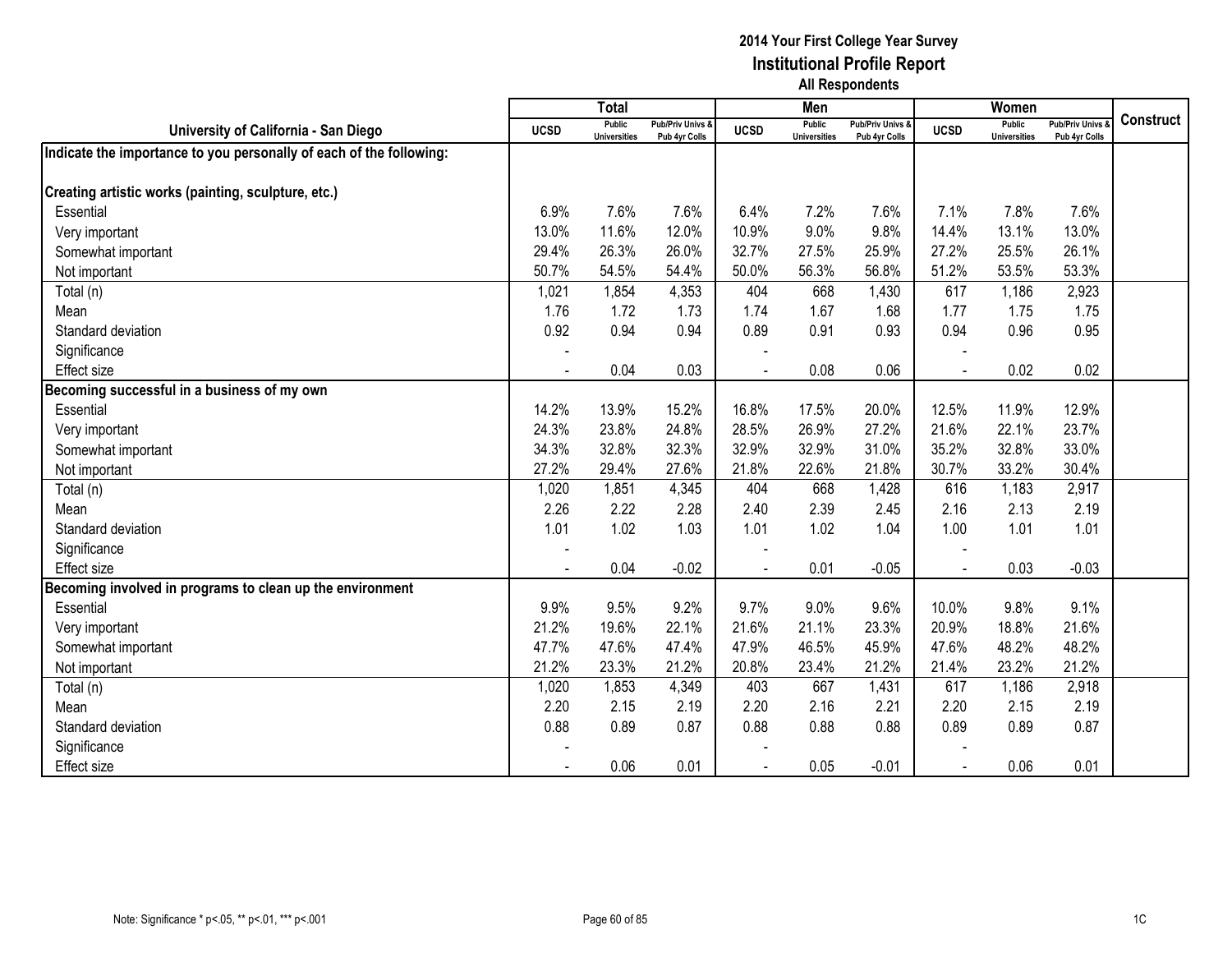|                                                                     |                | <b>Total</b>                         |                                   |             | Men                                  |                                   |                | Women                                |                                        |                  |
|---------------------------------------------------------------------|----------------|--------------------------------------|-----------------------------------|-------------|--------------------------------------|-----------------------------------|----------------|--------------------------------------|----------------------------------------|------------------|
| University of California - San Diego                                | <b>UCSD</b>    | <b>Public</b><br><b>Universities</b> | Pub/Priv Univs &<br>Pub 4yr Colls | <b>UCSD</b> | <b>Public</b><br><b>Universities</b> | Pub/Priv Univs &<br>Pub 4yr Colls | <b>UCSD</b>    | <b>Public</b><br><b>Universities</b> | <b>Pub/Priv Univs</b><br>Pub 4yr Colls | <b>Construct</b> |
| Indicate the importance to you personally of each of the following: |                |                                      |                                   |             |                                      |                                   |                |                                      |                                        |                  |
|                                                                     |                |                                      |                                   |             |                                      |                                   |                |                                      |                                        |                  |
| Developing a meaningful philosophy of life                          |                |                                      |                                   |             |                                      |                                   |                |                                      |                                        |                  |
| Essential                                                           | 23.8%          | 22.6%                                | 21.5%                             | 25.4%       | 26.8%                                | 26.0%                             | 22.8%          | 20.2%                                | 19.3%                                  |                  |
| Very important                                                      | 33.2%          | 31.9%                                | 32.7%                             | 32.6%       | 31.3%                                | 33.5%                             | 33.7%          | 32.2%                                | 32.3%                                  |                  |
| Somewhat important                                                  | 29.4%          | 30.6%                                | 31.3%                             | 26.9%       | 26.6%                                | 27.4%                             | 31.1%          | 32.9%                                | 33.2%                                  |                  |
| Not important                                                       | 13.5%          | 15.0%                                | 14.5%                             | 15.1%       | 15.3%                                | 13.1%                             | 12.5%          | 14.8%                                | 15.2%                                  |                  |
| Total (n)                                                           | 1,020          | 1,852                                | 4,352                             | 405         | 668                                  | 1,432                             | 615            | 1,184                                | 2,920                                  |                  |
| Mean                                                                | 2.67           | 2.62                                 | 2.61                              | 2.68        | 2.70                                 | 2.73                              | 2.67           | 2.58                                 | 2.56                                   |                  |
| Standard deviation                                                  | 0.98           | 0.99                                 | 0.98                              | 1.01        | 1.03                                 | 0.99                              | 0.96           | 0.97                                 | 0.97                                   |                  |
| Significance                                                        |                |                                      |                                   |             |                                      |                                   |                |                                      | $\star$                                |                  |
| <b>Effect size</b>                                                  |                | 0.05                                 | 0.06                              |             | $-0.02$                              | $-0.05$                           |                | 0.09                                 | 0.11                                   |                  |
| Participating in a community action program                         |                |                                      |                                   |             |                                      |                                   |                |                                      |                                        |                  |
| Essential                                                           | 9.2%           | 9.2%                                 | 10.7%                             | 6.4%        | 7.6%                                 | 8.5%                              | 11.0%          | 10.1%                                | 11.7%                                  |                  |
| Very important                                                      | 25.5%          | 26.4%                                | 28.0%                             | 20.2%       | 20.3%                                | 24.4%                             | 29.0%          | 29.8%                                | 29.7%                                  |                  |
| Somewhat important                                                  | 43.7%          | 43.1%                                | 42.6%                             | 46.9%       | 45.3%                                | 44.3%                             | 41.7%          | 41.9%                                | 41.8%                                  | Social           |
| Not important                                                       | 21.5%          | 21.3%                                | 18.7%                             | 26.4%       | 26.8%                                | 22.8%                             | 18.3%          | 18.1%                                | 16.7%                                  | Agency           |
| Total (n)                                                           | 1,022          | 1,854                                | 4,345                             | 405         | 669                                  | 1,431                             | 617            | 1,185                                | 2,914                                  |                  |
| Mean                                                                | 2.22           | 2.24                                 | 2.31                              | 2.07        | 2.09                                 | 2.19                              | 2.33           | 2.32                                 | 2.36                                   |                  |
| Standard deviation                                                  | 0.89           | 0.89                                 | 0.89                              | 0.85        | 0.88                                 | 0.88                              | 0.90           | 0.89                                 | 0.89                                   |                  |
| Significance                                                        |                |                                      | $**$                              |             |                                      | $\star$                           |                |                                      |                                        |                  |
| <b>Effect size</b>                                                  | $\blacksquare$ | $-0.02$                              | $-0.10$                           |             | $-0.02$                              | $-0.14$                           | $\blacksquare$ | 0.01                                 | $-0.03$                                |                  |
| Helping to promote racial understanding                             |                |                                      |                                   |             |                                      |                                   |                |                                      |                                        |                  |
| Essential                                                           | 13.4%          | 12.0%                                | 13.1%                             | 10.4%       | 9.5%                                 | 11.7%                             | 15.3%          | 13.4%                                | 13.8%                                  |                  |
| Very important                                                      | 29.5%          | 27.3%                                | 27.9%                             | 26.8%       | 25.4%                                | 27.3%                             | 31.2%          | 28.4%                                | 28.2%                                  |                  |
| Somewhat important                                                  | 39.7%          | 40.0%                                | 39.8%                             | 40.4%       | 39.2%                                | 37.4%                             | 39.2%          | 40.5%                                | 41.0%                                  | Social           |
| Not important                                                       | 17.5%          | 20.7%                                | 19.1%                             | 22.3%       | 26.0%                                | 23.6%                             | 14.3%          | 17.7%                                | 17.0%                                  | Agency           |
| Total (n)                                                           | 1,018          | 1,851                                | 4,347                             | 403         | 666                                  | 1,427                             | 615            | 1,185                                | 2,920                                  |                  |
| Mean                                                                | 2.39           | 2.31                                 | 2.35                              | 2.25        | 2.18                                 | 2.27                              | 2.47           | 2.37                                 | 2.39                                   |                  |
| Standard deviation                                                  | 0.92           | 0.93                                 | 0.93                              | 0.92        | 0.93                                 | 0.95                              | 0.92           | 0.93                                 | 0.92                                   |                  |
| Significance                                                        |                | $\star$                              |                                   |             |                                      |                                   |                | $\star$                              |                                        |                  |
| <b>Effect size</b>                                                  |                | 0.09                                 | 0.04                              |             | 0.08                                 | $-0.02$                           |                | 0.11                                 | 0.09                                   |                  |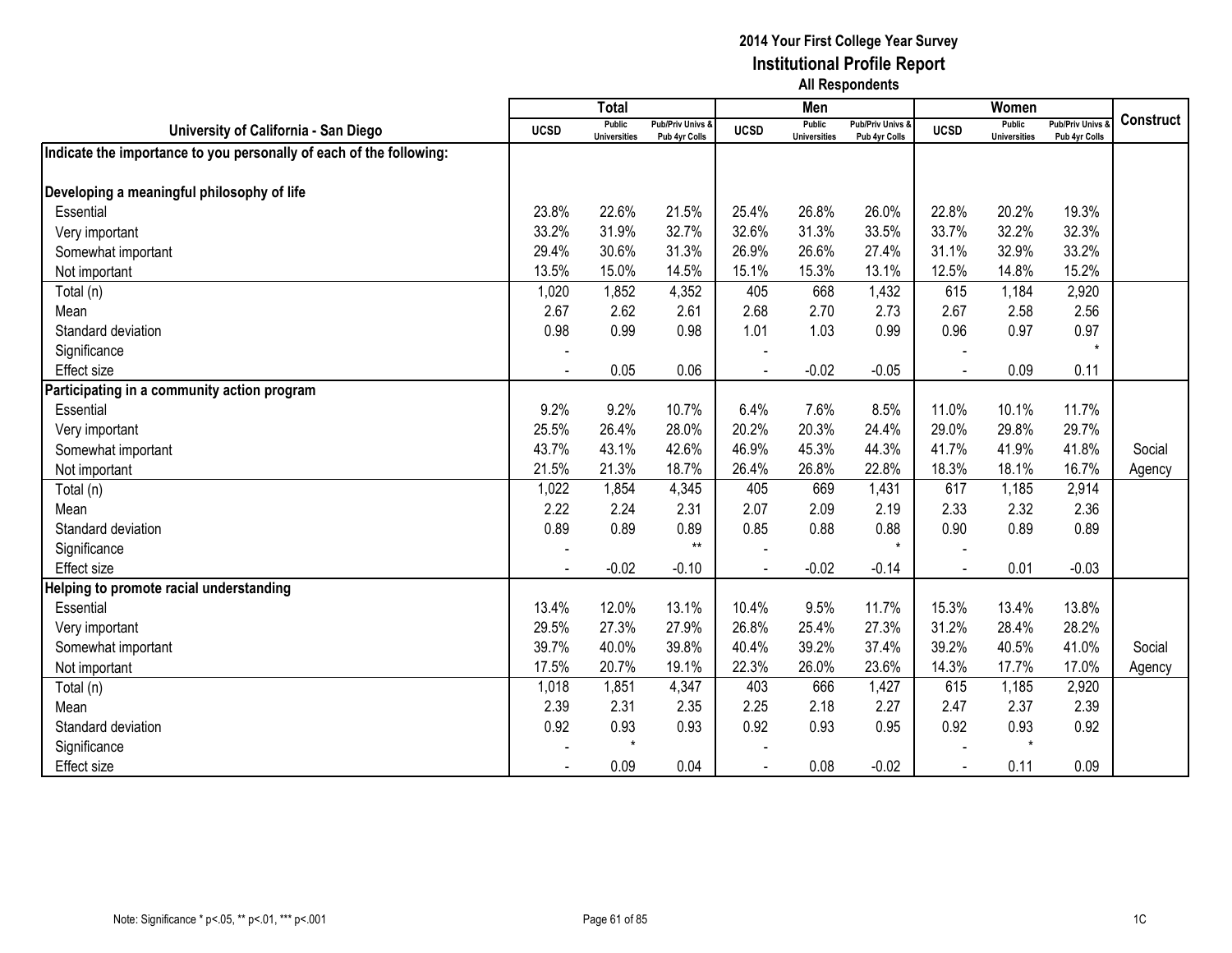|                                                                     |                          | <b>Total</b>                  |                                   |                | Men                                  |                                              |                | Women                         |                                        |                  |
|---------------------------------------------------------------------|--------------------------|-------------------------------|-----------------------------------|----------------|--------------------------------------|----------------------------------------------|----------------|-------------------------------|----------------------------------------|------------------|
| University of California - San Diego                                | <b>UCSD</b>              | Public<br><b>Universities</b> | Pub/Priv Univs &<br>Pub 4yr Colls | <b>UCSD</b>    | <b>Public</b><br><b>Universities</b> | <b>Pub/Priv Univs &amp;</b><br>Pub 4yr Colls | <b>UCSD</b>    | Public<br><b>Universities</b> | <b>Pub/Priv Univs</b><br>Pub 4yr Colls | <b>Construct</b> |
| Indicate the importance to you personally of each of the following: |                          |                               |                                   |                |                                      |                                              |                |                               |                                        |                  |
| Keeping up to date with political affairs                           |                          |                               |                                   |                |                                      |                                              |                |                               |                                        |                  |
| Essential                                                           | 9.6%                     | 11.0%                         | 11.8%                             | 11.4%          | 14.1%                                | 15.6%                                        | 8.4%           | 9.2%                          | 9.9%                                   |                  |
| Very important                                                      | 24.8%                    | 25.9%                         | 26.4%                             | 24.3%          | 26.4%                                | 28.5%                                        | 25.2%          | 25.6%                         | 25.3%                                  |                  |
| Somewhat important                                                  | 42.1%                    | 41.2%                         | 42.0%                             | 41.2%          | 38.5%                                | 38.7%                                        | 42.7%          | 42.7%                         | 43.7%                                  | Social           |
| Not important                                                       | 23.5%                    | 21.9%                         | 19.8%                             | 23.1%          | 21.0%                                | 17.2%                                        | 23.7%          | 22.5%                         | 21.1%                                  | Agency           |
| Total (n)                                                           | 1,019                    | 1,851                         | 4,345                             | 403            | 667                                  | 1,428                                        | 616            | 1,184                         | 2,917                                  |                  |
| Mean                                                                | 2.21                     | 2.26                          | 2.30                              | 2.24           | 2.34                                 | 2.43                                         | 2.18           | 2.22                          | 2.24                                   |                  |
| Standard deviation                                                  | 0.91                     | 0.92                          | 0.92                              | 0.94           | 0.96                                 | 0.95                                         | 0.89           | 0.90                          | 0.90                                   | Civic            |
| Significance                                                        | $\overline{\phantom{a}}$ |                               | $**$                              |                |                                      | $***$                                        |                |                               |                                        | Engage-          |
| Effect size                                                         |                          | $-0.05$                       | $-0.10$                           | $\blacksquare$ | $-0.10$                              | $-0.20$                                      | $\blacksquare$ | $-0.04$                       | $-0.07$                                | ment             |
| Becoming a community leader                                         |                          |                               |                                   |                |                                      |                                              |                |                               |                                        |                  |
| Essential                                                           | 11.4%                    | 11.7%                         | 13.1%                             | 9.9%           | 11.4%                                | 13.5%                                        | 12.4%          | 11.9%                         | 12.8%                                  |                  |
| Very important                                                      | 27.0%                    | 28.6%                         | 29.8%                             | 27.3%          | 28.3%                                | 29.9%                                        | 26.9%          | 28.8%                         | 29.8%                                  |                  |
| Somewhat important                                                  | 36.0%                    | 36.1%                         | 36.4%                             | 36.0%          | 34.0%                                | 34.6%                                        | 36.0%          | 37.3%                         | 37.2%                                  | Social           |
| Not important                                                       | 25.6%                    | 23.5%                         | 20.8%                             | 26.8%          | 26.2%                                | 22.0%                                        | 24.8%          | 22.0%                         | 20.2%                                  | Agency           |
| Total (n)                                                           | 1,017                    | 1,849                         | 4,343                             | 403            | 667                                  | 1,430                                        | 614            | 1,182                         | 2,913                                  |                  |
| Mean                                                                | 2.24                     | 2.29                          | 2.35                              | 2.20           | 2.25                                 | 2.35                                         | 2.27           | 2.31                          | 2.35                                   |                  |
| Standard deviation                                                  | 0.96                     | 0.95                          | 0.95                              | 0.95           | 0.97                                 | 0.97                                         | 0.97           | 0.94                          | 0.94                                   |                  |
| Significance                                                        |                          |                               | $***$                             |                |                                      | $**$                                         |                |                               |                                        |                  |
| Effect size                                                         |                          | $-0.05$                       | $-0.12$                           |                | $-0.05$                              | $-0.15$                                      |                | $-0.04$                       | $-0.09$                                |                  |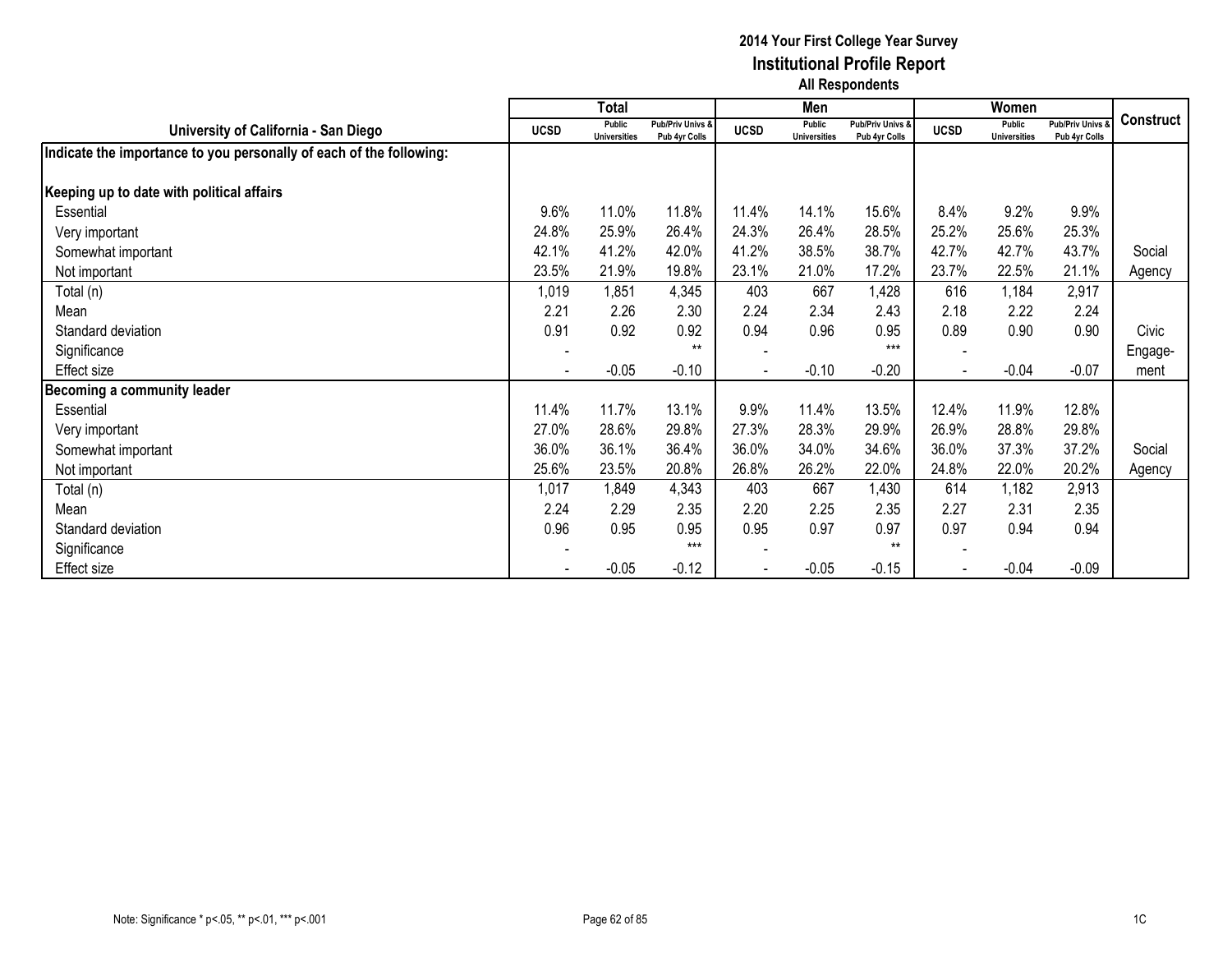|                                                                     |                          | <b>Total</b>                  |                                              |                | Men                                  |                                   |             | Women                                |                                   |                  |
|---------------------------------------------------------------------|--------------------------|-------------------------------|----------------------------------------------|----------------|--------------------------------------|-----------------------------------|-------------|--------------------------------------|-----------------------------------|------------------|
| University of California - San Diego                                | <b>UCSD</b>              | Public<br><b>Universities</b> | <b>Pub/Priv Univs &amp;</b><br>Pub 4yr Colls | <b>UCSD</b>    | <b>Public</b><br><b>Universities</b> | Pub/Priv Univs &<br>Pub 4vr Colls | <b>UCSD</b> | <b>Public</b><br><b>Universities</b> | Pub/Priv Univs &<br>Pub 4yr Colls | <b>Construct</b> |
| Indicate the importance to you personally of each of the following: |                          |                               |                                              |                |                                      |                                   |             |                                      |                                   |                  |
| Improving my understanding of other countries and cultures          |                          |                               |                                              |                |                                      |                                   |             |                                      |                                   |                  |
| Essential                                                           | 20.7%                    | 20.9%                         | 20.4%                                        | 13.8%          | 17.0%                                | 19.1%                             | 25.2%       | 23.1%                                | 21.1%                             |                  |
| Very important                                                      | 37.6%                    | 35.5%                         | 35.3%                                        | 36.8%          | 33.8%                                | 33.4%                             | 38.2%       | 36.5%                                | 36.3%                             |                  |
| Somewhat important                                                  | 32.5%                    | 34.1%                         | 34.4%                                        | 37.0%          | 36.6%                                | 35.6%                             | 29.4%       | 32.6%                                | 33.8%                             |                  |
| Not important                                                       | 9.2%                     | 9.5%                          | 9.9%                                         | 12.3%          | 12.6%                                | 11.9%                             | 7.2%        | 7.8%                                 | 8.9%                              |                  |
| Total (n)                                                           | 1,020                    | 1,852                         | 4,349                                        | 405            | 669                                  | 1,432                             | 615         | 1,183                                | 2,917                             |                  |
| Mean                                                                | 2.70                     | 2.68                          | 2.66                                         | 2.52           | 2.55                                 | 2.60                              | 2.81        | 2.75                                 | 2.70                              |                  |
| Standard deviation                                                  | 0.90                     | 0.91                          | 0.91                                         | 0.88           | 0.92                                 | 0.93                              | 0.89        | 0.90                                 | 0.90                              |                  |
| Significance                                                        |                          |                               |                                              |                |                                      |                                   |             |                                      | $**$                              |                  |
| Effect size                                                         | $\overline{\phantom{a}}$ | 0.02                          | 0.04                                         | $\blacksquare$ | $-0.03$                              | $-0.09$                           |             | 0.07                                 | 0.12                              |                  |
| Adopting "green" practices to protect the environment               |                          |                               |                                              |                |                                      |                                   |             |                                      |                                   |                  |
| Essential                                                           | 18.4%                    | 18.3%                         | 16.9%                                        | 15.3%          | 16.9%                                | 16.0%                             | 20.5%       | 19.2%                                | 17.4%                             |                  |
| Very important                                                      | 35.2%                    | 32.7%                         | 32.3%                                        | 34.1%          | 30.3%                                | 30.7%                             | 35.9%       | 34.0%                                | 33.1%                             |                  |
| Somewhat important                                                  | 36.7%                    | 37.3%                         | 38.8%                                        | 38.3%          | 38.1%                                | 40.0%                             | 35.6%       | 36.9%                                | 38.3%                             |                  |
| Not important                                                       | 9.7%                     | 11.7%                         | 12.0%                                        | 12.3%          | 14.6%                                | 13.4%                             | 8.0%        | 10.0%                                | 11.2%                             |                  |
| Total (n)                                                           | 1,020                    | 1,854                         | 4,342                                        | 405            | 669                                  | 1,429                             | 615         | 1,185                                | 2,913                             |                  |
| Mean                                                                | 2.62                     | 2.58                          | 2.54                                         | 2.52           | 2.49                                 | 2.49                              | 2.69        | 2.62                                 | 2.57                              |                  |
| Standard deviation                                                  | 0.89                     | 0.92                          | 0.91                                         | 0.90           | 0.94                                 | 0.92                              | 0.89        | 0.90                                 | 0.90                              |                  |
| Significance                                                        |                          |                               |                                              |                |                                      |                                   |             |                                      | $***$                             |                  |
| Effect size                                                         |                          | 0.04                          | 0.09                                         |                | 0.03                                 | 0.03                              |             | 0.08                                 | 0.13                              |                  |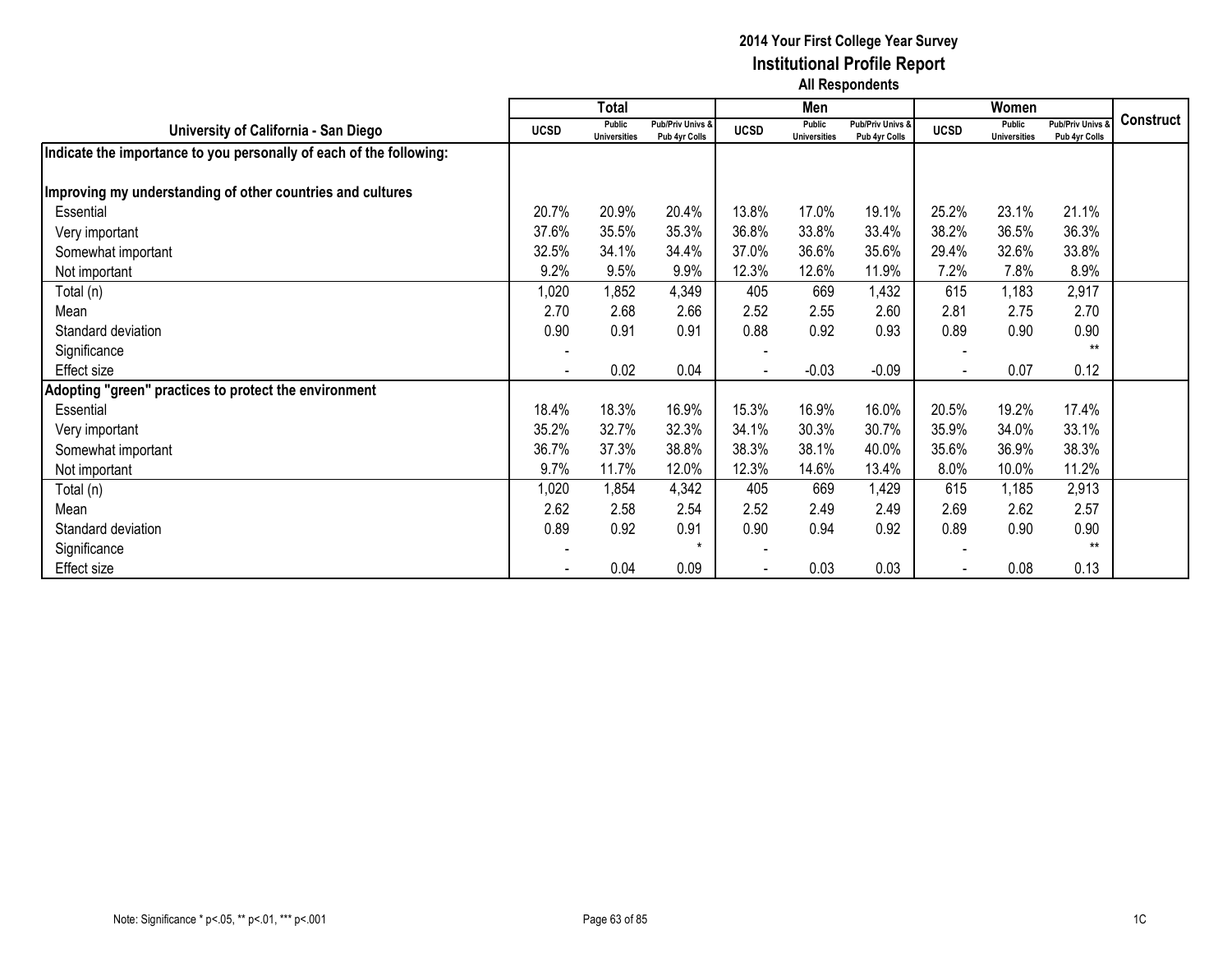|                                                                           |                | Total                                |                                              |                | Men                                  |                                              |                | Women                                |                                        |                  |
|---------------------------------------------------------------------------|----------------|--------------------------------------|----------------------------------------------|----------------|--------------------------------------|----------------------------------------------|----------------|--------------------------------------|----------------------------------------|------------------|
| University of California - San Diego                                      | <b>UCSD</b>    | <b>Public</b><br><b>Universities</b> | <b>Pub/Priv Univs &amp;</b><br>Pub 4yr Colls | <b>UCSD</b>    | <b>Public</b><br><b>Universities</b> | <b>Pub/Priv Univs &amp;</b><br>Pub 4yr Colls | <b>UCSD</b>    | <b>Public</b><br><b>Universities</b> | <b>Pub/Priv Univs</b><br>Pub 4yr Colls | <b>Construct</b> |
| To what extent have you experienced the following with students from a    |                |                                      |                                              |                |                                      |                                              |                |                                      |                                        |                  |
| racial/ethnic group other than your own?                                  |                |                                      |                                              |                |                                      |                                              |                |                                      |                                        |                  |
|                                                                           |                |                                      |                                              |                |                                      |                                              |                |                                      |                                        |                  |
| Dined or shared a meal                                                    |                |                                      |                                              |                |                                      |                                              |                |                                      |                                        |                  |
| Very often                                                                | 37.0%          | 31.3%                                | 31.8%                                        | 33.8%          | 30.7%                                | 31.2%                                        | 39.0%          | 31.6%                                | 32.1%                                  |                  |
| Often                                                                     | 25.7%          | 23.5%                                | 23.8%                                        | 28.9%          | 26.0%                                | 26.1%                                        | 23.6%          | 22.1%                                | 22.7%                                  | Positive         |
| Sometimes                                                                 | 23.0%          | 25.1%                                | 25.2%                                        | 22.0%          | 24.3%                                | 24.9%                                        | 23.6%          | 25.6%                                | 25.4%                                  | Cross-           |
| Seldom                                                                    | 8.4%           | 13.2%                                | 11.7%                                        | 8.6%           | 12.4%                                | 10.6%                                        | 8.3%           | 13.7%                                | 12.3%                                  | Racial           |
| Never                                                                     | 6.0%           | 6.9%                                 | 7.4%                                         | 6.7%           | 6.6%                                 | 7.3%                                         | 5.5%           | 7.0%                                 | 7.5%                                   | Interaction      |
| Total (n)                                                                 | 1,023          | 1,852                                | 4,333                                        | 405            | 668                                  | 1,420                                        | 618            | 1,184                                | 2,913                                  |                  |
| Mean                                                                      | 3.79           | 3.59                                 | 3.61                                         | 3.75           | 3.62                                 | 3.63                                         | 3.82           | 3.58                                 | 3.60                                   |                  |
| Standard deviation                                                        | 1.20           | 1.24                                 | 1.25                                         | 1.20           | 1.22                                 | 1.23                                         | 1.19           | 1.25                                 | 1.26                                   |                  |
| Significance                                                              |                | $***$                                | $***$                                        |                |                                      |                                              |                | $***$                                | $***$                                  |                  |
| Effect size                                                               | $\blacksquare$ | 0.16                                 | 0.14                                         | $\blacksquare$ | 0.11                                 | 0.10                                         | $\blacksquare$ | 0.19                                 | 0.17                                   |                  |
| Had meaningful and honest discussions about race/ethnic relations outside |                |                                      |                                              |                |                                      |                                              |                |                                      |                                        |                  |
| of class                                                                  |                |                                      |                                              |                |                                      |                                              |                |                                      |                                        |                  |
| Very often                                                                | 20.2%          | 17.0%                                | 17.1%                                        | 18.2%          | 16.2%                                | 16.4%                                        | 21.6%          | 17.5%                                | 17.5%                                  |                  |
| Often                                                                     | 20.9%          | 17.5%                                | 18.4%                                        | 24.4%          | 19.8%                                | 20.7%                                        | 18.6%          | 16.3%                                | 17.3%                                  | Positive         |
| Sometimes                                                                 | 29.7%          | 28.7%                                | 30.4%                                        | 26.8%          | 27.7%                                | 29.5%                                        | 31.6%          | 29.2%                                | 30.8%                                  | Cross-           |
| Seldom                                                                    | 17.5%          | 21.6%                                | 19.9%                                        | 17.2%          | 21.7%                                | 20.1%                                        | 17.7%          | 21.5%                                | 19.8%                                  | Racial           |
| Never                                                                     | 11.6%          | 15.2%                                | 14.2%                                        | 13.3%          | 14.7%                                | 13.2%                                        | 10.5%          | 15.5%                                | 14.6%                                  | Interaction      |
| Total (n)                                                                 | 1,023          | 1,852                                | 4,329                                        | 406            | 668                                  | 1,419                                        | 617            | 1,184                                | 2,910                                  |                  |
| Mean                                                                      | 3.21           | 3.00                                 | 3.04                                         | 3.17           | 3.01                                 | 3.07                                         | 3.23           | 2.99                                 | 3.03                                   |                  |
| Standard deviation                                                        | 1.27           | 1.30                                 | 1.28                                         | 1.29           | 1.28                                 | 1.26                                         | 1.26           | 1.30                                 | 1.29                                   |                  |
| Significance                                                              |                | $***$                                | $***$                                        |                | $\star$                              |                                              |                | $***$                                | $***$                                  |                  |
| Effect size                                                               |                | 0.16                                 | 0.13                                         |                | 0.13                                 | 0.08                                         |                | 0.18                                 | 0.16                                   |                  |
| Had guarded, cautious interactions                                        |                |                                      |                                              |                |                                      |                                              |                |                                      |                                        |                  |
| Very often                                                                | 5.7%           | 4.3%                                 | 4.7%                                         | 5.0%           | 4.4%                                 | 4.8%                                         | 6.2%           | 4.3%                                 | 4.7%                                   |                  |
| Often                                                                     | 10.0%          | 8.9%                                 | 9.2%                                         | 11.1%          | 9.6%                                 | 9.8%                                         | 9.2%           | 8.5%                                 | 8.9%                                   | Negative         |
| Sometimes                                                                 | 27.1%          | 24.2%                                | 25.9%                                        | 27.2%          | 25.6%                                | 27.8%                                        | 27.1%          | 23.5%                                | 25.0%                                  | Cross-           |
| Seldom                                                                    | 29.9%          | 29.6%                                | 28.3%                                        | 29.7%          | 29.5%                                | 28.4%                                        | 30.0%          | 29.7%                                | 28.3%                                  | Racial           |
| Never                                                                     | 27.3%          | 32.9%                                | 31.8%                                        | 27.0%          | 31.0%                                | 29.1%                                        | 27.6%          | 34.0%                                | 33.2%                                  | Interaction      |
| Total (n)                                                                 | 1,021          | 1,845                                | 4,314                                        | 404            | 665                                  | 1,412                                        | 617            | 1,180                                | 2,902                                  |                  |
| Mean                                                                      | 2.37           | 2.22                                 | 2.27                                         | 2.37           | 2.27                                 | 2.33                                         | 2.36           | 2.19                                 | 2.24                                   |                  |
| Standard deviation                                                        | 1.15           | 1.13<br>$***$                        | 1.14<br>$\star$                              | 1.14           | 1.13                                 | 1.14                                         | 1.16           | 1.13<br>$***$                        | 1.14<br>$\star$                        |                  |
| Significance                                                              |                |                                      |                                              |                |                                      |                                              |                |                                      |                                        |                  |
| <b>Effect size</b>                                                        | $\blacksquare$ | 0.13                                 | 0.09                                         | $\sim$         | 0.09                                 | 0.04                                         | $\mathbf{r}$   | 0.15                                 | 0.11                                   |                  |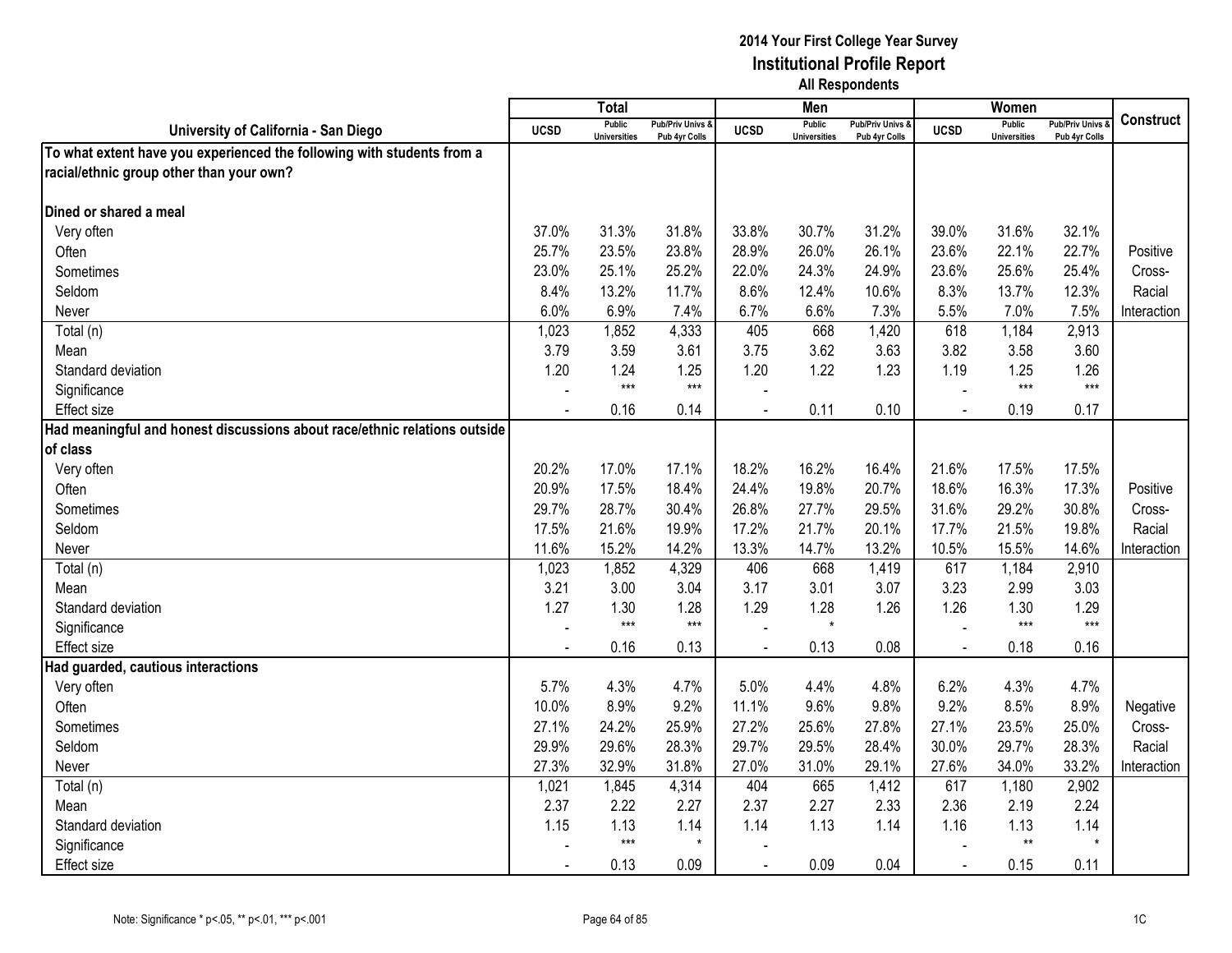|                                                                        |                | Total                                |                                   |             | Men                                  |                                   |             | Women                                |                                        |                  |
|------------------------------------------------------------------------|----------------|--------------------------------------|-----------------------------------|-------------|--------------------------------------|-----------------------------------|-------------|--------------------------------------|----------------------------------------|------------------|
| University of California - San Diego                                   | <b>UCSD</b>    | <b>Public</b><br><b>Universities</b> | Pub/Priv Univs &<br>Pub 4yr Colls | <b>UCSD</b> | <b>Public</b><br><b>Universities</b> | Pub/Priv Univs &<br>Pub 4yr Colls | <b>UCSD</b> | <b>Public</b><br><b>Universities</b> | <b>Pub/Priv Univs</b><br>Pub 4yr Colls | <b>Construct</b> |
| To what extent have you experienced the following with students from a |                |                                      |                                   |             |                                      |                                   |             |                                      |                                        |                  |
| racial/ethnic group other than your own?                               |                |                                      |                                   |             |                                      |                                   |             |                                      |                                        |                  |
|                                                                        |                |                                      |                                   |             |                                      |                                   |             |                                      |                                        |                  |
| Shared personal feelings and problems                                  |                |                                      |                                   |             |                                      |                                   |             |                                      |                                        |                  |
| Very often                                                             | 21.2%          | 18.7%                                | 19.5%                             | 16.5%       | 14.8%                                | 15.5%                             | 24.3%       | 20.9%                                | 21.5%                                  |                  |
| Often                                                                  | 27.2%          | 24.4%                                | 25.0%                             | 29.4%       | 24.5%                                | 23.2%                             | 25.8%       | 24.4%                                | 25.9%                                  | Positive         |
| Sometimes                                                              | 29.7%          | 29.4%                                | 30.0%                             | 27.9%       | 29.0%                                | 32.6%                             | 30.8%       | 29.6%                                | 28.8%                                  | Cross-           |
| Seldom                                                                 | 13.9%          | 16.4%                                | 14.5%                             | 16.0%       | 18.7%                                | 16.2%                             | 12.5%       | 15.1%                                | 13.7%                                  | Racial           |
| Never                                                                  | 8.1%           | 11.1%                                | 10.9%                             | 10.2%       | 13.0%                                | 12.6%                             | 6.6%        | 10.0%                                | 10.1%                                  | Interaction      |
| Total (n)                                                              | 1,018          | 1,842                                | 4,313                             | 401         | 662                                  | 1,410                             | 617         | 1,180                                | 2,903                                  |                  |
| Mean                                                                   | 3.40           | 3.23                                 | 3.28                              | 3.26        | 3.09                                 | 3.13                              | 3.49        | 3.31                                 | 3.35                                   |                  |
| Standard deviation                                                     | 1.19           | 1.24                                 | 1.24                              | 1.21        | 1.24                                 | 1.23                              | 1.18        | 1.24                                 | 1.24                                   |                  |
| Significance                                                           |                | $***$                                | $**$                              |             | $\star$                              |                                   |             | $**$                                 | $\star$                                |                  |
| <b>Effect size</b>                                                     |                | 0.14                                 | 0.10                              |             | 0.14                                 | 0.11                              |             | 0.15                                 | 0.11                                   |                  |
| Had tense, somewhat hostile interactions                               |                |                                      |                                   |             |                                      |                                   |             |                                      |                                        |                  |
| Very often                                                             | 3.9%           | 2.9%                                 | 3.0%                              | 5.0%        | 3.8%                                 | 3.5%                              | 3.2%        | 2.5%                                 | 2.8%                                   |                  |
| Often                                                                  | 5.1%           | 4.1%                                 | 4.7%                              | 7.2%        | 5.4%                                 | 5.4%                              | 3.7%        | 3.3%                                 | 4.4%                                   | Negative         |
| Sometimes                                                              | 14.3%          | 12.3%                                | 14.4%                             | 15.1%       | 13.9%                                | 17.0%                             | 13.8%       | 11.4%                                | 13.2%                                  | Cross-           |
| Seldom                                                                 | 22.9%          | 21.7%                                | 22.0%                             | 22.1%       | 23.0%                                | 23.2%                             | 23.4%       | 21.0%                                | 21.5%                                  | Racial           |
| Never                                                                  | 53.8%          | 59.0%                                | 55.8%                             | 50.6%       | 53.9%                                | 51.0%                             | 55.8%       | 61.9%                                | 58.2%                                  | Interaction      |
| Total (n)                                                              | 1,019          | 1,844                                | 4,306                             | 403         | 664                                  | 1,409                             | 616         | 1,180                                | 2,897                                  |                  |
| Mean                                                                   | 1.83           | 1.70                                 | 1.77                              | 1.94        | 1.82                                 | 1.87                              | 1.75        | 1.63                                 | 1.72                                   |                  |
| Standard deviation                                                     | 1.10           | 1.02                                 | 1.05                              | 1.18        | 1.10                                 | 1.09                              | 1.04        | 0.98                                 | 1.03                                   |                  |
| Significance                                                           |                | $^{\star\star}$                      |                                   |             |                                      |                                   |             | $\star$                              |                                        |                  |
| Effect size                                                            |                | 0.13                                 | 0.06                              |             | 0.11                                 | 0.06                              |             | 0.12                                 | 0.03                                   |                  |
| Had intellectual discussions outside of class                          |                |                                      |                                   |             |                                      |                                   |             |                                      |                                        |                  |
| Very often                                                             | 22.1%          | 20.2%                                | 20.4%                             | 23.5%       | 21.3%                                | 20.9%                             | 21.2%       | 19.6%                                | 20.2%                                  |                  |
| Often                                                                  | 28.3%          | 24.3%                                | 24.9%                             | 30.2%       | 26.1%                                | 27.1%                             | 27.1%       | 23.2%                                | 23.9%                                  | Positive         |
| Sometimes                                                              | 30.8%          | 30.4%                                | 30.8%                             | 28.5%       | 30.5%                                | 31.3%                             | 32.3%       | 30.3%                                | 30.6%                                  | Cross-           |
| Seldom                                                                 | 11.9%          | 14.9%                                | 13.1%                             | 10.1%       | 13.7%                                | 11.7%                             | 13.0%       | 15.5%                                | 13.8%                                  | Racial           |
| Never                                                                  | 7.0%           | 10.3%                                | 10.6%                             | 7.7%        | 8.4%                                 | 8.9%                              | 6.5%        | 11.4%                                | 11.5%                                  | Interaction      |
| Total (n)                                                              | 1,021          | 1,843                                | 4,313                             | 404         | 663                                  | 1,413                             | 617         | 1,180                                | 2,900                                  |                  |
| Mean                                                                   | 3.47           | 3.29                                 | 3.31                              | 3.52        | 3.38                                 | 3.39                              | 3.44        | 3.24                                 | 3.28                                   |                  |
| Standard deviation                                                     | 1.16           | 1.24                                 | 1.24                              | 1.18        | 1.20                                 | 1.20                              | 1.15        | 1.25                                 | 1.25                                   |                  |
| Significance                                                           |                | $***$                                | $***$                             |             |                                      |                                   |             | $***$                                | $**$                                   |                  |
| <b>Effect size</b>                                                     | $\blacksquare$ | 0.15                                 | 0.13                              | $\sim$      | 0.12                                 | 0.11                              | $\sim$      | 0.16                                 | 0.13                                   |                  |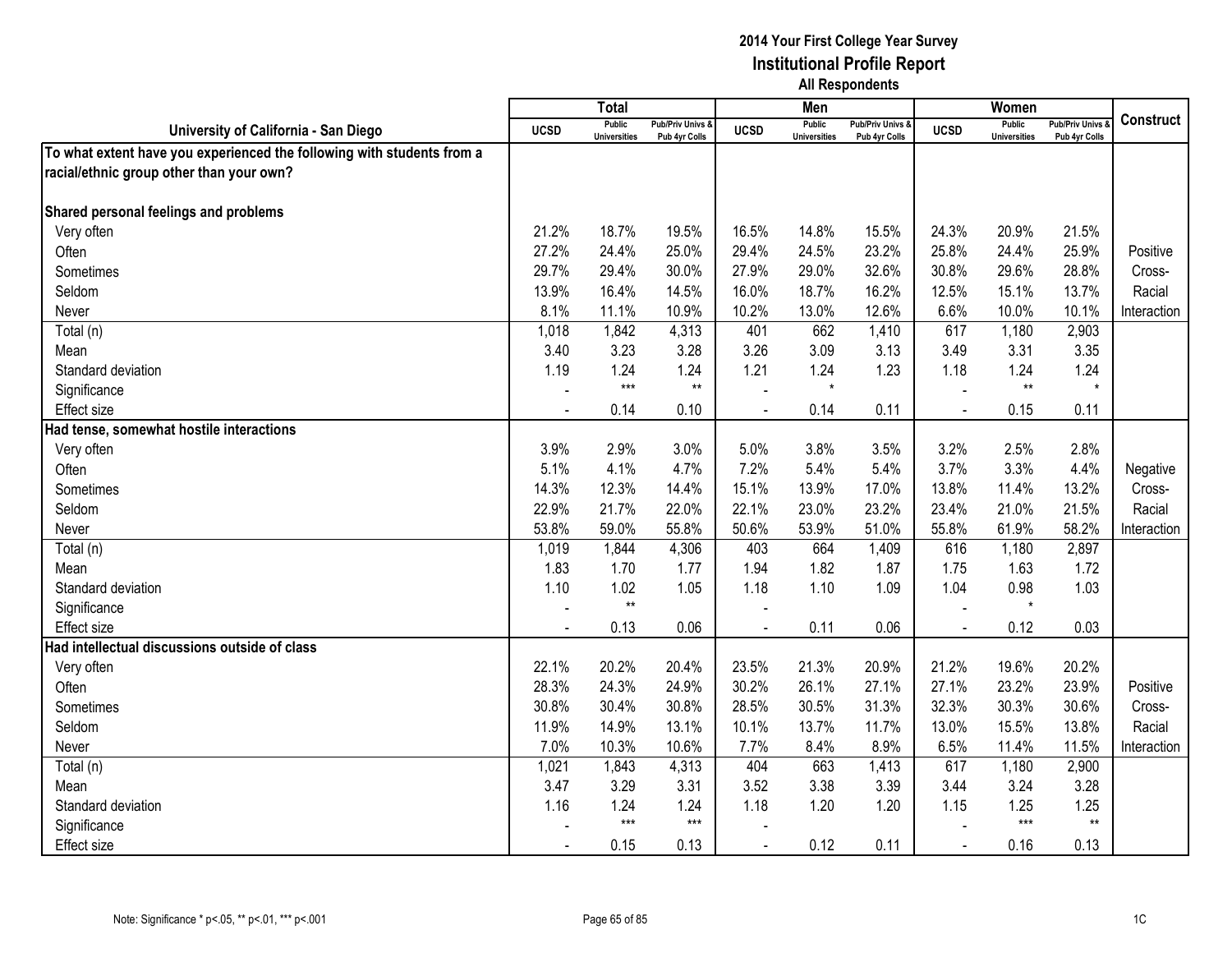|                                                                        |                | Total                                |                                   |                | Men                                  |                                   |             | Women                                |                                        |                  |
|------------------------------------------------------------------------|----------------|--------------------------------------|-----------------------------------|----------------|--------------------------------------|-----------------------------------|-------------|--------------------------------------|----------------------------------------|------------------|
| University of California - San Diego                                   | <b>UCSD</b>    | <b>Public</b><br><b>Universities</b> | Pub/Priv Univs &<br>Pub 4yr Colls | <b>UCSD</b>    | <b>Public</b><br><b>Universities</b> | Pub/Priv Univs &<br>Pub 4yr Colls | <b>UCSD</b> | <b>Public</b><br><b>Universities</b> | <b>Pub/Priv Univs</b><br>Pub 4yr Colls | <b>Construct</b> |
| To what extent have you experienced the following with students from a |                |                                      |                                   |                |                                      |                                   |             |                                      |                                        |                  |
| racial/ethnic group other than your own?                               |                |                                      |                                   |                |                                      |                                   |             |                                      |                                        |                  |
|                                                                        |                |                                      |                                   |                |                                      |                                   |             |                                      |                                        |                  |
| Felt insulted or threatened because of your race/ethnicity             |                |                                      |                                   |                |                                      |                                   |             |                                      |                                        |                  |
| Very often                                                             | 2.3%           | 2.1%                                 | 2.6%                              | 3.5%           | 3.0%                                 | 3.2%                              | 1.5%        | 1.6%                                 | 2.2%                                   |                  |
| Often                                                                  | 5.4%           | 4.0%                                 | 4.0%                              | 6.4%           | 4.9%                                 | 4.3%                              | 4.7%        | 3.4%                                 | 3.8%                                   | Negative         |
| Sometimes                                                              | 14.1%          | 11.4%                                | 12.5%                             | 15.6%          | 13.0%                                | 14.7%                             | 13.1%       | 10.5%                                | 11.4%                                  | Cross-           |
| Seldom                                                                 | 21.4%          | 17.7%                                | 16.4%                             | 18.3%          | 16.2%                                | 15.2%                             | 23.5%       | 18.5%                                | 16.9%                                  | Racial           |
| Never                                                                  | 56.8%          | 64.9%                                | 64.6%                             | 56.3%          | 62.8%                                | 62.6%                             | 57.1%       | 66.0%                                | 65.6%                                  | Interaction      |
| Total (n)                                                              | 1,021          | 1,847                                | 4,321                             | 405            | 667                                  | 1,419                             | 616         | 1,180                                | 2,902                                  |                  |
| Mean                                                                   | 1.75           | 1.61                                 | 1.63                              | 1.82           | 1.69                                 | 1.70                              | 1.70        | 1.56                                 | 1.60                                   |                  |
| Standard deviation                                                     | 1.03           | 0.98                                 | 1.01                              | 1.12           | 1.06                                 | 1.07                              | 0.97        | 0.92                                 | 0.98                                   |                  |
| Significance                                                           |                | $***$                                | $***$                             |                |                                      | $\star$                           |             | $\star\star$                         | $\star$                                |                  |
| <b>Effect size</b>                                                     |                | 0.14                                 | 0.12                              |                | 0.12                                 | 0.11                              |             | 0.15                                 | 0.10                                   |                  |
| Studied or prepared for class                                          |                |                                      |                                   |                |                                      |                                   |             |                                      |                                        |                  |
| Very often                                                             | 31.8%          | 27.7%                                | 27.4%                             | 29.7%          | 26.4%                                | 25.2%                             | 33.2%       | 28.4%                                | 28.5%                                  |                  |
| Often                                                                  | 29.0%          | 25.2%                                | 25.1%                             | 31.9%          | 27.4%                                | 27.6%                             | 27.1%       | 23.9%                                | 23.9%                                  | Positive         |
| Sometimes                                                              | 24.6%          | 24.1%                                | 25.9%                             | 23.5%          | 24.4%                                | 27.3%                             | 25.3%       | 23.9%                                | 25.2%                                  | Cross-           |
| Seldom                                                                 | 8.3%           | 11.2%                                | 10.4%                             | 7.7%           | 10.3%                                | 9.3%                              | 8.8%        | 11.7%                                | 10.9%                                  | Racial           |
| Never                                                                  | 6.3%           | 11.8%                                | 11.1%                             | 7.2%           | 11.4%                                | 10.6%                             | 5.7%        | 12.1%                                | 11.4%                                  | Interaction      |
| Total (n)                                                              | 1,021          | 1,852                                | 4,326                             | 404            | 667                                  | 1,415                             | 617         | 1,185                                | 2,911                                  |                  |
| Mean                                                                   | 3.72           | 3.46                                 | 3.47                              | 3.69           | 3.47                                 | 3.47                              | 3.73        | 3.45                                 | 3.47                                   |                  |
| Standard deviation                                                     | 1.18           | 1.32                                 | 1.29                              | 1.18           | 1.29                                 | 1.26                              | 1.17        | 1.33                                 | 1.31                                   |                  |
| Significance                                                           |                | $***$                                | $***$                             |                | $**$                                 | $**$                              |             | $***$                                | $***$                                  |                  |
| Effect size                                                            |                | 0.20                                 | 0.19                              | $\overline{a}$ | 0.17                                 | 0.17                              | $\sim$      | 0.21                                 | 0.20                                   |                  |
| Socialized or partied                                                  |                |                                      |                                   |                |                                      |                                   |             |                                      |                                        |                  |
| Very often                                                             | 23.0%          | 21.4%                                | 23.4%                             | 24.4%          | 21.3%                                | 22.6%                             | 22.1%       | 21.5%                                | 23.9%                                  |                  |
| Often                                                                  | 24.8%          | 23.3%                                | 24.0%                             | 22.7%          | 22.9%                                | 23.8%                             | 26.1%       | 23.5%                                | 24.1%                                  | Positive         |
| Sometimes                                                              | 26.5%          | 28.7%                                | 28.8%                             | 25.9%          | 28.0%                                | 29.3%                             | 26.9%       | 29.1%                                | 28.5%                                  | Cross-           |
| Seldom                                                                 | 15.6%          | 16.3%                                | 14.0%                             | 15.8%          | 17.4%                                | 14.7%                             | 15.4%       | 15.7%                                | 13.7%                                  | Racial           |
| Never                                                                  | 10.1%          | 10.4%                                | 9.7%                              | 11.1%          | 10.5%                                | 9.6%                              | 9.4%        | 10.3%                                | 9.8%                                   | Interaction      |
| Total (n)                                                              | 1,021          | 1,852                                | 4,329                             | 405            | 668                                  | 1,418                             | 616         | 1,184                                | 2,911                                  |                  |
| Mean                                                                   | 3.35           | 3.29                                 | 3.37                              | 3.34           | 3.27                                 | 3.35                              | 3.36        | 3.30                                 | 3.39                                   |                  |
| Standard deviation                                                     | 1.27           | 1.26                                 | 1.25                              | 1.30           | 1.27                                 | 1.25                              | 1.24        | 1.25                                 | 1.26                                   |                  |
| Significance                                                           |                |                                      |                                   |                |                                      |                                   |             |                                      |                                        |                  |
| <b>Effect size</b>                                                     | $\blacksquare$ | 0.05                                 | $-0.02$                           | $\blacksquare$ | 0.06                                 | $-0.01$                           | $\sim$      | 0.05                                 | $-0.02$                                |                  |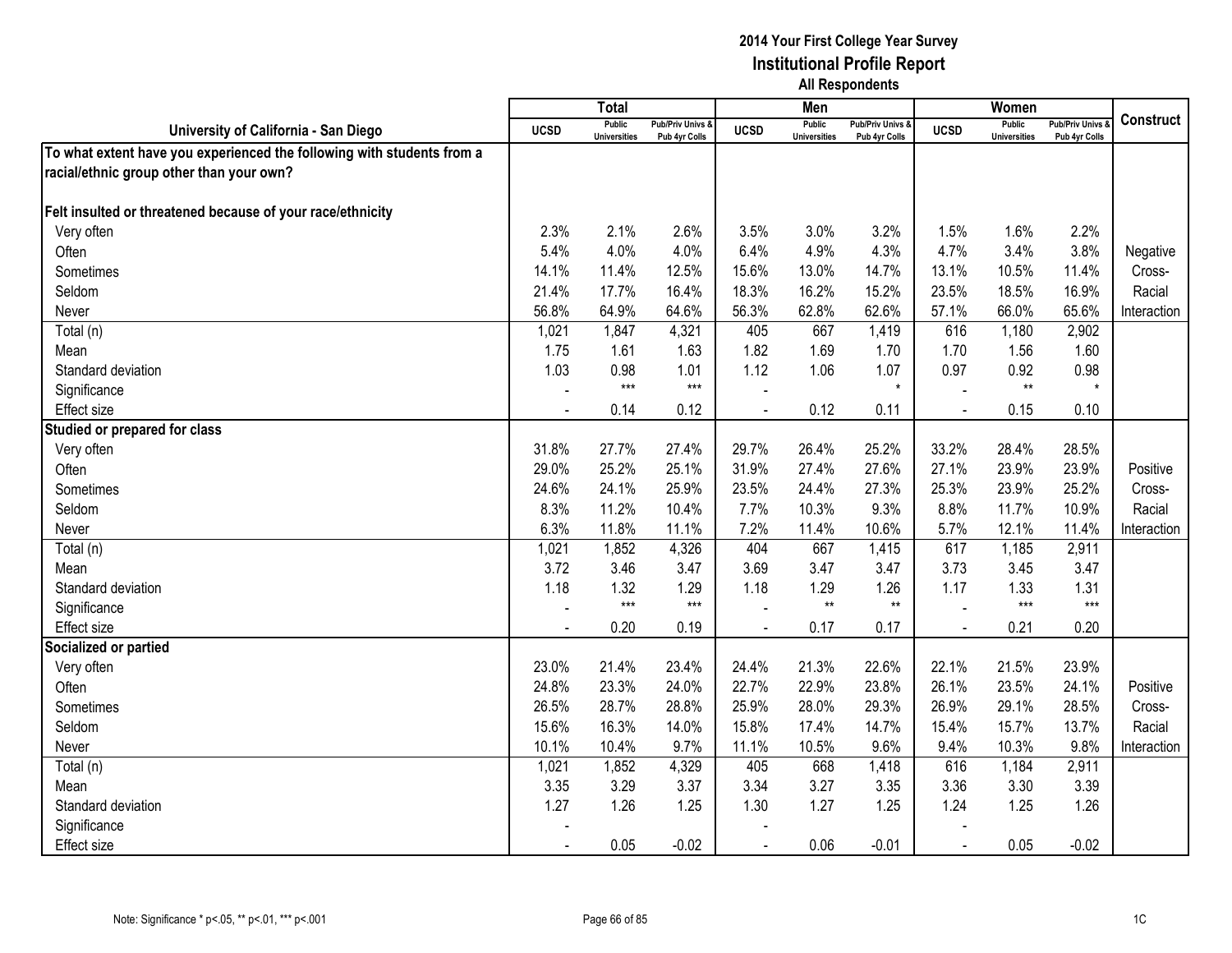|                                                                            |             | <b>Total</b>                  |                                   |             | Men                                  |                                              |             | Women                                |                                        |                  |
|----------------------------------------------------------------------------|-------------|-------------------------------|-----------------------------------|-------------|--------------------------------------|----------------------------------------------|-------------|--------------------------------------|----------------------------------------|------------------|
| University of California - San Diego                                       | <b>UCSD</b> | Public<br><b>Universities</b> | Pub/Priv Univs &<br>Pub 4yr Colls | <b>UCSD</b> | <b>Public</b><br><b>Universities</b> | <b>Pub/Priv Univs &amp;</b><br>Pub 4yr Colls | <b>UCSD</b> | <b>Public</b><br><b>Universities</b> | <b>Pub/Priv Univs</b><br>Pub 4yr Colls | <b>Construct</b> |
| Since entering this college, how much time have you spent during a typical |             |                               |                                   |             |                                      |                                              |             |                                      |                                        |                  |
| week doing the following activities?                                       |             |                               |                                   |             |                                      |                                              |             |                                      |                                        |                  |
|                                                                            |             |                               |                                   |             |                                      |                                              |             |                                      |                                        |                  |
| <b>Attending classes/labs</b>                                              |             |                               |                                   |             |                                      |                                              |             |                                      |                                        |                  |
| Over 20 hours                                                              | 9.2%        | 9.7%                          | 8.7%                              | 10.0%       | 10.7%                                | 9.9%                                         | 8.8%        | 9.1%                                 | 8.1%                                   |                  |
| 16 to 20 hours                                                             | 20.6%       | 32.0%                         | 27.9%                             | 16.4%       | 28.4%                                | 25.7%                                        | 23.3%       | 34.0%                                | 29.0%                                  |                  |
| 11 to 15 hours                                                             | 34.8%       | 31.9%                         | 35.0%                             | 31.8%       | 28.9%                                | 32.8%                                        | 36.7%       | 33.6%                                | 36.1%                                  |                  |
| 6 to 10 hours                                                              | 23.3%       | 17.0%                         | 16.5%                             | 28.9%       | 21.1%                                | 18.2%                                        | 19.7%       | 14.7%                                | 15.7%                                  |                  |
| 3 to 5 hours                                                               | 8.9%        | 6.6%                          | 7.8%                              | 8.0%        | 6.8%                                 | 8.2%                                         | 9.6%        | 6.5%                                 | 7.6%                                   |                  |
| 1 to 2 hours                                                               | 1.8%        | 1.6%                          | 2.3%                              | 3.2%        | 2.9%                                 | 2.7%                                         | 0.8%        | 0.9%                                 | 2.0%                                   |                  |
| Less than one hour                                                         | 0.5%        | 0.4%                          | 0.6%                              | 0.7%        | 0.5%                                 | 0.7%                                         | 0.3%        | 0.3%                                 | 0.6%                                   |                  |
| None                                                                       | 0.9%        | 0.9%                          | 1.3%                              | 1.0%        | 0.9%                                 | 1.8%                                         | 0.8%        | 0.8%                                 | 1.0%                                   |                  |
| Total (n)                                                                  | 1,017       | 1,842                         | 4,303                             | 402         | 665                                  | 1,410                                        | 615         | 1,177                                | 2,893                                  |                  |
| Mean                                                                       | 5.86        | 6.10                          | 5.98                              | 5.74        | 6.00                                 | 5.91                                         | 5.94        | 6.16                                 | 6.01                                   |                  |
| Standard deviation                                                         | 1.27        | 1.25                          | 1.31                              | 1.33        | 1.32                                 | 1.40                                         | 1.22        | 1.20                                 | 1.26                                   |                  |
| Significance                                                               | $\sim$      | $***$                         | $***$                             |             | $**$                                 | $\star$                                      |             | $***$                                |                                        |                  |
| <b>Effect size</b>                                                         |             | $-0.19$                       | $-0.09$                           |             | $-0.20$                              | $-0.12$                                      |             | $-0.18$                              | $-0.06$                                |                  |
| Studying/homework                                                          |             |                               |                                   |             |                                      |                                              |             |                                      |                                        |                  |
| Over 20 hours                                                              | 10.1%       | 10.5%                         | 9.3%                              | 9.5%        | 10.0%                                | 9.5%                                         | 10.4%       | 10.8%                                | 9.2%                                   |                  |
| 16 to 20 hours                                                             | 12.1%       | 11.2%                         | 10.2%                             | 11.0%       | 10.9%                                | 9.1%                                         | 12.8%       | 11.4%                                | 10.7%                                  |                  |
| 11 to 15 hours                                                             | 19.5%       | 19.8%                         | 17.4%                             | 17.8%       | 18.3%                                | 16.9%                                        | 20.7%       | 20.7%                                | 17.6%                                  |                  |
| 6 to 10 hours                                                              | 32.7%       | 32.8%                         | 31.1%                             | 32.1%       | 31.3%                                | 29.8%                                        | 33.2%       | 33.6%                                | 31.8%                                  |                  |
| 3 to 5 hours                                                               | 19.6%       | 20.1%                         | 24.0%                             | 21.1%       | 21.6%                                | 23.7%                                        | 18.7%       | 19.3%                                | 24.2%                                  |                  |
| 1 to 2 hours                                                               | 5.4%        | 4.9%                          | 6.7%                              | 7.3%        | 6.8%                                 | 8.8%                                         | 4.2%        | 3.8%                                 | 5.7%                                   |                  |
| Less than one hour                                                         | 0.3%        | 0.4%                          | 1.0%                              | 0.8%        | 0.8%                                 | 1.6%                                         | 0.0%        | 0.2%                                 | 0.6%                                   |                  |
| None                                                                       | 0.2%        | 0.3%                          | 0.3%                              | 0.5%        | 0.5%                                 | 0.6%                                         | 0.0%        | 0.2%                                 | 0.2%                                   |                  |
| Total (n)                                                                  | 1,014       | 1,839                         | 4,291                             | 399         | 662                                  | 1,405                                        | 615         | 1,177                                | 2,886                                  |                  |
| Mean                                                                       | 5.42        | 5.42                          | 5.24                              | 5.29        | 5.31                                 | 5.15                                         | 5.50        | 5.48                                 | 5.28                                   |                  |
| Standard deviation                                                         | 1.37        | 1.38                          | 1.42                              | 1.43        | 1.43                                 | 1.48                                         | 1.33        | 1.34                                 | 1.38                                   |                  |
| Significance                                                               |             |                               | $***$                             |             |                                      |                                              |             |                                      | $***$                                  |                  |
| <b>Effect size</b>                                                         |             | 0.00                          | 0.13                              |             | $-0.01$                              | 0.09                                         |             | 0.01                                 | 0.16                                   |                  |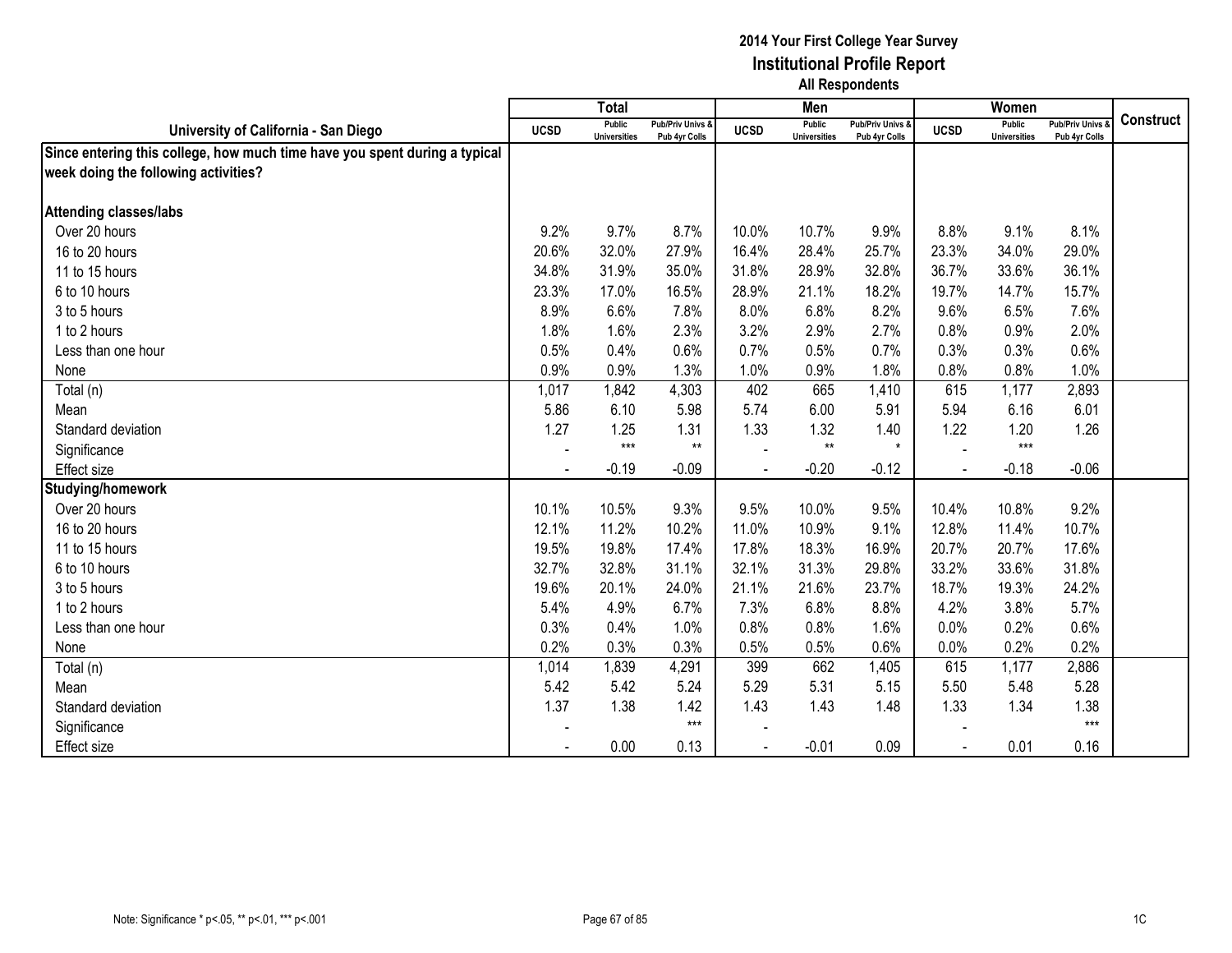|                                                                            |                | <b>Total</b>                  |                                   |             | Men                                  |                                              |             | Women                                |                                        |                  |
|----------------------------------------------------------------------------|----------------|-------------------------------|-----------------------------------|-------------|--------------------------------------|----------------------------------------------|-------------|--------------------------------------|----------------------------------------|------------------|
| University of California - San Diego                                       | <b>UCSD</b>    | Public<br><b>Universities</b> | Pub/Priv Univs &<br>Pub 4yr Colls | <b>UCSD</b> | <b>Public</b><br><b>Universities</b> | <b>Pub/Priv Univs &amp;</b><br>Pub 4yr Colls | <b>UCSD</b> | <b>Public</b><br><b>Universities</b> | <b>Pub/Priv Univs</b><br>Pub 4yr Colls | <b>Construct</b> |
| Since entering this college, how much time have you spent during a typical |                |                               |                                   |             |                                      |                                              |             |                                      |                                        |                  |
| week doing the following activities?                                       |                |                               |                                   |             |                                      |                                              |             |                                      |                                        |                  |
|                                                                            |                |                               |                                   |             |                                      |                                              |             |                                      |                                        |                  |
| <b>Socializing with friends</b>                                            |                |                               |                                   |             |                                      |                                              |             |                                      |                                        |                  |
| Over 20 hours                                                              | 7.0%           | 8.5%                          | 8.9%                              | 7.8%        | 8.7%                                 | 9.7%                                         | 6.5%        | 8.4%                                 | 8.5%                                   |                  |
| 16 to 20 hours                                                             | 6.2%           | 7.2%                          | 8.2%                              | 7.0%        | 8.1%                                 | 9.2%                                         | 5.7%        | 6.7%                                 | 7.7%                                   |                  |
| 11 to 15 hours                                                             | 11.7%          | 13.7%                         | 14.4%                             | 12.5%       | 13.7%                                | 15.1%                                        | 11.2%       | 13.7%                                | 14.1%                                  |                  |
| 6 to 10 hours                                                              | 27.6%          | 29.5%                         | 28.3%                             | 28.3%       | 29.1%                                | 28.4%                                        | 27.2%       | 29.7%                                | 28.2%                                  |                  |
| 3 to 5 hours                                                               | 28.1%          | 24.5%                         | 23.9%                             | 25.8%       | 23.2%                                | 21.2%                                        | 29.6%       | 25.3%                                | 25.3%                                  |                  |
| 1 to 2 hours                                                               | 12.9%          | 11.1%                         | 11.0%                             | 11.5%       | 10.6%                                | 9.9%                                         | 13.8%       | 11.5%                                | 11.5%                                  |                  |
| Less than one hour                                                         | 4.8%           | 4.1%                          | 4.1%                              | 4.8%        | 4.7%                                 | 4.8%                                         | 4.9%        | 3.8%                                 | 3.7%                                   |                  |
| None                                                                       | 1.7%           | 1.3%                          | 1.3%                              | 2.5%        | 1.8%                                 | 1.8%                                         | 1.1%        | 0.9%                                 | 1.1%                                   |                  |
| Total (n)                                                                  | 1,015          | 1,839                         | 4,290                             | 400         | 663                                  | 1,404                                        | 615         | 1,176                                | 2,886                                  |                  |
| Mean                                                                       | 4.70           | 4.90                          | 4.94                              | 4.77        | 4.91                                 | 5.00                                         | 4.66        | 4.89                                 | 4.91                                   |                  |
| Standard deviation                                                         | 1.55           | 1.56                          | 1.59                              | 1.61        | 1.62                                 | 1.65                                         | 1.51        | 1.54                                 | 1.56                                   |                  |
| Significance                                                               | $\blacksquare$ | $**$                          | $***$                             |             |                                      | $\star$                                      |             | $**$                                 | $***$                                  |                  |
| <b>Effect size</b>                                                         |                | $-0.13$                       | $-0.15$                           |             | $-0.09$                              | $-0.14$                                      |             | $-0.15$                              | $-0.16$                                |                  |
| <b>Exercising or sports</b>                                                |                |                               |                                   |             |                                      |                                              |             |                                      |                                        |                  |
| Over 20 hours                                                              | 1.8%           | 1.6%                          | 1.7%                              | 2.8%        | 2.3%                                 | 2.3%                                         | 1.1%        | 1.3%                                 | 1.4%                                   |                  |
| 16 to 20 hours                                                             | 1.2%           | 1.9%                          | 2.0%                              | 1.5%        | 1.7%                                 | 2.1%                                         | 1.0%        | 2.0%                                 | 1.9%                                   |                  |
| 11 to 15 hours                                                             | 3.5%           | 3.6%                          | 4.4%                              | 4.8%        | 4.4%                                 | 5.9%                                         | 2.6%        | 3.2%                                 | 3.7%                                   |                  |
| 6 to 10 hours                                                              | 12.5%          | 15.0%                         | 15.4%                             | 17.5%       | 19.5%                                | 19.0%                                        | 9.3%        | 12.4%                                | 13.7%                                  |                  |
| 3 to 5 hours                                                               | 28.4%          | 28.9%                         | 27.9%                             | 31.3%       | 30.9%                                | 28.8%                                        | 26.5%       | 27.7%                                | 27.5%                                  |                  |
| 1 to 2 hours                                                               | 22.8%          | 21.8%                         | 23.2%                             | 21.8%       | 20.7%                                | 21.1%                                        | 23.5%       | 22.5%                                | 24.2%                                  |                  |
| Less than one hour                                                         | 16.7%          | 16.0%                         | 15.3%                             | 11.0%       | 10.6%                                | 11.9%                                        | 20.4%       | 19.0%                                | 16.9%                                  |                  |
| None                                                                       | 13.1%          | 11.2%                         | 10.1%                             | 9.5%        | 10.1%                                | 8.9%                                         | 15.5%       | 11.8%                                | 10.7%                                  |                  |
| Total (n)                                                                  | 1,012          | 1,836                         | 4,299                             | 400         | 663                                  | 1,408                                        | 612         | 1,173                                | 2,891                                  |                  |
| Mean                                                                       | 3.34           | 3.47                          | 3.53                              | 3.70        | 3.70                                 | 3.75                                         | 3.11        | 3.34                                 | 3.42                                   |                  |
| Standard deviation                                                         | 1.52           | 1.52                          | 1.52                              | 1.54        | 1.53                                 | 1.56                                         | 1.46        | 1.50                                 | 1.49                                   |                  |
| Significance                                                               |                | $\star$                       | $***$                             |             |                                      |                                              |             | $**$                                 | $***$                                  |                  |
| Effect size                                                                |                | $-0.09$                       | $-0.13$                           |             | 0.00                                 | $-0.03$                                      |             | $-0.15$                              | $-0.21$                                |                  |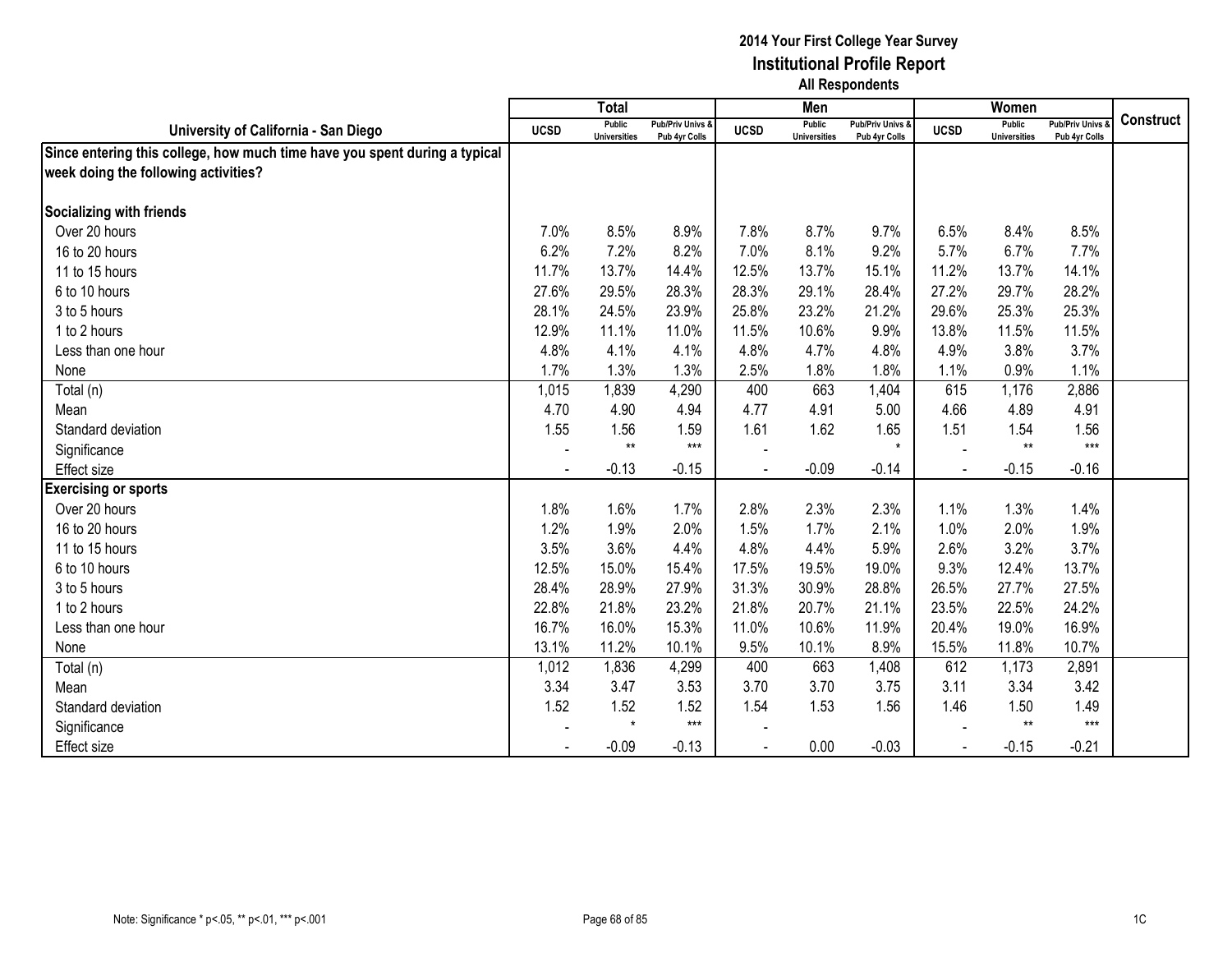|                                                                            |             | <b>Total</b>                  |                                   |             | Men                           |                                              |             | Women                         |                                        |                  |
|----------------------------------------------------------------------------|-------------|-------------------------------|-----------------------------------|-------------|-------------------------------|----------------------------------------------|-------------|-------------------------------|----------------------------------------|------------------|
| University of California - San Diego                                       | <b>UCSD</b> | Public<br><b>Universities</b> | Pub/Priv Univs &<br>Pub 4yr Colls | <b>UCSD</b> | Public<br><b>Universities</b> | <b>Pub/Priv Univs &amp;</b><br>Pub 4yr Colls | <b>UCSD</b> | Public<br><b>Universities</b> | <b>Pub/Priv Univs</b><br>Pub 4yr Colls | <b>Construct</b> |
| Since entering this college, how much time have you spent during a typical |             |                               |                                   |             |                               |                                              |             |                               |                                        |                  |
| week doing the following activities?                                       |             |                               |                                   |             |                               |                                              |             |                               |                                        |                  |
|                                                                            |             |                               |                                   |             |                               |                                              |             |                               |                                        |                  |
| Partying                                                                   |             |                               |                                   |             |                               |                                              |             |                               |                                        |                  |
| Over 20 hours                                                              | 0.3%        | 0.2%                          | 0.3%                              | 0.7%        | 0.6%                          | 0.6%                                         | 0.0%        | 0.0%                          | 0.1%                                   |                  |
| 16 to 20 hours                                                             | 0.2%        | 0.7%                          | 0.7%                              | 0.5%        | 1.1%                          | 1.1%                                         | 0.0%        | 0.4%                          | 0.6%                                   |                  |
| 11 to 15 hours                                                             | 1.7%        | 2.2%                          | 2.3%                              | 3.0%        | 2.6%                          | 3.1%                                         | 0.8%        | 2.0%                          | 1.9%                                   |                  |
| 6 to 10 hours                                                              | 4.2%        | 6.9%                          | 8.7%                              | 4.7%        | 5.9%                          | 8.8%                                         | 3.9%        | 7.5%                          | 8.6%                                   |                  |
| 3 to 5 hours                                                               | 15.3%       | 16.2%                         | 17.5%                             | 14.4%       | 15.1%                         | 17.2%                                        | 15.8%       | 16.9%                         | 17.6%                                  |                  |
| 1 to 2 hours                                                               | 16.5%       | 15.7%                         | 15.2%                             | 17.7%       | 17.4%                         | 15.6%                                        | 15.8%       | 14.7%                         | 15.1%                                  |                  |
| Less than one hour                                                         | 17.6%       | 16.1%                         | 15.0%                             | 20.6%       | 18.2%                         | 16.7%                                        | 15.6%       | 14.9%                         | 14.2%                                  |                  |
| None                                                                       | 44.2%       | 41.9%                         | 40.2%                             | 38.3%       | 39.2%                         | 36.8%                                        | 48.0%       | 43.5%                         | 41.9%                                  |                  |
| Total (n)                                                                  | 1,016       | 1,834                         | 4,286                             | 402         | 661                           | 1,403                                        | 614         | 1,173                         | 2,883                                  |                  |
| Mean                                                                       | 2.25        | 2.41                          | 2.51                              | 2.41        | 2.45                          | 2.62                                         | 2.14        | 2.38                          | 2.46                                   |                  |
| Standard deviation                                                         | 1.40        | 1.51                          | 1.56                              | 1.51        | 1.55                          | 1.62                                         | 1.32        | 1.49                          | 1.53                                   |                  |
| Significance                                                               |             | $***$                         | $***$                             |             |                               | $\star$                                      |             | $***$                         | $***$                                  |                  |
| <b>Effect size</b>                                                         |             | $-0.11$                       | $-0.17$                           |             | $-0.03$                       | $-0.13$                                      | $\sim$      | $-0.16$                       | $-0.21$                                |                  |
| Working (for pay) on campus                                                |             |                               |                                   |             |                               |                                              |             |                               |                                        |                  |
| Over 20 hours                                                              | 0.9%        | 0.8%                          | 0.9%                              | 1.5%        | 1.1%                          | 0.8%                                         | 0.5%        | 0.6%                          | 1.0%                                   |                  |
| 16 to 20 hours                                                             | 1.2%        | 1.5%                          | 1.9%                              | 0.5%        | 0.8%                          | 1.6%                                         | 1.6%        | 1.9%                          | 2.0%                                   |                  |
| 11 to 15 hours                                                             | 7.0%        | 6.7%                          | 5.4%                              | 7.0%        | 6.5%                          | 5.6%                                         | 7.0%        | 6.8%                          | 5.3%                                   |                  |
| 6 to 10 hours                                                              | 6.3%        | 7.3%                          | 7.0%                              | 6.5%        | 6.2%                          | 5.7%                                         | 6.2%        | 8.0%                          | 7.7%                                   |                  |
| 3 to 5 hours                                                               | 2.9%        | 3.6%                          | 4.6%                              | 3.0%        | 3.0%                          | 4.6%                                         | 2.9%        | 3.9%                          | 4.5%                                   |                  |
| 1 to 2 hours                                                               | 1.8%        | 1.6%                          | 2.0%                              | 2.5%        | 2.0%                          | 2.1%                                         | 1.3%        | 1.4%                          | 2.0%                                   |                  |
| Less than one hour                                                         | 1.0%        | 1.0%                          | 1.2%                              | 1.2%        | 1.1%                          | 1.4%                                         | 0.8%        | 1.0%                          | 1.0%                                   |                  |
| None                                                                       | 79.0%       | 77.6%                         | 77.0%                             | 77.9%       | 79.5%                         | 78.1%                                        | 79.7%       | 76.4%                         | 76.5%                                  |                  |
| Total (n)                                                                  | 1,017       | 1,840                         | 4,293                             | 402         | 664                           | 1,405                                        | 615         | 1,176                         | 2,888                                  |                  |
| Mean                                                                       | 1.87        | 1.92                          | 1.92                              | 1.89        | 1.83                          | 1.86                                         | 1.85        | 1.97                          | 1.95                                   |                  |
| Standard deviation                                                         | 1.79        | 1.82                          | 1.81                              | 1.81        | 1.75                          | 1.75                                         | 1.78        | 1.85                          | 1.83                                   |                  |
| Significance                                                               |             |                               |                                   |             |                               |                                              |             |                               |                                        |                  |
| <b>Effect size</b>                                                         |             | $-0.03$                       | $-0.03$                           |             | 0.03                          | 0.02                                         |             | $-0.06$                       | $-0.05$                                |                  |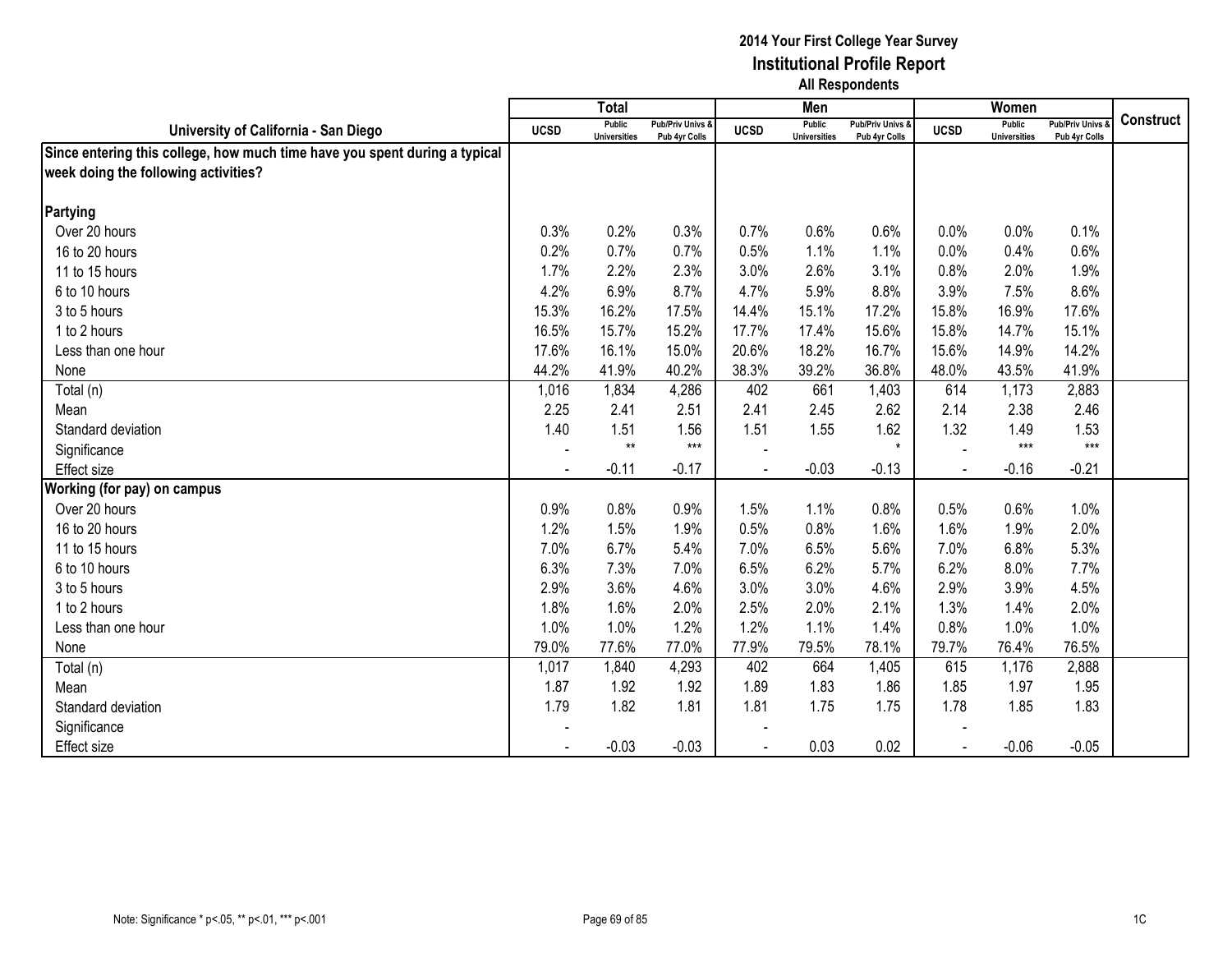|                                                                            |                          | <b>Total</b>                  |                                   |                | Men                                  |                                   |             | Women                                |                                        |                  |
|----------------------------------------------------------------------------|--------------------------|-------------------------------|-----------------------------------|----------------|--------------------------------------|-----------------------------------|-------------|--------------------------------------|----------------------------------------|------------------|
| University of California - San Diego                                       | <b>UCSD</b>              | Public<br><b>Universities</b> | Pub/Priv Univs &<br>Pub 4yr Colls | <b>UCSD</b>    | <b>Public</b><br><b>Universities</b> | Pub/Priv Univs &<br>Pub 4yr Colls | <b>UCSD</b> | <b>Public</b><br><b>Universities</b> | <b>Pub/Priv Univs</b><br>Pub 4yr Colls | <b>Construct</b> |
| Since entering this college, how much time have you spent during a typical |                          |                               |                                   |                |                                      |                                   |             |                                      |                                        |                  |
| week doing the following activities?                                       |                          |                               |                                   |                |                                      |                                   |             |                                      |                                        |                  |
|                                                                            |                          |                               |                                   |                |                                      |                                   |             |                                      |                                        |                  |
| <b>Working (for pay) off campus</b>                                        |                          |                               |                                   |                |                                      |                                   |             |                                      |                                        |                  |
| Over 20 hours                                                              | 2.7%                     | 2.9%                          | 4.9%                              | 2.0%           | 2.6%                                 | 4.0%                              | 3.1%        | 3.1%                                 | 5.4%                                   |                  |
| 16 to 20 hours                                                             | 2.1%                     | 2.1%                          | 2.8%                              | 2.0%           | 1.5%                                 | 1.9%                              | 2.1%        | 2.5%                                 | 3.2%                                   |                  |
| 11 to 15 hours                                                             | 3.4%                     | 3.2%                          | 3.4%                              | 1.8%           | 1.7%                                 | 2.1%                              | 4.4%        | 4.1%                                 | 4.0%                                   |                  |
| 6 to 10 hours                                                              | 3.5%                     | 3.4%                          | 4.6%                              | 3.5%           | 3.8%                                 | 4.1%                              | 3.4%        | 3.2%                                 | 4.9%                                   |                  |
| 3 to 5 hours                                                               | 3.3%                     | 2.7%                          | 3.9%                              | 3.0%           | 2.7%                                 | 3.7%                              | 3.4%        | 2.7%                                 | 4.0%                                   |                  |
| 1 to 2 hours                                                               | 1.8%                     | 2.2%                          | 2.4%                              | 3.5%           | 3.3%                                 | 3.1%                              | 0.7%        | 1.5%                                 | 2.0%                                   |                  |
| Less than one hour                                                         | 1.1%                     | 1.0%                          | 1.4%                              | 1.8%           | 1.2%                                 | 1.8%                              | 0.7%        | 0.9%                                 | 1.2%                                   |                  |
| None                                                                       | 82.3%                    | 82.5%                         | 76.6%                             | 82.5%          | 83.2%                                | 79.3%                             | 82.2%       | 82.0%                                | 75.3%                                  |                  |
| Total (n)                                                                  | 1,012                    | 1,837                         | 4,289                             | 399            | 662                                  | 1,402                             | 613         | 1,175                                | 2,887                                  |                  |
| Mean                                                                       | 1.76                     | 1.76                          | 2.04                              | 1.67           | 1.66                                 | 1.85                              | 1.82        | 1.82                                 | 2.13                                   |                  |
| Standard deviation                                                         | 1.80                     | 1.81                          | 2.09                              | 1.64           | 1.67                                 | 1.89                              | 1.90        | 1.89                                 | 2.17                                   |                  |
| Significance                                                               | $\overline{\phantom{a}}$ |                               | $***$                             |                |                                      |                                   |             |                                      | $***$                                  |                  |
| Effect size                                                                |                          | 0.00                          | $-0.13$                           |                | 0.01                                 | $-0.10$                           |             | 0.00                                 | $-0.14$                                |                  |
| <b>Student clubs and groups</b>                                            |                          |                               |                                   |                |                                      |                                   |             |                                      |                                        |                  |
| Over 20 hours                                                              | 0.6%                     | 0.7%                          | 0.7%                              | 1.0%           | 1.2%                                 | 1.3%                              | 0.3%        | 0.4%                                 | 0.4%                                   |                  |
| 16 to 20 hours                                                             | 0.5%                     | 0.7%                          | 1.1%                              | 0.7%           | 0.6%                                 | 1.3%                              | 0.3%        | 0.7%                                 | 1.0%                                   |                  |
| 11 to 15 hours                                                             | 2.7%                     | 2.5%                          | 2.7%                              | 3.5%           | 2.9%                                 | 3.1%                              | 2.1%        | 2.2%                                 | 2.5%                                   |                  |
| 6 to 10 hours                                                              | 7.3%                     | 8.3%                          | 8.3%                              | 7.7%           | 8.0%                                 | 8.2%                              | 7.0%        | 8.4%                                 | 8.4%                                   |                  |
| 3 to 5 hours                                                               | 15.8%                    | 18.8%                         | 19.7%                             | 15.2%          | 17.9%                                | 20.6%                             | 16.2%       | 19.3%                                | 19.2%                                  |                  |
| 1 to 2 hours                                                               | 18.6%                    | 21.1%                         | 20.4%                             | 15.7%          | 18.2%                                | 18.1%                             | 20.6%       | 22.7%                                | 21.5%                                  |                  |
| Less than one hour                                                         | 11.2%                    | 10.5%                         | 10.4%                             | 10.4%          | 10.5%                                | 10.4%                             | 11.7%       | 10.5%                                | 10.4%                                  |                  |
| None                                                                       | 43.3%                    | 37.5%                         | 36.8%                             | 45.8%          | 40.7%                                | 37.0%                             | 41.8%       | 35.8%                                | 36.7%                                  |                  |
| Total (n)                                                                  | 1,015                    | 1,836                         | 4,286                             | 402            | 664                                  | 1,401                             | 613         | 1,172                                | 2,885                                  |                  |
| Mean                                                                       | 2.45                     | 2.63                          | 2.68                              | 2.47           | 2.59                                 | 2.73                              | 2.44        | 2.66                                 | 2.66                                   |                  |
| Standard deviation                                                         | 1.57                     | 1.58                          | 1.61                              | 1.67           | 1.65                                 | 1.69                              | 1.50        | 1.54                                 | 1.57                                   |                  |
| Significance                                                               |                          | $***$                         | $***$                             |                |                                      | $**$                              |             | $**$                                 | $***$                                  |                  |
| <b>Effect size</b>                                                         |                          | $-0.11$                       | $-0.14$                           | $\blacksquare$ | $-0.07$                              | $-0.15$                           |             | $-0.14$                              | $-0.14$                                |                  |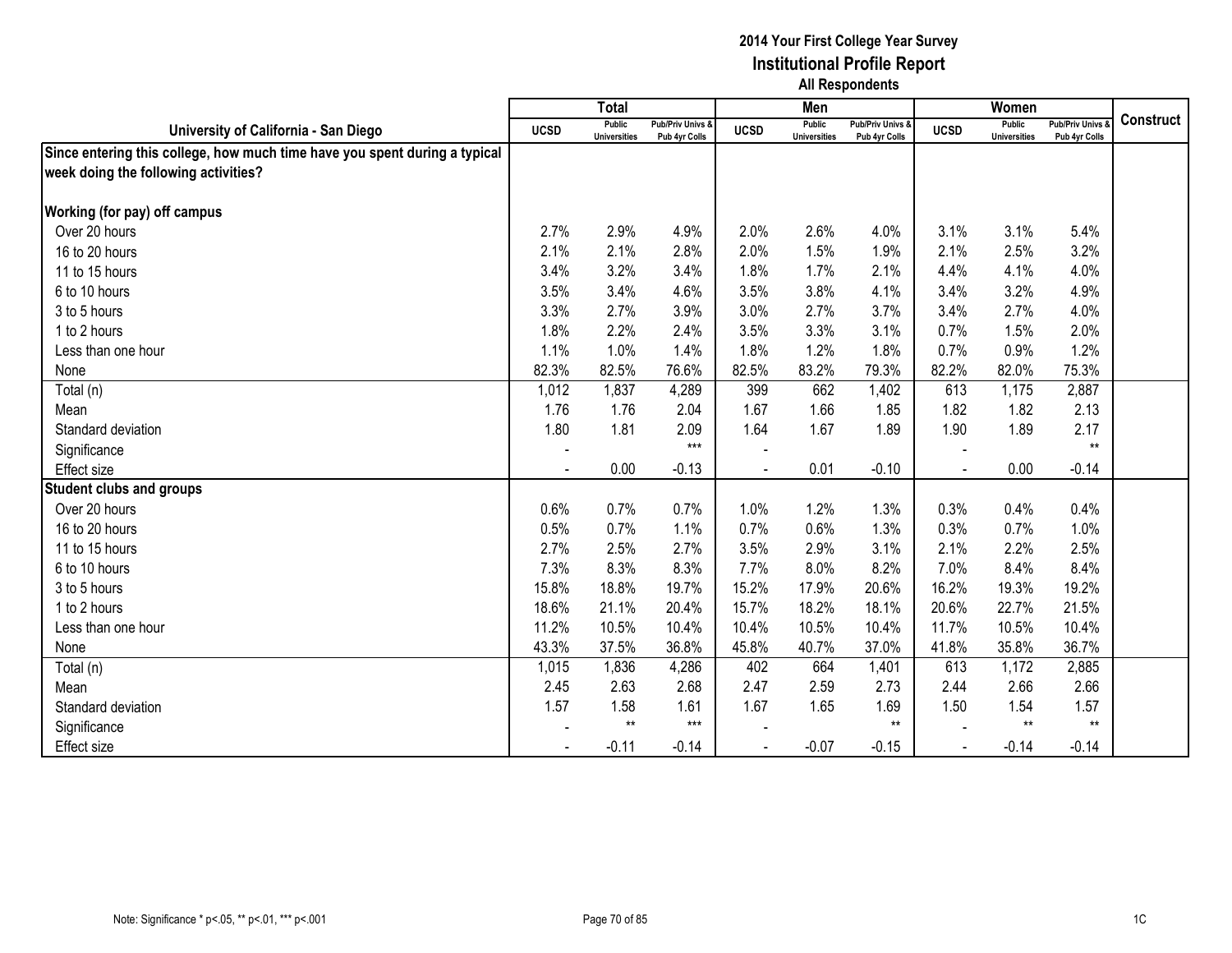|                                                                            |                | <b>Total</b>                  |                                   |             | Men                           |                                              |                | Women                                |                                        |                  |
|----------------------------------------------------------------------------|----------------|-------------------------------|-----------------------------------|-------------|-------------------------------|----------------------------------------------|----------------|--------------------------------------|----------------------------------------|------------------|
| University of California - San Diego                                       | <b>UCSD</b>    | Public<br><b>Universities</b> | Pub/Priv Univs &<br>Pub 4yr Colls | <b>UCSD</b> | Public<br><b>Universities</b> | <b>Pub/Priv Univs &amp;</b><br>Pub 4vr Colls | <b>UCSD</b>    | <b>Public</b><br><b>Universities</b> | <b>Pub/Priv Univs</b><br>Pub 4yr Colls | <b>Construct</b> |
| Since entering this college, how much time have you spent during a typical |                |                               |                                   |             |                               |                                              |                |                                      |                                        |                  |
| week doing the following activities?                                       |                |                               |                                   |             |                               |                                              |                |                                      |                                        |                  |
|                                                                            |                |                               |                                   |             |                               |                                              |                |                                      |                                        |                  |
| <b>Watching TV</b>                                                         |                |                               |                                   |             |                               |                                              |                |                                      |                                        |                  |
| Over 20 hours                                                              | 0.7%           | 0.7%                          | 0.8%                              | 1.3%        | 1.5%                          | 1.2%                                         | 0.3%           | 0.3%                                 | 0.6%                                   |                  |
| 16 to 20 hours                                                             | 0.7%           | 0.7%                          | 0.9%                              | 0.8%        | 0.5%                          | 0.9%                                         | 0.7%           | 0.9%                                 | 0.9%                                   |                  |
| 11 to 15 hours                                                             | 2.7%           | 2.9%                          | 2.7%                              | 2.3%        | 2.4%                          | 2.4%                                         | 2.9%           | 3.2%                                 | 2.8%                                   |                  |
| 6 to 10 hours                                                              | 8.0%           | 8.5%                          | 9.4%                              | 8.5%        | 10.2%                         | 9.8%                                         | 7.7%           | 7.5%                                 | 9.2%                                   |                  |
| 3 to 5 hours                                                               | 20.3%          | 20.1%                         | 21.2%                             | 15.8%       | 16.2%                         | 19.2%                                        | 23.2%          | 22.2%                                | 22.1%                                  |                  |
| 1 to 2 hours                                                               | 20.0%          | 21.0%                         | 22.6%                             | 21.6%       | 21.1%                         | 20.4%                                        | 19.0%          | 21.0%                                | 23.7%                                  |                  |
| Less than one hour                                                         | 16.2%          | 16.6%                         | 17.8%                             | 19.3%       | 18.3%                         | 19.0%                                        | 14.2%          | 15.6%                                | 17.2%                                  |                  |
| None                                                                       | 31.5%          | 29.6%                         | 24.7%                             | 30.6%       | 29.8%                         | 27.3%                                        | 32.0%          | 29.4%                                | 23.4%                                  |                  |
| Total (n)                                                                  | 1,011          | 1,830                         | 4,281                             | 399         | 660                           | 1,403                                        | 612            | 1,170                                | 2,878                                  |                  |
| Mean                                                                       | 2.71           | 2.76                          | 2.88                              | 2.68        | 2.75                          | 2.82                                         | 2.73           | 2.77                                 | 2.92                                   |                  |
| Standard deviation                                                         | 1.55           | 1.54                          | 1.52                              | 1.57        | 1.60                          | 1.58                                         | 1.53           | 1.51                                 | 1.50                                   |                  |
| Significance                                                               | $\blacksquare$ |                               | $**$                              |             |                               |                                              |                |                                      | $**$                                   |                  |
| <b>Effect size</b>                                                         |                | $-0.03$                       | $-0.11$                           |             | $-0.04$                       | $-0.09$                                      |                | $-0.03$                              | $-0.13$                                |                  |
| Household/childcare duties                                                 |                |                               |                                   |             |                               |                                              |                |                                      |                                        |                  |
| Over 20 hours                                                              | 1.4%           | 0.8%                          | 1.3%                              | 1.7%        | 1.1%                          | 0.8%                                         | 1.1%           | 0.7%                                 | 1.5%                                   |                  |
| 16 to 20 hours                                                             | 0.7%           | 0.5%                          | 0.4%                              | 1.0%        | 0.8%                          | 0.5%                                         | 0.5%           | 0.3%                                 | 0.4%                                   |                  |
| 11 to 15 hours                                                             | 1.3%           | 0.8%                          | 1.0%                              | 1.7%        | 1.2%                          | 1.2%                                         | 1.0%           | 0.5%                                 | 0.9%                                   |                  |
| 6 to 10 hours                                                              | 2.6%           | 2.0%                          | 2.7%                              | 3.0%        | 2.4%                          | 2.5%                                         | 2.3%           | 1.8%                                 | 2.7%                                   |                  |
| 3 to 5 hours                                                               | 6.8%           | 6.4%                          | 7.1%                              | 5.7%        | 5.6%                          | 6.6%                                         | 7.5%           | 6.8%                                 | 7.3%                                   |                  |
| 1 to 2 hours                                                               | 16.0%          | 13.7%                         | 14.6%                             | 17.9%       | 14.9%                         | 12.1%                                        | 14.7%          | 13.0%                                | 15.8%                                  |                  |
| Less than one hour                                                         | 14.5%          | 15.0%                         | 15.1%                             | 12.9%       | 12.7%                         | 12.9%                                        | 15.5%          | 16.3%                                | 16.2%                                  |                  |
| None                                                                       | 56.8%          | 60.9%                         | 57.8%                             | 56.0%       | 61.4%                         | 63.5%                                        | 57.4%          | 60.6%                                | 55.1%                                  |                  |
| Total (n)                                                                  | 1,015          | 1,838                         | 4,289                             | 402         | 664                           | 1,404                                        | 613            | 1,174                                | 2,885                                  |                  |
| Mean                                                                       | 1.97           | 1.82                          | 1.93                              | 2.05        | 1.87                          | 1.81                                         | 1.92           | 1.79                                 | 1.98                                   |                  |
| Standard deviation                                                         | 1.45           | 1.30                          | 1.40                              | 1.55        | 1.40                          | 1.34                                         | 1.38           | 1.24                                 | 1.43                                   |                  |
| Significance                                                               |                | $**$                          |                                   |             |                               | $**$                                         |                | $\star$                              |                                        |                  |
| <b>Effect size</b>                                                         |                | 0.12                          | 0.03                              |             | 0.13                          | 0.18                                         | $\blacksquare$ | 0.10                                 | $-0.04$                                |                  |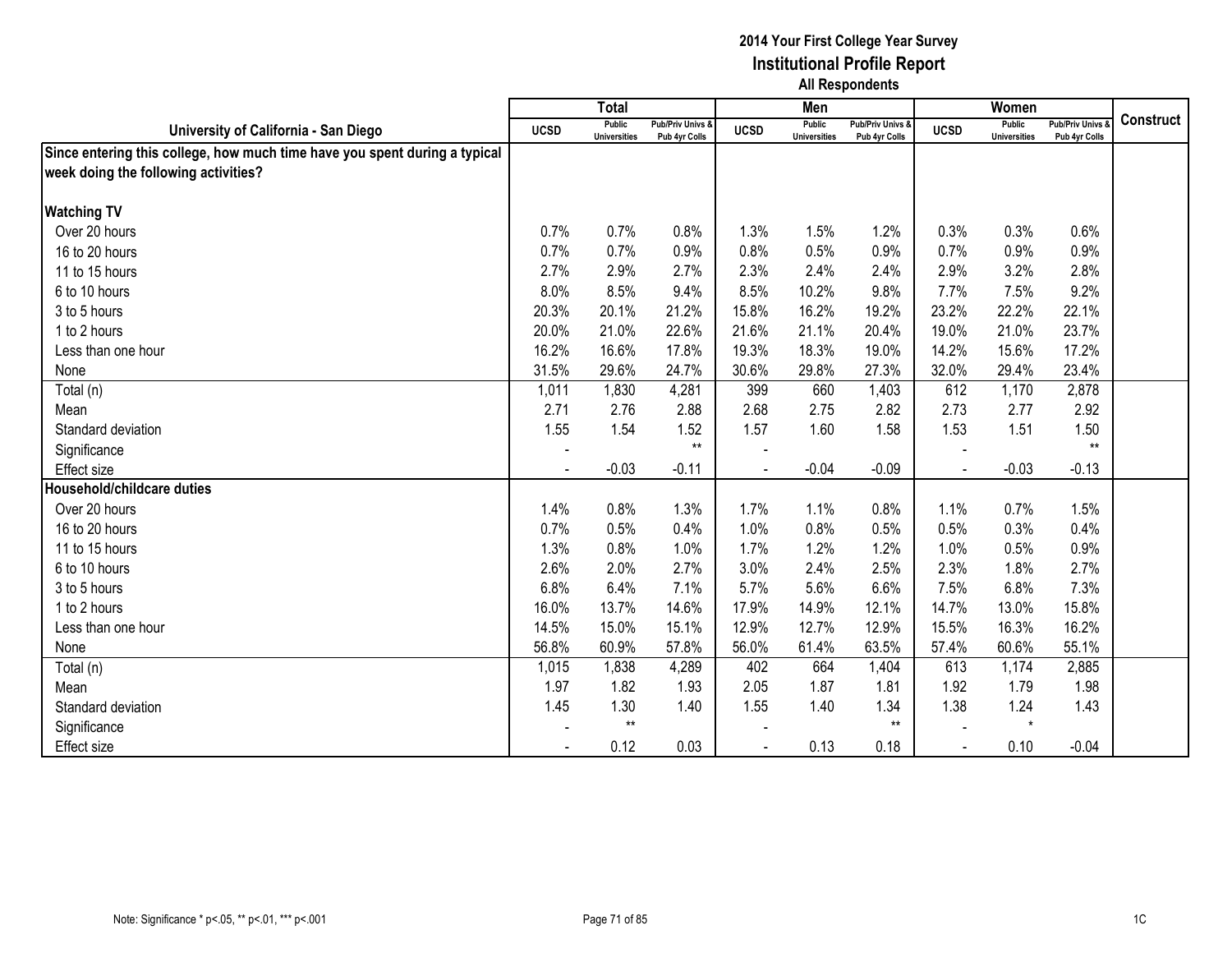|                                                                            |             | <b>Total</b>                  |                                   |             | Men                                  |                                   |             | Women                                |                                        |                  |
|----------------------------------------------------------------------------|-------------|-------------------------------|-----------------------------------|-------------|--------------------------------------|-----------------------------------|-------------|--------------------------------------|----------------------------------------|------------------|
| University of California - San Diego                                       | <b>UCSD</b> | Public<br><b>Universities</b> | Pub/Priv Univs &<br>Pub 4yr Colls | <b>UCSD</b> | <b>Public</b><br><b>Universities</b> | Pub/Priv Univs &<br>Pub 4yr Colls | <b>UCSD</b> | <b>Public</b><br><b>Universities</b> | <b>Pub/Priv Univs</b><br>Pub 4yr Colls | <b>Construct</b> |
| Since entering this college, how much time have you spent during a typical |             |                               |                                   |             |                                      |                                   |             |                                      |                                        |                  |
| week doing the following activities?                                       |             |                               |                                   |             |                                      |                                   |             |                                      |                                        |                  |
|                                                                            |             |                               |                                   |             |                                      |                                   |             |                                      |                                        |                  |
| Commuting                                                                  |             |                               |                                   |             |                                      |                                   |             |                                      |                                        |                  |
| Over 20 hours                                                              | 0.7%        | 0.7%                          | 0.6%                              | 0.7%        | 0.9%                                 | 0.6%                              | 0.7%        | 0.5%                                 | 0.7%                                   |                  |
| 16 to 20 hours                                                             | 0.6%        | 0.4%                          | 0.4%                              | 0.5%        | 0.3%                                 | 0.6%                              | 0.7%        | 0.4%                                 | 0.4%                                   |                  |
| 11 to 15 hours                                                             | 1.7%        | 1.2%                          | 1.5%                              | 1.5%        | 1.1%                                 | 1.5%                              | 1.8%        | 1.3%                                 | 1.5%                                   |                  |
| 6 to 10 hours                                                              | 7.9%        | 5.7%                          | 5.8%                              | 7.7%        | 6.2%                                 | 5.5%                              | 8.0%        | 5.5%                                 | 5.9%                                   |                  |
| 3 to 5 hours                                                               | 13.0%       | 10.1%                         | 10.3%                             | 15.0%       | 11.6%                                | 11.5%                             | 11.8%       | 9.3%                                 | 9.8%                                   |                  |
| 1 to 2 hours                                                               | 12.0%       | 11.2%                         | 12.1%                             | 16.2%       | 13.7%                                | 13.9%                             | 9.3%        | 9.7%                                 | 11.2%                                  |                  |
| Less than one hour                                                         | 10.2%       | 10.1%                         | 11.7%                             | 10.2%       | 10.8%                                | 11.5%                             | 10.1%       | 9.6%                                 | 11.7%                                  |                  |
| None                                                                       | 53.9%       | 60.7%                         | 57.5%                             | 48.1%       | 55.4%                                | 54.9%                             | 57.7%       | 63.7%                                | 58.8%                                  |                  |
| Total (n)                                                                  | 1,013       | 1,837                         | 4,294                             | 401         | 664                                  | 1,407                             | 612         | 1,173                                | 2,887                                  |                  |
| Mean                                                                       | 2.22        | 1.98                          | 2.05                              | 2.34        | 2.11                                 | 2.11                              | 2.14        | 1.91                                 | 2.02                                   |                  |
| Standard deviation                                                         | 1.58        | 1.47                          | 1.49                              | 1.57        | 1.51                                 | 1.49                              | 1.59        | 1.44                                 | 1.48                                   |                  |
| Significance                                                               | $\sim$      | $***$                         | $**$                              |             | $\star$                              | $**$                              |             | $**$                                 |                                        |                  |
| Effect size                                                                |             | 0.16                          | 0.11                              |             | 0.15                                 | 0.15                              |             | 0.16                                 | 0.08                                   |                  |
| Online social networks (Facebook, Twitter, etc.)                           |             |                               |                                   |             |                                      |                                   |             |                                      |                                        |                  |
| Over 20 hours                                                              | 3.5%        | 3.0%                          | 2.7%                              | 3.5%        | 2.6%                                 | 2.7%                              | 3.6%        | 3.2%                                 | 2.7%                                   |                  |
| 16 to 20 hours                                                             | 1.9%        | 2.0%                          | 2.4%                              | 1.7%        | 2.0%                                 | 2.0%                              | 2.0%        | 2.0%                                 | 2.6%                                   |                  |
| 11 to 15 hours                                                             | 6.7%        | 5.8%                          | 5.1%                              | 6.0%        | 5.3%                                 | 4.5%                              | 7.2%        | 6.0%                                 | 5.4%                                   |                  |
| 6 to 10 hours                                                              | 14.0%       | 13.8%                         | 14.0%                             | 11.4%       | 10.1%                                | 10.6%                             | 15.6%       | 16.0%                                | 15.6%                                  |                  |
| 3 to 5 hours                                                               | 29.9%       | 30.7%                         | 29.5%                             | 27.1%       | 26.8%                                | 26.6%                             | 31.7%       | 32.9%                                | 30.9%                                  |                  |
| 1 to 2 hours                                                               | 25.7%       | 25.7%                         | 27.4%                             | 28.6%       | 28.0%                                | 28.6%                             | 23.7%       | 24.4%                                | 26.8%                                  |                  |
| Less than one hour                                                         | 11.9%       | 13.5%                         | 14.2%                             | 12.7%       | 16.4%                                | 17.0%                             | 11.4%       | 11.9%                                | 12.8%                                  |                  |
| None                                                                       | 6.5%        | 5.5%                          | 4.8%                              | 9.0%        | 9.0%                                 | 8.0%                              | 4.9%        | 3.6%                                 | 3.2%                                   |                  |
| Total (n)                                                                  | 1,017       | 1,843                         | 4,303                             | 402         | 665                                  | 1,408                             | 615         | 1,178                                | 2,895                                  |                  |
| Mean                                                                       | 3.78        | 3.74                          | 3.72                              | 3.62        | 3.49                                 | 3.50                              | 3.89        | 3.88                                 | 3.83                                   |                  |
| Standard deviation                                                         | 1.55        | 1.50                          | 1.48                              | 1.59        | 1.54                                 | 1.53                              | 1.52        | 1.46                                 | 1.44                                   |                  |
| Significance                                                               |             |                               |                                   |             |                                      |                                   |             |                                      |                                        |                  |
| Effect size                                                                |             | 0.03                          | 0.04                              |             | 0.08                                 | 0.08                              |             | 0.01                                 | 0.04                                   |                  |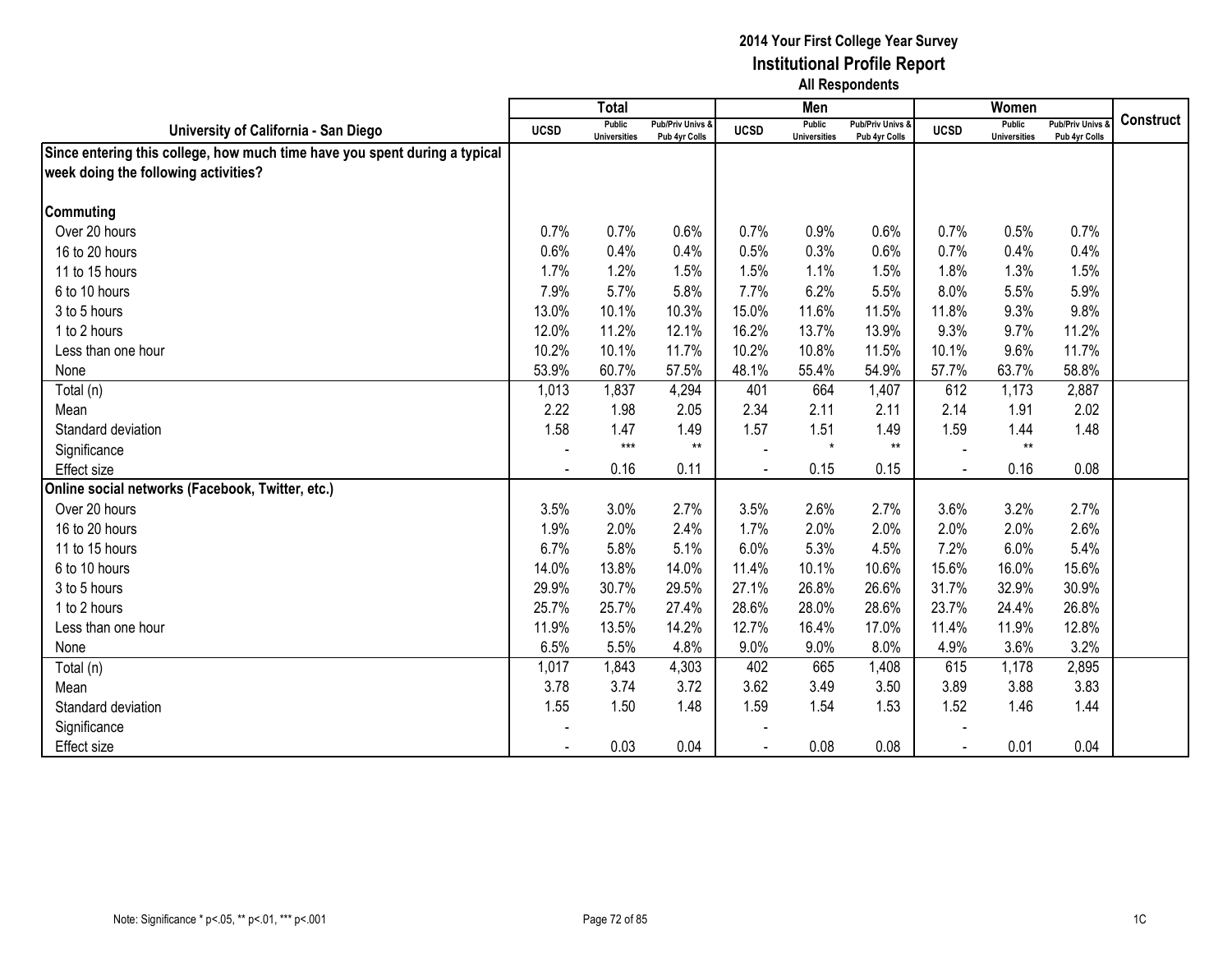|                                                                 |             | <b>Total</b>                         |                                   |             | Men                                  |                                   |             | Women                         |                                        |                  |
|-----------------------------------------------------------------|-------------|--------------------------------------|-----------------------------------|-------------|--------------------------------------|-----------------------------------|-------------|-------------------------------|----------------------------------------|------------------|
| University of California - San Diego                            | <b>UCSD</b> | <b>Public</b><br><b>Universities</b> | Pub/Priv Univs &<br>Pub 4yr Colls | <b>UCSD</b> | <b>Public</b><br><b>Universities</b> | Pub/Priv Univs &<br>Pub 4yr Colls | <b>UCSD</b> | Public<br><b>Universities</b> | <b>Pub/Priv Univs</b><br>Pub 4yr Colls | <b>Construct</b> |
| Since entering this college have you:                           |             |                                      |                                   |             |                                      |                                   |             |                               |                                        |                  |
|                                                                 |             |                                      |                                   |             |                                      |                                   |             |                               |                                        |                  |
| Decided to pursue a different major                             |             |                                      |                                   |             |                                      |                                   |             |                               |                                        |                  |
| Yes                                                             | 33.6%       | 34.4%                                | 36.3%                             | 30.8%       | 31.4%                                | 35.1%                             | 35.5%       | 36.0%                         | 36.9%                                  |                  |
| No                                                              | 66.4%       | 65.6%                                | 63.7%                             | 69.2%       | 68.6%                                | 64.9%                             | 64.5%       | 64.0%                         | 63.1%                                  |                  |
| Total (n)                                                       | 1,020       | 1,845                                | 4,308                             | 403         | 665                                  | 1,411                             | 617         | 1,180                         | 2,897                                  |                  |
| Remained undecided about a major                                |             |                                      |                                   |             |                                      |                                   |             |                               |                                        |                  |
| Yes                                                             | 15.0%       | 16.7%                                | 20.3%                             | 11.9%       | 13.6%                                | 20.5%                             | 17.0%       | 18.4%                         | 20.2%                                  |                  |
| No                                                              | 85.0%       | 83.3%                                | 79.7%                             | 88.1%       | 86.4%                                | 79.5%                             | 83.0%       | 81.6%                         | 79.8%                                  |                  |
| Total (n)                                                       | 1,019       | 1,843                                | 4,305                             | 403         | 664                                  | 1,408                             | 616         | 1,179                         | 2,897                                  |                  |
| Changed your career choice                                      |             |                                      |                                   |             |                                      |                                   |             |                               |                                        |                  |
| Yes                                                             | 31.9%       | 30.8%                                | 32.0%                             | 28.8%       | 28.0%                                | 29.5%                             | 34.0%       | 32.4%                         | 33.3%                                  |                  |
| No                                                              | 68.1%       | 69.2%                                | 68.0%                             | 71.2%       | 72.0%                                | 70.5%                             | 66.0%       | 67.6%                         | 66.7%                                  |                  |
| Total (n)                                                       | 1,018       | 1,841                                | 4,306                             | 403         | 664                                  | 1,409                             | 615         | 1,177                         | 2,897                                  |                  |
| Participated in student government                              |             |                                      |                                   |             |                                      |                                   |             |                               |                                        |                  |
| Yes                                                             | 6.2%        | 6.3%                                 | 7.9%                              | 5.7%        | 7.1%                                 | 9.3%                              | 6.5%        | 5.9%                          | 7.2%                                   |                  |
| No                                                              | 93.8%       | 93.7%                                | 92.1%                             | 94.3%       | 92.9%                                | 90.7%                             | 93.5%       | 94.1%                         | 92.8%                                  |                  |
| Total (n)                                                       | 1,019       | 1,841                                | 4,303                             | 403         | 664                                  | 1,408                             | 616         | 1,177                         | 2,895                                  |                  |
| Held a full-time job (approx. 40 hours) while taking classes    |             |                                      |                                   |             |                                      |                                   |             |                               |                                        |                  |
| Yes                                                             | 4.6%        | 4.2%                                 | 6.3%                              | 4.7%        | 4.7%                                 | 6.2%                              | 4.5%        | 4.0%                          | 6.4%                                   |                  |
| No                                                              | 95.4%       | 95.8%                                | 93.7%                             | 95.3%       | 95.3%                                | 93.8%                             | 95.5%       | 96.0%                         | 93.6%                                  |                  |
| Total (n)                                                       | 1,019       | 1,843                                | 4,306                             | 403         | 665                                  | 1,411                             | 616         | 1,178                         | 2,895                                  |                  |
| Joined a social fraternity or sorority                          |             |                                      |                                   |             |                                      |                                   |             |                               |                                        |                  |
| Yes                                                             | 9.4%        | 14.3%                                | 14.4%                             | 11.7%       | 13.6%                                | 14.3%                             | 7.8%        | 14.7%                         | 14.5%                                  |                  |
| No                                                              | 90.6%       | 85.7%                                | 85.6%                             | 88.3%       | 86.4%                                | 85.7%                             | 92.2%       | 85.3%                         | 85.5%                                  |                  |
| Total (n)                                                       | 1,015       | 1,838                                | 4,300                             | 403         | 664                                  | 1,410                             | 612         | 1,174                         | 2,890                                  |                  |
| Played club, intramural, or recreational sports                 |             |                                      |                                   |             |                                      |                                   |             |                               |                                        |                  |
| Yes                                                             | 26.6%       | 31.7%                                | 32.8%                             | 34.5%       | 42.6%                                | 46.7%                             | 21.5%       | 25.6%                         | 26.1%                                  |                  |
| No                                                              | 73.4%       | 68.3%                                | 67.2%                             | 65.5%       | 57.4%                                | 53.3%                             | 78.5%       | 74.4%                         | 73.9%                                  |                  |
| Total (n)                                                       | 1,018       | 1,842                                | 4,302                             | 403         | 664                                  | 1,408                             | 615         | 1,178                         | 2,894                                  |                  |
| Played intercollegiate athletics (e.g., NCAA or NAIA-sponsored) |             |                                      |                                   |             |                                      |                                   |             |                               |                                        |                  |
| Yes                                                             | 3.9%        | 4.1%                                 | 6.4%                              | 4.5%        | 4.7%                                 | 7.5%                              | 3.6%        | 3.8%                          | 5.9%                                   |                  |
| No                                                              | 96.1%       | 95.9%                                | 93.6%                             | 95.5%       | 95.3%                                | 92.5%                             | 96.4%       | 96.2%                         | 94.1%                                  |                  |
| Total (n)                                                       | 1,015       | 1,838                                | 4,293                             | 403         | 663                                  | 1,407                             | 612         | 1,175                         | 2,886                                  |                  |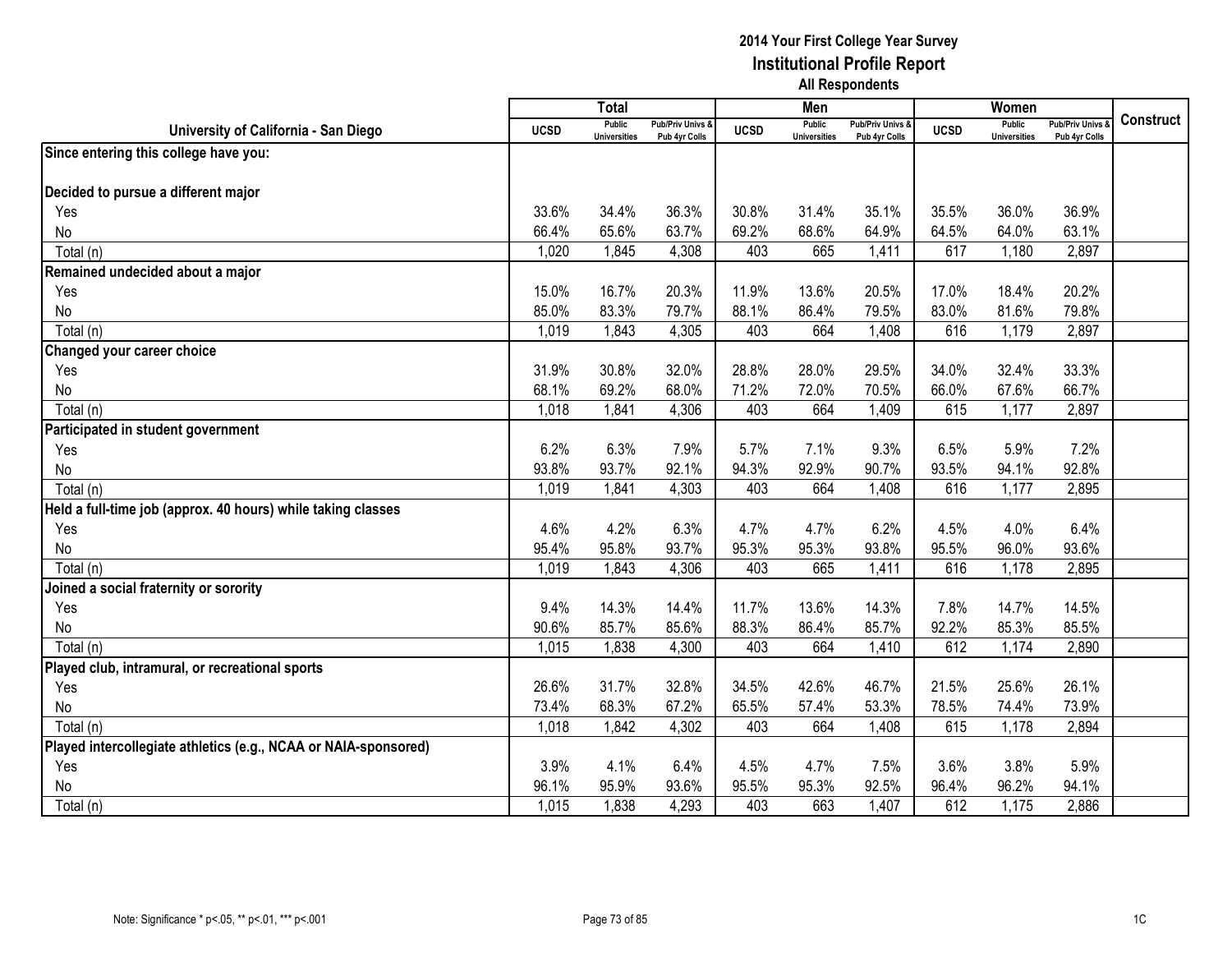|                                                                         |             | <b>Total</b>                         |                                   |             | Men                                  |                                   |             | Women                                |                                        |            |
|-------------------------------------------------------------------------|-------------|--------------------------------------|-----------------------------------|-------------|--------------------------------------|-----------------------------------|-------------|--------------------------------------|----------------------------------------|------------|
| University of California - San Diego                                    | <b>UCSD</b> | <b>Public</b><br><b>Universities</b> | Pub/Priv Univs &<br>Pub 4yr Colls | <b>UCSD</b> | <b>Public</b><br><b>Universities</b> | Pub/Priv Univs &<br>Pub 4yr Colls | <b>UCSD</b> | <b>Public</b><br><b>Universities</b> | <b>Pub/Priv Univs</b><br>Pub 4yr Colls | Construct  |
| Since entering this college have you:                                   |             |                                      |                                   |             |                                      |                                   |             |                                      |                                        |            |
|                                                                         |             |                                      |                                   |             |                                      |                                   |             |                                      |                                        |            |
| Participated in student groups/clubs                                    |             |                                      |                                   |             |                                      |                                   |             |                                      |                                        |            |
| Yes                                                                     | 55.5%       | 61.2%                                | 60.8%                             | 51.6%       | 56.9%                                | 59.8%                             | 58.0%       | 63.7%                                | 61.3%                                  |            |
| No                                                                      | 44.5%       | 38.8%                                | 39.2%                             | 48.4%       | 43.1%                                | 40.2%                             | 42.0%       | 36.3%                                | 38.7%                                  |            |
| Total (n)                                                               | 1,018       | 1,842                                | 4,306                             | 403         | 664                                  | 1,409                             | 615         | 1,178                                | 2,897                                  |            |
| Sought personal counseling                                              |             |                                      |                                   |             |                                      |                                   |             |                                      |                                        |            |
| Yes                                                                     | 23.0%       | 19.3%                                | 18.6%                             | 19.9%       | 18.1%                                | 18.9%                             | 25.1%       | 19.9%                                | 18.4%                                  |            |
| No                                                                      | 77.0%       | 80.7%                                | 81.4%                             | 80.1%       | 81.9%                                | 81.1%                             | 74.9%       | 80.1%                                | 81.6%                                  |            |
| Total (n)                                                               | 1,016       | 1,840                                | 4,293                             | 402         | 662                                  | 1,403                             | 614         | 1,178                                | 2,890                                  |            |
| Strengthened your religious beliefs/convictions                         |             |                                      |                                   |             |                                      |                                   |             |                                      |                                        |            |
| Yes                                                                     | 27.1%       | 30.8%                                | 36.7%                             | 27.6%       | 28.4%                                | 34.2%                             | 26.8%       | 32.1%                                | 37.9%                                  |            |
| No                                                                      | 72.9%       | 69.2%                                | 63.3%                             | 72.4%       | 71.6%                                | 65.8%                             | 73.2%       | 67.9%                                | 62.1%                                  |            |
| Total (n)                                                               | 1,013       | 1,836                                | 4,286                             | 398         | 658                                  | 1,402                             | 615         | 1,178                                | 2,884                                  |            |
| Failed one or more courses                                              |             |                                      |                                   |             |                                      |                                   |             |                                      |                                        |            |
| Yes                                                                     | 15.7%       | 13.7%                                | 13.2%                             | 17.3%       | 15.3%                                | 15.8%                             | 14.6%       | 12.7%                                | 11.9%                                  |            |
| No                                                                      | 84.3%       | 86.3%                                | 86.8%                             | 82.7%       | 84.7%                                | 84.2%                             | 85.4%       | 87.3%                                | 88.1%                                  |            |
| Total (n)                                                               | 1,013       | 1,837                                | 4,286                             | 398         | 659                                  | 1,403                             | 615         | 1,178                                | 2,883                                  |            |
| Participated in leadership training                                     |             |                                      |                                   |             |                                      |                                   |             |                                      |                                        |            |
| Yes                                                                     | 14.5%       | 19.4%                                | 20.8%                             | 11.8%       | 17.0%                                | 20.3%                             | 16.3%       | 20.7%                                | 21.1%                                  |            |
| No                                                                      | 85.5%       | 80.6%                                | 79.2%                             | 88.2%       | 83.0%                                | 79.7%                             | 83.7%       | 79.3%                                | 78.9%                                  | Leadership |
| Total (n)                                                               | 1,011       | 1,834                                | 4,285                             | 398         | 658                                  | 1,403                             | 613         | 1,176                                | 2,882                                  |            |
| Taken an honors course                                                  |             |                                      |                                   |             |                                      |                                   |             |                                      |                                        |            |
| Yes                                                                     | 8.6%        | 13.4%                                | 14.5%                             | 10.3%       | 14.6%                                | 16.4%                             | 7.5%        | 12.7%                                | 13.6%                                  |            |
| No                                                                      | 91.4%       | 86.6%                                | 85.5%                             | 89.7%       | 85.4%                                | 83.6%                             | 92.5%       | 87.3%                                | 86.4%                                  |            |
| Total (n)                                                               | 1,008       | 1,831                                | 4,280                             | 397         | 657                                  | 1,400                             | 611         | 1,174                                | 2,880                                  |            |
| Taken a remedial or developmental course                                |             |                                      |                                   |             |                                      |                                   |             |                                      |                                        |            |
| Yes                                                                     | 6.7%        | 7.9%                                 | 13.3%                             | 7.3%        | 6.9%                                 | 11.4%                             | 6.4%        | 8.5%                                 | 14.2%                                  |            |
| No                                                                      | 93.3%       | 92.1%                                | 86.7%                             | 92.7%       | 93.1%                                | 88.6%                             | 93.6%       | 91.5%                                | 85.8%                                  |            |
| Total (n)                                                               | 1,008       | 1,830                                | 4,279                             | 395         | 655                                  | 1,399                             | 613         | 1,175                                | 2,880                                  |            |
| Enrolled in a formal program where a group of students take two or more |             |                                      |                                   |             |                                      |                                   |             |                                      |                                        |            |
| courses together (e.g., FIG, learning community, linked courses)        |             |                                      |                                   |             |                                      |                                   |             |                                      |                                        |            |
| Yes                                                                     | 3.7%        | 9.9%                                 | 14.6%                             | 3.8%        | 9.8%                                 | 13.3%                             | 3.6%        | 10.0%                                | 15.3%                                  |            |
| No                                                                      | 96.3%       | 90.1%                                | 85.4%                             | 96.2%       | 90.2%                                | 86.7%                             | 96.4%       | 90.0%                                | 84.7%                                  |            |
| Total (n)                                                               | 1,012       | 1,831                                | 4,284                             | 398         | 656                                  | 1,401                             | 614         | 1,175                                | 2,883                                  |            |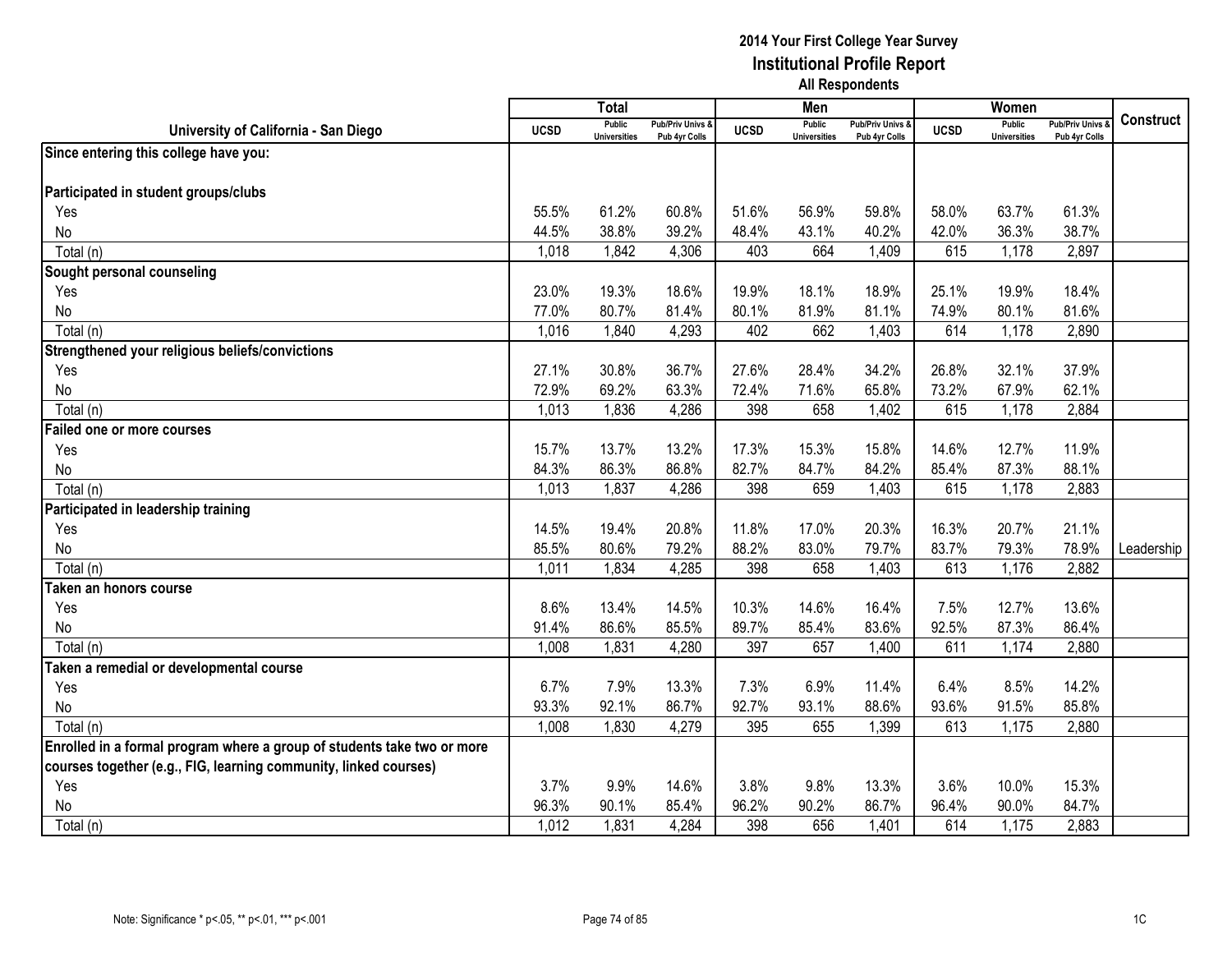|                                                                          |             | <b>Total</b>                  |                                              |             | Men                           |                                   |             | Women                                |                                        |                  |
|--------------------------------------------------------------------------|-------------|-------------------------------|----------------------------------------------|-------------|-------------------------------|-----------------------------------|-------------|--------------------------------------|----------------------------------------|------------------|
| University of California - San Diego                                     | <b>UCSD</b> | Public<br><b>Universities</b> | <b>Pub/Priv Univs &amp;</b><br>Pub 4yr Colls | <b>UCSD</b> | Public<br><b>Universities</b> | Pub/Priv Univs &<br>Pub 4yr Colls | <b>UCSD</b> | <b>Public</b><br><b>Universities</b> | <b>Pub/Priv Univs</b><br>Pub 4yr Colls | <b>Construct</b> |
| Since entering this college have you:                                    |             |                               |                                              |             |                               |                                   |             |                                      |                                        |                  |
|                                                                          |             |                               |                                              |             |                               |                                   |             |                                      |                                        |                  |
| Participated in an academic support program                              |             |                               |                                              |             |                               |                                   |             |                                      |                                        |                  |
| Yes                                                                      | 11.1%       | 10.0%                         | 10.8%                                        | 9.8%        | 8.8%                          | 11.1%                             | 11.9%       | 10.6%                                | 10.7%                                  |                  |
| No                                                                       | 88.9%       | 90.0%                         | 89.2%                                        | 90.2%       | 91.2%                         | 88.9%                             | 88.1%       | 89.4%                                | 89.3%                                  |                  |
| Total (n)                                                                | 1,008       | 1,829                         | 4,277                                        | 397         | 657                           | 1,400                             | 611         | 1,172                                | 2,877                                  |                  |
| Had a roommate of a different race/ethnicity                             |             |                               |                                              |             |                               |                                   |             |                                      |                                        |                  |
| Yes                                                                      | 61.9%       | 47.5%                         | 42.4%                                        | 58.8%       | 47.0%                         | 42.5%                             | 63.8%       | 47.7%                                | 42.3%                                  |                  |
| No                                                                       | 38.1%       | 52.5%                         | 57.6%                                        | 41.2%       | 53.0%                         | 57.5%                             | 36.2%       | 52.3%                                | 57.7%                                  |                  |
| Total (n)                                                                | 1,012       | 1,834                         | 4,286                                        | 398         | 657                           | 1,400                             | 614         | 1,177                                | 2,886                                  |                  |
| Accumulated excessive credit card debt                                   |             |                               |                                              |             |                               |                                   |             |                                      |                                        |                  |
| Yes                                                                      | 6.0%        | 4.9%                          | 4.7%                                         | 5.6%        | 4.4%                          | 5.1%                              | 6.2%        | 5.1%                                 | 4.5%                                   |                  |
| No                                                                       | 94.0%       | 95.1%                         | 95.3%                                        | 94.4%       | 95.6%                         | 94.9%                             | 93.8%       | 94.9%                                | 95.5%                                  |                  |
| Total (n)                                                                | 1,007       | 1,829                         | 4,278                                        | 396         | 655                           | 1,398                             | 611         | 1,174                                | 2,880                                  |                  |
| Taken a course or first-year seminar designed to connect faculty and     |             |                               |                                              |             |                               |                                   |             |                                      |                                        |                  |
| students in focused academic inquiry                                     |             |                               |                                              |             |                               |                                   |             |                                      |                                        |                  |
| Yes                                                                      | 24.1%       | 24.8%                         | 38.1%                                        | 22.1%       | 23.9%                         | 37.4%                             | 25.4%       | 25.4%                                | 38.4%                                  |                  |
| No                                                                       | 75.9%       | 75.2%                         | 61.9%                                        | 77.9%       | 76.1%                         | 62.6%                             | 74.6%       | 74.6%                                | 61.6%                                  |                  |
| Total (n)                                                                | 1,012       | 1,831                         | 4,257                                        | 398         | 658                           | 1,393                             | 614         | 1,173                                | 2,864                                  |                  |
| Taken a course or first-year seminar designed to help students adjust to |             |                               |                                              |             |                               |                                   |             |                                      |                                        |                  |
| college-level academics                                                  |             |                               |                                              |             |                               |                                   |             |                                      |                                        |                  |
| Yes                                                                      | 14.8%       | 19.5%                         | 37.0%                                        | 13.6%       | 18.7%                         | 34.6%                             | 15.5%       | 19.9%                                | 38.2%                                  |                  |
| No                                                                       | 85.2%       | 80.5%                         | 63.0%                                        | 86.4%       | 81.3%                         | 65.4%                             | 84.5%       | 80.1%                                | 61.8%                                  |                  |
| Total (n)                                                                | 1,010       | 1,828                         | 4,253                                        | 398         | 658                           | 1,394                             | 612         | 1,170                                | 2,859                                  |                  |
| Taken a course or first-year seminar designed to help students adjust to |             |                               |                                              |             |                               |                                   |             |                                      |                                        |                  |
| college life                                                             |             |                               |                                              |             |                               |                                   |             |                                      |                                        |                  |
| Yes                                                                      | 13.7%       | 17.9%                         | 36.3%                                        | 12.2%       | 17.0%                         | 32.5%                             | 14.7%       | 18.4%                                | 38.1%                                  |                  |
| No                                                                       | 86.3%       | 82.1%                         | 63.7%                                        | 87.8%       | 83.0%                         | 67.5%                             | 85.3%       | 81.6%                                | 61.9%                                  |                  |
| Total (n)                                                                | 1,007       | 1,825                         | 4,249                                        | 394         | 653                           | 1,389                             | 613         | 1,172                                | 2,860                                  |                  |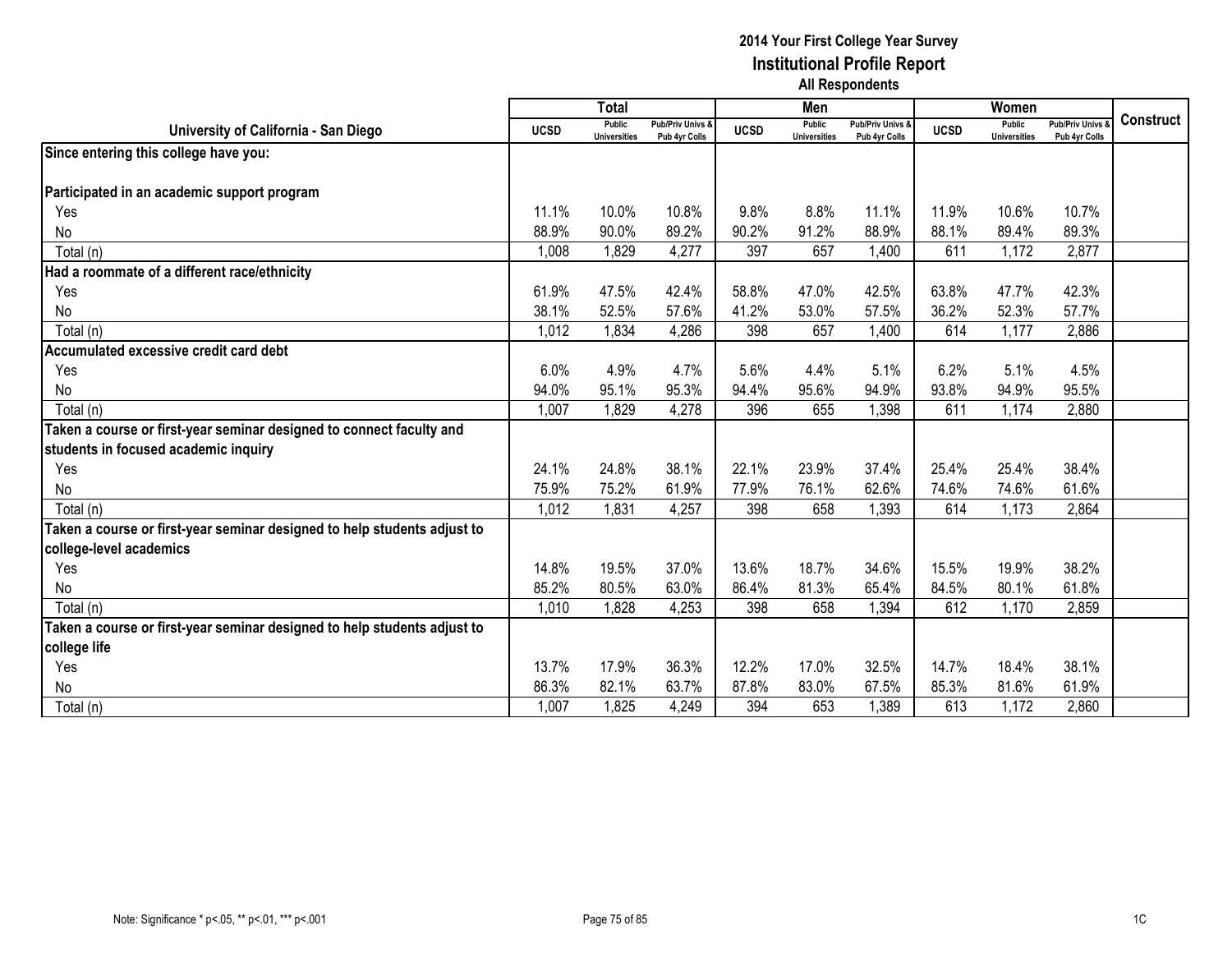|                                                              |             | <b>Total</b>                         |                                              |             | Men                           |                                              |             | Women                                |                                        |                  |
|--------------------------------------------------------------|-------------|--------------------------------------|----------------------------------------------|-------------|-------------------------------|----------------------------------------------|-------------|--------------------------------------|----------------------------------------|------------------|
| University of California - San Diego                         | <b>UCSD</b> | <b>Public</b><br><b>Universities</b> | <b>Pub/Priv Univs &amp;</b><br>Pub 4yr Colls | <b>UCSD</b> | Public<br><b>Universities</b> | <b>Pub/Priv Univs &amp;</b><br>Pub 4yr Colls | <b>UCSD</b> | <b>Public</b><br><b>Universities</b> | <b>Pub/Priv Univs</b><br>Pub 4yr Colls | <b>Construct</b> |
| Since entering this college have you:                        |             |                                      |                                              |             |                               |                                              |             |                                      |                                        |                  |
| Been a leader in an organization                             |             |                                      |                                              |             |                               |                                              |             |                                      |                                        |                  |
| Yes                                                          | 17.9%       | 19.8%                                | 23.3%                                        | 16.2%       | 19.6%                         | 24.5%                                        | 18.9%       | 19.8%                                | 22.7%                                  |                  |
| No                                                           | 82.1%       | 80.2%                                | 76.7%                                        | 83.8%       | 80.4%                         | 75.5%                                        | 81.1%       | 80.2%                                | 77.3%                                  | Leadership       |
| Total (n)                                                    | 1,007       | 1,822                                | 4,247                                        | 394         | 653                           | 1,386                                        | 613         | 1,169                                | 2,861                                  |                  |
| Communicated regularly with your professors                  |             |                                      |                                              |             |                               |                                              |             |                                      |                                        |                  |
| Yes                                                          | 22.1%       | 33.1%                                | 47.1%                                        | 20.1%       | 28.8%                         | 43.1%                                        | 23.4%       | 35.5%                                | 49.1%                                  | Faculty          |
| No                                                           | 77.9%       | 66.9%                                | 52.9%                                        | 79.9%       | 71.2%                         | 56.9%                                        | 76.6%       | 64.5%                                | 50.9%                                  | Interaction      |
| Total (n)                                                    | 1,009       | 1,826                                | 4,248                                        | 398         | 656                           | 1,391                                        | 611         | 1,170                                | 2,857                                  |                  |
| Taken courses from more than one institution simultaneously  |             |                                      |                                              |             |                               |                                              |             |                                      |                                        |                  |
| Yes                                                          | 6.2%        | 6.3%                                 | 8.5%                                         | 7.5%        | 7.2%                          | 9.0%                                         | 5.4%        | 5.8%                                 | 8.3%                                   |                  |
| No                                                           | 93.8%       | 93.7%                                | 91.5%                                        | 92.5%       | 92.8%                         | 91.0%                                        | 94.6%       | 94.2%                                | 91.7%                                  |                  |
| Total (n)                                                    | 1,010       | 1,829                                | 4,252                                        | 398         | 657                           | 1,390                                        | 612         | 1,172                                | 2,862                                  |                  |
| Taken a course exclusively online at this institution        |             |                                      |                                              |             |                               |                                              |             |                                      |                                        |                  |
| Yes                                                          | 2.7%        | 7.2%                                 | 10.2%                                        | 4.3%        | 6.1%                          | 8.9%                                         | 1.6%        | 7.8%                                 | 10.8%                                  |                  |
| No                                                           | 97.3%       | 92.8%                                | 89.8%                                        | 95.7%       | 93.9%                         | 91.1%                                        | 98.4%       | 92.2%                                | 89.2%                                  |                  |
| Total (n)                                                    | 1,009       | 1,827                                | 4,240                                        | 397         | 656                           | 1,388                                        | 612         | 1,171                                | 2,852                                  |                  |
| Taken a course exclusively online at a different institution |             |                                      |                                              |             |                               |                                              |             |                                      |                                        |                  |
| Yes                                                          | 8.2%        | 6.9%                                 | 6.9%                                         | 10.8%       | 8.1%                          | 8.1%                                         | 6.5%        | 6.3%                                 | 6.3%                                   |                  |
| No                                                           | 91.8%       | 93.1%                                | 93.1%                                        | 89.2%       | 91.9%                         | 91.9%                                        | 93.5%       | 93.7%                                | 93.7%                                  |                  |
| Total (n)                                                    | 1,008       | 1,823                                | 4,235                                        | 397         | 656                           | 1,386                                        | 611         | 1,167                                | 2,849                                  |                  |
| Participated in an ethnic/racial student organization        |             |                                      |                                              |             |                               |                                              |             |                                      |                                        |                  |
| Yes                                                          | 12.1%       | 10.8%                                | 12.3%                                        | 12.1%       | 10.8%                         | 12.2%                                        | 12.1%       | 10.8%                                | 12.3%                                  |                  |
| No                                                           | 87.9%       | 89.2%                                | 87.7%                                        | 87.9%       | 89.2%                         | 87.8%                                        | 87.9%       | 89.2%                                | 87.7%                                  |                  |
| Total (n)                                                    | 1,010       | 1,827                                | 4,248                                        | 397         | 656                           | 1,390                                        | 613         | 1,171                                | 2,858                                  |                  |
| Joined a student-run political club                          |             |                                      |                                              |             |                               |                                              |             |                                      |                                        |                  |
| Yes                                                          | 3.9%        | 4.4%                                 | 5.9%                                         | 4.3%        | 5.0%                          | 7.9%                                         | 3.6%        | 4.1%                                 | 4.9%                                   |                  |
| No                                                           | 96.1%       | 95.6%                                | 94.1%                                        | 95.7%       | 95.0%                         | 92.1%                                        | 96.4%       | 95.9%                                | 95.1%                                  |                  |
| Total (n)                                                    | 1,009       | 1,828                                | 4,250                                        | 396         | 655                           | 1,388                                        | 613         | 1,173                                | 2,862                                  |                  |
|                                                              |             |                                      |                                              |             |                               |                                              |             |                                      |                                        |                  |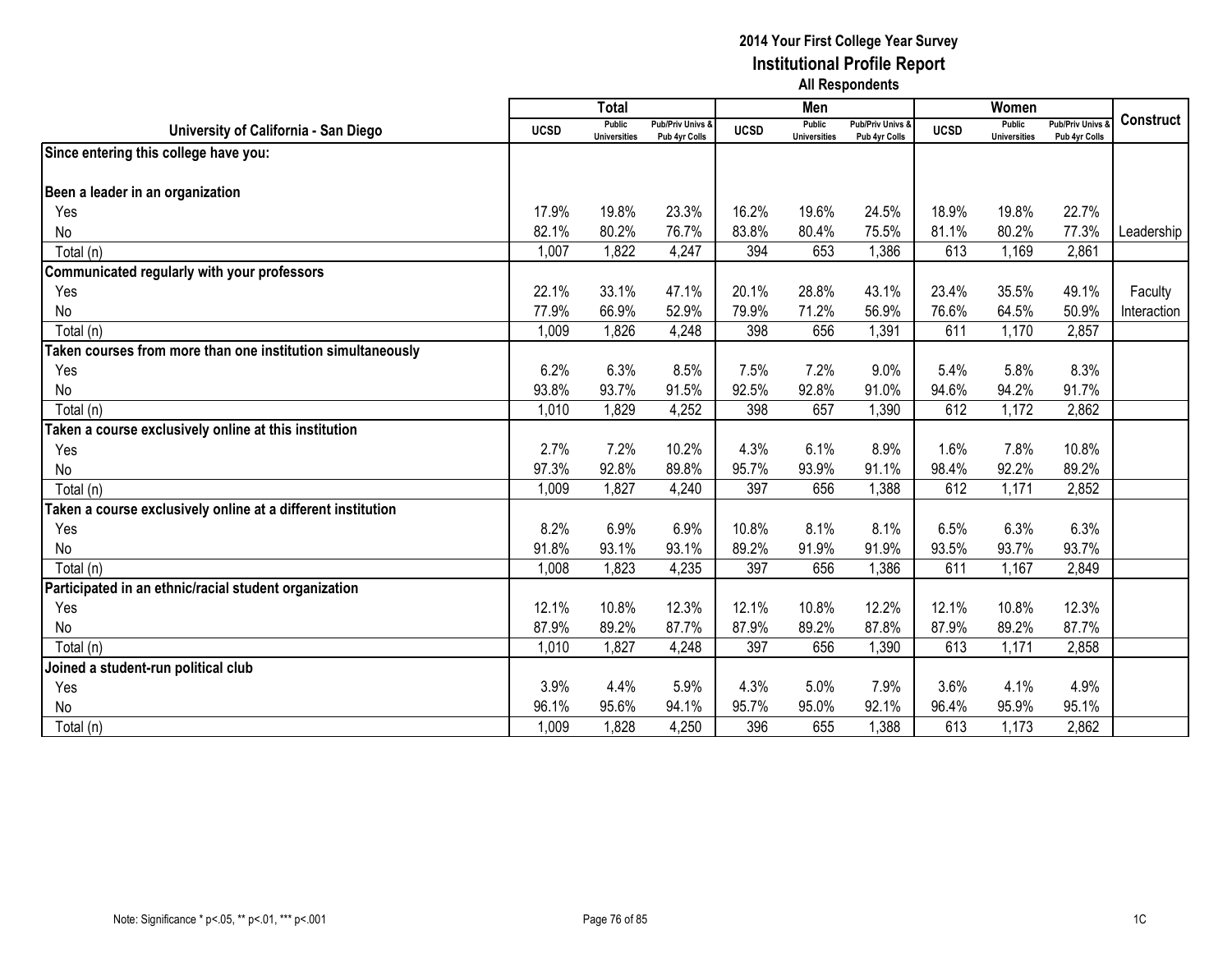|                                                         |             | <b>Total</b>                  |                                   |             | Men                                  |                                   |             | Women                         |                                        |                  |
|---------------------------------------------------------|-------------|-------------------------------|-----------------------------------|-------------|--------------------------------------|-----------------------------------|-------------|-------------------------------|----------------------------------------|------------------|
| University of California - San Diego                    | <b>UCSD</b> | Public<br><b>Universities</b> | Pub/Priv Univs &<br>Pub 4yr Colls | <b>UCSD</b> | <b>Public</b><br><b>Universities</b> | Pub/Priv Univs &<br>Pub 4yr Colls | <b>UCSD</b> | Public<br><b>Universities</b> | <b>Pub/Priv Univs</b><br>Pub 4yr Colls | <b>Construct</b> |
| Since entering this college, indicate how often you:    |             |                               |                                   |             |                                      |                                   |             |                               |                                        |                  |
|                                                         |             |                               |                                   |             |                                      |                                   |             |                               |                                        |                  |
| Turned in course assignment(s) late                     |             |                               |                                   |             |                                      |                                   |             |                               |                                        |                  |
| Frequently                                              | 2.0%        | 2.2%                          | 3.3%                              | 2.5%        | 2.7%                                 | 3.5%                              | 1.6%        | 2.0%                          | 3.1%                                   | Academic         |
| Occasionally                                            | 27.2%       | 29.6%                         | 33.3%                             | 34.7%       | 37.3%                                | 40.3%                             | 22.4%       | 25.2%                         | 29.9%                                  | Disengage-       |
| Not at all                                              | 70.8%       | 68.2%                         | 63.4%                             | 62.8%       | 60.0%                                | 56.2%                             | 75.9%       | 72.8%                         | 67.0%                                  | ment             |
| Total (n)                                               | 1,006       | 1,826                         | 4,245                             | 395         | 657                                  | 1,393                             | 611         | 1,169                         | 2,852                                  |                  |
| Mean                                                    | 1.31        | 1.34                          | 1.40                              | 1.40        | 1.43                                 | 1.47                              | 1.26        | 1.29                          | 1.36                                   |                  |
| Standard deviation                                      | 0.50        | 0.52                          | 0.55                              | 0.54        | 0.55                                 | 0.57                              | 0.47        | 0.50                          | 0.54                                   |                  |
| Significance                                            |             |                               | $***$                             |             |                                      | $\star$                           |             |                               | $***$                                  |                  |
| Effect size                                             |             | $-0.06$                       | $-0.16$                           |             | $-0.05$                              | $-0.12$                           |             | $-0.06$                       | $-0.19$                                |                  |
| Contributed to class discussions                        |             |                               |                                   |             |                                      |                                   |             |                               |                                        |                  |
| Frequently                                              | 25.7%       | 31.0%                         | 35.8%                             | 24.7%       | 30.7%                                | 36.5%                             | 26.4%       | 31.2%                         | 35.5%                                  |                  |
| Occasionally                                            | 63.5%       | 61.7%                         | 58.4%                             | 63.6%       | 60.8%                                | 57.3%                             | 63.4%       | 62.2%                         | 59.0%                                  |                  |
| Not at all                                              | 10.7%       | 7.3%                          | 5.7%                              | 11.6%       | 8.5%                                 | 6.2%                              | 10.2%       | 6.6%                          | 5.5%                                   |                  |
| Total (n)                                               | 1,006       | 1,828                         | 4,240                             | 396         | 658                                  | 1,393                             | 610         | 1,170                         | 2,847                                  |                  |
| Mean                                                    | 2.15        | 2.24                          | 2.30                              | 2.13        | 2.22                                 | 2.30                              | 2.16        | 2.25                          | 2.30                                   |                  |
| Standard deviation                                      | 0.59        | 0.57                          | 0.57                              | 0.59        | 0.59                                 | 0.58                              | 0.58        | 0.56                          | 0.57                                   |                  |
| Significance                                            |             | $***$                         | $***$                             |             | $\star$                              | $***$                             |             | $**$                          | $***$                                  |                  |
| Effect size                                             |             | $-0.16$                       | $-0.26$                           |             | $-0.15$                              | $-0.29$                           |             | $-0.16$                       | $-0.25$                                |                  |
| Discussed course content with students outside of class |             |                               |                                   |             |                                      |                                   |             |                               |                                        |                  |
| Frequently                                              | 40.5%       | 42.7%                         | 45.1%                             | 37.6%       | 39.8%                                | 45.0%                             | 42.4%       | 44.3%                         | 45.2%                                  |                  |
| Occasionally                                            | 52.5%       | 51.5%                         | 49.3%                             | 54.8%       | 53.8%                                | 49.4%                             | 51.1%       | 50.2%                         | 49.3%                                  |                  |
| Not at all                                              | 7.0%        | 5.8%                          | 5.6%                              | 7.6%        | 6.4%                                 | 5.6%                              | 6.6%        | 5.5%                          | 5.5%                                   |                  |
| Total (n)                                               | 1,003       | 1,822                         | 4,234                             | 394         | 654                                  | 1,388                             | 609         | 1,168                         | 2,846                                  |                  |
| Mean                                                    | 2.33        | 2.37                          | 2.40                              | 2.30        | 2.33                                 | 2.39                              | 2.36        | 2.39                          | 2.40                                   |                  |
| Standard deviation                                      | 0.60        | 0.59                          | 0.59                              | 0.60        | 0.59                                 | 0.59                              | 0.60        | 0.59                          | 0.59                                   |                  |
| Significance                                            |             |                               | $***$                             |             |                                      | $**$                              |             |                               |                                        |                  |
| <b>Effect size</b>                                      |             | $-0.07$                       | $-0.12$                           |             | $-0.05$                              | $-0.15$                           |             | $-0.05$                       | $-0.07$                                |                  |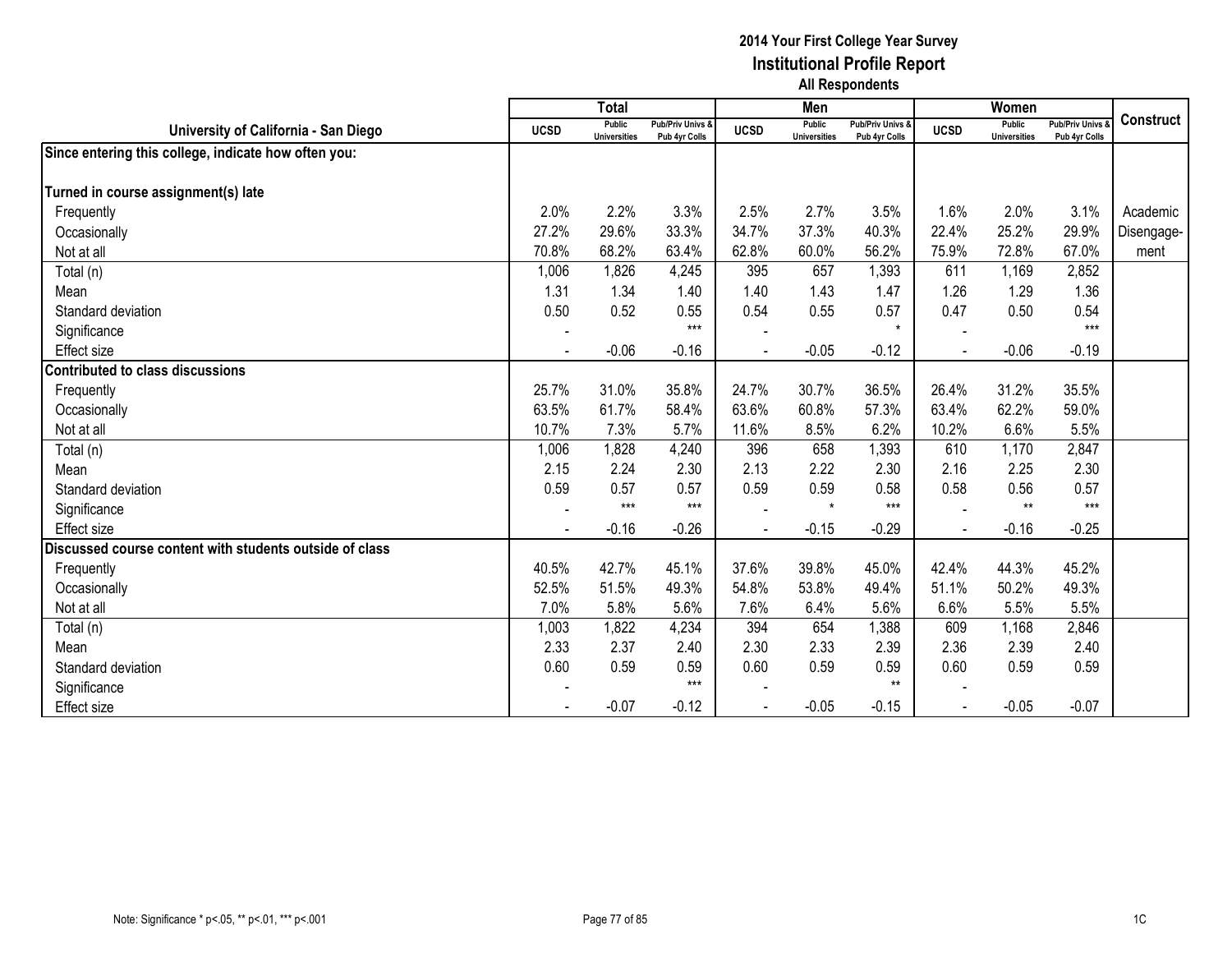|                                                      |                | <b>Total</b>                  |                                   |             | Men                                  |                                   |             | Women                         |                                        |                  |
|------------------------------------------------------|----------------|-------------------------------|-----------------------------------|-------------|--------------------------------------|-----------------------------------|-------------|-------------------------------|----------------------------------------|------------------|
| University of California - San Diego                 | <b>UCSD</b>    | Public<br><b>Universities</b> | Pub/Priv Univs &<br>Pub 4yr Colls | <b>UCSD</b> | <b>Public</b><br><b>Universities</b> | Pub/Priv Univs &<br>Pub 4yr Colls | <b>UCSD</b> | Public<br><b>Universities</b> | <b>Pub/Priv Univs</b><br>Pub 4yr Colls | <b>Construct</b> |
| Since entering this college, indicate how often you: |                |                               |                                   |             |                                      |                                   |             |                               |                                        |                  |
|                                                      |                |                               |                                   |             |                                      |                                   |             |                               |                                        |                  |
| <b>Skipped class</b>                                 |                |                               |                                   |             |                                      |                                   |             |                               |                                        |                  |
| Frequently                                           | 9.3%           | 7.4%                          | 6.3%                              | 12.9%       | 9.3%                                 | 8.3%                              | 7.0%        | 6.3%                          | 5.4%                                   | Academic         |
| Occasionally                                         | 67.3%          | 63.6%                         | 59.9%                             | 65.2%       | 63.0%                                | 58.8%                             | 68.6%       | 64.0%                         | 60.5%                                  | Disengage-       |
| Not at all                                           | 23.4%          | 29.0%                         | 33.8%                             | 22.0%       | 27.7%                                | 33.0%                             | 24.3%       | 29.7%                         | 34.2%                                  | ment             |
| Total (n)                                            | 1,008          | 1,829                         | 4,245                             | 396         | 657                                  | 1,392                             | 612         | 1,172                         | 2,853                                  |                  |
| Mean                                                 | 1.86           | 1.78                          | 1.73                              | 1.91        | 1.82                                 | 1.75                              | 1.83        | 1.77                          | 1.71                                   |                  |
| Standard deviation                                   | 0.55           | 0.56                          | 0.57                              | 0.58        | 0.58                                 | 0.59                              | 0.53        | 0.55                          | 0.56                                   |                  |
| Significance                                         |                | $***$                         | $***$                             |             | $\star$                              | $***$                             |             | $\star$                       | $***$                                  |                  |
| Effect size                                          | $\blacksquare$ | 0.14                          | 0.23                              |             | 0.16                                 | 0.27                              |             | 0.11                          | 0.21                                   |                  |
| <b>Received tutoring</b>                             |                |                               |                                   |             |                                      |                                   |             |                               |                                        |                  |
| Frequently                                           | 8.4%           | 7.6%                          | 8.1%                              | 7.8%        | 6.1%                                 | 6.0%                              | 8.8%        | 8.5%                          | 9.1%                                   |                  |
| Occasionally                                         | 33.3%          | 30.9%                         | 34.4%                             | 33.1%       | 30.6%                                | 34.9%                             | 33.4%       | 31.1%                         | 34.1%                                  |                  |
| Not at all                                           | 58.3%          | 61.5%                         | 57.5%                             | 59.1%       | 63.3%                                | 59.0%                             | 57.8%       | 60.5%                         | 56.8%                                  |                  |
| Total (n)                                            | 1,007          | 1,828                         | 4,245                             | 396         | 657                                  | 1,394                             | 611         | 1,171                         | 2,851                                  |                  |
| Mean                                                 | 1.50           | 1.46                          | 1.51                              | 1.49        | 1.43                                 | 1.47                              | 1.51        | 1.48                          | 1.52                                   |                  |
| Standard deviation                                   | 0.65           | 0.63                          | 0.64                              | 0.64        | 0.61                                 | 0.61                              | 0.65        | 0.65                          | 0.66                                   |                  |
| Significance                                         |                |                               |                                   |             |                                      |                                   |             |                               |                                        |                  |
| Effect size                                          |                | 0.06                          | $-0.02$                           |             | 0.10                                 | 0.03                              |             | 0.05                          | $-0.02$                                |                  |
| Worked on a professor's research project             |                |                               |                                   |             |                                      |                                   |             |                               |                                        |                  |
| Frequently                                           | 3.7%           | 4.3%                          | 5.8%                              | 4.1%        | 4.3%                                 | 6.3%                              | 3.5%        | 4.4%                          | 5.6%                                   |                  |
| Occasionally                                         | 8.9%           | 9.8%                          | 15.1%                             | 10.4%       | 11.9%                                | 16.6%                             | 7.9%        | 8.6%                          | 14.3%                                  |                  |
| Not at all                                           | 87.4%          | 85.9%                         | 79.1%                             | 85.6%       | 83.8%                                | 77.2%                             | 88.6%       | 87.1%                         | 80.1%                                  |                  |
| Total (n)                                            | 1,002          | 1,823                         | 4,231                             | 395         | 656                                  | 1,392                             | 607         | 1,167                         | 2,839                                  |                  |
| Mean                                                 | 1.16           | 1.18                          | 1.27                              | 1.18        | 1.20                                 | 1.29                              | 1.15        | 1.17                          | 1.25                                   |                  |
| Standard deviation                                   | 0.46           | 0.49                          | 0.56                              | 0.48        | 0.50                                 | 0.58                              | 0.44        | 0.48                          | 0.55                                   |                  |
| Significance                                         |                |                               | $***$                             |             |                                      | $***$                             |             |                               | $***$                                  |                  |
| <b>Effect size</b>                                   |                | $-0.04$                       | $-0.20$                           |             | $-0.04$                              | $-0.19$                           |             | $-0.04$                       | $-0.18$                                |                  |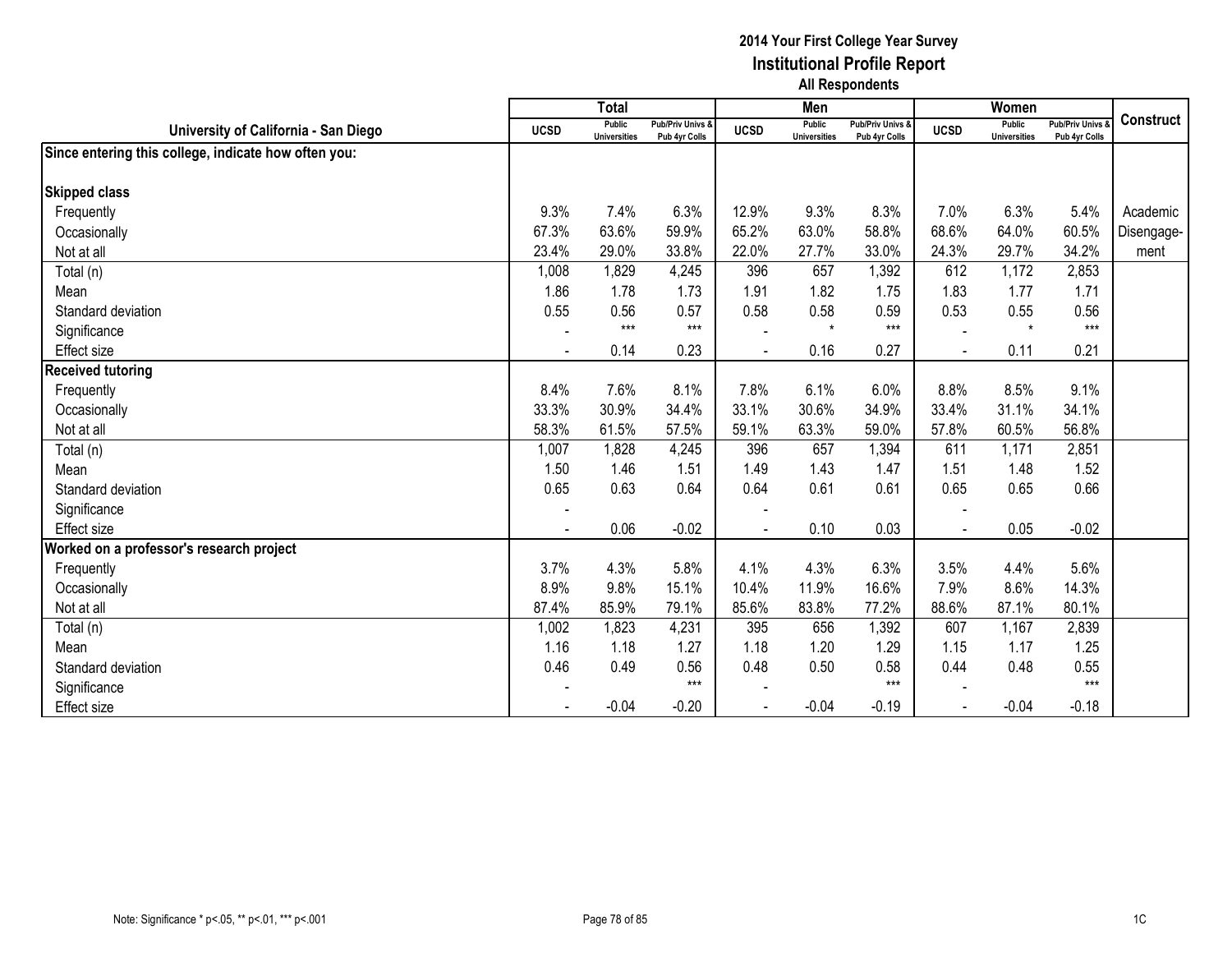|                                                                        |             | <b>Total</b>                  |                                   |             | Men                                  |                                   |                | Women                                |                                        |                  |
|------------------------------------------------------------------------|-------------|-------------------------------|-----------------------------------|-------------|--------------------------------------|-----------------------------------|----------------|--------------------------------------|----------------------------------------|------------------|
| University of California - San Diego                                   | <b>UCSD</b> | Public<br><b>Universities</b> | Pub/Priv Univs &<br>Pub 4yr Colls | <b>UCSD</b> | <b>Public</b><br><b>Universities</b> | Pub/Priv Univs &<br>Pub 4yr Colls | <b>UCSD</b>    | <b>Public</b><br><b>Universities</b> | <b>Pub/Priv Univs</b><br>Pub 4yr Colls | <b>Construct</b> |
| Since entering this college, indicate how often you:                   |             |                               |                                   |             |                                      |                                   |                |                                      |                                        |                  |
|                                                                        |             |                               |                                   |             |                                      |                                   |                |                                      |                                        |                  |
| Turned in course assignments that did not reflect your best work       |             |                               |                                   |             |                                      |                                   |                |                                      |                                        |                  |
| Frequently                                                             | 8.4%        | 7.3%                          | 7.4%                              | 9.1%        | 8.5%                                 | 8.7%                              | 8.0%           | 6.7%                                 | 6.7%                                   | Academic         |
| Occasionally                                                           | 70.5%       | 70.4%                         | 69.6%                             | 69.7%       | 71.2%                                | 72.3%                             | 71.0%          | 70.0%                                | 68.2%                                  | Disengage-       |
| Not at all                                                             | 21.1%       | 22.2%                         | 23.1%                             | 21.2%       | 20.3%                                | 19.0%                             | 20.9%          | 23.3%                                | 25.1%                                  | ment             |
| Total (n)                                                              | 1,007       | 1,827                         | 4,244                             | 396         | 656                                  | 1,394                             | 611            | 1,171                                | 2,850                                  |                  |
| Mean                                                                   | 1.87        | 1.85                          | 1.84                              | 1.88        | 1.88                                 | 1.90                              | 1.87           | 1.83                                 | 1.82                                   |                  |
| Standard deviation                                                     | 0.53        | 0.52                          | 0.53                              | 0.54        | 0.52                                 | 0.52                              | 0.52           | 0.52                                 | 0.53                                   |                  |
| Significance                                                           |             |                               |                                   |             |                                      |                                   |                |                                      |                                        |                  |
| <b>Effect size</b>                                                     |             | 0.04                          | 0.06                              |             | 0.00                                 | $-0.04$                           |                | 0.08                                 | 0.09                                   |                  |
| Had difficulty getting along with your roommate(s) / housemate(s)      |             |                               |                                   |             |                                      |                                   |                |                                      |                                        |                  |
| Frequently                                                             | 11.6%       | 12.1%                         | 12.5%                             | 8.1%        | 8.2%                                 | 9.8%                              | 13.9%          | 14.3%                                | 13.9%                                  |                  |
| Occasionally                                                           | 38.1%       | 37.0%                         | 36.9%                             | 39.0%       | 38.1%                                | 36.9%                             | 37.5%          | 36.3%                                | 36.9%                                  |                  |
| Not at all                                                             | 50.2%       | 50.9%                         | 50.5%                             | 52.9%       | 53.6%                                | 53.3%                             | 48.5%          | 49.4%                                | 49.2%                                  |                  |
| Total (n)                                                              | 1,007       | 1,828                         | 4,240                             | 397         | 658                                  | 1,392                             | 610            | 1,170                                | 2,848                                  |                  |
| Mean                                                                   | 1.61        | 1.61                          | 1.62                              | 1.55        | 1.55                                 | 1.56                              | 1.65           | 1.65                                 | 1.65                                   |                  |
| Standard deviation                                                     | 0.69        | 0.69                          | 0.70                              | 0.64        | 0.64                                 | 0.66                              | 0.71           | 0.72                                 | 0.71                                   |                  |
| Significance                                                           |             |                               |                                   |             |                                      |                                   |                |                                      |                                        |                  |
| <b>Effect</b> size                                                     | L.          | 0.00                          | $-0.01$                           |             | 0.00                                 | $-0.02$                           | $\blacksquare$ | 0.00                                 | 0.00                                   |                  |
| Received from your professor advice or guidance about your educational |             |                               |                                   |             |                                      |                                   |                |                                      |                                        |                  |
| program                                                                |             |                               |                                   |             |                                      |                                   |                |                                      |                                        |                  |
| Frequently                                                             | 5.4%        | 7.3%                          | 12.0%                             | 5.8%        | 6.9%                                 | 10.3%                             | 5.1%           | 7.6%                                 | 12.8%                                  |                  |
| Occasionally                                                           | 30.8%       | 39.7%                         | 46.9%                             | 32.9%       | 39.9%                                | 49.5%                             | 29.5%          | 39.5%                                | 45.6%                                  | Faculty          |
| Not at all                                                             | 63.8%       | 53.0%                         | 41.1%                             | 61.3%       | 53.2%                                | 40.2%                             | 65.4%          | 52.9%                                | 41.6%                                  | Interaction      |
| Total (n)                                                              | 1,005       | 1,827                         | 4,238                             | 395         | 656                                  | 1,389                             | 610            | 1,171                                | 2,849                                  |                  |
| Mean                                                                   | 1.42        | 1.54                          | 1.71                              | 1.45        | 1.54                                 | 1.70                              | 1.40           | 1.55                                 | 1.71                                   |                  |
| Standard deviation                                                     | 0.59        | 0.63                          | 0.67                              | 0.60        | 0.62                                 | 0.64                              | 0.58           | 0.63                                 | 0.68                                   |                  |
| Significance                                                           |             | $***$                         | $***$                             |             | $\star$                              | $***$                             |                | $***$                                | $***$                                  |                  |
| Effect size                                                            |             | $-0.19$                       | $-0.43$                           |             | $-0.15$                              | $-0.39$                           |                | $-0.24$                              | $-0.46$                                |                  |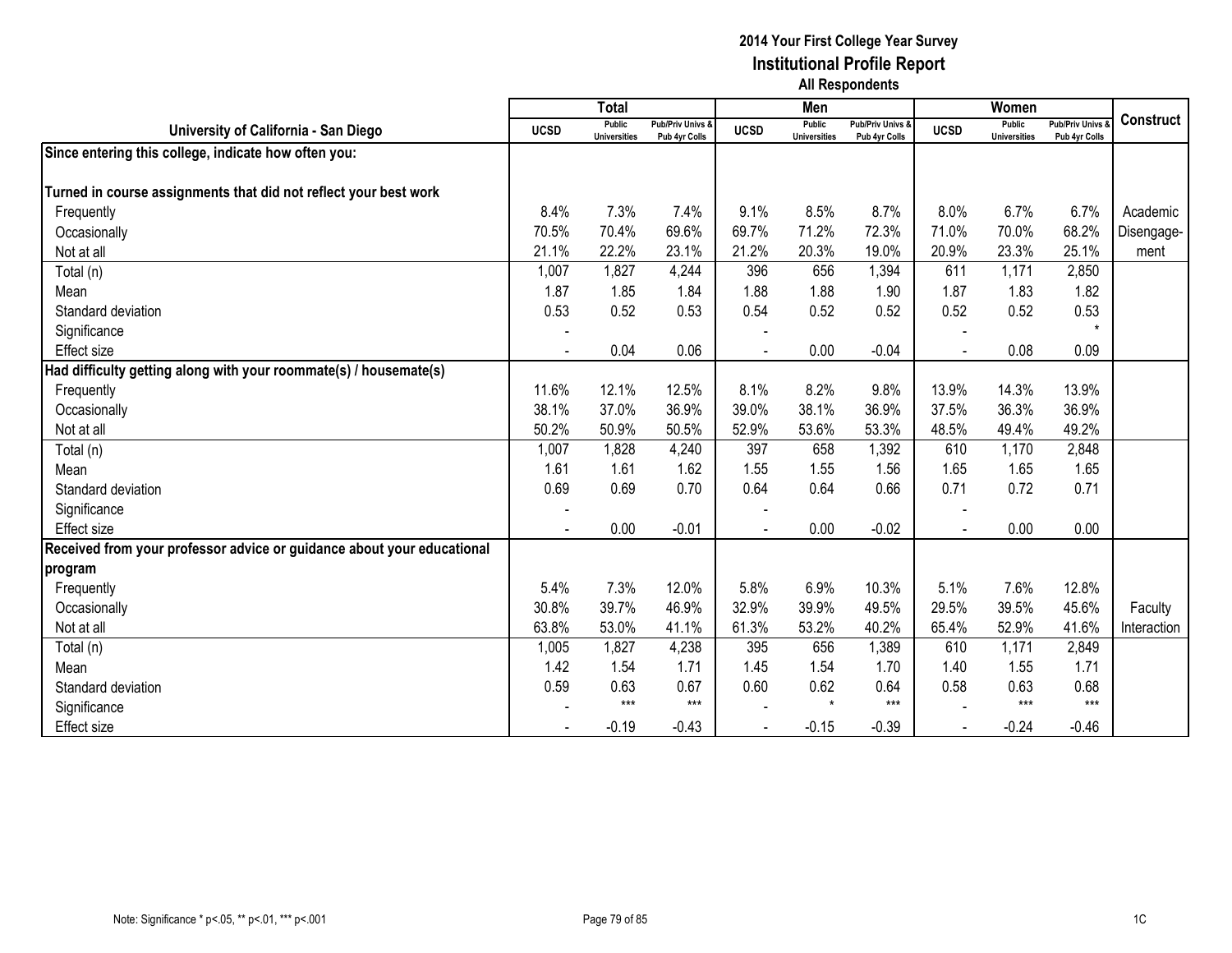|                                                      |             | <b>Total</b>                  |                                   |             | Men                           |                                   |                | Women                                |                                        |                  |
|------------------------------------------------------|-------------|-------------------------------|-----------------------------------|-------------|-------------------------------|-----------------------------------|----------------|--------------------------------------|----------------------------------------|------------------|
| University of California - San Diego                 | <b>UCSD</b> | Public<br><b>Universities</b> | Pub/Priv Univs &<br>Pub 4yr Colls | <b>UCSD</b> | Public<br><b>Universities</b> | Pub/Priv Univs &<br>Pub 4yr Colls | <b>UCSD</b>    | <b>Public</b><br><b>Universities</b> | <b>Pub/Priv Univs</b><br>Pub 4yr Colls | <b>Construct</b> |
| Since entering this college, indicate how often you: |             |                               |                                   |             |                               |                                   |                |                                      |                                        |                  |
|                                                      |             |                               |                                   |             |                               |                                   |                |                                      |                                        |                  |
| Witnessed academic dishonesty/cheating               |             |                               |                                   |             |                               |                                   |                |                                      |                                        |                  |
| Frequently                                           | 4.4%        | 4.4%                          | 5.1%                              | 5.8%        | 5.8%                          | 6.4%                              | 3.4%           | 3.7%                                 | 4.4%                                   |                  |
| Occasionally                                         | 35.5%       | 35.7%                         | 37.0%                             | 38.7%       | 39.9%                         | 40.8%                             | 33.4%          | 33.4%                                | 35.2%                                  |                  |
| Not at all                                           | 60.1%       | 59.8%                         | 57.9%                             | 55.4%       | 54.3%                         | 52.8%                             | 63.1%          | 63.0%                                | 60.4%                                  |                  |
| Total (n)                                            | 1,005       | 1,825                         | 4,233                             | 395         | 656                           | 1,387                             | 610            | 1,169                                | 2,846                                  |                  |
| Mean                                                 | 1.44        | 1.45                          | 1.47                              | 1.50        | 1.52                          | 1.54                              | 1.40           | 1.41                                 | 1.44                                   |                  |
| Standard deviation                                   | 0.58        | 0.58                          | 0.59                              | 0.61        | 0.61                          | 0.61                              | 0.56           | 0.56                                 | 0.58                                   |                  |
| Significance                                         |             |                               |                                   |             |                               |                                   |                |                                      |                                        |                  |
| Effect size                                          |             | $-0.02$                       | $-0.05$                           |             | $-0.03$                       | $-0.07$                           |                | $-0.02$                              | $-0.07$                                |                  |
| Went home for the weekend                            |             |                               |                                   |             |                               |                                   |                |                                      |                                        |                  |
| Frequently                                           | 22.3%       | 21.7%                         | 25.4%                             | 18.8%       | 18.3%                         | 22.0%                             | 24.6%          | 23.7%                                | 27.1%                                  |                  |
| Occasionally                                         | 38.9%       | 43.1%                         | 41.9%                             | 41.7%       | 44.2%                         | 42.5%                             | 37.1%          | 42.5%                                | 41.6%                                  |                  |
| Not at all                                           | 38.7%       | 35.2%                         | 32.6%                             | 39.4%       | 37.4%                         | 35.5%                             | 38.3%          | 33.9%                                | 31.2%                                  |                  |
| Total (n)                                            | 1,007       | 1,826                         | 4,233                             | 398         | 660                           | 1,395                             | 609            | 1,166                                | 2,838                                  |                  |
| Mean                                                 | 1.84        | 1.87                          | 1.93                              | 1.79        | 1.81                          | 1.87                              | 1.86           | 1.90                                 | 1.96                                   |                  |
| Standard deviation                                   | 0.76        | 0.74                          | 0.76                              | 0.74        | 0.72                          | 0.75                              | 0.78           | 0.75                                 | 0.76                                   |                  |
| Significance                                         |             |                               | $***$                             |             |                               |                                   |                |                                      | $**$                                   |                  |
| Effect size                                          |             | $-0.04$                       | $-0.12$                           |             | $-0.03$                       | $-0.11$                           |                | $-0.05$                              | $-0.13$                                |                  |
| Received advice/counseling from another student      |             |                               |                                   |             |                               |                                   |                |                                      |                                        |                  |
| Frequently                                           | 11.6%       | 12.1%                         | 13.7%                             | 10.7%       | 9.2%                          | 9.9%                              | 12.2%          | 13.7%                                | 15.6%                                  |                  |
| Occasionally                                         | 62.1%       | 60.1%                         | 60.8%                             | 60.8%       | 58.9%                         | 62.1%                             | 62.9%          | 60.8%                                | 60.2%                                  |                  |
| Not at all                                           | 26.3%       | 27.8%                         | 25.5%                             | 28.5%       | 32.0%                         | 28.1%                             | 25.0%          | 25.5%                                | 24.2%                                  |                  |
| Total (n)                                            | 1,002       | 1,821                         | 4,230                             | 393         | 654                           | 1,389                             | 609            | 1,167                                | 2,841                                  |                  |
| Mean                                                 | 1.85        | 1.84                          | 1.88                              | 1.82        | 1.77                          | 1.82                              | 1.87           | 1.88                                 | 1.91                                   |                  |
| Standard deviation                                   | 0.60        | 0.61                          | 0.61                              | 0.60        | 0.60                          | 0.59                              | 0.60           | 0.62                                 | 0.63                                   |                  |
| Significance                                         |             |                               |                                   |             |                               |                                   |                |                                      |                                        |                  |
| <b>Effect size</b>                                   |             | 0.02                          | $-0.05$                           |             | 0.08                          | 0.00                              | $\blacksquare$ | $-0.02$                              | $-0.06$                                |                  |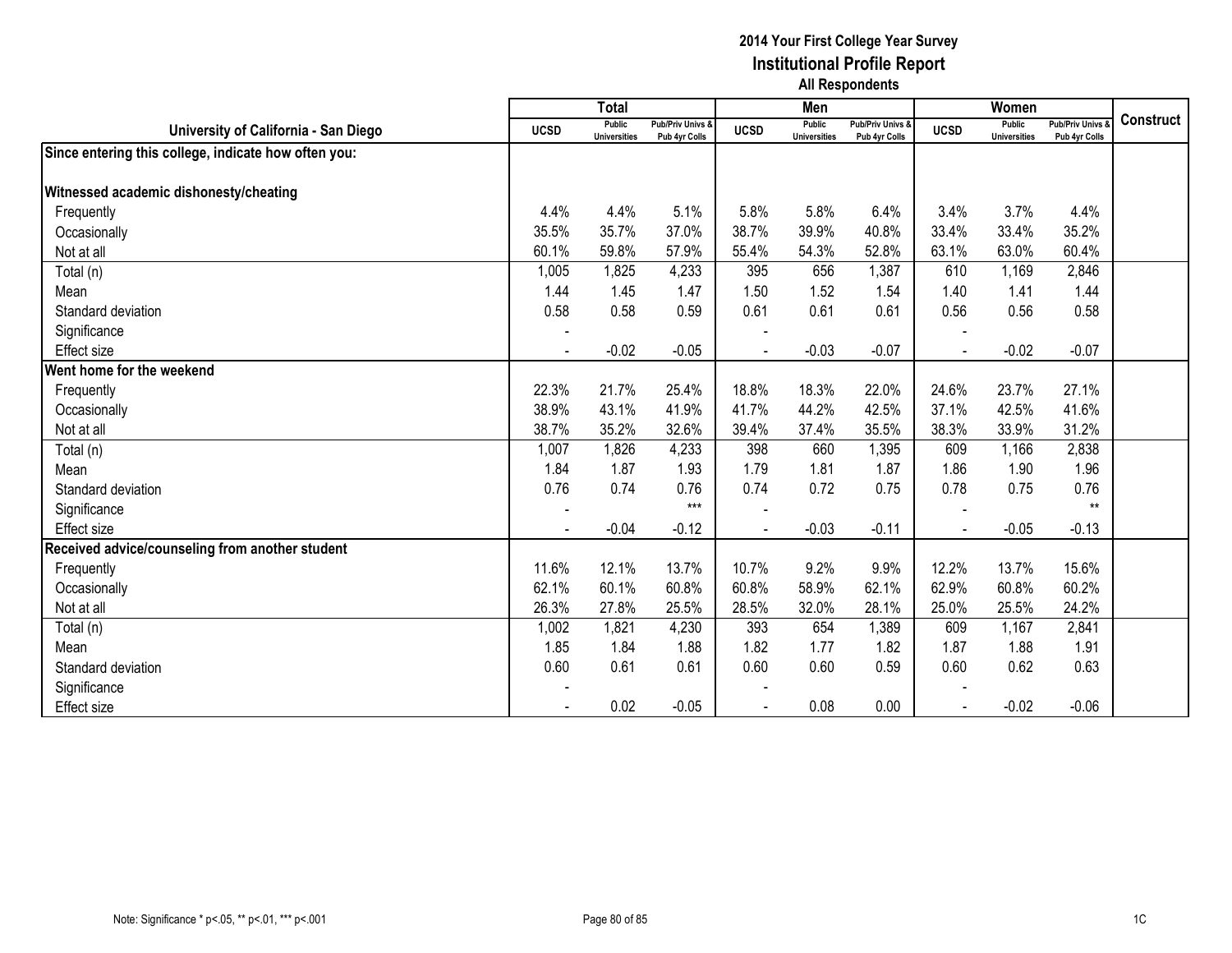|                                                       |                | <b>Total</b>                         |                                   |                          | Men                                  |                                 |             | Women                                |                                        |                  |
|-------------------------------------------------------|----------------|--------------------------------------|-----------------------------------|--------------------------|--------------------------------------|---------------------------------|-------------|--------------------------------------|----------------------------------------|------------------|
| University of California - San Diego                  | <b>UCSD</b>    | <b>Public</b><br><b>Universities</b> | Pub/Priv Univs &<br>Pub 4yr Colls | <b>UCSD</b>              | <b>Public</b><br><b>Universities</b> | Pub/Priv Univs<br>Pub 4yr Colls | <b>UCSD</b> | <b>Public</b><br><b>Universities</b> | <b>Pub/Priv Univs</b><br>Pub 4yr Colls | <b>Construct</b> |
| Since entering this college, indicate how often you:  |                |                                      |                                   |                          |                                      |                                 |             |                                      |                                        |                  |
|                                                       |                |                                      |                                   |                          |                                      |                                 |             |                                      |                                        |                  |
| Fell asleep in class                                  |                |                                      |                                   |                          |                                      |                                 |             |                                      |                                        |                  |
| Frequently                                            | 6.1%           | 4.9%                                 | 4.8%                              | 7.8%                     | 6.7%                                 | 6.2%                            | 4.9%        | 3.9%                                 | 4.0%                                   | Academic         |
| Occasionally                                          | 37.8%          | 35.1%                                | 32.2%                             | 42.6%                    | 42.0%                                | 38.2%                           | 34.7%       | 31.2%                                | 29.2%                                  | Disengage-       |
| Not at all                                            | 56.1%          | 60.0%                                | 63.1%                             | 49.6%                    | 51.3%                                | 55.6%                           | 60.4%       | 64.9%                                | 66.7%                                  | ment             |
| Total (n)                                             | 1,005          | 1,825                                | 4,240                             | 397                      | 659                                  | 1,395                           | 608         | 1,166                                | 2,845                                  |                  |
| Mean                                                  | 1.50           | 1.45                                 | 1.42                              | 1.58                     | 1.55                                 | 1.51                            | 1.45        | 1.39                                 | 1.37                                   |                  |
| Standard deviation                                    | 0.61           | 0.59                                 | 0.58                              | 0.63                     | 0.62                                 | 0.61                            | 0.59        | 0.56                                 | 0.56                                   |                  |
| Significance                                          |                | $\star$                              | $***$                             |                          |                                      |                                 |             |                                      | $**$                                   |                  |
| <b>Effect size</b>                                    |                | 0.08                                 | 0.14                              |                          | 0.05                                 | 0.11                            |             | 0.11                                 | 0.14                                   |                  |
| Had difficulty getting the courses you need           |                |                                      |                                   |                          |                                      |                                 |             |                                      |                                        |                  |
| Frequently                                            | 28.0%          | 20.8%                                | 15.8%                             | 31.6%                    | 23.9%                                | 17.3%                           | 25.6%       | 19.0%                                | 15.0%                                  |                  |
| Occasionally                                          | 44.5%          | 45.1%                                | 43.5%                             | 43.1%                    | 44.5%                                | 45.0%                           | 45.4%       | 45.4%                                | 42.7%                                  |                  |
| Not at all                                            | 27.6%          | 34.2%                                | 40.7%                             | 25.3%                    | 31.7%                                | 37.6%                           | 29.0%       | 35.6%                                | 42.3%                                  |                  |
| Total (n)                                             | 998            | 1,815                                | 4,222                             | 392                      | 654                                  | 1,390                           | 606         | 1,161                                | 2,832                                  |                  |
| Mean                                                  | 2.00           | 1.87                                 | 1.75                              | 2.06                     | 1.92                                 | 1.80                            | 1.97        | 1.83                                 | 1.73                                   |                  |
| Standard deviation                                    | 0.75           | 0.73                                 | 0.71                              | 0.75                     | 0.74                                 | 0.71                            | 0.74        | 0.72                                 | 0.71                                   |                  |
| Significance                                          |                | $***$                                | $***$                             |                          | $**$                                 | $***$                           |             | $***$                                | $***$                                  |                  |
| <b>Effect</b> size                                    | $\overline{a}$ | 0.18                                 | 0.35                              | $\overline{a}$           | 0.19                                 | 0.37                            | $\sim$      | 0.19                                 | 0.34                                   |                  |
| Instant messaged/texted during class                  |                |                                      |                                   |                          |                                      |                                 |             |                                      |                                        |                  |
| Frequently                                            | 26.5%          | 27.1%                                | 25.6%                             | 24.3%                    | 23.3%                                | 22.0%                           | 27.9%       | 29.3%                                | 27.5%                                  |                  |
| Occasionally                                          | 58.1%          | 56.9%                                | 56.2%                             | 57.7%                    | 56.6%                                | 55.4%                           | 58.3%       | 57.0%                                | 56.6%                                  |                  |
| Not at all                                            | 15.4%          | 16.0%                                | 18.1%                             | 18.0%                    | 20.1%                                | 22.7%                           | 13.8%       | 13.7%                                | 15.9%                                  |                  |
| Total (n)                                             | 1,004          | 1,824                                | 4,234                             | 395                      | 657                                  | 1,394                           | 609         | 1,167                                | 2,840                                  |                  |
| Mean                                                  | 2.11           | 2.11                                 | 2.08                              | 2.06                     | 2.03                                 | 1.99                            | 2.14        | 2.16                                 | 2.12                                   |                  |
| Standard deviation                                    | 0.64           | 0.65                                 | 0.66                              | 0.65                     | 0.66                                 | 0.67                            | 0.63        | 0.64                                 | 0.65                                   |                  |
| Significance                                          |                |                                      |                                   | $\overline{\phantom{a}}$ |                                      |                                 |             |                                      |                                        |                  |
| <b>Effect</b> size                                    |                | 0.00                                 | 0.05                              |                          | 0.05                                 | 0.10                            |             | $-0.03$                              | 0.03                                   |                  |
| Worked with classmates on group projects during class |                |                                      |                                   |                          |                                      |                                 |             |                                      |                                        |                  |
| Frequently                                            | 11.9%          | 17.7%                                | 20.8%                             | 14.4%                    | 18.1%                                | 19.3%                           | 10.2%       | 17.5%                                | 21.5%                                  |                  |
| Occasionally                                          | 52.2%          | 57.3%                                | 60.1%                             | 50.4%                    | 55.8%                                | 60.5%                           | 53.5%       | 58.2%                                | 60.0%                                  |                  |
| Not at all                                            | 35.9%          | 24.9%                                | 19.1%                             | 35.3%                    | 26.1%                                | 20.2%                           | 36.3%       | 24.2%                                | 18.5%                                  |                  |
| Total (n)                                             | 1,003          | 1,821                                | 4,229                             | 397                      | 658                                  | 1,394                           | 606         | 1,163                                | 2,835                                  |                  |
| Mean                                                  | 1.76           | 1.93                                 | 2.02                              | 1.79                     | 1.92                                 | 1.99                            | 1.74        | 1.93                                 | 2.03                                   |                  |
| Standard deviation                                    | 0.65           | 0.65                                 | 0.63                              | 0.67                     | 0.66                                 | 0.63                            | 0.63        | 0.64                                 | 0.63                                   |                  |
| Significance                                          |                | $***$                                | $***$                             |                          | $**$                                 | $***$                           |             | $***$                                | $***$                                  |                  |
| <b>Effect size</b>                                    |                | $-0.26$                              | $-0.41$                           |                          | $-0.20$                              | $-0.32$                         |             | $-0.30$                              | $-0.46$                                |                  |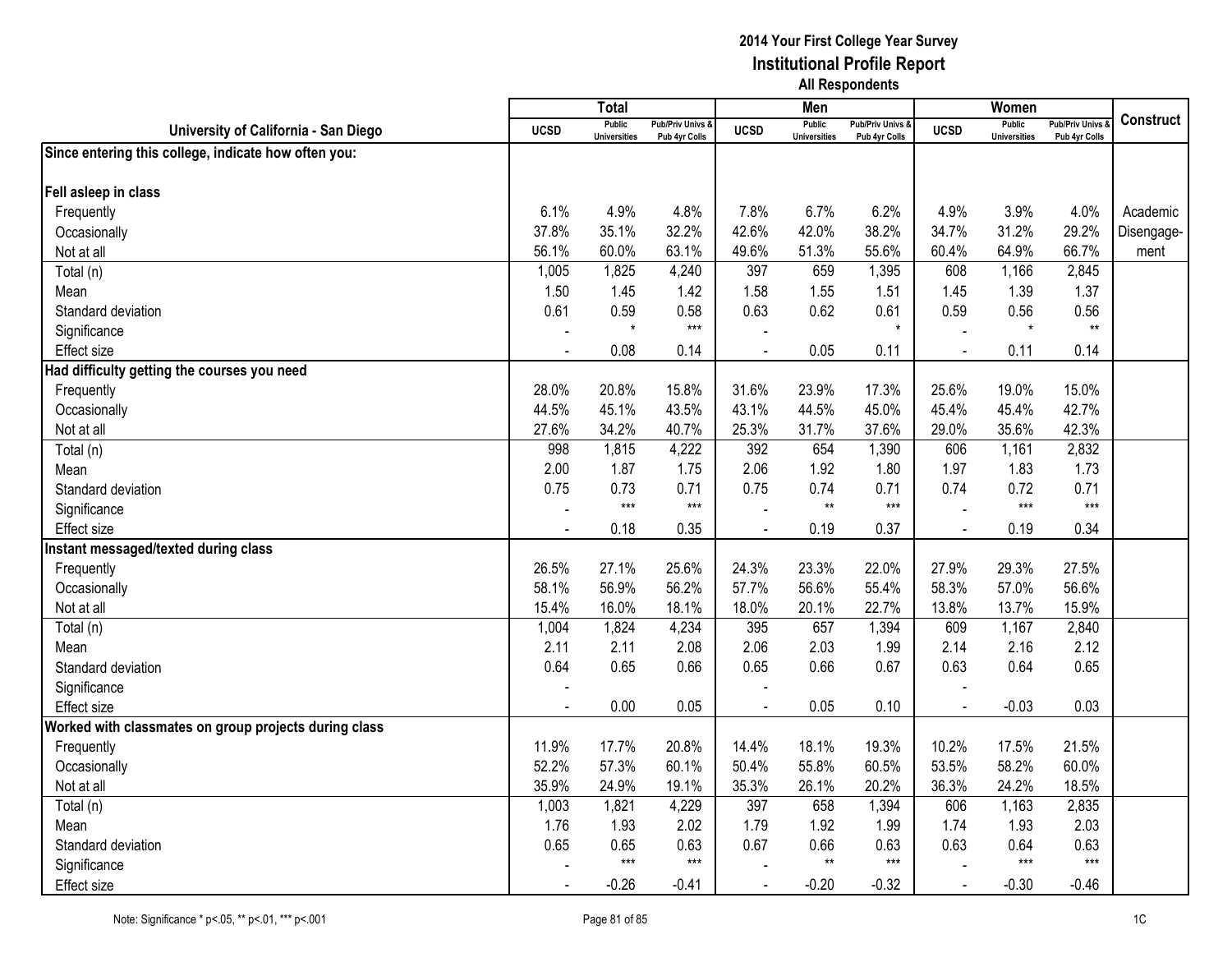|                                                           |             | <b>Total</b>                  |                                   |             | Men                           |                                   |             | Women                                |                                        |                  |
|-----------------------------------------------------------|-------------|-------------------------------|-----------------------------------|-------------|-------------------------------|-----------------------------------|-------------|--------------------------------------|----------------------------------------|------------------|
| University of California - San Diego                      | <b>UCSD</b> | Public<br><b>Universities</b> | Pub/Priv Univs &<br>Pub 4yr Colls | <b>UCSD</b> | Public<br><b>Universities</b> | Pub/Priv Univs &<br>Pub 4yr Colls | <b>UCSD</b> | <b>Public</b><br><b>Universities</b> | <b>Pub/Priv Univs</b><br>Pub 4yr Colls | <b>Construct</b> |
| Since entering this college, indicate how often you:      |             |                               |                                   |             |                               |                                   |             |                                      |                                        |                  |
|                                                           |             |                               |                                   |             |                               |                                   |             |                                      |                                        |                  |
| Worked with classmates on group projects outside of class |             |                               |                                   |             |                               |                                   |             |                                      |                                        |                  |
| Frequently                                                | 14.4%       | 17.8%                         | 21.2%                             | 17.5%       | 18.0%                         | 20.6%                             | 12.3%       | 17.7%                                | 21.6%                                  |                  |
| Occasionally                                              | 56.9%       | 61.7%                         | 62.4%                             | 57.7%       | 62.9%                         | 63.0%                             | 56.4%       | 61.1%                                | 62.0%                                  |                  |
| Not at all                                                | 28.7%       | 20.4%                         | 16.4%                             | 24.8%       | 19.2%                         | 16.4%                             | 31.3%       | 21.2%                                | 16.4%                                  |                  |
| Total (n)                                                 | 1,003       | 1,824                         | 4,237                             | 395         | 657                           | 1,394                             | 608         | 1,167                                | 2,843                                  |                  |
| Mean                                                      | 1.86        | 1.97                          | 2.05                              | 1.93        | 1.99                          | 2.04                              | 1.81        | 1.97                                 | 2.05                                   |                  |
| Standard deviation                                        | 0.64        | 0.62                          | 0.61                              | 0.65        | 0.61                          | 0.61                              | 0.63        | 0.62                                 | 0.61                                   |                  |
| Significance                                              |             | $***$                         | $***$                             |             |                               | $**$                              |             | $***$                                | $***$                                  |                  |
| Effect size                                               |             | $-0.18$                       | $-0.31$                           |             | $-0.10$                       | $-0.18$                           |             | $-0.26$                              | $-0.39$                                |                  |
| Accessed your campus' library resources electronically    |             |                               |                                   |             |                               |                                   |             |                                      |                                        |                  |
| Frequently                                                | 18.7%       | 22.7%                         | 28.1%                             | 13.6%       | 16.1%                         | 23.5%                             | 22.0%       | 26.3%                                | 30.3%                                  |                  |
| Occasionally                                              | 58.0%       | 56.7%                         | 55.6%                             | 59.3%       | 58.9%                         | 57.6%                             | 57.1%       | 55.5%                                | 54.6%                                  |                  |
| Not at all                                                | 23.3%       | 20.6%                         | 16.3%                             | 27.0%       | 25.0%                         | 18.9%                             | 20.9%       | 18.2%                                | 15.1%                                  |                  |
| Total (n)                                                 | 1,004       | 1,823                         | 4,239                             | 396         | 657                           | 1,394                             | 608         | 1,166                                | 2,845                                  |                  |
| Mean                                                      | 1.95        | 2.02                          | 2.12                              | 1.87        | 1.91                          | 2.05                              | 2.01        | 2.08                                 | 2.15                                   |                  |
| <b>Standard Deviation</b>                                 | 0.65        | 0.66                          | 0.66                              | 0.62        | 0.64                          | 0.65                              | 0.66        | 0.66                                 | 0.66                                   |                  |
| Significance                                              |             | $**$                          | $***$                             |             |                               | $***$                             |             | $\star$                              | $***$                                  |                  |
| <b>Effect Size</b>                                        |             | $-0.11$                       | $-0.26$                           |             | $-0.06$                       | $-0.28$                           |             | $-0.11$                              | $-0.21$                                |                  |
| Made a presentation in class                              |             |                               |                                   |             |                               |                                   |             |                                      |                                        |                  |
| Frequently                                                | 6.2%        | 10.5%                         | 17.3%                             | 6.3%        | 9.0%                          | 15.7%                             | 6.1%        | 11.4%                                | 18.1%                                  |                  |
| Occasionally                                              | 53.7%       | 60.7%                         | 63.7%                             | 52.7%       | 59.8%                         | 63.7%                             | 54.4%       | 61.3%                                | 63.8%                                  |                  |
| Not at all                                                | 40.1%       | 28.7%                         | 18.9%                             | 41.0%       | 31.2%                         | 20.6%                             | 39.6%       | 27.3%                                | 18.1%                                  |                  |
| Total (n)                                                 | 1,004       | 1,824                         | 4,241                             | 395         | 657                           | 1,394                             | 609         | 1,167                                | 2,847                                  |                  |
| Mean                                                      | 1.66        | 1.82                          | 1.98                              | 1.65        | 1.78                          | 1.95                              | 1.67        | 1.84                                 | 2.00                                   |                  |
| Standard deviation                                        | 0.59        | 0.60                          | 0.60                              | 0.59        | 0.59                          | 0.60                              | 0.59        | 0.60                                 | 0.60                                   |                  |
| Significance                                              |             | $***$                         | $***$                             |             | $***$                         | $***$                             |             | $***$                                | $***$                                  |                  |
| Effect size                                               |             | $-0.27$                       | $-0.53$                           |             | $-0.22$                       | $-0.50$                           |             | $-0.28$                              | $-0.55$                                |                  |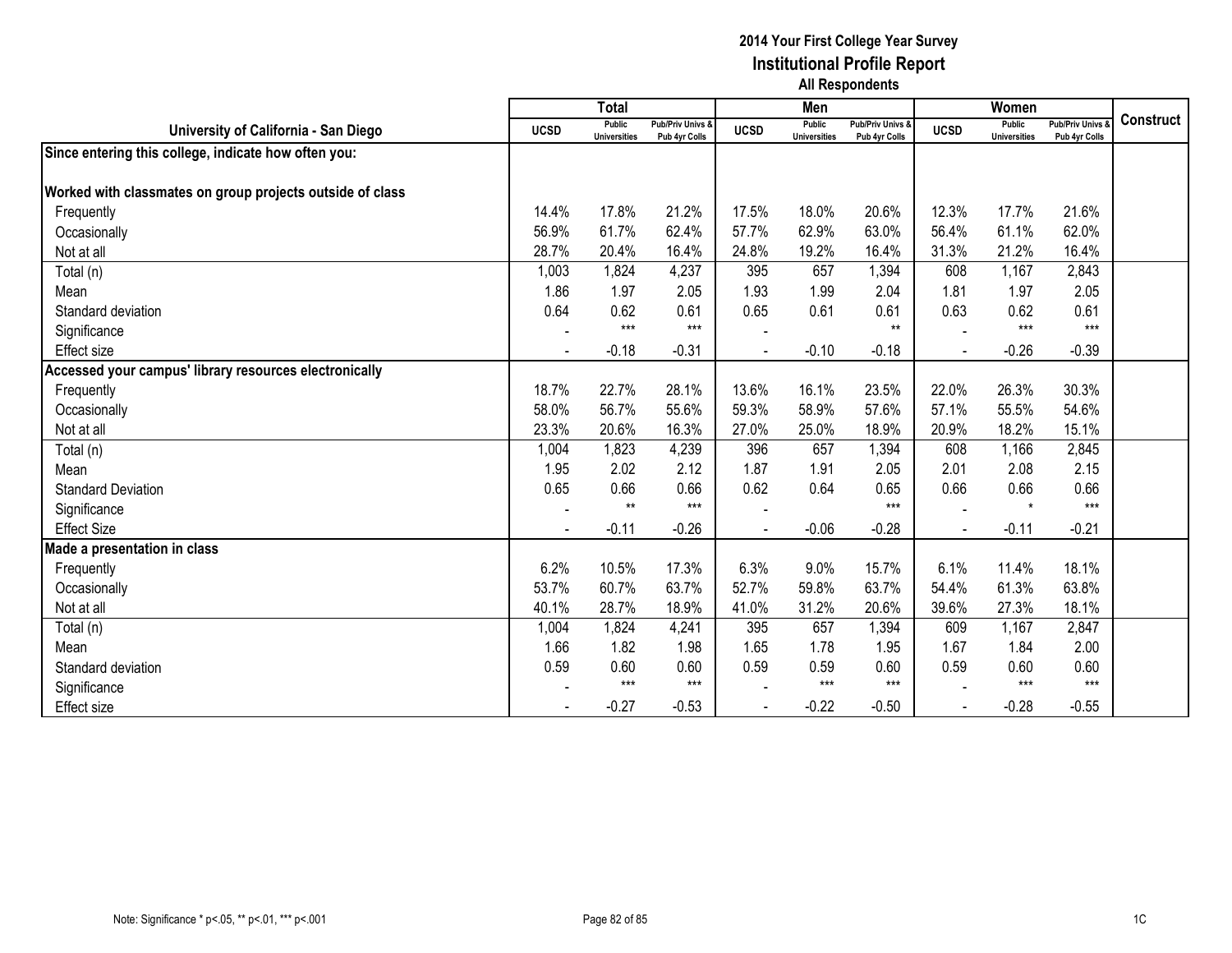|                                                         |                | <b>Total</b>                         |                                   |                | Men                                  |                                   |                | Women                                |                                        |                  |
|---------------------------------------------------------|----------------|--------------------------------------|-----------------------------------|----------------|--------------------------------------|-----------------------------------|----------------|--------------------------------------|----------------------------------------|------------------|
| University of California - San Diego                    | <b>UCSD</b>    | <b>Public</b><br><b>Universities</b> | Pub/Priv Univs &<br>Pub 4yr Colls | <b>UCSD</b>    | <b>Public</b><br><b>Universities</b> | Pub/Priv Univs &<br>Pub 4yr Colls | <b>UCSD</b>    | <b>Public</b><br><b>Universities</b> | <b>Pub/Priv Univs</b><br>Pub 4yr Colls | <b>Construct</b> |
| Since entering this college, indicate how often you:    |                |                                      |                                   |                |                                      |                                   |                |                                      |                                        |                  |
|                                                         |                |                                      |                                   |                |                                      |                                   |                |                                      |                                        |                  |
| Applied concepts from courses to everyday life          |                |                                      |                                   |                |                                      |                                   |                |                                      |                                        |                  |
| Frequently                                              | 16.6%          | 18.9%                                | 22.2%                             | 14.1%          | 16.4%                                | 20.6%                             | 18.2%          | 20.3%                                | 23.0%                                  |                  |
| Occasionally                                            | 61.3%          | 62.4%                                | 62.3%                             | 60.2%          | 60.8%                                | 61.5%                             | 62.1%          | 63.3%                                | 62.7%                                  |                  |
| Not at all                                              | 22.1%          | 18.7%                                | 15.5%                             | 25.7%          | 22.8%                                | 17.9%                             | 19.7%          | 16.4%                                | 14.3%                                  |                  |
| Total (n)                                               | 1,006          | 1,824                                | 4,240                             | 397            | 658                                  | 1,395                             | 609            | 1,166                                | 2,845                                  |                  |
| Mean                                                    | 1.95           | 2.00                                 | 2.07                              | 1.88           | 1.94                                 | 2.03                              | 1.99           | 2.04                                 | 2.09                                   |                  |
| Standard deviation                                      | 0.62           | 0.61                                 | 0.61                              | 0.62           | 0.62                                 | 0.62                              | 0.62           | 0.60                                 | 0.60                                   |                  |
| Significance                                            |                | $\star$                              | $***$                             |                |                                      | $***$                             |                |                                      | $***$                                  |                  |
| <b>Effect size</b>                                      | $\blacksquare$ | $-0.08$                              | $-0.20$                           | $\blacksquare$ | $-0.10$                              | $-0.24$                           | $\blacksquare$ | $-0.08$                              | $-0.17$                                |                  |
| Used the institution's course catalog (paper or online) |                |                                      |                                   |                |                                      |                                   |                |                                      |                                        |                  |
| Frequently                                              | 27.6%          | 27.1%                                | 27.2%                             | 20.9%          | 20.8%                                | 23.3%                             | 31.9%          | 30.7%                                | 29.2%                                  |                  |
| Occasionally                                            | 50.0%          | 52.6%                                | 54.2%                             | 53.4%          | 56.1%                                | 56.2%                             | 47.9%          | 50.6%                                | 53.2%                                  |                  |
| Not at all                                              | 22.4%          | 20.3%                                | 18.6%                             | 25.7%          | 23.1%                                | 20.5%                             | 20.2%          | 18.7%                                | 17.6%                                  |                  |
| Total (n)                                               | 1,005          | 1,824                                | 4,233                             | 397            | 658                                  | 1,392                             | 608            | 1,166                                | 2,841                                  |                  |
| Mean                                                    | 2.05           | 2.07                                 | 2.09                              | 1.95           | 1.98                                 | 2.03                              | 2.12           | 2.12                                 | 2.12                                   |                  |
| Standard deviation                                      | 0.71           | 0.69                                 | 0.67                              | 0.68           | 0.66                                 | 0.66                              | 0.71           | 0.69                                 | 0.67                                   |                  |
| Significance                                            |                |                                      |                                   |                |                                      | $\star$                           |                |                                      |                                        |                  |
| Effect size                                             |                | $-0.03$                              | $-0.06$                           |                | $-0.05$                              | $-0.12$                           |                | 0.00                                 | 0.00                                   |                  |
| Are you currently registered to vote?                   |                |                                      |                                   |                |                                      |                                   |                |                                      |                                        |                  |
| Ineligible                                              | 11.3%          | 7.6%                                 | 5.3%                              | 13.8%          | 9.5%                                 | 7.0%                              | 9.6%           | 6.6%                                 | 4.5%                                   |                  |
| Yes                                                     | 53.9%          | 53.4%                                | 54.7%                             | 57.5%          | 57.9%                                | 59.8%                             | 51.5%          | 50.8%                                | 52.1%                                  |                  |
| No                                                      | 34.9%          | 39.0%                                | 40.0%                             | 28.8%          | 32.6%                                | 33.2%                             | 38.9%          | 42.6%                                | 43.3%                                  |                  |
| Total (n)                                               | 1,012          | 1,835                                | 4,262                             | 400            | 662                                  | 1,404                             | 612            | 1,173                                | 2,858                                  |                  |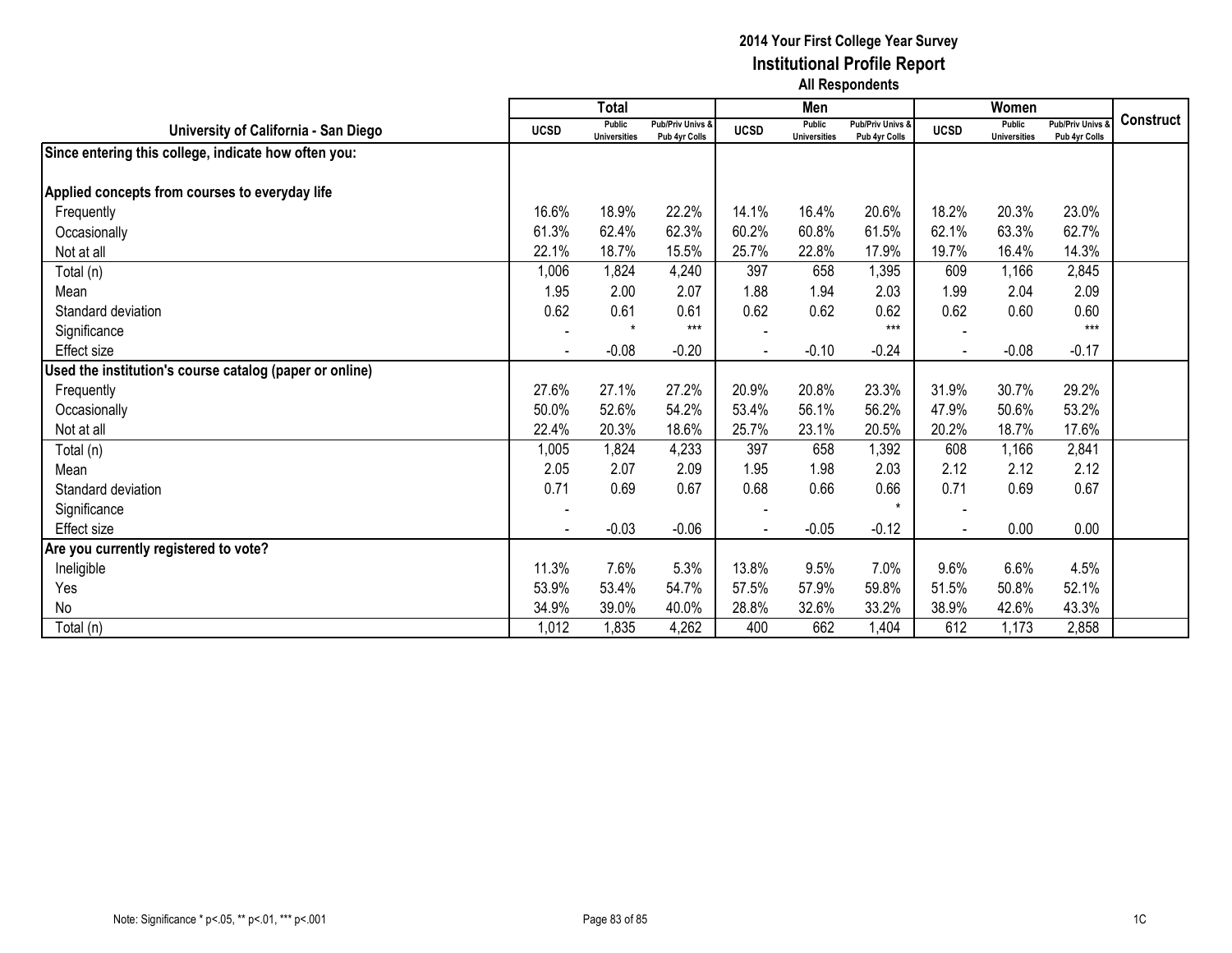|                                                                              |             | <b>Total</b>                         |                                   |                | Men                                  |                                              |             | Women                                |                                        |                  |
|------------------------------------------------------------------------------|-------------|--------------------------------------|-----------------------------------|----------------|--------------------------------------|----------------------------------------------|-------------|--------------------------------------|----------------------------------------|------------------|
| University of California - San Diego                                         | <b>UCSD</b> | <b>Public</b><br><b>Universities</b> | Pub/Priv Univs &<br>Pub 4yr Colls | <b>UCSD</b>    | <b>Public</b><br><b>Universities</b> | <b>Pub/Priv Univs &amp;</b><br>Pub 4vr Colls | <b>UCSD</b> | <b>Public</b><br><b>Universities</b> | <b>Pub/Priv Univs</b><br>Pub 4yr Colls | <b>Construct</b> |
| If you could make your college choice over, would you still choose to enroll |             |                                      |                                   |                |                                      |                                              |             |                                      |                                        |                  |
| at your current (or most recent) college?                                    |             |                                      |                                   |                |                                      |                                              |             |                                      |                                        |                  |
| Definitely yes                                                               | 35.3%       | 39.8%                                | 41.7%                             | 32.2%          | 35.7%                                | 39.2%                                        | 37.3%       | 42.1%                                | 42.9%                                  |                  |
| Probably yes                                                                 | 39.7%       | 37.3%                                | 35.6%                             | 38.7%          | 39.0%                                | 38.0%                                        | 40.4%       | 36.4%                                | 34.4%                                  |                  |
| Probably not                                                                 | 13.4%       | 12.3%                                | 12.2%                             | 15.7%          | 14.0%                                | 12.5%                                        | 11.9%       | 11.4%                                | 12.0%                                  |                  |
| Definitely not                                                               | 5.9%        | 5.8%                                 | 5.2%                              | 8.0%           | 6.8%                                 | 5.1%                                         | 4.6%        | 5.2%                                 | 5.3%                                   | Overall          |
| Not sure yet                                                                 | 5.7%        | 4.8%                                 | 5.3%                              | 5.5%           | 4.5%                                 | 5.2%                                         | 5.9%        | 4.9%                                 | 5.4%                                   | Satisfaction     |
| Total (n)                                                                    | 1,015       | 1,840                                | 4,271                             | 401            | 664                                  | 1,407                                        | 614         | 1,176                                | 2,864                                  |                  |
| Mean                                                                         | 3.93        | 4.02                                 | 4.03                              | 3.84           | 3.95                                 | 4.01                                         | 3.99        | 4.06                                 | 4.04                                   |                  |
| Standard deviation                                                           | 1.11        | 1.09                                 | 1.11                              | 1.13           | 1.08                                 | 1.09                                         | 1.10        | 1.09                                 | 1.12                                   |                  |
| Significance                                                                 |             | $\star$                              | $***$                             |                |                                      | $**$                                         |             |                                      |                                        |                  |
| <b>Effect size</b>                                                           |             | $-0.08$                              | $-0.09$                           | $\overline{a}$ | $-0.10$                              | $-0.16$                                      | $\sim$      | $-0.06$                              | $-0.04$                                |                  |
| What do you think you will be doing in Fall 2014?                            |             |                                      |                                   |                |                                      |                                              |             |                                      |                                        |                  |
| Attending your current (or most recent) institution                          | 95.4%       | 93.8%                                | 91.4%                             | 94.3%          | 92.8%                                | 91.1%                                        | 96.1%       | 94.4%                                | 91.5%                                  |                  |
| Attending another institution                                                | 2.6%        | 3.5%                                 | 4.5%                              | 2.7%           | 3.6%                                 | 3.9%                                         | 2.4%        | 3.4%                                 | 4.8%                                   |                  |
| Don't know / have not decided yet                                            | 1.7%        | 2.3%                                 | 3.5%                              | 2.2%           | 3.2%                                 | 4.2%                                         | 1.3%        | 1.9%                                 | 3.2%                                   |                  |
| Not attending any institution                                                | 0.4%        | 0.4%                                 | 0.6%                              | 0.7%           | 0.5%                                 | 0.8%                                         | 0.2%        | 0.3%                                 | 0.5%                                   |                  |
| Total (n)                                                                    | 1,016       | 1,840                                | 4,271                             | 402            | 665                                  | 1,408                                        | 614         | 1,175                                | 2,863                                  |                  |
| Are you currently a full-time or part-time student?                          |             |                                      |                                   |                |                                      |                                              |             |                                      |                                        |                  |
| Full-time                                                                    | 98.2%       | 98.5%                                | 97.7%                             | 97.4%          | 98.1%                                | 97.4%                                        | 98.8%       | 98.8%                                | 97.9%                                  |                  |
| Part-time                                                                    | 1.1%        | 0.9%                                 | 1.8%                              | 1.6%           | 1.2%                                 | 1.9%                                         | 0.8%        | 0.8%                                 | 1.8%                                   |                  |
| Not enrolled                                                                 | 0.7%        | 0.5%                                 | 0.4%                              | 1.0%           | 0.7%                                 | 0.7%                                         | 0.4%        | 0.4%                                 | 0.3%                                   |                  |
| Total (n)                                                                    | 1,221       | 2,268                                | 5,414                             | 501            | 836                                  | 1,803                                        | 720         | 1,432                                | 3,611                                  |                  |
| Did you transfer into this institution from another college/university?      |             |                                      |                                   |                |                                      |                                              |             |                                      |                                        |                  |
| Yes                                                                          | 31.1%       | 18.0%                                | 10.3%                             | 34.3%          | 21.4%                                | 12.3%                                        | 29.0%       | 16.1%                                | 9.4%                                   |                  |
| No                                                                           | 68.9%       | 82.0%                                | 89.7%                             | 65.7%          | 78.6%                                | 87.7%                                        | 71.0%       | 83.9%                                | 90.6%                                  |                  |
| Total (n)                                                                    | 1,016.0     | 1,837.0                              | 4,265.0                           | 402.0          | 663.0                                | 1,403.0                                      | 614.0       | 1,174.0                              | 2,862.0                                |                  |
| What year did you first enter this college:                                  |             |                                      |                                   |                |                                      |                                              |             |                                      |                                        |                  |
| 2009 or earlier                                                              | 0.1%        | 0.0%                                 | 0.2%                              | 0.2%           | 0.1%                                 | 0.2%                                         | 0.0%        | 0.0%                                 | 0.1%                                   |                  |
| 2010                                                                         | 0.0%        | 0.0%                                 | 0.1%                              | 0.0%           | 0.0%                                 | 0.0%                                         | 0.0%        | 0.0%                                 | 0.1%                                   |                  |
| 2011                                                                         | 0.1%        | 0.1%                                 | 0.2%                              | 0.2%           | 0.2%                                 | 0.2%                                         | 0.0%        | 0.0%                                 | 0.1%                                   |                  |
| 2012                                                                         | 0.1%        | 0.2%                                 | 0.6%                              | 0.2%           | 0.2%                                 | 0.7%                                         | 0.0%        | 0.1%                                 | 0.5%                                   |                  |
| 2013 or 2014                                                                 | 99.8%       | 99.7%                                | 99.0%                             | 99.4%          | 99.4%                                | 98.9%                                        | 100.0%      | 99.9%                                | 99.1%                                  |                  |
| Total (n)                                                                    | 1,208       | 2,226                                | 5,255                             | 498            | 830                                  | 1,774                                        | 710         | 1,396                                | 3,481                                  |                  |